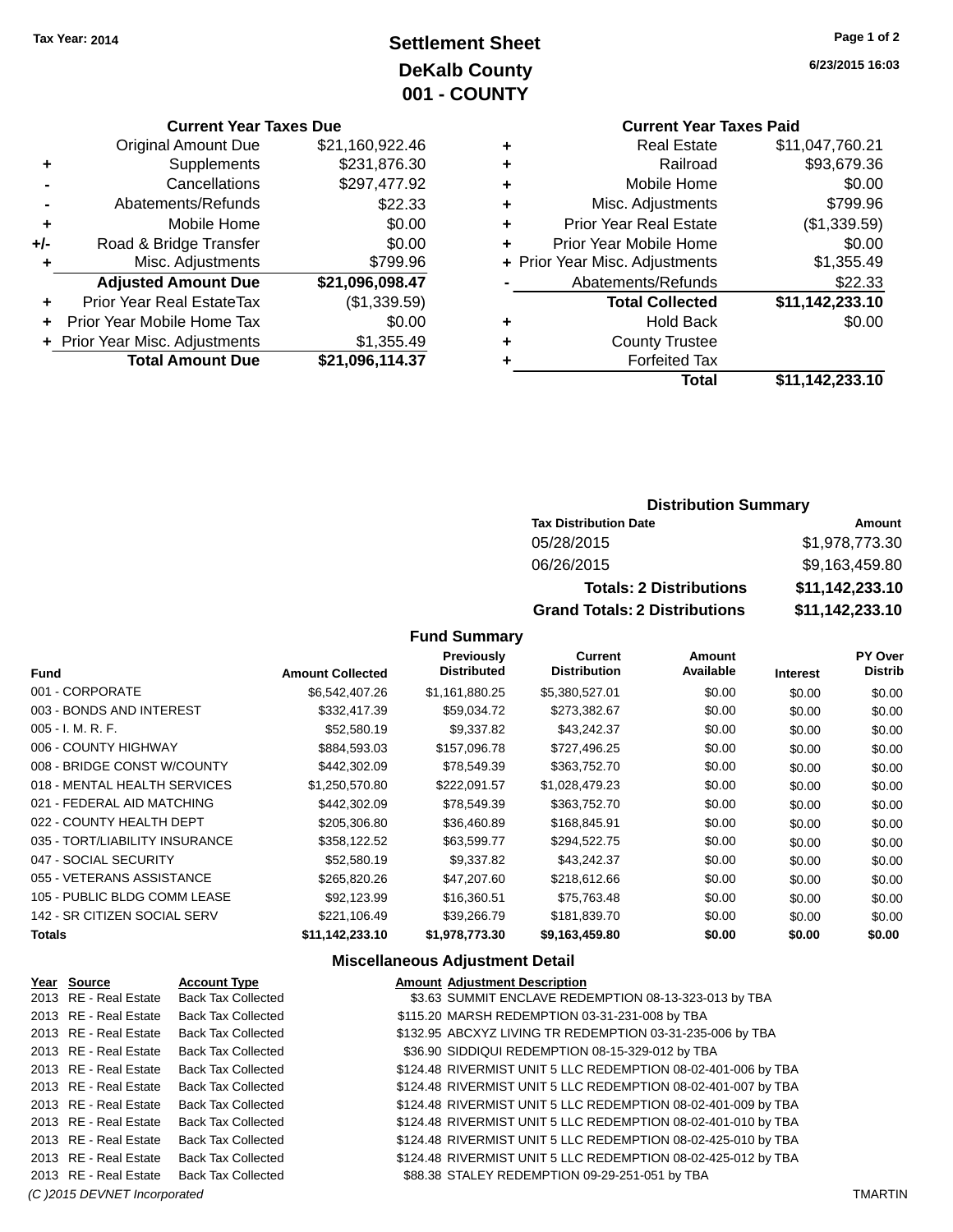### **Settlement Sheet Tax Year: 2014 Page 2 of 2 DeKalb County**

# **Year Source Account Type** 2013 RE - Real Estate Back Tax Collected **\$82.41 STALEY REDEMPTION 09-29-251-050 by TBA** 2013 RE - Real Estate Back Tax Collected \$25.35 TRUSTEE SALE 19-25-252-014 by TBA 2013 RE - Real Estate Back Tax Collected \$15.76 TRUSTEE SALE 08-14-207-024 by TBA 2014 RE - Real Estate Back Tax Collected \$19.66 TRUSTEE SALE 08-27-279-029 by TBA 2014 RE - Real Estate Back Tax Collected \$760.64 SYCAMORE MEADOWS REDEMPTION 06-22-331-006 by TBA **Totals \$2,155.45 20 entries**

**Totals \$22.33 3 entries**

# **Miscellaneous Adjustment Detail**

| <b>Amount Adiustment Description</b>     |
|------------------------------------------|
| <b>CO 41 CTALEV DENEMBTION 00.20.25:</b> |

- 2013 RE Real Estate Back Tax Collected \$35.36 ORIX WILKINSON 2009 TAX 08-12-377-001 by TBA
- 2013 RE Real Estate Back Tax Collected \$35.59 ORIX WILKINSON 2010 TAX 08-12-377-001 by TBA
- 2013 RE Real Estate Back Tax Collected \$37.08 ORIX WILKINSON 2011 TAX 08-12-377-001 by TBA
	-
	-
	-
	-
- 2014 RE Real Estate Back Tax Collected \$19.66 TRUSTEE SALE 08-27-279-027 by TBA

#### **Abatement Detail**

#### **Year Source Account Type Amount Adjustment Description**

2014 RE - Real Estate RE Abatement \$5.26 PTAB INTEREST REFUND 08-28-201-009 by TBA

- 2014 RE Real Estate RE Abatement \$6.39 PTAB INTEREST REFUND 09-20-255-020 by TBA
- 2014 RE Real Estate RE Abatement \$10.68 PTAB INTEREST REFUND 03-19-461-008 by TBA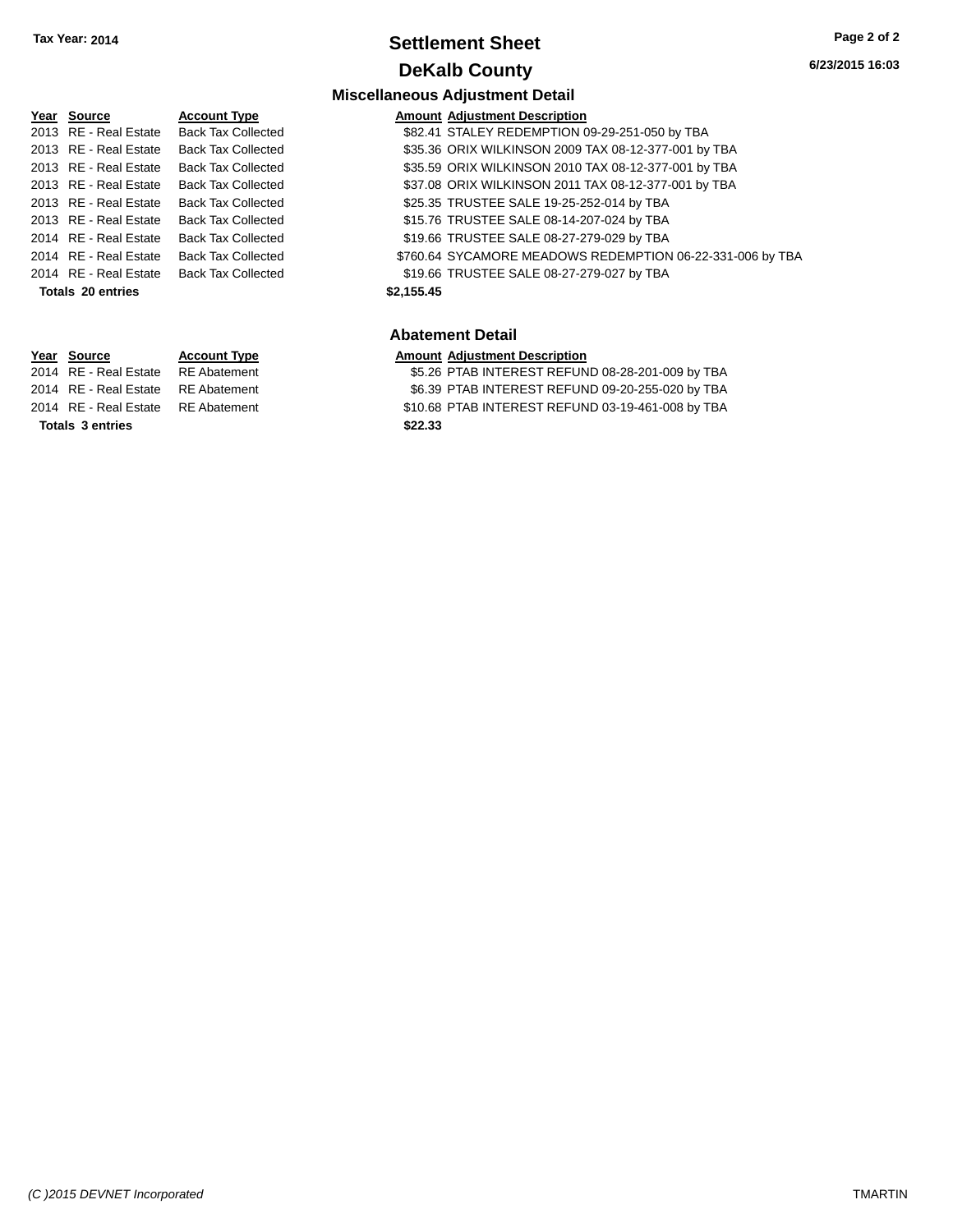# **Settlement Sheet Tax Year: 2014 Page 1 of 2 DeKalb County 002 - FOREST PRESERVE**

**6/23/2015 16:03**

#### **Current Year Taxes Paid**

|     | + Prior Year Misc. Adjustments | \$96.15        |
|-----|--------------------------------|----------------|
|     | Prior Year Mobile Home Tax     | \$0.00         |
| ÷   | Prior Year Real EstateTax      | (\$108.55)     |
|     | <b>Adjusted Amount Due</b>     | \$1,484,211.81 |
| ٠   | Misc. Adjustments              | \$56.15        |
| +/- | Road & Bridge Transfer         | \$0.00         |
| ٠   | Mobile Home                    | \$0.00         |
|     | Abatements/Refunds             | \$1.57         |
|     | Cancellations                  | \$20,878.78    |
| ÷   | Supplements                    | \$19,844.06    |
|     | <b>Original Amount Due</b>     | \$1,485,191.95 |
|     | <b>Current Year Taxes Due</b>  |                |

| ٠ | <b>Real Estate</b>             | \$777,221.28 |
|---|--------------------------------|--------------|
| ٠ | Railroad                       | \$6,575.05   |
| ٠ | Mobile Home                    | \$0.00       |
| ٠ | Misc. Adjustments              | \$56.15      |
| ٠ | <b>Prior Year Real Estate</b>  | (\$108.55)   |
| ٠ | Prior Year Mobile Home         | \$0.00       |
|   | + Prior Year Misc. Adjustments | \$96.15      |
|   | Abatements/Refunds             | \$1.57       |
|   | <b>Total Collected</b>         | \$783,838.51 |
| ٠ | Hold Back                      | \$0.00       |
| ٠ | <b>County Trustee</b>          |              |
| ٠ | <b>Forfeited Tax</b>           |              |
|   | Total                          | \$783.838.51 |
|   |                                |              |

### **Distribution Summary Tax Distribution Date Amount** 05/28/2015 \$138,910.28 06/26/2015 \$644,928.23 **Totals: 2 Distributions \$783,838.51 Grand Totals: 2 Distributions \$783,838.51**

### **Fund Summary**

| <b>Fund</b>                                         | <b>Amount Collected</b> | Previously<br><b>Distributed</b> | Current<br><b>Distribution</b> | Amount<br>Available | <b>Interest</b> | PY Over<br><b>Distrib</b> |
|-----------------------------------------------------|-------------------------|----------------------------------|--------------------------------|---------------------|-----------------|---------------------------|
| 001 - CORPORATE                                     | \$533,056.40            | \$94,467.16                      | \$438,589.24                   | \$0.00              | \$0.00          | \$0.00                    |
| $005 - I. M. R. F.$                                 | \$131.967.09            | \$23.386.96                      | \$108,580.13                   | \$0.00              | \$0.00          | \$0.00                    |
| 035 - TORT JUDGEMENTS/LIABILITY<br><b>INSURANCE</b> | \$105,573,66            | \$18,709.56                      | \$86.864.10                    | \$0.00              | \$0.00          | \$0.00                    |
| 047 - SOCIAL SECURITY                               | \$13,241.36             | \$2,346.60                       | \$10,894.76                    | \$0.00              | \$0.00          | \$0.00                    |
| <b>Totals</b>                                       | \$783,838.51            | \$138,910.28                     | \$644,928,23                   | \$0.00              | \$0.00          | \$0.00                    |

#### **Miscellaneous Adjustment Detail**

| Year Source           | <b>Account Type</b>       | <b>Amount Adjustment Description</b>                        |
|-----------------------|---------------------------|-------------------------------------------------------------|
| 2013 RE - Real Estate | <b>Back Tax Collected</b> | \$0.26 SUMMIT ENCLAVE REDEMPTION 08-13-323-013 by TBA       |
| 2013 RE - Real Estate | <b>Back Tax Collected</b> | \$8.17 MARSH REDEMPTION 03-31-231-008 by TBA                |
| 2013 RE - Real Estate | <b>Back Tax Collected</b> | \$9.43 ABCXYZ LIVING TR REDEMPTION 03-31-235-006 by TBA     |
| 2013 RE - Real Estate | <b>Back Tax Collected</b> | \$2.62 SIDDIQUI REDEMPTION 08-15-329-012 by TBA             |
| 2013 RE - Real Estate | <b>Back Tax Collected</b> | \$8.83 RIVERMIST UNIT 5 LLC REDEMPTION 08-02-401-006 by TBA |
| 2013 RE - Real Estate | <b>Back Tax Collected</b> | \$8.83 RIVERMIST UNIT 5 LLC REDEMPTION 08-02-401-007 by TBA |
| 2013 RE - Real Estate | <b>Back Tax Collected</b> | \$8.83 RIVERMIST UNIT 5 LLC REDEMPTION 08-02-401-009 by TBA |
| 2013 RE - Real Estate | <b>Back Tax Collected</b> | \$8.83 RIVERMIST UNIT 5 LLC REDEMPTION 08-02-401-010 by TBA |
| 2013 RE - Real Estate | <b>Back Tax Collected</b> | \$8.83 RIVERMIST UNIT 5 LLC REDEMPTION 08-02-425-010 by TBA |
| 2013 RE - Real Estate | <b>Back Tax Collected</b> | \$8.83 RIVERMIST UNIT 5 LLC REDEMPTION 08-02-425-012 by TBA |
| 2013 RE - Real Estate | <b>Back Tax Collected</b> | \$6.27 STALEY REDEMPTION 09-29-251-051 by TBA               |
| 2013 RE - Real Estate | <b>Back Tax Collected</b> | \$5.84 STALEY REDEMPTION 09-29-251-050 by TBA               |
| 2013 RE - Real Estate | <b>Back Tax Collected</b> | \$2.51 ORIX WILKINSON 2009 TAX 08-12-377-001 by TBA         |
| 2013 RE - Real Estate | <b>Back Tax Collected</b> | \$2.52 ORIX WILKINSON 2010 TAX 08-12-377-001 by TBA         |
| 2013 RE - Real Estate | <b>Back Tax Collected</b> | \$2.63 ORIX WILKINSON 2011 TAX 08-12-377-001 by TBA         |
| 2013 RE - Real Estate | <b>Back Tax Collected</b> | \$1.80 TRUSTEE SALE 19-25-252-014 by TBA                    |
| 2013 RE - Real Estate | <b>Back Tax Collected</b> | \$1.12 TRUSTEE SALE 08-14-207-024 by TBA                    |
| 2014 RE - Real Estate | <b>Back Tax Collected</b> | \$1.38 TRUSTEE SALE 08-27-279-029 by TBA                    |
| 2014 RE - Real Estate | <b>Back Tax Collected</b> | \$53.39 SYCAMORE MEADOWS REDEMPTION 06-22-331-006 by TBA    |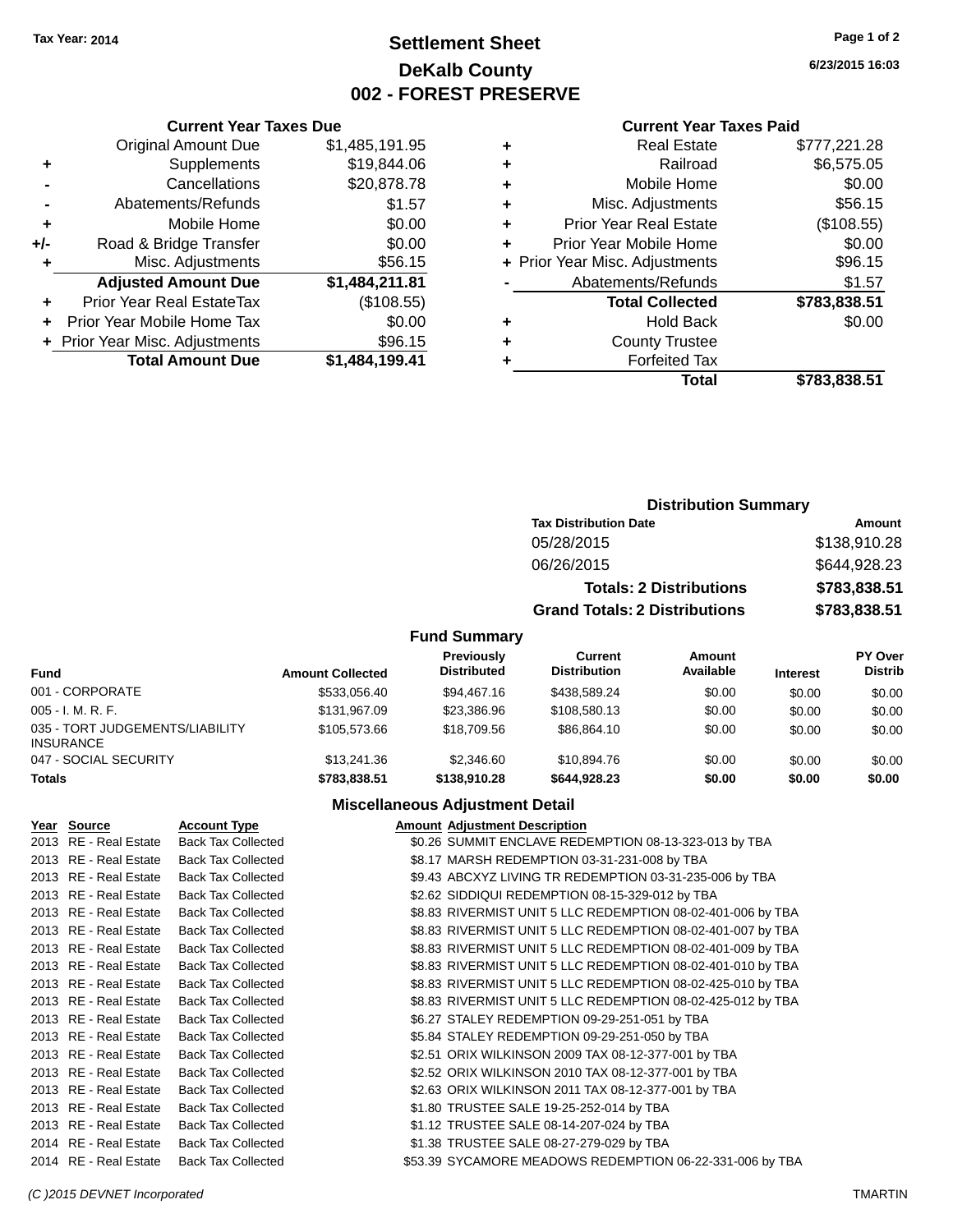# **Settlement Sheet Tax Year: 2014 Page 2 of 2**

### **DeKalb County**

**Miscellaneous Adjustment Detail**

**Year** Source **Account Type Account Adjustment Description** 2014 RE - Real Estate Back Tax Collected \$1.38 TRUSTEE SALE 08-27-279-027 by TBA **Totals \$152.30 20 entries**

#### **Abatement Detail**

### **Year** Source **Account Type Account Adjustment Description**

2014 RE - Real Estate RE Abatement \$0.37 PTAB INTEREST REFUND 08-28-201-009 by TBA 2014 RE - Real Estate RE Abatement \$0.45 PTAB INTEREST REFUND 09-20-255-020 by TBA 2014 RE - Real Estate RE Abatement \$0.75 PTAB INTEREST REFUND 03-19-461-008 by TBA

**Totals \$1.57 3 entries**

*(C )2015 DEVNET Incorporated* TMARTIN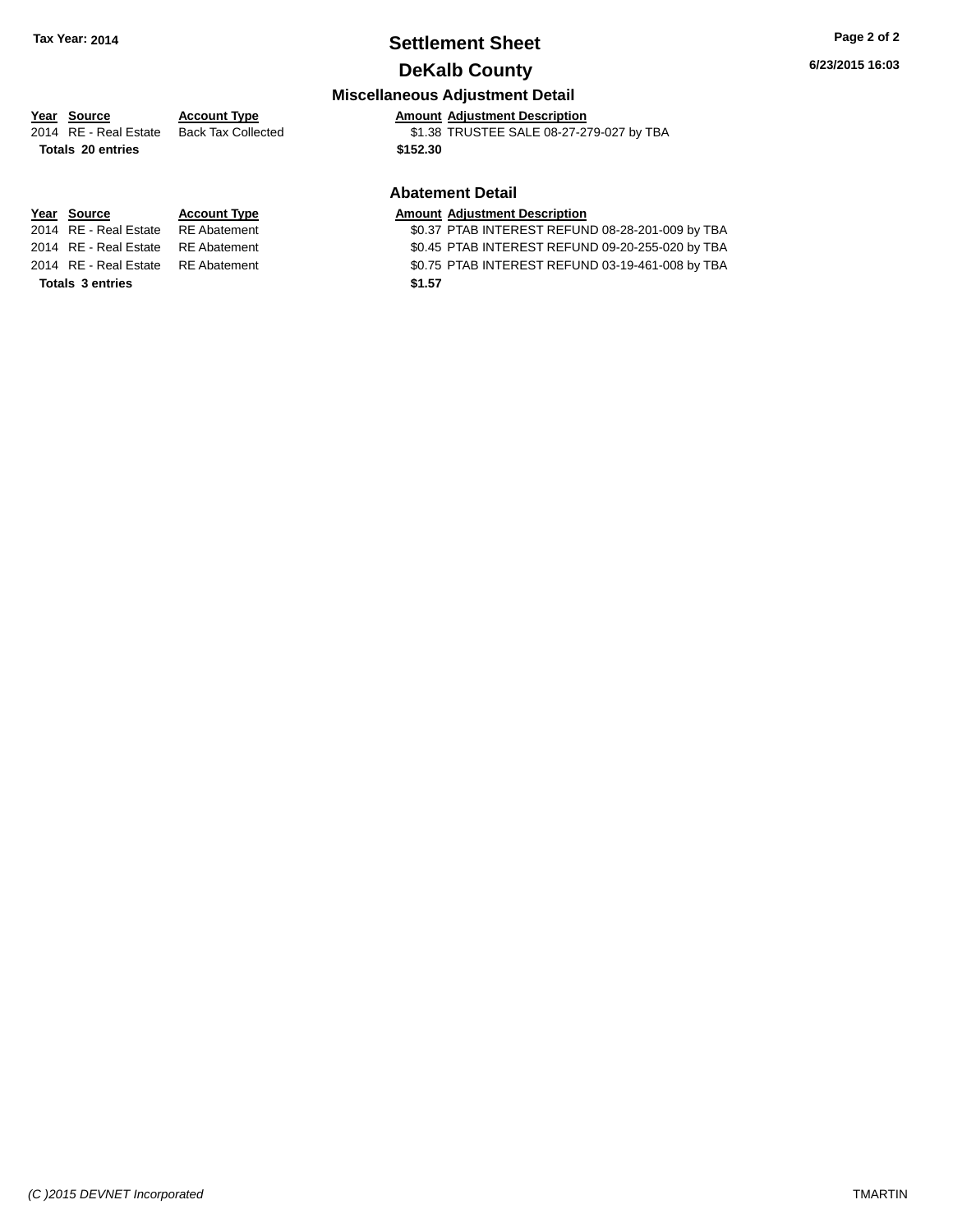# **Settlement Sheet Tax Year: 2014 Page 1 of 1 DeKalb County 003 - AFTON TOWNSHIP**

**6/23/2015 16:03**

### **Current Year Taxes Paid**

|     | <b>Current Year Taxes Due</b>  |             |  |  |  |
|-----|--------------------------------|-------------|--|--|--|
|     | <b>Original Amount Due</b>     | \$75,100.99 |  |  |  |
| ٠   | Supplements                    | \$586.91    |  |  |  |
|     | Cancellations                  | \$649.25    |  |  |  |
|     | Abatements/Refunds             | \$0.00      |  |  |  |
| ٠   | Mobile Home                    | \$0.00      |  |  |  |
| +/- | Road & Bridge Transfer         | \$0.00      |  |  |  |
|     | Misc. Adjustments              | \$0.00      |  |  |  |
|     | <b>Adjusted Amount Due</b>     | \$75,038.65 |  |  |  |
| ٠   | Prior Year Real EstateTax      | \$0.00      |  |  |  |
|     | Prior Year Mobile Home Tax     | \$0.00      |  |  |  |
|     | + Prior Year Misc. Adjustments | \$0.00      |  |  |  |
|     | <b>Total Amount Due</b>        | \$75,038,65 |  |  |  |
|     |                                |             |  |  |  |

| ٠ | <b>Real Estate</b>             | \$40,420.64 |
|---|--------------------------------|-------------|
| ٠ | Railroad                       | \$787.91    |
| ٠ | Mobile Home                    | \$0.00      |
| ٠ | Misc. Adjustments              | \$0.00      |
| ٠ | <b>Prior Year Real Estate</b>  | \$0.00      |
| ÷ | Prior Year Mobile Home         | \$0.00      |
|   | + Prior Year Misc. Adjustments | \$0.00      |
|   | Abatements/Refunds             | \$0.00      |
|   | <b>Total Collected</b>         | \$41,208.55 |
| ٠ | Hold Back                      | \$0.00      |
| ٠ | <b>County Trustee</b>          |             |
| ٠ | <b>Forfeited Tax</b>           |             |
|   | Total                          | \$41,208.55 |
|   |                                |             |

### **Distribution Summary Tax Distribution Date Amount** 05/28/2015 \$6,397.70 06/26/2015 \$34,810.85 **Totals: 2 Distributions \$41,208.55 Grand Totals: 2 Distributions \$41,208.55**

| <b>Fund</b>                                         | <b>Amount Collected</b> | <b>Previously</b><br><b>Distributed</b> | <b>Current</b><br><b>Distribution</b> | Amount<br>Available | <b>Interest</b> | PY Over<br><b>Distrib</b> |
|-----------------------------------------------------|-------------------------|-----------------------------------------|---------------------------------------|---------------------|-----------------|---------------------------|
| 001 - CORPORATE                                     | \$31.356.05             | \$4,868,09                              | \$26,487.96                           | \$0.00              | \$0.00          | \$0.00                    |
| $005 - I. M. R. F.$                                 | \$3,567.92              | \$553.93                                | \$3,013.99                            | \$0.00              | \$0.00          | \$0.00                    |
| 027 - AUDIT                                         | \$958.59                | \$148.82                                | \$809.77                              | \$0.00              | \$0.00          | \$0.00                    |
| 035 - TORT JUDGEMENTS/LIABILITY<br><b>INSURANCE</b> | \$1,646.90              | \$255.68                                | \$1.391.22                            | \$0.00              | \$0.00          | \$0.00                    |
| 047 - SOCIAL SECURITY                               | \$3,293.75              | \$511.36                                | \$2,782.39                            | \$0.00              | \$0.00          | \$0.00                    |
| 054 - GENERAL ASSISTANCE                            | \$385.34                | \$59.82                                 | \$325.52                              | \$0.00              | \$0.00          | \$0.00                    |
| <b>Totals</b>                                       | \$41,208.55             | \$6,397.70                              | \$34,810.85                           | \$0.00              | \$0.00          | \$0.00                    |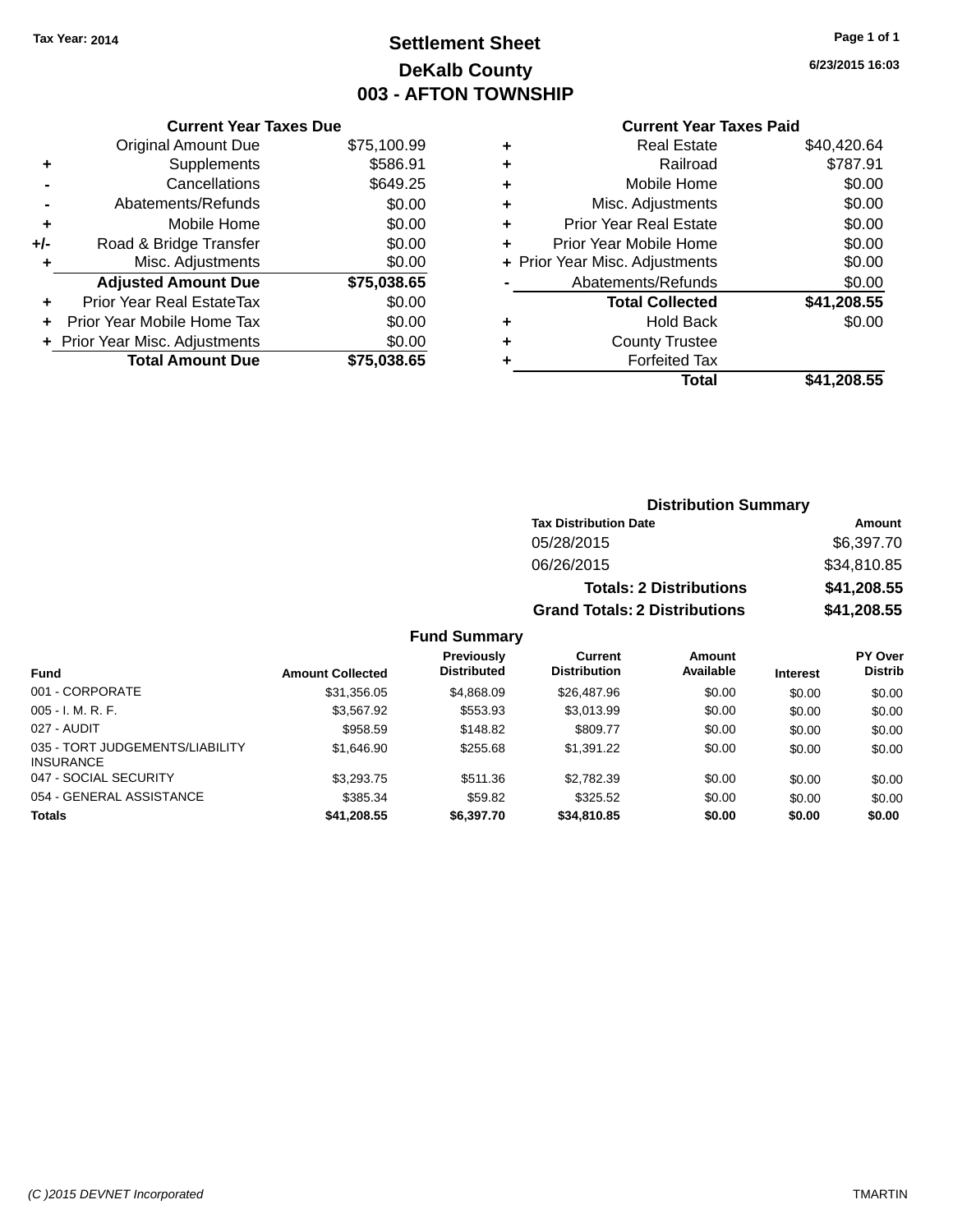# **Settlement Sheet Tax Year: 2014 Page 1 of 1 DeKalb County 004 - AFTON ROAD & BRIDGE**

**6/23/2015 16:03**

|     | <b>Current Year Taxes Due</b>  |              |
|-----|--------------------------------|--------------|
|     | Original Amount Due            | \$310,928.18 |
| ٠   | Supplements                    | \$2,302.18   |
|     | Cancellations                  | \$2,546.70   |
|     | Abatements/Refunds             | \$0.00       |
| ٠   | Mobile Home                    | \$0.00       |
| +/- | Road & Bridge Transfer         | (\$8,795.32) |
|     | Misc. Adjustments              | \$0.00       |
|     | <b>Adjusted Amount Due</b>     | \$301,888.34 |
|     | Prior Year Real EstateTax      | \$0.00       |
|     | Prior Year Mobile Home Tax     | \$0.00       |
|     | + Prior Year Misc. Adjustments | \$0.00       |
|     | <b>Total Amount Due</b>        | \$301,888.34 |
|     |                                |              |

#### **Current Year Taxes Paid**

|   | <b>Real Estate</b>             | \$158,551.39 |
|---|--------------------------------|--------------|
| ٠ | Railroad                       | \$3,262.04   |
| ٠ | Mobile Home                    | \$0.00       |
| ٠ | Misc. Adjustments              | \$0.00       |
| ٠ | <b>Prior Year Real Estate</b>  | \$0.00       |
|   | Prior Year Mobile Home         | \$0.00       |
|   | + Prior Year Misc. Adjustments | \$0.00       |
|   | Abatements/Refunds             | \$0.00       |
|   | <b>Total Collected</b>         | \$161,813.43 |
| ٠ | <b>Hold Back</b>               | \$0.00       |
| ٠ | <b>County Trustee</b>          |              |
|   | <b>Forfeited Tax</b>           |              |
|   | Total                          | \$161,813.43 |
|   |                                |              |

**Grand Totals: 2 Distributions \$161,813.43**

| <b>Road and Bridge Summary</b> |             |               | <b>Distribution Summary</b>    |              |  |
|--------------------------------|-------------|---------------|--------------------------------|--------------|--|
| <b>Municipality</b>            | Amt. Due    | Amt. Distrib. | <b>Tax Distribution Date</b>   | Amount       |  |
| <b>CITY OF DEKALB</b>          | \$15,985.18 | \$8.795.32    | 05/28/2015                     | \$25,095.32  |  |
| <b>Totals</b>                  | \$15,985.18 | \$8.795.32    | 06/26/2015                     | \$136,718.11 |  |
|                                |             |               | <b>Totals: 2 Distributions</b> | \$161,813.43 |  |

**Fund Summary Fund Interest Amount Collected Distributed PY Over Distrib Amount Available Current Distribution Previously** 007 - ROAD AND BRIDGE 60.00 \$94,797.28 \$14,690.90 \$80,106.38 \$0.00 \$0.00 \$0.00 \$0.00 008 - BRIDGE CONST W/COUNTY  $$8,224.88$   $$1,276.93$   $$6,947.95$  \$0.00  $$0.00$  \$0.00 \$0.00 009 - PERMANENT ROAD \$44,088.21 \$6,844.80 \$37,243.41 \$0.00 \$0.00 \$0.00 010 - EQUIPMENT AND BUILDING \$14,703.06 \$2,282.69 \$12,420.37 \$0.00 \$0.00 \$0.00 **Totals \$161,813.43 \$25,095.32 \$136,718.11 \$0.00 \$0.00 \$0.00**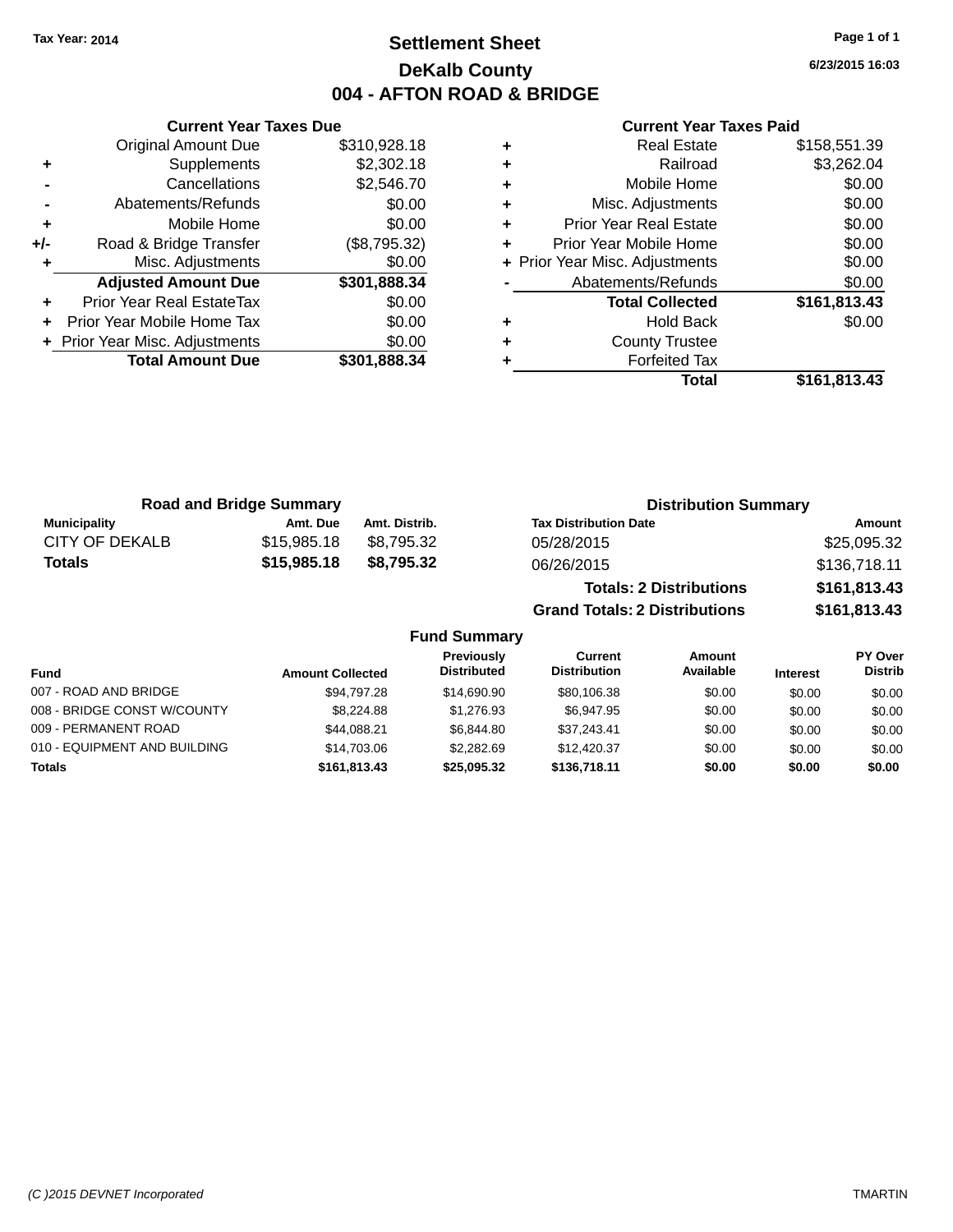# **Settlement Sheet Tax Year: 2014 Page 1 of 1 DeKalb County 005 - CLINTON TOWNSHIP**

**6/23/2015 16:03**

### **Current Year Taxes Paid**

|       | <b>Current Year Taxes Due</b>  |             |
|-------|--------------------------------|-------------|
|       | <b>Original Amount Due</b>     | \$95,864.73 |
| ٠     | Supplements                    | \$130.00    |
|       | Cancellations                  | \$153.71    |
|       | Abatements/Refunds             | \$0.00      |
| ٠     | Mobile Home                    | \$0.00      |
| $+/-$ | Road & Bridge Transfer         | \$0.00      |
|       | Misc. Adjustments              | \$0.00      |
|       | <b>Adjusted Amount Due</b>     | \$95,841.02 |
| ٠     | Prior Year Real EstateTax      | \$0.00      |
|       | Prior Year Mobile Home Tax     | \$0.00      |
|       | + Prior Year Misc. Adjustments | \$0.00      |
|       | <b>Total Amount Due</b>        | \$95,841.02 |
|       |                                |             |

|   | <b>Real Estate</b>             | \$50,122.21 |
|---|--------------------------------|-------------|
| ٠ | Railroad                       | \$1,020.20  |
| ٠ | Mobile Home                    | \$0.00      |
| ٠ | Misc. Adjustments              | \$0.00      |
| ٠ | <b>Prior Year Real Estate</b>  | \$0.00      |
| ٠ | Prior Year Mobile Home         | \$0.00      |
|   | + Prior Year Misc. Adjustments | \$0.00      |
|   | Abatements/Refunds             | \$0.00      |
|   | <b>Total Collected</b>         | \$51,142.41 |
| ٠ | Hold Back                      | \$0.00      |
| ٠ | <b>County Trustee</b>          |             |
|   | <b>Forfeited Tax</b>           |             |
|   | Total                          | \$51.142.41 |
|   |                                |             |

### **Distribution Summary Tax Distribution Date Amount** 05/28/2015 \$9,502.83 06/26/2015 \$41,639.58 **Totals: 2 Distributions \$51,142.41 Grand Totals: 2 Distributions \$51,142.41**

| <b>Fund</b>                                         | <b>Amount Collected</b> | <b>Previously</b><br><b>Distributed</b> | Current<br><b>Distribution</b> | Amount<br>Available | <b>Interest</b> | <b>PY Over</b><br><b>Distrib</b> |
|-----------------------------------------------------|-------------------------|-----------------------------------------|--------------------------------|---------------------|-----------------|----------------------------------|
| 001 - CORPORATE                                     | \$43,401.45             | \$8.064.47                              | \$35,336.98                    | \$0.00              | \$0.00          | \$0.00                           |
| $005 - I. M. R. F.$                                 | \$213.57                | \$39.68                                 | \$173.89                       | \$0.00              | \$0.00          | \$0.00                           |
| 027 - AUDIT                                         | \$54.57                 | \$10.14                                 | \$44.43                        | \$0.00              | \$0.00          | \$0.00                           |
| 035 - TORT JUDGEMENTS/LIABILITY<br><b>INSURANCE</b> | \$1.067.90              | \$198.43                                | \$869.47                       | \$0.00              | \$0.00          | \$0.00                           |
| 047 - SOCIAL SECURITY                               | \$2,135.76              | \$396.85                                | \$1.738.91                     | \$0.00              | \$0.00          | \$0.00                           |
| 054 - GENERAL ASSISTANCE                            | \$4,269.16              | \$793.26                                | \$3,475.90                     | \$0.00              | \$0.00          | \$0.00                           |
| <b>Totals</b>                                       | \$51,142.41             | \$9,502.83                              | \$41,639.58                    | \$0.00              | \$0.00          | \$0.00                           |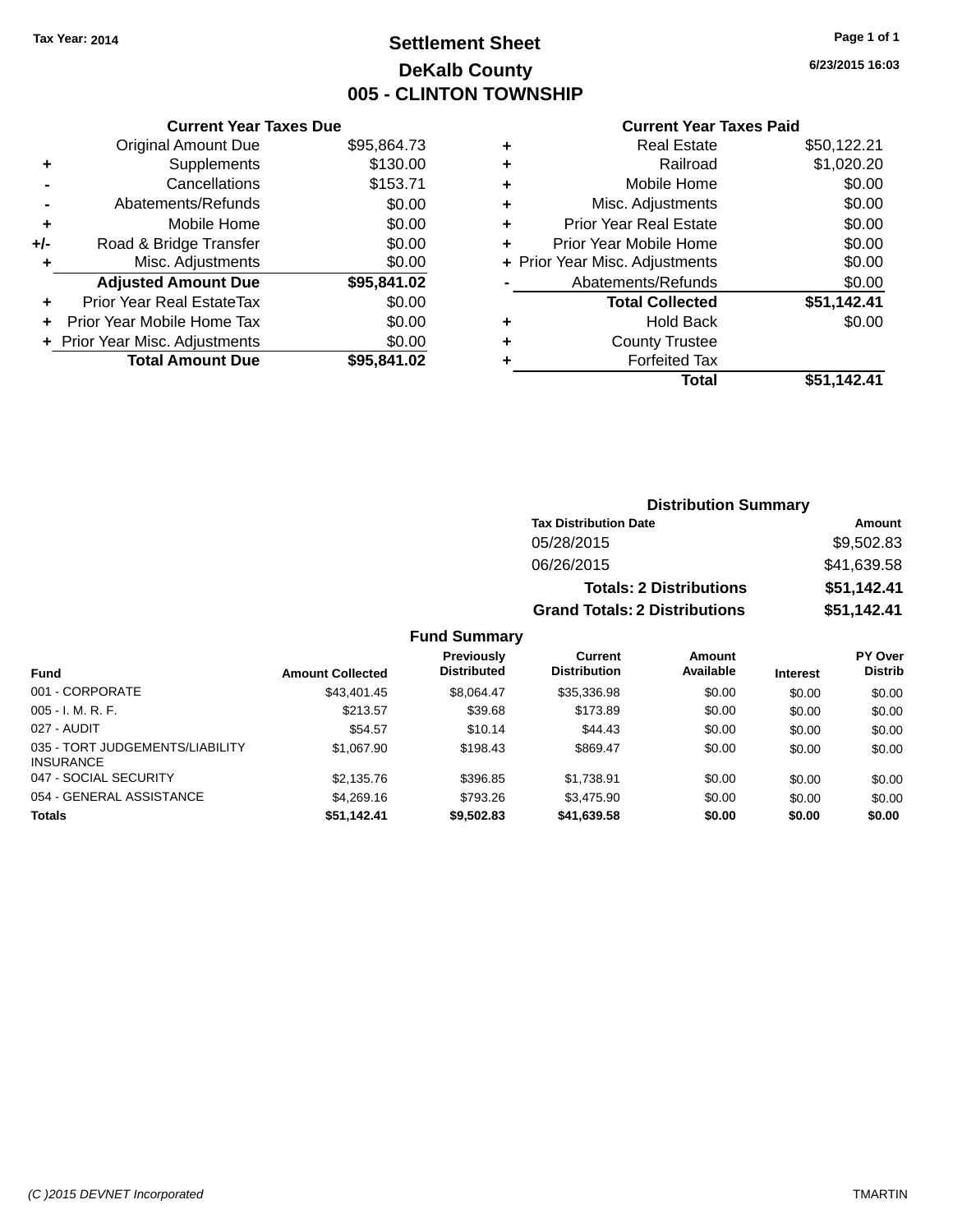# **Settlement Sheet Tax Year: 2014 Page 1 of 1 DeKalb County 006 - CLINTON TWP LIBRARY**

**6/23/2015 16:03**

|     | <b>Current Year Taxes Due</b>  |             |
|-----|--------------------------------|-------------|
|     | <b>Original Amount Due</b>     | \$88,427.58 |
| ٠   | Supplements                    | \$119.92    |
|     | Cancellations                  | \$141.79    |
|     | Abatements/Refunds             | \$0.00      |
| ٠   | Mobile Home                    | \$0.00      |
| +/- | Road & Bridge Transfer         | \$0.00      |
|     | Misc. Adjustments              | \$0.00      |
|     | <b>Adjusted Amount Due</b>     | \$88,405.71 |
| ÷   | Prior Year Real EstateTax      | \$0.00      |
|     | Prior Year Mobile Home Tax     | \$0.00      |
|     | + Prior Year Misc. Adjustments | \$0.00      |
|     | <b>Total Amount Due</b>        | \$88.405.71 |

| ٠ | <b>Real Estate</b>             | \$46,232.95 |
|---|--------------------------------|-------------|
| ٠ | Railroad                       | \$941.05    |
| ٠ | Mobile Home                    | \$0.00      |
| ٠ | Misc. Adjustments              | \$0.00      |
| ٠ | <b>Prior Year Real Estate</b>  | \$0.00      |
|   | Prior Year Mobile Home         | \$0.00      |
|   | + Prior Year Misc. Adjustments | \$0.00      |
|   | Abatements/Refunds             | \$0.00      |
|   | <b>Total Collected</b>         | \$47,174.00 |
| ٠ | <b>Hold Back</b>               | \$0.00      |
| ٠ | <b>County Trustee</b>          |             |
|   | <b>Forfeited Tax</b>           |             |
|   | Total                          | \$47,174.00 |
|   |                                |             |

|               |                         |                                  | <b>Distribution Summary</b>           |                                |                 |                           |
|---------------|-------------------------|----------------------------------|---------------------------------------|--------------------------------|-----------------|---------------------------|
|               |                         |                                  | <b>Tax Distribution Date</b>          |                                |                 | <b>Amount</b>             |
|               |                         |                                  | 05/28/2015                            |                                |                 | \$8,765.67                |
|               |                         |                                  | 06/26/2015                            |                                |                 | \$38,408.33               |
|               |                         |                                  |                                       | <b>Totals: 2 Distributions</b> |                 | \$47,174.00               |
|               |                         |                                  | <b>Grand Totals: 2 Distributions</b>  |                                |                 | \$47,174.00               |
|               |                         | <b>Fund Summary</b>              |                                       |                                |                 |                           |
| <b>Fund</b>   | <b>Amount Collected</b> | Previously<br><b>Distributed</b> | <b>Current</b><br><b>Distribution</b> | Amount<br>Available            | <b>Interest</b> | PY Over<br><b>Distrib</b> |
| 016 - LIBRARY | \$47,174.00             | \$8,765.67                       | \$38,408.33                           | \$0.00                         | \$0.00          | \$0.00                    |
| <b>Totals</b> | \$47,174.00             | \$8,765.67                       | \$38,408.33                           | \$0.00                         | \$0.00          | \$0.00                    |
|               |                         |                                  |                                       |                                |                 |                           |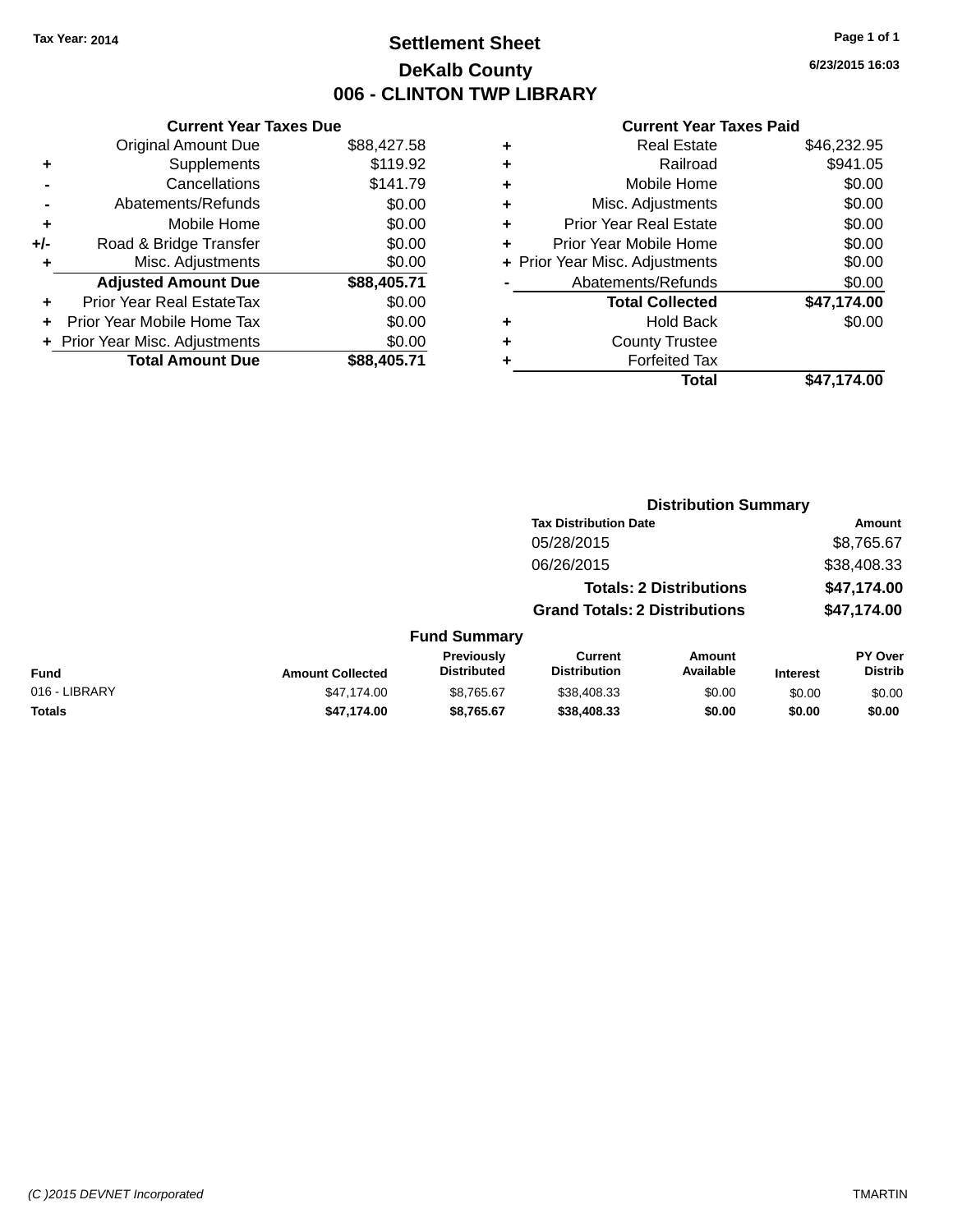# **Settlement Sheet Tax Year: 2014 Page 1 of 1 DeKalb County 007 - CLINTON TWP CEMETERY**

**6/23/2015 16:03**

|       | <b>Current Year Taxes Due</b>  |             |
|-------|--------------------------------|-------------|
|       | <b>Original Amount Due</b>     | \$22,049.66 |
| ÷     | Supplements                    | \$29.90     |
|       | Cancellations                  | \$35.36     |
|       | Abatements/Refunds             | \$0.00      |
| ٠     | Mobile Home                    | \$0.00      |
| $+/-$ | Road & Bridge Transfer         | \$0.00      |
|       | Misc. Adjustments              | \$0.00      |
|       | <b>Adjusted Amount Due</b>     | \$22,044.20 |
| ٠     | Prior Year Real EstateTax      | \$0.00      |
|       | Prior Year Mobile Home Tax     | \$0.00      |
|       | + Prior Year Misc. Adjustments | \$0.00      |
|       | <b>Total Amount Due</b>        | \$22,044.20 |
|       |                                |             |

| ٠ | <b>Real Estate</b>             | \$11,528.40 |
|---|--------------------------------|-------------|
| ٠ | Railroad                       | \$234.66    |
| ٠ | Mobile Home                    | \$0.00      |
| ٠ | Misc. Adjustments              | \$0.00      |
| ٠ | <b>Prior Year Real Estate</b>  | \$0.00      |
| ٠ | Prior Year Mobile Home         | \$0.00      |
|   | + Prior Year Misc. Adjustments | \$0.00      |
|   | Abatements/Refunds             | \$0.00      |
|   | <b>Total Collected</b>         | \$11,763.06 |
| ٠ | <b>Hold Back</b>               | \$0.00      |
| ٠ | <b>County Trustee</b>          |             |
| ٠ | <b>Forfeited Tax</b>           |             |
|   | Total                          | \$11,763.06 |
|   |                                |             |

|                |                         |                                         | <b>Distribution Summary</b>           |                                |                 |                                  |
|----------------|-------------------------|-----------------------------------------|---------------------------------------|--------------------------------|-----------------|----------------------------------|
|                |                         |                                         | <b>Tax Distribution Date</b>          |                                |                 | <b>Amount</b>                    |
|                |                         |                                         | 05/28/2015                            |                                |                 | \$2,185.74                       |
|                |                         |                                         | 06/26/2015                            |                                |                 | \$9,577.32                       |
|                |                         |                                         |                                       | <b>Totals: 2 Distributions</b> |                 | \$11,763.06                      |
|                |                         |                                         | <b>Grand Totals: 2 Distributions</b>  |                                |                 | \$11,763.06                      |
|                |                         | <b>Fund Summary</b>                     |                                       |                                |                 |                                  |
| <b>Fund</b>    | <b>Amount Collected</b> | <b>Previously</b><br><b>Distributed</b> | <b>Current</b><br><b>Distribution</b> | Amount<br>Available            | <b>Interest</b> | <b>PY Over</b><br><b>Distrib</b> |
| 017 - CEMETERY | \$11,763.06             | \$2,185.74                              | \$9,577.32                            | \$0.00                         | \$0.00          | \$0.00                           |
| <b>Totals</b>  | \$11,763.06             | \$2,185.74                              | \$9,577.32                            | \$0.00                         | \$0.00          | \$0.00                           |
|                |                         |                                         |                                       |                                |                 |                                  |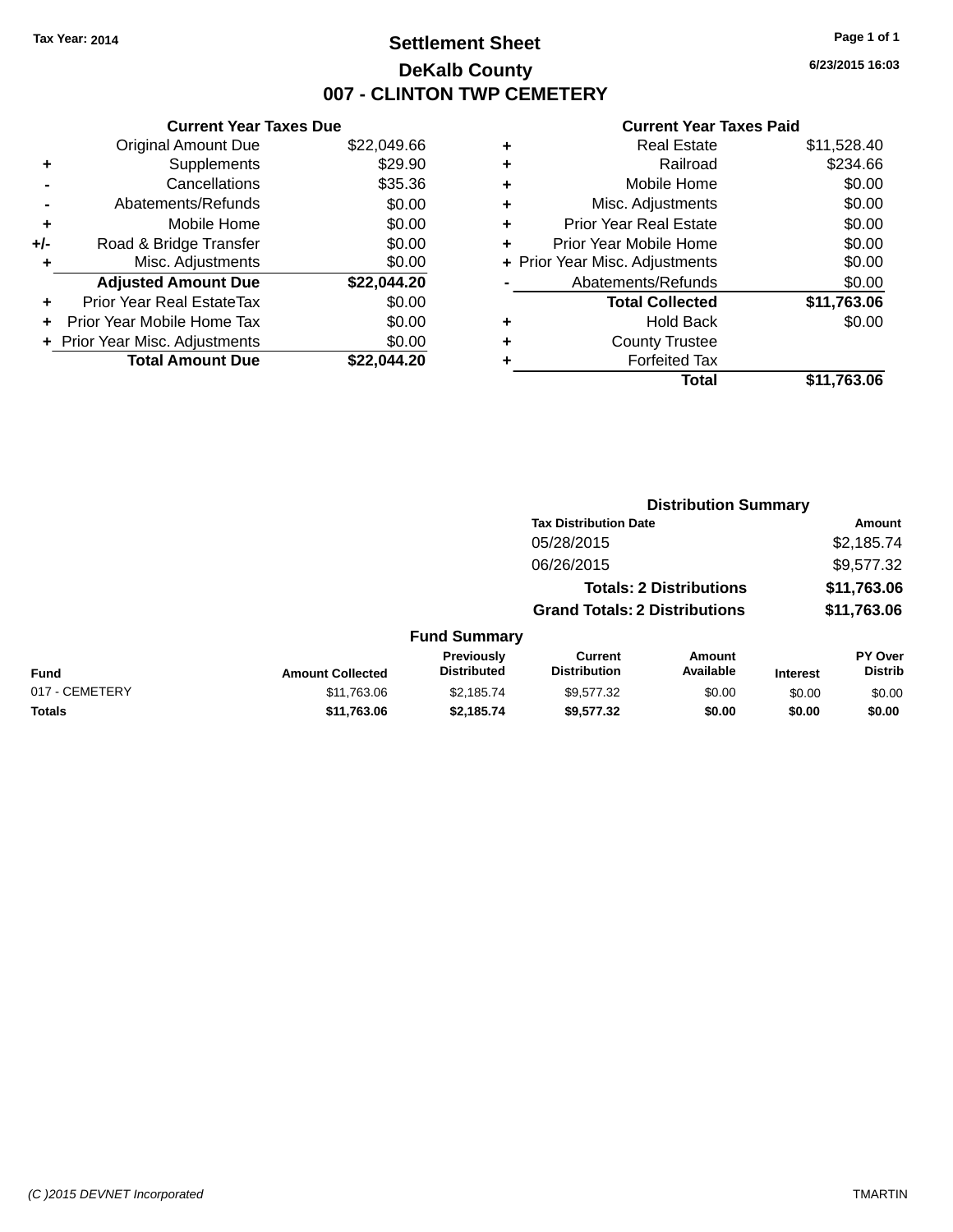# **Settlement Sheet Tax Year: 2014 Page 1 of 1 DeKalb County 008 - CLINTON COMM BLDG**

**6/23/2015 16:03**

|     | <b>Current Year Taxes Due</b>  |            |
|-----|--------------------------------|------------|
|     | <b>Original Amount Due</b>     | \$9,229.96 |
| ٠   | Supplements                    | \$12.52    |
|     | Cancellations                  | \$14.80    |
|     | Abatements/Refunds             | \$0.00     |
| ٠   | Mobile Home                    | \$0.00     |
| +/- | Road & Bridge Transfer         | \$0.00     |
| ٠   | Misc. Adjustments              | \$0.00     |
|     | <b>Adjusted Amount Due</b>     | \$9,227.68 |
| ÷   | Prior Year Real EstateTax      | \$0.00     |
|     | Prior Year Mobile Home Tax     | \$0.00     |
|     | + Prior Year Misc. Adjustments | \$0.00     |
|     | <b>Total Amount Due</b>        | \$9,227.68 |
|     |                                |            |

|   | <b>Real Estate</b>             | \$4,825.57 |
|---|--------------------------------|------------|
| ٠ | Railroad                       | \$98.23    |
| ٠ | Mobile Home                    | \$0.00     |
| ٠ | Misc. Adjustments              | \$0.00     |
| ٠ | <b>Prior Year Real Estate</b>  | \$0.00     |
| ٠ | Prior Year Mobile Home         | \$0.00     |
|   | + Prior Year Misc. Adjustments | \$0.00     |
|   | Abatements/Refunds             | \$0.00     |
|   | <b>Total Collected</b>         | \$4,923.80 |
| ٠ | <b>Hold Back</b>               | \$0.00     |
|   | <b>County Trustee</b>          |            |
| ٠ | <b>Forfeited Tax</b>           |            |
|   | Total                          | \$4,923.80 |
|   |                                |            |

|                 |                         |                                  | <b>Distribution Summary</b>           |                                |                 |                                  |
|-----------------|-------------------------|----------------------------------|---------------------------------------|--------------------------------|-----------------|----------------------------------|
|                 |                         |                                  | <b>Tax Distribution Date</b>          |                                |                 | Amount                           |
|                 |                         |                                  | 05/28/2015                            |                                |                 | \$914.95                         |
|                 |                         |                                  | 06/26/2015                            |                                |                 | \$4,008.85                       |
|                 |                         |                                  |                                       | <b>Totals: 2 Distributions</b> |                 | \$4,923.80                       |
|                 |                         |                                  | <b>Grand Totals: 2 Distributions</b>  |                                |                 | \$4,923.80                       |
|                 |                         | <b>Fund Summary</b>              |                                       |                                |                 |                                  |
| <b>Fund</b>     | <b>Amount Collected</b> | Previously<br><b>Distributed</b> | <b>Current</b><br><b>Distribution</b> | Amount<br>Available            | <b>Interest</b> | <b>PY Over</b><br><b>Distrib</b> |
| 001 - CORPORATE | \$4,923.80              | \$914.95                         | \$4,008.85                            | \$0.00                         | \$0.00          | \$0.00                           |
| <b>Totals</b>   | \$4,923.80              | \$914.95                         | \$4,008.85                            | \$0.00                         | \$0.00          | \$0.00                           |
|                 |                         |                                  |                                       |                                |                 |                                  |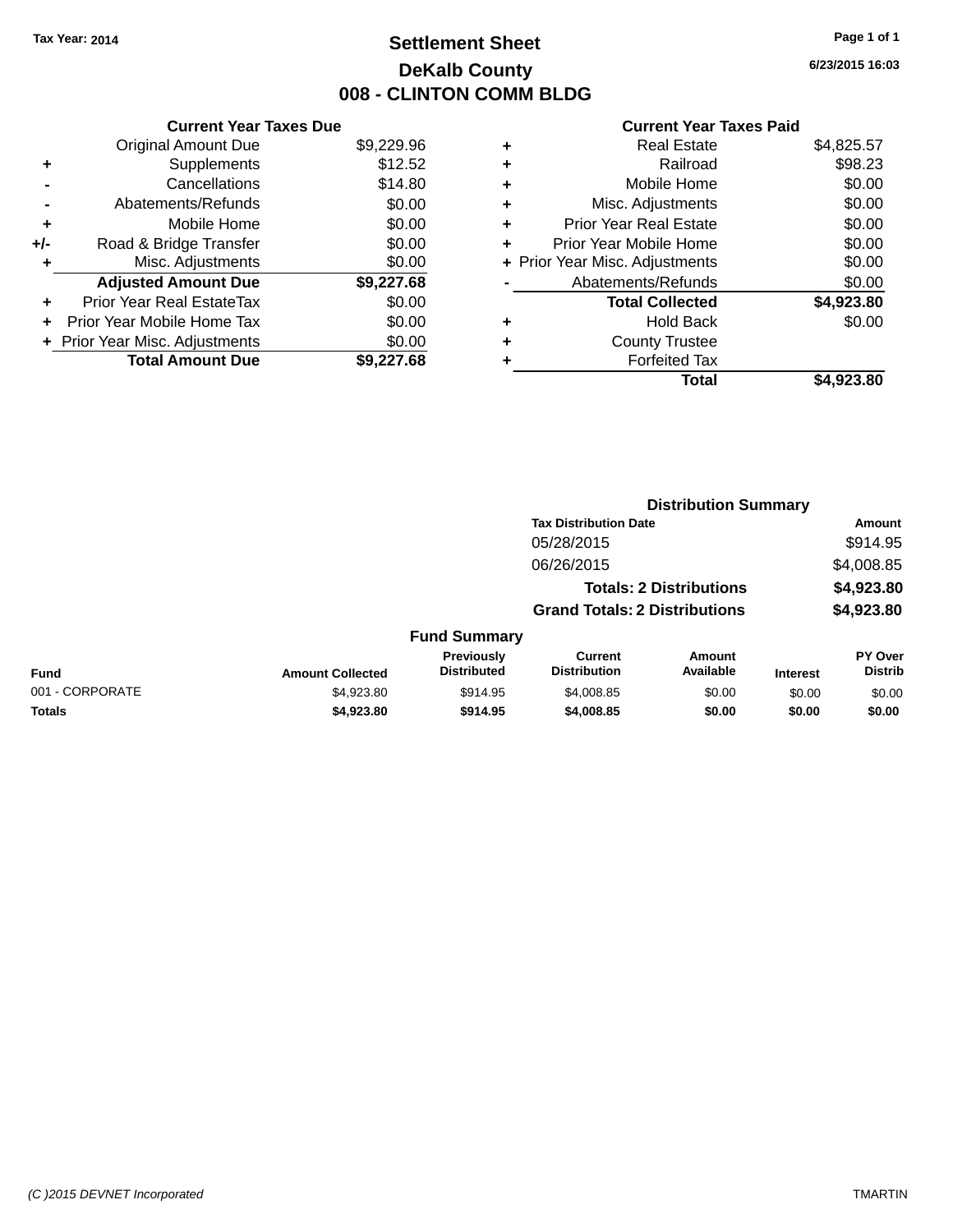# **Settlement Sheet Tax Year: 2014 Page 1 of 1 DeKalb County 009 - CLINTON ROAD & BRIDGE**

**6/23/2015 16:03**

|     | <b>Current Year Taxes Due</b>  |               |  |  |  |
|-----|--------------------------------|---------------|--|--|--|
|     | <b>Original Amount Due</b>     | \$249,009.40  |  |  |  |
| ٠   | Supplements                    | \$293.27      |  |  |  |
|     | Cancellations                  | \$346.75      |  |  |  |
|     | Abatements/Refunds             | \$0.00        |  |  |  |
| ٠   | Mobile Home                    | \$0.00        |  |  |  |
| +/- | Road & Bridge Transfer         | (\$17,247.46) |  |  |  |
|     | Misc. Adjustments              | \$0.00        |  |  |  |
|     | <b>Adjusted Amount Due</b>     | \$231,708.46  |  |  |  |
| ٠   | Prior Year Real EstateTax      | \$0.00        |  |  |  |
|     | Prior Year Mobile Home Tax     | \$0.00        |  |  |  |
|     | + Prior Year Misc. Adjustments | \$0.00        |  |  |  |
|     | <b>Total Amount Due</b>        | \$231,708.46  |  |  |  |
|     |                                |               |  |  |  |

|   | Real Estate                    | \$113,066.42 |
|---|--------------------------------|--------------|
| ٠ | Railroad                       | \$2,527.90   |
| ٠ | Mobile Home                    | \$0.00       |
| ٠ | Misc. Adjustments              | \$0.00       |
| ٠ | <b>Prior Year Real Estate</b>  | \$0.00       |
| ٠ | Prior Year Mobile Home         | \$0.00       |
|   | + Prior Year Misc. Adjustments | \$0.00       |
|   | Abatements/Refunds             | \$0.00       |
|   | <b>Total Collected</b>         | \$115,594.32 |
| ٠ | <b>Hold Back</b>               | \$0.00       |
| ٠ | <b>County Trustee</b>          |              |
|   | <b>Forfeited Tax</b>           |              |
|   | Total                          | \$115,594,32 |

| <b>Road and Bridge Summary</b> |             |               | <b>Distribution Summary</b>          |              |  |  |
|--------------------------------|-------------|---------------|--------------------------------------|--------------|--|--|
| <b>Municipality</b>            | Amt. Due    | Amt. Distrib. | <b>Tax Distribution Date</b>         | Amount       |  |  |
| <b>VILLAGE OF WATERMAN</b>     | \$32,293.48 | \$17,247.46   | 05/28/2015                           | \$21,436.97  |  |  |
| <b>Totals</b>                  | \$32,293.48 | \$17,247.46   | 06/26/2015                           | \$94,157.35  |  |  |
|                                |             |               | <b>Totals: 2 Distributions</b>       | \$115,594.32 |  |  |
|                                |             |               | <b>Grand Totals: 2 Distributions</b> | \$115,594.32 |  |  |
|                                |             | $\sim$<br>. . |                                      |              |  |  |

| <b>Fund Summary</b> |  |  |
|---------------------|--|--|
|---------------------|--|--|

| <b>Fund</b>                                   | <b>Amount Collected</b> | <b>Previously</b><br><b>Distributed</b> | Current<br><b>Distribution</b> | Amount<br>Available | <b>Interest</b> | PY Over<br><b>Distrib</b> |
|-----------------------------------------------|-------------------------|-----------------------------------------|--------------------------------|---------------------|-----------------|---------------------------|
| 007 - ROAD AND BRIDGE                         | \$45,171,16             | \$8,351,35                              | \$36,819.81                    | \$0.00              | \$0.00          | \$0.00                    |
| 009 - PERMANENT ROAD                          | \$45,880.90             | \$8,525,32                              | \$37,355.58                    | \$0.00              | \$0.00          | \$0.00                    |
| 010 - EQUIPMENT AND BUILDING                  | \$21.341.04             | \$3.965.47                              | \$17.375.57                    | \$0.00              | \$0.00          | \$0.00                    |
| 035 - TORT JUDGEMENTS/LIABILITY<br><b>INS</b> | \$3,201.22              | \$594.83                                | \$2,606.39                     | \$0.00              | \$0.00          | \$0.00                    |
| <b>Totals</b>                                 | \$115,594,32            | \$21.436.97                             | \$94.157.35                    | \$0.00              | \$0.00          | \$0.00                    |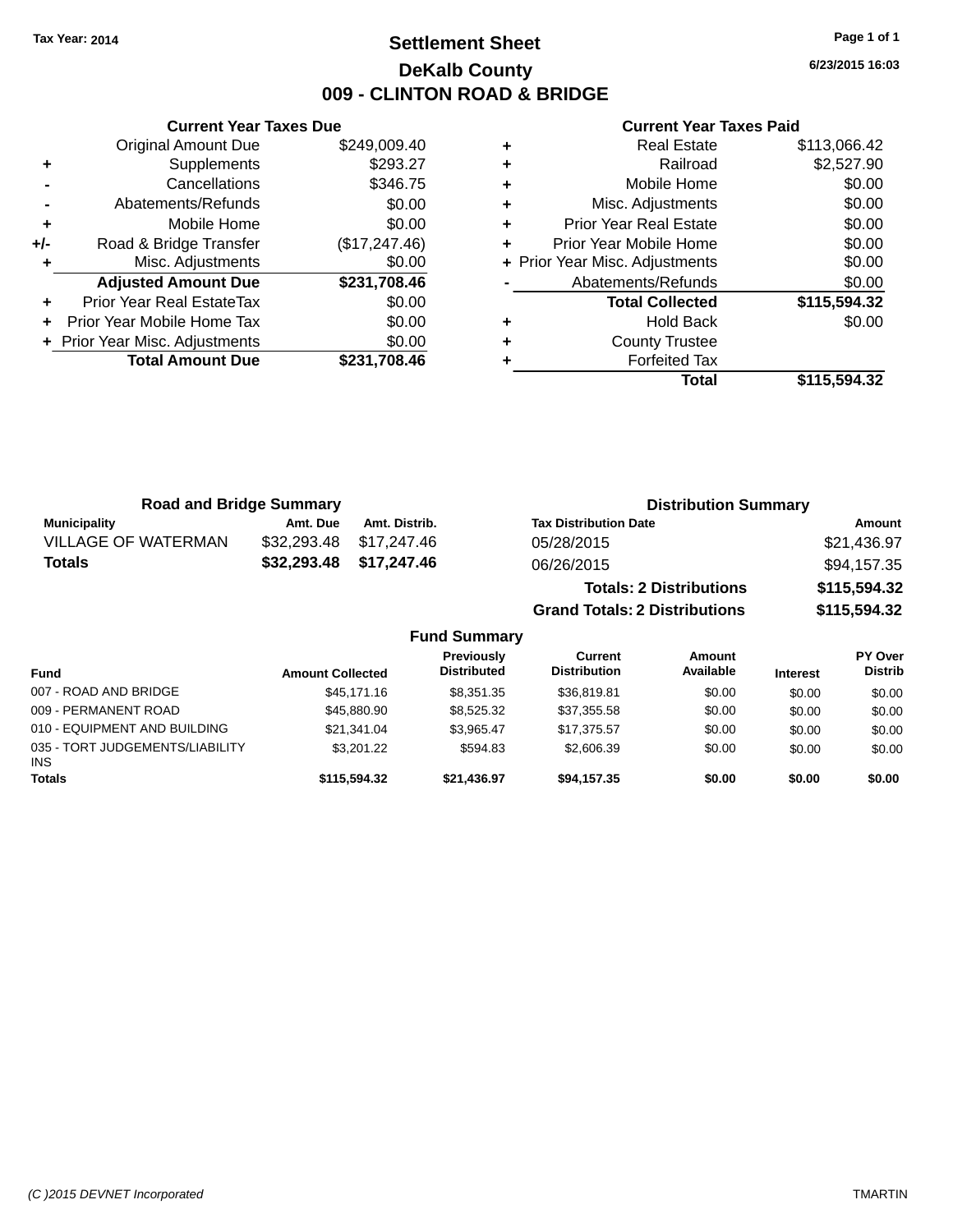# **Settlement Sheet Tax Year: 2014 Page 1 of 1 DeKalb County 010 - CORTLAND TOWNSHIP**

**6/23/2015 16:03**

### **Current Year Taxes Paid**

|       | <b>Current Year Taxes Due</b>  |              |  |  |  |
|-------|--------------------------------|--------------|--|--|--|
|       | <b>Original Amount Due</b>     | \$251,749.38 |  |  |  |
| ٠     | Supplements                    | \$1,173.01   |  |  |  |
|       | Cancellations                  | \$1,379.18   |  |  |  |
|       | \$0.66<br>Abatements/Refunds   |              |  |  |  |
| ٠     | Mobile Home                    | \$0.00       |  |  |  |
| $+/-$ | Road & Bridge Transfer         | \$0.00       |  |  |  |
| ٠     | Misc. Adjustments              | \$0.00       |  |  |  |
|       | <b>Adjusted Amount Due</b>     | \$251,542.55 |  |  |  |
| ÷     | Prior Year Real EstateTax      | \$261.90     |  |  |  |
|       | Prior Year Mobile Home Tax     | \$0.00       |  |  |  |
|       | + Prior Year Misc. Adjustments | \$17.37      |  |  |  |
|       | <b>Total Amount Due</b>        | \$251,821.82 |  |  |  |
|       |                                |              |  |  |  |

|   | Real Estate                    | \$129,646.55 |
|---|--------------------------------|--------------|
| ٠ | Railroad                       | \$865.97     |
| ٠ | Mobile Home                    | \$0.00       |
| ٠ | Misc. Adjustments              | \$0.00       |
| ٠ | <b>Prior Year Real Estate</b>  | \$261.90     |
| ÷ | Prior Year Mobile Home         | \$0.00       |
|   | + Prior Year Misc. Adjustments | \$17.37      |
|   | Abatements/Refunds             | \$0.66       |
|   | <b>Total Collected</b>         | \$130,791.13 |
| ٠ | <b>Hold Back</b>               | \$0.00       |
| ٠ | <b>County Trustee</b>          |              |
|   | <b>Forfeited Tax</b>           |              |
|   | Total                          | \$130,791.13 |
|   |                                |              |

| <b>Distribution Summary</b>          |              |
|--------------------------------------|--------------|
| <b>Tax Distribution Date</b>         | Amount       |
| 05/28/2015                           | \$20,092.33  |
| 06/26/2015                           | \$110,698.80 |
| <b>Totals: 2 Distributions</b>       | \$130,791.13 |
| <b>Grand Totals: 2 Distributions</b> | \$130,791.13 |

### **Fund Summary**

| <b>Fund</b>                                   | <b>Amount Collected</b> | <b>Previously</b><br><b>Distributed</b> | Current<br><b>Distribution</b> | Amount<br>Available | <b>Interest</b> | <b>PY Over</b><br><b>Distrib</b> |
|-----------------------------------------------|-------------------------|-----------------------------------------|--------------------------------|---------------------|-----------------|----------------------------------|
| 001 - CORPORATE                               | \$105.191.39            | \$16,159.67                             | \$89.031.72                    | \$0.00              | \$0.00          | \$0.00                           |
| $005 - I. M. R. F.$                           | \$6.473.24              | \$994.43                                | \$5.478.81                     | \$0.00              | \$0.00          | \$0.00                           |
| 027 - AUDIT                                   | \$1,648.62              | \$253.26                                | \$1,395.36                     | \$0.00              | \$0.00          | \$0.00                           |
| 035 - TORT JUDGEMENTS/LIABILITY<br><b>INS</b> | \$6,726,20              | \$1.033.29                              | \$5.692.91                     | \$0.00              | \$0.00          | \$0.00                           |
| 047 - SOCIAL SECURITY                         | \$5,704.59              | \$876.35                                | \$4.828.24                     | \$0.00              | \$0.00          | \$0.00                           |
| 054 - GENERAL ASSISTANCE                      | \$5,047.09              | \$775.33                                | \$4.271.76                     | \$0.00              | \$0.00          | \$0.00                           |
| <b>Totals</b>                                 | \$130,791.13            | \$20,092.33                             | \$110,698.80                   | \$0.00              | \$0.00          | \$0.00                           |

### **Miscellaneous Adjustment Detail**

| Year Source           | <b>Account Type</b> |         | <b>Amount Adiustment Description</b>          |
|-----------------------|---------------------|---------|-----------------------------------------------|
| 2013 RE - Real Estate | Back Tax Collected  |         | \$8.99 STALEY REDEMPTION 09-29-251-051 by TBA |
| 2013 RE - Real Estate | Back Tax Collected  |         | \$8.38 STALEY REDEMPTION 09-29-251-050 by TBA |
| Totals 2 entries      |                     | \$17.37 |                                               |

### **Abatement Detail**

| Year Source             | <b>Account Type</b> | <b>Amount Adiustment Description</b>             |
|-------------------------|---------------------|--------------------------------------------------|
| 2014 RE - Real Estate   | RE Abatement        | \$0.66 PTAB INTEREST REFUND 09-20-255-020 by TBA |
| <b>Totals 1 entries</b> |                     | \$0.66                                           |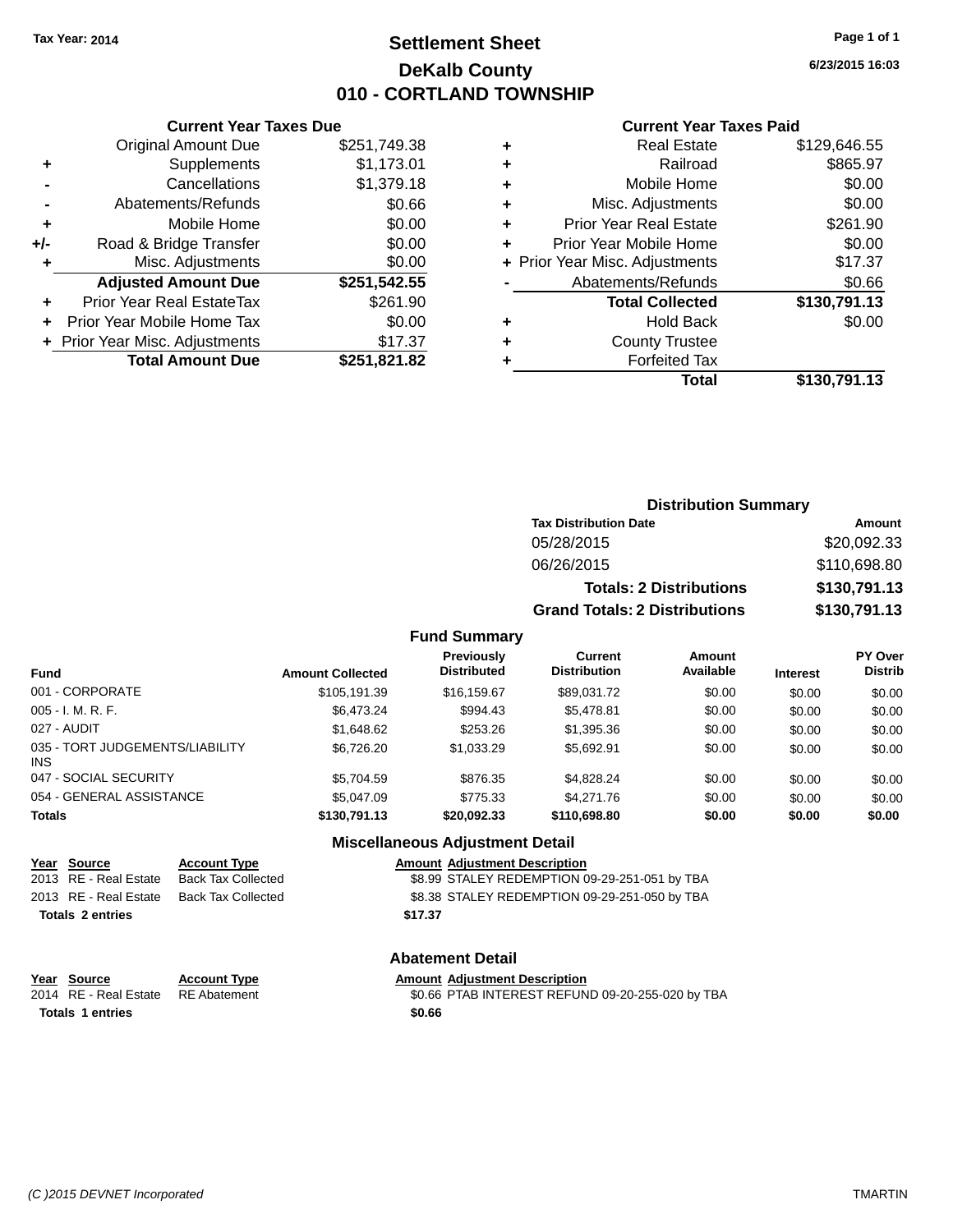# **Settlement Sheet Tax Year: 2014 Page 1 of 1 DeKalb County 011 - CORTLAND ROAD & BRIDGE**

**Current Year Taxes Due** Original Amount Due \$456,716.16 **+** Supplements \$1,927.44 **-** Cancellations \$2,266.18 **-** Abatements/Refunds \$1.09 **+** Mobile Home \$0.00 **+/-** Road & Bridge Transfer (\$22,242.79) **+** Misc. Adjustments \$0.00 **Adjusted Amount Due \$434,133.54 +** Prior Year Real EstateTax \$426.95 **+** Prior Year Mobile Home Tax \$0.00 **+** Prior Year Misc. Adjustments \$31.52 **Total Amount Due \$434,592.01**

#### **Current Year Taxes Paid**

|   | <b>Real Estate</b>             | \$213,023.03 |
|---|--------------------------------|--------------|
| ٠ | Railroad                       | \$1,553.64   |
| ٠ | Mobile Home                    | \$0.00       |
| ٠ | Misc. Adjustments              | \$0.00       |
| ٠ | <b>Prior Year Real Estate</b>  | \$426.95     |
|   | Prior Year Mobile Home         | \$0.00       |
|   | + Prior Year Misc. Adjustments | \$31.52      |
|   | Abatements/Refunds             | \$1.09       |
|   | <b>Total Collected</b>         | \$215,034.05 |
| ٠ | <b>Hold Back</b>               | \$0.00       |
|   | <b>County Trustee</b>          |              |
|   | <b>Forfeited Tax</b>           |              |
|   | Total                          | \$215,034.05 |
|   |                                |              |

| <b>Road and Bridge Summary</b> |             |               | <b>Distribution Summary</b>          |               |
|--------------------------------|-------------|---------------|--------------------------------------|---------------|
| <b>Municipality</b>            | Amt. Due    | Amt. Distrib. | <b>Tax Distribution Date</b>         | <b>Amount</b> |
| TOWN OF CORTLAND               | \$13,028.56 | \$6.768.05    | 05/28/2015                           | \$33,013.37   |
| CITY OF DEKALB                 | \$944.93    | \$490.88      | 06/26/2015                           | \$182,020.68  |
| <b>VILLAGE OF MAPLE PARK</b>   | \$2,939.66  | \$1,527.25    | <b>Totals: 2 Distributions</b>       | \$215,034.05  |
| <b>CITY OF SYCAMORE</b>        | \$25,902.47 | \$13.456.61   | <b>Grand Totals: 2 Distributions</b> | \$215,034.05  |
| <b>Totals</b>                  | \$42,815.62 | \$22,242.79   |                                      |               |

#### **Fund Summary**

| <b>Fund</b>                                   | <b>Amount Collected</b> | Previously<br><b>Distributed</b> | Current<br><b>Distribution</b> | Amount<br>Available | <b>Interest</b> | PY Over<br><b>Distrib</b> |
|-----------------------------------------------|-------------------------|----------------------------------|--------------------------------|---------------------|-----------------|---------------------------|
| $005 - I. M. R. F.$                           | \$3,550.13              | \$545.38                         | \$3,004.75                     | \$0.00              | \$0.00          | \$0.00                    |
| 007 - ROAD AND BRIDGE                         | \$27,975.92             | \$4,277.37                       | \$23,698.55                    | \$0.00              | \$0.00          | \$0.00                    |
| 009 - PERMANENT ROAD                          | \$148,339.79            | \$22,788,07                      | \$125,551.72                   | \$0.00              | \$0.00          | \$0.00                    |
| 010 - EQUIPMENT AND BUILDING                  | \$22,929.73             | \$3.522.48                       | \$19,407.25                    | \$0.00              | \$0.00          | \$0.00                    |
| 027 - AUDIT                                   | \$1.537.31              | \$236.17                         | \$1,301.14                     | \$0.00              | \$0.00          | \$0.00                    |
| 035 - TORT JUDGEMENTS/LIABILITY<br><b>INS</b> | \$8.152.35              | \$1.252.35                       | \$6,900,00                     | \$0.00              | \$0.00          | \$0.00                    |
| 047 - SOCIAL SECURITY                         | \$2,548.82              | \$391.55                         | \$2,157,27                     | \$0.00              | \$0.00          | \$0.00                    |
| <b>Totals</b>                                 | \$215,034.05            | \$33,013.37                      | \$182,020.68                   | \$0.00              | \$0.00          | \$0.00                    |

### **Miscellaneous Adjustment Detail**

| Year Source | <b>Account Type</b>                      | <b>Amount Adjustment Description</b> |
|-------------|------------------------------------------|--------------------------------------|
|             | 2013 RE - Real Estate Back Tax Collected | \$16.31 STALEY REDEMPTION 0          |
|             |                                          |                                      |

**Totals \$31.52 2 entries**

\$16.31 STALEY REDEMPTION 09-29-251-051 by TBA 2013 RE - Real Estate Back Tax Collected \$15.21 STALEY REDEMPTION 09-29-251-050 by TBA

#### **Abatement Detail**

# **Year Source Account Type Amount Adjustment Description**<br>2014 RE - Real Estate RE Abatement \$1.20 PTAB INTEREST REFUN

RE Abatement **2014 CHAB INTEREST REFUND 09-20-255-020 by TBA** RE Abatement **Totals 1 entries** \$1.20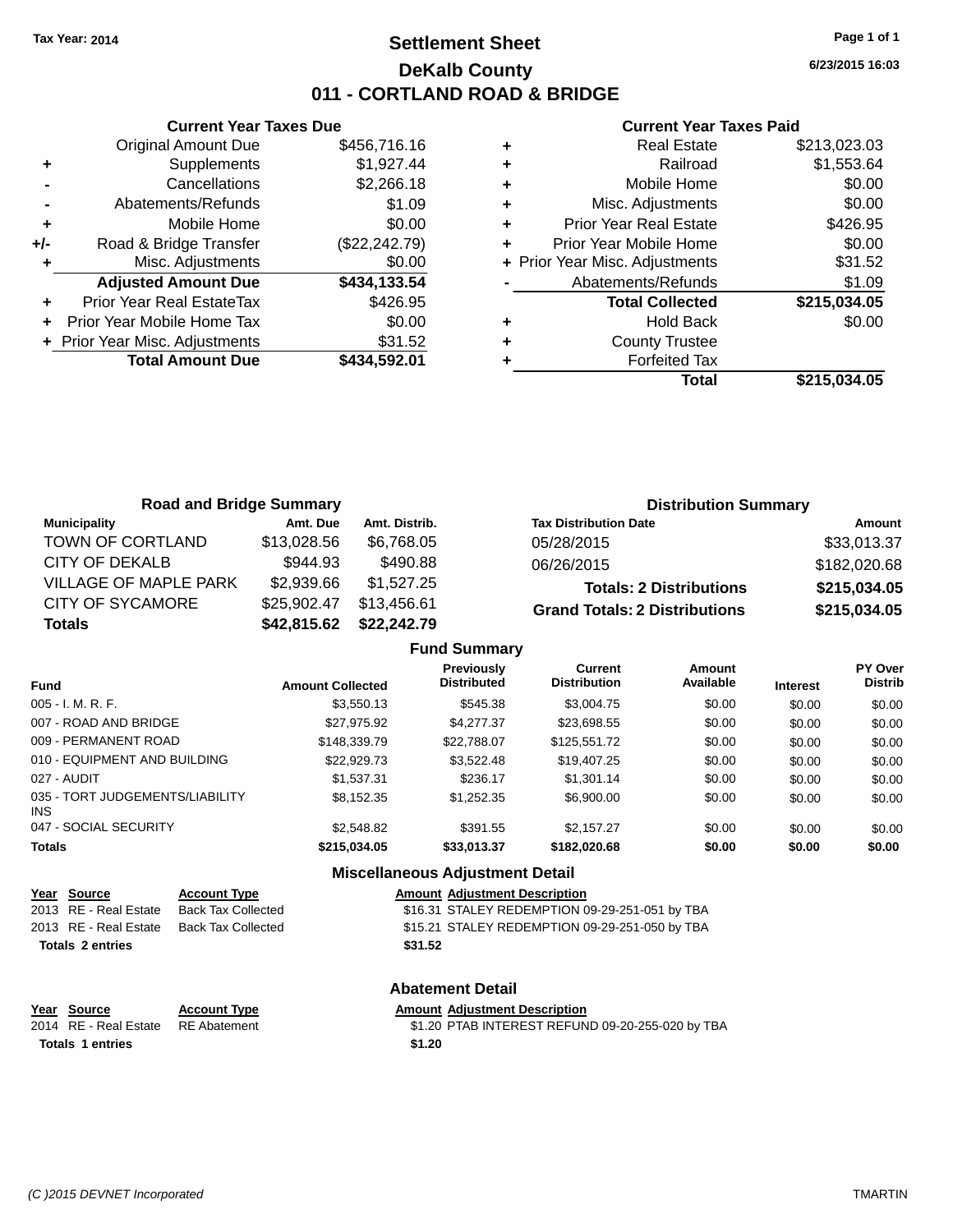# **Settlement Sheet Tax Year: 2014 Page 1 of 1 DeKalb County 012 - DEKALB TOWNSHIP**

**6/23/2015 16:03**

| <b>Current Year Taxes Paid</b> |  |  |  |
|--------------------------------|--|--|--|
|--------------------------------|--|--|--|

|     | <b>Current Year Taxes Due</b>  |              |  |  |  |
|-----|--------------------------------|--------------|--|--|--|
|     | <b>Original Amount Due</b>     | \$928,801.25 |  |  |  |
| ٠   | Supplements                    | \$21,327.29  |  |  |  |
|     | Cancellations                  | \$28,838.48  |  |  |  |
|     | Abatements/Refunds             | \$0.75       |  |  |  |
| ٠   | Mobile Home                    | \$0.00       |  |  |  |
| +/- | Road & Bridge Transfer         | \$0.00       |  |  |  |
| ٠   | \$5.66<br>Misc. Adjustments    |              |  |  |  |
|     | <b>Adjusted Amount Due</b>     | \$921,294.97 |  |  |  |
| ÷   | Prior Year Real EstateTax      | (\$563.80)   |  |  |  |
|     | Prior Year Mobile Home Tax     | \$0.00       |  |  |  |
|     | + Prior Year Misc. Adjustments | \$127.95     |  |  |  |
|     | <b>Total Amount Due</b>        | \$920,859.12 |  |  |  |

|   | <b>Real Estate</b>             | \$470,825.18 |
|---|--------------------------------|--------------|
| ٠ | Railroad                       | \$2,049.89   |
| ٠ | Mobile Home                    | \$0.00       |
| ٠ | Misc. Adjustments              | \$5.66       |
| ٠ | <b>Prior Year Real Estate</b>  | (\$563.80)   |
| ٠ | Prior Year Mobile Home         | \$0.00       |
|   | + Prior Year Misc. Adjustments | \$127.95     |
|   | Abatements/Refunds             | \$0.75       |
|   | <b>Total Collected</b>         | \$472,444.13 |
| ٠ | <b>Hold Back</b>               | \$0.00       |
|   |                                |              |
| ٠ | <b>County Trustee</b>          |              |
|   | <b>Forfeited Tax</b>           |              |
|   | Total                          | \$472,444.13 |

|                          |                         |                                        |                                      | <b>Distribution Summary</b>    |                 |                           |
|--------------------------|-------------------------|----------------------------------------|--------------------------------------|--------------------------------|-----------------|---------------------------|
|                          |                         |                                        | <b>Tax Distribution Date</b>         |                                |                 | Amount                    |
|                          |                         |                                        | 05/28/2015                           |                                |                 | \$80,619.76               |
|                          |                         |                                        | 06/26/2015                           |                                | \$391,824.37    |                           |
|                          |                         |                                        |                                      | <b>Totals: 2 Distributions</b> |                 | \$472,444.13              |
|                          |                         |                                        | <b>Grand Totals: 2 Distributions</b> |                                | \$472,444.13    |                           |
|                          |                         | <b>Fund Summary</b>                    |                                      |                                |                 |                           |
| <b>Fund</b>              | <b>Amount Collected</b> | Previously<br><b>Distributed</b>       | Current<br><b>Distribution</b>       | Amount<br>Available            | <b>Interest</b> | PY Over<br><b>Distrib</b> |
| 001 - CORPORATE          | \$361,030.46            | \$61,607.68                            | \$299,422.78                         | \$0.00                         | \$0.00          | \$0.00                    |
| 054 - GENERAL ASSISTANCE | \$111,413.67            | \$19,012.08                            | \$92,401.59                          | \$0.00                         | \$0.00          | \$0.00                    |
| <b>Totals</b>            | \$472,444.13            | \$80,619.76                            | \$391,824.37                         | \$0.00                         | \$0.00          | \$0.00                    |
|                          |                         | <b>Miscellaneous Adjustment Detail</b> |                                      |                                |                 |                           |

| Year Source              | <b>Account Type</b>       |          | <b>Amount Adjustment Description</b>                         |
|--------------------------|---------------------------|----------|--------------------------------------------------------------|
| 2013 RE - Real Estate    | <b>Back Tax Collected</b> |          | \$0.51 SUMMIT ENCLAVE REDEMPTION 08-13-323-013 by TBA        |
| 2013 RE - Real Estate    | <b>Back Tax Collected</b> |          | \$5.18 SIDDIQUI REDEMPTION 08-15-329-012 by TBA              |
| 2013 RE - Real Estate    | <b>Back Tax Collected</b> |          | \$17.48 RIVERMIST UNIT 5 LLC REDEMPTION 08-02-401-006 by TBA |
| 2013 RE - Real Estate    | <b>Back Tax Collected</b> |          | \$17.48 RIVERMIST UNIT 5 LLC REDEMPTION 08-02-401-007 by TBA |
| 2013 RE - Real Estate    | <b>Back Tax Collected</b> |          | \$17.48 RIVERMIST UNIT 5 LLC REDEMPTION 08-02-401-009 by TBA |
| 2013 RE - Real Estate    | <b>Back Tax Collected</b> |          | \$17.48 RIVERMIST UNIT 5 LLC REDEMPTION 08-02-401-010 by TBA |
| 2013 RE - Real Estate    | <b>Back Tax Collected</b> |          | \$17.48 RIVERMIST UNIT 5 LLC REDEMPTION 08-02-425-010 by TBA |
| 2013 RE - Real Estate    | <b>Back Tax Collected</b> |          | \$17.48 RIVERMIST UNIT 5 LLC REDEMPTION 08-02-425-012 by TBA |
| 2013 RE - Real Estate    | <b>Back Tax Collected</b> |          | \$4.96 ORIX WILKINSON 2009 TAX 08-12-377-001 by TBA          |
| 2013 RE - Real Estate    | <b>Back Tax Collected</b> |          | \$5.00 ORIX WILKINSON 2010 TAX 08-12-377-001 by TBA          |
| 2013 RE - Real Estate    | <b>Back Tax Collected</b> |          | \$5.21 ORIX WILKINSON 2011 TAX 08-12-377-001 by TBA          |
| 2013 RE - Real Estate    | <b>Back Tax Collected</b> |          | \$2.21 TRUSTEE SALE 08-14-207-024 by TBA                     |
| 2014 RE - Real Estate    | <b>Back Tax Collected</b> |          | \$2.83 TRUSTEE SALE 08-27-279-029 by TBA                     |
| 2014 RE - Real Estate    | <b>Back Tax Collected</b> |          | \$2.83 TRUSTEE SALE 08-27-279-027 by TBA                     |
| <b>Totals 14 entries</b> |                           | \$133.61 |                                                              |

#### **Abatement Detail**

| Year Source                        | <b>Account Type</b> | Amount |
|------------------------------------|---------------------|--------|
| 2014 RE - Real Estate RE Abatement |                     | \$0.75 |
| <b>Totals 1 entries</b>            |                     | \$0.75 |

batement **2014 REAL EST ABR** INTEREST REFUND 08-28-201-009 by TBA

**VEART THE SOLUTE ACCOUNT ADDETERT ADDETERT ACCOUNT ACCOUNT ACCOUNT ACCOUNT ACCOUNT ACCOUNT ACCOUNT ACCOUNT ACCOUNT**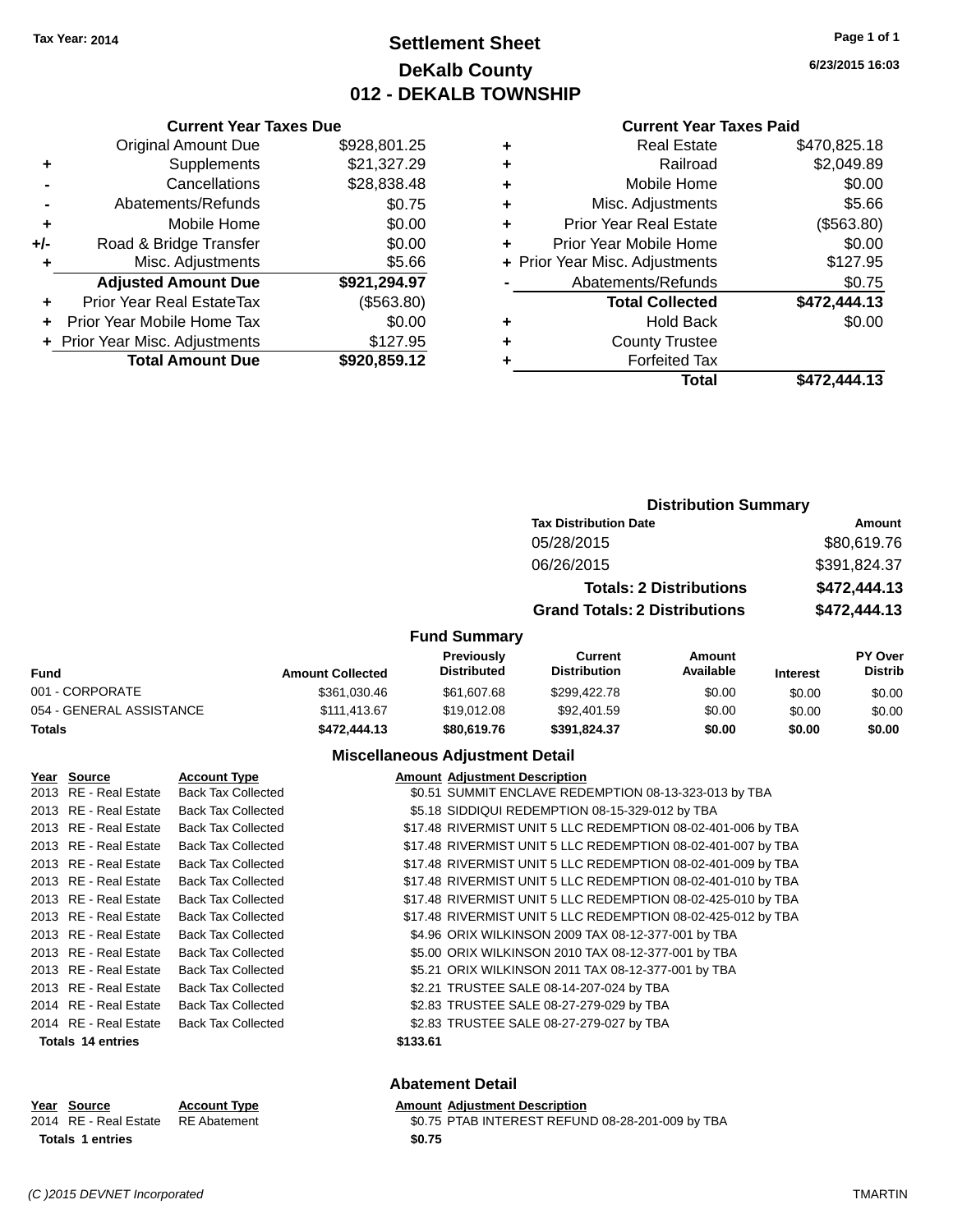### **Settlement Sheet Tax Year: 2014 Page 1 of 2 DeKalb County 013 - DEKALB ROAD & BRIDGE**

**6/23/2015 16:03**

#### **Current Year Taxes Paid**

|     | <b>Current Year Taxes Due</b>  |                |  |  |  |  |
|-----|--------------------------------|----------------|--|--|--|--|
|     | <b>Original Amount Due</b>     | \$1,088,554.30 |  |  |  |  |
| ٠   | Supplements                    | \$29,039.73    |  |  |  |  |
|     | Cancellations                  | \$29,437.69    |  |  |  |  |
|     | Abatements/Refunds             | \$0.76         |  |  |  |  |
| ٠   | Mobile Home                    | \$0.00         |  |  |  |  |
| +/- | Road & Bridge Transfer         | (\$71,900.31)  |  |  |  |  |
| ٠   | Misc. Adjustments              | \$6.64         |  |  |  |  |
|     | <b>Adjusted Amount Due</b>     | \$1,016,261.91 |  |  |  |  |
| ٠   | Prior Year Real EstateTax      | (\$617.44)     |  |  |  |  |
|     | Prior Year Mobile Home Tax     | \$0.00         |  |  |  |  |
|     | + Prior Year Misc. Adjustments | \$149.91       |  |  |  |  |
|     | <b>Total Amount Due</b>        | \$1,015,794.38 |  |  |  |  |
|     |                                |                |  |  |  |  |

|   | <b>Real Estate</b>             | \$484,244.70 |
|---|--------------------------------|--------------|
| ٠ | Railroad                       | \$2,171.53   |
| ٠ | Mobile Home                    | \$0.00       |
| ٠ | Misc. Adjustments              | \$6.64       |
| ٠ | Prior Year Real Estate         | (\$617.44)   |
|   | Prior Year Mobile Home         | \$0.00       |
|   | + Prior Year Misc. Adjustments | \$149.91     |
|   | Abatements/Refunds             | \$0.76       |
|   | <b>Total Collected</b>         | \$485,954.58 |
|   | Hold Back                      | \$0.00       |
|   | <b>County Trustee</b>          |              |
|   | <b>Forfeited Tax</b>           |              |
|   | Total                          | \$485,954.58 |
|   |                                |              |

| <b>Road and Bridge Summary</b> |              |               | <b>Distribution Summary</b>          |              |  |
|--------------------------------|--------------|---------------|--------------------------------------|--------------|--|
| <b>Municipality</b>            | Amt. Due     | Amt. Distrib. | <b>Tax Distribution Date</b>         | Amount       |  |
| CITY OF DEKALB                 | \$130,262.26 | \$66.817.84   | 05/28/2015                           | \$82,247.94  |  |
| <b>CITY OF SYCAMORE</b>        | \$9.907.21   | \$5.082.47    | 06/26/2015                           | \$403,706.64 |  |
| Totals                         | \$140,169.47 | \$71,900.31   | <b>Totals: 2 Distributions</b>       | \$485,954.58 |  |
|                                |              |               | <b>Grand Totals: 2 Distributions</b> | \$485,954.58 |  |

### **Fund Summary**

| <b>Fund</b>                  | <b>Amount Collected</b> | <b>Previously</b><br><b>Distributed</b> | Current<br><b>Distribution</b> | Amount<br>Available | <b>Interest</b> | <b>PY Over</b><br><b>Distrib</b> |
|------------------------------|-------------------------|-----------------------------------------|--------------------------------|---------------------|-----------------|----------------------------------|
| 007 - ROAD AND BRIDGE        | \$79.812.78             | \$13,496.98                             | \$66,315.80                    | \$0.00              | \$0.00          | \$0.00                           |
| 009 - PERMANENT ROAD         | \$347.871.60            | \$58,887,07                             | \$288.984.53                   | \$0.00              | \$0.00          | \$0.00                           |
| 010 - EQUIPMENT AND BUILDING | \$58,270,20             | \$9.863.89                              | \$48,406.31                    | \$0.00              | \$0.00          | \$0.00                           |
| <b>Totals</b>                | \$485.954.58            | \$82,247.94                             | \$403.706.64                   | \$0.00              | \$0.00          | \$0.00                           |

### **Miscellaneous Adjustment Detail**

| Year Source              | <b>Account Type</b>       | <b>Amount Adjustment Description</b>                         |
|--------------------------|---------------------------|--------------------------------------------------------------|
| 2013 RE - Real Estate    | <b>Back Tax Collected</b> | \$0.60 SUMMIT ENCLAVE REDEMPTION 08-13-323-013 by TBA        |
| 2013 RE - Real Estate    | <b>Back Tax Collected</b> | \$6.07 SIDDIQUI REDEMPTION 08-15-329-012 by TBA              |
| 2013 RE - Real Estate    | <b>Back Tax Collected</b> | \$20.48 RIVERMIST UNIT 5 LLC REDEMPTION 08-02-401-006 by TBA |
| 2013 RE - Real Estate    | <b>Back Tax Collected</b> | \$20.48 RIVERMIST UNIT 5 LLC REDEMPTION 08-02-401-007 by TBA |
| 2013 RE - Real Estate    | <b>Back Tax Collected</b> | \$20.48 RIVERMIST UNIT 5 LLC REDEMPTION 08-02-401-009 by TBA |
| 2013 RE - Real Estate    | <b>Back Tax Collected</b> | \$20.48 RIVERMIST UNIT 5 LLC REDEMPTION 08-02-401-010 by TBA |
| 2013 RE - Real Estate    | <b>Back Tax Collected</b> | \$20.48 RIVERMIST UNIT 5 LLC REDEMPTION 08-02-425-010 by TBA |
| 2013 RE - Real Estate    | <b>Back Tax Collected</b> | \$20.48 RIVERMIST UNIT 5 LLC REDEMPTION 08-02-425-012 by TBA |
| 2013 RE - Real Estate    | <b>Back Tax Collected</b> | \$5.82 ORIX WILKINSON 2009 TAX 08-12-377-001 by TBA          |
| 2013 RE - Real Estate    | <b>Back Tax Collected</b> | \$5.85 ORIX WILKINSON 2010 TAX 08-12-377-001 by TBA          |
| 2013 RE - Real Estate    | <b>Back Tax Collected</b> | \$6.10 ORIX WILKINSON 2011 TAX 08-12-377-001 by TBA          |
| 2013 RE - Real Estate    | <b>Back Tax Collected</b> | \$2.59 TRUSTEE SALE 08-14-207-024 by TBA                     |
| 2014 RE - Real Estate    | <b>Back Tax Collected</b> | \$3.32 TRUSTEE SALE 08-27-279-029 by TBA                     |
| 2014 RE - Real Estate    | <b>Back Tax Collected</b> | \$3.32 TRUSTEE SALE 08-27-279-027 by TBA                     |
| <b>Totals 14 entries</b> |                           | \$156.55                                                     |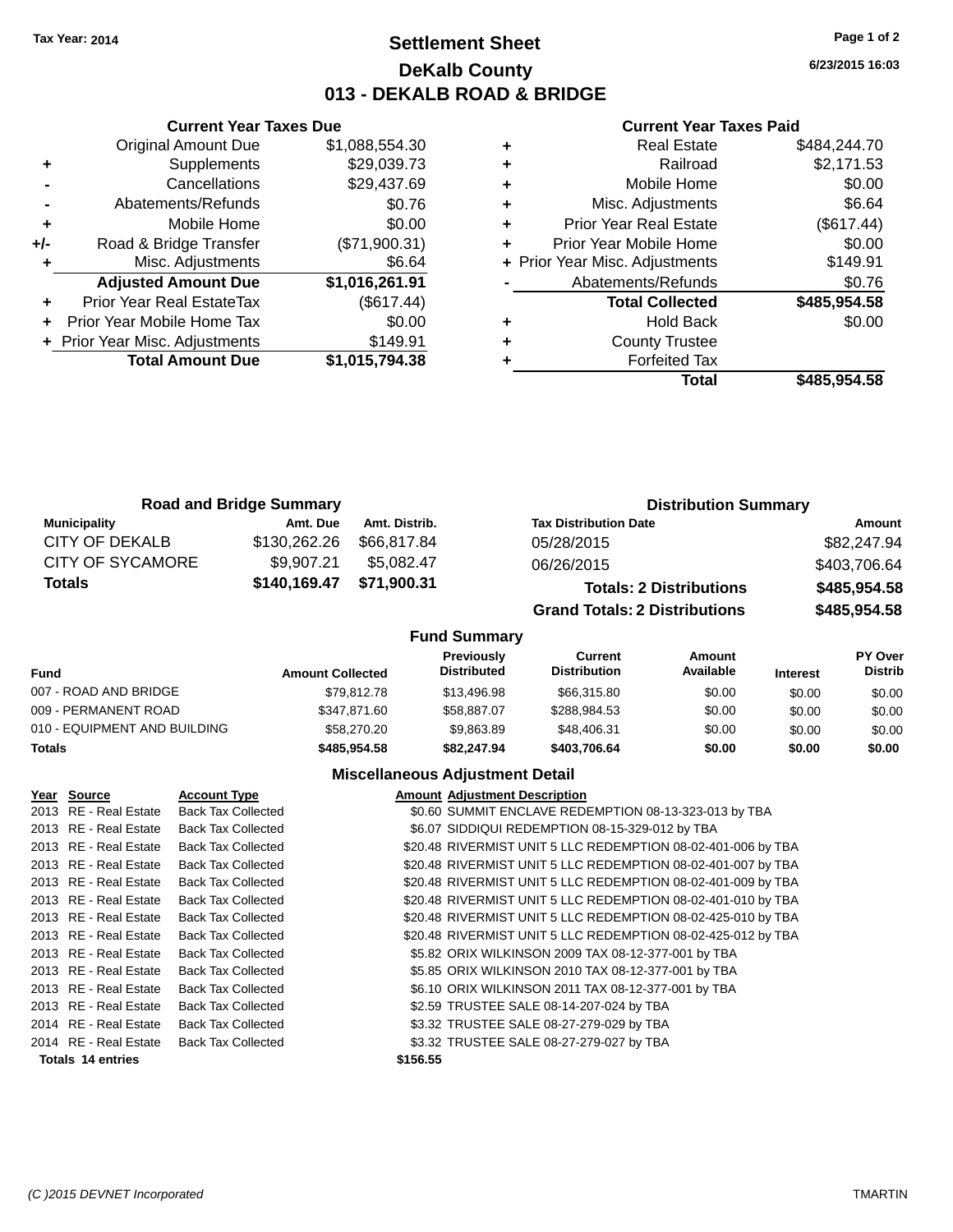# **Settlement Sheet Tax Year: 2014 Page 2 of 2 DeKalb County**

**6/23/2015 16:03**

**Abatement Detail**

**Totals \$0.88 1 entries**

**Year Source Account Type Account Type Amount Adjustment Description**<br>2014 RE - Real Estate RE Abatement **Account 1998 AMOUNTEREST REFUN** 

\$0.88 PTAB INTEREST REFUND 08-28-201-009 by TBA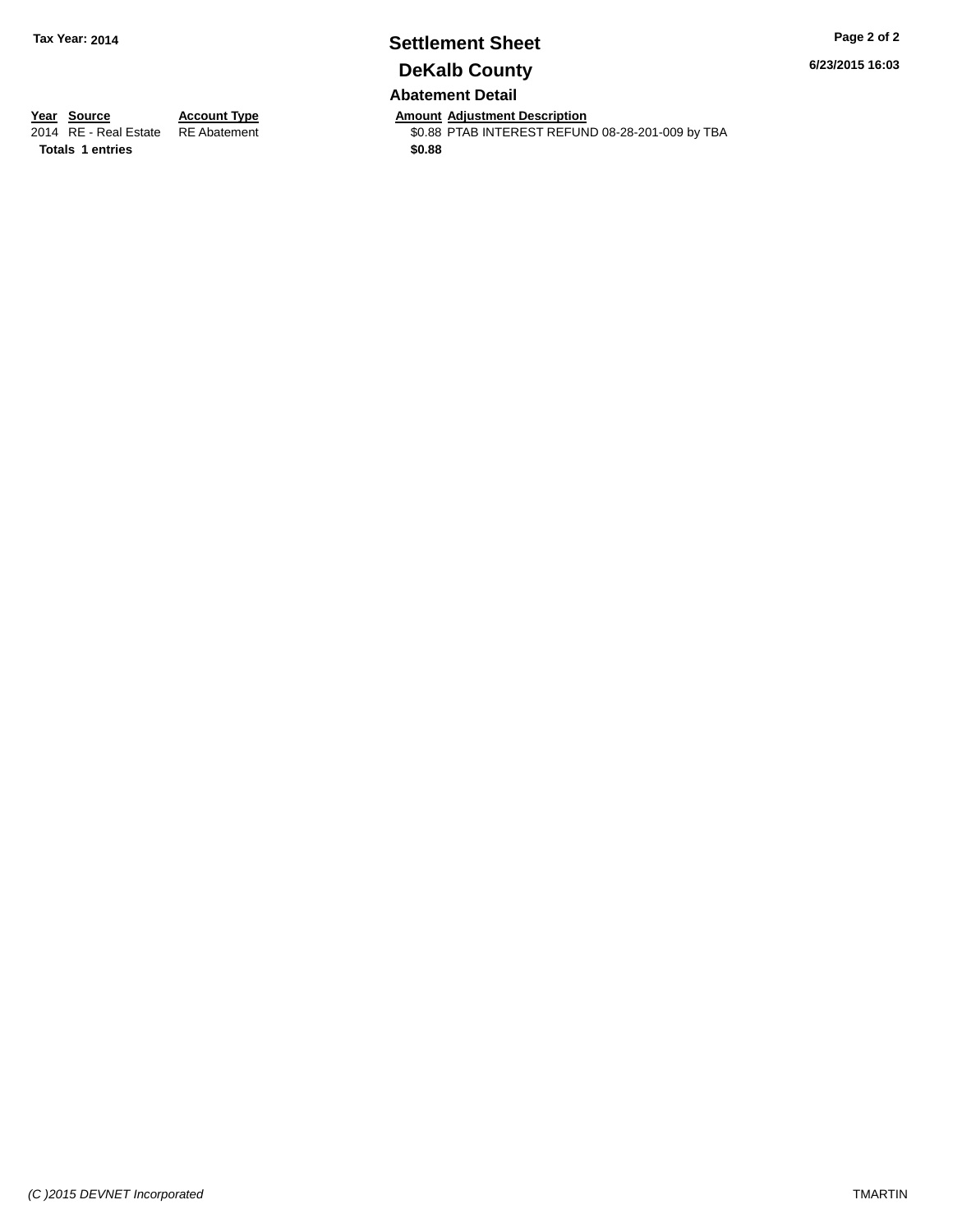# **Settlement Sheet Tax Year: 2014 Page 1 of 1 DeKalb County 014 - FRANKLIN TOWNSHIP**

**6/23/2015 16:03**

#### **Current Year Taxes Paid**

| ٠ | <b>Real Estate</b>             | \$56,983.84 |
|---|--------------------------------|-------------|
| ٠ | Railroad                       | \$743.59    |
| ٠ | Mobile Home                    | \$0.00      |
| ٠ | Misc. Adjustments              | \$0.00      |
| ٠ | <b>Prior Year Real Estate</b>  | \$20.51     |
| ٠ | Prior Year Mobile Home         | \$0.00      |
|   | + Prior Year Misc. Adjustments | \$0.00      |
|   | Abatements/Refunds             | \$0.00      |
|   | <b>Total Collected</b>         | \$57,747.94 |
| ٠ | Hold Back                      | \$0.00      |
| ٠ | <b>County Trustee</b>          |             |
| ٠ | <b>Forfeited Tax</b>           |             |
|   | Total                          | \$57,747.94 |
|   |                                |             |

### **Distribution Summary Tax Distribution Date Amount** 05/28/2015 \$12,288.43 06/26/2015 \$45,459.51 **Totals: 2 Distributions \$57,747.94 Grand Totals: 2 Distributions \$57,747.94 Fund Summary**

| <b>Fund</b>              | <b>Amount Collected</b> | Previously<br><b>Distributed</b> | Current<br><b>Distribution</b> | Amount<br>Available | <b>Interest</b> | <b>PY Over</b><br><b>Distrib</b> |
|--------------------------|-------------------------|----------------------------------|--------------------------------|---------------------|-----------------|----------------------------------|
| 001 - CORPORATE          | \$52,928.11             | \$11,262.80                      | \$41,665.31                    | \$0.00              | \$0.00          | \$0.00                           |
| 005 - I. M. R. F.        | \$3,747.56              | \$797.46                         | \$2.950.10                     | \$0.00              | \$0.00          | \$0.00                           |
| 054 - GENERAL ASSISTANCE | \$1,072.27              | \$228.17                         | \$844.10                       | \$0.00              | \$0.00          | \$0.00                           |
| <b>Totals</b>            | \$57.747.94             | \$12,288,43                      | \$45,459.51                    | \$0.00              | \$0.00          | \$0.00                           |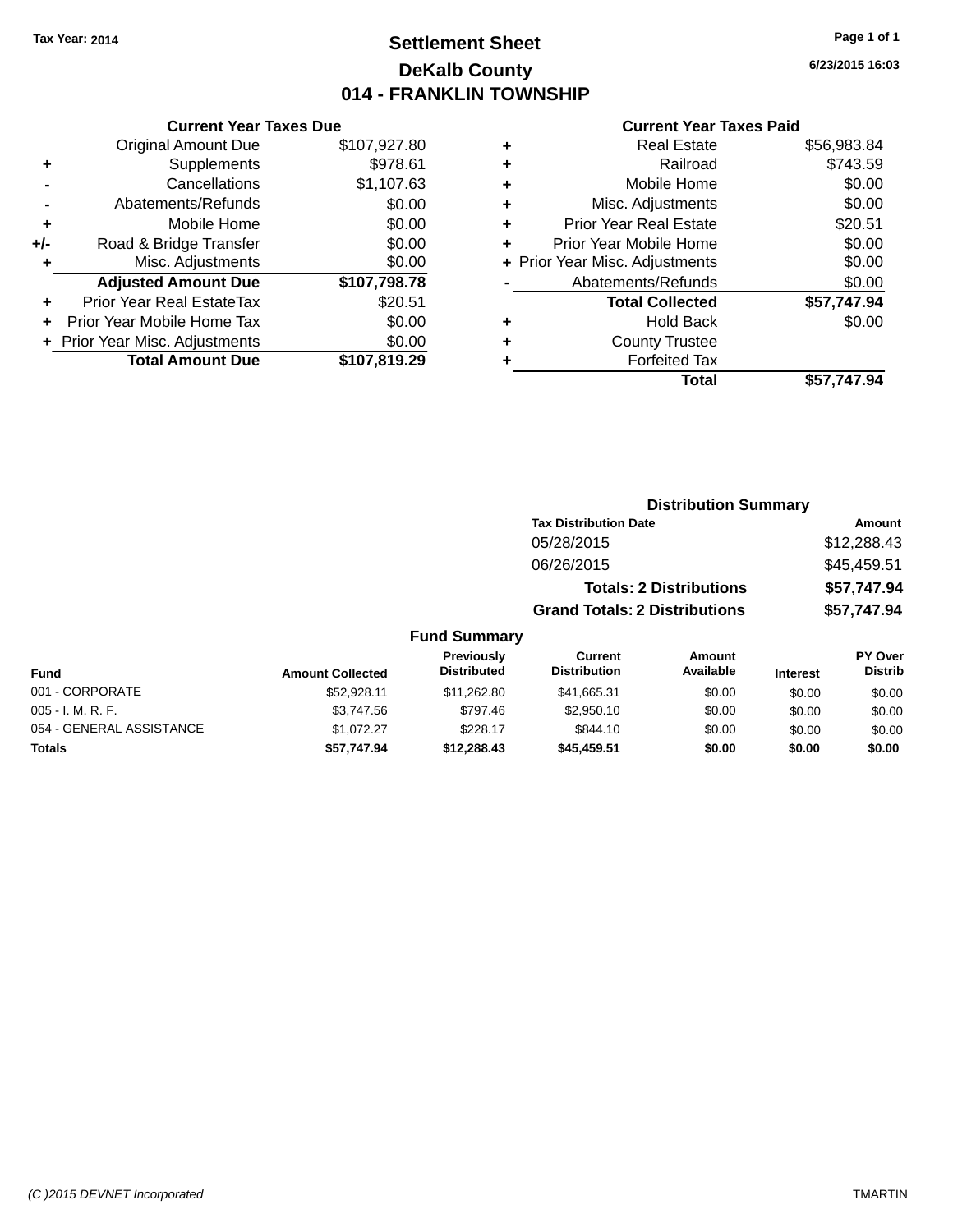# **Settlement Sheet Tax Year: 2014 Page 1 of 1 DeKalb County 015 - FRANKLIN TWP CEMETERY**

**6/23/2015 16:03**

| <b>Current Year Taxes Due</b> |                                |  |  |  |
|-------------------------------|--------------------------------|--|--|--|
| <b>Original Amount Due</b>    | \$32,376.26                    |  |  |  |
| Supplements                   | \$293.54                       |  |  |  |
| Cancellations                 | \$332.25                       |  |  |  |
| \$0.00<br>Abatements/Refunds  |                                |  |  |  |
| Mobile Home                   | \$0.00                         |  |  |  |
| Road & Bridge Transfer        | \$0.00                         |  |  |  |
| Misc. Adjustments             | \$0.00                         |  |  |  |
| <b>Adjusted Amount Due</b>    | \$32,337.55                    |  |  |  |
| Prior Year Real EstateTax     | \$6.11                         |  |  |  |
| Prior Year Mobile Home Tax    | \$0.00                         |  |  |  |
|                               | \$0.00                         |  |  |  |
|                               |                                |  |  |  |
|                               | + Prior Year Misc. Adjustments |  |  |  |

|   | <b>Real Estate</b>             | \$17,094.03 |
|---|--------------------------------|-------------|
| ٠ | Railroad                       | \$223.07    |
| ٠ | Mobile Home                    | \$0.00      |
| ٠ | Misc. Adjustments              | \$0.00      |
| ٠ | <b>Prior Year Real Estate</b>  | \$6.11      |
|   | Prior Year Mobile Home         | \$0.00      |
|   | + Prior Year Misc. Adjustments | \$0.00      |
|   | Abatements/Refunds             | \$0.00      |
|   | <b>Total Collected</b>         | \$17,323.21 |
| ٠ | <b>Hold Back</b>               | \$0.00      |
|   | <b>County Trustee</b>          |             |
| ٠ | <b>Forfeited Tax</b>           |             |
|   | Total                          | \$17,323.21 |
|   |                                |             |

|                |                         |                                  |                                       | <b>Distribution Summary</b>    |                 |                                  |
|----------------|-------------------------|----------------------------------|---------------------------------------|--------------------------------|-----------------|----------------------------------|
|                |                         |                                  | <b>Tax Distribution Date</b>          |                                |                 | <b>Amount</b>                    |
|                |                         |                                  | 05/28/2015                            |                                |                 | \$3,686.31                       |
|                |                         |                                  | 06/26/2015                            |                                |                 | \$13,636.90                      |
|                |                         |                                  |                                       | <b>Totals: 2 Distributions</b> |                 | \$17,323.21                      |
|                |                         |                                  | <b>Grand Totals: 2 Distributions</b>  |                                |                 | \$17,323.21                      |
|                |                         | <b>Fund Summary</b>              |                                       |                                |                 |                                  |
| <b>Fund</b>    | <b>Amount Collected</b> | Previously<br><b>Distributed</b> | <b>Current</b><br><b>Distribution</b> | Amount<br>Available            | <b>Interest</b> | <b>PY Over</b><br><b>Distrib</b> |
| 017 - CEMETERY | \$17.323.21             | \$3,686.31                       | \$13,636.90                           | \$0.00                         | \$0.00          | \$0.00                           |
| <b>Totals</b>  | \$17,323.21             | \$3,686.31                       | \$13,636.90                           | \$0.00                         | \$0.00          | \$0.00                           |
|                |                         |                                  |                                       |                                |                 |                                  |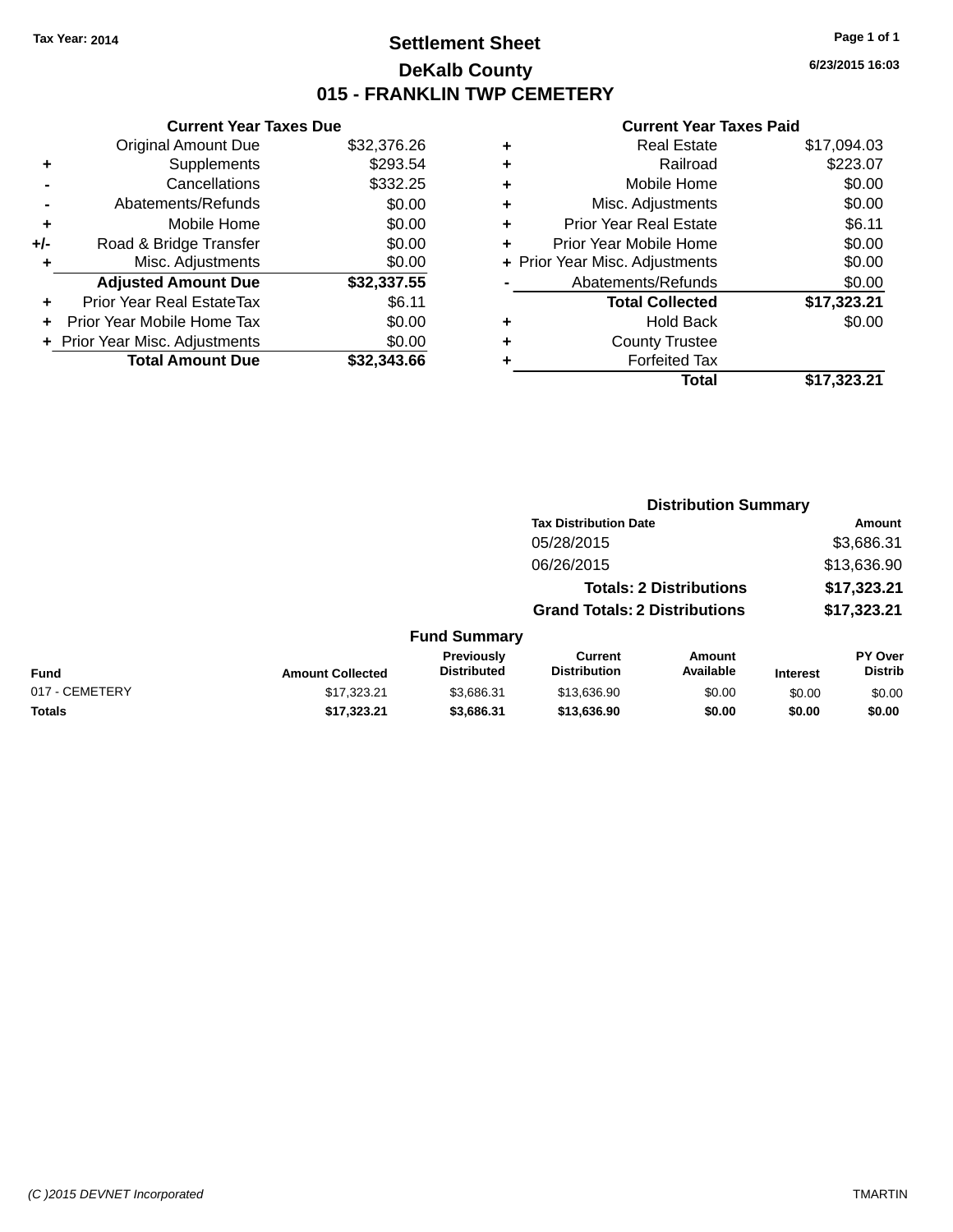# **Settlement Sheet Tax Year: 2014 Page 1 of 1 DeKalb County 016 - FRANKLIN ROAD & BRIDGE**

**6/23/2015 16:03**

#### **Current Year Taxes Paid**

|     | <b>Current Year Taxes Due</b>  |               |
|-----|--------------------------------|---------------|
|     | <b>Original Amount Due</b>     | \$241,900.03  |
| ٠   | Supplements                    | \$1,966.02    |
|     | Cancellations                  | \$2,225.29    |
|     | Abatements/Refunds             | \$0.00        |
| ٠   | Mobile Home                    | \$0.00        |
| +/- | Road & Bridge Transfer         | (\$13,292.00) |
|     | Misc. Adjustments              | \$0.00        |
|     | <b>Adjusted Amount Due</b>     | \$228,348.76  |
| ٠   | Prior Year Real EstateTax      | \$41.44       |
|     | Prior Year Mobile Home Tax     | \$0.00        |
|     | + Prior Year Misc. Adjustments | \$0.00        |
|     | <b>Total Amount Due</b>        | \$228.390.20  |
|     |                                |               |

| ٠ | <b>Real Estate</b>             | \$114,482.14 |
|---|--------------------------------|--------------|
| ٠ | Railroad                       | \$1,615.96   |
| ٠ | Mobile Home                    | \$0.00       |
| ٠ | Misc. Adjustments              | \$0.00       |
| ٠ | <b>Prior Year Real Estate</b>  | \$41.44      |
| ٠ | Prior Year Mobile Home         | \$0.00       |
|   | + Prior Year Misc. Adjustments | \$0.00       |
|   | Abatements/Refunds             | \$0.00       |
|   | <b>Total Collected</b>         | \$116,139.54 |
| ٠ | <b>Hold Back</b>               | \$0.00       |
| ٠ | <b>County Trustee</b>          |              |
| ٠ | <b>Forfeited Tax</b>           |              |
|   | Total                          | \$116,139.54 |

| <b>Road and Bridge Summary</b> |          | <b>Distribution Summary</b> |                                |              |
|--------------------------------|----------|-----------------------------|--------------------------------|--------------|
| Municipality                   | Amt. Due | Amt. Distrib.               | <b>Tax Distribution Date</b>   | Amount       |
| <b>VILLAGE OF KIRKLAND</b>     |          | \$24.833.43 \$13.292.00     | 05/28/2015                     | \$24,687.96  |
| Totals                         |          | \$24,833.43 \$13,292.00     | 06/26/2015                     | \$91,451.58  |
|                                |          |                             | <b>Totals: 2 Distributions</b> | \$116,139.54 |

**Grand Totals: 2 Distributions \$116,139.54**

| IDULIUIIS | <b>PIIV,</b> |
|-----------|--------------|
| ibutions  | \$116,7      |

|                                         |                         | Previously         | Current             | Amount    |                 | <b>PY Over</b> |
|-----------------------------------------|-------------------------|--------------------|---------------------|-----------|-----------------|----------------|
| <b>Fund</b>                             | <b>Amount Collected</b> | <b>Distributed</b> | <b>Distribution</b> | Available | <b>Interest</b> | <b>Distrib</b> |
| 007 - ROAD AND BRIDGE                   | \$39.074.83             | \$8,288.98         | \$30.785.85         | \$0.00    | \$0.00          | \$0.00         |
| 008 - BRIDGE CONST W/COUNTY             | \$10,703.20             | \$2,277.59         | \$8.425.61          | \$0.00    | \$0.00          | \$0.00         |
| 009 - PERMANENT ROAD                    | \$54.268.05             | \$11.547.97        | \$42,720.08         | \$0.00    | \$0.00          | \$0.00         |
| 010 - EQUIPMENT AND BUILDING            | \$8,343.68              | \$1,775.49         | \$6,568.19          | \$0.00    | \$0.00          | \$0.00         |
| 035 - TORT JUDGEMENTS/LIABILITY<br>INS. | \$3,212.50              | \$683.60           | \$2,528.90          | \$0.00    | \$0.00          | \$0.00         |
| 047 - SOCIAL SECURITY                   | \$537.28                | \$114.33           | \$422.95            | \$0.00    | \$0.00          | \$0.00         |
| <b>Totals</b>                           | \$116.139.54            | \$24,687.96        | \$91.451.58         | \$0.00    | \$0.00          | \$0.00         |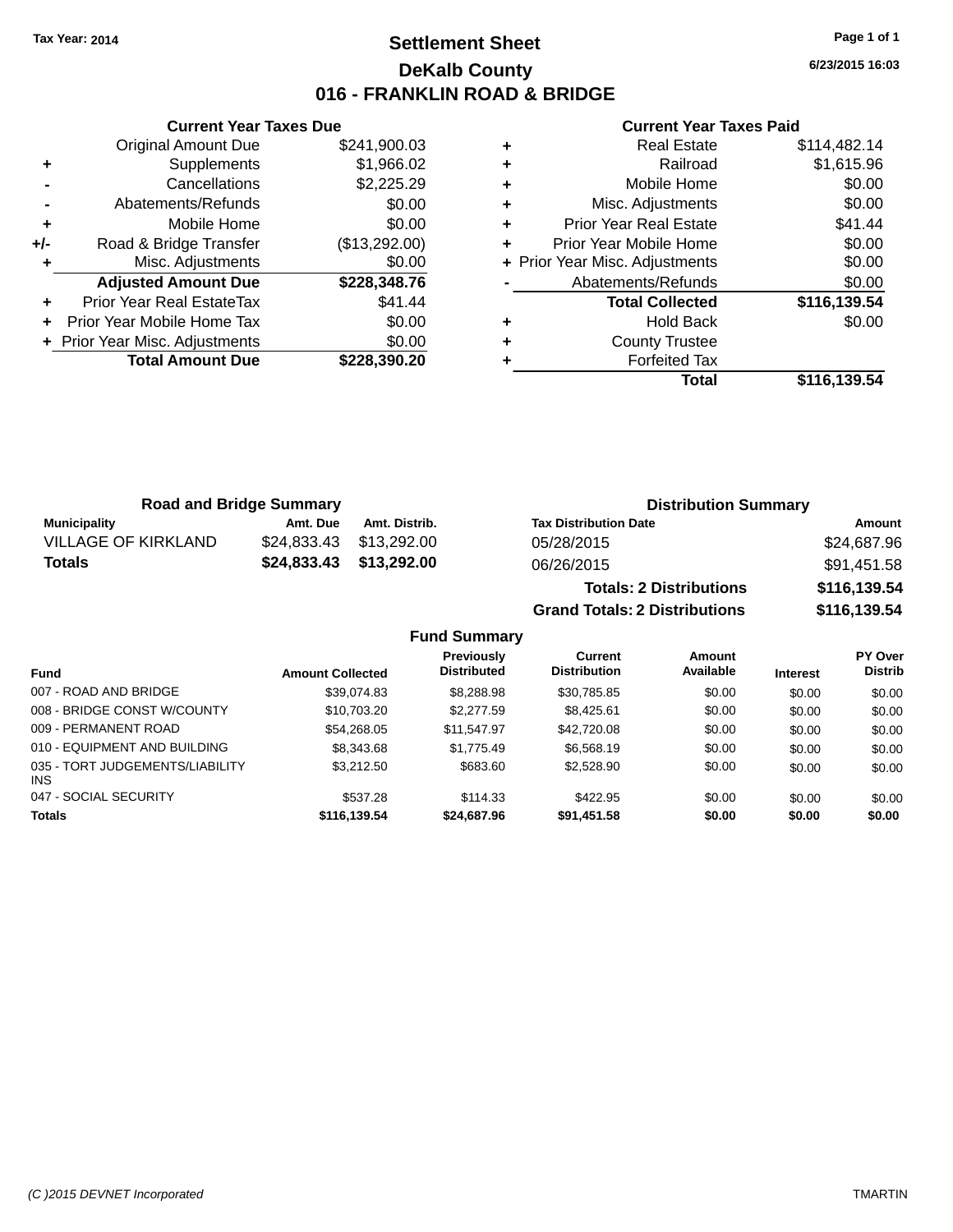# **Settlement Sheet Tax Year: 2014 Page 1 of 1 DeKalb County 017 - GENOA TOWNSHIP**

**6/23/2015 16:03**

#### **Current Year Taxes Paid**

|       | <b>Current Year Taxes Due</b>  |              |
|-------|--------------------------------|--------------|
|       | <b>Original Amount Due</b>     | \$236,386.78 |
| ٠     | Supplements                    | \$1,520.73   |
|       | Cancellations                  | \$2,169.54   |
|       | Abatements/Refunds             | \$2.13       |
| ٠     | Mobile Home                    | \$0.00       |
| $+/-$ | Road & Bridge Transfer         | \$0.00       |
| ٠     | Misc. Adjustments              | \$0.00       |
|       | <b>Adjusted Amount Due</b>     | \$235,735.84 |
| ٠     | Prior Year Real EstateTax      | \$171.79     |
|       | Prior Year Mobile Home Tax     | \$0.00       |
|       | + Prior Year Misc. Adjustments | \$51.00      |
|       | <b>Total Amount Due</b>        | \$235,958.63 |
|       |                                |              |

| ٠ | <b>Real Estate</b>             | \$124,510.45 |
|---|--------------------------------|--------------|
| ٠ | Railroad                       | \$1,509.80   |
| ٠ | Mobile Home                    | \$0.00       |
| ٠ | Misc. Adjustments              | \$0.00       |
| ٠ | <b>Prior Year Real Estate</b>  | \$171.79     |
| ÷ | Prior Year Mobile Home         | \$0.00       |
|   | + Prior Year Misc. Adjustments | \$51.00      |
|   | Abatements/Refunds             | \$2.13       |
|   | <b>Total Collected</b>         | \$126,240.91 |
| ٠ | <b>Hold Back</b>               | \$0.00       |
| ٠ | <b>County Trustee</b>          |              |
| ٠ | <b>Forfeited Tax</b>           |              |
|   | Total                          | \$126,240.91 |
|   |                                |              |

|                              | <b>Distribution Summary</b>          |               |
|------------------------------|--------------------------------------|---------------|
| <b>Tax Distribution Date</b> |                                      | <b>Amount</b> |
| 05/28/2015                   |                                      | \$24,949.44   |
| 06/26/2015                   |                                      | \$101,291.47  |
|                              | <b>Totals: 2 Distributions</b>       | \$126,240.91  |
|                              | <b>Grand Totals: 2 Distributions</b> | \$126,240.91  |
| <b>Fund Summary</b>          |                                      |               |

#### **Fund Interest Amount Collected Distributed PY Over Distrib Amount Available Current Distribution Previously** 001 - CORPORATE \$109,327.28 \$21,606.74 \$87,720.54 \$0.00 \$0.00 \$0.00 \$0.00 035 - TORT JUDGEMENTS/LIABILITY INS \$2,383.68 \$471.09 \$1,912.59 \$0.00 \$0.00 \$0.00 047 - SOCIAL SECURITY \$5,994.54 \$1,184.72 \$4,809.82 \$0.00 \$0.00 \$0.00 054 - GENERAL ASSISTANCE  $$8,535.41$   $$1,686.89$   $$6,848.52$   $$0.00$   $$0.00$   $$0.00$ **Totals \$126,240.91 \$24,949.44 \$101,291.47 \$0.00 \$0.00 \$0.00**

#### **Miscellaneous Adjustment Detail**

**Year Source Account Type Amount Adjustment Description** 2013 RE - Real Estate Back Tax Collected \$23.68 MARSH REDEMPTION 03-31-231-008 by TBA 2013 RE - Real Estate Back Tax Collected \$27.32 ABCXYZ LIVING TR REDEMPTION 03-31-235-006 by TBA **Totals \$51.00 2 entries**

**Abatement Detail**

| Year Source             | <b>Account Type</b> | <b>Amount Adjustment Description</b>             |
|-------------------------|---------------------|--------------------------------------------------|
| 2014 RE - Real Estate   | RE Abatement        | \$2.13 PTAB INTEREST REFUND 03-19-461-008 by TBA |
| <b>Totals 1 entries</b> |                     | \$2.13                                           |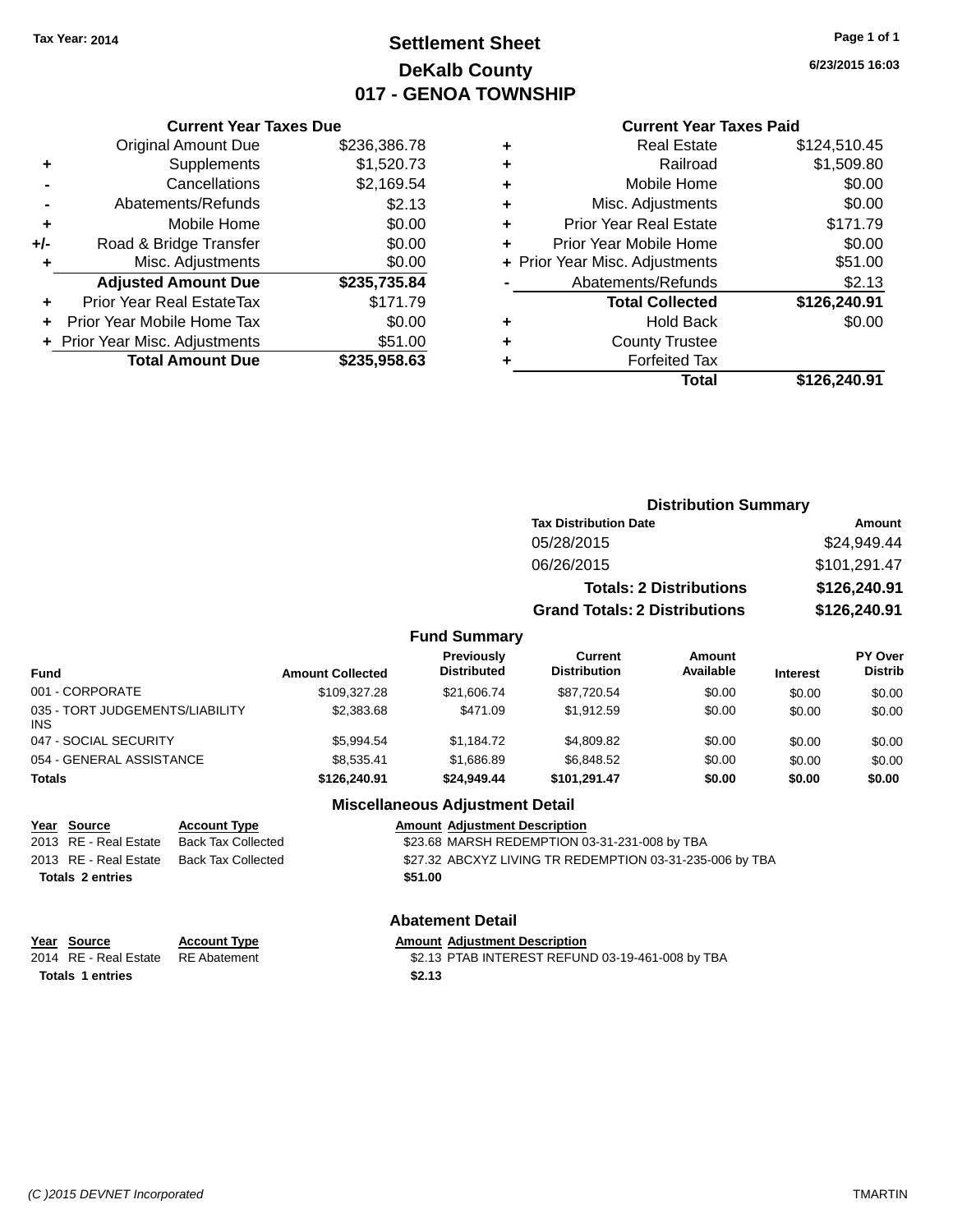# **Settlement Sheet Tax Year: 2014 Page 1 of 1 DeKalb County 018 - GENOA ROAD & BRIDGE**

**6/23/2015 16:03**

#### **Current Year Taxes Paid**

|     | <b>Current Year Taxes Due</b>  |               |
|-----|--------------------------------|---------------|
|     | <b>Original Amount Due</b>     | \$177,517.65  |
| ٠   | Supplements                    | \$1,323.31    |
|     | Cancellations                  | \$1,401.40    |
|     | Abatements/Refunds             | \$1.38        |
| ÷   | Mobile Home                    | \$0.00        |
| +/- | Road & Bridge Transfer         | (\$13,203.04) |
|     | Misc. Adjustments              | \$0.00        |
|     | <b>Adjusted Amount Due</b>     | \$164,235.14  |
| ÷   | Prior Year Real EstateTax      | \$105.14      |
|     | Prior Year Mobile Home Tax     | \$0.00        |
|     | + Prior Year Misc. Adjustments | \$38.30       |
|     | <b>Total Amount Due</b>        | \$164,378.58  |
|     |                                |               |

|   | <b>Real Estate</b>             | \$80,684.92 |
|---|--------------------------------|-------------|
| ٠ | Railroad                       | \$1,074.49  |
| ٠ | Mobile Home                    | \$0.00      |
| ٠ | Misc. Adjustments              | \$0.00      |
| ٠ | <b>Prior Year Real Estate</b>  | \$105.14    |
|   | Prior Year Mobile Home         | \$0.00      |
|   | + Prior Year Misc. Adjustments | \$38.30     |
|   | Abatements/Refunds             | \$1.38      |
|   | <b>Total Collected</b>         | \$81,901.47 |
| ٠ | <b>Hold Back</b>               | \$0.00      |
| ٠ | <b>County Trustee</b>          |             |
|   | <b>Forfeited Tax</b>           |             |
|   | Total                          | \$81,901.47 |
|   |                                |             |

|                      | <b>Road and Bridge Summary</b> |               | <b>Distribution Summary</b>    |             |
|----------------------|--------------------------------|---------------|--------------------------------|-------------|
| Municipality         | Amt. Due                       | Amt. Distrib. | <b>Tax Distribution Date</b>   | Amount      |
| <b>CITY OF GENOA</b> | \$24.698.31                    | \$13.203.04   | 05/28/2015                     | \$16,285.47 |
| Totals               | \$24,698.31                    | \$13,203.04   | 06/26/2015                     | \$65,616.00 |
|                      |                                |               | <b>Totals: 2 Distributions</b> | \$81,901.47 |

**Grand Totals: 2 Distributions \$81,901.47**

**Fund Summary**

| <b>Fund</b>                             | <b>Amount Collected</b> | <b>Previously</b><br><b>Distributed</b> | <b>Current</b><br><b>Distribution</b> | Amount<br>Available | <b>Interest</b> | PY Over<br><b>Distrib</b> |
|-----------------------------------------|-------------------------|-----------------------------------------|---------------------------------------|---------------------|-----------------|---------------------------|
| 007 - ROAD AND BRIDGE                   | \$29,004.56             | \$5,754.34                              | \$23.250.22                           | \$0.00              | \$0.00          | \$0.00                    |
| 008 - BRIDGE CONST W/COUNTY             | \$457.92                | \$91.16                                 | \$366.76                              | \$0.00              | \$0.00          | \$0.00                    |
| 009 - PERMANENT ROAD                    | \$41.561.53             | \$8.274.41                              | \$33,287.12                           | \$0.00              | \$0.00          | \$0.00                    |
| 010 - EQUIPMENT AND BUILDING            | \$4,604.39              | \$916.68                                | \$3.687.71                            | \$0.00              | \$0.00          | \$0.00                    |
| 035 - TORT JUDGEMENTS/LIABILITY<br>INS. | \$4,609.43              | \$917.68                                | \$3.691.75                            | \$0.00              | \$0.00          | \$0.00                    |
| 047 - SOCIAL SECURITY                   | \$1.663.64              | \$331.20                                | \$1,332.44                            | \$0.00              | \$0.00          | \$0.00                    |
| <b>Totals</b>                           | \$81,901.47             | \$16.285.47                             | \$65,616.00                           | \$0.00              | \$0.00          | \$0.00                    |

### **Miscellaneous Adjustment Detail**

| Year Source             | <b>Account Type</b> | <b>Amount Adjustment Description</b>                     |
|-------------------------|---------------------|----------------------------------------------------------|
| 2013 RE - Real Estate   | Back Tax Collected  | \$17.78 MARSH REDEMPTION 03-31-231-008 by TBA            |
| 2013 RE - Real Estate   | Back Tax Collected  | \$20.52 ABCXYZ LIVING TR REDEMPTION 03-31-235-006 by TBA |
| <b>Totals 2 entries</b> |                     | \$38.30                                                  |

### **Abatement Detail**

| Year Source             | <b>Account Type</b> | <b>Amount Adiustment Description</b>             |
|-------------------------|---------------------|--------------------------------------------------|
| 2014 RE - Real Estate   | RE Abatement        | \$1.60 PTAB INTEREST REFUND 03-19-461-008 by TBA |
| <b>Totals 1 entries</b> |                     | \$1.60                                           |
|                         |                     |                                                  |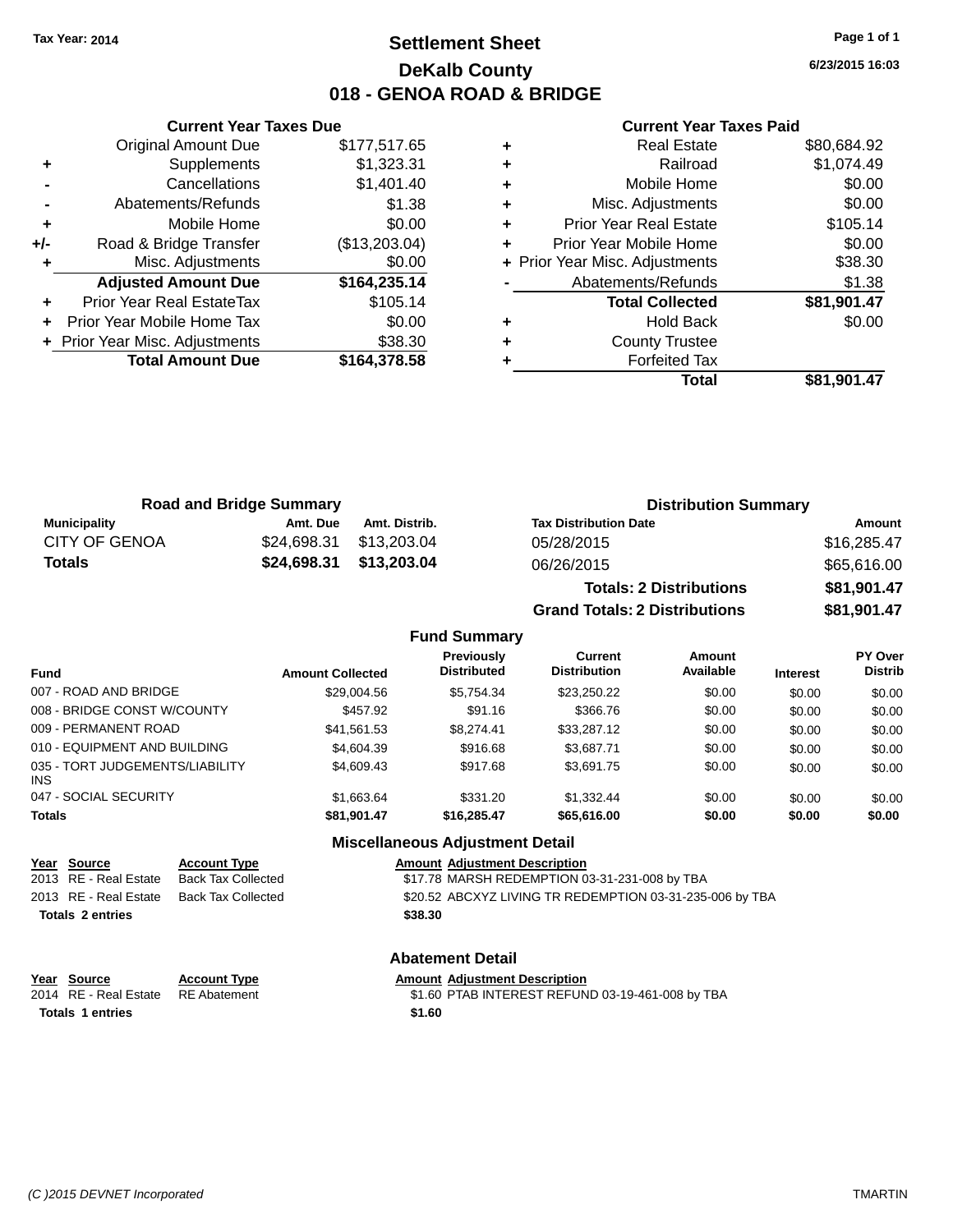# **Settlement Sheet Tax Year: 2014 Page 1 of 1 DeKalb County 019 - KINGSTON TOWNSHIP**

**6/23/2015 16:03**

|     | <b>Current Year Taxes Due</b>  |             |
|-----|--------------------------------|-------------|
|     | <b>Original Amount Due</b>     | \$88,187.59 |
| ٠   | Supplements                    | \$338.58    |
|     | Cancellations                  | \$365.07    |
|     | Abatements/Refunds             | \$0.00      |
| ٠   | Mobile Home                    | \$0.00      |
| +/- | Road & Bridge Transfer         | \$0.00      |
|     | Misc. Adjustments              | \$0.00      |
|     | <b>Adjusted Amount Due</b>     | \$88,161.10 |
| ÷   | Prior Year Real EstateTax      | \$0.00      |
|     | Prior Year Mobile Home Tax     | \$0.00      |
|     | + Prior Year Misc. Adjustments | \$0.00      |
|     | <b>Total Amount Due</b>        | \$88,161.10 |
|     |                                |             |

|   | <b>Real Estate</b>             | \$46,441.20 |
|---|--------------------------------|-------------|
| ٠ | Railroad                       | \$1,221.32  |
| ٠ | Mobile Home                    | \$0.00      |
| ٠ | Misc. Adjustments              | \$0.00      |
| ٠ | <b>Prior Year Real Estate</b>  | \$0.00      |
| ÷ | Prior Year Mobile Home         | \$0.00      |
|   | + Prior Year Misc. Adjustments | \$0.00      |
|   | Abatements/Refunds             | \$0.00      |
|   | <b>Total Collected</b>         | \$47,662.52 |
| ٠ | <b>Hold Back</b>               | \$0.00      |
| ٠ | <b>County Trustee</b>          |             |
| ٠ | <b>Forfeited Tax</b>           |             |
|   | Total                          | \$47,662.52 |
|   |                                |             |

|                         | <b>Distribution Summary</b>             |                                       |                                |                 |                                  |  |
|-------------------------|-----------------------------------------|---------------------------------------|--------------------------------|-----------------|----------------------------------|--|
|                         |                                         | <b>Tax Distribution Date</b>          |                                |                 | Amount                           |  |
|                         |                                         | 05/28/2015                            |                                |                 | \$7,771.22                       |  |
|                         |                                         | 06/26/2015                            |                                |                 | \$39,891.30                      |  |
|                         |                                         |                                       | <b>Totals: 2 Distributions</b> |                 | \$47,662.52                      |  |
|                         |                                         | <b>Grand Totals: 2 Distributions</b>  |                                |                 | \$47,662.52                      |  |
|                         | <b>Fund Summary</b>                     |                                       |                                |                 |                                  |  |
| <b>Amount Collected</b> | <b>Previously</b><br><b>Distributed</b> | <b>Current</b><br><b>Distribution</b> | Amount<br>Available            | <b>Interest</b> | <b>PY Over</b><br><b>Distrib</b> |  |
| $0.1700171$             | 0.771015                                | 0.000000                              | $\sim$ $\sim$                  | $\cdots$        | $\cdots$                         |  |

| Fund                     | <b>Amount Collected</b> | <b>Previously</b><br><b>Distributed</b> | Current<br><b>Distribution</b> | Amount<br>Available | <b>Interest</b> | <b>PY Over</b><br><b>Distrib</b> |
|--------------------------|-------------------------|-----------------------------------------|--------------------------------|---------------------|-----------------|----------------------------------|
| 001 - CORPORATE          | \$47.324.74             | \$7.716.15                              | \$39,608.59                    | \$0.00              | \$0.00          | \$0.00                           |
| 054 - GENERAL ASSISTANCE | \$337.78                | \$55.07                                 | \$282.71                       | \$0.00              | \$0.00          | \$0.00                           |
| <b>Totals</b>            | \$47,662.52             | \$7.771.22                              | \$39,891,30                    | \$0.00              | \$0.00          | \$0.00                           |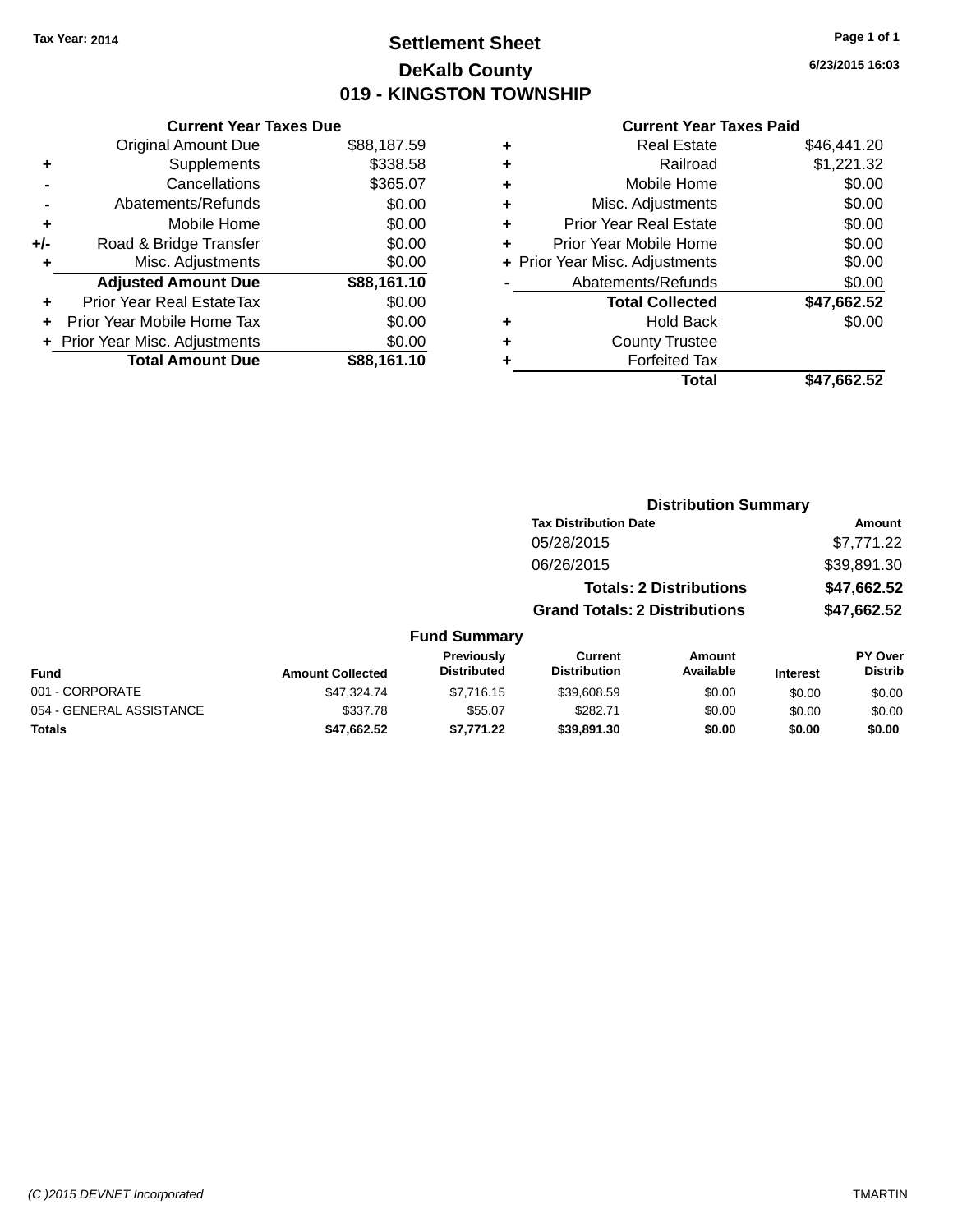# **Settlement Sheet Tax Year: 2014 Page 1 of 1 DeKalb County 020 - KINGSTON ROAD & BRIDGE**

**6/23/2015 16:03**

#### **Current Year Taxes Paid**

|     | <b>Current Year Taxes Due</b>  |               |
|-----|--------------------------------|---------------|
|     | <b>Original Amount Due</b>     | \$326,563.34  |
| ٠   | Supplements                    | \$1,162.66    |
|     | Cancellations                  | \$1,253.63    |
|     | Abatements/Refunds             | \$0.00        |
| ٠   | Mobile Home                    | \$0.00        |
| +/- | Road & Bridge Transfer         | (\$12,548.57) |
|     | Misc. Adjustments              | \$0.00        |
|     | <b>Adjusted Amount Due</b>     | \$313,923.80  |
|     | Prior Year Real EstateTax      | \$0.00        |
|     | Prior Year Mobile Home Tax     | \$0.00        |
|     | + Prior Year Misc. Adjustments | \$0.00        |
|     | <b>Total Amount Due</b>        | \$313,923.80  |
|     |                                |               |

| ٠ | <b>Real Estate</b>             | \$159,476.70 |
|---|--------------------------------|--------------|
| ٠ | Railroad                       | \$4,471.04   |
| ٠ | Mobile Home                    | \$0.00       |
| ٠ | Misc. Adjustments              | \$0.00       |
| ٠ | <b>Prior Year Real Estate</b>  | \$0.00       |
| ٠ | Prior Year Mobile Home         | \$0.00       |
|   | + Prior Year Misc. Adjustments | \$0.00       |
|   | Abatements/Refunds             | \$0.00       |
|   | <b>Total Collected</b>         | \$163,947.74 |
| ٠ | <b>Hold Back</b>               | \$0.00       |
| ٠ | <b>County Trustee</b>          |              |
| ٠ | <b>Forfeited Tax</b>           |              |
|   | Total                          | \$163,947.74 |
|   |                                |              |

| <b>Road and Bridge Summary</b> |             |               | <b>Distribution Summary</b>          |              |
|--------------------------------|-------------|---------------|--------------------------------------|--------------|
| <b>Municipality</b>            | Amt. Due    | Amt. Distrib. | <b>Tax Distribution Date</b>         | Amount       |
| <b>CITY OF GENOA</b>           | \$8.956.74  | \$4.798.13    | 05/28/2015                           | \$26,686.19  |
| <b>VILLAGE OF KINGSTON</b>     | \$14,433.69 | \$7.750.44    | 06/26/2015                           | \$137,261.55 |
| <b>Totals</b>                  | \$23,390.43 | \$12,548.57   | <b>Totals: 2 Distributions</b>       | \$163,947.74 |
|                                |             |               | <b>Grand Totals: 2 Distributions</b> | \$163,947.74 |

| <b>Fund</b>                  | <b>Amount Collected</b> | <b>Previously</b><br><b>Distributed</b> | Current<br><b>Distribution</b> | Amount<br>Available | <b>Interest</b> | PY Over<br><b>Distrib</b> |
|------------------------------|-------------------------|-----------------------------------------|--------------------------------|---------------------|-----------------|---------------------------|
| 007 - ROAD AND BRIDGE        | \$49.892.81             | \$8.089.74                              | \$41,803.07                    | \$0.00              | \$0.00          | \$0.00                    |
| 008 - BRIDGE CONST W/COUNTY  | \$4.425.47              | \$721.57                                | \$3,703.90                     | \$0.00              | \$0.00          | \$0.00                    |
| 009 - PERMANENT ROAD         | \$94.884.43             | \$15,470.73                             | \$79,413.70                    | \$0.00              | \$0.00          | \$0.00                    |
| 010 - EQUIPMENT AND BUILDING | \$14,745.03             | \$2,404.15                              | \$12,340.88                    | \$0.00              | \$0.00          | \$0.00                    |
| <b>Totals</b>                | \$163,947.74            | \$26,686.19                             | \$137.261.55                   | \$0.00              | \$0.00          | \$0.00                    |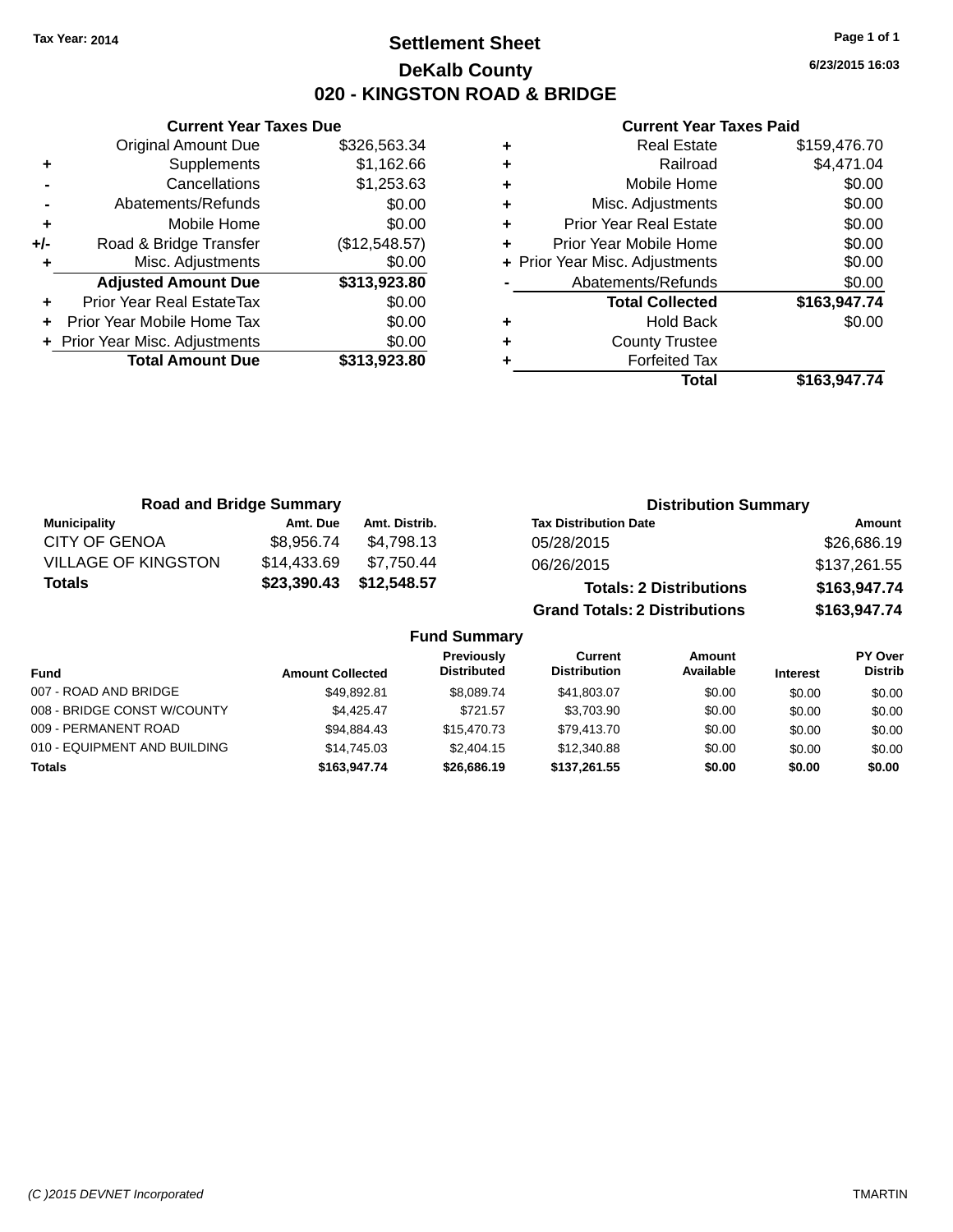# **Settlement Sheet Tax Year: 2014 Page 1 of 1 DeKalb County 021 - KINGSTON TWP CEMETERY**

**6/23/2015 16:03**

|     | <b>Current Year Taxes Due</b>  |             |  |  |  |  |
|-----|--------------------------------|-------------|--|--|--|--|
|     | <b>Original Amount Due</b>     | \$14,732.84 |  |  |  |  |
| ٠   | Supplements                    | \$56.55     |  |  |  |  |
|     | Cancellations                  | \$60.99     |  |  |  |  |
|     | Abatements/Refunds             | \$0.00      |  |  |  |  |
| ٠   | Mobile Home                    | \$0.00      |  |  |  |  |
| +/- | Road & Bridge Transfer         | \$0.00      |  |  |  |  |
|     | Misc. Adjustments              | \$0.00      |  |  |  |  |
|     | <b>Adjusted Amount Due</b>     | \$14,728.40 |  |  |  |  |
| ÷   | Prior Year Real EstateTax      | \$0.00      |  |  |  |  |
|     | Prior Year Mobile Home Tax     | \$0.00      |  |  |  |  |
|     | + Prior Year Misc. Adjustments | \$0.00      |  |  |  |  |
|     | <b>Total Amount Due</b>        | \$14,728.40 |  |  |  |  |
|     |                                |             |  |  |  |  |

|   | <b>Real Estate</b>             | \$7,758.31 |
|---|--------------------------------|------------|
| ٠ | Railroad                       | \$204.04   |
| ٠ | Mobile Home                    | \$0.00     |
| ٠ | Misc. Adjustments              | \$0.00     |
| ٠ | <b>Prior Year Real Estate</b>  | \$0.00     |
| ٠ | Prior Year Mobile Home         | \$0.00     |
|   | + Prior Year Misc. Adjustments | \$0.00     |
|   | Abatements/Refunds             | \$0.00     |
|   | <b>Total Collected</b>         | \$7,962.35 |
| ٠ | Hold Back                      | \$0.00     |
| ٠ | <b>County Trustee</b>          |            |
| ٠ | <b>Forfeited Tax</b>           |            |
|   | Total                          | \$7,962.35 |
|   |                                |            |

|                |                         |                                  | <b>Distribution Summary</b>           |                                |                 |                           |  |
|----------------|-------------------------|----------------------------------|---------------------------------------|--------------------------------|-----------------|---------------------------|--|
|                |                         |                                  | <b>Tax Distribution Date</b>          |                                |                 | Amount                    |  |
|                |                         |                                  | 05/28/2015                            |                                |                 | \$1,298.23                |  |
|                |                         |                                  | 06/26/2015                            |                                |                 | \$6,664.12                |  |
|                |                         |                                  |                                       | <b>Totals: 2 Distributions</b> |                 | \$7,962.35                |  |
|                |                         |                                  | <b>Grand Totals: 2 Distributions</b>  |                                |                 | \$7,962.35                |  |
|                |                         | <b>Fund Summary</b>              |                                       |                                |                 |                           |  |
| <b>Fund</b>    | <b>Amount Collected</b> | Previously<br><b>Distributed</b> | <b>Current</b><br><b>Distribution</b> | Amount<br>Available            | <b>Interest</b> | PY Over<br><b>Distrib</b> |  |
| 017 - CEMETERY | \$7,962.35              | \$1,298.23                       | \$6,664.12                            | \$0.00                         | \$0.00          | \$0.00                    |  |
| <b>Totals</b>  | \$7,962.35              | \$1,298.23                       | \$6,664.12                            | \$0.00                         | \$0.00          | \$0.00                    |  |
|                |                         |                                  |                                       |                                |                 |                           |  |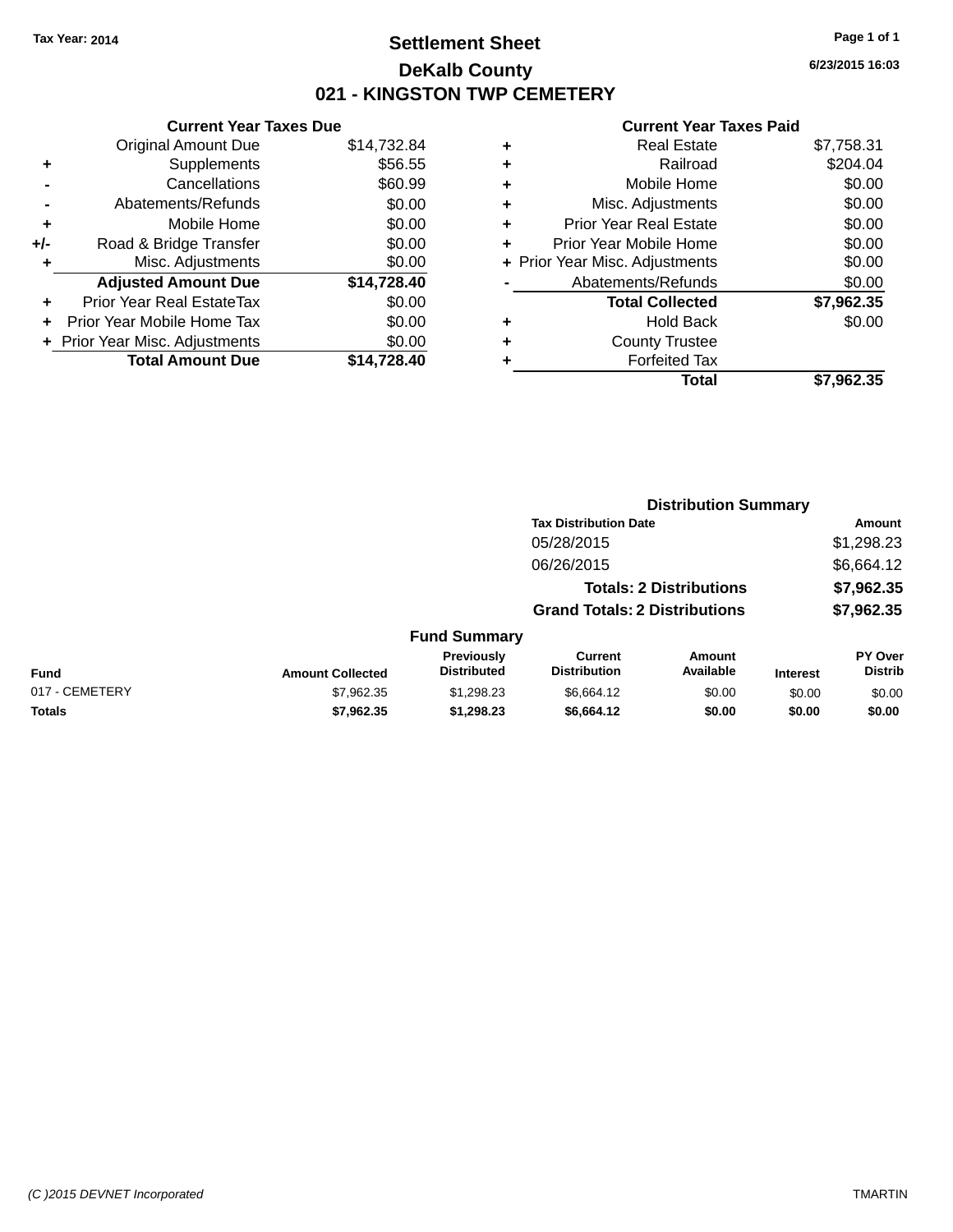# **Settlement Sheet Tax Year: 2014 Page 1 of 1 DeKalb County 022 - MALTA TOWNSHIP**

**6/23/2015 16:03**

|     | <b>Current Year Taxes Due</b>  |             |  |  |  |  |
|-----|--------------------------------|-------------|--|--|--|--|
|     | <b>Original Amount Due</b>     | \$65,074.33 |  |  |  |  |
| ٠   | Supplements                    | \$546.52    |  |  |  |  |
|     | Cancellations                  | \$610.14    |  |  |  |  |
|     | Abatements/Refunds             | \$0.00      |  |  |  |  |
| ٠   | Mobile Home                    | \$0.00      |  |  |  |  |
| +/- | Road & Bridge Transfer         | \$0.00      |  |  |  |  |
|     | Misc. Adjustments              | \$0.00      |  |  |  |  |
|     | <b>Adjusted Amount Due</b>     | \$65,010.71 |  |  |  |  |
| ٠   | Prior Year Real EstateTax      | \$0.00      |  |  |  |  |
|     | Prior Year Mobile Home Tax     | \$0.00      |  |  |  |  |
|     | + Prior Year Misc. Adjustments | \$0.00      |  |  |  |  |
|     | <b>Total Amount Due</b>        | \$65.010.71 |  |  |  |  |
|     |                                |             |  |  |  |  |

| ٠ | <b>Real Estate</b>             | \$33,961.30 |
|---|--------------------------------|-------------|
| ٠ | Railroad                       | \$1,450.12  |
| ٠ | Mobile Home                    | \$0.00      |
| ٠ | Misc. Adjustments              | \$0.00      |
| ٠ | <b>Prior Year Real Estate</b>  | \$0.00      |
| ÷ | Prior Year Mobile Home         | \$0.00      |
|   | + Prior Year Misc. Adjustments | \$0.00      |
|   | Abatements/Refunds             | \$0.00      |
|   | <b>Total Collected</b>         | \$35,411.42 |
| ٠ | <b>Hold Back</b>               | \$0.00      |
|   | <b>County Trustee</b>          |             |
| ٠ | <b>Forfeited Tax</b>           |             |
|   | Total                          | \$35.411.42 |
|   |                                |             |

|                  |                     |                                      | <b>Distribution Summary</b>  |                 |                |
|------------------|---------------------|--------------------------------------|------------------------------|-----------------|----------------|
|                  |                     |                                      | <b>Tax Distribution Date</b> |                 | Amount         |
|                  |                     | 05/28/2015                           |                              |                 | \$6,683.06     |
|                  |                     | 06/26/2015                           |                              |                 | \$28,728.36    |
|                  |                     | <b>Totals: 2 Distributions</b>       |                              | \$35,411.42     |                |
|                  |                     | <b>Grand Totals: 2 Distributions</b> |                              |                 | \$35,411.42    |
|                  | <b>Fund Summary</b> |                                      |                              |                 |                |
|                  | <b>Previously</b>   | Current                              | Amount                       |                 | <b>PY Over</b> |
| <b>Collected</b> | <b>Distributed</b>  | <b>Distribution</b>                  | Available                    | <b>Interest</b> | <b>Distrib</b> |

| Fund                     | <b>Amount Collected</b> | <b>Previously</b><br><b>Distributed</b> | Current<br><b>Distribution</b> | Amount<br>Available | <b>Interest</b> | <b>PY Over</b><br>Distrib |
|--------------------------|-------------------------|-----------------------------------------|--------------------------------|---------------------|-----------------|---------------------------|
| 001 - CORPORATE          | \$34,996.60             | \$6.604.77                              | \$28,391.83                    | \$0.00              | \$0.00          | \$0.00                    |
| 054 - GENERAL ASSISTANCE | \$414.82                | \$78.29                                 | \$336.53                       | \$0.00              | \$0.00          | \$0.00                    |
| <b>Totals</b>            | \$35,411.42             | \$6,683,06                              | \$28.728.36                    | \$0.00              | \$0.00          | \$0.00                    |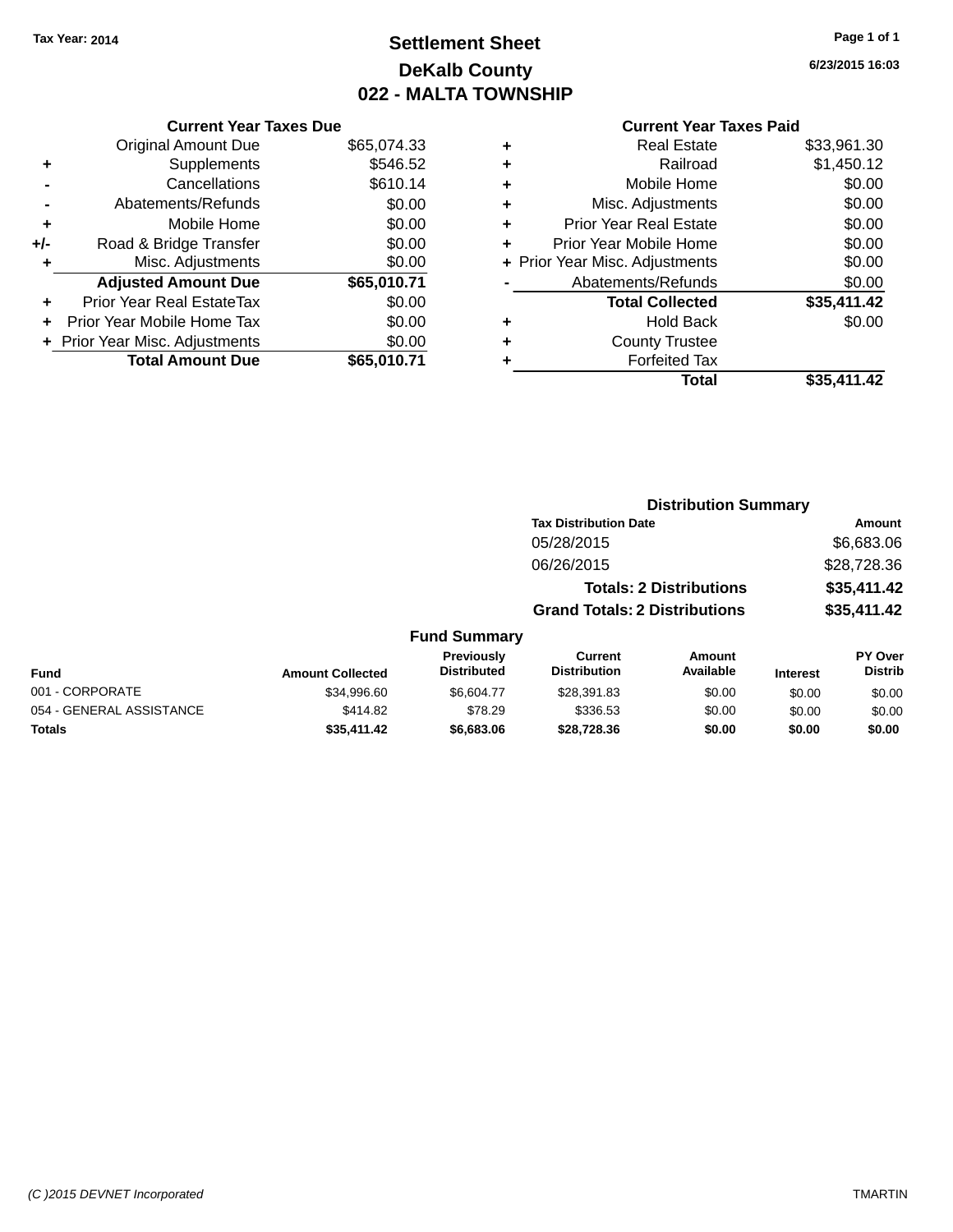# **Settlement Sheet Tax Year: 2014 Page 1 of 1 DeKalb County 023 - MALTA TWP LIBRARY**

**6/23/2015 16:03**

|       | <b>Current Year Taxes Due</b>  |              |  |  |  |  |
|-------|--------------------------------|--------------|--|--|--|--|
|       | <b>Original Amount Due</b>     | \$125,417.50 |  |  |  |  |
| ٠     | Supplements                    | \$1,053.32   |  |  |  |  |
|       | \$1,175.94<br>Cancellations    |              |  |  |  |  |
|       | \$0.00<br>Abatements/Refunds   |              |  |  |  |  |
| ٠     | Mobile Home                    | \$0.00       |  |  |  |  |
| $+/-$ | Road & Bridge Transfer         | \$0.00       |  |  |  |  |
|       | \$0.00<br>Misc. Adjustments    |              |  |  |  |  |
|       | <b>Adjusted Amount Due</b>     | \$125,294.88 |  |  |  |  |
| ٠     | Prior Year Real EstateTax      | \$0.00       |  |  |  |  |
|       | Prior Year Mobile Home Tax     | \$0.00       |  |  |  |  |
|       | + Prior Year Misc. Adjustments | \$0.00       |  |  |  |  |
|       | <b>Total Amount Due</b>        | \$125.294.88 |  |  |  |  |
|       |                                |              |  |  |  |  |

|   | <b>Real Estate</b>             | \$65,454.13 |
|---|--------------------------------|-------------|
| ٠ | Railroad                       | \$2,794.82  |
| ٠ | Mobile Home                    | \$0.00      |
| ٠ | Misc. Adjustments              | \$0.00      |
| ٠ | <b>Prior Year Real Estate</b>  | \$0.00      |
| ÷ | Prior Year Mobile Home         | \$0.00      |
|   | + Prior Year Misc. Adjustments | \$0.00      |
|   | Abatements/Refunds             | \$0.00      |
|   | <b>Total Collected</b>         | \$68,248.95 |
| ٠ | Hold Back                      | \$0.00      |
| ٠ | <b>County Trustee</b>          |             |
| ٠ | <b>Forfeited Tax</b>           |             |
|   | Total                          | \$68,248.95 |
|   |                                |             |

|                         |                                         | <b>Distribution Summary</b>           |                     |                                                                                                        |                                  |
|-------------------------|-----------------------------------------|---------------------------------------|---------------------|--------------------------------------------------------------------------------------------------------|----------------------------------|
|                         |                                         |                                       |                     |                                                                                                        | <b>Amount</b>                    |
|                         |                                         | 05/28/2015                            |                     |                                                                                                        | \$12,880.27                      |
|                         |                                         | 06/26/2015                            |                     |                                                                                                        | \$55,368.68                      |
|                         |                                         |                                       |                     |                                                                                                        | \$68,248.95                      |
|                         |                                         |                                       |                     |                                                                                                        | \$68,248.95                      |
|                         |                                         |                                       |                     |                                                                                                        |                                  |
| <b>Amount Collected</b> | <b>Previously</b><br><b>Distributed</b> | <b>Current</b><br><b>Distribution</b> | Amount<br>Available | <b>Interest</b>                                                                                        | <b>PY Over</b><br><b>Distrib</b> |
| \$68,248.95             | \$12,880.27                             | \$55,368,68                           | \$0.00              | \$0.00                                                                                                 | \$0.00                           |
| \$68,248.95             | \$12,880.27                             | \$55,368.68                           | \$0.00              | \$0.00                                                                                                 | \$0.00                           |
|                         |                                         |                                       | <b>Fund Summary</b> | <b>Tax Distribution Date</b><br><b>Totals: 2 Distributions</b><br><b>Grand Totals: 2 Distributions</b> |                                  |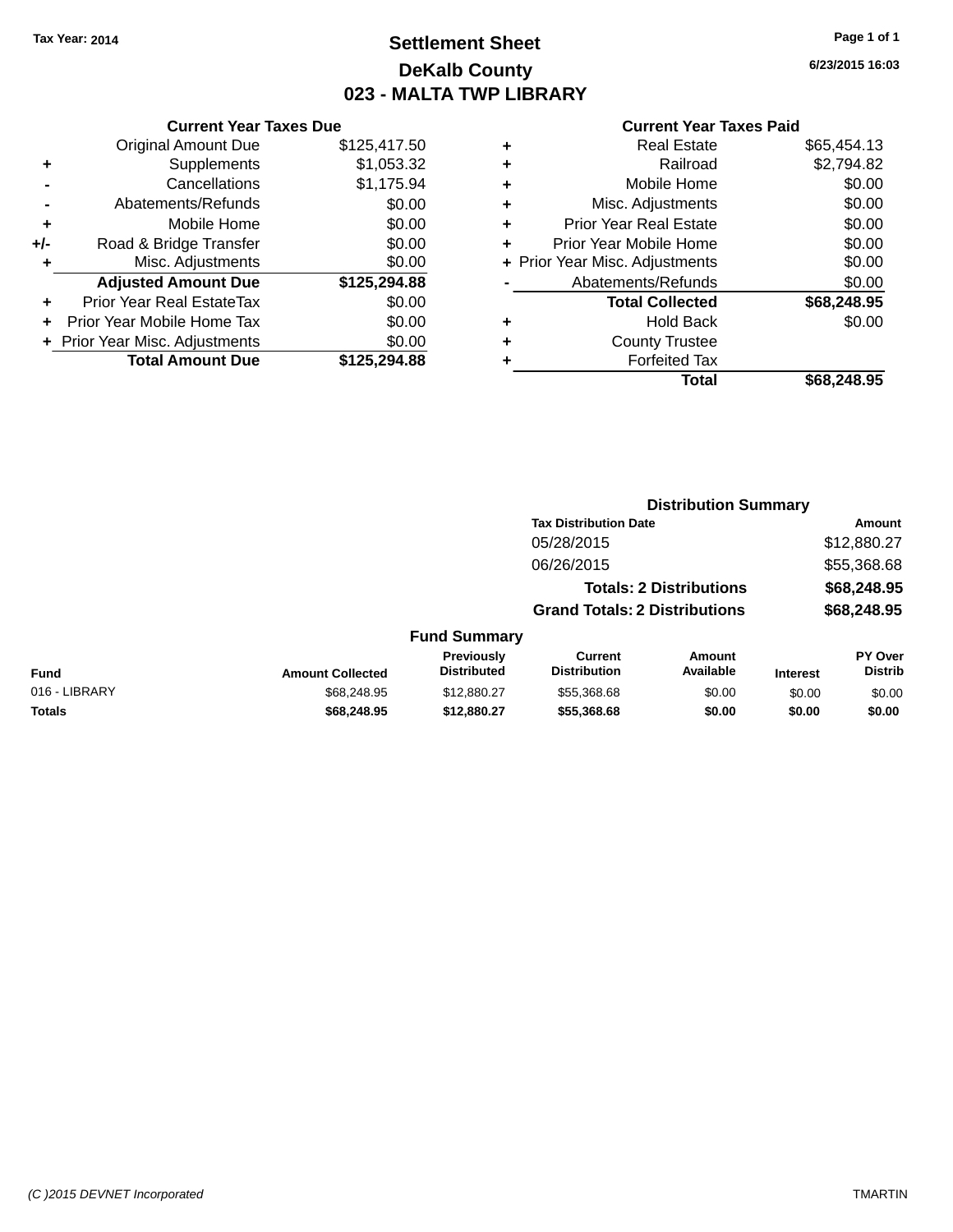# **Settlement Sheet Tax Year: 2014 Page 1 of 1 DeKalb County 024 - MALTA ROAD & BRIDGE**

**6/23/2015 16:03**

|     | <b>Current Year Taxes Due</b>  |              |  |  |  |  |
|-----|--------------------------------|--------------|--|--|--|--|
|     | <b>Original Amount Due</b>     | \$163,706.66 |  |  |  |  |
| ٠   | Supplements                    | \$1,283.37   |  |  |  |  |
|     | Cancellations                  | \$1,432.75   |  |  |  |  |
|     | \$0.00<br>Abatements/Refunds   |              |  |  |  |  |
| ٠   | \$0.00<br>Mobile Home          |              |  |  |  |  |
| +/- | Road & Bridge Transfer         | (\$5,742.97) |  |  |  |  |
| ٠   | Misc. Adjustments              |              |  |  |  |  |
|     | <b>Adjusted Amount Due</b>     | \$157,814.31 |  |  |  |  |
|     | Prior Year Real EstateTax      | \$0.00       |  |  |  |  |
|     | Prior Year Mobile Home Tax     | \$0.00       |  |  |  |  |
|     | + Prior Year Misc. Adjustments | \$0.00       |  |  |  |  |
|     | <b>Total Amount Due</b>        | \$157,814.31 |  |  |  |  |
|     |                                |              |  |  |  |  |

#### **Current Year Taxes Paid**

|   | <b>Real Estate</b>             | \$79,750.03 |
|---|--------------------------------|-------------|
| ٠ | Railroad                       | \$3,592.28  |
| ٠ | Mobile Home                    | \$0.00      |
| ٠ | Misc. Adjustments              | \$0.00      |
| ٠ | <b>Prior Year Real Estate</b>  | \$0.00      |
|   | Prior Year Mobile Home         | \$0.00      |
|   | + Prior Year Misc. Adjustments | \$0.00      |
|   | Abatements/Refunds             | \$0.00      |
|   | <b>Total Collected</b>         | \$83,342.31 |
| ٠ | <b>Hold Back</b>               | \$0.00      |
|   | <b>County Trustee</b>          |             |
|   | <b>Forfeited Tax</b>           |             |
|   | Total                          | \$83,342.31 |
|   |                                |             |

**Grand Totals: 2 Distributions \$83,342.31**

| <b>Road and Bridge Summary</b> |             |               | <b>Distribution Summary</b>    |             |  |
|--------------------------------|-------------|---------------|--------------------------------|-------------|--|
| <b>Municipality</b>            | Amt. Due    | Amt. Distrib. | <b>Tax Distribution Date</b>   | Amount      |  |
| VILLAGE OF MALTA               | \$10.512.51 | \$5.742.97    | 05/28/2015                     | \$15,693.36 |  |
| <b>Totals</b>                  | \$10,512.51 | \$5.742.97    | 06/26/2015                     | \$67,648.95 |  |
|                                |             |               | <b>Totals: 2 Distributions</b> | \$83,342.31 |  |

**Fund Summary Fund Interest Amount Collected Distributed PY Over Distrib Amount Available Current Distribution Previously** 007 - ROAD AND BRIDGE 60.00 \$25,880.06 \$4,848.88 \$21,031.18 \$0.00 \$0.00 \$0.00 \$0.00 008 - BRIDGE CONST W/COUNTY  $$10,456.04$   $$1,973.30$   $$8,482.74$   $$0.00$   $$0.00$   $$0.00$ 009 - PERMANENT ROAD \$37,568.24 \$7,090.01 \$30,478.23 \$0.00 \$0.00 \$0.00 \$0.00 010 - EQUIPMENT AND BUILDING \$9,437.97 \$1,781.17 \$7,656.80 \$0.00 \$0.00 \$0.00 \$0.00 **Totals \$83,342.31 \$15,693.36 \$67,648.95 \$0.00 \$0.00 \$0.00**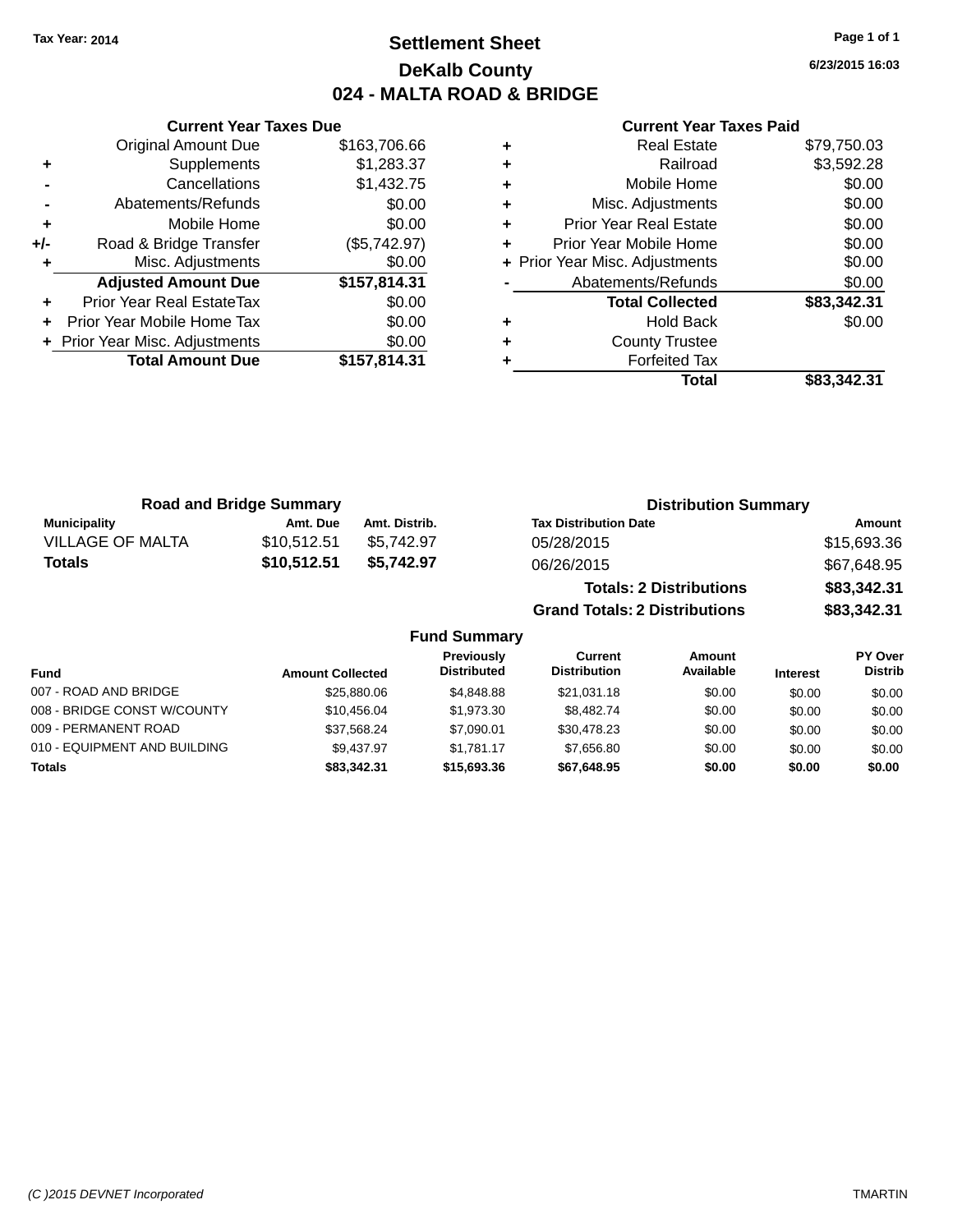# **Settlement Sheet Tax Year: 2014 Page 1 of 1 DeKalb County 025 - MAYFIELD TOWNSHIP**

**Totals \$53,962.36 \$9,632.72 \$44,329.64 \$0.00 \$0.00 \$0.00**

**6/23/2015 16:03**

#### **Current Year Taxes Paid**

|     | <b>Current Year Taxes Due</b>  |             |
|-----|--------------------------------|-------------|
|     | <b>Original Amount Due</b>     | \$98,003.93 |
| ٠   | Supplements                    | \$294.72    |
|     | Cancellations                  | \$438.04    |
|     | Abatements/Refunds             | \$0.00      |
| ٠   | Mobile Home                    | \$0.00      |
| +/- | Road & Bridge Transfer         | \$0.00      |
| ٠   | Misc. Adjustments              | \$0.00      |
|     | <b>Adjusted Amount Due</b>     | \$97,860.61 |
| ÷   | Prior Year Real EstateTax      | (\$20.75)   |
|     | Prior Year Mobile Home Tax     | \$0.00      |
|     | + Prior Year Misc. Adjustments | \$0.00      |
|     | <b>Total Amount Due</b>        | \$97.839.86 |

| <b>Real Estate</b>             | \$53,983.11 |
|--------------------------------|-------------|
| Railroad                       | \$0.00      |
| Mobile Home                    | \$0.00      |
| Misc. Adjustments              | \$0.00      |
| <b>Prior Year Real Estate</b>  | (\$20.75)   |
| Prior Year Mobile Home         | \$0.00      |
| + Prior Year Misc. Adjustments | \$0.00      |
| Abatements/Refunds             | \$0.00      |
| <b>Total Collected</b>         | \$53,962.36 |
| Hold Back                      | \$0.00      |
| <b>County Trustee</b>          |             |
| <b>Forfeited Tax</b>           |             |
| Total                          | \$53,962.36 |
|                                |             |

|                          |                         |                                         |                                      | <b>Distribution Summary</b>    |                 |                                  |
|--------------------------|-------------------------|-----------------------------------------|--------------------------------------|--------------------------------|-----------------|----------------------------------|
|                          |                         |                                         | <b>Tax Distribution Date</b>         |                                |                 | Amount                           |
|                          |                         |                                         | 05/28/2015                           |                                |                 | \$9,632.72                       |
|                          |                         |                                         | 06/26/2015                           |                                |                 | \$44,329.64                      |
|                          |                         |                                         |                                      | <b>Totals: 2 Distributions</b> |                 | \$53,962.36                      |
|                          |                         |                                         | <b>Grand Totals: 2 Distributions</b> |                                |                 | \$53,962.36                      |
|                          |                         | <b>Fund Summary</b>                     |                                      |                                |                 |                                  |
| Fund                     | <b>Amount Collected</b> | <b>Previously</b><br><b>Distributed</b> | Current<br><b>Distribution</b>       | Amount<br>Available            | <b>Interest</b> | <b>PY Over</b><br><b>Distrib</b> |
| 001 - CORPORATE          | \$50,381.96             | \$8,993.59                              | \$41,388.37                          | \$0.00                         | \$0.00          | \$0.00                           |
| 054 - GENERAL ASSISTANCE | \$3,580,40              | \$639.13                                | \$2.941.27                           | \$0.00                         | \$0.00          | \$0.00                           |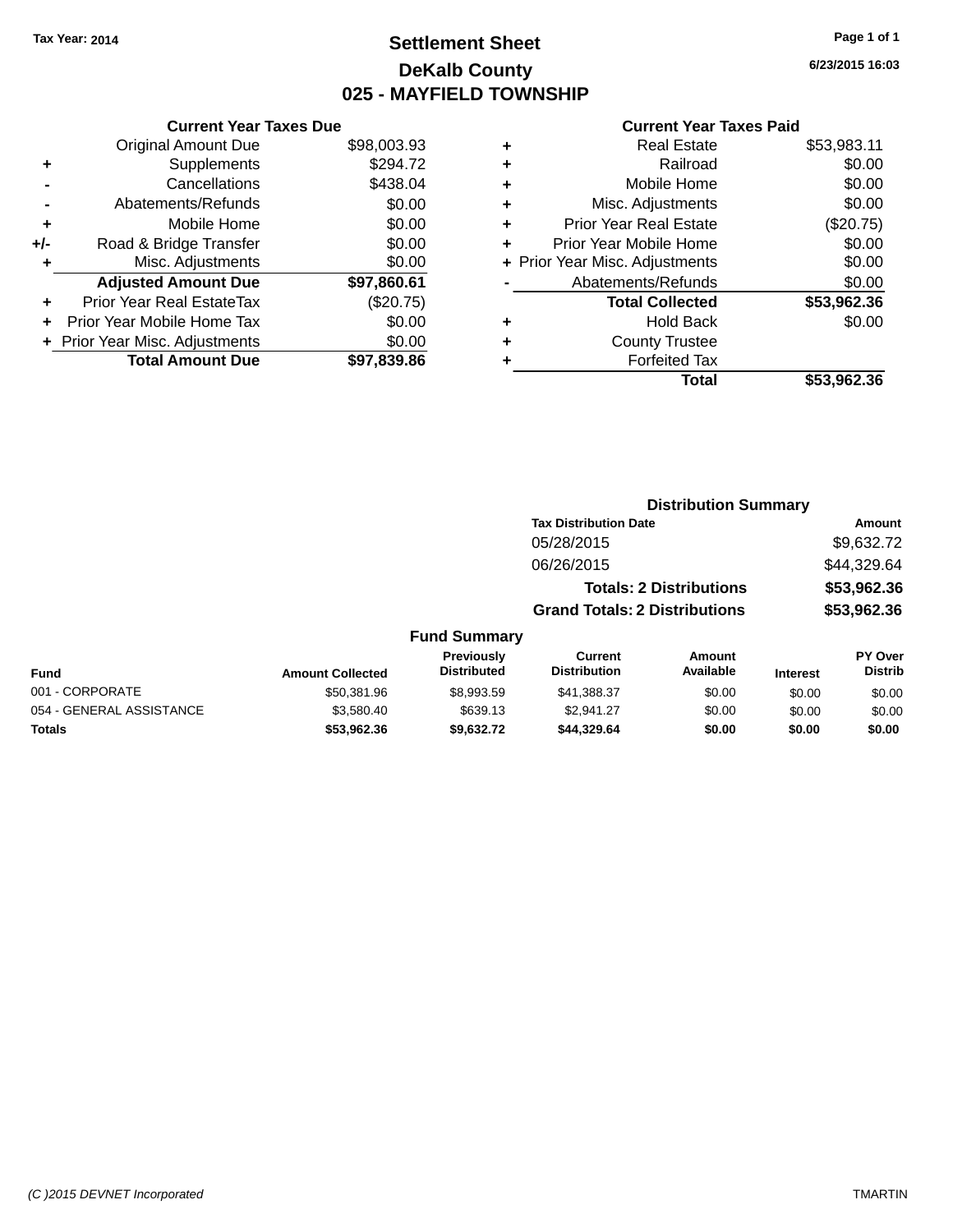## **Settlement Sheet Tax Year: 2014 Page 1 of 1 DeKalb County 026 - MAYFIELD ROAD & BRIDGE**

**6/23/2015 16:03**

#### **Current Year Taxes Paid**

|     | <b>Current Year Taxes Due</b>  |              |       |
|-----|--------------------------------|--------------|-------|
|     | <b>Original Amount Due</b>     | \$249,531.22 |       |
|     | Supplements                    | \$750.40     | ٠     |
|     | Cancellations                  | \$1,115.26   | ٠     |
|     | Abatements/Refunds             | \$0.00       |       |
|     | Mobile Home                    | \$0.00       |       |
| +/- | Road & Bridge Transfer         | \$0.00       |       |
|     | Misc. Adjustments              | \$0.00       | + Pri |
|     | <b>Adjusted Amount Due</b>     | \$249,166.36 |       |
|     | Prior Year Real EstateTax      | (\$51.35)    |       |
|     | Prior Year Mobile Home Tax     | \$0.00       |       |
|     | + Prior Year Misc. Adjustments | \$0.00       |       |
|     | <b>Total Amount Due</b>        | \$249,115.01 |       |
|     |                                |              |       |

| ٠ | <b>Real Estate</b>             | \$137,448.68 |
|---|--------------------------------|--------------|
| ٠ | Railroad                       | \$0.00       |
| ٠ | Mobile Home                    | \$0.00       |
| ٠ | Misc. Adjustments              | \$0.00       |
| ٠ | <b>Prior Year Real Estate</b>  | (\$51.35)    |
| ٠ | Prior Year Mobile Home         | \$0.00       |
|   | + Prior Year Misc. Adjustments | \$0.00       |
|   | Abatements/Refunds             | \$0.00       |
|   | <b>Total Collected</b>         | \$137,397.33 |
| ٠ | Hold Back                      | \$0.00       |
| ٠ | <b>County Trustee</b>          |              |
| ٠ | <b>Forfeited Tax</b>           |              |
|   | Total                          | \$137,397.33 |
|   |                                |              |

### **Distribution Summary Tax Distribution Date Amount** 05/28/2015 \$24,527.74 06/26/2015 \$112,869.59 **Totals: 2 Distributions \$137,397.33 Grand Totals: 2 Distributions \$137,397.33**

| Fund                                                | <b>Amount Collected</b> | <b>Previously</b><br><b>Distributed</b> | Current<br><b>Distribution</b> | Amount<br>Available | <b>Interest</b> | <b>PY Over</b><br><b>Distrib</b> |
|-----------------------------------------------------|-------------------------|-----------------------------------------|--------------------------------|---------------------|-----------------|----------------------------------|
| 007 - ROAD AND BRIDGE                               | \$86,272.90             | \$15,401.18                             | \$70.871.72                    | \$0.00              | \$0.00          | \$0.00                           |
| 008 - BRIDGE CONST W/COUNTY                         | \$4.328.97              | \$772.79                                | \$3,556.18                     | \$0.00              | \$0.00          | \$0.00                           |
| 009 - PERMANENT ROAD                                | \$34.080.17             | \$6,083.88                              | \$27.996.29                    | \$0.00              | \$0.00          | \$0.00                           |
| 010 - EQUIPMENT AND BUILDING                        | \$6.491.74              | \$1,158.88                              | \$5,332.86                     | \$0.00              | \$0.00          | \$0.00                           |
| 035 - TORT JUDGMENTS, LIABILITY<br><b>INSURANCE</b> | \$3.787.49              | \$676.13                                | \$3,111,36                     | \$0.00              | \$0.00          | \$0.00                           |
| 047 - SOCIAL SECURITY                               | \$2,436,06              | \$434.88                                | \$2,001.18                     | \$0.00              | \$0.00          | \$0.00                           |
| <b>Totals</b>                                       | \$137,397.33            | \$24,527.74                             | \$112,869.59                   | \$0.00              | \$0.00          | \$0.00                           |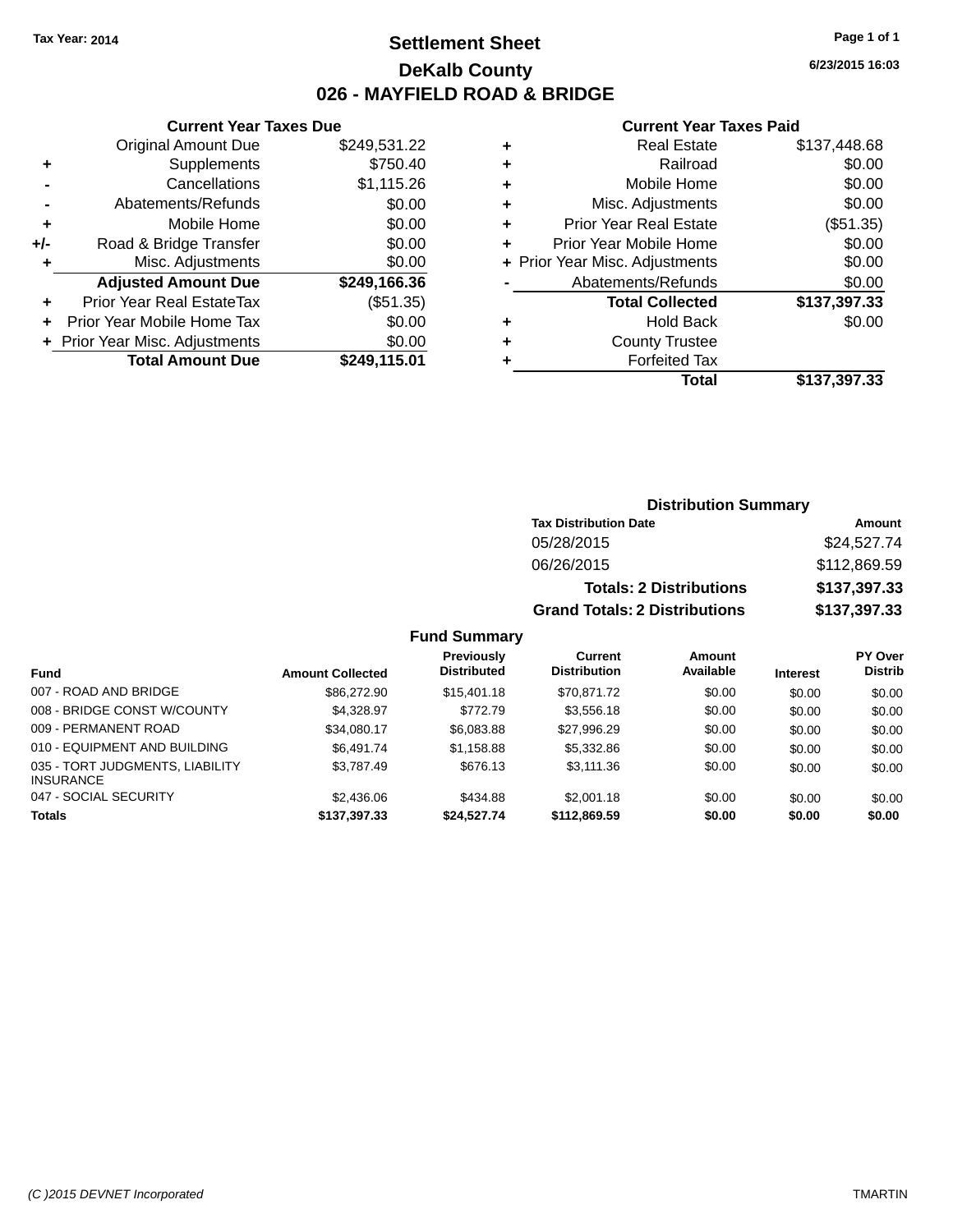# **Settlement Sheet Tax Year: 2014 Page 1 of 1 DeKalb County 027 - MILAN TOWNSHIP**

**6/23/2015 16:03**

| \$40,000.54<br>\$119.13 |
|-------------------------|
|                         |
|                         |
| \$194.47                |
| \$0.00                  |
| \$0.00                  |
| \$0.00                  |
| \$0.00                  |
| \$39,925.20             |
| \$0.00                  |
| \$0.00                  |
| \$0.00                  |
| \$39.925.20             |
|                         |

|   | <b>Real Estate</b>             | \$22,932.36 |
|---|--------------------------------|-------------|
| ٠ | Railroad                       | \$0.00      |
| ٠ | Mobile Home                    | \$0.00      |
| ٠ | Misc. Adjustments              | \$0.00      |
| ٠ | <b>Prior Year Real Estate</b>  | \$0.00      |
| ÷ | Prior Year Mobile Home         | \$0.00      |
|   | + Prior Year Misc. Adjustments | \$0.00      |
|   | Abatements/Refunds             | \$0.00      |
|   | <b>Total Collected</b>         | \$22,932.36 |
| ٠ | <b>Hold Back</b>               | \$0.00      |
| ٠ | <b>County Trustee</b>          |             |
| ٠ | <b>Forfeited Tax</b>           |             |
|   | Total                          | \$22.932.36 |
|   |                                |             |

|                 |                         |                                  | <b>Distribution Summary</b>           |                                |                 |                           |
|-----------------|-------------------------|----------------------------------|---------------------------------------|--------------------------------|-----------------|---------------------------|
|                 |                         |                                  | <b>Tax Distribution Date</b>          |                                |                 | Amount                    |
|                 |                         |                                  | 05/28/2015                            |                                |                 | \$3,070.40                |
|                 |                         |                                  | 06/26/2015                            |                                |                 | \$19,861.96               |
|                 |                         |                                  |                                       | <b>Totals: 2 Distributions</b> |                 | \$22,932.36               |
|                 |                         |                                  | <b>Grand Totals: 2 Distributions</b>  |                                |                 | \$22,932.36               |
|                 |                         | <b>Fund Summary</b>              |                                       |                                |                 |                           |
| <b>Fund</b>     | <b>Amount Collected</b> | Previously<br><b>Distributed</b> | <b>Current</b><br><b>Distribution</b> | <b>Amount</b><br>Available     | <b>Interest</b> | PY Over<br><b>Distrib</b> |
| 001 - CORPORATE | \$22,932.36             | \$3,070.40                       | \$19,861.96                           | \$0.00                         | \$0.00          | \$0.00                    |
| <b>Totals</b>   | \$22,932,36             | \$3,070.40                       | \$19,861.96                           | \$0.00                         | \$0.00          | \$0.00                    |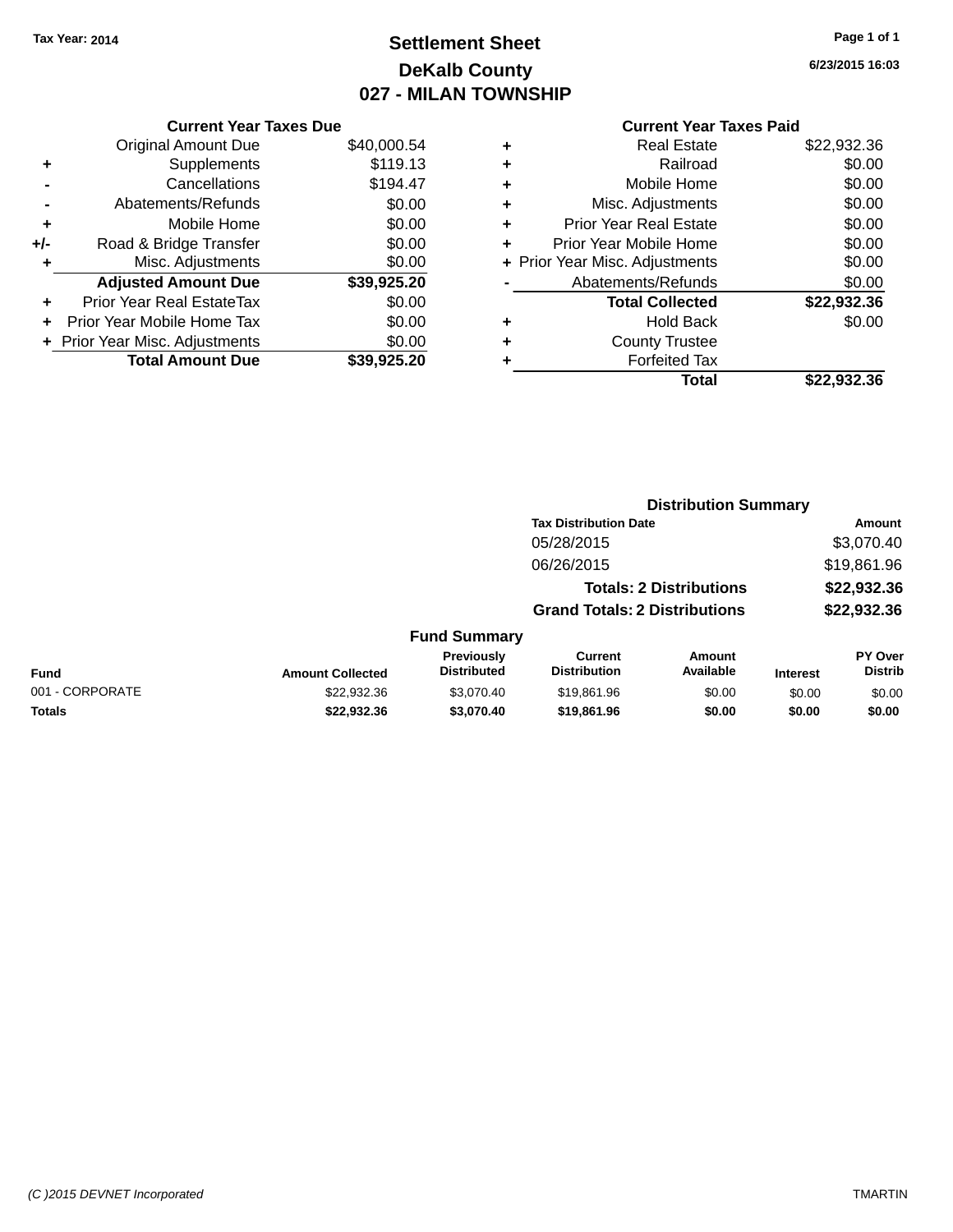# **Settlement Sheet Tax Year: 2014 Page 1 of 1 DeKalb County 028 - MILAN ROAD & BRIDGE**

**6/23/2015 16:03**

#### **Current Year Taxes Paid**

|     | <b>Current Year Taxes Due</b>  |             |
|-----|--------------------------------|-------------|
|     | <b>Original Amount Due</b>     | \$63,794.83 |
| ٠   | Supplements                    | \$190.01    |
|     | Cancellations                  | \$310.15    |
|     | Abatements/Refunds             | \$0.00      |
| ٠   | Mobile Home                    | \$0.00      |
| +/- | Road & Bridge Transfer         | \$0.00      |
|     | Misc. Adjustments              | \$0.00      |
|     | <b>Adjusted Amount Due</b>     | \$63,674.69 |
| ٠   | Prior Year Real EstateTax      | \$0.00      |
|     | Prior Year Mobile Home Tax     | \$0.00      |
|     | + Prior Year Misc. Adjustments | \$0.00      |
|     | <b>Total Amount Due</b>        | \$63.674.69 |
|     |                                |             |

|   | <b>Real Estate</b>             | \$36,573.59 |
|---|--------------------------------|-------------|
| ٠ | Railroad                       | \$0.00      |
| ٠ | Mobile Home                    | \$0.00      |
| ٠ | Misc. Adjustments              | \$0.00      |
| ٠ | <b>Prior Year Real Estate</b>  | \$0.00      |
| ٠ | Prior Year Mobile Home         | \$0.00      |
|   | + Prior Year Misc. Adjustments | \$0.00      |
|   | Abatements/Refunds             | \$0.00      |
|   | <b>Total Collected</b>         | \$36,573.59 |
| ٠ | Hold Back                      | \$0.00      |
| ٠ | <b>County Trustee</b>          |             |
| ٠ | <b>Forfeited Tax</b>           |             |
|   | Total                          | \$36,573.59 |
|   |                                |             |

| <b>Distribution Summary</b>          |             |
|--------------------------------------|-------------|
| <b>Tax Distribution Date</b>         | Amount      |
| 05/28/2015                           | \$4,896.85  |
| 06/26/2015                           | \$31,676.74 |
| <b>Totals: 2 Distributions</b>       | \$36,573.59 |
| <b>Grand Totals: 2 Distributions</b> | \$36,573.59 |
|                                      |             |

| Fund                        | <b>Amount Collected</b> | Previously<br><b>Distributed</b> | Current<br><b>Distribution</b> | Amount<br>Available | <b>Interest</b> | PY Over<br><b>Distrib</b> |
|-----------------------------|-------------------------|----------------------------------|--------------------------------|---------------------|-----------------|---------------------------|
| 007 - ROAD AND BRIDGE       | \$25,485.49             | \$3.412.26                       | \$22,073.23                    | \$0.00              | \$0.00          | \$0.00                    |
| 008 - BRIDGE CONST W/COUNTY | \$2,494.95              | \$334.05                         | \$2,160.90                     | \$0.00              | \$0.00          | \$0.00                    |
| 009 - PERMANENT ROAD        | \$8,593.15              | \$1.150.54                       | \$7.442.61                     | \$0.00              | \$0.00          | \$0.00                    |
| <b>Totals</b>               | \$36,573.59             | \$4,896,85                       | \$31.676.74                    | \$0.00              | \$0.00          | \$0.00                    |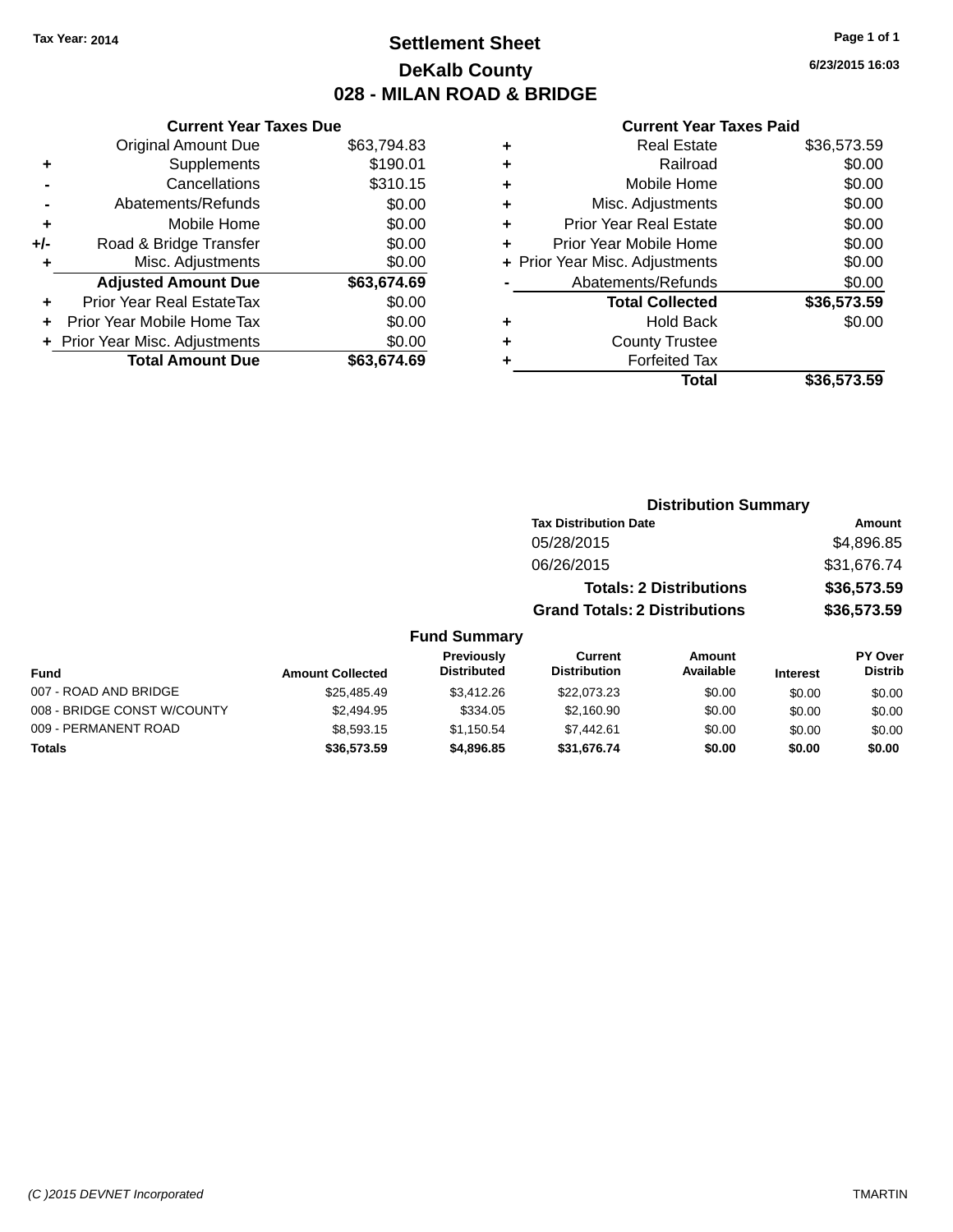# **Settlement Sheet Tax Year: 2014 Page 1 of 1 DeKalb County 029 - PAW PAW TOWNSHIP**

**6/23/2015 16:03**

|     | <b>Current Year Taxes Due</b>  |             |
|-----|--------------------------------|-------------|
|     | <b>Original Amount Due</b>     | \$67,486.60 |
| ٠   | Supplements                    | \$0.00      |
|     | Cancellations                  | \$0.00      |
|     | Abatements/Refunds             | \$0.00      |
| ٠   | Mobile Home                    | \$0.00      |
| +/- | Road & Bridge Transfer         | \$0.00      |
| ٠   | Misc. Adjustments              | \$0.00      |
|     | <b>Adjusted Amount Due</b>     | \$67,486.60 |
| ٠   | Prior Year Real EstateTax      | \$0.00      |
|     | Prior Year Mobile Home Tax     | \$0.00      |
|     | + Prior Year Misc. Adjustments | \$0.00      |
|     | <b>Total Amount Due</b>        | \$67,486,60 |
|     |                                |             |

| ٠ | <b>Real Estate</b>             | \$36,576.41 |
|---|--------------------------------|-------------|
| ٠ | Railroad                       | \$1,544.30  |
| ٠ | Mobile Home                    | \$0.00      |
| ٠ | Misc. Adjustments              | \$0.00      |
| ٠ | <b>Prior Year Real Estate</b>  | \$0.00      |
| ÷ | Prior Year Mobile Home         | \$0.00      |
|   | + Prior Year Misc. Adjustments | \$0.00      |
|   | Abatements/Refunds             | \$0.00      |
|   | <b>Total Collected</b>         | \$38,120.71 |
| ٠ | <b>Hold Back</b>               | \$0.00      |
| ٠ | <b>County Trustee</b>          |             |
| ٠ | <b>Forfeited Tax</b>           |             |
|   | Total                          | \$38,120.71 |
|   |                                |             |

|                     | <b>Distribution Summary</b>          |             |
|---------------------|--------------------------------------|-------------|
|                     | <b>Tax Distribution Date</b>         | Amount      |
|                     | 05/28/2015                           | \$5,679.99  |
|                     | 06/26/2015                           | \$32,440.72 |
|                     | <b>Totals: 2 Distributions</b>       | \$38,120.71 |
|                     | <b>Grand Totals: 2 Distributions</b> | \$38,120.71 |
| <b>Fund Summary</b> |                                      |             |

| <b>Fund</b>              | <b>Amount Collected</b> | Previously<br><b>Distributed</b> | Current<br><b>Distribution</b> | Amount<br>Available | <b>Interest</b> | PY Over<br><b>Distrib</b> |
|--------------------------|-------------------------|----------------------------------|--------------------------------|---------------------|-----------------|---------------------------|
| 001 - CORPORATE          | \$35,818,29             | \$5,336.93                       | \$30,481.36                    | \$0.00              | \$0.00          | \$0.00                    |
| 017 - CEMETERY           | \$1,466.51              | \$218.51                         | \$1,248.00                     | \$0.00              | \$0.00          | \$0.00                    |
| 034 - GENERAL ASSISTANCE | \$835.91                | \$124.55                         | \$711.36                       | \$0.00              | \$0.00          | \$0.00                    |
| <b>Totals</b>            | \$38,120.71             | \$5.679.99                       | \$32,440,72                    | \$0.00              | \$0.00          | \$0.00                    |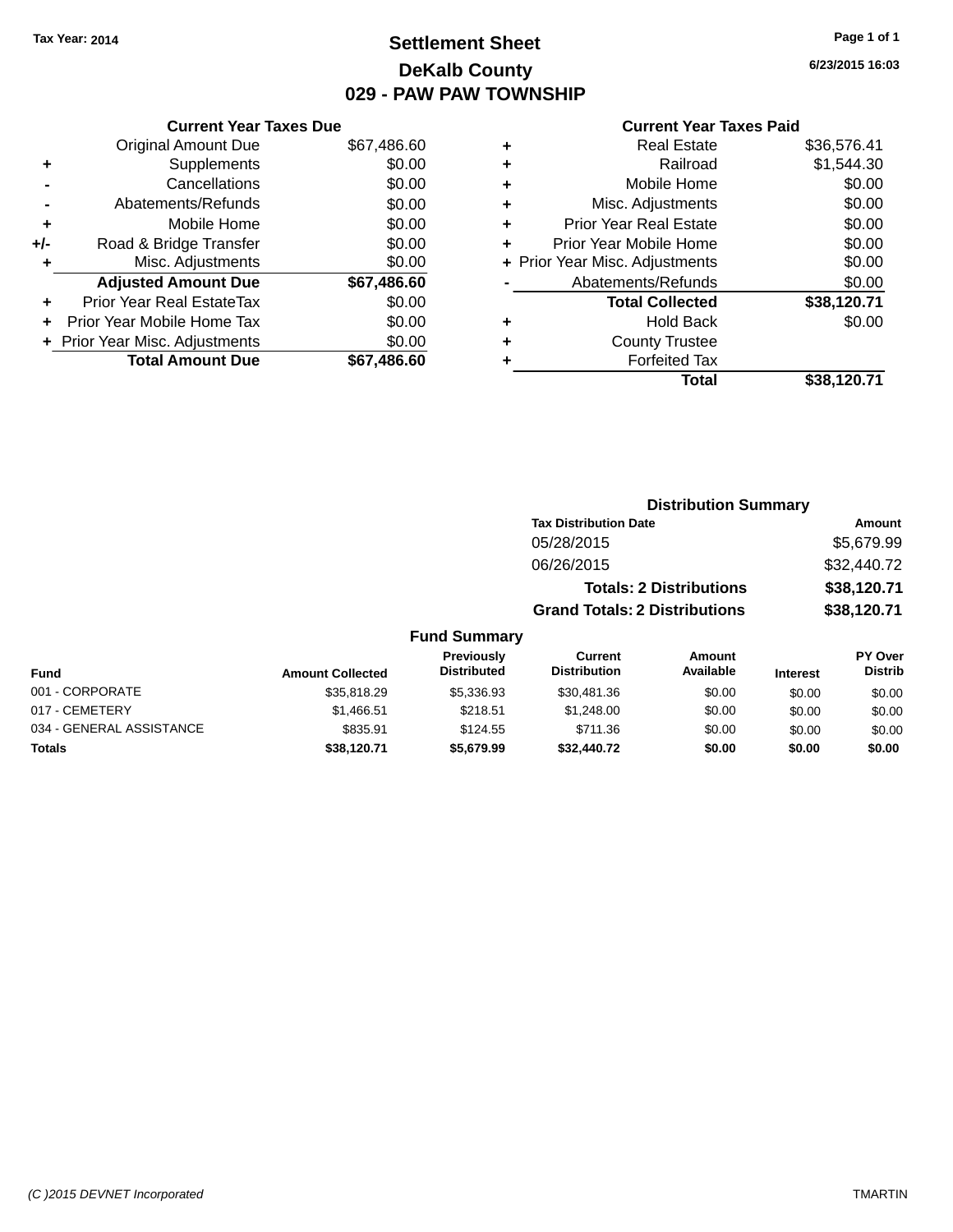# **Settlement Sheet Tax Year: 2014 Page 1 of 1 DeKalb County 030 - PAW PAW ROAD & BRIDGE**

**6/23/2015 16:03**

#### **Current Year Taxes Paid**

|     | <b>Current Year Taxes Due</b> |             |
|-----|-------------------------------|-------------|
|     | <b>Original Amount Due</b>    | \$93,080.22 |
| ٠   | Supplements                   | \$0.00      |
|     | Cancellations                 | \$0.00      |
|     | Abatements/Refunds            | \$0.00      |
| ٠   | Mobile Home                   | \$0.00      |
| +/- | Road & Bridge Transfer        | \$0.00      |
|     | Misc. Adjustments             | \$0.00      |
|     | <b>Adjusted Amount Due</b>    | \$93,080.22 |
| ÷   | Prior Year Real EstateTax     | \$0.00      |
|     | Prior Year Mobile Home Tax    | \$0.00      |
|     | Prior Year Misc. Adjustments  | \$0.00      |
|     | <b>Total Amount Due</b>       | \$93.080.22 |
|     |                               |             |

| ٠ | <b>Real Estate</b>             | \$50.447.49 |
|---|--------------------------------|-------------|
| ٠ | Railroad                       | \$2,129.96  |
| ٠ | Mobile Home                    | \$0.00      |
| ٠ | Misc. Adjustments              | \$0.00      |
| ٠ | <b>Prior Year Real Estate</b>  | \$0.00      |
| ÷ | Prior Year Mobile Home         | \$0.00      |
|   | + Prior Year Misc. Adjustments | \$0.00      |
|   | Abatements/Refunds             | \$0.00      |
|   | <b>Total Collected</b>         | \$52,577.45 |
| ٠ | <b>Hold Back</b>               | \$0.00      |
| ٠ | <b>County Trustee</b>          |             |
| ٠ | <b>Forfeited Tax</b>           |             |
|   | Total                          | \$52,577.45 |
|   |                                |             |

| <b>Distribution Summary</b>          |             |
|--------------------------------------|-------------|
| <b>Tax Distribution Date</b>         | Amount      |
| 05/28/2015                           | \$7,834.14  |
| 06/26/2015                           | \$44,743.31 |
| <b>Totals: 2 Distributions</b>       | \$52,577.45 |
| <b>Grand Totals: 2 Distributions</b> | \$52,577.45 |

| <b>Fund</b>                            | <b>Amount Collected</b> | Previously<br><b>Distributed</b> | Current<br><b>Distribution</b> | Amount<br>Available | <b>Interest</b> | <b>PY Over</b><br><b>Distrib</b> |
|----------------------------------------|-------------------------|----------------------------------|--------------------------------|---------------------|-----------------|----------------------------------|
| 007 - ROAD AND BRIDGE                  | \$25.512.04             | \$3,801.33                       | \$21,710,71                    | \$0.00              | \$0.00          | \$0.00                           |
| 009 - PERMANENT ROAD                   | \$20.415.09             | \$3.041.89                       | \$17,373,20                    | \$0.00              | \$0.00          | \$0.00                           |
| 010 - EQUIPMENT AND BUILDING           | \$2,806.33              | \$418.15                         | \$2,388.18                     | \$0.00              | \$0.00          | \$0.00                           |
| 027 - AUDIT                            | \$408.89                | \$60.93                          | \$347.96                       | \$0.00              | \$0.00          | \$0.00                           |
| 035 - TORT JUDGEMENTS/LIABILITY<br>INS | \$2.710.42              | \$403.86                         | \$2,306.56                     | \$0.00              | \$0.00          | \$0.00                           |
| 047 - SOCIAL SECURITY                  | \$724.68                | \$107.98                         | \$616.70                       | \$0.00              | \$0.00          | \$0.00                           |
| <b>Totals</b>                          | \$52,577.45             | \$7,834.14                       | \$44,743.31                    | \$0.00              | \$0.00          | \$0.00                           |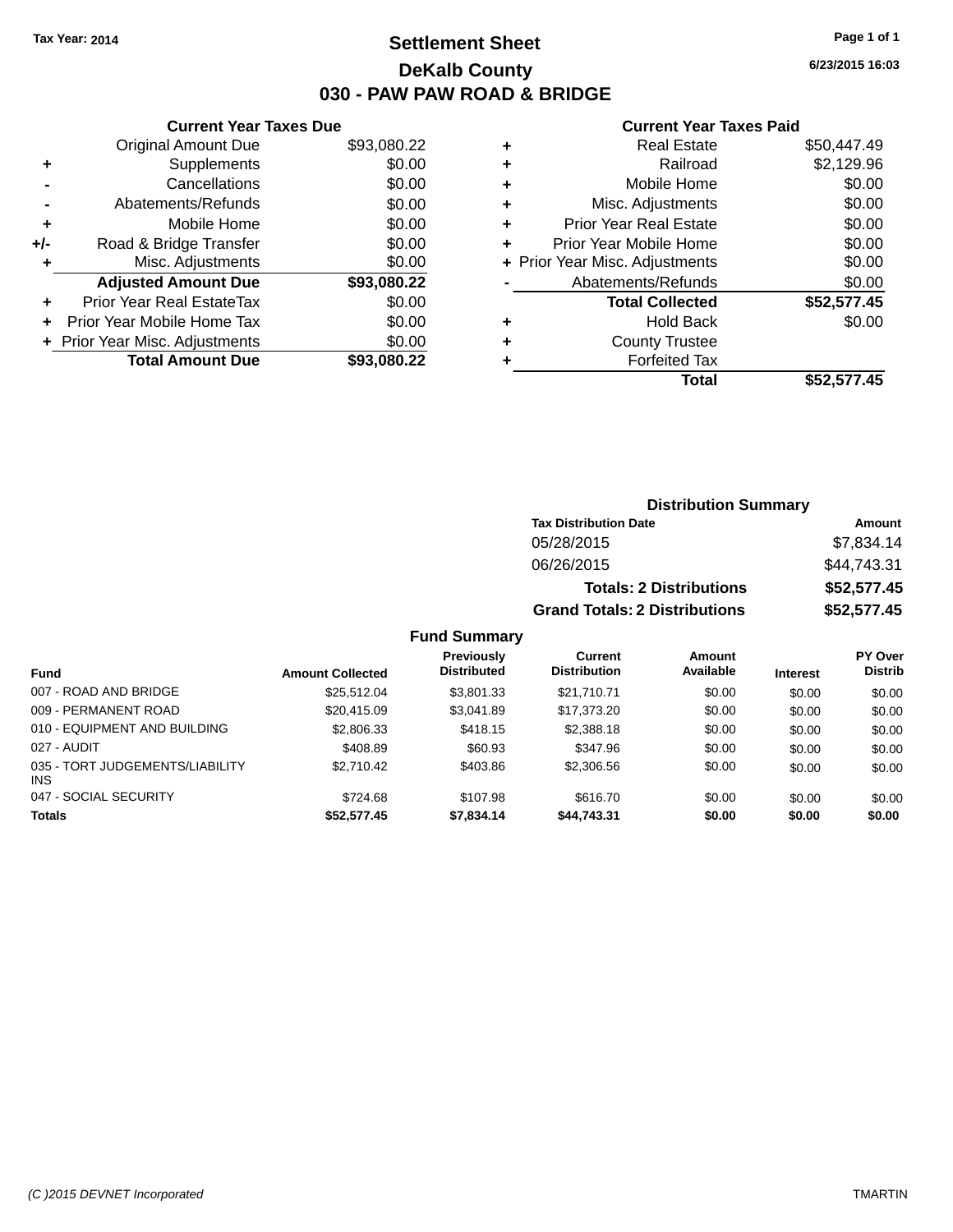# **Settlement Sheet Tax Year: 2014 Page 1 of 1 DeKalb County 031 - PIERCE TOWNSHIP**

**6/23/2015 16:03**

### **Current Year Taxes Paid**

| <b>Original Amount Due</b>     | \$56,809.06                   |
|--------------------------------|-------------------------------|
| Supplements                    | \$160.21                      |
| Cancellations                  | \$166.12                      |
| Abatements/Refunds             | \$0.00                        |
| Mobile Home                    | \$0.00                        |
| Road & Bridge Transfer         | \$0.00                        |
| Misc. Adjustments              | \$0.00                        |
| <b>Adjusted Amount Due</b>     | \$56,803.15                   |
| Prior Year Real EstateTax      | \$0.00                        |
| Prior Year Mobile Home Tax     | \$0.00                        |
| + Prior Year Misc. Adjustments | \$0.00                        |
| <b>Total Amount Due</b>        | \$56,803.15                   |
|                                | <b>Current Year Taxes Due</b> |

| ٠ | <b>Real Estate</b>             | \$31,919.80 |
|---|--------------------------------|-------------|
| ٠ | Railroad                       | \$0.00      |
| ٠ | Mobile Home                    | \$0.00      |
| ٠ | Misc. Adjustments              | \$0.00      |
| ٠ | <b>Prior Year Real Estate</b>  | \$0.00      |
| ٠ | Prior Year Mobile Home         | \$0.00      |
|   | + Prior Year Misc. Adjustments | \$0.00      |
|   | Abatements/Refunds             | \$0.00      |
|   | <b>Total Collected</b>         | \$31,919.80 |
| ٠ | Hold Back                      | \$0.00      |
| ٠ | <b>County Trustee</b>          |             |
| ٠ | <b>Forfeited Tax</b>           |             |
|   | Total                          | \$31,919.80 |
|   |                                |             |

### **Distribution Summary Tax Distribution Date Amount** 05/28/2015 \$7,406.33 06/26/2015 \$24,513.47 **Totals: 2 Distributions \$31,919.80 Grand Totals: 2 Distributions \$31,919.80**

| <b>Fund</b>                                   | <b>Amount Collected</b> | <b>Previously</b><br><b>Distributed</b> | Current<br><b>Distribution</b> | Amount<br>Available | <b>Interest</b> | <b>PY Over</b><br><b>Distrib</b> |
|-----------------------------------------------|-------------------------|-----------------------------------------|--------------------------------|---------------------|-----------------|----------------------------------|
| 001 - CORPORATE                               | \$23,593.98             | \$5,474.49                              | \$18,119.49                    | \$0.00              | \$0.00          | \$0.00                           |
| $005 - I. M. R. F.$                           | \$2,248.15              | \$521.64                                | \$1,726.51                     | \$0.00              | \$0.00          | \$0.00                           |
| 027 - AUDIT                                   | \$506.57                | \$117.54                                | \$389.03                       | \$0.00              | \$0.00          | \$0.00                           |
| 035 - TORT JUDGEMENTS/LIABILITY<br><b>INS</b> | \$2,339.05              | \$542.73                                | \$1,796.32                     | \$0.00              | \$0.00          | \$0.00                           |
| 047 - SOCIAL SECURITY                         | \$1,545.66              | \$358.64                                | \$1,187.02                     | \$0.00              | \$0.00          | \$0.00                           |
| 054 - GENERAL ASSISTANCE                      | \$1,686.39              | \$391.29                                | \$1,295.10                     | \$0.00              | \$0.00          | \$0.00                           |
| <b>Totals</b>                                 | \$31,919.80             | \$7,406.33                              | \$24,513.47                    | \$0.00              | \$0.00          | \$0.00                           |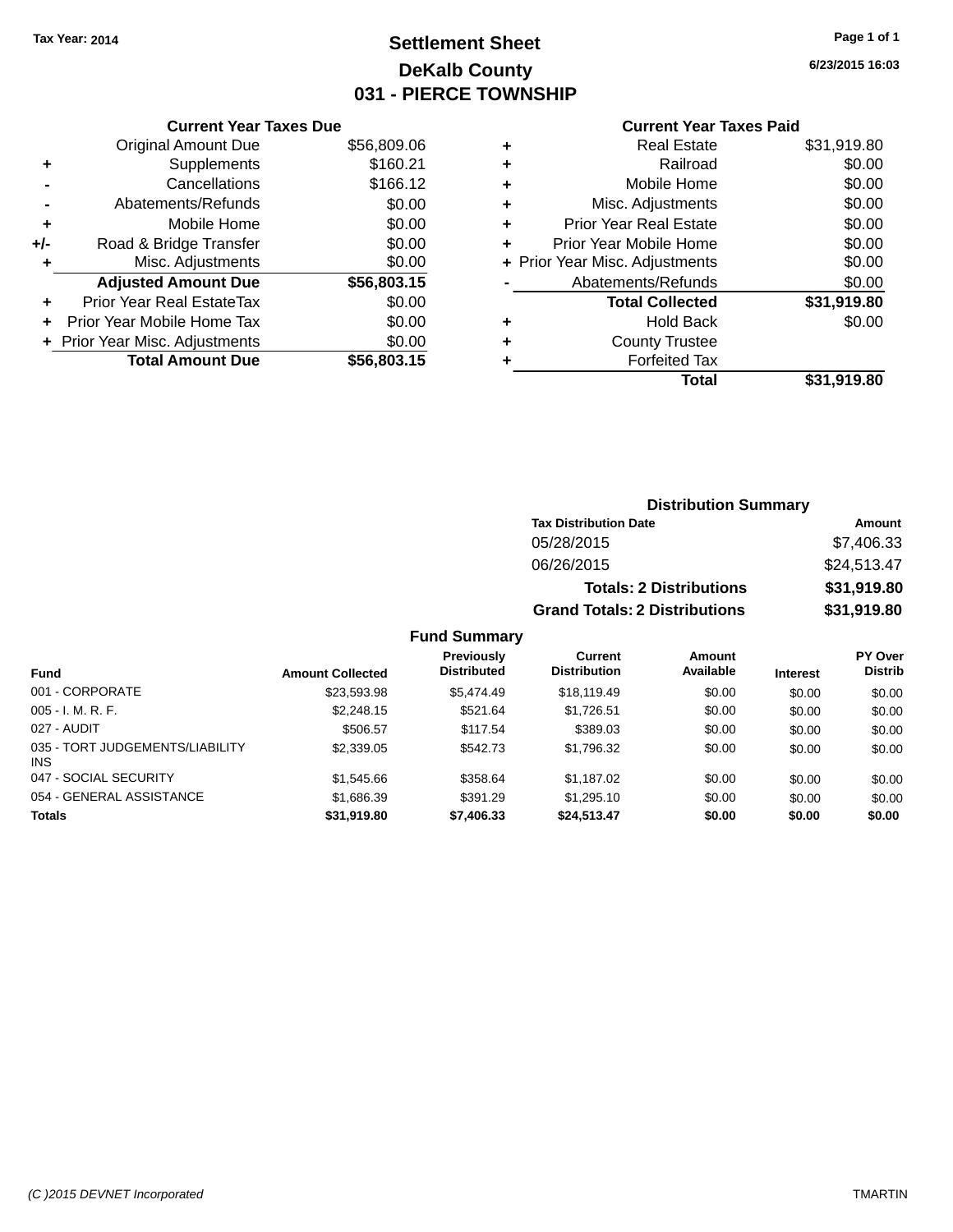# **Settlement Sheet Tax Year: 2014 Page 1 of 1 DeKalb County 032 - PIERCE ROAD & BRIDGE**

**6/23/2015 16:03**

### **Current Year Taxes Paid**

|     | <b>Current Year Taxes Due</b>  |              |
|-----|--------------------------------|--------------|
|     | <b>Original Amount Due</b>     | \$167,244.81 |
| ٠   | Supplements                    | \$471.69     |
|     | Cancellations                  | \$489.06     |
|     | Abatements/Refunds             | \$0.00       |
| ٠   | Mobile Home                    | \$0.00       |
| +/- | Road & Bridge Transfer         | \$0.00       |
|     | Misc. Adjustments              | \$0.00       |
|     | <b>Adjusted Amount Due</b>     | \$167,227.44 |
| ٠   | Prior Year Real EstateTax      | \$0.00       |
|     | Prior Year Mobile Home Tax     | \$0.00       |
|     | + Prior Year Misc. Adjustments | \$0.00       |
|     | <b>Total Amount Due</b>        | \$167,227.44 |
|     |                                |              |

| ٠ | <b>Real Estate</b>             | \$93,970.91 |
|---|--------------------------------|-------------|
| ٠ | Railroad                       | \$0.00      |
| ٠ | Mobile Home                    | \$0.00      |
| ٠ | Misc. Adjustments              | \$0.00      |
| ٠ | <b>Prior Year Real Estate</b>  | \$0.00      |
| ٠ | Prior Year Mobile Home         | \$0.00      |
|   | + Prior Year Misc. Adjustments | \$0.00      |
|   | Abatements/Refunds             | \$0.00      |
|   | <b>Total Collected</b>         | \$93,970.91 |
| ٠ | Hold Back                      | \$0.00      |
| ٠ | <b>County Trustee</b>          |             |
| ٠ | <b>Forfeited Tax</b>           |             |
|   | Total                          | \$93,970.91 |
|   |                                |             |

| <b>Distribution Summary</b>          |             |  |  |  |
|--------------------------------------|-------------|--|--|--|
| <b>Tax Distribution Date</b>         | Amount      |  |  |  |
| 05/28/2015                           | \$21,804.16 |  |  |  |
| 06/26/2015                           | \$72,166.75 |  |  |  |
| <b>Totals: 2 Distributions</b>       | \$93,970.91 |  |  |  |
| <b>Grand Totals: 2 Distributions</b> | \$93,970.91 |  |  |  |

|                              |                         | <b>Previously</b>  | Current             | <b>Amount</b> |                 | <b>PY Over</b> |
|------------------------------|-------------------------|--------------------|---------------------|---------------|-----------------|----------------|
| <b>Fund</b>                  | <b>Amount Collected</b> | <b>Distributed</b> | <b>Distribution</b> | Available     | <b>Interest</b> | <b>Distrib</b> |
| $005 - I. M. R. F.$          | \$67.20                 | \$15.59            | \$51.61             | \$0.00        | \$0.00          | \$0.00         |
| 007 - ROAD AND BRIDGE        | \$66,853.82             | \$15,512.16        | \$51,341.66         | \$0.00        | \$0.00          | \$0.00         |
| 008 - BRIDGE CONST W/COUNTY  | \$5,309.07              | \$1,231.87         | \$4,077.20          | \$0.00        | \$0.00          | \$0.00         |
| 009 - PERMANENT ROAD         | \$17,343.08             | \$4.024.13         | \$13,318.95         | \$0.00        | \$0.00          | \$0.00         |
| 010 - EQUIPMENT AND BUILDING | \$3.719.08              | \$862.94           | \$2,856.14          | \$0.00        | \$0.00          | \$0.00         |
| 047 - SOCIAL SECURITY        | \$678.66                | \$157.47           | \$521.19            | \$0.00        | \$0.00          | \$0.00         |
| <b>Totals</b>                | \$93,970.91             | \$21.804.16        | \$72.166.75         | \$0.00        | \$0.00          | \$0.00         |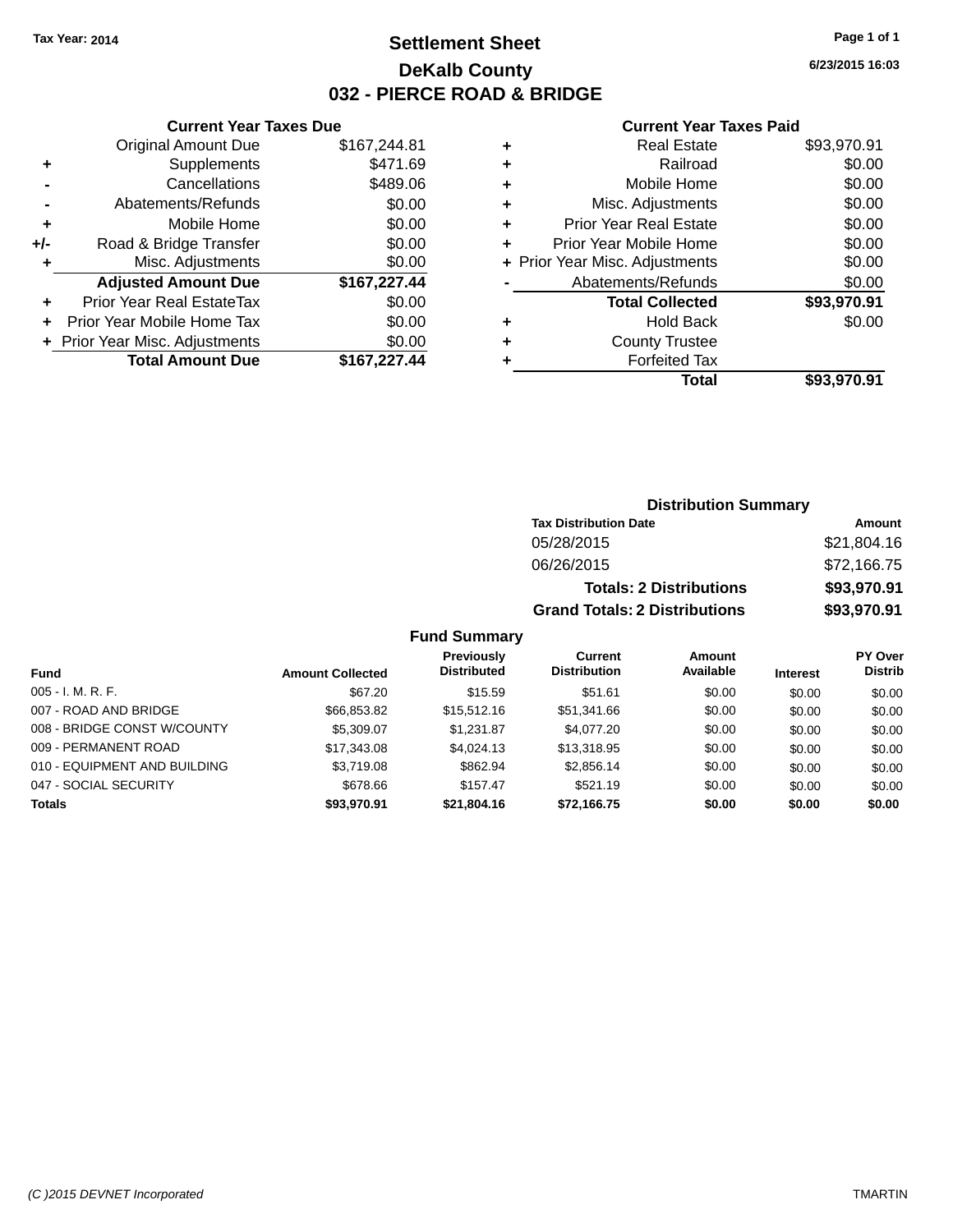# **Settlement Sheet Tax Year: 2014 Page 1 of 1 DeKalb County 033 - SANDWICH TOWNSHIP**

**6/23/2015 16:03**

#### **Current Year Taxes Paid**

|     | <b>Current Year Taxes Due</b>  |              |
|-----|--------------------------------|--------------|
|     | <b>Original Amount Due</b>     | \$245,015.22 |
| ٠   | Supplements                    | \$1,792.13   |
|     | Cancellations                  | \$2,121.94   |
|     | Abatements/Refunds             | \$0.00       |
| ٠   | Mobile Home                    | \$0.00       |
| +/- | Road & Bridge Transfer         | \$0.00       |
| ٠   | Misc. Adjustments              | \$0.00       |
|     | <b>Adjusted Amount Due</b>     | \$244,685.41 |
| ÷   | Prior Year Real EstateTax      | (\$28.06)    |
|     | Prior Year Mobile Home Tax     | \$0.00       |
|     | + Prior Year Misc. Adjustments | \$3.75       |
|     | <b>Total Amount Due</b>        | \$244.661.10 |

| \$494.22<br>Railroad<br>÷<br>\$0.00<br>Mobile Home<br>٠<br>\$0.00<br>Misc. Adjustments<br>٠<br>(\$28.06)<br><b>Prior Year Real Estate</b><br>٠<br>\$0.00<br>Prior Year Mobile Home<br>٠<br>\$3.75<br>+ Prior Year Misc. Adjustments<br>\$0.00<br>Abatements/Refunds<br>\$130,696.94<br><b>Total Collected</b><br>\$0.00<br>Hold Back<br>٠ |
|-------------------------------------------------------------------------------------------------------------------------------------------------------------------------------------------------------------------------------------------------------------------------------------------------------------------------------------------|
|                                                                                                                                                                                                                                                                                                                                           |
|                                                                                                                                                                                                                                                                                                                                           |
|                                                                                                                                                                                                                                                                                                                                           |
|                                                                                                                                                                                                                                                                                                                                           |
|                                                                                                                                                                                                                                                                                                                                           |
|                                                                                                                                                                                                                                                                                                                                           |
|                                                                                                                                                                                                                                                                                                                                           |
|                                                                                                                                                                                                                                                                                                                                           |
|                                                                                                                                                                                                                                                                                                                                           |
| <b>County Trustee</b><br>٠                                                                                                                                                                                                                                                                                                                |
| <b>Forfeited Tax</b><br>٠                                                                                                                                                                                                                                                                                                                 |
| \$130,696.94<br>Total                                                                                                                                                                                                                                                                                                                     |

| <b>Distribution Summary</b>          |              |
|--------------------------------------|--------------|
| <b>Tax Distribution Date</b>         | Amount       |
| 05/28/2015                           | \$27,130.19  |
| 06/26/2015                           | \$103,566.75 |
| <b>Totals: 2 Distributions</b>       | \$130,696.94 |
| <b>Grand Totals: 2 Distributions</b> | \$130,696.94 |

### **Fund Summary**

| Fund                     | <b>Amount Collected</b> | Previously<br><b>Distributed</b> | Current<br><b>Distribution</b> | Amount<br>Available | <b>Interest</b> | PY Over<br><b>Distrib</b> |
|--------------------------|-------------------------|----------------------------------|--------------------------------|---------------------|-----------------|---------------------------|
| 001 - CORPORATE          | \$66,202.80             | \$13,742,42                      | \$52,460.38                    | \$0.00              | \$0.00          | \$0.00                    |
| $005 - I. M. R. F.$      | \$7.877.90              | \$1.635.31                       | \$6,242.59                     | \$0.00              | \$0.00          | \$0.00                    |
| 017 - CEMETERY           | \$41.903.68             | \$8.698.41                       | \$33.205.27                    | \$0.00              | \$0.00          | \$0.00                    |
| 047 - SOCIAL SECURITY    | \$4.208.57              | \$873.62                         | \$3,334.95                     | \$0.00              | \$0.00          | \$0.00                    |
| 054 - GENERAL ASSISTANCE | \$10,503.99             | \$2.180.43                       | \$8,323,56                     | \$0.00              | \$0.00          | \$0.00                    |
| <b>Totals</b>            | \$130,696.94            | \$27.130.19                      | \$103,566.75                   | \$0.00              | \$0.00          | \$0.00                    |

### **Miscellaneous Adjustment Detail**

**Year Source Account Type Amount Adjustment Description** 2013 RE - Real Estate Back Tax Collected **63.75 TRUSTEE SALE 19-25-252-014 by TBA** Totals 1 entries \$3.75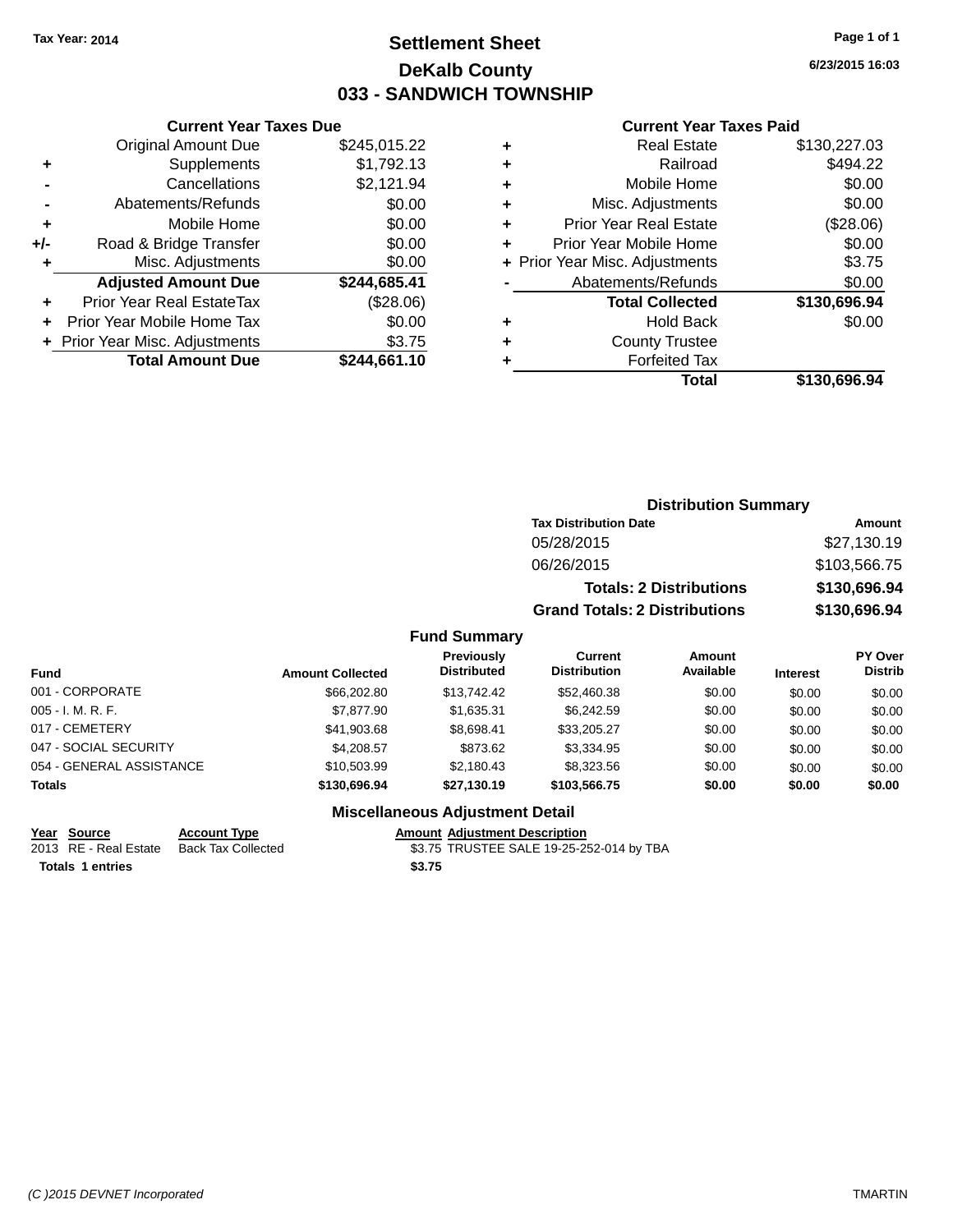## **Settlement Sheet Tax Year: 2014 Page 1 of 1 DeKalb County 034 - SANDWICH PUBLIC LIBRARY DISTRICT**

|  | <b>Current Year Taxes Due</b> |  |
|--|-------------------------------|--|
|--|-------------------------------|--|

|       | <b>Total Amount Due</b>          | \$549,904.62 |
|-------|----------------------------------|--------------|
|       | + Prior Year Misc. Adjustments   | \$8.55       |
|       | Prior Year Mobile Home Tax       | \$0.00       |
|       | <b>Prior Year Real EstateTax</b> | (\$56.19)    |
|       | <b>Adjusted Amount Due</b>       | \$549,952.26 |
| ٠     | Misc. Adjustments                | \$0.00       |
| $+/-$ | Road & Bridge Transfer           | \$0.00       |
| ÷     | Mobile Home                      | \$0.00       |
|       | Abatements/Refunds               | \$0.00       |
|       | Cancellations                    | \$4,769.23   |
| ٠     | Supplements                      | \$4,027.96   |
|       | <b>Original Amount Due</b>       | \$550,693.53 |
|       |                                  |              |

#### **Current Year Taxes Paid**

| ٠ | <b>Real Estate</b>             | \$292,696.19 |
|---|--------------------------------|--------------|
| ٠ | Railroad                       | \$1,110.81   |
| ٠ | Mobile Home                    | \$0.00       |
| ٠ | Misc. Adjustments              | \$0.00       |
| ٠ | <b>Prior Year Real Estate</b>  | (\$56.19)    |
| ٠ | Prior Year Mobile Home         | \$0.00       |
|   | + Prior Year Misc. Adjustments | \$8.55       |
|   | Abatements/Refunds             | \$0.00       |
|   | <b>Total Collected</b>         | \$293,759.36 |
| ٠ | <b>Hold Back</b>               | \$0.00       |
|   | <b>County Trustee</b>          |              |
|   | <b>Forfeited Tax</b>           |              |
|   | <b>Total</b>                   | \$293,759.36 |
|   |                                |              |

## **Distribution Summary Tax Distribution Date Amount** 05/28/2015 \$60,984.12 06/26/2015 \$232,775.24 **Totals: 2 Distributions \$293,759.36 Grand Totals: 2 Distributions \$293,759.36**

#### **Fund Summary**

| <b>Fund</b>                                   | <b>Amount Collected</b> | Previously<br><b>Distributed</b> | Current<br><b>Distribution</b> | Amount<br>Available | <b>Interest</b> | PY Over<br><b>Distrib</b> |
|-----------------------------------------------|-------------------------|----------------------------------|--------------------------------|---------------------|-----------------|---------------------------|
| 001 - CORPORATE                               | \$142,646.35            | \$29.613.25                      | \$113.033.10                   | \$0.00              | \$0.00          | \$0.00                    |
| 003 - BONDS AND INTEREST                      | \$109,397.43            | \$22,710.78                      | \$86,686.65                    | \$0.00              | \$0.00          | \$0.00                    |
| 004 - OPERATIONS & MAINTENANCE                | \$13,312.30             | \$2,763.62                       | \$10,548.68                    | \$0.00              | \$0.00          | \$0.00                    |
| $005 - I. M. R. F.$                           | \$10.938.40             | \$2,270.78                       | \$8,667.62                     | \$0.00              | \$0.00          | \$0.00                    |
| 027 - AUDIT                                   | \$1,372.45              | \$284.92                         | \$1,087.53                     | \$0.00              | \$0.00          | \$0.00                    |
| 035 - TORT JUDGEMENTS/LIABILITY<br><b>INS</b> | \$10,028,06             | \$2.081.81                       | \$7,946.25                     | \$0.00              | \$0.00          | \$0.00                    |
| 047 - SOCIAL SECURITY                         | \$6.064.37              | \$1,258.96                       | \$4,805.41                     | \$0.00              | \$0.00          | \$0.00                    |
| <b>Totals</b>                                 | \$293,759.36            | \$60,984.12                      | \$232,775.24                   | \$0.00              | \$0.00          | \$0.00                    |

#### **Miscellaneous Adjustment Detail**

#### **Year Source Account Type Amount Adjustment Description** \$8.55 TRUSTEE SALE 19-25-252-014 by TBA **Totals \$8.55 1 entries**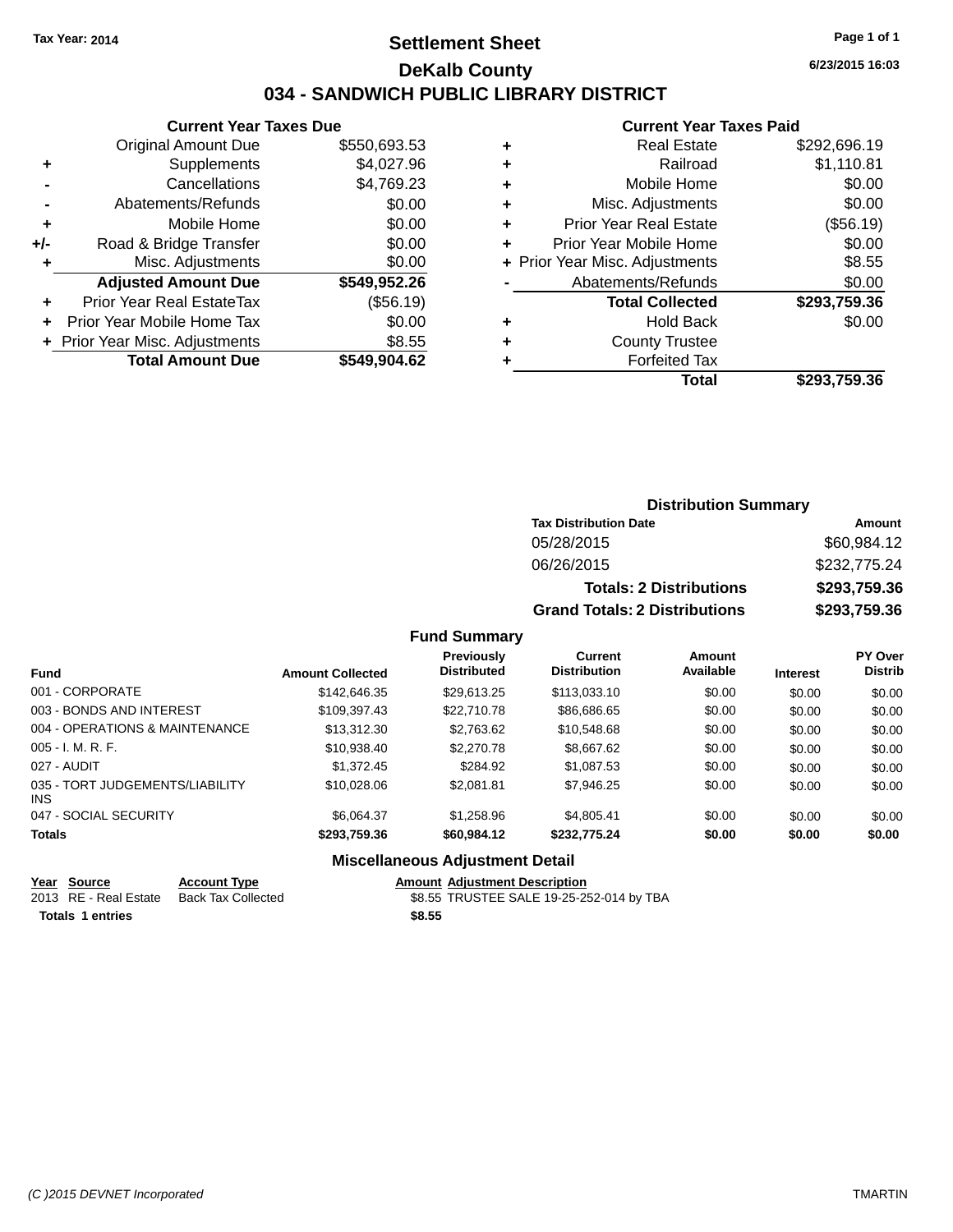## **Settlement Sheet Tax Year: 2014 Page 1 of 1 DeKalb County 035 - SANDWICH ROAD & BRIDGE**

| \$236,574.26<br><b>Original Amount Due</b>     |  |
|------------------------------------------------|--|
|                                                |  |
| \$1,506.53<br>Supplements<br>٠                 |  |
| \$1,783.79<br>Cancellations                    |  |
| \$0.00<br>Abatements/Refunds                   |  |
| \$0.00<br>Mobile Home<br>٠                     |  |
| Road & Bridge Transfer<br>(\$16,301.28)<br>+/- |  |
| Misc. Adjustments<br>\$0.00<br>٠               |  |
| \$219,995.72<br><b>Adjusted Amount Due</b>     |  |
| Prior Year Real EstateTax<br>(\$24.02)         |  |
| \$0.00<br>Prior Year Mobile Home Tax           |  |
| \$3.62<br>+ Prior Year Misc. Adjustments       |  |
| <b>Total Amount Due</b><br>\$219,975.32        |  |

#### **Current Year Taxes Paid**

|   | Real Estate                    | \$109,473.62 |
|---|--------------------------------|--------------|
| ٠ | Railroad                       | \$439.58     |
| ٠ | Mobile Home                    | \$0.00       |
| ٠ | Misc. Adjustments              | \$0.00       |
| ٠ | <b>Prior Year Real Estate</b>  | (\$24.02)    |
| ÷ | Prior Year Mobile Home         | \$0.00       |
|   | + Prior Year Misc. Adjustments | \$3.62       |
|   | Abatements/Refunds             | \$0.00       |
|   | <b>Total Collected</b>         | \$109,892.80 |
| ٠ | <b>Hold Back</b>               | \$0.00       |
| ٠ | <b>County Trustee</b>          |              |
|   | <b>Forfeited Tax</b>           |              |
|   | <b>Total</b>                   | \$109,892.80 |
|   |                                |              |

|                  | <b>Road and Bridge Summary</b> |                         | <b>Distribution Summary</b>    |              |
|------------------|--------------------------------|-------------------------|--------------------------------|--------------|
| Municipality     | Amt. Due                       | Amt. Distrib.           | <b>Tax Distribution Date</b>   | Amount       |
| CITY OF SANDWICH |                                | \$30,512.53 \$16,301.28 | 05/28/2015                     | \$22,806.56  |
| <b>Totals</b>    |                                | \$30,512.53 \$16,301.28 | 06/26/2015                     | \$87,086.24  |
|                  |                                |                         | <b>Totals: 2 Distributions</b> | \$109,892.80 |

**Grand Totals: 2 Distributions \$109,892.80**

## **Fund Summary**

| <b>Fund</b>                  | <b>Amount Collected</b> | Previously<br><b>Distributed</b> | Current<br><b>Distribution</b> | Amount<br>Available | <b>Interest</b> | PY Over<br><b>Distrib</b> |
|------------------------------|-------------------------|----------------------------------|--------------------------------|---------------------|-----------------|---------------------------|
| 007 - ROAD AND BRIDGE        | \$21,001.68             | \$4.354.53                       | \$16,647.15                    | \$0.00              | \$0.00          | \$0.00                    |
| 009 - PERMANENT ROAD         | \$64,977,23             | \$13,487.98                      | \$51.489.25                    | \$0.00              | \$0.00          | \$0.00                    |
| 010 - EQUIPMENT AND BUILDING | \$22.912.53             | \$4.756.18                       | \$18,156.35                    | \$0.00              | \$0.00          | \$0.00                    |
| 047 - SOCIAL SECURITY        | \$1,001.36              | \$207.87                         | \$793.49                       | \$0.00              | \$0.00          | \$0.00                    |
| <b>Totals</b>                | \$109.892.80            | \$22,806.56                      | \$87,086.24                    | \$0.00              | \$0.00          | \$0.00                    |

## **Miscellaneous Adjustment Detail**

**<u>Year Source</u> Account Type<br>
2013 RE - Real Estate Back Tax Collected** Totals 1 entries \$3.62

Amount Adjustment Description<br>\$3.62 TRUSTEE SALE 19-25-252-014 by TBA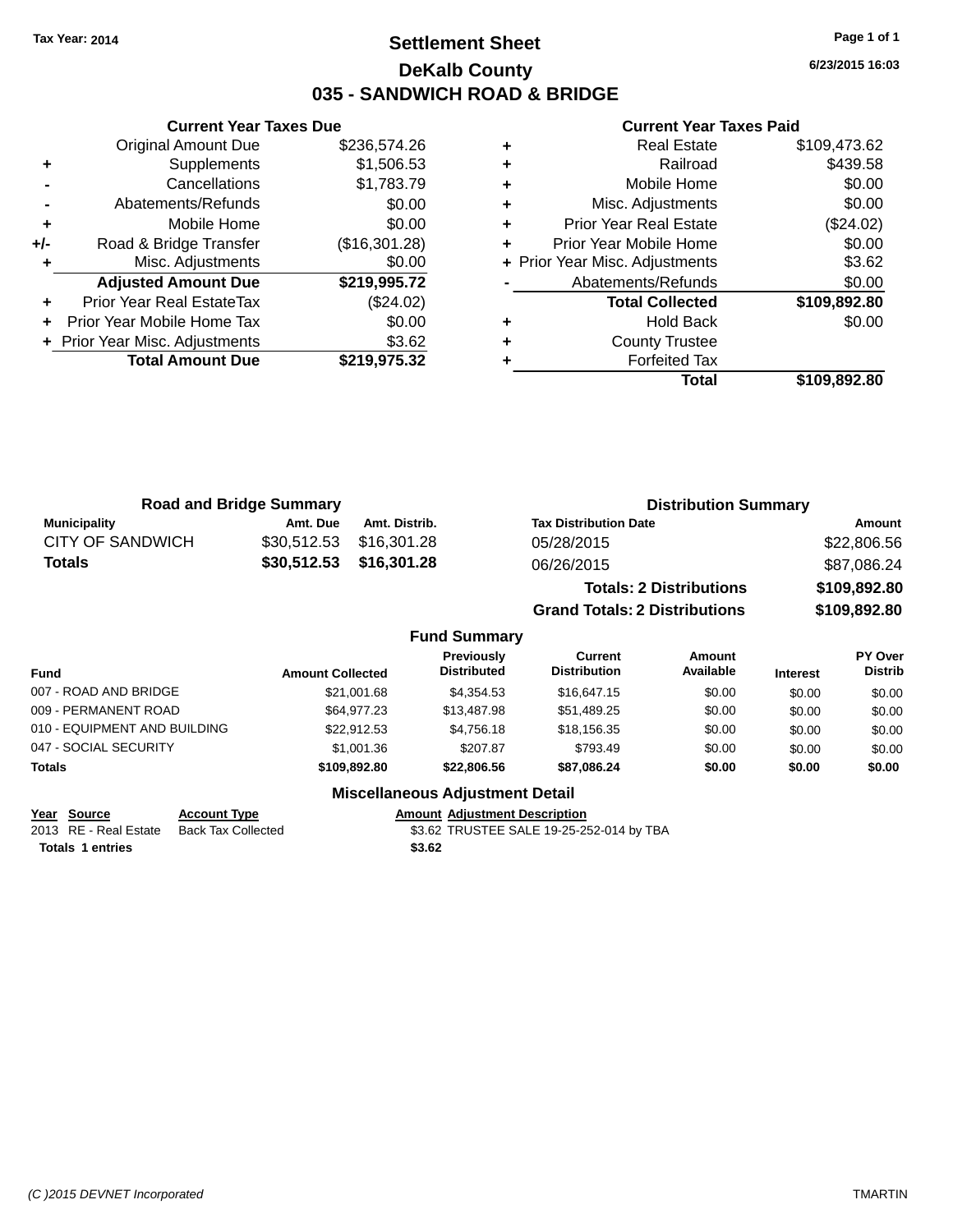## **Settlement Sheet Tax Year: 2014 Page 1 of 1 DeKalb County 036 - SHABBONA TOWNSHIP**

**6/23/2015 16:03**

|     | <b>Current Year Taxes Due</b>  |             |
|-----|--------------------------------|-------------|
|     | <b>Original Amount Due</b>     | \$92,005.56 |
| ٠   | Supplements                    | \$286.08    |
|     | Cancellations                  | \$333.53    |
|     | Abatements/Refunds             | \$0.00      |
| ٠   | Mobile Home                    | \$0.00      |
| +/- | Road & Bridge Transfer         | \$0.00      |
|     | Misc. Adjustments              | \$0.00      |
|     | <b>Adjusted Amount Due</b>     | \$91,958.11 |
|     | Prior Year Real EstateTax      | \$0.00      |
| ÷   | Prior Year Mobile Home Tax     | \$0.00      |
|     | + Prior Year Misc. Adjustments | \$0.00      |
|     | <b>Total Amount Due</b>        | \$91,958.11 |
|     |                                |             |

|   | <b>Real Estate</b>             | \$48,444.25 |
|---|--------------------------------|-------------|
| ٠ | Railroad                       | \$1,714.64  |
| ٠ | Mobile Home                    | \$0.00      |
| ٠ | Misc. Adjustments              | \$0.00      |
| ٠ | <b>Prior Year Real Estate</b>  | \$0.00      |
| ٠ | Prior Year Mobile Home         | \$0.00      |
|   | + Prior Year Misc. Adjustments | \$0.00      |
|   | Abatements/Refunds             | \$0.00      |
|   | <b>Total Collected</b>         | \$50,158.89 |
| ٠ | <b>Hold Back</b>               | \$0.00      |
| ٠ | <b>County Trustee</b>          |             |
|   | <b>Forfeited Tax</b>           |             |
|   | Total                          | \$50,158.89 |
|   |                                |             |

|                         |                                  |                                      | <b>Distribution Summary</b>    |                 |                                  |
|-------------------------|----------------------------------|--------------------------------------|--------------------------------|-----------------|----------------------------------|
|                         |                                  | <b>Tax Distribution Date</b>         |                                |                 | Amount                           |
|                         |                                  | 05/28/2015                           |                                |                 | \$7,257.39                       |
|                         |                                  | 06/26/2015                           |                                |                 | \$42,901.50                      |
|                         |                                  |                                      | <b>Totals: 2 Distributions</b> |                 | \$50,158.89                      |
|                         |                                  | <b>Grand Totals: 2 Distributions</b> |                                |                 | \$50,158.89                      |
|                         | <b>Fund Summary</b>              |                                      |                                |                 |                                  |
| <b>Amount Collected</b> | Previously<br><b>Distributed</b> | Current<br><b>Distribution</b>       | Amount<br>Available            | <b>Interest</b> | <b>PY Over</b><br><b>Distrib</b> |
| \$34.291.97             | $$4$ 961 63                      | \$29.330.34                          | <b>RO 00</b>                   | ድስ ሰሰ           | ድስ ሰሰ                            |

| Fund                     | <b>Amount Collected</b> | <b>FIGVIOUSIV</b><br><b>Distributed</b> | <b>UUITEN</b><br><b>Distribution</b> | AIIIOUIIL<br>Available | <b>Interest</b> | г г оvег<br><b>Distrib</b> |
|--------------------------|-------------------------|-----------------------------------------|--------------------------------------|------------------------|-----------------|----------------------------|
| 001 - CORPORATE          | \$34.291.97             | \$4.961.63                              | \$29,330,34                          | \$0.00                 | \$0.00          | \$0.00                     |
| 017 - CEMETERY           | \$15,810.69             | \$2,287.62                              | \$13,523,07                          | \$0.00                 | \$0.00          | \$0.00                     |
| 054 - GENERAL ASSISTANCE | \$56.23                 | \$8.14                                  | \$48.09                              | \$0.00                 | \$0.00          | \$0.00                     |
| <b>Totals</b>            | \$50,158.89             | \$7.257.39                              | \$42.901.50                          | \$0.00                 | \$0.00          | \$0.00                     |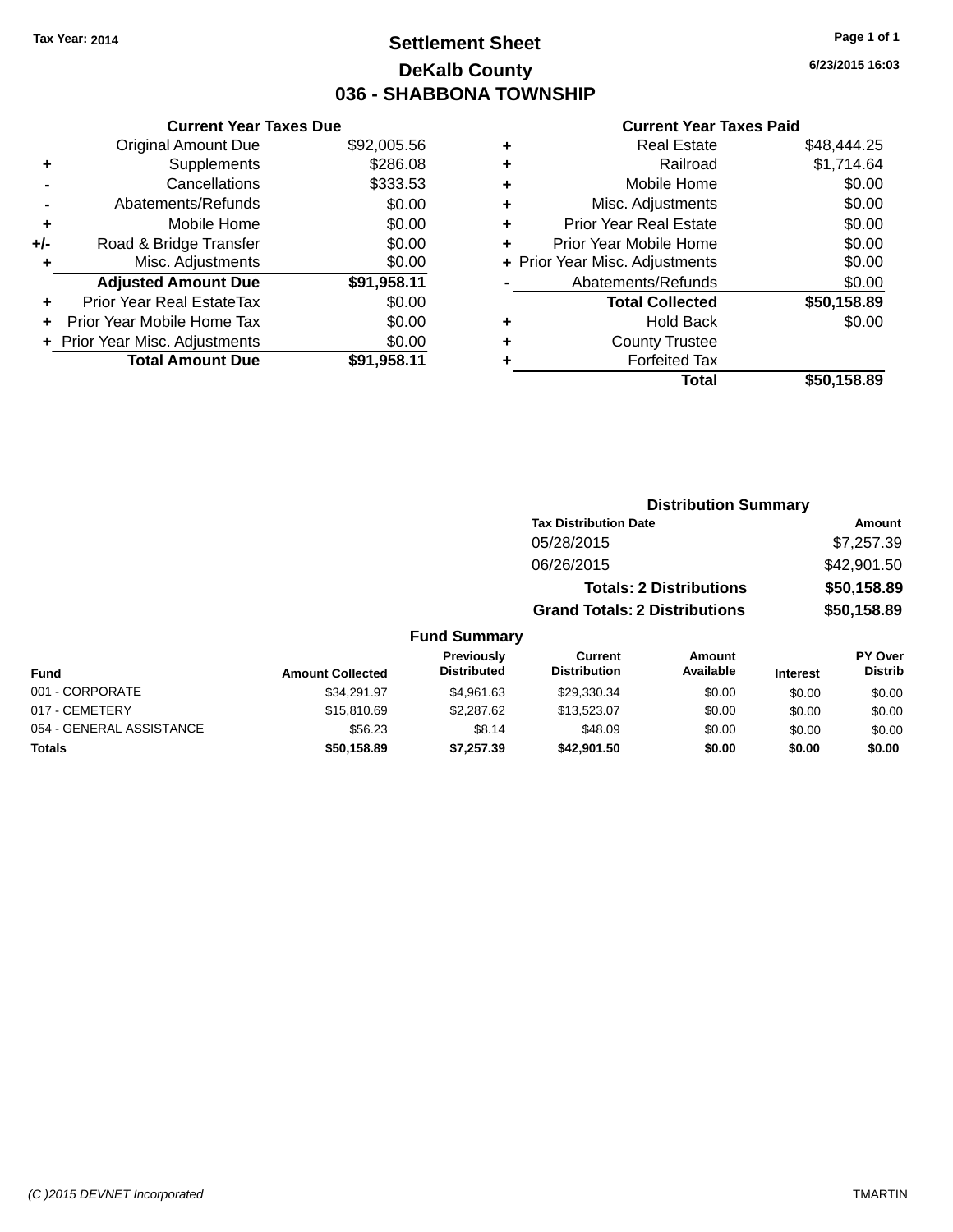## **Settlement Sheet Tax Year: 2014 Page 1 of 1 DeKalb County 037 - SHABBONA ROAD & BRIDGE**

**6/23/2015 16:03**

#### **Current Year Taxes Paid**

|     | <b>Current Year Taxes Due</b>  |              |
|-----|--------------------------------|--------------|
|     | <b>Original Amount Due</b>     | \$169,013.20 |
| ٠   | Supplements                    | \$486.44     |
|     | Cancellations                  | \$567.17     |
|     | Abatements/Refunds             | \$0.00       |
| ٠   | Mobile Home                    | \$0.00       |
| +/- | Road & Bridge Transfer         | (\$6,745.31) |
| ٠   | Misc. Adjustments              | \$0.00       |
|     | <b>Adjusted Amount Due</b>     | \$162,187.16 |
| ٠   | Prior Year Real EstateTax      | \$0.00       |
| ÷   | Prior Year Mobile Home Tax     | \$0.00       |
|     | + Prior Year Misc. Adjustments | \$0.00       |
|     | <b>Total Amount Due</b>        | \$162,187.16 |
|     |                                |              |

|   | Total                          | \$85,395.71 |
|---|--------------------------------|-------------|
| ٠ | <b>Forfeited Tax</b>           |             |
| ٠ | <b>County Trustee</b>          |             |
| ٠ | <b>Hold Back</b>               | \$0.00      |
|   | <b>Total Collected</b>         | \$85,395.71 |
|   | Abatements/Refunds             | \$0.00      |
|   | + Prior Year Misc. Adjustments | \$0.00      |
| ٠ | Prior Year Mobile Home         | \$0.00      |
| ٠ | <b>Prior Year Real Estate</b>  | \$0.00      |
| ٠ | Misc. Adjustments              | \$0.00      |
| ٠ | Mobile Home                    | \$0.00      |
| ÷ | Railroad                       | \$3,016.38  |
| ٠ | <b>Real Estate</b>             | \$82,379.33 |

| <b>Road and Bridge Summary</b> |             |               | <b>Distribution Summary</b>          |             |
|--------------------------------|-------------|---------------|--------------------------------------|-------------|
| <b>Municipality</b>            | Amt. Due    | Amt. Distrib. | <b>Tax Distribution Date</b>         | Amount      |
| <b>VILLAGE OF LEE</b>          | \$1,512.40  | \$825.19      | 05/28/2015                           | \$12,341.16 |
| <b>VILLAGE OF SHABBONA</b>     | \$10,837.29 | \$5,920.12    | 06/26/2015                           | \$73,054.55 |
| <b>Totals</b>                  | \$12,349.69 | \$6,745.31    | <b>Totals: 2 Distributions</b>       | \$85,395.71 |
|                                |             |               | <b>Grand Totals: 2 Distributions</b> | \$85,395.71 |

| <b>Fund</b>                  | <b>Amount Collected</b> | <b>Previously</b><br><b>Distributed</b> | Current<br><b>Distribution</b> | Amount<br>Available | <b>Interest</b> | <b>PY Over</b><br><b>Distrib</b> |
|------------------------------|-------------------------|-----------------------------------------|--------------------------------|---------------------|-----------------|----------------------------------|
| 007 - ROAD AND BRIDGE        | \$24,982.33             | \$3,600.08                              | \$21,382.25                    | \$0.00              | \$0.00          | \$0.00                           |
| 008 - BRIDGE CONST W/COUNTY  | \$16,328.69             | \$2,362.56                              | \$13,966.13                    | \$0.00              | \$0.00          | \$0.00                           |
| 009 - PERMANENT ROAD         | \$39.185.27             | \$5.669.63                              | \$33.515.64                    | \$0.00              | \$0.00          | \$0.00                           |
| 010 - EQUIPMENT AND BUILDING | \$4,899.42              | \$708.89                                | \$4.190.53                     | \$0.00              | \$0.00          | \$0.00                           |
| <b>Totals</b>                | \$85,395,71             | \$12,341.16                             | \$73.054.55                    | \$0.00              | \$0.00          | \$0.00                           |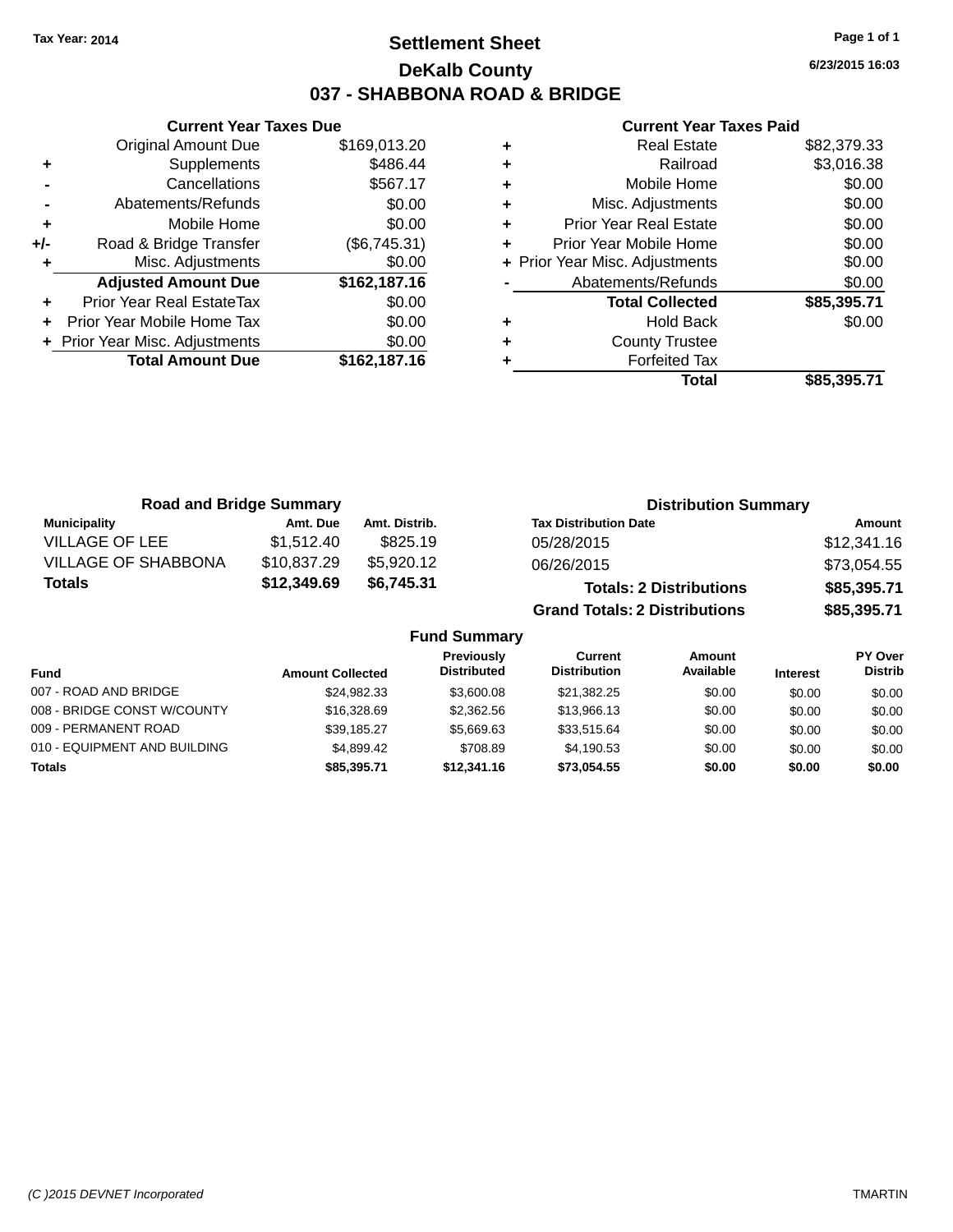## **Settlement Sheet Tax Year: 2014 Page 1 of 1 DeKalb County 038 - SOMONAUK TOWNSHIP**

**6/23/2015 16:03**

|     | <b>Current Year Taxes Due</b> |             |
|-----|-------------------------------|-------------|
|     | <b>Original Amount Due</b>    | \$80,911.10 |
| ٠   | Supplements                   | \$386.90    |
|     | Cancellations                 | \$443.90    |
|     | Abatements/Refunds            | \$0.00      |
| ٠   | Mobile Home                   | \$0.00      |
| +/- | Road & Bridge Transfer        | \$0.00      |
| ٠   | Misc. Adjustments             | \$0.00      |
|     | <b>Adjusted Amount Due</b>    | \$80,854.10 |
| ÷   | Prior Year Real EstateTax     | \$0.00      |
| ÷   | Prior Year Mobile Home Tax    | \$0.00      |
|     | Prior Year Misc. Adjustments  | \$0.00      |
|     | <b>Total Amount Due</b>       | \$80.854.10 |

| ٠ | <b>Real Estate</b>             | \$44,646.29 |
|---|--------------------------------|-------------|
| ٠ | Railroad                       | \$767.59    |
| ٠ | Mobile Home                    | \$0.00      |
| ٠ | Misc. Adjustments              | \$0.00      |
| ٠ | <b>Prior Year Real Estate</b>  | \$0.00      |
| ٠ | Prior Year Mobile Home         | \$0.00      |
|   | + Prior Year Misc. Adjustments | \$0.00      |
|   | Abatements/Refunds             | \$0.00      |
|   | <b>Total Collected</b>         | \$45,413.88 |
| ٠ | <b>Hold Back</b>               | \$0.00      |
| ٠ | <b>County Trustee</b>          |             |
|   | <b>Forfeited Tax</b>           |             |
|   | Total                          | \$45,413.88 |
|   |                                |             |

|                          |                         |                                  |                                       | <b>Distribution Summary</b>    |                 |                                  |
|--------------------------|-------------------------|----------------------------------|---------------------------------------|--------------------------------|-----------------|----------------------------------|
|                          |                         |                                  | <b>Tax Distribution Date</b>          |                                |                 | Amount                           |
|                          |                         |                                  | 05/28/2015                            |                                |                 | \$9,507.03                       |
|                          |                         |                                  | 06/26/2015                            |                                |                 | \$35,906.85                      |
|                          |                         |                                  |                                       | <b>Totals: 2 Distributions</b> |                 | \$45,413.88                      |
|                          |                         |                                  | <b>Grand Totals: 2 Distributions</b>  |                                |                 | \$45,413.88                      |
|                          |                         | <b>Fund Summary</b>              |                                       |                                |                 |                                  |
| Fund                     | <b>Amount Collected</b> | Previously<br><b>Distributed</b> | <b>Current</b><br><b>Distribution</b> | Amount<br>Available            | <b>Interest</b> | <b>PY Over</b><br><b>Distrib</b> |
| 001 - CORPORATE          | \$45,262.20             | \$9,475.28                       | \$35,786.92                           | \$0.00                         | \$0.00          | \$0.00                           |
| 054 - GENERAL ASSISTANCE | \$151.68                | \$31.75                          | \$119.93                              | \$0.00                         | \$0.00          | \$0.00                           |
| <b>Totals</b>            | \$45,413,88             | \$9,507.03                       | \$35.906.85                           | \$0.00                         | \$0.00          | \$0.00                           |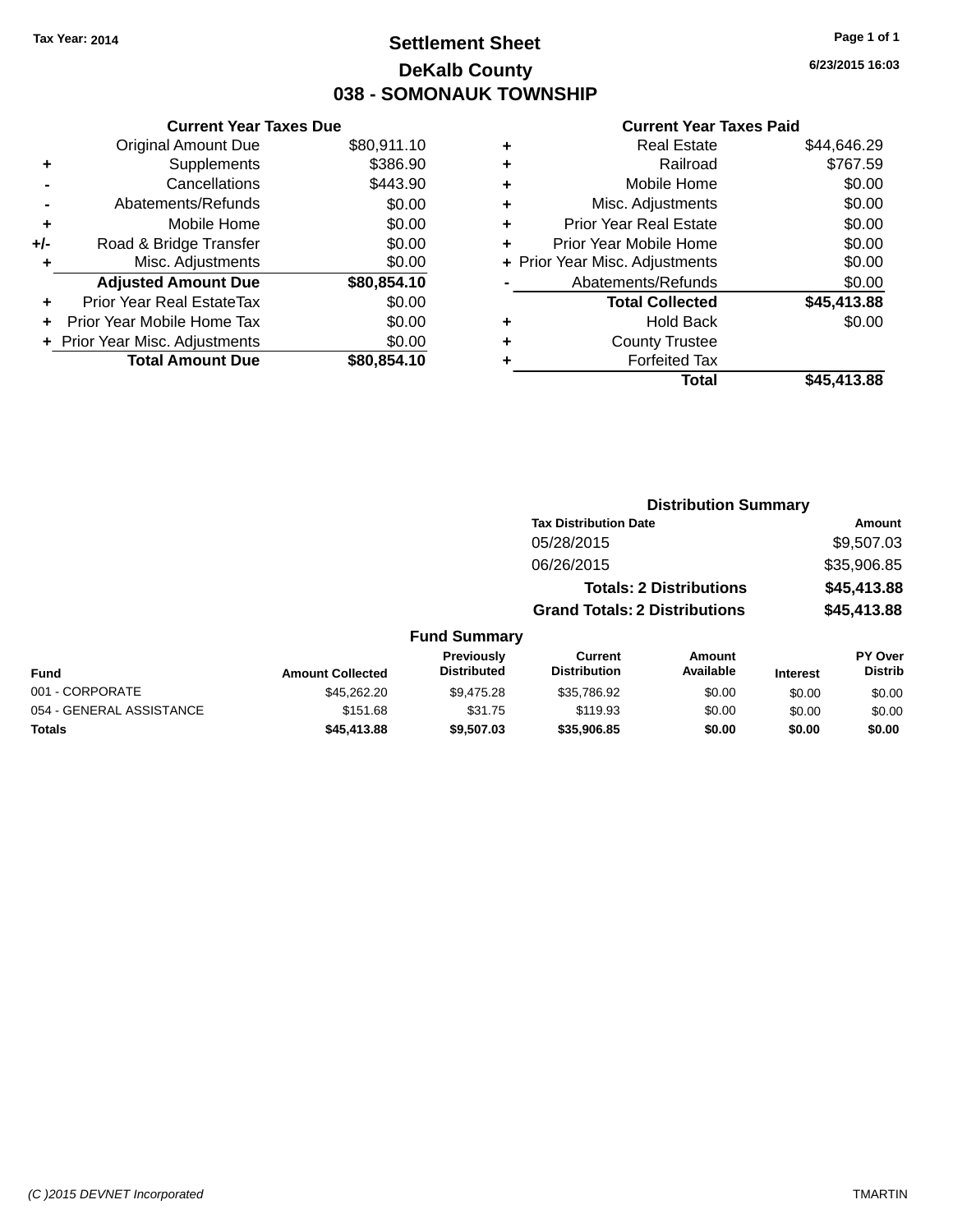## **Settlement Sheet Tax Year: 2014 Page 1 of 1 DeKalb County 039 - SOMONAUK ROAD & BRIDGE**

**6/23/2015 16:03**

|     | <b>Current Year Taxes Due</b>    |               |
|-----|----------------------------------|---------------|
|     | <b>Original Amount Due</b>       | \$251,255.09  |
| ٠   | Supplements                      | \$938.37      |
|     | Cancellations                    | \$1,076.60    |
|     | Abatements/Refunds               | \$0.00        |
| ٠   | Mobile Home                      | \$0.00        |
| +/- | Road & Bridge Transfer           | (\$30,620.28) |
| ٠   | Misc. Adjustments                | \$0.00        |
|     | <b>Adjusted Amount Due</b>       | \$220,496.58  |
| ٠   | <b>Prior Year Real EstateTax</b> | \$0.00        |
| ÷   | Prior Year Mobile Home Tax       | \$0.00        |
|     | + Prior Year Misc. Adjustments   | \$0.00        |
|     | <b>Total Amount Due</b>          | \$220,496.58  |
|     |                                  |               |

|   | <b>Real Estate</b>             | \$108,283.14 |
|---|--------------------------------|--------------|
| ٠ | Railroad                       | \$2,121.05   |
| ٠ | Mobile Home                    | \$0.00       |
| ٠ | Misc. Adjustments              | \$0.00       |
| ٠ | <b>Prior Year Real Estate</b>  | \$0.00       |
|   | Prior Year Mobile Home         | \$0.00       |
|   | + Prior Year Misc. Adjustments | \$0.00       |
|   | Abatements/Refunds             | \$0.00       |
|   | <b>Total Collected</b>         | \$110,404.19 |
| ٠ | <b>Hold Back</b>               | \$0.00       |
| ٠ | <b>County Trustee</b>          |              |
|   | <b>Forfeited Tax</b>           |              |
|   | Total                          | \$110,404.19 |
|   |                                |              |

| <b>Road and Bridge Summary</b> |             |                     | <b>Distribution Summary</b>          |  |              |
|--------------------------------|-------------|---------------------|--------------------------------------|--|--------------|
| <b>Municipality</b>            | Amt. Due    | Amt. Distrib.       | <b>Tax Distribution Date</b>         |  | Amount       |
| CITY OF SANDWICH               | \$1,077.20  | \$606.31            | 05/28/2015                           |  | \$23,057.95  |
| <b>VILLAGE OF SOMONAUK</b>     | \$53,381.84 | \$30,013.97         | 06/26/2015                           |  | \$87,346.24  |
| <b>Totals</b>                  | \$54,459.04 | \$30,620.28         | <b>Totals: 2 Distributions</b>       |  | \$110,404.19 |
|                                |             |                     | <b>Grand Totals: 2 Distributions</b> |  | \$110,404.19 |
|                                |             | <b>Fund Summary</b> |                                      |  |              |
|                                |             | .                   |                                      |  |              |

| <b>Fund</b>                  | <b>Amount Collected</b> | <b>Previously</b><br><b>Distributed</b> | Current<br><b>Distribution</b> | Amount<br>Available | <b>Interest</b> | <b>PY Over</b><br><b>Distrib</b> |
|------------------------------|-------------------------|-----------------------------------------|--------------------------------|---------------------|-----------------|----------------------------------|
| 007 - ROAD AND BRIDGE        | \$64,408.07             | \$13,429.03                             | \$50.979.04                    | \$0.00              | \$0.00          | \$0.00                           |
| 008 - BRIDGE CONST W/COUNTY  | \$29.05                 | \$6.08                                  | \$22.97                        | \$0.00              | \$0.00          | \$0.00                           |
| 009 - PERMANENT ROAD         | \$36,227.07             | \$7.583.85                              | \$28.643.22                    | \$0.00              | \$0.00          | \$0.00                           |
| 010 - EQUIPMENT AND BUILDING | \$9.740.00              | \$2,038.99                              | \$7.701.01                     | \$0.00              | \$0.00          | \$0.00                           |
| <b>Totals</b>                | \$110,404.19            | \$23,057.95                             | \$87,346.24                    | \$0.00              | \$0.00          | \$0.00                           |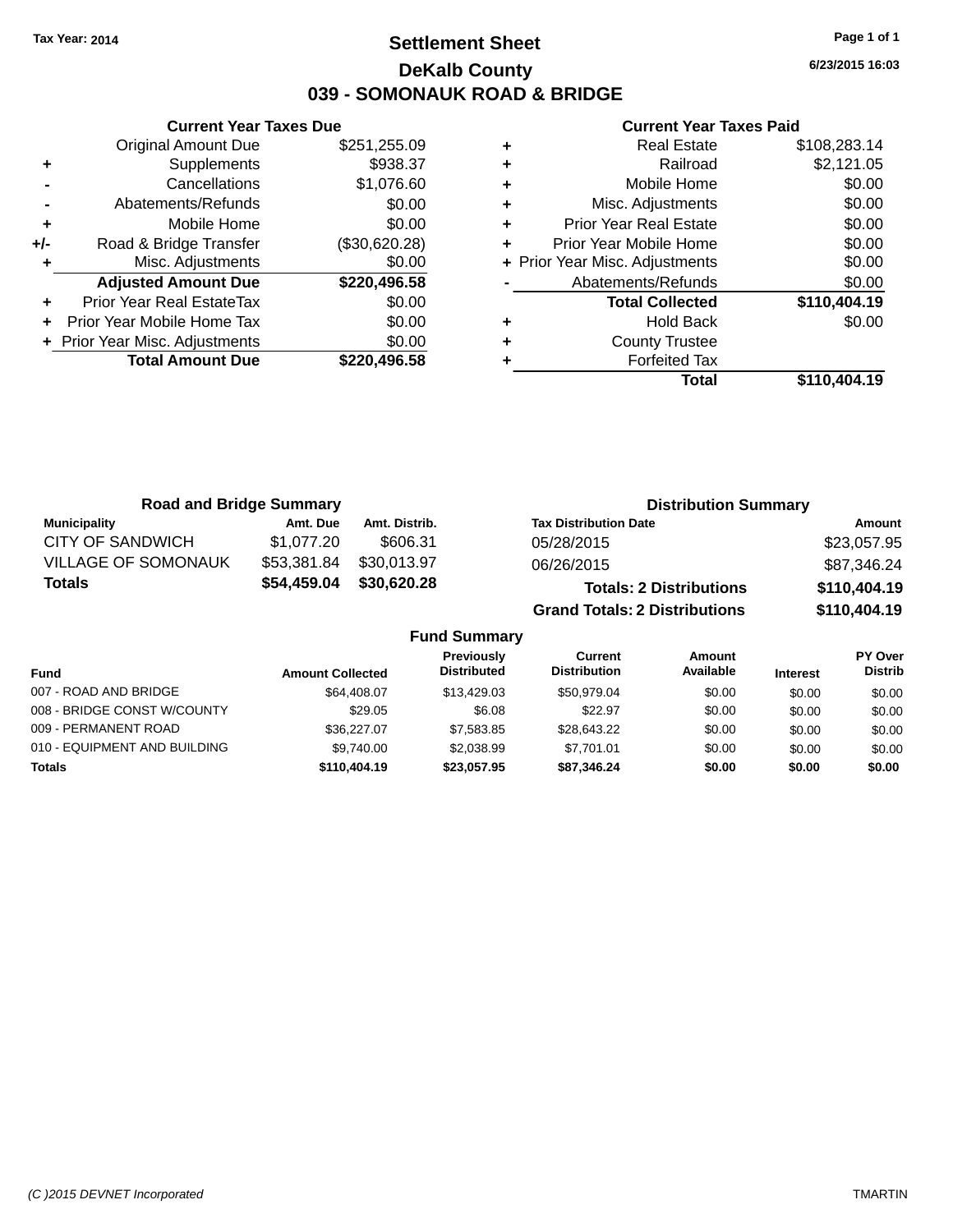## **Settlement Sheet Tax Year: 2014 Page 1 of 1 DeKalb County 040 - SOUTH GROVE TOWNSHIP**

**6/23/2015 16:03**

#### **Current Year Taxes Paid**

| <b>Current Year Taxes Due</b>  |             |
|--------------------------------|-------------|
| <b>Original Amount Due</b>     | \$83,153.75 |
| Supplements                    | \$1,493.57  |
| Cancellations                  | \$1,605.35  |
| Abatements/Refunds             | \$0.00      |
| Mobile Home                    | \$0.00      |
| Road & Bridge Transfer         | \$0.00      |
| Misc. Adjustments              | \$0.00      |
| <b>Adjusted Amount Due</b>     | \$83,041.97 |
| Prior Year Real EstateTax      | \$0.00      |
| Prior Year Mobile Home Tax     | \$0.00      |
| + Prior Year Misc. Adjustments | \$0.00      |
| <b>Total Amount Due</b>        | \$83,041.97 |
|                                |             |

| ٠ | <b>Real Estate</b>             | \$46,846.44 |
|---|--------------------------------|-------------|
| ٠ | Railroad                       | \$0.00      |
| ٠ | Mobile Home                    | \$0.00      |
| ٠ | Misc. Adjustments              | \$0.00      |
| ٠ | <b>Prior Year Real Estate</b>  | \$0.00      |
| ٠ | Prior Year Mobile Home         | \$0.00      |
|   | + Prior Year Misc. Adjustments | \$0.00      |
|   | Abatements/Refunds             | \$0.00      |
|   | <b>Total Collected</b>         | \$46,846.44 |
| ٠ | <b>Hold Back</b>               | \$0.00      |
| ٠ | <b>County Trustee</b>          |             |
| ٠ | <b>Forfeited Tax</b>           |             |
|   | Total                          | \$46,846.44 |
|   |                                |             |

| <b>Distribution Summary</b>          |             |
|--------------------------------------|-------------|
| <b>Tax Distribution Date</b>         | Amount      |
| 05/28/2015                           | \$10,949.32 |
| 06/26/2015                           | \$35,897.12 |
| <b>Totals: 2 Distributions</b>       | \$46,846.44 |
| <b>Grand Totals: 2 Distributions</b> | \$46,846.44 |

| <b>Fund</b>                                   | <b>Amount Collected</b> | Previously<br><b>Distributed</b> | Current<br><b>Distribution</b> | <b>Amount</b><br>Available | <b>Interest</b> | <b>PY Over</b><br><b>Distrib</b> |
|-----------------------------------------------|-------------------------|----------------------------------|--------------------------------|----------------------------|-----------------|----------------------------------|
| 001 - CORPORATE                               | \$34.929.64             | \$8.164.03                       | \$26.765.61                    | \$0.00                     | \$0.00          | \$0.00                           |
| 027 - AUDIT                                   | \$282.20                | \$65.96                          | \$216.24                       | \$0.00                     | \$0.00          | \$0.00                           |
| 034 - GENERAL ASSISTANCE                      | \$4,507.05              | \$1.053.42                       | \$3.453.63                     | \$0.00                     | \$0.00          | \$0.00                           |
| 035 - TORT JUDGEMENTS/LIABILITY<br><b>INS</b> | \$3,803.10              | \$888.89                         | \$2.914.21                     | \$0.00                     | \$0.00          | \$0.00                           |
| 047 - SOCIAL SECURITY                         | \$3,324.45              | \$777.02                         | \$2,547.43                     | \$0.00                     | \$0.00          | \$0.00                           |
| <b>Totals</b>                                 | \$46,846,44             | \$10,949,32                      | \$35,897.12                    | \$0.00                     | \$0.00          | \$0.00                           |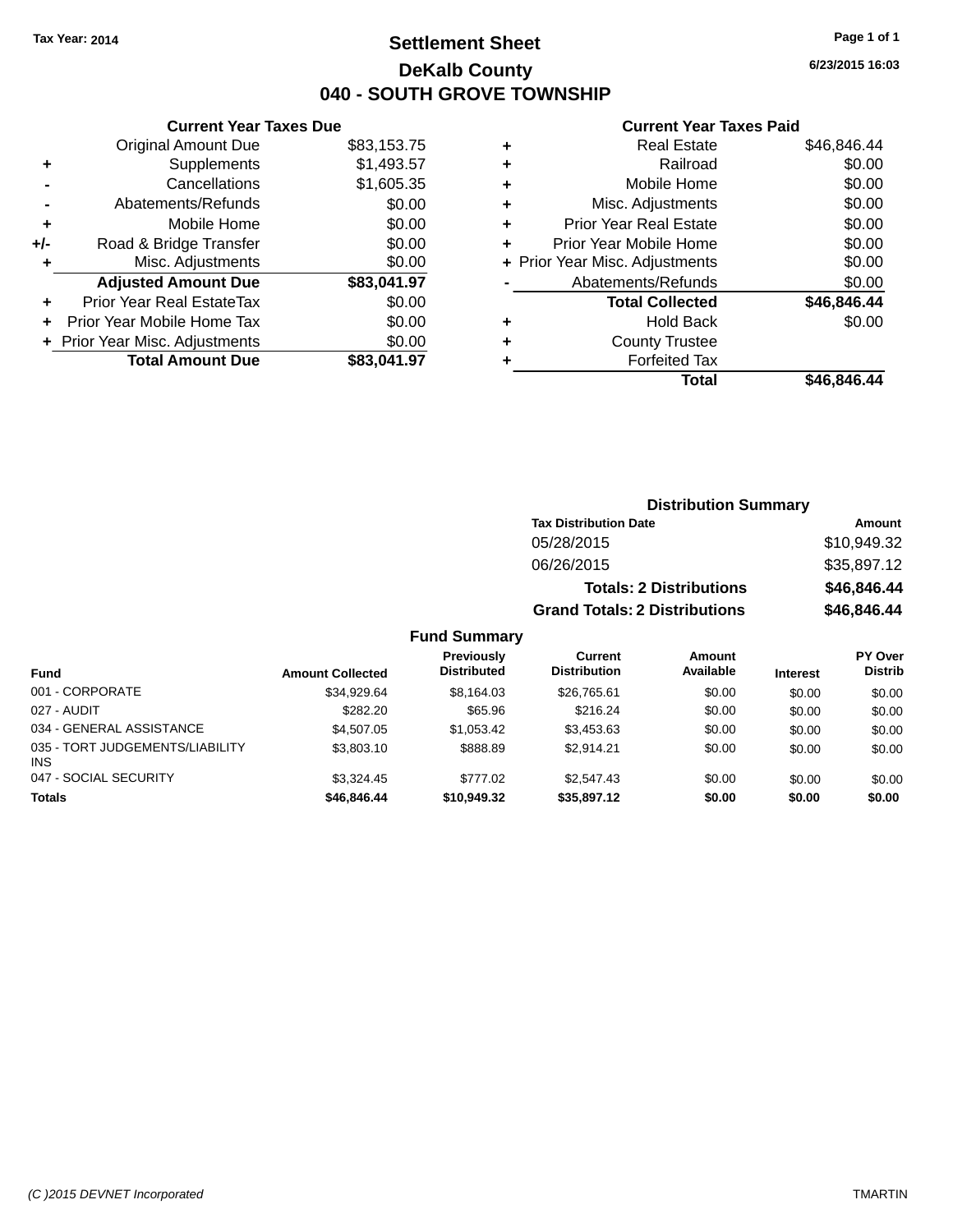## **Settlement Sheet Tax Year: 2014 Page 1 of 1 DeKalb County 041 - SOUTH GROVE ROAD & BRIDGE**

**6/23/2015 16:03**

| ٠ | <b>Real Estate</b>             | \$66,333.30 |
|---|--------------------------------|-------------|
| ٠ | Railroad                       | \$0.00      |
| ٠ | Mobile Home                    | \$0.00      |
| ٠ | Misc. Adjustments              | \$0.00      |
| ٠ | <b>Prior Year Real Estate</b>  | \$0.00      |
| ٠ | Prior Year Mobile Home         | \$0.00      |
|   | + Prior Year Misc. Adjustments | \$0.00      |
|   | Abatements/Refunds             | \$0.00      |
|   | <b>Total Collected</b>         | \$66,333.30 |
| ٠ | <b>Hold Back</b>               | \$0.00      |
|   | <b>County Trustee</b>          |             |
| ٠ | <b>Forfeited Tax</b>           |             |
|   | Total                          | \$66,333.30 |
|   |                                |             |

|                     | <b>Distribution Summary</b>          |               |
|---------------------|--------------------------------------|---------------|
|                     | <b>Tax Distribution Date</b>         | <b>Amount</b> |
|                     | 05/28/2015                           | \$15,503.89   |
|                     | 06/26/2015                           | \$50,829.41   |
|                     | <b>Totals: 2 Distributions</b>       | \$66,333.30   |
|                     | <b>Grand Totals: 2 Distributions</b> | \$66,333.30   |
| <b>Fund Summary</b> |                                      |               |

| Fund                         | <b>Amount Collected</b> | Previously<br><b>Distributed</b> | Current<br><b>Distribution</b> | Amount<br>Available | <b>Interest</b> | <b>PY Over</b><br><b>Distrib</b> |
|------------------------------|-------------------------|----------------------------------|--------------------------------|---------------------|-----------------|----------------------------------|
| 007 - ROAD AND BRIDGE        | \$43,380.24             | \$10,139.13                      | \$33.241.11                    | \$0.00              | \$0.00          | \$0.00                           |
| 008 - BRIDGE CONST W/COUNTY  | \$6.760.57              | \$1,580.13                       | \$5.180.44                     | \$0.00              | \$0.00          | \$0.00                           |
| 009 - PERMANENT ROAD         | \$11.831.01             | \$2.765.23                       | \$9.065.78                     | \$0.00              | \$0.00          | \$0.00                           |
| 010 - EQUIPMENT AND BUILDING | \$4,361.48              | \$1.019.40                       | \$3.342.08                     | \$0.00              | \$0.00          | \$0.00                           |
| <b>Totals</b>                | \$66,333.30             | \$15,503.89                      | \$50.829.41                    | \$0.00              | \$0.00          | \$0.00                           |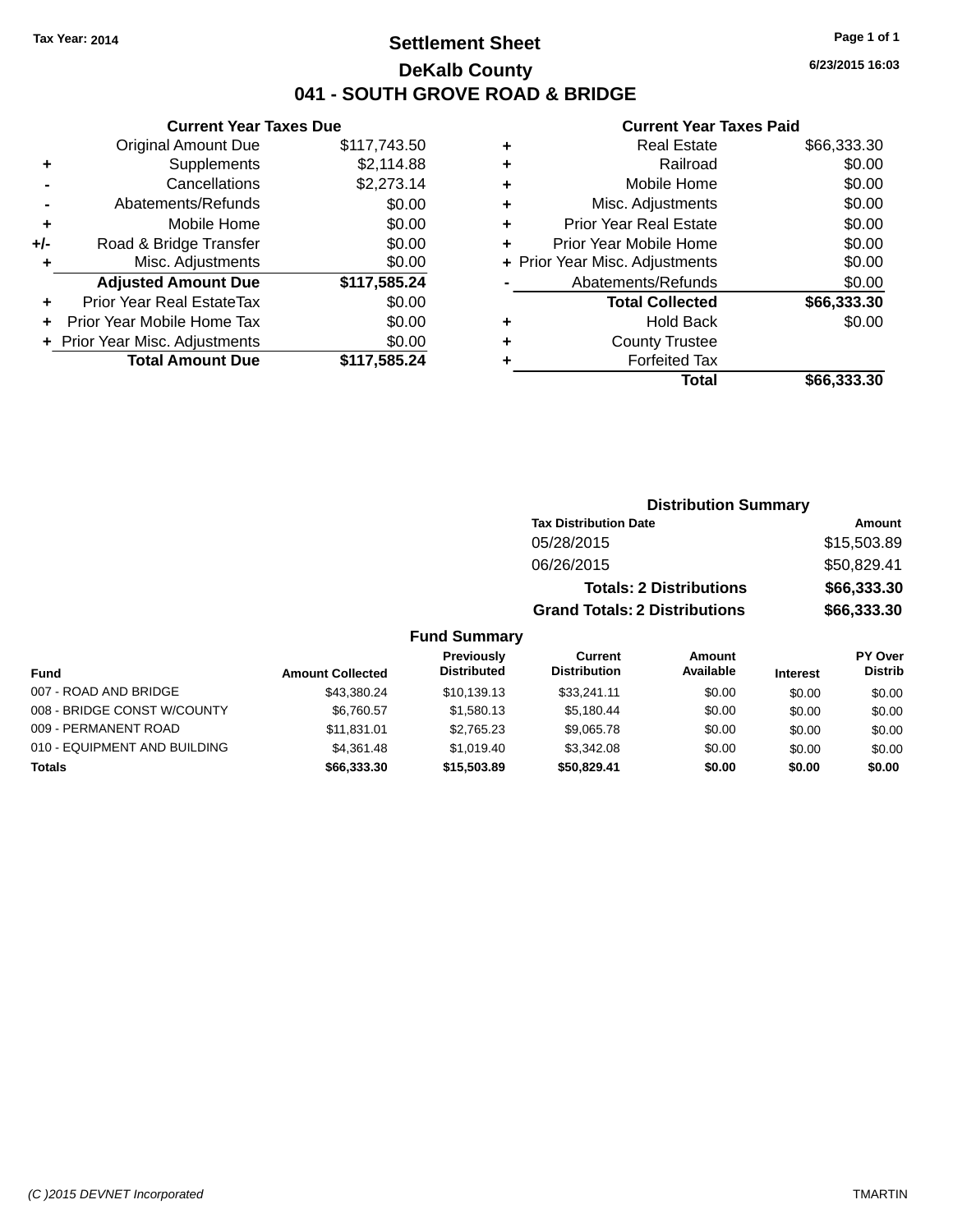## **Settlement Sheet Tax Year: 2014 Page 1 of 1 DeKalb County 042 - SQUAW GROVE TOWNSHIP**

**6/23/2015 16:03**

|       | <b>Current Year Taxes Due</b>  |              |  |  |  |
|-------|--------------------------------|--------------|--|--|--|
|       | <b>Original Amount Due</b>     | \$121,010.53 |  |  |  |
| ٠     | Supplements                    | \$365.33     |  |  |  |
|       | Cancellations                  | \$407.82     |  |  |  |
|       | Abatements/Refunds             | \$0.00       |  |  |  |
| ÷     | Mobile Home                    | \$0.00       |  |  |  |
| $+/-$ | Road & Bridge Transfer         | \$0.00       |  |  |  |
|       | Misc. Adjustments              | \$0.00       |  |  |  |
|       | <b>Adjusted Amount Due</b>     | \$120,968.04 |  |  |  |
| ÷     | Prior Year Real EstateTax      | \$0.00       |  |  |  |
|       | Prior Year Mobile Home Tax     | \$0.00       |  |  |  |
|       | + Prior Year Misc. Adjustments | \$0.00       |  |  |  |
|       | <b>Total Amount Due</b>        | \$120,968,04 |  |  |  |
|       |                                |              |  |  |  |
|       |                                |              |  |  |  |

| ٠ | <b>Real Estate</b>             | \$63,487.24 |
|---|--------------------------------|-------------|
| ٠ | Railroad                       | \$787.38    |
| ٠ | Mobile Home                    | \$0.00      |
| ٠ | Misc. Adjustments              | \$0.00      |
| ٠ | <b>Prior Year Real Estate</b>  | \$0.00      |
| ٠ | Prior Year Mobile Home         | \$0.00      |
|   | + Prior Year Misc. Adjustments | \$0.00      |
|   | Abatements/Refunds             | \$0.00      |
|   | <b>Total Collected</b>         | \$64,274.62 |
| ٠ | <b>Hold Back</b>               | \$0.00      |
| ٠ | <b>County Trustee</b>          |             |
| ٠ | <b>Forfeited Tax</b>           |             |
|   | Total                          | \$64.274.62 |
|   |                                |             |

|                     | <b>Distribution Summary</b>          |               |
|---------------------|--------------------------------------|---------------|
|                     | <b>Tax Distribution Date</b>         | <b>Amount</b> |
|                     | 05/28/2015                           | \$12,462.97   |
|                     | 06/26/2015                           | \$51,811.65   |
|                     | <b>Totals: 2 Distributions</b>       | \$64,274.62   |
|                     | <b>Grand Totals: 2 Distributions</b> | \$64,274.62   |
| <b>Fund Summary</b> |                                      |               |

| Fund                     | <b>Amount Collected</b> | Previously<br><b>Distributed</b> | Current<br><b>Distribution</b> | <b>Amount</b><br>Available | <b>Interest</b> | PY Over<br><b>Distrib</b> |
|--------------------------|-------------------------|----------------------------------|--------------------------------|----------------------------|-----------------|---------------------------|
| 001 - CORPORATE          | \$41,163.98             | \$7.981.78                       | \$33.182.20                    | \$0.00                     | \$0.00          | \$0.00                    |
| 017 - CEMETERY           | \$7.013.26              | \$1,359.88                       | \$5,653.38                     | \$0.00                     | \$0.00          | \$0.00                    |
| 019 - COMMUNITY BUILDING | \$14.235.29             | \$2,760.25                       | \$11,475.04                    | \$0.00                     | \$0.00          | \$0.00                    |
| 054 - GENERAL ASSISTANCE | \$1,862.09              | \$361.06                         | \$1,501.03                     | \$0.00                     | \$0.00          | \$0.00                    |
| <b>Totals</b>            | \$64,274.62             | \$12.462.97                      | \$51.811.65                    | \$0.00                     | \$0.00          | \$0.00                    |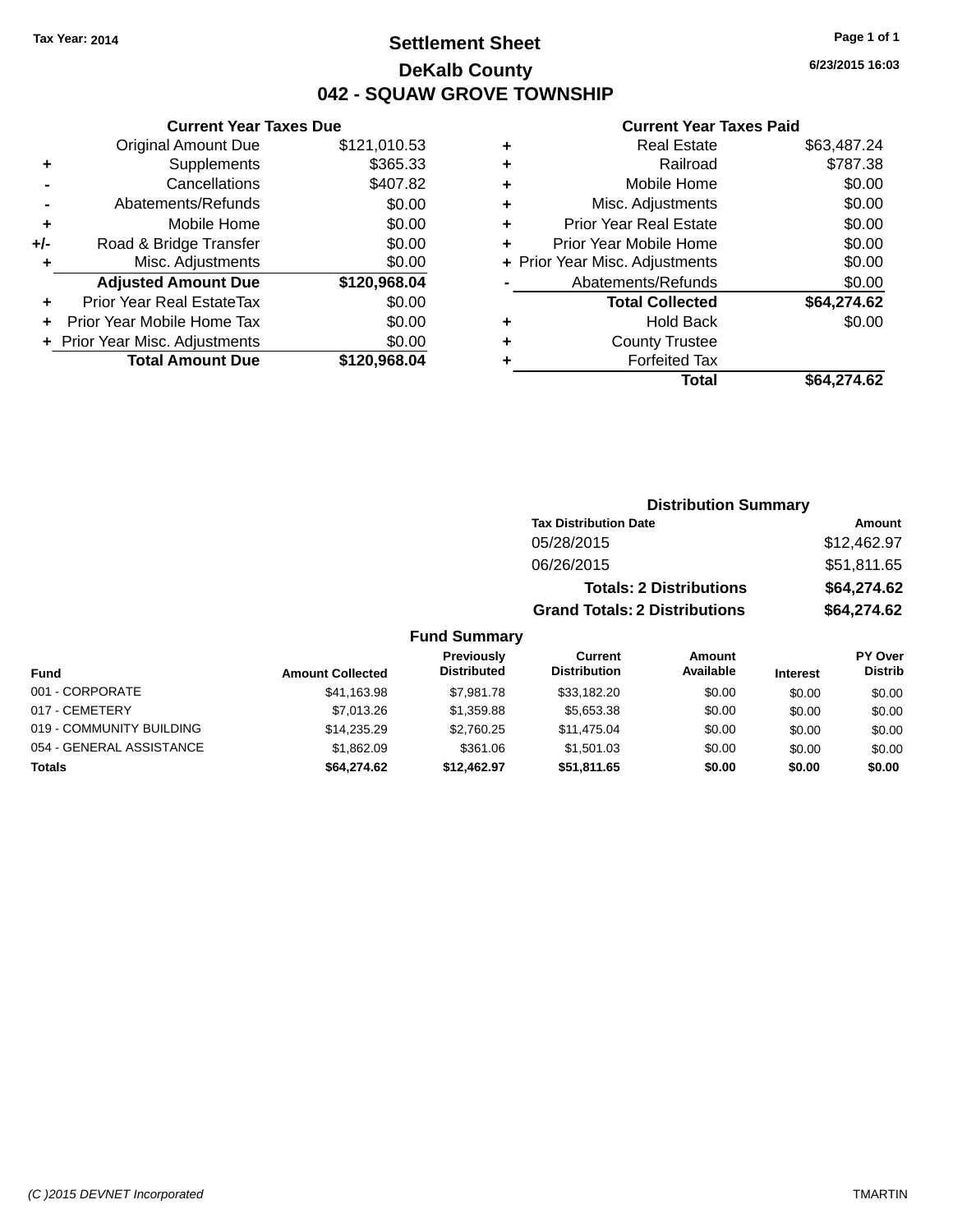## **Settlement Sheet Tax Year: 2014 Page 1 of 1 DeKalb County 043 - HINCKLEY PUBLIC LIBRARY DISTRICT**

**6/23/2015 16:03**

## **Current Year Taxes Paid**

|     | <b>Current Year Taxes Due</b>  |              |  |  |  |
|-----|--------------------------------|--------------|--|--|--|
|     | Original Amount Due            | \$175,169.32 |  |  |  |
| ٠   | Supplements                    | \$528.85     |  |  |  |
|     | Cancellations                  | \$590.32     |  |  |  |
|     | Abatements/Refunds             | \$0.00       |  |  |  |
| ٠   | Mobile Home                    | \$0.00       |  |  |  |
| +/- | Road & Bridge Transfer         | \$0.00       |  |  |  |
| ٠   | Misc. Adjustments              | \$0.00       |  |  |  |
|     | <b>Adjusted Amount Due</b>     | \$175,107.85 |  |  |  |
| ٠   | Prior Year Real EstateTax      | \$0.00       |  |  |  |
|     | Prior Year Mobile Home Tax     | \$0.00       |  |  |  |
|     | + Prior Year Misc. Adjustments | \$0.00       |  |  |  |
|     | <b>Total Amount Due</b>        | \$175.107.85 |  |  |  |
|     |                                |              |  |  |  |

|   | Total                          | \$93,040.79 |
|---|--------------------------------|-------------|
| ٠ | <b>Forfeited Tax</b>           |             |
| ٠ | <b>County Trustee</b>          |             |
| ٠ | Hold Back                      | \$0.00      |
|   | <b>Total Collected</b>         | \$93,040.79 |
|   | Abatements/Refunds             | \$0.00      |
|   | + Prior Year Misc. Adjustments | \$0.00      |
| ٠ | Prior Year Mobile Home         | \$0.00      |
| ÷ | <b>Prior Year Real Estate</b>  | \$0.00      |
| ٠ | Misc. Adjustments              | \$0.00      |
| ÷ | Mobile Home                    | \$0.00      |
| ٠ | Railroad                       | \$1,139.78  |
| ٠ | <b>Real Estate</b>             | \$91,901.01 |
|   |                                |             |

| <b>Distribution Summary</b>          |             |  |  |  |  |
|--------------------------------------|-------------|--|--|--|--|
| <b>Tax Distribution Date</b>         | Amount      |  |  |  |  |
| 05/28/2015                           | \$18,040.81 |  |  |  |  |
| 06/26/2015                           | \$74,999.98 |  |  |  |  |
| <b>Totals: 2 Distributions</b>       | \$93,040.79 |  |  |  |  |
| <b>Grand Totals: 2 Distributions</b> | \$93,040.79 |  |  |  |  |

| <b>Fund</b>                                   | <b>Amount Collected</b> | <b>Previously</b><br><b>Distributed</b> | Current<br><b>Distribution</b> | Amount<br>Available | <b>Interest</b> | PY Over<br><b>Distrib</b> |
|-----------------------------------------------|-------------------------|-----------------------------------------|--------------------------------|---------------------|-----------------|---------------------------|
| 001 - CORPORATE                               | \$78.948.35             | \$15,308,25                             | \$63,640.10                    | \$0.00              | \$0.00          | \$0.00                    |
| 004 - OPERATIONS & MAINTENANCE                | \$6,800.91              | \$1,318.71                              | \$5,482.20                     | \$0.00              | \$0.00          | \$0.00                    |
| $005 - I. M. R. F.$                           | \$3,115.01              | \$604.01                                | \$2,511.00                     | \$0.00              | \$0.00          | \$0.00                    |
| 027 - AUDIT                                   | \$20.84                 | \$4.04                                  | \$16.80                        | \$0.00              | \$0.00          | \$0.00                    |
| 035 - TORT JUDGEMENTS/LIABILITY<br><b>INS</b> | \$522.06                | \$101.23                                | \$420.83                       | \$0.00              | \$0.00          | \$0.00                    |
| 047 - SOCIAL SECURITY                         | \$3,633.62              | \$704.57                                | \$2,929.05                     | \$0.00              | \$0.00          | \$0.00                    |
| <b>Totals</b>                                 | \$93,040.79             | \$18,040.81                             | \$74,999.98                    | \$0.00              | \$0.00          | \$0.00                    |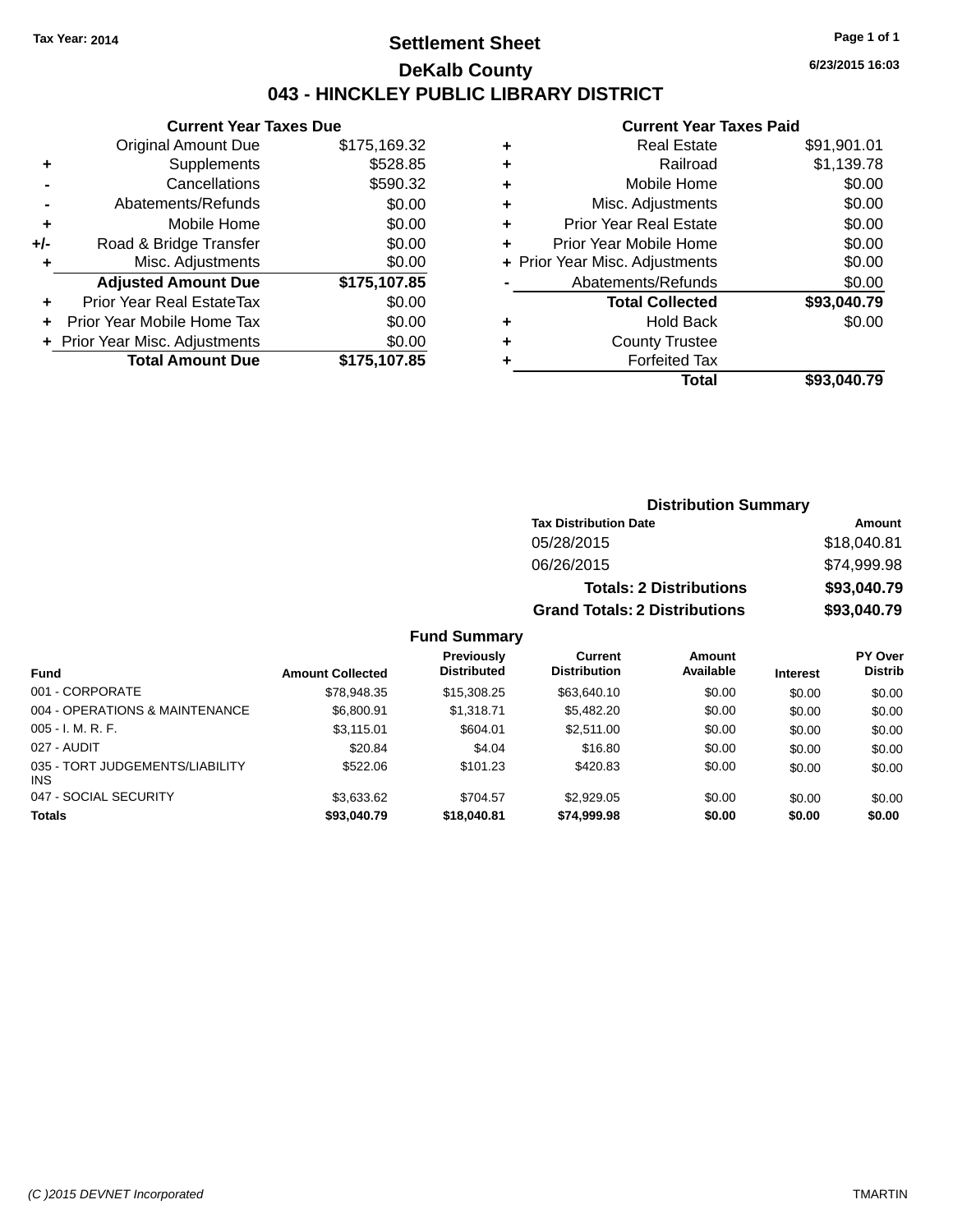## **Settlement Sheet Tax Year: 2014 Page 1 of 1 DeKalb County 044 - SQUAW GROVE ROAD & BRIDGE**

**6/23/2015 16:03**

## **Current Year Taxes Paid**

|     | <b>Current Year Taxes Due</b>    |                |
|-----|----------------------------------|----------------|
|     | <b>Original Amount Due</b>       | \$288,565.47   |
| ٠   | Supplements                      | \$767.53       |
|     | Cancellations                    | \$856.77       |
|     | Abatements/Refunds               | \$0.00         |
| ٠   | Mobile Home                      | \$0.00         |
| +/- | Road & Bridge Transfer           | (\$18, 115.60) |
|     | Misc. Adjustments                | \$0.00         |
|     | <b>Adjusted Amount Due</b>       | \$270,360.63   |
|     | <b>Prior Year Real EstateTax</b> | \$0.00         |
|     | Prior Year Mobile Home Tax       | \$0.00         |
|     | + Prior Year Misc. Adjustments   | \$0.00         |
|     | <b>Total Amount Due</b>          | \$270,360.63   |
|     |                                  |                |

| <b>Real Estate</b>             | \$133,375.38 |
|--------------------------------|--------------|
| Railroad                       | \$1,779.82   |
| Mobile Home                    | \$0.00       |
| Misc. Adjustments              | \$0.00       |
| <b>Prior Year Real Estate</b>  | \$0.00       |
| Prior Year Mobile Home         | \$0.00       |
| + Prior Year Misc. Adjustments | \$0.00       |
| Abatements/Refunds             | \$0.00       |
| <b>Total Collected</b>         | \$135,155.20 |
| <b>Hold Back</b>               | \$0.00       |
| <b>County Trustee</b>          |              |
| <b>Forfeited Tax</b>           |              |
| Total                          | \$135,155.20 |
|                                |              |

| <b>Road and Bridge Summary</b> |             |               | <b>Distribution Summary</b>          |              |  |
|--------------------------------|-------------|---------------|--------------------------------------|--------------|--|
| <b>Municipality</b>            | Amt. Due    | Amt. Distrib. | <b>Tax Distribution Date</b>         | Amount       |  |
| <b>VILLAGE OF HINCKLEY</b>     | \$34,079.78 | \$18,115.60   | 05/28/2015                           | \$26,182.53  |  |
| Totals                         | \$34,079.78 | \$18,115.60   | 06/26/2015                           | \$108,972.67 |  |
|                                |             |               | <b>Totals: 2 Distributions</b>       | \$135,155.20 |  |
|                                |             |               | <b>Grand Totals: 2 Distributions</b> | \$135,155.20 |  |

#### **Fund Summary Fund Interest Amount Collected Distributed PY Over Distrib Amount Available Current Distribution Previously** 007 - ROAD AND BRIDGE 60.00 \$47,999.91 \$9,282.92 \$38,716.99 \$0.00 \$0.00 \$0.00 \$0.00 008 - BRIDGE CONST W/COUNTY  $$5,377.35$   $$1,042.68$   $$4,334.67$   $$0.00$   $$0.00$   $$0.00$ 009 - PERMANENT ROAD \$58,124.42 \$11,270.46 \$46,853.96 \$0.00 \$0.00 \$0.00 \$0.00 010 - EQUIPMENT AND BUILDING \$21,502.52 \$4,169.39 \$17,333.13 \$0.00 \$0.00 \$0.00 035 - TORT JUDGEMENTS/LIABILITY INS \$2,151.00 \$417.08 \$1,733.92 \$0.00 \$0.00 \$0.00 **Totals \$135,155.20 \$26,182.53 \$108,972.67 \$0.00 \$0.00 \$0.00**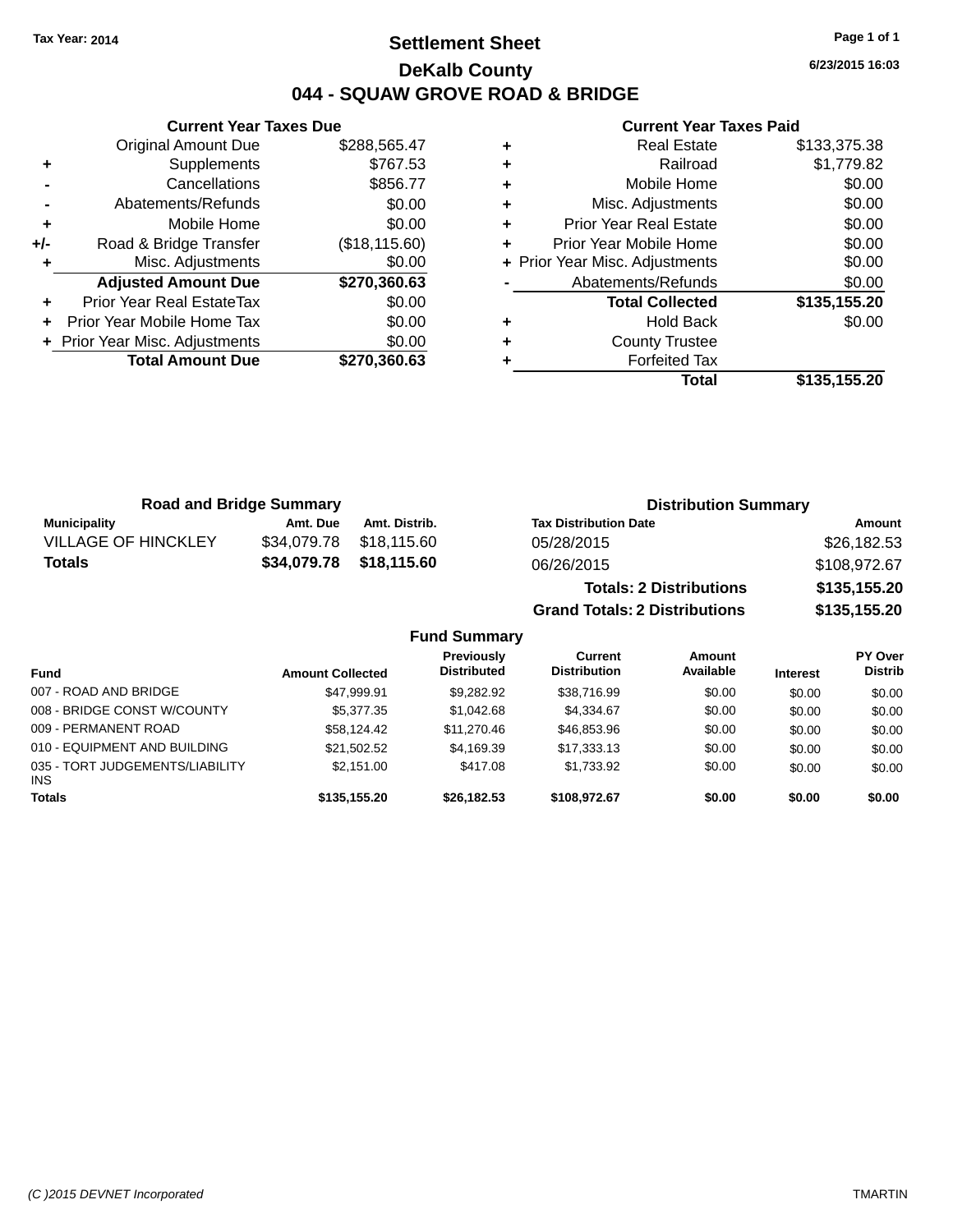## **Settlement Sheet Tax Year: 2014 Page 1 of 1 DeKalb County 045 - SYCAMORE TOWNSHIP**

**6/23/2015 16:03**

#### **Current Year Taxes Paid**

|     | <b>Current Year Taxes Due</b>  |              |  |  |  |
|-----|--------------------------------|--------------|--|--|--|
|     | <b>Original Amount Due</b>     | \$402,625.66 |  |  |  |
| ٠   | Supplements                    | \$2,569.41   |  |  |  |
|     | Cancellations                  | \$2,893.76   |  |  |  |
|     | Abatements/Refunds             | \$0.00       |  |  |  |
| ٠   | Mobile Home                    | \$0.00       |  |  |  |
| +/- | Road & Bridge Transfer         | \$0.00       |  |  |  |
| ٠   | Misc. Adjustments              | \$91.53      |  |  |  |
|     | <b>Adjusted Amount Due</b>     | \$402,392.84 |  |  |  |
| ٠   | Prior Year Real EstateTax      | (\$70.78)    |  |  |  |
| ٠   | Prior Year Mobile Home Tax     | \$0.00       |  |  |  |
|     | + Prior Year Misc. Adjustments | \$0.00       |  |  |  |
|     | <b>Total Amount Due</b>        | \$402,322.06 |  |  |  |
|     |                                |              |  |  |  |

|   | <b>Real Estate</b>             | \$209,885.96 |
|---|--------------------------------|--------------|
| ٠ | Railroad                       | \$329.44     |
| ٠ | Mobile Home                    | \$0.00       |
| ٠ | Misc. Adjustments              | \$91.53      |
| ٠ | <b>Prior Year Real Estate</b>  | (\$70.78)    |
| ٠ | Prior Year Mobile Home         | \$0.00       |
|   | + Prior Year Misc. Adjustments | \$0.00       |
|   | Abatements/Refunds             | \$0.00       |
|   | <b>Total Collected</b>         | \$210,236.15 |
| ٠ | <b>Hold Back</b>               | \$0.00       |
| ٠ | <b>County Trustee</b>          |              |
| ٠ | <b>Forfeited Tax</b>           |              |
|   | Total                          | \$210,236.15 |
|   |                                |              |

|                            |                                  | <b>Distribution Summary</b>              |                                |                 |                                  |
|----------------------------|----------------------------------|------------------------------------------|--------------------------------|-----------------|----------------------------------|
|                            |                                  |                                          | <b>Tax Distribution Date</b>   |                 |                                  |
|                            |                                  | 05/28/2015                               |                                |                 | \$36,604.91                      |
|                            |                                  | 06/26/2015                               |                                |                 | \$173,631.24                     |
|                            |                                  |                                          | <b>Totals: 2 Distributions</b> |                 | \$210,236.15                     |
|                            |                                  | <b>Grand Totals: 2 Distributions</b>     |                                |                 | \$210,236.15                     |
|                            | <b>Fund Summary</b>              |                                          |                                |                 |                                  |
| <b>Amount Collected</b>    | Previously<br><b>Distributed</b> | <b>Current</b><br><b>Distribution</b>    | Amount<br>Available            | <b>Interest</b> | <b>PY Over</b><br><b>Distrib</b> |
| \$191.957.17               | \$33,422.30                      | \$158,534.87                             | \$0.00                         | \$0.00          | \$0.00                           |
| $Q$ <sub>16</sub> 711 $17$ | <b>CO QOO GO</b>                 | <b>C<sub>12</sub></b> Q <sub>01</sub> 70 | ¢∩ ∩∩                          | 0000            | 0000                             |

| <b>Amount Collected</b> | <b>Previously</b><br><b>Distributed</b> | Current<br><b>Distribution</b> | Amount<br>Available | <b>Interest</b> | <b>PY Over</b><br><b>Distrib</b> |
|-------------------------|-----------------------------------------|--------------------------------|---------------------|-----------------|----------------------------------|
| \$191,957.17            | \$33,422,30                             | \$158,534.87                   | \$0.00              | \$0.00          | \$0.00                           |
| \$16,711.47             | \$2,909.69                              | \$13,801.78                    | \$0.00              | \$0.00          | \$0.00                           |
| \$1.567.51              | \$272.92                                | \$1.294.59                     | \$0.00              | \$0.00          | \$0.00                           |
| \$210,236.15            | \$36,604.91                             | \$173.631.24                   | \$0.00              | \$0.00          | \$0.00                           |
|                         |                                         |                                |                     |                 |                                  |

## **Miscellaneous Adjustment Detail**

| Year Source | <b>Account Type</b>                      | <b>Amount Adiustment Description</b> |
|-------------|------------------------------------------|--------------------------------------|
|             | 2014 RE - Real Estate Back Tax Collected | \$91.53 SYCAMORE MEADOWS             |

**Totals \$91.53 1 entries**

2014 RE - Real Estate Back Tax Collected **EADOWS REDEMPTION 06-22-331-006 by TBA**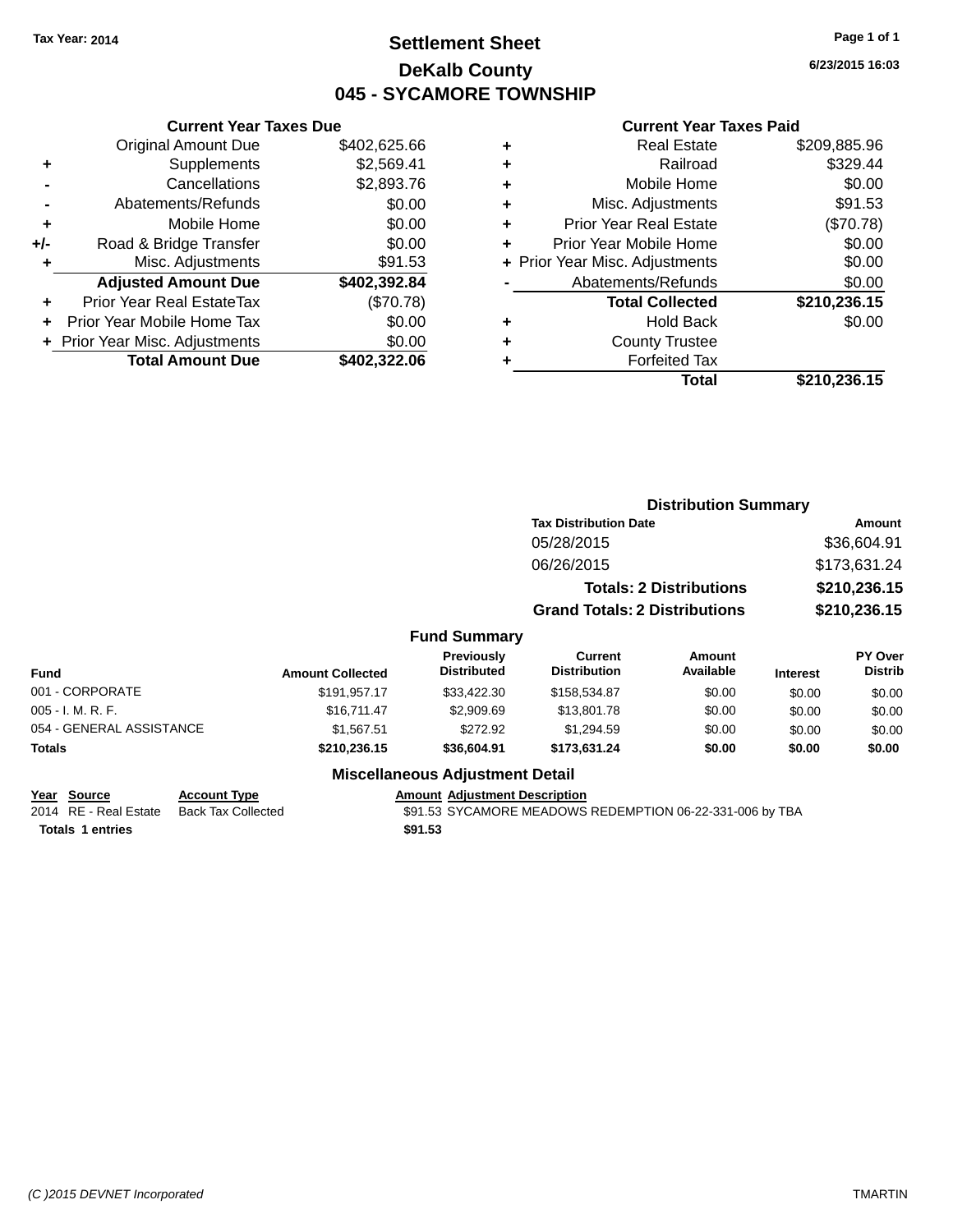## **Settlement Sheet Tax Year: 2014 Page 1 of 1 DeKalb County 046 - SYCAMORE ROAD & BRIDGE**

**6/23/2015 16:03**

#### **Current Year Taxes Paid**

|     | <b>Current Year Taxes Due</b>  |              |
|-----|--------------------------------|--------------|
|     | <b>Original Amount Due</b>     | \$815,358.34 |
| ٠   | Supplements                    | \$5,154.17   |
|     | Cancellations                  | \$5,806.69   |
|     | Abatements/Refunds             | \$0.00       |
| ٠   | Mobile Home                    | \$0.00       |
| +/- | Road & Bridge Transfer         | (\$3,878.45) |
|     | Misc. Adjustments              | \$185.36     |
|     | <b>Adjusted Amount Due</b>     | \$811,012.73 |
| ٠   | Prior Year Real EstateTax      | (\$142.04)   |
|     | Prior Year Mobile Home Tax     | \$0.00       |
|     | + Prior Year Misc. Adjustments | \$0.00       |
|     | <b>Total Amount Due</b>        | \$810,870.69 |
|     |                                |              |

| ٠ | Misc. Adjustments              | \$0.00<br>\$185.36 |
|---|--------------------------------|--------------------|
| ٠ | <b>Prior Year Real Estate</b>  | (\$142.04)         |
| ٠ | Prior Year Mobile Home         | \$0.00             |
|   | + Prior Year Misc. Adjustments | \$0.00             |
|   | Abatements/Refunds             | \$0.00             |
|   | <b>Total Collected</b>         | \$421,871.08       |
|   |                                |                    |
|   | <b>Hold Back</b>               | \$0.00             |
| ٠ | <b>County Trustee</b>          |                    |
|   | <b>Forfeited Tax</b>           |                    |

| <b>Road and Bridge Summary</b> |            |               | <b>Distribution Summary</b>  |              |  |
|--------------------------------|------------|---------------|------------------------------|--------------|--|
| Municipality                   | Amt. Due   | Amt. Distrib. | <b>Tax Distribution Date</b> | Amount       |  |
| CITY OF SYCAMORE               | \$7.427.64 | \$3,878.45    | 05/28/2015                   | \$73,451.72  |  |
| Totals                         | \$7.427.64 | \$3,878.45    | 06/26/2015                   | \$348,419.36 |  |
|                                |            |               |                              |              |  |

| <b>Totals: 2 Distributions</b> | \$421,871.08 |
|--------------------------------|--------------|
| Grand Totals: 2 Distributions  | \$421,871.08 |

## **Fund Summary**

| <b>Fund</b>                             | <b>Amount Collected</b> | Previously<br><b>Distributed</b> | Current<br><b>Distribution</b> | Amount<br>Available | <b>Interest</b> | <b>PY Over</b><br><b>Distrib</b> |
|-----------------------------------------|-------------------------|----------------------------------|--------------------------------|---------------------|-----------------|----------------------------------|
| $005 - I. M. R. F.$                     | \$10.413.45             | \$1.813.14                       | \$8,600.31                     | \$0.00              | \$0.00          | \$0.00                           |
| 007 - ROAD AND BRIDGE                   | \$6,576.68              | \$1,144.01                       | \$5,432,67                     | \$0.00              | \$0.00          | \$0.00                           |
| 008 - BRIDGE CONST W/COUNTY             | \$20.882.15             | \$3,635.82                       | \$17,246.33                    | \$0.00              | \$0.00          | \$0.00                           |
| 009 - PERMANENT ROAD                    | \$306,726.13            | \$53,404.67                      | \$253,321.46                   | \$0.00              | \$0.00          | \$0.00                           |
| 010 - EQUIPMENT AND BUILDING            | \$62,632,85             | \$10,905.12                      | \$51,727,73                    | \$0.00              | \$0.00          | \$0.00                           |
| 035 - TORT JUDGEMENTS/LIABILITY<br>INS. | \$5,234.59              | \$911.41                         | \$4,323.18                     | \$0.00              | \$0.00          | \$0.00                           |
| 047 - SOCIAL SECURITY                   | \$9.405.23              | \$1.637.55                       | \$7.767.68                     | \$0.00              | \$0.00          | \$0.00                           |
| <b>Totals</b>                           | \$421,871.08            | \$73,451.72                      | \$348,419.36                   | \$0.00              | \$0.00          | \$0.00                           |

## **Miscellaneous Adjustment Detail**

|                  | Year Source           | <b>Account Type</b> |  | <b>Amount Adiustment Description</b>                      |
|------------------|-----------------------|---------------------|--|-----------------------------------------------------------|
|                  | 2014 RE - Real Estate | Back Tax Collected  |  | \$185.36 SYCAMORE MEADOWS REDEMPTION 06-22-331-006 by TBA |
| Totals 1 entries |                       | \$185.36            |  |                                                           |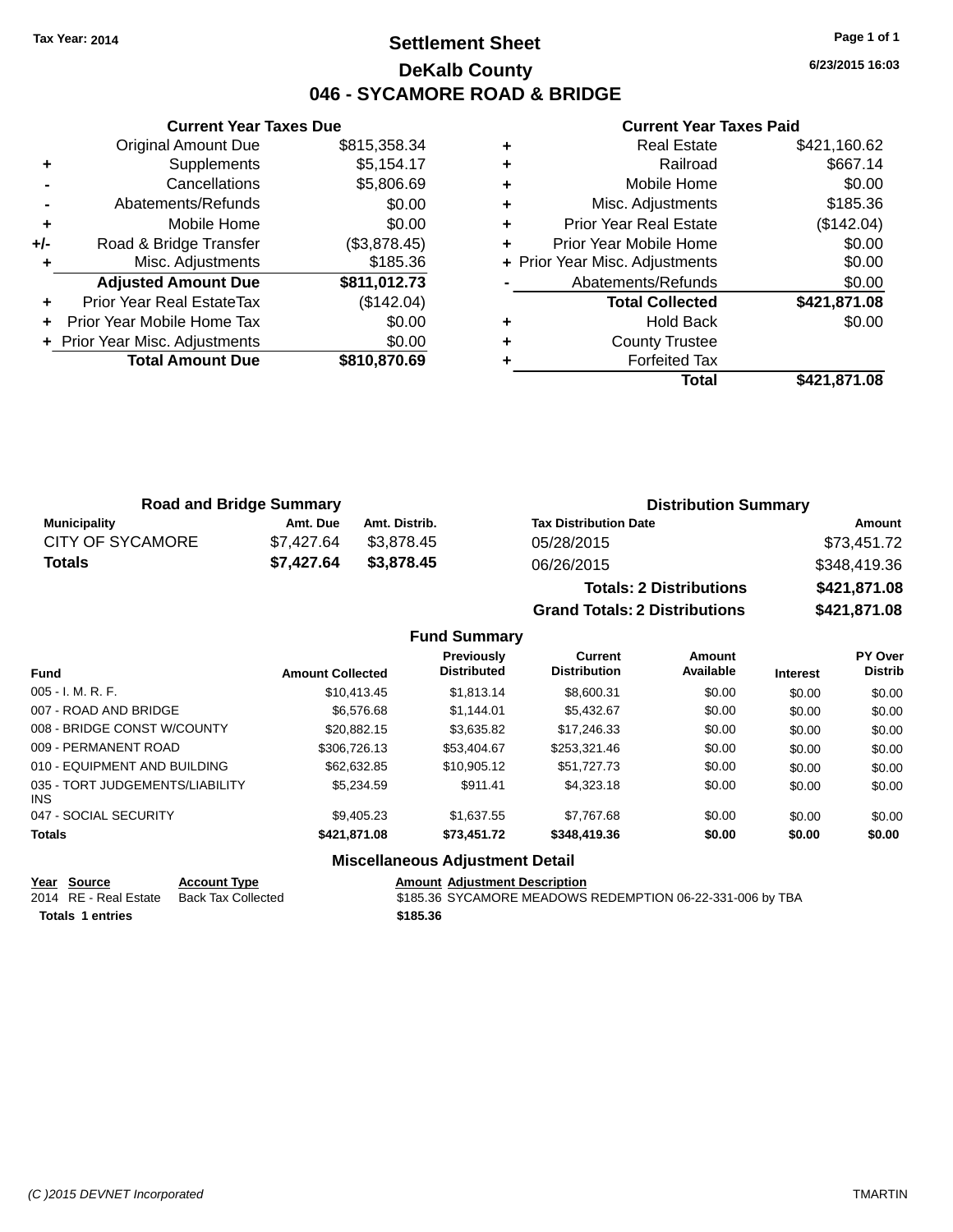## **Settlement Sheet Tax Year: 2014 Page 1 of 1 DeKalb County 047 - VICTOR TOWNSHIP**

**6/23/2015 16:03**

## **Current Year Taxes Paid**

|     | <b>Current Year Taxes Due</b>  |             |
|-----|--------------------------------|-------------|
|     | <b>Original Amount Due</b>     | \$52,537.85 |
| ٠   | Supplements                    | \$469.71    |
|     | Cancellations                  | \$574.03    |
|     | Abatements/Refunds             | \$0.00      |
| ٠   | Mobile Home                    | \$0.00      |
| +/- | Road & Bridge Transfer         | \$0.00      |
|     | Misc. Adjustments              | \$0.00      |
|     | <b>Adjusted Amount Due</b>     | \$52,433.53 |
| ÷   | Prior Year Real EstateTax      | \$0.00      |
| ÷   | Prior Year Mobile Home Tax     | \$0.00      |
|     | + Prior Year Misc. Adjustments | \$0.00      |
|     | <b>Total Amount Due</b>        | \$52.433.53 |

|   | <b>Real Estate</b>             | \$30,337.81 |
|---|--------------------------------|-------------|
| ٠ | Railroad                       | \$13.22     |
| ٠ | Mobile Home                    | \$0.00      |
| ٠ | Misc. Adjustments              | \$0.00      |
| ٠ | <b>Prior Year Real Estate</b>  | \$0.00      |
| ٠ | Prior Year Mobile Home         | \$0.00      |
|   | + Prior Year Misc. Adjustments | \$0.00      |
|   | Abatements/Refunds             | \$0.00      |
|   | <b>Total Collected</b>         | \$30,351.03 |
| ٠ | <b>Hold Back</b>               | \$0.00      |
| ٠ | <b>County Trustee</b>          |             |
|   | <b>Forfeited Tax</b>           |             |
|   | Total                          | \$30,351.03 |
|   |                                |             |

|                                         |                         |                                  | <b>Distribution Summary</b>          |                                |                 |                                  |
|-----------------------------------------|-------------------------|----------------------------------|--------------------------------------|--------------------------------|-----------------|----------------------------------|
|                                         |                         |                                  | <b>Tax Distribution Date</b>         |                                |                 | <b>Amount</b>                    |
|                                         |                         |                                  | 05/28/2015                           |                                |                 | \$7,205.05                       |
|                                         |                         |                                  | 06/26/2015                           |                                |                 | \$23,145.98                      |
|                                         |                         |                                  |                                      | <b>Totals: 2 Distributions</b> |                 | \$30,351.03                      |
|                                         |                         |                                  | <b>Grand Totals: 2 Distributions</b> |                                |                 | \$30,351.03                      |
|                                         |                         | <b>Fund Summary</b>              |                                      |                                |                 |                                  |
| <b>Fund</b>                             | <b>Amount Collected</b> | Previously<br><b>Distributed</b> | Current<br><b>Distribution</b>       | Amount<br>Available            | <b>Interest</b> | <b>PY Over</b><br><b>Distrib</b> |
| 001 - CORPORATE                         | \$27,021.98             | \$6,414.77                       | \$20,607.21                          | \$0.00                         | \$0.00          | \$0.00                           |
| 034 - GENERAL ASSISTANCE                | \$2,172.89              | \$515.82                         | \$1,657.07                           | \$0.00                         | \$0.00          | \$0.00                           |
| 035 - TORT JUDGEMENTS/LIABILITY<br>INS. | \$1,156.16              | \$274.46                         | \$881.70                             | \$0.00                         | \$0.00          | \$0.00                           |
| <b>Totals</b>                           | \$30,351,03             | \$7,205.05                       | \$23,145.98                          | \$0.00                         | \$0.00          | \$0.00                           |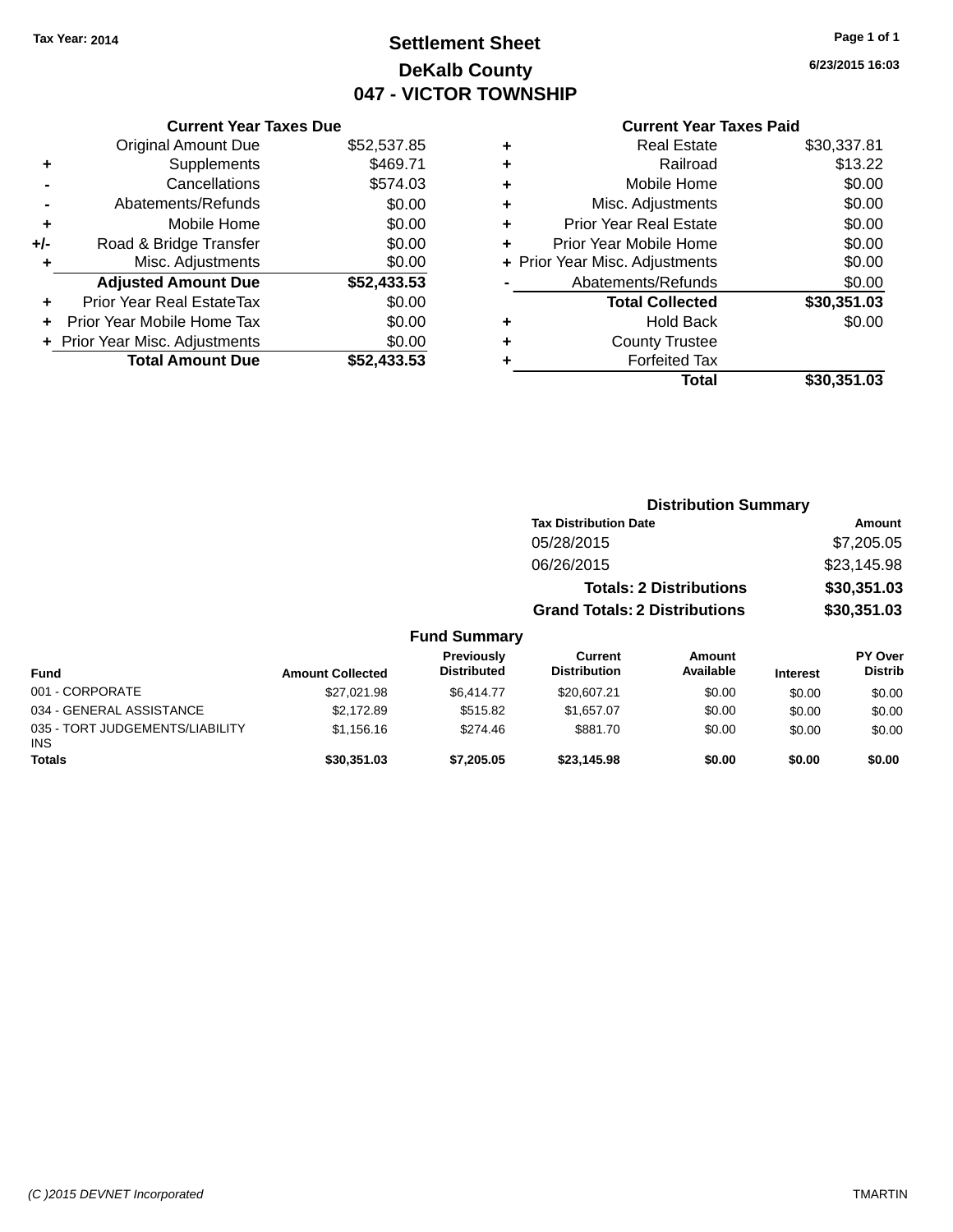## **Settlement Sheet Tax Year: 2014 Page 1 of 1 DeKalb County 048 - VICTOR ROAD & BRIDGE**

**6/23/2015 16:03**

#### **Current Year Taxes Paid**

| Cuı                   |   | <b>Current Year Taxes Due</b> |                                |       |
|-----------------------|---|-------------------------------|--------------------------------|-------|
| R                     | ٠ | \$101,276.77                  | <b>Original Amount Due</b>     |       |
|                       | ٠ | \$905.41                      | Supplements                    | ٠     |
| Mo                    | ٠ | \$1,106.53                    | Cancellations                  |       |
| Misc. Ao              | ٠ | \$0.00                        | Abatements/Refunds             |       |
| Prior Year R          | ٠ | \$0.00                        | Mobile Home                    | ٠     |
| Prior Year Mo         |   | \$0.00                        | Road & Bridge Transfer         | $+/-$ |
| + Prior Year Misc. Ao |   | \$0.00                        | Misc. Adjustments              |       |
| Abatement             |   | \$101,075.65                  | <b>Adjusted Amount Due</b>     |       |
| Total                 |   | \$0.00                        | Prior Year Real EstateTax      |       |
|                       | ٠ | \$0.00                        | Prior Year Mobile Home Tax     |       |
| Cour                  | ٠ | \$0.00                        | + Prior Year Misc. Adjustments |       |
| Fo                    |   | \$101,075.65                  | <b>Total Amount Due</b>        |       |
|                       |   |                               |                                |       |

|   | Total                          | \$58,507.48 |
|---|--------------------------------|-------------|
|   | <b>Forfeited Tax</b>           |             |
| ٠ | <b>County Trustee</b>          |             |
| ٠ | <b>Hold Back</b>               | \$0.00      |
|   | <b>Total Collected</b>         | \$58,507.48 |
|   | Abatements/Refunds             | \$0.00      |
|   | + Prior Year Misc. Adjustments | \$0.00      |
| ٠ | Prior Year Mobile Home         | \$0.00      |
| ٠ | <b>Prior Year Real Estate</b>  | \$0.00      |
| ٠ | Misc. Adjustments              | \$0.00      |
| ٠ | Mobile Home                    | \$0.00      |
| ÷ | Railroad                       | \$25.49     |
|   | Real Estate                    | \$58,481.99 |

|                     | <b>Distribution Summary</b>          |             |
|---------------------|--------------------------------------|-------------|
|                     | <b>Tax Distribution Date</b>         | Amount      |
|                     | 05/28/2015                           | \$13,889.15 |
|                     | 06/26/2015                           | \$44,618.33 |
|                     | <b>Totals: 2 Distributions</b>       | \$58,507.48 |
|                     | <b>Grand Totals: 2 Distributions</b> | \$58,507.48 |
| <b>Fund Summary</b> |                                      |             |

#### **Fund Interest Amount Collected Distributed PY Over Distrib Amount Available Current Distribution Previously** 007 - ROAD AND BRIDGE 60.00 \$34,224.00 \$8,124.48 \$26,099.52 \$0.00 \$0.00 \$0.00 \$0.00 008 - BRIDGE CONST W/COUNTY  $$1,230.36$   $$292.07$   $$938.29$   $$0.00$   $$0.00$   $$0.00$ 009 - PERMANENT ROAD \$14,886.76 \$3,533.98 \$11,352.78 \$0.00 \$0.00 \$0.00 \$0.00 010 - EQUIPMENT AND BUILDING \$6,997.32 \$1,661.10 \$5,336.22 \$0.00 \$0.00 \$0.00 \$0.00 035 - TORT JUDGEMENTS/LIABILITY INS \$1,169.04 \$277.52 \$891.52 \$0.00 \$0.00 \$0.00 **Totals \$58,507.48 \$13,889.15 \$44,618.33 \$0.00 \$0.00 \$0.00**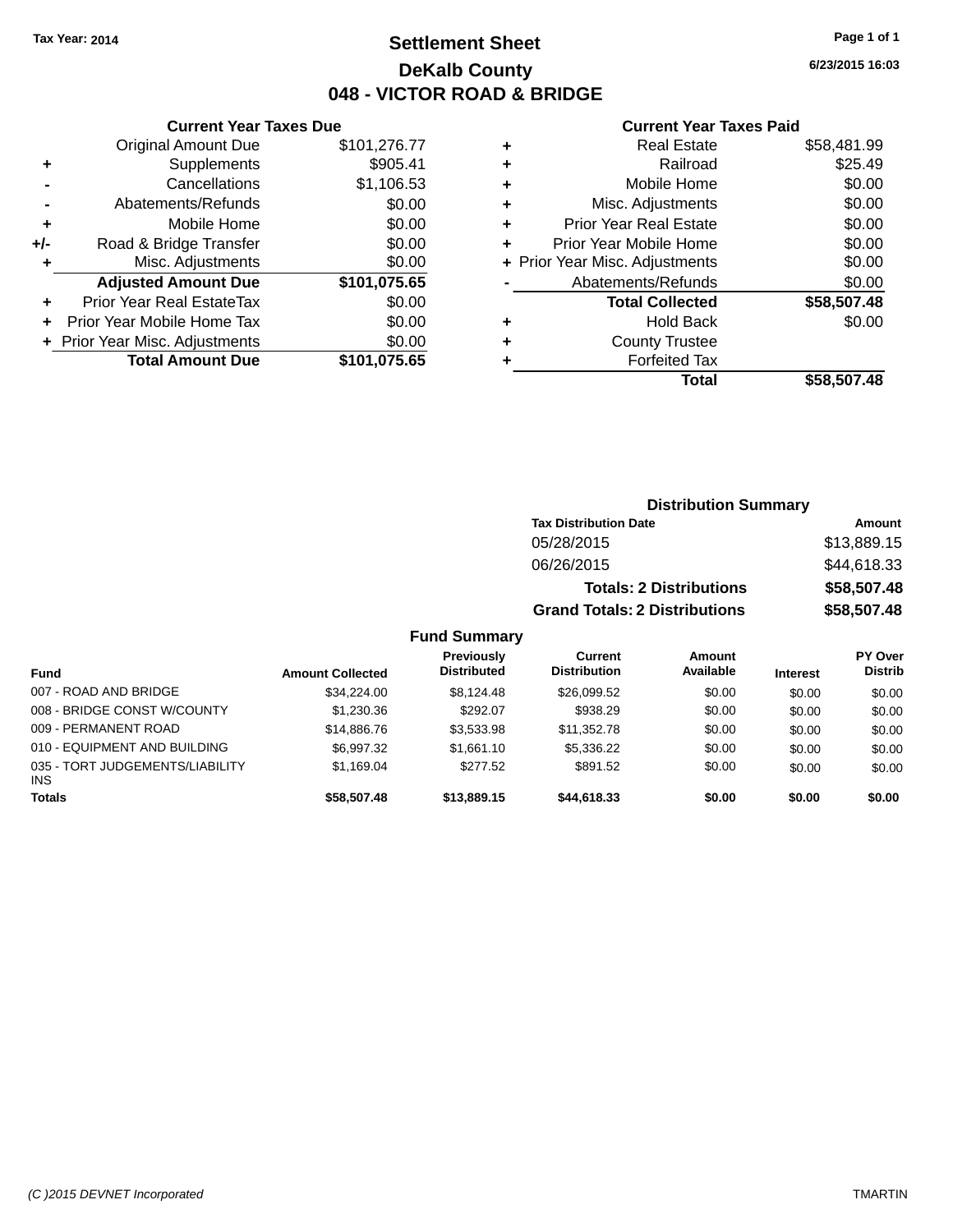## **Settlement Sheet Tax Year: 2014 Page 1 of 1 DeKalb County 056 - TOWN OF CORTLAND**

**6/23/2015 16:03**

#### **Current Year Taxes Paid**

|     | <b>Current Year Taxes Due</b>  |              |
|-----|--------------------------------|--------------|
|     | <b>Original Amount Due</b>     | \$618,817.83 |
| ٠   | Supplements                    | \$2,916.84   |
|     | Cancellations                  | \$3,458.43   |
|     | Abatements/Refunds             | \$6.07       |
| ٠   | Mobile Home                    | \$0.00       |
| +/- | Road & Bridge Transfer         | \$6,768.05   |
|     | Misc. Adjustments              | \$0.00       |
|     | <b>Adjusted Amount Due</b>     | \$625,038.22 |
|     | Prior Year Real EstateTax      | \$1,032.21   |
|     | Prior Year Mobile Home Tax     | \$0.00       |
|     | + Prior Year Misc. Adjustments | \$156.20     |
|     | <b>Total Amount Due</b>        | \$626,226.63 |
|     |                                |              |

|   | <b>Real Estate</b>             | \$315,357.91 |
|---|--------------------------------|--------------|
| ٠ | Railroad                       | \$842.80     |
| ٠ | Mobile Home                    | \$0.00       |
| ٠ | Misc. Adjustments              | \$0.00       |
| ٠ | <b>Prior Year Real Estate</b>  | \$1,032.21   |
|   | Prior Year Mobile Home         | \$0.00       |
|   | + Prior Year Misc. Adjustments | \$156.20     |
|   | Abatements/Refunds             | \$6.07       |
|   | <b>Total Collected</b>         | \$317,383.05 |
| ٠ | <b>Hold Back</b>               | \$0.00       |
| ٠ | <b>County Trustee</b>          |              |
|   | <b>Forfeited Tax</b>           |              |
|   | Total                          | \$317,383.05 |
|   |                                |              |

| <b>Road and Bridge Summary</b> |             |               | <b>Distribution Summary</b>    |              |  |
|--------------------------------|-------------|---------------|--------------------------------|--------------|--|
| <b>Rd./Br. District</b>        | Amt. Due    | Amt. Distrib. | <b>Tax Distribution Date</b>   | Amount       |  |
| CORTLAND ROAD & BRIDG          | \$13.028.56 | \$6.768.05    | 05/28/2015                     | \$27,323.05  |  |
| Totals                         | \$13,028.56 | \$6.768.05    | 06/26/2015                     | \$290,060.00 |  |
|                                |             |               | <b>Totals: 2 Distributions</b> | \$317,383.05 |  |

**Grand Totals: 2 Distributions \$317,383.05**

#### **Fund Summary**

| <b>Fund</b>             | <b>Amount Collected</b> | Previously<br>Distributed | Current<br><b>Distribution</b> | <b>Amount</b><br>Available | <b>Interest</b> | <b>PY Over</b><br><b>Distrib</b> |
|-------------------------|-------------------------|---------------------------|--------------------------------|----------------------------|-----------------|----------------------------------|
| 001 - CORPORATE         | \$222.293.17            | \$18,806,60               | \$203,486.57                   | \$0.00                     | \$0.00          | \$0.00                           |
| 005 - I. M. R. F.       | \$27.916.84             | \$2,361.84                | \$25,555,00                    | \$0.00                     | \$0.00          | \$0.00                           |
| 007 - ROAD AND BRIDGE   | \$6.768.05              | \$1,044.18                | \$5.723.87                     | \$0.00                     | \$0.00          | \$0.00                           |
| 014 - POLICE PROTECTION | \$35,128,70             | \$2,971.99                | \$32,156.71                    | \$0.00                     | \$0.00          | \$0.00                           |
| 047 - SOCIAL SECURITY   | \$25,276.29             | \$2.138.44                | \$23.137.85                    | \$0.00                     | \$0.00          | \$0.00                           |
| <b>Totals</b>           | \$317,383.05            | \$27,323.05               | \$290,060,00                   | \$0.00                     | \$0.00          | \$0.00                           |
|                         |                         |                           |                                |                            |                 |                                  |

#### **Miscellaneous Adjustment Detail**

|                         | Year Source           | <b>Account Type</b> | <b>Amount Adjustment Description</b>           |
|-------------------------|-----------------------|---------------------|------------------------------------------------|
|                         | 2013 RE - Real Estate | Back Tax Collected  | \$80.84 STALEY REDEMPTION 09-29-251-051 by TBA |
|                         | 2013 RE - Real Estate | Back Tax Collected  | \$75.36 STALEY REDEMPTION 09-29-251-050 by TBA |
| <b>Totals 2 entries</b> |                       |                     | \$156.20                                       |
|                         |                       |                     |                                                |

**Totals \$6.04 1 entries**

## **Abatement Detail**

#### **Year Source Account Type Amount Adjustment Description**

2014 RE - Real Estate RE Abatement \$6.04 PTAB INTEREST REFUND 09-20-255-020 by TBA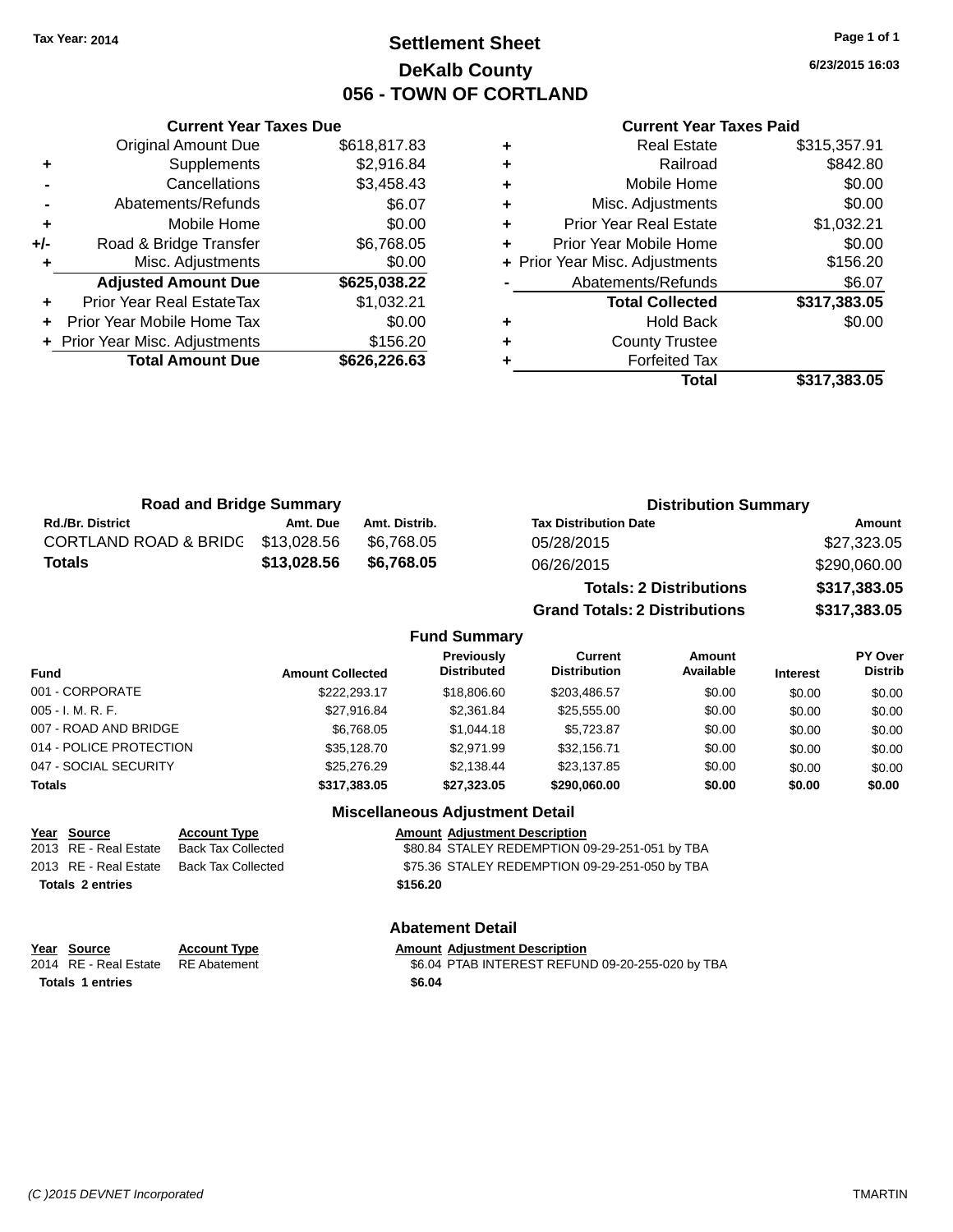## **Settlement Sheet Tax Year: 2014 Page 1 of 1 DeKalb County 057 - CORTLAND LIBRARY**

**6/23/2015 16:03**

## **Current Year Taxes Paid**

|       | <b>Current Year Taxes Due</b>  |              |  |  |
|-------|--------------------------------|--------------|--|--|
|       | <b>Original Amount Due</b>     | \$209,863.76 |  |  |
| ٠     | Supplements                    | \$968.56     |  |  |
|       | Cancellations                  | \$1,148.58   |  |  |
|       | Abatements/Refunds             | \$2.05       |  |  |
| ٠     | Mobile Home                    | \$0.00       |  |  |
| $+/-$ | Road & Bridge Transfer         | \$0.00       |  |  |
| ٠     | Misc. Adjustments              | \$0.00       |  |  |
|       | <b>Adjusted Amount Due</b>     | \$209,681.69 |  |  |
|       | Prior Year Real EstateTax      | \$375.60     |  |  |
|       | Prior Year Mobile Home Tax     | \$0.00       |  |  |
|       | + Prior Year Misc. Adjustments | \$55.86      |  |  |
|       | <b>Total Amount Due</b>        | \$210.113.15 |  |  |
|       |                                |              |  |  |

| ٠ | <b>Real Estate</b>             | \$104,664.99 |
|---|--------------------------------|--------------|
|   | Railroad                       | \$279.93     |
| ٠ | Mobile Home                    | \$0.00       |
| ٠ | Misc. Adjustments              | \$0.00       |
| ٠ | <b>Prior Year Real Estate</b>  | \$375.60     |
| ٠ | Prior Year Mobile Home         | \$0.00       |
|   | + Prior Year Misc. Adjustments | \$55.86      |
|   | Abatements/Refunds             | \$2.05       |
|   | <b>Total Collected</b>         | \$105,374.33 |
| ٠ | <b>Hold Back</b>               | \$0.00       |
|   | <b>County Trustee</b>          |              |
|   | <b>Forfeited Tax</b>           |              |
|   | Total                          | \$105,374.33 |
|   |                                |              |

| <b>Distribution Summary</b>          |              |  |  |
|--------------------------------------|--------------|--|--|
| <b>Tax Distribution Date</b>         | Amount       |  |  |
| 05/28/2015                           | \$8,911.11   |  |  |
| 06/26/2015                           | \$96,463.22  |  |  |
| <b>Totals: 2 Distributions</b>       | \$105,374.33 |  |  |
| <b>Grand Totals: 2 Distributions</b> | \$105,374.33 |  |  |

#### **Fund Summary**

| <b>Fund</b>                                         | <b>Amount Collected</b> | <b>Previously</b><br><b>Distributed</b> | Current<br><b>Distribution</b> | Amount<br>Available | <b>Interest</b> | <b>PY Over</b><br><b>Distrib</b> |
|-----------------------------------------------------|-------------------------|-----------------------------------------|--------------------------------|---------------------|-----------------|----------------------------------|
| 004 - OPERATIONS & MAINTENANCE                      | \$5,267.55              | \$445.46                                | \$4.822.09                     | \$0.00              | \$0.00          | \$0.00                           |
| $005 - I. M. R. F.$                                 | \$7,532.59              | \$637.00                                | \$6.895.59                     | \$0.00              | \$0.00          | \$0.00                           |
| 016 - LIBRARY (township, municipalities)            | \$79.012.94             | \$6,681.83                              | \$72,331.11                    | \$0.00              | \$0.00          | \$0.00                           |
| 027 - AUDIT                                         | \$1,006.11              | \$85.08                                 | \$921.03                       | \$0.00              | \$0.00          | \$0.00                           |
| 035 - TORT JUDGMENTS, LIABILITY<br><b>INSURANCE</b> | \$5.022.55              | \$424.74                                | \$4,597.81                     | \$0.00              | \$0.00          | \$0.00                           |
| 047 - SOCIAL SECURITY                               | \$7,532.59              | \$637.00                                | \$6.895.59                     | \$0.00              | \$0.00          | \$0.00                           |
| <b>Totals</b>                                       | \$105,374,33            | \$8.911.11                              | \$96,463.22                    | \$0.00              | \$0.00          | \$0.00                           |

## **Miscellaneous Adjustment Detail**

| Year Source             | <b>Account Type</b>                      | <b>Amount Adjustment Description</b>           |
|-------------------------|------------------------------------------|------------------------------------------------|
| 2013 RE - Real Estate   | Back Tax Collected                       | \$28.91 STALEY REDEMPTION 09-29-251-051 by TBA |
|                         | 2013 RE - Real Estate Back Tax Collected | \$26.95 STALEY REDEMPTION 09-29-251-050 by TBA |
| <b>Totals 2 entries</b> |                                          | \$55.86                                        |

#### **Abatement Detail**

| Year Source             | <b>Account Type</b> | <b>Amount Adiustment Description</b>             |
|-------------------------|---------------------|--------------------------------------------------|
| 2014 RE - Real Estate   | RE Abatement        | \$2.05 PTAB INTEREST REFUND 09-20-255-020 by TBA |
| <b>Totals 1 entries</b> |                     | \$2.05                                           |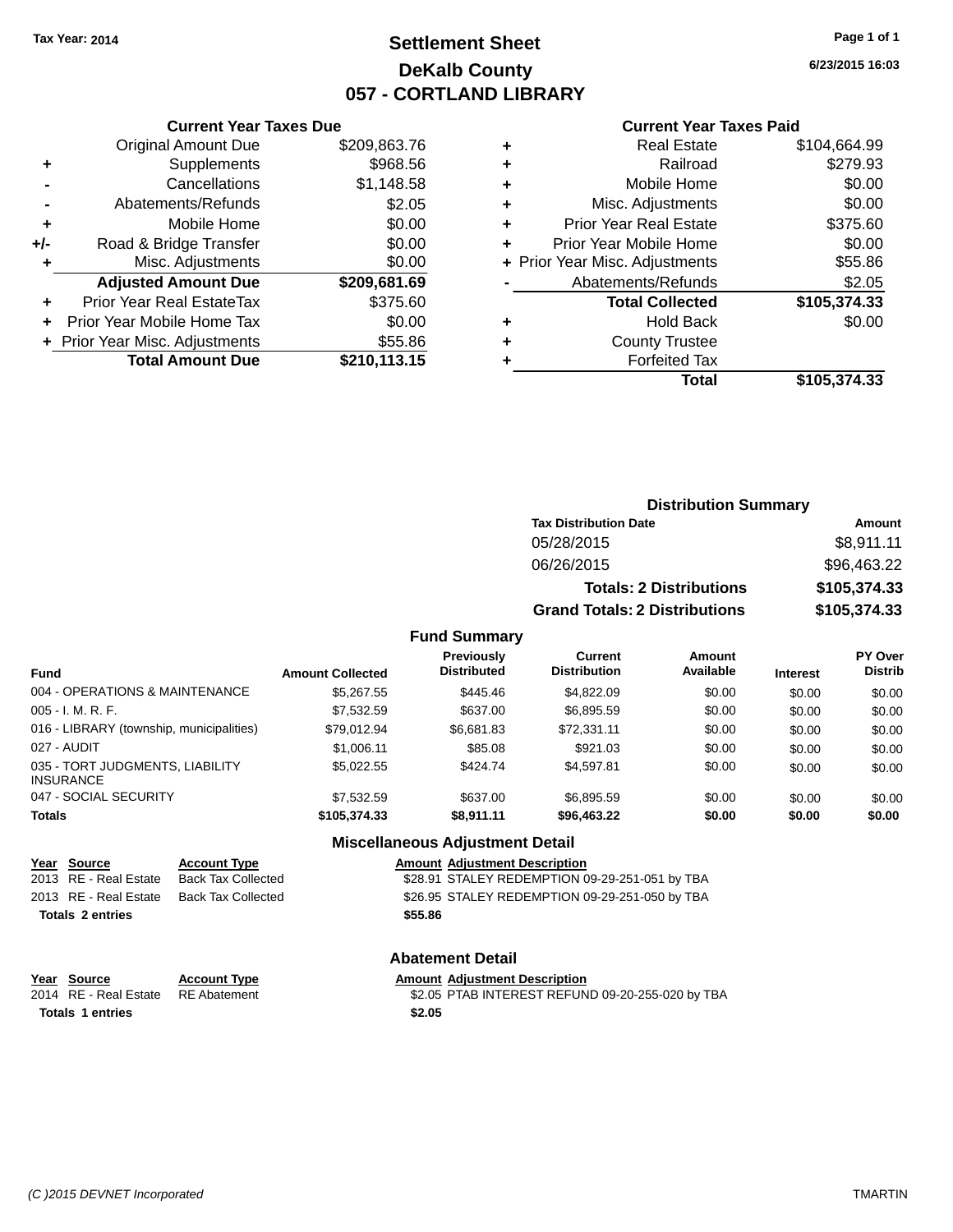## **Settlement Sheet Tax Year: 2014 Page 1 of 2 DeKalb County 058 - CITY OF DEKALB**

**6/23/2015 16:03**

#### **Current Year Taxes Paid**

|     | <b>Current Year Taxes Due</b>  |                |  |  |
|-----|--------------------------------|----------------|--|--|
|     | <b>Original Amount Due</b>     | \$4,763,673.26 |  |  |
| ٠   | Supplements                    | \$125,883.11   |  |  |
|     | Cancellations                  | \$168,827.58   |  |  |
|     | Abatements/Refunds             | \$4.41         |  |  |
| ٠   | Mobile Home                    | \$0.00         |  |  |
| +/- | Road & Bridge Transfer         | \$76,104.04    |  |  |
| ٠   | Misc. Adjustments              | \$32.30        |  |  |
|     | <b>Adjusted Amount Due</b>     | \$4,796,860.72 |  |  |
|     | Prior Year Real EstateTax      | (\$3,118.87)   |  |  |
| ÷   | Prior Year Mobile Home Tax     | \$0.00         |  |  |
|     | + Prior Year Misc. Adjustments | \$744.08       |  |  |
|     | <b>Total Amount Due</b>        | \$4,794,485.93 |  |  |
|     |                                |                |  |  |

|   | <b>Real Estate</b>             | \$2,486,164.70 |
|---|--------------------------------|----------------|
| ٠ | Railroad                       | \$8,492.42     |
| ٠ | Mobile Home                    | \$0.00         |
| ٠ | Misc. Adjustments              | \$32.30        |
| ٠ | <b>Prior Year Real Estate</b>  | (\$3,118.87)   |
|   | Prior Year Mobile Home         | \$0.00         |
|   | + Prior Year Misc. Adjustments | \$744.08       |
|   | Abatements/Refunds             | \$4.41         |
|   | <b>Total Collected</b>         | \$2,492,310.22 |
| ٠ | <b>Hold Back</b>               | \$0.00         |
| ٠ | <b>County Trustee</b>          |                |
|   | <b>Forfeited Tax</b>           |                |
|   | Total                          | \$2,492,310.22 |
|   |                                |                |

| <b>Road and Bridge Summary</b>   |              |               | <b>Distribution Summary</b>          |                |  |
|----------------------------------|--------------|---------------|--------------------------------------|----------------|--|
| <b>Rd./Br. District</b>          | Amt. Due     | Amt. Distrib. | <b>Tax Distribution Date</b>         | Amount         |  |
| AFTON ROAD & BRIDGE              | \$15,985.18  | \$8,795.32    | 05/28/2015                           | \$421,921.73   |  |
| <b>CORTLAND ROAD &amp; BRIDC</b> | \$944.93     | \$490.88      | 06/26/2015                           | \$2,070,388.49 |  |
| DEKALB ROAD & BRIDGE             | \$130,262.26 | \$66,817.84   | <b>Totals: 2 Distributions</b>       | \$2,492,310.22 |  |
| <b>Totals</b>                    | \$147,192.37 | \$76,104.04   | <b>Grand Totals: 2 Distributions</b> | \$2,492,310.22 |  |

## **Fund Summary**

|                             |                         | <b>Previously</b>  | Current             | Amount    |                 | PY Over        |
|-----------------------------|-------------------------|--------------------|---------------------|-----------|-----------------|----------------|
| <b>Fund</b>                 | <b>Amount Collected</b> | <b>Distributed</b> | <b>Distribution</b> | Available | <b>Interest</b> | <b>Distrib</b> |
| 001 - CORPORATE             | \$0.00                  | \$0.00             | \$0.00              | \$0.00    | \$0.00          | \$0.00         |
| 003 - BONDS AND INTEREST    | \$250,082.19            | \$42,346.13        | \$207,736.06        | \$0.00    | \$0.00          | \$0.00         |
| $005 - I. M. R. F.$         | \$127,329.22            | \$21,560.50        | \$105,768.72        | \$0.00    | \$0.00          | \$0.00         |
| 007 - ROAD AND BRIDGE       | \$76,104.04             | \$12,788.34        | \$63,315.70         | \$0.00    | \$0.00          | \$0.00         |
| 013 - FIREFIGHTER'S PENSION | \$1,104,641.13          | \$187,047.59       | \$917,593.54        | \$0.00    | \$0.00          | \$0.00         |
| 015 - POLICE PENSION        | \$830,266.43            | \$140,588,06       | \$689,678,37        | \$0.00    | \$0.00          | \$0.00         |
| 047 - SOCIAL SECURITY       | \$103.887.21            | \$17.591.11        | \$86,296.10         | \$0.00    | \$0.00          | \$0.00         |
| <b>Totals</b>               | \$2.492.310.22          | \$421.921.73       | \$2.070.388.49      | \$0.00    | \$0.00          | \$0.00         |

## **Miscellaneous Adjustment Detail**

| Year Source           | <b>Account Type</b>       |          | <b>Amount Adjustment Description</b>                          |
|-----------------------|---------------------------|----------|---------------------------------------------------------------|
| 2013 RE - Real Estate | <b>Back Tax Collected</b> |          | \$2.97 SUMMIT ENCLAVE REDEMPTION 08-13-323-013 by TBA         |
| 2013 RE - Real Estate | <b>Back Tax Collected</b> |          | \$30.13 SIDDIQUI REDEMPTION 08-15-329-012 by TBA              |
| 2013 RE - Real Estate | <b>Back Tax Collected</b> |          | \$101.65 RIVERMIST UNIT 5 LLC REDEMPTION 08-02-401-006 by TBA |
| 2013 RE - Real Estate | <b>Back Tax Collected</b> |          | \$101.65 RIVERMIST UNIT 5 LLC REDEMPTION 08-02-401-007 by TBA |
| 2013 RE - Real Estate | <b>Back Tax Collected</b> |          | \$101.65 RIVERMIST UNIT 5 LLC REDEMPTION 08-02-401-009 by TBA |
| 2013 RE - Real Estate | <b>Back Tax Collected</b> |          | \$101.65 RIVERMIST UNIT 5 LLC REDEMPTION 08-02-401-010 by TBA |
| 2013 RE - Real Estate | <b>Back Tax Collected</b> |          | \$101.65 RIVERMIST UNIT 5 LLC REDEMPTION 08-02-425-010 by TBA |
| 2013 RE - Real Estate | <b>Back Tax Collected</b> |          | \$101.65 RIVERMIST UNIT 5 LLC REDEMPTION 08-02-425-012 by TBA |
| 2013 RE - Real Estate | <b>Back Tax Collected</b> |          | \$28.87 ORIX WILKINSON 2009 TAX 08-12-377-001 by TBA          |
| 2013 RE - Real Estate | <b>Back Tax Collected</b> |          | \$29.06 ORIX WILKINSON 2010 TAX 08-12-377-001 by TBA          |
| 2013 RE - Real Estate | <b>Back Tax Collected</b> |          | \$30.28 ORIX WILKINSON 2011 TAX 08-12-377-001 by TBA          |
| 2013 RE - Real Estate | <b>Back Tax Collected</b> |          | \$12.87 TRUSTEE SALE 08-14-207-024 by TBA                     |
| 2014 RE - Real Estate | <b>Back Tax Collected</b> |          | \$16.15 TRUSTEE SALE 08-27-279-029 by TBA                     |
| 2014 RE - Real Estate | <b>Back Tax Collected</b> |          | \$16.15 TRUSTEE SALE 08-27-279-027 by TBA                     |
| Totals 14 entries     |                           | \$776.38 |                                                               |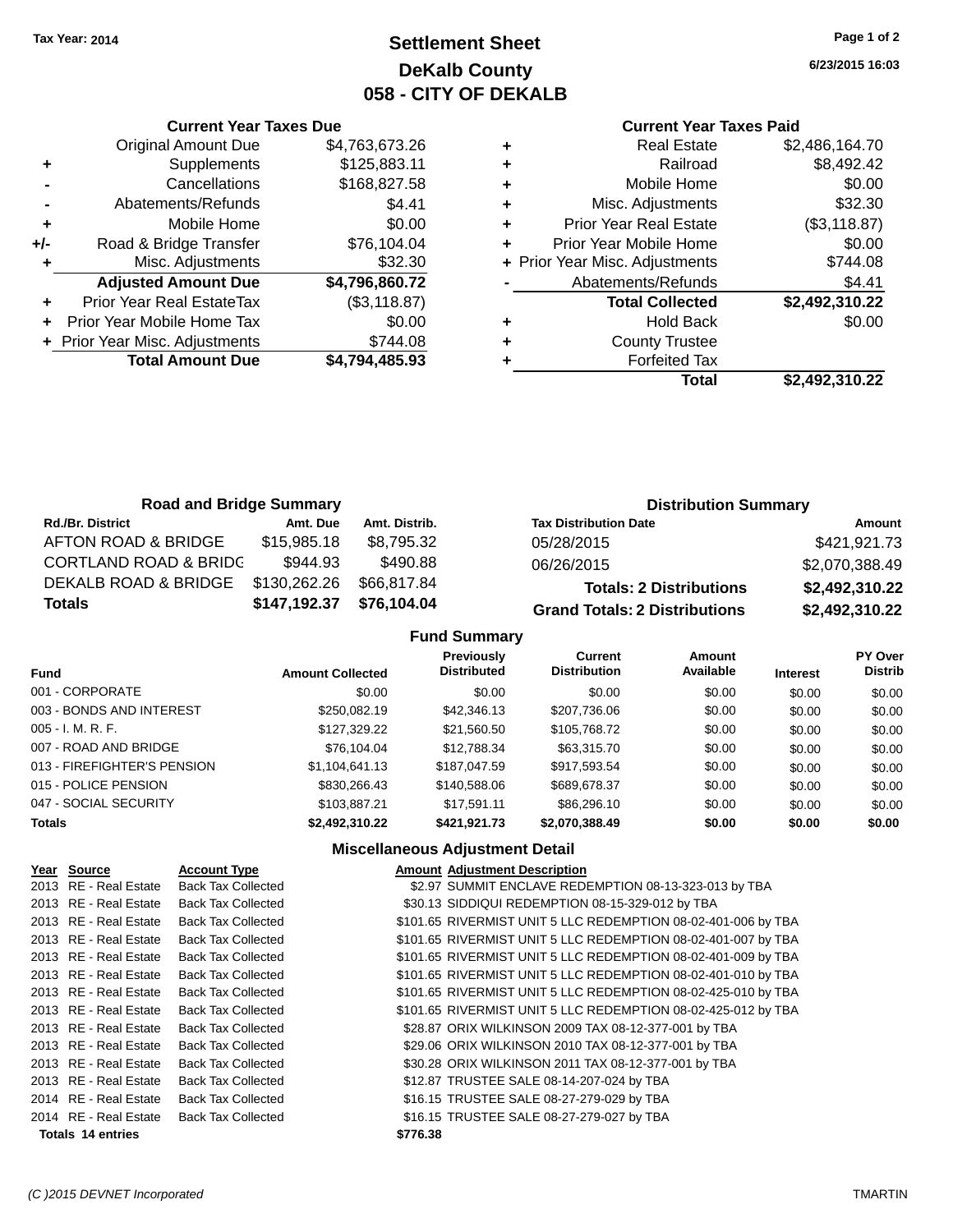## **Settlement Sheet Tax Year: 2014 Page 2 of 2 DeKalb County Abatement Detail**

**6/23/2015 16:03**

**Totals 1 entries** \$4.30

**Year Source Account Type Account Type Amount Adjustment Description**<br>2014 RE - Real Estate RE Abatement **Account 1991 ACCOUNTEREST REFUN** \$4.30 PTAB INTEREST REFUND 08-28-201-009 by TBA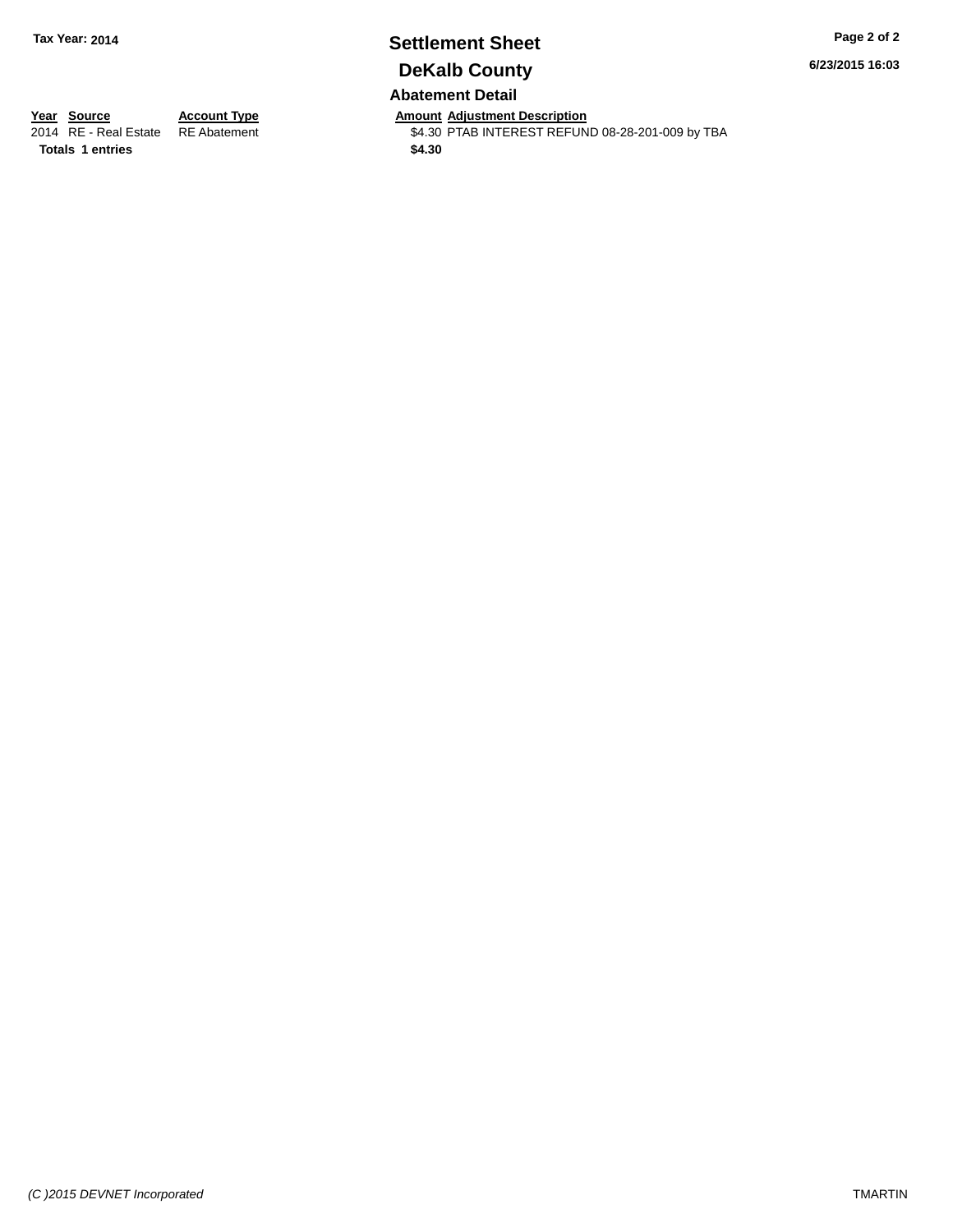## **Settlement Sheet Tax Year: 2014 Page 1 of 1 DeKalb County 059 - DE KALB LIBRARY**

**6/23/2015 16:03**

#### **Current Year Taxes Paid**

|     | <b>Current Year Taxes Due</b>  |                |  |  |  |  |  |
|-----|--------------------------------|----------------|--|--|--|--|--|
|     | <b>Original Amount Due</b>     | \$1,798,582.21 |  |  |  |  |  |
| ٠   | Supplements                    | \$42,680.71    |  |  |  |  |  |
|     | Cancellations                  | \$62,157.84    |  |  |  |  |  |
|     | Abatements/Refunds             | \$1.62         |  |  |  |  |  |
| ٠   | Mobile Home                    | \$0.00         |  |  |  |  |  |
| +/- | Road & Bridge Transfer         | \$0.00         |  |  |  |  |  |
| ٠   | Misc. Adjustments              | \$12.20        |  |  |  |  |  |
|     | <b>Adjusted Amount Due</b>     | \$1,779,115.66 |  |  |  |  |  |
| ٠   | Prior Year Real EstateTax      | (\$1,305.65)   |  |  |  |  |  |
|     | Prior Year Mobile Home Tax     | \$0.00         |  |  |  |  |  |
|     | + Prior Year Misc. Adjustments | \$280.79       |  |  |  |  |  |
|     | <b>Total Amount Due</b>        | \$1,778,090.80 |  |  |  |  |  |
|     |                                |                |  |  |  |  |  |

|   | <b>Real Estate</b>             | \$908,368.03 |
|---|--------------------------------|--------------|
| ٠ | Railroad                       | \$3,119.22   |
| ٠ | Mobile Home                    | \$0.00       |
| ٠ | Misc. Adjustments              | \$12.20      |
| ٠ | <b>Prior Year Real Estate</b>  | (\$1,305.65) |
| ÷ | Prior Year Mobile Home         | \$0.00       |
|   | + Prior Year Misc. Adjustments | \$280.79     |
|   | Abatements/Refunds             | \$1.62       |
|   | <b>Total Collected</b>         | \$910,472.97 |
| ٠ | <b>Hold Back</b>               | \$0.00       |
| ٠ | <b>County Trustee</b>          |              |
| ٠ | <b>Forfeited Tax</b>           |              |
|   | Total                          | \$910,472.97 |
|   |                                |              |

|                                          |                         | <b>Distribution Summary</b>      |                                       |                                |                 |                                  |
|------------------------------------------|-------------------------|----------------------------------|---------------------------------------|--------------------------------|-----------------|----------------------------------|
|                                          |                         |                                  | <b>Tax Distribution Date</b>          |                                |                 | Amount                           |
|                                          |                         |                                  | 05/28/2015                            |                                |                 | \$154,302.01                     |
|                                          |                         |                                  | 06/26/2015                            |                                |                 | \$756,170.96                     |
|                                          |                         |                                  |                                       | <b>Totals: 2 Distributions</b> |                 | \$910,472.97                     |
|                                          |                         |                                  | <b>Grand Totals: 2 Distributions</b>  |                                |                 | \$910,472.97                     |
|                                          |                         | <b>Fund Summary</b>              |                                       |                                |                 |                                  |
| <b>Fund</b>                              | <b>Amount Collected</b> | Previously<br><b>Distributed</b> | <b>Current</b><br><b>Distribution</b> | Amount<br>Available            | <b>Interest</b> | <b>PY Over</b><br><b>Distrib</b> |
| 016 - LIBRARY (township, municipalities) | \$910,472.97            | \$154,302.01                     | \$756,170.96                          | \$0.00                         | \$0.00          | \$0.00                           |
| <b>Totals</b>                            | \$910,472.97            | \$154,302.01                     | \$756,170.96                          | \$0.00                         | \$0.00          | \$0.00                           |
|                                          |                         |                                  |                                       |                                |                 |                                  |

## **Miscellaneous Adjustment Detail**

| Year Source              | <b>Account Type</b>       | <b>Amount Adjustment Description</b>                         |
|--------------------------|---------------------------|--------------------------------------------------------------|
| 2013 RE - Real Estate    | <b>Back Tax Collected</b> | \$1.12 SUMMIT ENCLAVE REDEMPTION 08-13-323-013 by TBA        |
| 2013 RE - Real Estate    | <b>Back Tax Collected</b> | \$11.37 SIDDIQUI REDEMPTION 08-15-329-012 by TBA             |
| 2013 RE - Real Estate    | <b>Back Tax Collected</b> | \$38.36 RIVERMIST UNIT 5 LLC REDEMPTION 08-02-401-006 by TBA |
| 2013 RE - Real Estate    | <b>Back Tax Collected</b> | \$38.36 RIVERMIST UNIT 5 LLC REDEMPTION 08-02-401-007 by TBA |
| 2013 RE - Real Estate    | <b>Back Tax Collected</b> | \$38.36 RIVERMIST UNIT 5 LLC REDEMPTION 08-02-401-009 by TBA |
| 2013 RE - Real Estate    | <b>Back Tax Collected</b> | \$38.36 RIVERMIST UNIT 5 LLC REDEMPTION 08-02-401-010 by TBA |
| 2013 RE - Real Estate    | <b>Back Tax Collected</b> | \$38.36 RIVERMIST UNIT 5 LLC REDEMPTION 08-02-425-010 by TBA |
| 2013 RE - Real Estate    | <b>Back Tax Collected</b> | \$38.36 RIVERMIST UNIT 5 LLC REDEMPTION 08-02-425-012 by TBA |
| 2013 RE - Real Estate    | <b>Back Tax Collected</b> | \$10.90 ORIX WILKINSON 2009 TAX 08-12-377-001 by TBA         |
| 2013 RE - Real Estate    | <b>Back Tax Collected</b> | \$10.96 ORIX WILKINSON 2010 TAX 08-12-377-001 by TBA         |
| 2013 RE - Real Estate    | <b>Back Tax Collected</b> | \$11.42 ORIX WILKINSON 2011 TAX 08-12-377-001 by TBA         |
| 2013 RE - Real Estate    | <b>Back Tax Collected</b> | \$4.86 TRUSTEE SALE 08-14-207-024 by TBA                     |
| 2014 RE - Real Estate    | <b>Back Tax Collected</b> | \$6.10 TRUSTEE SALE 08-27-279-029 by TBA                     |
| 2014 RE - Real Estate    | <b>Back Tax Collected</b> | \$6.10 TRUSTEE SALE 08-27-279-027 by TBA                     |
| <b>Totals 14 entries</b> |                           | \$292.99                                                     |

## **Abatement Detail**

# **Year Source Account Type Amount Adjustment Description**<br>2014 RE - Real Estate RE Abatement \$1.62 PTAB INTEREST REFUN

\$1.62 PTAB INTEREST REFUND 08-28-201-009 by TBA Totals 1 entries \$1.62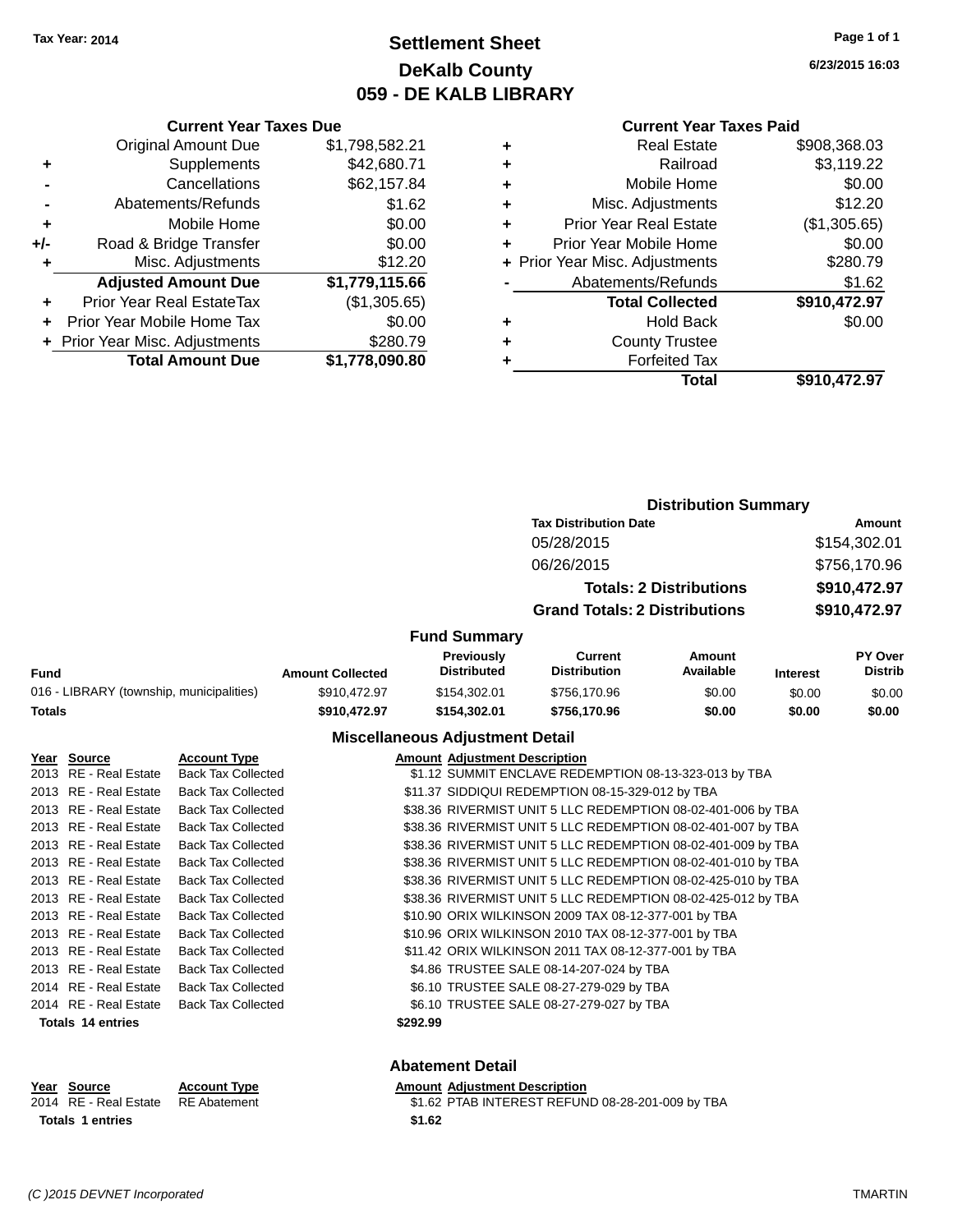## **Settlement Sheet Tax Year: 2014 Page 1 of 1 DeKalb County 060 - DEKALB SSA #3**

**6/23/2015 16:03**

|     | <b>Current Year Taxes Due</b>  |        |
|-----|--------------------------------|--------|
|     | Original Amount Due            | \$0.00 |
|     | Supplements                    | \$0.00 |
|     | Cancellations                  | \$0.00 |
|     | Abatements/Refunds             | \$0.00 |
| ٠   | Mobile Home                    | \$0.00 |
| +/- | Road & Bridge Transfer         | \$0.00 |
| ٠   | Misc. Adjustments              | \$0.00 |
|     | <b>Adjusted Amount Due</b>     | \$0.00 |
| ÷   | Prior Year Real EstateTax      | \$0.00 |
| ÷   | Prior Year Mobile Home Tax     | \$0.00 |
|     | + Prior Year Misc. Adjustments | \$0.00 |
|     | <b>Total Amount Due</b>        | \$0.00 |
|     |                                |        |

## **Current Year Taxes Paid +** Real Estate \$0.00 **+** Railroad \$0.00 **+** Mobile Home \$0.00 **+** Misc. Adjustments \$0.00 **+** Prior Year Real Estate \$0.00 **+** Prior Year Mobile Home \$0.00<br> **+** Prior Year Misc. Adjustments \$0.00 **+ Prior Year Misc. Adjustments -** Abatements/Refunds \$0.00 **Total Collected \$0.00 +** Hold Back \$0.00 **+** County Trustee **+** Forfeited Tax **Total \$0.00**

|                            |                         | <b>Fund Summary</b>                     |                                |                     |                 |                           |
|----------------------------|-------------------------|-----------------------------------------|--------------------------------|---------------------|-----------------|---------------------------|
| <b>Fund</b>                | <b>Amount Collected</b> | <b>Previously</b><br><b>Distributed</b> | Current<br><b>Distribution</b> | Amount<br>Available | <b>Interest</b> | PY Over<br><b>Distrib</b> |
| 023 - SPECIAL SERVICE AREA | \$0.00                  | \$0.00                                  | \$0.00                         | \$0.00              | \$0.00          | \$0.00                    |
| <b>Totals</b>              | \$0.00                  | \$0.00                                  | \$0.00                         | \$0.00              | \$0.00          | \$0.00                    |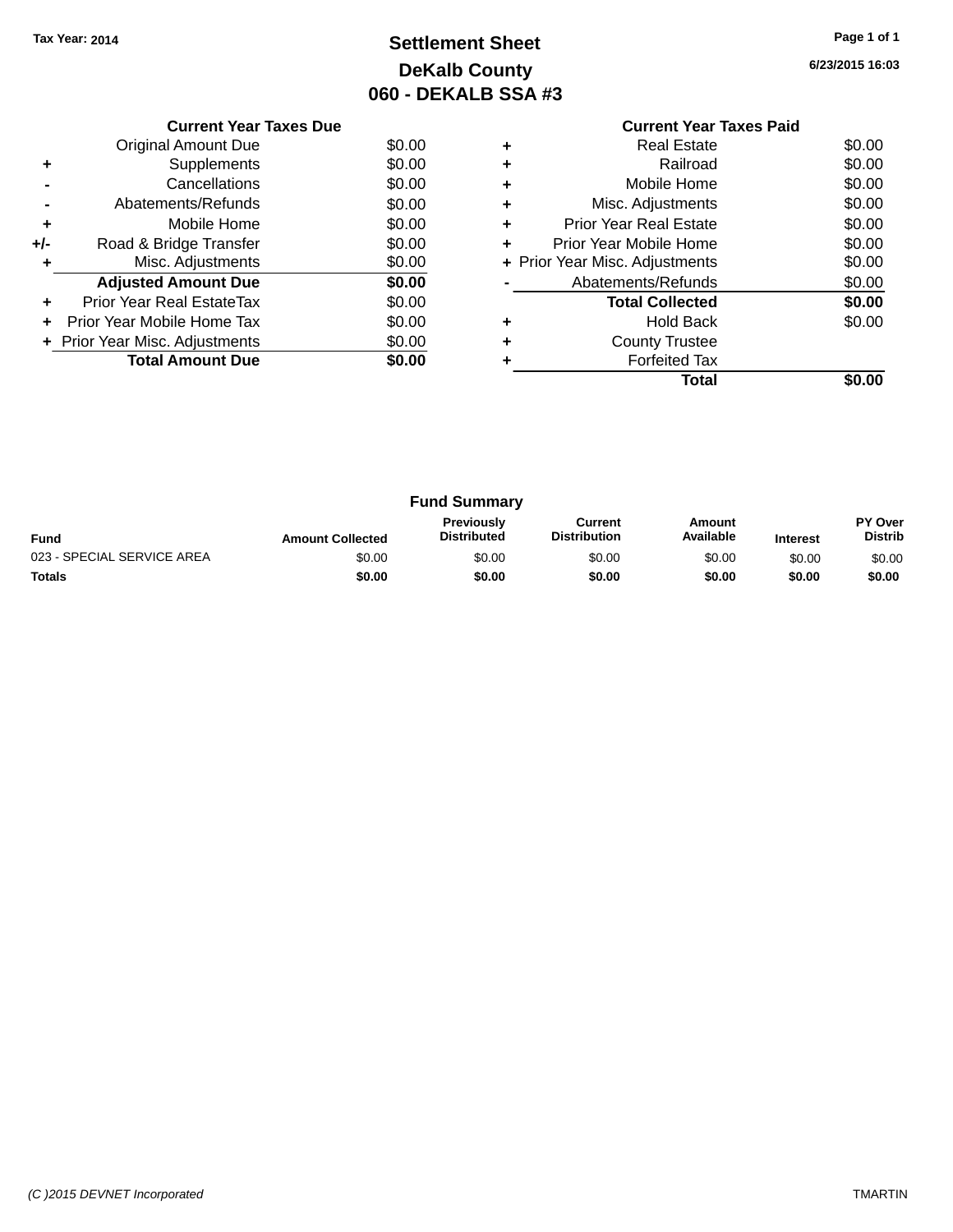## **Settlement Sheet Tax Year: 2014 Page 1 of 1 DeKalb County 061 - DEKALB SSA #4**

**6/23/2015 16:03**

|     | <b>Current Year Taxes Due</b>  |            |
|-----|--------------------------------|------------|
|     | <b>Original Amount Due</b>     | \$4,406.59 |
| ٠   | Supplements                    | \$9.48     |
|     | Cancellations                  | \$10.00    |
|     | Abatements/Refunds             | \$0.00     |
| ٠   | Mobile Home                    | \$0.00     |
| +/- | Road & Bridge Transfer         | \$0.00     |
| ٠   | Misc. Adjustments              | \$0.00     |
|     | <b>Adjusted Amount Due</b>     | \$4,406.07 |
| ÷   | Prior Year Real EstateTax      | \$0.00     |
| ÷   | Prior Year Mobile Home Tax     | \$0.00     |
|     | + Prior Year Misc. Adjustments | \$0.00     |
|     | <b>Total Amount Due</b>        | \$4.406.07 |

| ٠ | <b>Real Estate</b>             | \$2,236.78 |
|---|--------------------------------|------------|
| ٠ | Railroad                       | \$0.00     |
| ٠ | Mobile Home                    | \$0.00     |
| ٠ | Misc. Adjustments              | \$0.00     |
| ٠ | <b>Prior Year Real Estate</b>  | \$0.00     |
| ٠ | Prior Year Mobile Home         | \$0.00     |
|   | + Prior Year Misc. Adjustments | \$0.00     |
|   | Abatements/Refunds             | \$0.00     |
|   | <b>Total Collected</b>         | \$2,236.78 |
| ٠ | <b>Hold Back</b>               | \$0.00     |
| ٠ | <b>County Trustee</b>          |            |
| ٠ | <b>Forfeited Tax</b>           |            |
|   | Total                          | \$2,236.78 |
|   |                                |            |

|                            |                         |                                  |                                       |                                | <b>Distribution Summary</b> |                                  |
|----------------------------|-------------------------|----------------------------------|---------------------------------------|--------------------------------|-----------------------------|----------------------------------|
|                            |                         |                                  | <b>Tax Distribution Date</b>          |                                |                             | Amount                           |
|                            |                         |                                  | 05/28/2015                            |                                |                             | \$272.18                         |
|                            |                         |                                  | 06/26/2015                            |                                |                             | \$1,964.60                       |
|                            |                         |                                  |                                       | <b>Totals: 2 Distributions</b> |                             | \$2,236.78                       |
|                            |                         |                                  | <b>Grand Totals: 2 Distributions</b>  |                                |                             | \$2,236.78                       |
|                            |                         | <b>Fund Summary</b>              |                                       |                                |                             |                                  |
| <b>Fund</b>                | <b>Amount Collected</b> | Previously<br><b>Distributed</b> | <b>Current</b><br><b>Distribution</b> | <b>Amount</b><br>Available     | <b>Interest</b>             | <b>PY Over</b><br><b>Distrib</b> |
| 023 - SPECIAL SERVICE AREA | \$2,236.78              | \$272.18                         | \$1,964.60                            | \$0.00                         | \$0.00                      | \$0.00                           |
| <b>Totals</b>              | \$2,236.78              | \$272.18                         | \$1,964.60                            | \$0.00                         | \$0.00                      | \$0.00                           |
|                            |                         |                                  |                                       |                                |                             |                                  |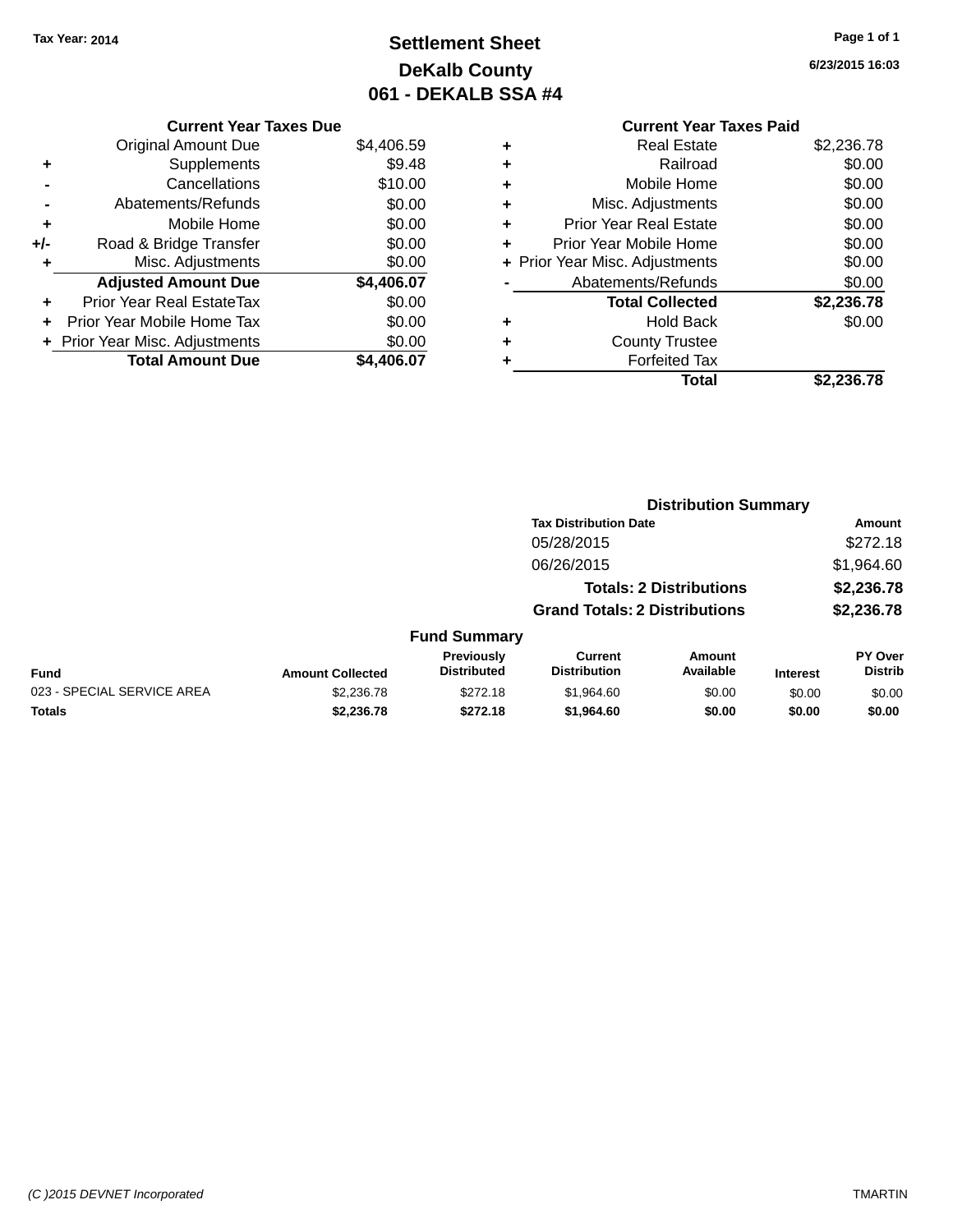## **Settlement Sheet Tax Year: 2014 Page 1 of 1 DeKalb County 062 - CITY OF GENOA**

**6/23/2015 16:03**

## **Current Year Taxes Paid**

|       | <b>Current Year Taxes Due</b>  |              |
|-------|--------------------------------|--------------|
|       | <b>Original Amount Due</b>     | \$680,309.86 |
| ٠     | Supplements                    | \$3,537.23   |
|       | Cancellations                  | \$5,897.15   |
|       | Abatements/Refunds             | \$8.49       |
| ÷     | Mobile Home                    | \$0.00       |
| $+/-$ | Road & Bridge Transfer         | \$18,001.17  |
|       | Misc. Adjustments              | \$0.00       |
|       | <b>Adjusted Amount Due</b>     | \$695,942.62 |
|       | Prior Year Real EstateTax      | \$686.34     |
|       | Prior Year Mobile Home Tax     | \$0.00       |
|       | + Prior Year Misc. Adjustments | \$190.46     |
|       | <b>Total Amount Due</b>        | \$696,819.42 |
|       |                                |              |

|   | <b>Real Estate</b>             | \$363,274.57 |
|---|--------------------------------|--------------|
| ٠ | Railroad                       | \$1,563.27   |
| ٠ | Mobile Home                    | \$0.00       |
| ٠ | Misc. Adjustments              | \$0.00       |
| ٠ | <b>Prior Year Real Estate</b>  | \$686.34     |
| ٠ | Prior Year Mobile Home         | \$0.00       |
|   | + Prior Year Misc. Adjustments | \$190.46     |
|   | Abatements/Refunds             | \$8.49       |
|   | <b>Total Collected</b>         | \$365,706.15 |
| ٠ | <b>Hold Back</b>               | \$0.00       |
|   | <b>County Trustee</b>          |              |
| ٠ | <b>Forfeited Tax</b>           |              |
|   | Total                          | \$365,706.15 |
|   |                                |              |

| <b>Road and Bridge Summary</b> |             |               | <b>Distribution Summary</b>          |              |
|--------------------------------|-------------|---------------|--------------------------------------|--------------|
| <b>Rd./Br. District</b>        | Amt. Due    | Amt. Distrib. | <b>Tax Distribution Date</b>         | Amount       |
| <b>GENOA ROAD &amp; BRIDGE</b> | \$24,698.31 | \$13.203.04   | 05/28/2015                           | \$52,668.37  |
| KINGSTON ROAD & BRIDG          | \$8.956.74  | \$4.798.13    | 06/26/2015                           | \$313,037.78 |
| <b>Totals</b>                  | \$33,655.05 | \$18,001.17   | <b>Totals: 2 Distributions</b>       | \$365,706.15 |
|                                |             |               | <b>Grand Totals: 2 Distributions</b> | \$365,706.15 |

#### **Fund Summary**

| Fund                     | <b>Amount Collected</b> | <b>Previously</b><br><b>Distributed</b> | Current<br><b>Distribution</b> | Amount<br>Available | <b>Interest</b> | PY Over<br><b>Distrib</b> |
|--------------------------|-------------------------|-----------------------------------------|--------------------------------|---------------------|-----------------|---------------------------|
| 001 - CORPORATE          | \$156,798,97            | \$22,194.51                             | \$134,604.46                   | \$0.00              | \$0.00          | \$0.00                    |
| 003 - BONDS AND INTEREST | \$0.00                  | \$0.00                                  | \$0.00                         | \$0.00              | \$0.00          | \$0.00                    |
| 007 - ROAD AND BRIDGE    | \$18,001.17             | \$3,451.60                              | \$14.549.57                    | \$0.00              | \$0.00          | \$0.00                    |
| 014 - POLICE PROTECTION  | \$180,714.79            | \$25,579,72                             | \$155,135,07                   | \$0.00              | \$0.00          | \$0.00                    |
| 047 - SOCIAL SECURITY    | \$5,095.61              | \$721.27                                | \$4,374,34                     | \$0.00              | \$0.00          | \$0.00                    |
| 143 - MEDICARE           | \$5.095.61              | \$721.27                                | \$4,374,34                     | \$0.00              | \$0.00          | \$0.00                    |
| <b>Totals</b>            | \$365,706.15            | \$52,668.37                             | \$313,037.78                   | \$0.00              | \$0.00          | \$0.00                    |

## **Miscellaneous Adjustment Detail**

| Year Source           | <b>Account Type</b> | <b>Amount Adjustment Description</b>                      |
|-----------------------|---------------------|-----------------------------------------------------------|
| 2013 RE - Real Estate | Back Tax Collected  | \$88.42 MARSH REDEMPTION 03-31-231-008 by TBA             |
| 2013 RE - Real Estate | Back Tax Collected  | \$102.04 ABCXYZ LIVING TR REDEMPTION 03-31-235-006 by TBA |
| Totals 2 entries      |                     | \$190.46                                                  |

#### **Abatement Detail**

| <u>Year Source</u>                 | <b>Account Type</b> | <b>Amount Adjustment Description</b>             |
|------------------------------------|---------------------|--------------------------------------------------|
| 2014 RE - Real Estate RE Abatement |                     | \$8.27 PTAB INTEREST REFUND 03-19-461-008 by TBA |
| <b>Totals 1 entries</b>            |                     | \$8.27                                           |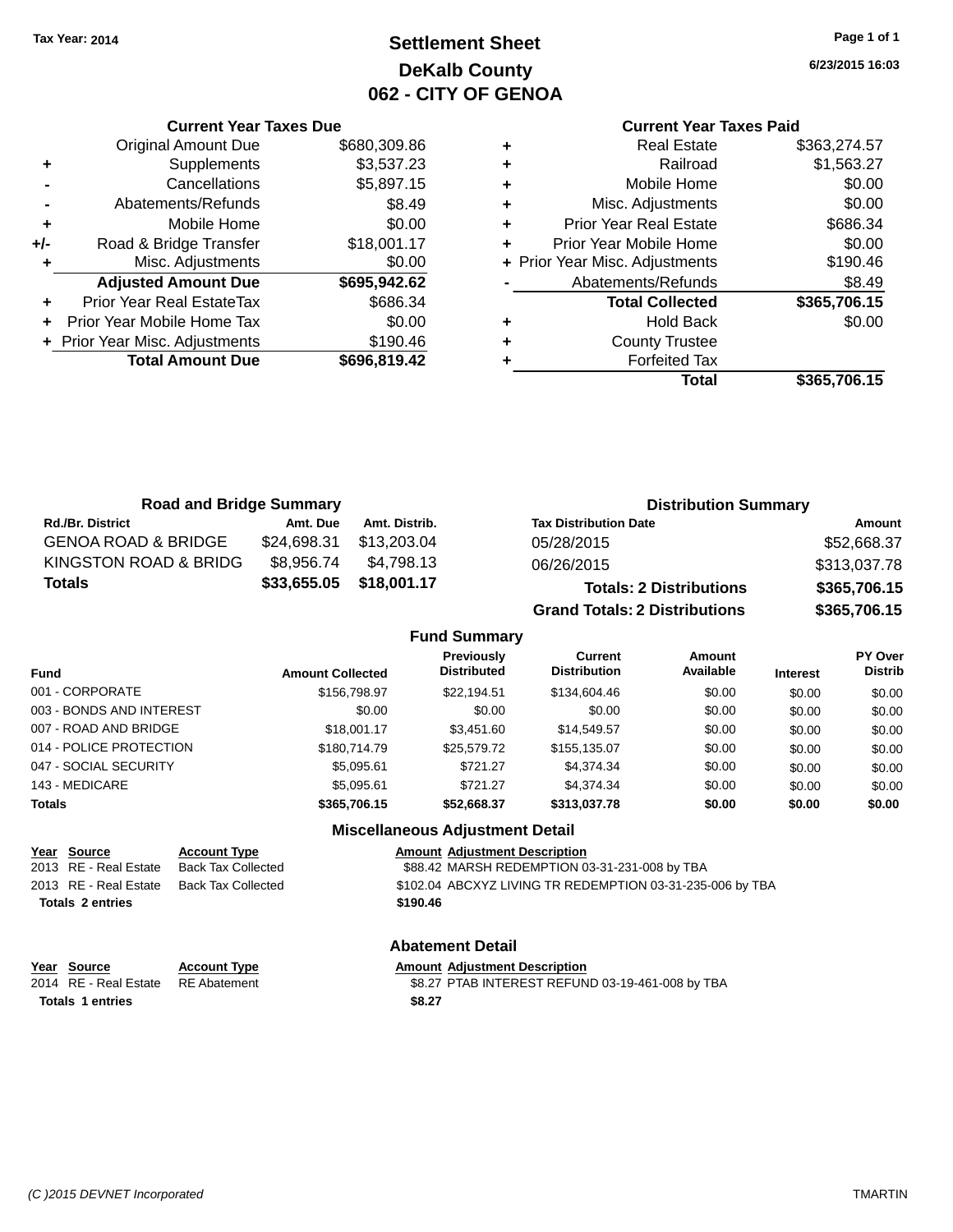## **Settlement Sheet Tax Year: 2014 Page 1 of 1 DeKalb County 063 - VILLAGE OF HINCKLEY**

**6/23/2015 16:03**

#### **Current Year Taxes Paid**

|     | <b>Original Amount Due</b>     | \$270,322.76 |
|-----|--------------------------------|--------------|
| ٠   | Supplements                    | \$1,218.76   |
|     | Cancellations                  | \$1,366.37   |
|     | Abatements/Refunds             | \$0.00       |
| ٠   | Mobile Home                    | \$0.00       |
| +/- | Road & Bridge Transfer         | \$18,115.60  |
|     | Misc. Adjustments              | \$0.00       |
|     | <b>Adjusted Amount Due</b>     | \$288,290.75 |
| ÷   | Prior Year Real EstateTax      | \$0.00       |
| ÷   | Prior Year Mobile Home Tax     | \$0.00       |
|     | + Prior Year Misc. Adjustments | \$0.00       |
|     | <b>Total Amount Due</b>        | \$288,290.75 |
|     |                                |              |

**Current Year Taxes Due**

|   | + Prior Year Misc. Adjustments | \$0.00       |
|---|--------------------------------|--------------|
| ٠ | Prior Year Mobile Home         | \$0.00       |
|   |                                |              |
|   | Abatements/Refunds             | \$0.00       |
|   | <b>Total Collected</b>         | \$159,598.82 |
|   |                                | \$0.00       |
| ٠ | <b>Hold Back</b>               |              |
| ٠ | <b>County Trustee</b>          |              |
| ٠ | <b>Forfeited Tax</b>           |              |
|   |                                |              |

**Grand Totals: 2 Distributions \$159,598.82**

| <b>Road and Bridge Summary</b> |          |                         | <b>Distribution Summary</b>    |              |
|--------------------------------|----------|-------------------------|--------------------------------|--------------|
| <b>Rd./Br. District</b>        | Amt. Due | Amt. Distrib.           | <b>Tax Distribution Date</b>   | Amount       |
| SQUAW GROVE ROAD & B           |          | \$34,079.78 \$18,115.60 | 05/28/2015                     | \$24,030.56  |
| Totals                         |          | \$34,079.78 \$18,115.60 | 06/26/2015                     | \$135,568.26 |
|                                |          |                         | <b>Totals: 2 Distributions</b> | \$159,598.82 |

**Fund Summary Fund Interest Amount Collected Distributed PY Over Distrib Amount Available Current Distribution Previously** 001 - CORPORATE \$66,897.93 \$9,690.02 \$57,207.91 \$0.00 \$0.00 \$0.00 005 - I. M. R. F. \$13,210.57 \$1,913.52 \$11,297.05 \$0.00 \$0.00 \$0.00 007 - ROAD AND BRIDGE \$18,115.60 \$3,537.02 \$14,578.58 \$0.00 \$0.00 \$0.00 \$0.00 014 - POLICE PROTECTION \$22,556.67 \$3,267.29 \$19,289.38 \$0.00 \$0.00 \$0.00 \$0.00 027 - AUDIT \$4,724.69 \$684.36 \$4,040.33 \$0.00 \$0.00 \$0.00 035 - TORT JUDGEMENTS/LIABILITY INS \$8,027.34 \$1,162.74 \$6,864.60 \$0.00 \$0.00 \$0.00 047 - SOCIAL SECURITY \$18,138.15 \$2,627.27 \$15,510.88 \$0.00 \$0.00 \$0.00 048 - SCHOOL CROSSING GUARDS \$3,152.39 \$456.62 \$2,695.77 \$0.00 \$0.00 \$0.00 \$0.00 062 - WORKERS COMPENSATION \$4,775.48 \$691.72 \$4,083.76 \$0.00 \$0.00 \$0.00 \$0.00 **Totals \$159,598.82 \$24,030.56 \$135,568.26 \$0.00 \$0.00 \$0.00**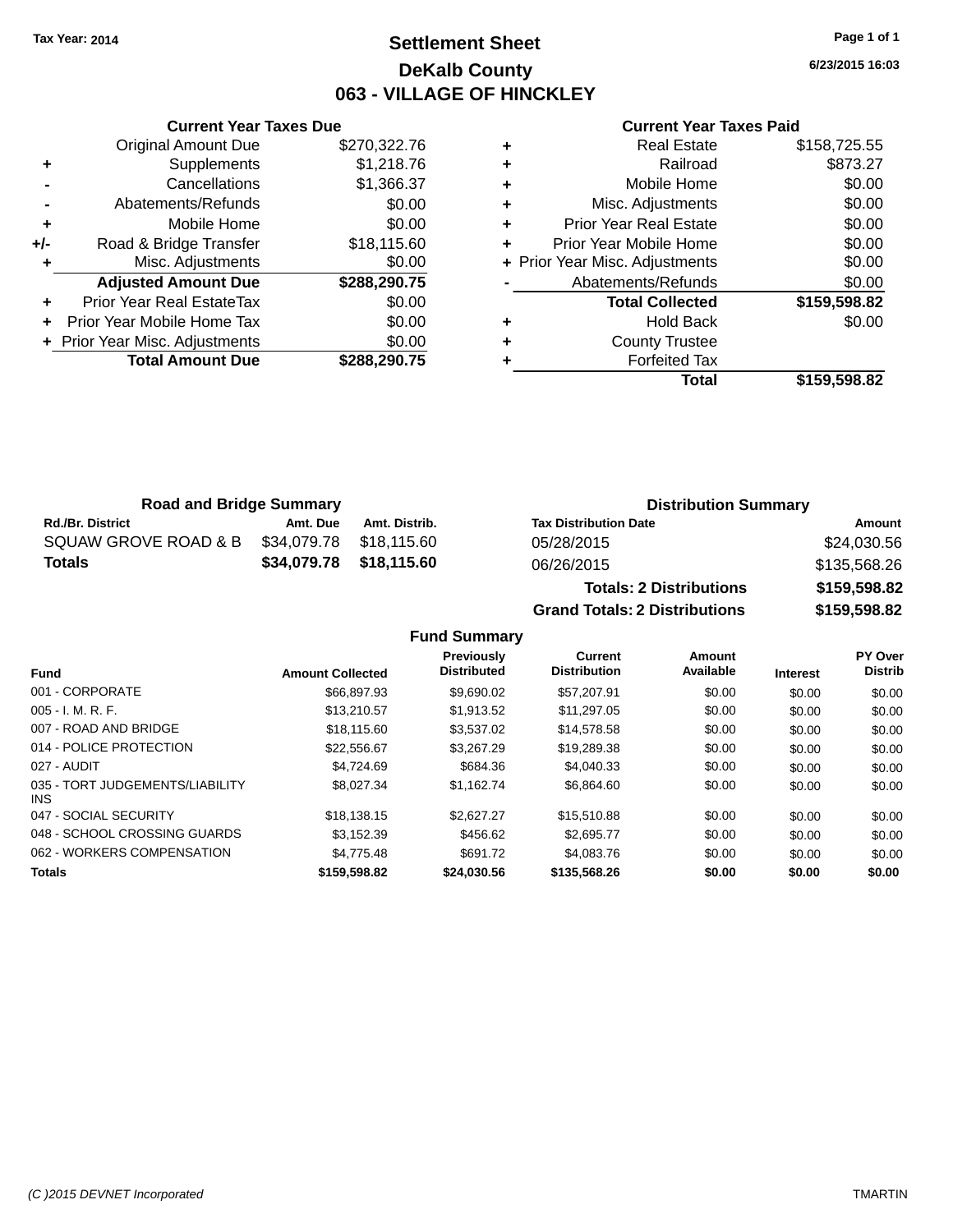## **Settlement Sheet Tax Year: 2014 Page 1 of 1 DeKalb County 064 - VILLAGE OF KINGSTON**

**6/23/2015 16:03**

#### **Current Year Taxes Paid**

|     | <b>Current Year Taxes Due</b>  |              |
|-----|--------------------------------|--------------|
|     | <b>Original Amount Due</b>     | \$147,505.07 |
| ٠   | Supplements                    | \$521.75     |
|     | Cancellations                  | \$610.17     |
|     | Abatements/Refunds             | \$0.00       |
| ٠   | Mobile Home                    | \$0.00       |
| +/- | Road & Bridge Transfer         | \$7,750.44   |
| ٠   | Misc. Adjustments              | \$0.00       |
|     | <b>Adjusted Amount Due</b>     | \$155,167.09 |
| ٠   | Prior Year Real EstateTax      | \$0.00       |
| ÷   | Prior Year Mobile Home Tax     | \$0.00       |
|     | + Prior Year Misc. Adjustments | \$0.00       |
|     | <b>Total Amount Due</b>        | \$155,167.09 |
|     |                                |              |

| <b>Real Estate</b>             | \$83,481.97 |
|--------------------------------|-------------|
| Railroad                       | \$368.37    |
| Mobile Home                    | \$0.00      |
| Misc. Adjustments              | \$0.00      |
| <b>Prior Year Real Estate</b>  | \$0.00      |
| Prior Year Mobile Home         | \$0.00      |
| + Prior Year Misc. Adjustments | \$0.00      |
| Abatements/Refunds             | \$0.00      |
| <b>Total Collected</b>         | \$83,850.34 |
| <b>Hold Back</b>               | \$0.00      |
| <b>County Trustee</b>          |             |
| <b>Forfeited Tax</b>           |             |
| Total                          | \$83,850.34 |
|                                |             |

| <b>Road and Bridge Summary</b> |             |               | <b>Distribution Summary</b>  |             |
|--------------------------------|-------------|---------------|------------------------------|-------------|
| <b>Rd./Br. District</b>        | Amt. Due    | Amt. Distrib. | <b>Tax Distribution Date</b> | Amount      |
| KINGSTON ROAD & BRIDG          | \$14.433.69 | \$7.750.44    | 05/28/2015                   | \$10,790.40 |
| Totals                         | \$14,433,69 | \$7.750.44    | 06/26/2015                   | \$73,059.94 |

| <b>Totals: 2 Distributions</b>       | \$83,850.34 |
|--------------------------------------|-------------|
| <b>Grand Totals: 2 Distributions</b> | \$83,850.34 |

|                                         |                         | <b>Previously</b><br><b>Distributed</b> | Current<br><b>Distribution</b> | Amount<br>Available |                 | <b>PY Over</b><br><b>Distrib</b> |
|-----------------------------------------|-------------------------|-----------------------------------------|--------------------------------|---------------------|-----------------|----------------------------------|
| <b>Fund</b>                             | <b>Amount Collected</b> |                                         |                                |                     | <b>Interest</b> |                                  |
| 001 - CORPORATE                         | \$26,827.80             | \$3.349.81                              | \$23,477.99                    | \$0.00              | \$0.00          | \$0.00                           |
| $005 - I. M. R. F.$                     | \$6,449.09              | \$805.26                                | \$5,643.83                     | \$0.00              | \$0.00          | \$0.00                           |
| 007 - ROAD AND BRIDGE                   | \$7.750.44              | \$1,288,30                              | \$6.462.14                     | \$0.00              | \$0.00          | \$0.00                           |
| 014 - POLICE PROTECTION                 | \$9.028.96              | \$1.127.39                              | \$7.901.57                     | \$0.00              | \$0.00          | \$0.00                           |
| 025 - GARBAGE DISPOSAL                  | \$2.864.17              | \$357.63                                | \$2,506.54                     | \$0.00              | \$0.00          | \$0.00                           |
| 027 - AUDIT                             | \$4.953.19              | \$618.47                                | \$4,334.72                     | \$0.00              | \$0.00          | \$0.00                           |
| 031 - WORKING CASH                      | \$258.05                | \$32.22                                 | \$225.83                       | \$0.00              | \$0.00          | \$0.00                           |
| 035 - TORT JUDGEMENTS/LIABILITY<br>INS. | \$21.281.56             | \$2,657.29                              | \$18.624.27                    | \$0.00              | \$0.00          | \$0.00                           |
| 047 - SOCIAL SECURITY                   | \$4.437.08              | \$554.03                                | \$3.883.05                     | \$0.00              | \$0.00          | \$0.00                           |
| <b>Totals</b>                           | \$83,850,34             | \$10.790.40                             | \$73.059.94                    | \$0.00              | \$0.00          | \$0.00                           |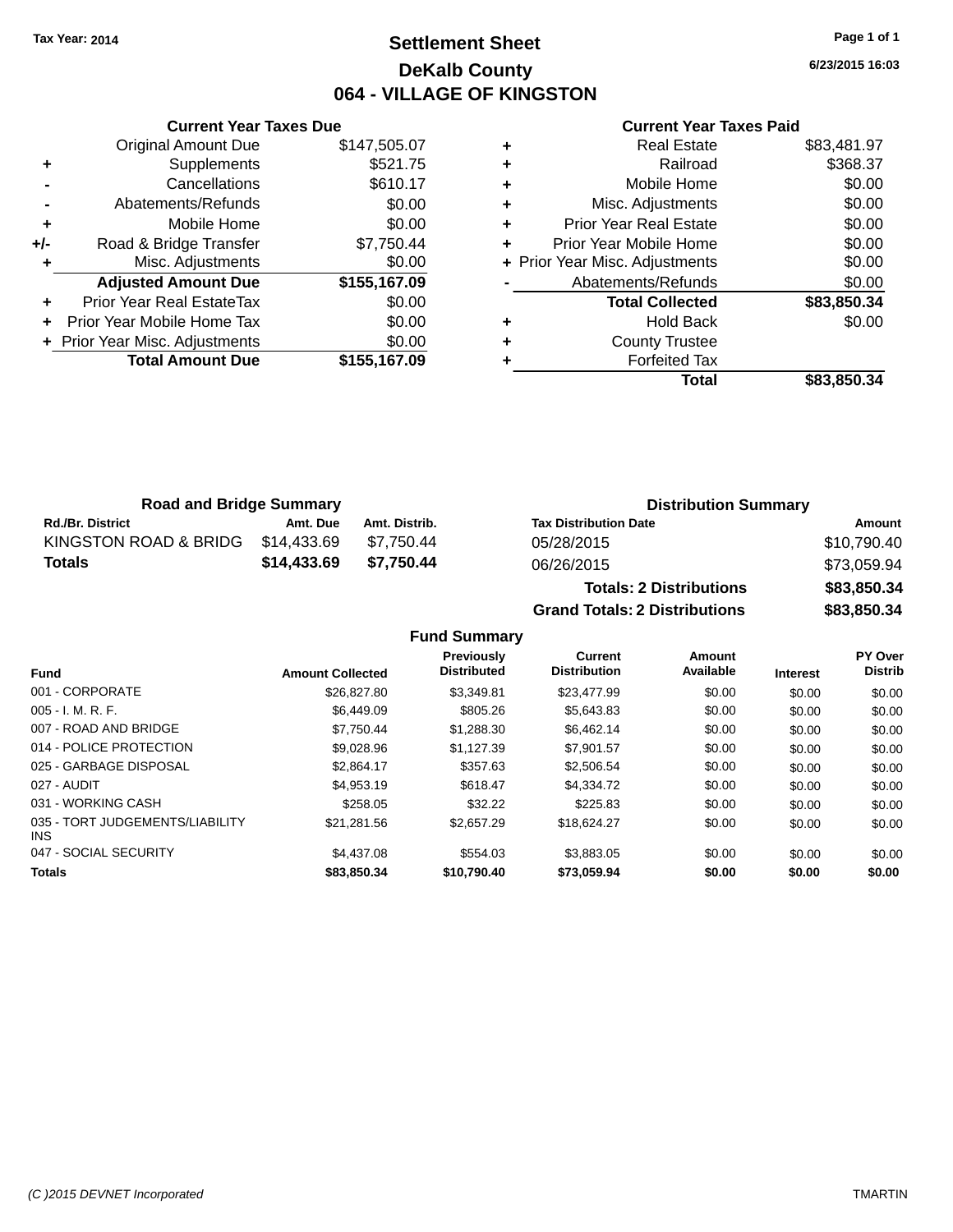## **Settlement Sheet Tax Year: 2014 Page 1 of 1 DeKalb County 065 - VILLAGE OF KIRKLAND**

**6/23/2015 16:03**

#### **Current Year Taxes Paid**

|     | <b>Current Year Taxes Due</b>  |              |
|-----|--------------------------------|--------------|
|     | <b>Original Amount Due</b>     | \$195,965.80 |
| ٠   | Supplements                    | \$1,154.13   |
|     | Cancellations                  | \$1,315.90   |
|     | Abatements/Refunds             | \$0.00       |
| ٠   | Mobile Home                    | \$0.00       |
| +/- | Road & Bridge Transfer         | \$13,292.00  |
|     | Misc. Adjustments              | \$0.00       |
|     | <b>Adjusted Amount Due</b>     | \$209,096.03 |
|     | Prior Year Real EstateTax      | \$4.94       |
|     | Prior Year Mobile Home Tax     | \$0.00       |
|     | + Prior Year Misc. Adjustments | \$0.00       |
|     | <b>Total Amount Due</b>        | \$209,100.97 |
|     |                                |              |

| ٠ | <b>Real Estate</b>             | \$115,808.86 |
|---|--------------------------------|--------------|
| ٠ | Railroad                       | \$396.40     |
| ٠ | Mobile Home                    | \$0.00       |
| ٠ | Misc. Adjustments              | \$0.00       |
| ٠ | <b>Prior Year Real Estate</b>  | \$4.94       |
| ٠ | Prior Year Mobile Home         | \$0.00       |
|   | + Prior Year Misc. Adjustments | \$0.00       |
|   | Abatements/Refunds             | \$0.00       |
|   | <b>Total Collected</b>         | \$116,210.20 |
| ٠ | <b>Hold Back</b>               | \$0.00       |
| ٠ | <b>County Trustee</b>          |              |
| ٠ | <b>Forfeited Tax</b>           |              |
|   | Total                          | \$116,210.20 |
|   |                                |              |

| <b>Road and Bridge Summary</b>    |             | <b>Distribution Summary</b> |                                      |              |
|-----------------------------------|-------------|-----------------------------|--------------------------------------|--------------|
| <b>Rd./Br. District</b>           | Amt. Due    | Amt. Distrib.               | <b>Tax Distribution Date</b>         | Amount       |
| <b>FRANKLIN ROAD &amp; BRIDGE</b> | \$24,833.43 | \$13,292.00                 | 05/28/2015                           | \$19,888.61  |
| <b>Totals</b>                     | \$24,833.43 | \$13,292.00                 | 06/26/2015                           | \$96,321.59  |
|                                   |             |                             | <b>Totals: 2 Distributions</b>       | \$116,210.20 |
|                                   |             |                             | <b>Grand Totals: 2 Distributions</b> | \$116,210.20 |

| <b>Fund</b>                                   | <b>Amount Collected</b> | <b>Previously</b><br><b>Distributed</b> | Current<br><b>Distribution</b> | Amount<br>Available | <b>Interest</b> | <b>PY Over</b><br><b>Distrib</b> |
|-----------------------------------------------|-------------------------|-----------------------------------------|--------------------------------|---------------------|-----------------|----------------------------------|
| 001 - CORPORATE                               | \$40,160.75             | \$6.647.09                              | \$33.513.66                    | \$0.00              | \$0.00          | \$0.00                           |
| 007 - ROAD AND BRIDGE                         | \$13,292,00             | \$2.854.42                              | \$10.437.58                    | \$0.00              | \$0.00          | \$0.00                           |
| 014 - POLICE PROTECTION                       | \$50,204.00             | \$8,309.36                              | \$41.894.64                    | \$0.00              | \$0.00          | \$0.00                           |
| 027 - AUDIT                                   | \$2.511.31              | \$415.65                                | \$2.095.66                     | \$0.00              | \$0.00          | \$0.00                           |
| 035 - TORT JUDGEMENTS/LIABILITY<br><b>INS</b> | \$10.042.14             | \$1.662.09                              | \$8,380.05                     | \$0.00              | \$0.00          | \$0.00                           |
| <b>Totals</b>                                 | \$116,210.20            | \$19,888.61                             | \$96,321.59                    | \$0.00              | \$0.00          | \$0.00                           |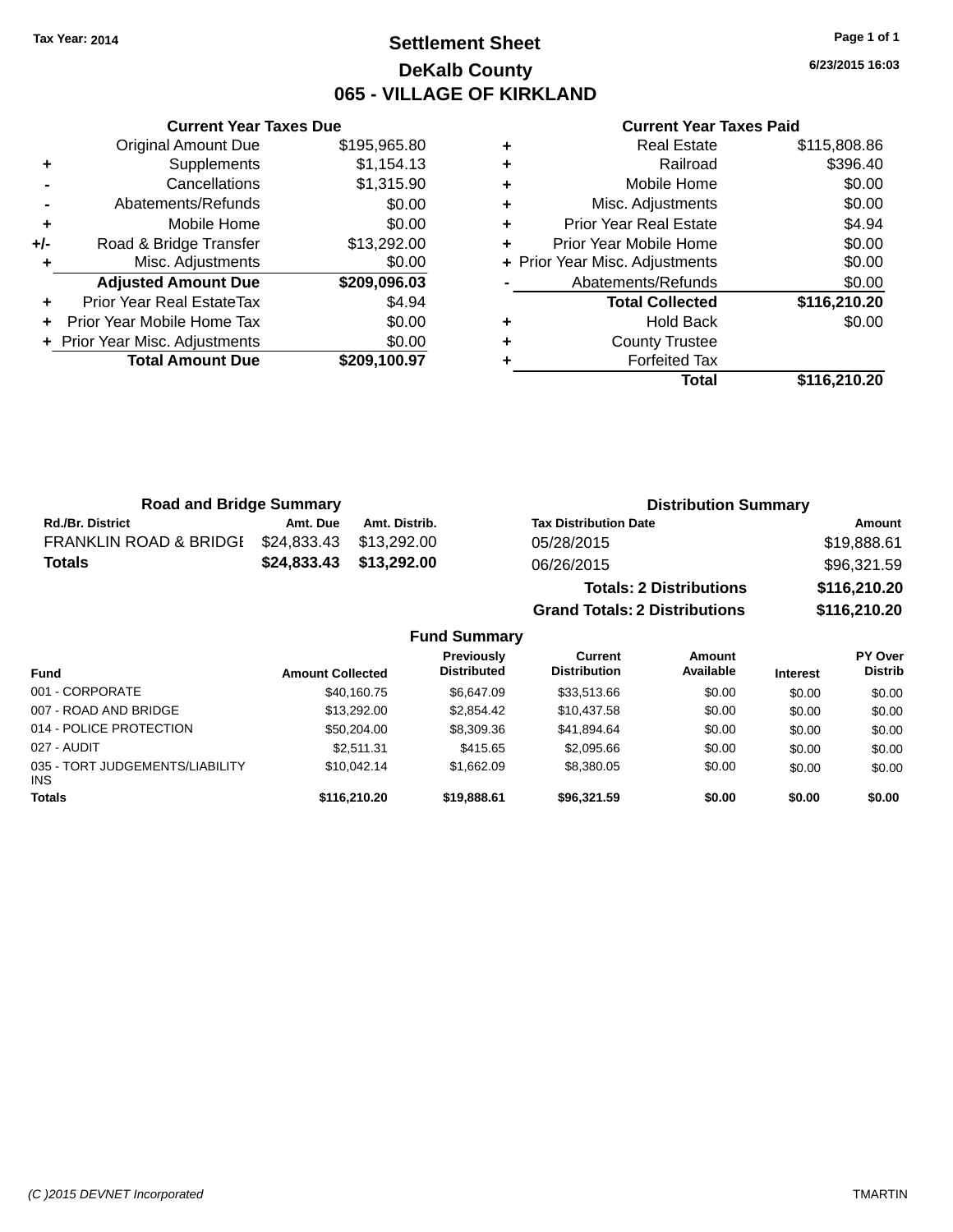## **Settlement Sheet Tax Year: 2014 Page 1 of 1 DeKalb County 066 - KIRKLAND LIBRARY**

**6/23/2015 16:03**

#### **Current Year Taxes Paid**

|     | <b>Current Year Taxes Due</b>  |             |
|-----|--------------------------------|-------------|
|     | <b>Original Amount Due</b>     | \$48,057.62 |
| ٠   | Supplements                    | \$227.29    |
|     | Cancellations                  | \$259.62    |
|     | Abatements/Refunds             | \$0.00      |
| ٠   | Mobile Home                    | \$0.00      |
| +/- | Road & Bridge Transfer         | \$0.00      |
| ٠   | Misc. Adjustments              | \$0.00      |
|     | <b>Adjusted Amount Due</b>     | \$48,025.29 |
| ÷   | Prior Year Real EstateTax      | \$0.00      |
|     | Prior Year Mobile Home Tax     | \$0.00      |
|     | + Prior Year Misc. Adjustments | \$0.00      |
|     | <b>Total Amount Due</b>        | \$48,025.29 |
|     |                                |             |

| \$25,154.18 |
|-------------|
| \$84.79     |
| \$0.00      |
| \$0.00      |
| \$0.00      |
| \$0.00      |
| \$0.00      |
| \$0.00      |
| \$25,238.97 |
| \$0.00      |
|             |
|             |
| \$25,238.97 |
|             |

| <b>Distribution Summary</b>          |             |  |  |
|--------------------------------------|-------------|--|--|
| <b>Tax Distribution Date</b>         | Amount      |  |  |
| 05/28/2015                           | \$4,177.30  |  |  |
| 06/26/2015                           | \$21,061.67 |  |  |
| <b>Totals: 2 Distributions</b>       | \$25,238.97 |  |  |
| <b>Grand Totals: 2 Distributions</b> | \$25,238.97 |  |  |

| Fund                                     | <b>Amount Collected</b> | Previously<br><b>Distributed</b> | Current<br><b>Distribution</b> | Amount<br>Available | <b>Interest</b> | <b>PY Over</b><br><b>Distrib</b> |
|------------------------------------------|-------------------------|----------------------------------|--------------------------------|---------------------|-----------------|----------------------------------|
| 005 - I. M. R. F.                        | \$4.36                  | \$0.72                           | \$3.64                         | \$0.00              | \$0.00          | \$0.00                           |
| 016 - LIBRARY (township, municipalities) | \$24.105.21             | \$3.989.65                       | \$20,115.56                    | \$0.00              | \$0.00          | \$0.00                           |
| 047 - SOCIAL SECURITY                    | \$1.129.40              | \$186.93                         | \$942.47                       | \$0.00              | \$0.00          | \$0.00                           |
| <b>Totals</b>                            | \$25,238.97             | \$4.177.30                       | \$21.061.67                    | \$0.00              | \$0.00          | \$0.00                           |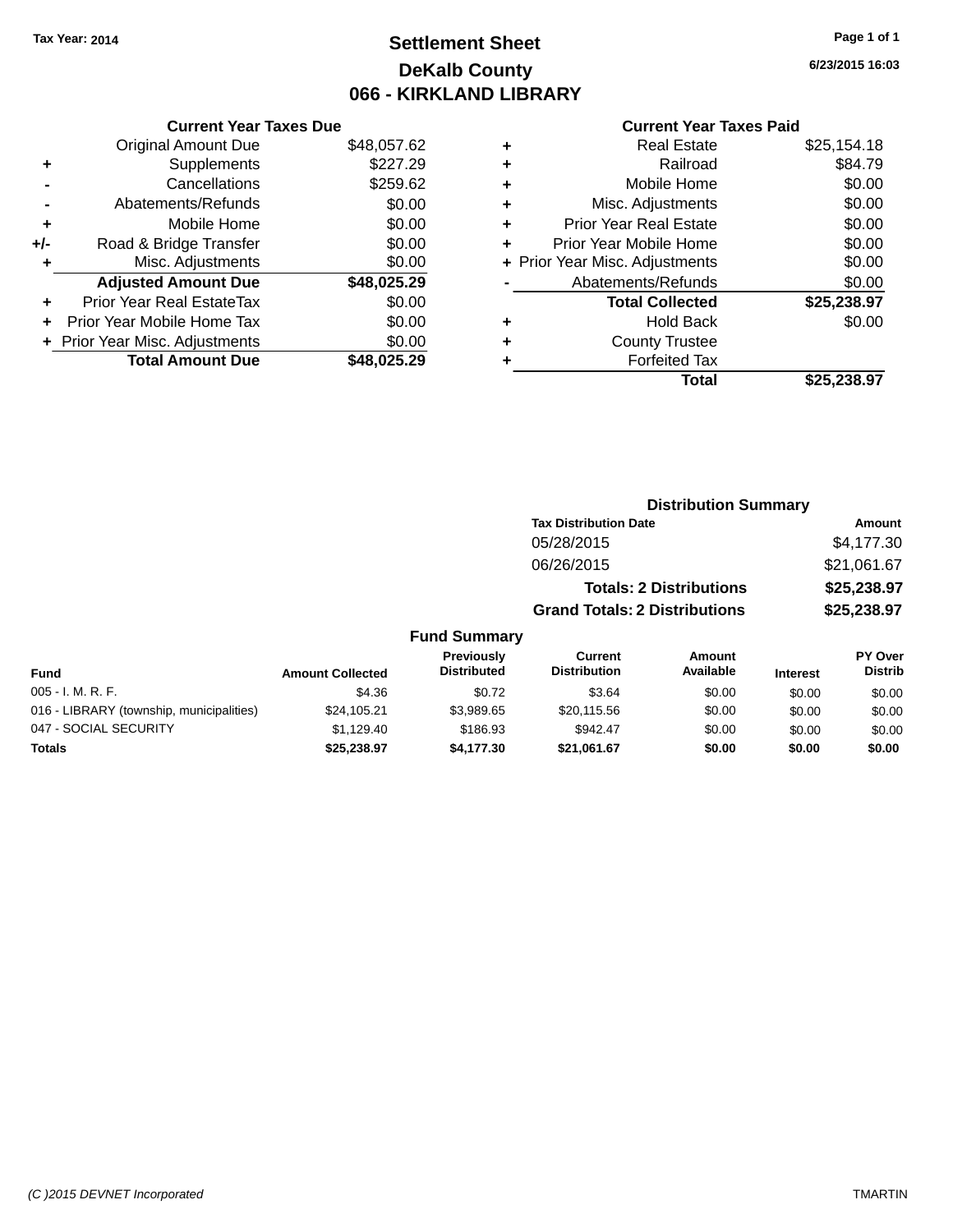## **Settlement Sheet Tax Year: 2014 Page 1 of 1 DeKalb County 067 - VILLAGE OF LEE**

**6/23/2015 16:03**

# **Current Year Taxes Paid**

|       | <b>Current Year Taxes Due</b>  |             |
|-------|--------------------------------|-------------|
|       | <b>Original Amount Due</b>     | \$10,504.38 |
| ٠     | Supplements                    | \$42.19     |
|       | Cancellations                  | \$75.89     |
|       | Abatements/Refunds             | \$0.00      |
| ٠     | Mobile Home                    | \$0.00      |
| $+/-$ | Road & Bridge Transfer         | \$825.19    |
|       | Misc. Adjustments              | \$0.00      |
|       | <b>Adjusted Amount Due</b>     | \$11,295.87 |
| ÷     | Prior Year Real EstateTax      | \$0.00      |
|       | Prior Year Mobile Home Tax     | \$0.00      |
|       | + Prior Year Misc. Adjustments | \$0.00      |
|       | <b>Total Amount Due</b>        | \$11,295.87 |
|       |                                |             |

|   | Total                          | \$5,991.54 |
|---|--------------------------------|------------|
| ٠ | <b>Forfeited Tax</b>           |            |
| ٠ | <b>County Trustee</b>          |            |
| ٠ | <b>Hold Back</b>               | \$0.00     |
|   | <b>Total Collected</b>         | \$5,991.54 |
|   | Abatements/Refunds             | \$0.00     |
|   | + Prior Year Misc. Adjustments | \$0.00     |
| ٠ | Prior Year Mobile Home         | \$0.00     |
| ٠ | <b>Prior Year Real Estate</b>  | \$0.00     |
| ٠ | Misc. Adjustments              | \$0.00     |
| ٠ | Mobile Home                    | \$0.00     |
| ٠ | Railroad                       | \$203.24   |
| ٠ | <b>Real Estate</b>             | \$5,788.30 |

| <b>Road and Bridge Summary</b> |            |               | <b>Distribution Summary</b>  |            |  |
|--------------------------------|------------|---------------|------------------------------|------------|--|
| <b>Rd./Br. District</b>        | Amt. Due   | Amt. Distrib. | <b>Tax Distribution Date</b> | Amount     |  |
| SHABBONA ROAD & BRIDC          | \$1.512.40 | \$825.19      | 05/28/2015                   | \$1.161.41 |  |
| Totals                         | \$1,512,40 | \$825.19      | 06/26/2015                   | \$4,830.13 |  |
|                                |            |               |                              | --------   |  |

| <b>Totals: 2 Distributions</b>       | \$5,991.54 |
|--------------------------------------|------------|
| <b>Grand Totals: 2 Distributions</b> | \$5,991.54 |

|                                               |                         | <b>Previously</b>  | Current             | Amount    |                 | <b>PY Over</b> |
|-----------------------------------------------|-------------------------|--------------------|---------------------|-----------|-----------------|----------------|
| <b>Fund</b>                                   | <b>Amount Collected</b> | <b>Distributed</b> | <b>Distribution</b> | Available | <b>Interest</b> | <b>Distrib</b> |
| 001 - CORPORATE                               | \$1,466.11              | \$295.59           | \$1,170.52          | \$0.00    | \$0.00          | \$0.00         |
| 007 - ROAD AND BRIDGE                         | \$825.19                | \$119.79           | \$705.40            | \$0.00    | \$0.00          | \$0.00         |
| 025 - GARBAGE DISPOSAL                        | \$521.65                | \$105.17           | \$416.48            | \$0.00    | \$0.00          | \$0.00         |
| 027 - AUDIT                                   | \$583.06                | \$117.55           | \$465.51            | \$0.00    | \$0.00          | \$0.00         |
| 035 - TORT JUDGEMENTS/LIABILITY<br><b>INS</b> | \$1,205.60              | \$243.07           | \$962.53            | \$0.00    | \$0.00          | \$0.00         |
| 072 - WATERWORKS SYSTEM                       | \$1,003.92              | \$202.41           | \$801.51            | \$0.00    | \$0.00          | \$0.00         |
| 109 - PRIOR YEAR ADJUSTMENT                   | \$386.01                | \$77.83            | \$308.18            | \$0.00    | \$0.00          | \$0.00         |
| <b>Totals</b>                                 | \$5.991.54              | \$1,161.41         | \$4,830.13          | \$0.00    | \$0.00          | \$0.00         |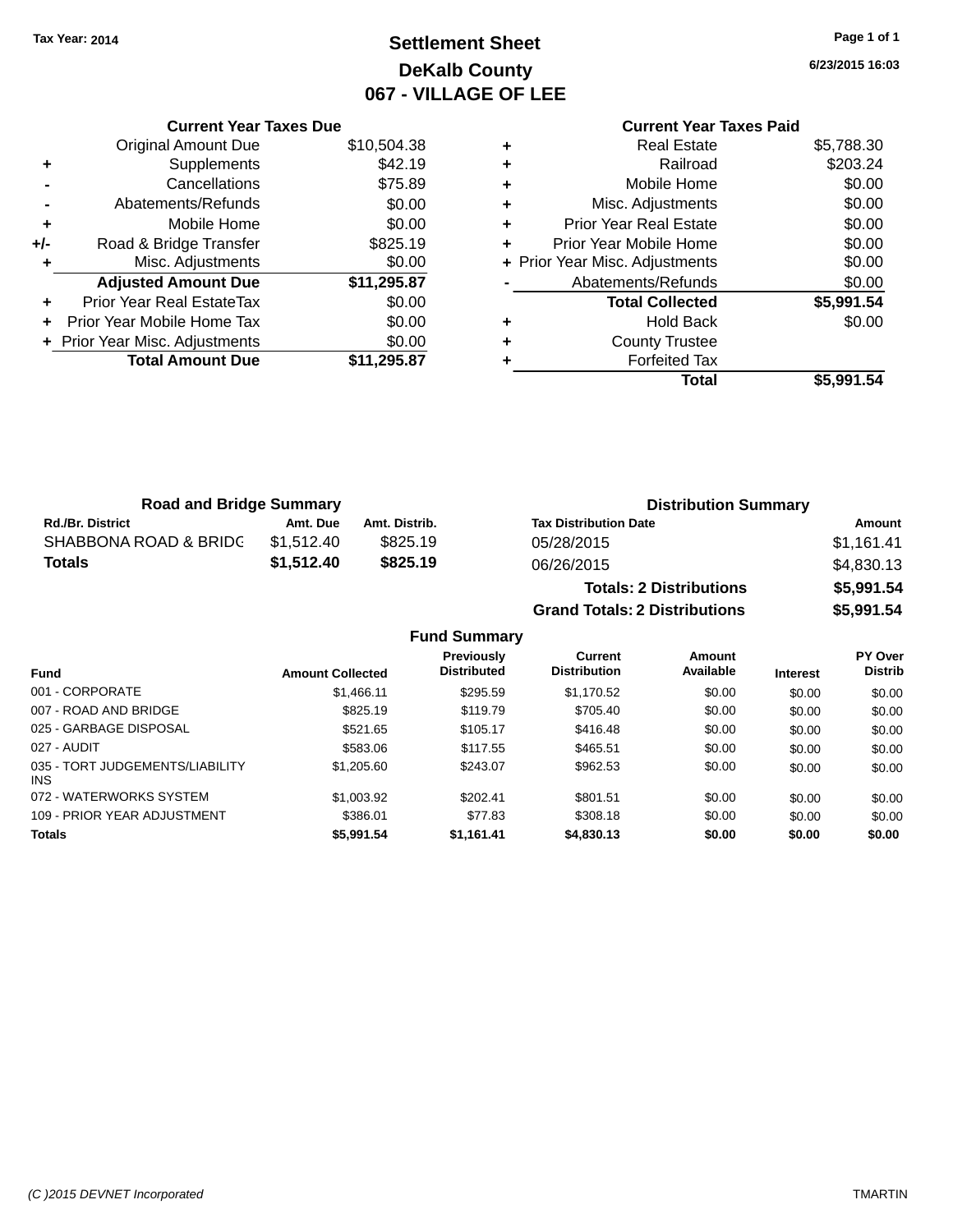## **Settlement Sheet Tax Year: 2014 Page 1 of 1 DeKalb County 068 - VILLAGE OF MALTA**

**6/23/2015 16:03**

## **Current Year Taxes Paid**

| <b>Current Year Taxes Due</b> |                                |              |  |  |  |  |
|-------------------------------|--------------------------------|--------------|--|--|--|--|
|                               | Original Amount Due            | \$106,772.06 |  |  |  |  |
| ٠                             | Supplements                    | \$1,556.66   |  |  |  |  |
|                               | Cancellations                  | \$1,804.85   |  |  |  |  |
|                               | Abatements/Refunds             | \$0.00       |  |  |  |  |
| ٠                             | Mobile Home                    | \$0.00       |  |  |  |  |
| +/-                           | Road & Bridge Transfer         | \$5,742.97   |  |  |  |  |
|                               | Misc. Adjustments              | \$0.00       |  |  |  |  |
|                               | <b>Adjusted Amount Due</b>     | \$112,266.84 |  |  |  |  |
| ٠                             | Prior Year Real EstateTax      | \$0.00       |  |  |  |  |
| ÷                             | Prior Year Mobile Home Tax     | \$0.00       |  |  |  |  |
|                               | + Prior Year Misc. Adjustments | \$0.00       |  |  |  |  |
|                               | <b>Total Amount Due</b>        | \$112,266.84 |  |  |  |  |
|                               |                                |              |  |  |  |  |

| ٠ | <b>Real Estate</b>             | \$60,321.53 |
|---|--------------------------------|-------------|
| ÷ | Railroad                       | \$621.82    |
| ٠ | Mobile Home                    | \$0.00      |
| ٠ | Misc. Adjustments              | \$0.00      |
| ٠ | <b>Prior Year Real Estate</b>  | \$0.00      |
| ٠ | Prior Year Mobile Home         | \$0.00      |
|   | + Prior Year Misc. Adjustments | \$0.00      |
|   | Abatements/Refunds             | \$0.00      |
|   | <b>Total Collected</b>         | \$60,943.35 |
| ٠ | <b>Hold Back</b>               | \$0.00      |
| ٠ | <b>County Trustee</b>          |             |
|   | <b>Forfeited Tax</b>           |             |
|   | Total                          | \$60,943.35 |
|   |                                |             |

| <b>Road and Bridge Summary</b> |             |               | <b>Distribution Summary</b>  |             |  |
|--------------------------------|-------------|---------------|------------------------------|-------------|--|
| <b>Rd./Br. District</b>        | Amt. Due    | Amt. Distrib. | <b>Tax Distribution Date</b> | Amount      |  |
| MALTA ROAD & BRIDGE            | \$10.512.51 | \$5.742.97    | 05/28/2015                   | \$7,580.83  |  |
| Totals                         | \$10,512.51 | \$5.742.97    | 06/26/2015                   | \$53,362.52 |  |

| <b>Totals: 2 Distributions</b>       | \$60,943.35 |
|--------------------------------------|-------------|
| <b>Grand Totals: 2 Distributions</b> | \$60,943.35 |

|                                               |                         | Previously         | Current             | <b>Amount</b> |                 | PY Over        |
|-----------------------------------------------|-------------------------|--------------------|---------------------|---------------|-----------------|----------------|
| <b>Fund</b>                                   | <b>Amount Collected</b> | <b>Distributed</b> | <b>Distribution</b> | Available     | <b>Interest</b> | <b>Distrib</b> |
| 001 - CORPORATE                               | \$13,959.13             | \$1.634.04         | \$12,325.09         | \$0.00        | \$0.00          | \$0.00         |
| 003 - BONDS AND INTEREST                      | \$0.00                  | \$0.00             | \$0.00              | \$0.00        | \$0.00          | \$0.00         |
| $005 - I. M. R. F.$                           | \$6,204.13              | \$726.25           | \$5,477.88          | \$0.00        | \$0.00          | \$0.00         |
| 007 - ROAD AND BRIDGE                         | \$5.742.97              | \$1.119.14         | \$4,623.83          | \$0.00        | \$0.00          | \$0.00         |
| 014 - POLICE PROTECTION                       | \$4,136.27              | \$484.18           | \$3,652.09          | \$0.00        | \$0.00          | \$0.00         |
| 025 - GARBAGE DISPOSAL                        | \$517.50                | \$60.58            | \$456.92            | \$0.00        | \$0.00          | \$0.00         |
| 027 - AUDIT                                   | \$6.721.08              | \$786.76           | \$5,934.32          | \$0.00        | \$0.00          | \$0.00         |
| 035 - TORT JUDGEMENTS/LIABILITY<br><b>INS</b> | \$13,183.46             | \$1,543.24         | \$11,640.22         | \$0.00        | \$0.00          | \$0.00         |
| 041 - STREET LIGHTING                         | \$2,723,76              | \$318.84           | \$2,404.92          | \$0.00        | \$0.00          | \$0.00         |
| 047 - SOCIAL SECURITY                         | \$7.755.05              | \$907.80           | \$6,847,25          | \$0.00        | \$0.00          | \$0.00         |
| <b>Totals</b>                                 | \$60,943,35             | \$7,580.83         | \$53.362.52         | \$0.00        | \$0.00          | \$0.00         |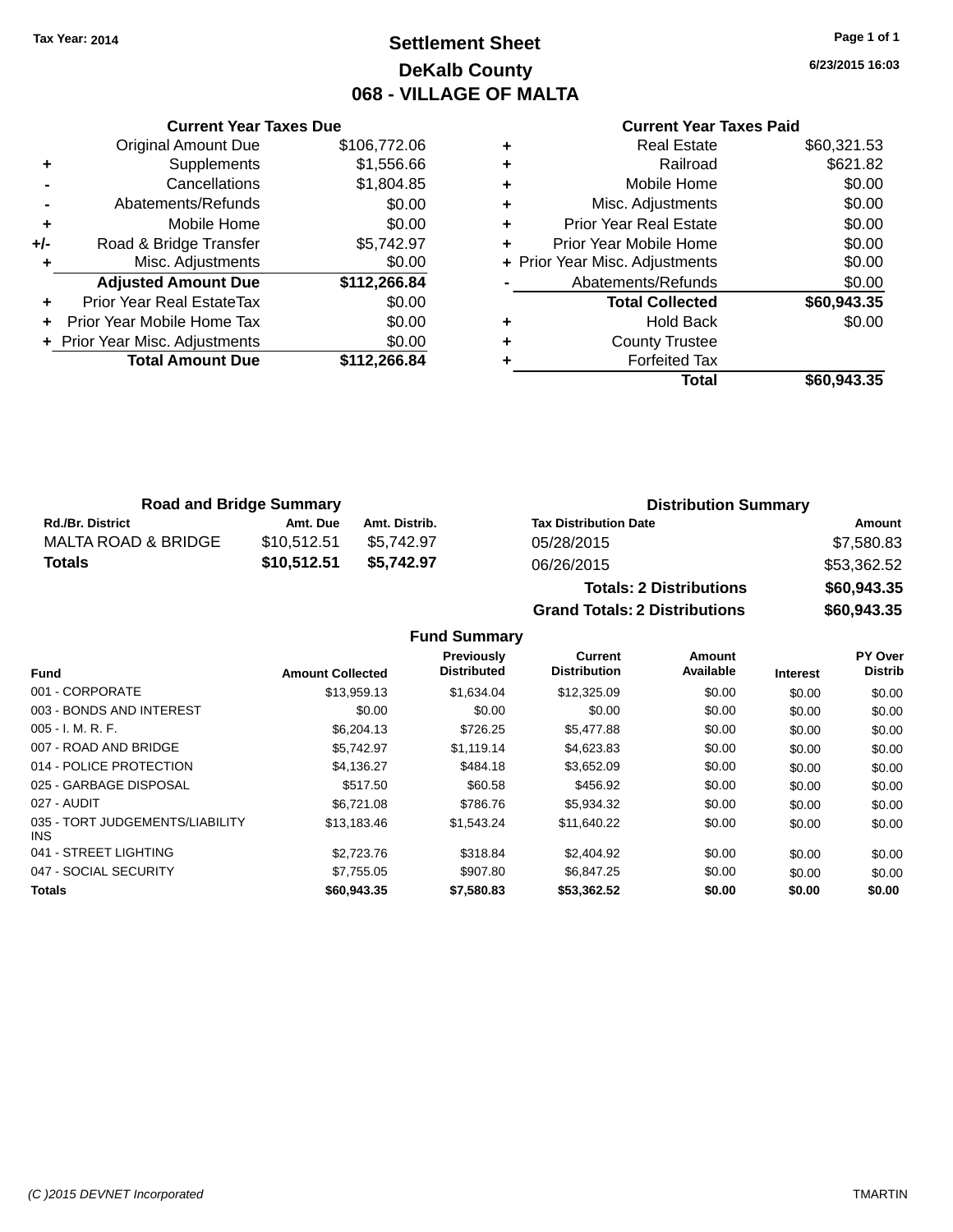## **Settlement Sheet Tax Year: 2014 Page 1 of 1 DeKalb County 069 - VILLAGE OF MAPLE PARK**

**6/23/2015 16:03**

|     | <b>Current Year Taxes Due</b>  |              |
|-----|--------------------------------|--------------|
|     | <b>Original Amount Due</b>     | \$106,010.82 |
|     | Supplements                    | \$516.27     |
|     | Cancellations                  | \$572.32     |
|     | Abatements/Refunds             | \$0.01       |
| ÷   | Mobile Home                    | \$0.00       |
| +/- | Road & Bridge Transfer         | \$1,527.25   |
|     | Misc. Adjustments              | \$0.00       |
|     | <b>Adjusted Amount Due</b>     | \$107,482.01 |
| ÷   | Prior Year Real EstateTax      | \$3.42       |
|     | Prior Year Mobile Home Tax     | \$0.00       |
|     | + Prior Year Misc. Adjustments | \$0.00       |
|     | <b>Total Amount Due</b>        | \$107,485.43 |
|     |                                |              |

#### **Current Year Taxes Paid**

| <b>Road and Bridge Summary</b>   |            |               | <b>Distribution Summary</b>    |             |  |
|----------------------------------|------------|---------------|--------------------------------|-------------|--|
| <b>Rd./Br. District</b>          | Amt. Due   | Amt. Distrib. | <b>Tax Distribution Date</b>   | Amount      |  |
| <b>CORTLAND ROAD &amp; BRIDC</b> | \$2.939.66 | \$1.527.25    | 05/28/2015                     | \$6,784.11  |  |
| <b>Totals</b>                    | \$2,939,66 | \$1.527.25    | 06/26/2015                     | \$48,813.30 |  |
|                                  |            |               | <b>Totals: 2 Distributions</b> | \$55,597.41 |  |

**Grand Totals: 2 Distributions \$55,597.41**

|                                               |                         | Previously         | Current             | <b>Amount</b> |                 | <b>PY Over</b> |
|-----------------------------------------------|-------------------------|--------------------|---------------------|---------------|-----------------|----------------|
| <b>Fund</b>                                   | <b>Amount Collected</b> | <b>Distributed</b> | <b>Distribution</b> | Available     | <b>Interest</b> | <b>Distrib</b> |
| 001 - CORPORATE                               | \$26,455.99             | \$3.203.81         | \$23,252.18         | \$0.00        | \$0.00          | \$0.00         |
| 003 - BONDS AND INTEREST                      | \$0.00                  | \$0.00             | \$0.00              | \$0.00        | \$0.00          | \$0.00         |
| 007 - ROAD AND BRIDGE                         | \$1.527.25              | \$236.24           | \$1.291.01          | \$0.00        | \$0.00          | \$0.00         |
| 014 - POLICE PROTECTION                       | \$19,723.39             | \$2,388.49         | \$17,334.90         | \$0.00        | \$0.00          | \$0.00         |
| 027 - AUDIT                                   | \$2,630.46              | \$318.55           | \$2.311.91          | \$0.00        | \$0.00          | \$0.00         |
| 035 - TORT JUDGEMENTS/LIABILITY<br><b>INS</b> | \$5,260.32              | \$637.02           | \$4,623,30          | \$0.00        | \$0.00          | \$0.00         |
| <b>Totals</b>                                 | \$55,597.41             | \$6.784.11         | \$48,813,30         | \$0.00        | \$0.00          | \$0.00         |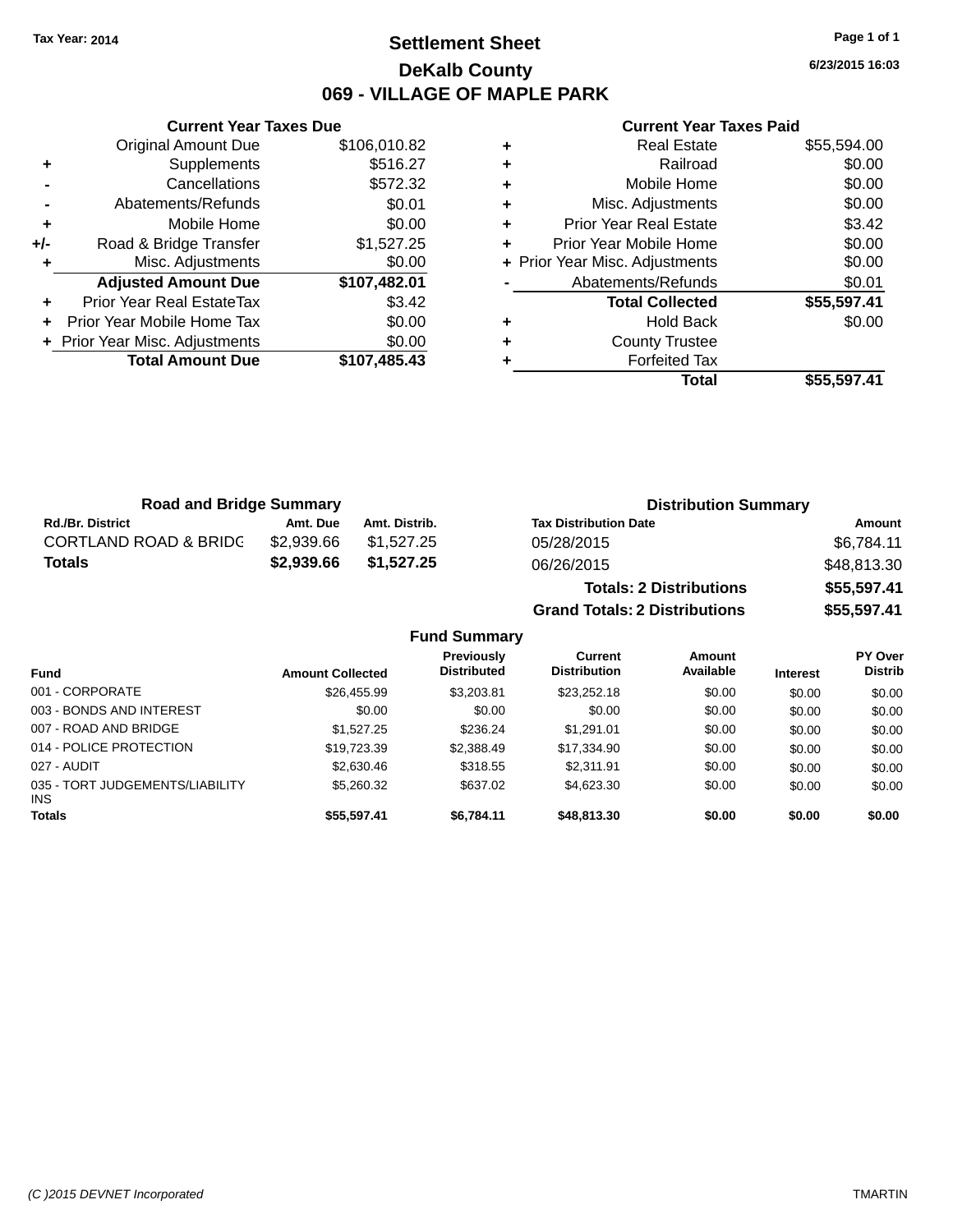## **Settlement Sheet Tax Year: 2014 Page 1 of 1 DeKalb County 070 - MAPLE PARK LIBRARY**

**6/23/2015 16:03**

|     | <b>Current Year Taxes Due</b>  |            |
|-----|--------------------------------|------------|
|     | <b>Original Amount Due</b>     | \$9,711.09 |
| ٠   | Supplements                    | \$47.94    |
|     | Cancellations                  | \$53.06    |
|     | Abatements/Refunds             | \$0.00     |
| ٠   | Mobile Home                    | \$0.00     |
| +/- | Road & Bridge Transfer         | \$0.00     |
| ٠   | Misc. Adjustments              | \$0.00     |
|     | <b>Adjusted Amount Due</b>     | \$9,705.97 |
| ÷   | Prior Year Real EstateTax      | \$0.00     |
| ÷   | Prior Year Mobile Home Tax     | \$0.00     |
|     | + Prior Year Misc. Adjustments | \$0.00     |
|     | <b>Total Amount Due</b>        | \$9.705.97 |

|   | <b>Real Estate</b>             | \$4,954.81 |
|---|--------------------------------|------------|
| ٠ | Railroad                       | \$0.00     |
| ٠ | Mobile Home                    | \$0.00     |
| ٠ | Misc. Adjustments              | \$0.00     |
| ٠ | <b>Prior Year Real Estate</b>  | \$0.00     |
| ٠ | Prior Year Mobile Home         | \$0.00     |
|   | + Prior Year Misc. Adjustments | \$0.00     |
|   | Abatements/Refunds             | \$0.00     |
|   | <b>Total Collected</b>         | \$4,954.81 |
| ٠ | Hold Back                      | \$0.00     |
| ٠ | <b>County Trustee</b>          |            |
| ٠ | <b>Forfeited Tax</b>           |            |
|   | Total                          | \$4.954.81 |
|   |                                |            |

|                 |                         |                                  | <b>Distribution Summary</b>           |                                |                 |                           |
|-----------------|-------------------------|----------------------------------|---------------------------------------|--------------------------------|-----------------|---------------------------|
|                 |                         |                                  | <b>Tax Distribution Date</b>          |                                |                 | Amount                    |
|                 |                         |                                  | 05/28/2015                            |                                |                 | \$599.05                  |
|                 |                         |                                  | 06/26/2015                            |                                |                 | \$4,355.76                |
|                 |                         |                                  |                                       | <b>Totals: 2 Distributions</b> |                 | \$4,954.81                |
|                 |                         |                                  | <b>Grand Totals: 2 Distributions</b>  |                                |                 | \$4,954.81                |
|                 |                         | <b>Fund Summary</b>              |                                       |                                |                 |                           |
| <b>Fund</b>     | <b>Amount Collected</b> | Previously<br><b>Distributed</b> | <b>Current</b><br><b>Distribution</b> | Amount<br>Available            | <b>Interest</b> | PY Over<br><b>Distrib</b> |
| 001 - CORPORATE | \$4,954.81              | \$599.05                         | \$4,355.76                            | \$0.00                         | \$0.00          | \$0.00                    |
| <b>Totals</b>   | \$4,954.81              | \$599.05                         | \$4,355.76                            | \$0.00                         | \$0.00          | \$0.00                    |
|                 |                         |                                  |                                       |                                |                 |                           |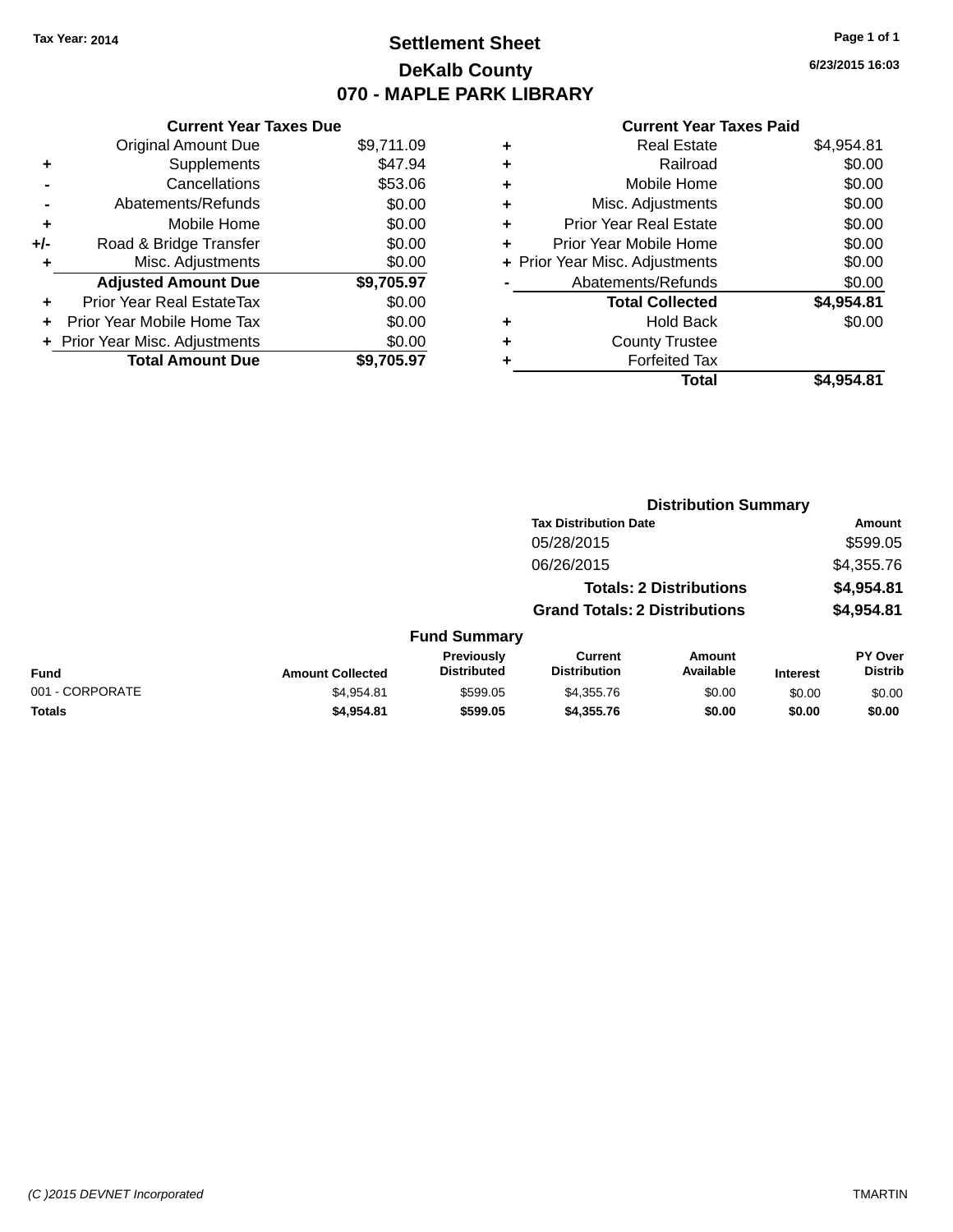## **Settlement Sheet Tax Year: 2014 Page 1 of 1 DeKalb County 071 - CITY OF SANDWICH**

**6/23/2015 16:03**

#### **Current Year Taxes Paid**

|     | <b>Current Year Taxes Due</b>  |                |  |  |  |
|-----|--------------------------------|----------------|--|--|--|
|     | <b>Original Amount Due</b>     | \$1,281,006.61 |  |  |  |
| ٠   | \$9,500.16<br>Supplements      |                |  |  |  |
|     | \$10,853.96<br>Cancellations   |                |  |  |  |
|     | Abatements/Refunds             | \$0.00         |  |  |  |
| ٠   | Mobile Home                    | \$0.00         |  |  |  |
| +/- | Road & Bridge Transfer         | \$16,907.59    |  |  |  |
|     | Misc. Adjustments              | \$0.00         |  |  |  |
|     | <b>Adjusted Amount Due</b>     | \$1,296,560.40 |  |  |  |
| ٠   | Prior Year Real EstateTax      | (\$169.31)     |  |  |  |
|     | Prior Year Mobile Home Tax     | \$0.00         |  |  |  |
|     | + Prior Year Misc. Adjustments | \$22.35        |  |  |  |
|     | <b>Total Amount Due</b>        | \$1,296,413.44 |  |  |  |
|     |                                |                |  |  |  |

| ٠ | <b>Real Estate</b>             | \$692,075.75 |
|---|--------------------------------|--------------|
| ٠ | Railroad                       | \$1,607.87   |
| ٠ | Mobile Home                    | \$0.00       |
| ٠ | Misc. Adjustments              | \$0.00       |
| ٠ | <b>Prior Year Real Estate</b>  | (\$169.31)   |
| ٠ | Prior Year Mobile Home         | \$0.00       |
|   | + Prior Year Misc. Adjustments | \$22.35      |
|   | Abatements/Refunds             | \$0.00       |
|   | <b>Total Collected</b>         | \$693,536.66 |
| ٠ | <b>Hold Back</b>               | \$0.00       |
| ٠ | <b>County Trustee</b>          |              |
| ٠ | <b>Forfeited Tax</b>           |              |
|   | Total                          | \$693,536.66 |
|   |                                |              |

| <b>Road and Bridge Summary</b> |             |               | <b>Distribution Summary</b>          |              |  |
|--------------------------------|-------------|---------------|--------------------------------------|--------------|--|
| <b>Rd./Br. District</b>        | Amt. Due    | Amt. Distrib. | <b>Tax Distribution Date</b>         | Amount       |  |
| SANDWICH ROAD & BRIDG          | \$30,512.53 | \$16.301.28   | 05/28/2015                           | \$138,309.34 |  |
| SOMONAUK ROAD & BRIDI          | \$1.077.20  | \$606.31      | 06/26/2015                           | \$555,227.32 |  |
| <b>Totals</b>                  | \$31,589.73 | \$16,907.59   | <b>Totals: 2 Distributions</b>       | \$693,536.66 |  |
|                                |             |               | <b>Grand Totals: 2 Distributions</b> | \$693,536.66 |  |

## **Fund Summary**

| <b>Fund</b>                                         | <b>Amount Collected</b> | Previously<br><b>Distributed</b> | <b>Current</b><br><b>Distribution</b> | <b>Amount</b><br>Available | <b>Interest</b> | PY Over<br><b>Distrib</b> |
|-----------------------------------------------------|-------------------------|----------------------------------|---------------------------------------|----------------------------|-----------------|---------------------------|
| 001 - CORPORATE                                     | \$225,711.24            | \$44,963.98                      | \$180,747.26                          | \$0.00                     | \$0.00          | \$0.00                    |
| 003 - BONDS AND INTEREST                            | \$0.00                  | \$0.00                           | \$0.00                                | \$0.00                     | \$0.00          | \$0.00                    |
| $005 - I. M. R. F.$                                 | \$52,614.01             | \$10,481.25                      | \$42,132.76                           | \$0.00                     | \$0.00          | \$0.00                    |
| 007 - ROAD AND BRIDGE                               | \$16,907.59             | \$3,517.91                       | \$13,389.68                           | \$0.00                     | \$0.00          | \$0.00                    |
| 014 - POLICE PROTECTION                             | \$86,095.63             | \$17,151.13                      | \$68,944.50                           | \$0.00                     | \$0.00          | \$0.00                    |
| 015 - POLICE PENSION                                | \$117,799.78            | \$23,466.92                      | \$94,332.86                           | \$0.00                     | \$0.00          | \$0.00                    |
| 027 - AUDIT                                         | \$8,854.37              | \$1,763.88                       | \$7,090.49                            | \$0.00                     | \$0.00          | \$0.00                    |
| 035 - TORT JUDGMENTS, LIABILITY<br><b>INSURANCE</b> | \$19,132.36             | \$3,811.35                       | \$15,321.01                           | \$0.00                     | \$0.00          | \$0.00                    |
| 040 - STREET AND BRIDGE                             | \$2,513.00              | \$500.62                         | \$2,012.38                            | \$0.00                     | \$0.00          | \$0.00                    |
| 041 - STREET LIGHTING                               | \$30,262.24             | \$6,028.55                       | \$24,233.69                           | \$0.00                     | \$0.00          | \$0.00                    |
| 045 - PUBLIC BENEFIT                                | \$0.00                  | \$0.00                           | \$0.00                                | \$0.00                     | \$0.00          | \$0.00                    |
| 046 - EMERGENCY SERV & DISASTER<br><b>OPER</b>      | \$1,618.49              | \$322.42                         | \$1,296.07                            | \$0.00                     | \$0.00          | \$0.00                    |
| 047 - SOCIAL SECURITY                               | \$52,614.01             | \$10,481.25                      | \$42,132.76                           | \$0.00                     | \$0.00          | \$0.00                    |
| 048 - SCHOOL CROSSING GUARDS                        | \$5,982.08              | \$1,191.69                       | \$4,790.39                            | \$0.00                     | \$0.00          | \$0.00                    |
| 060 - UNEMPLOYMENT INSURANCE                        | \$10,527.68             | \$2,097.23                       | \$8,430.45                            | \$0.00                     | \$0.00          | \$0.00                    |
| 062 - WORKERS COMPENSATION                          | \$41,137.02             | \$8,194.91                       | \$32,942.11                           | \$0.00                     | \$0.00          | \$0.00                    |
| 065 - FORESTRY PROGRAM                              | \$21,767.16             | \$4,336.25                       | \$17,430.91                           | \$0.00                     | \$0.00          | \$0.00                    |
| <b>Totals</b>                                       | \$693,536.66            | \$138,309.34                     | \$555,227.32                          | \$0.00                     | \$0.00          | \$0.00                    |

## **Miscellaneous Adjustment Detail**

#### Year Source **Account Type Account Adjustment Description** 2013 RE - Real Estate Back Tax Collected \$22.35 TRUSTEE SALE 19-25-252-014 by TBA **Totals \$22.35 1 entries**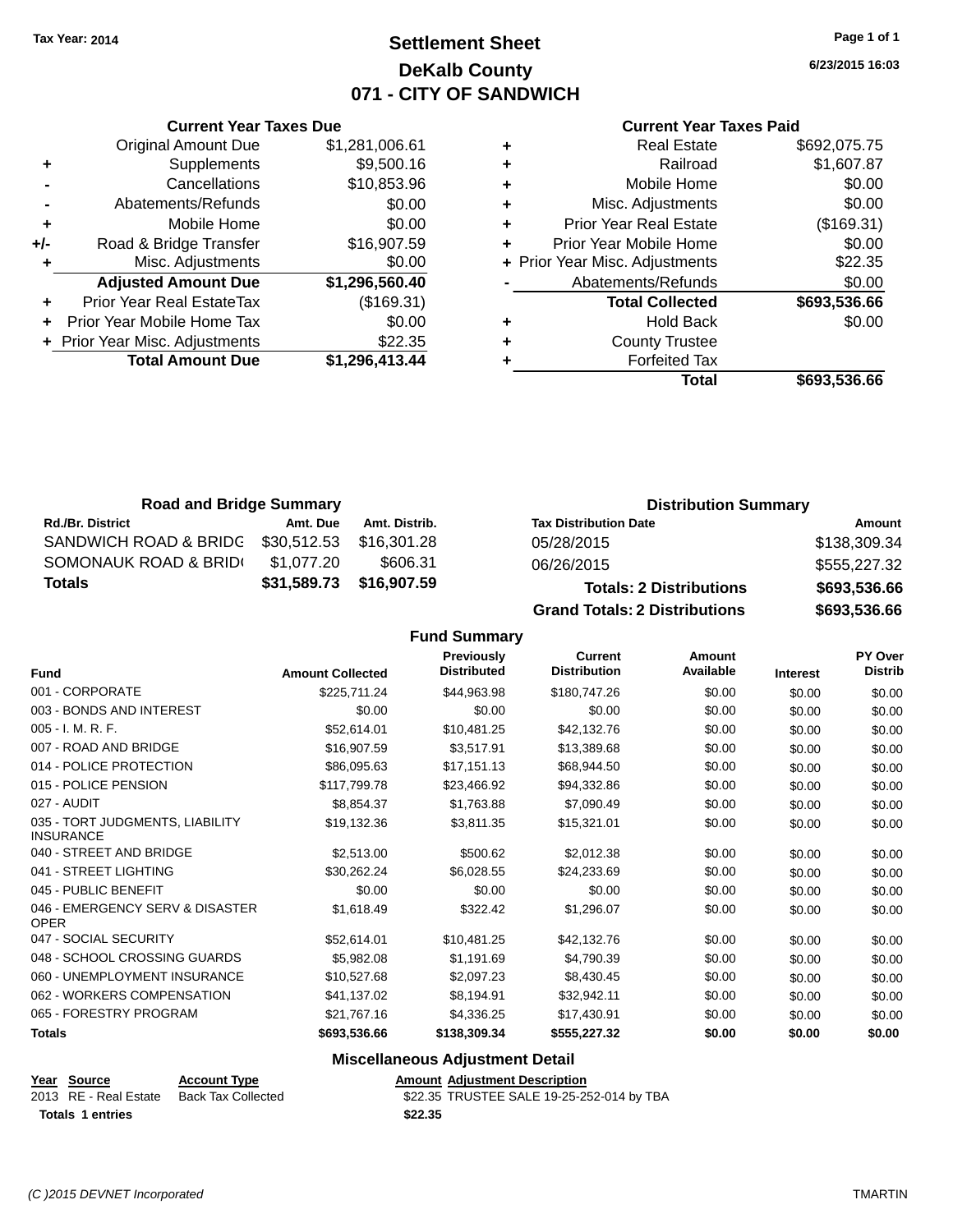## **Settlement Sheet Tax Year: 2014 Page 1 of 1 DeKalb County 072 - VILLAGE OF SHABBONA**

**6/23/2015 16:03**

#### **Current Year Taxes Paid**

|     | <b>Original Amount Due</b>     | \$97,228.73  |
|-----|--------------------------------|--------------|
| ٠   | Supplements                    | \$285.98     |
|     | Cancellations                  | \$341.24     |
|     | Abatements/Refunds             | \$0.00       |
| ٠   | Mobile Home                    | \$0.00       |
| +/- | Road & Bridge Transfer         | \$5,920.12   |
|     | Misc. Adjustments              | \$0.00       |
| ٠   |                                |              |
|     | <b>Adjusted Amount Due</b>     | \$103,093.59 |
| ÷   | Prior Year Real EstateTax      | \$0.00       |
|     | Prior Year Mobile Home Tax     | \$0.00       |
|     | + Prior Year Misc. Adjustments | \$0.00       |
|     | <b>Total Amount Due</b>        | \$103,093.59 |

**Current Year Taxes Due**

|   | <b>Real Estate</b>             | \$56,537.30 |
|---|--------------------------------|-------------|
| ٠ | Railroad                       | \$1,074.59  |
| ٠ | Mobile Home                    | \$0.00      |
| ٠ | Misc. Adjustments              | \$0.00      |
| ٠ | <b>Prior Year Real Estate</b>  | \$0.00      |
| ÷ | Prior Year Mobile Home         | \$0.00      |
|   | + Prior Year Misc. Adjustments | \$0.00      |
|   | Abatements/Refunds             | \$0.00      |
|   | <b>Total Collected</b>         | \$57,611.89 |
| ٠ | <b>Hold Back</b>               | \$0.00      |
| ٠ | <b>County Trustee</b>          |             |
| ٠ | <b>Forfeited Tax</b>           |             |
|   | Total                          | \$57,611.89 |
|   |                                |             |

**Grand Totals: 2 Distributions \$57,611.89**

| <b>Road and Bridge Summary</b> |             |               | <b>Distribution Summary</b>    |             |  |
|--------------------------------|-------------|---------------|--------------------------------|-------------|--|
| <b>Rd./Br. District</b>        | Amt. Due    | Amt. Distrib. | <b>Tax Distribution Date</b>   | Amount      |  |
| SHABBONA ROAD & BRIDG          | \$10,837.29 | \$5.920.12    | 05/28/2015                     | \$8.511.61  |  |
| Totals                         | \$10,837.29 | \$5,920.12    | 06/26/2015                     | \$49,100.28 |  |
|                                |             |               | <b>Totals: 2 Distributions</b> | \$57,611.89 |  |

**Fund Summary Fund Interest Amount Collected Distributed PY Over Distrib Amount Available Current Distribution Previously** 001 - CORPORATE \$27,146.09 \$4,012.62 \$23,133.47 \$0.00 \$0.00 \$0.00 005 - I. M. R. F. \$835.39 \$123.48 \$711.91 \$0.00 \$0.00 \$0.00 007 - ROAD AND BRIDGE \$5,020.12 \$5,920.12 \$870.74 \$5,049.38 \$0.00 \$0.00 \$0.00 \$0.00 014 - POLICE PROTECTION \$15,839.96 \$2,341.40 \$13,498.56 \$0.00 \$0.00 \$0.00 \$0.00 047 - SOCIAL SECURITY \$5,904.02 \$572.71 \$5,031.31 \$0.00 \$0.00 \$0.00 060 - UNEMPLOYMENT INSURANCE \$598.28 \$509.84 \$0.00 \$0.00 \$0.00 062 - WORKERS COMPENSATION \$1,368.03 \$202.22 \$1,165.81 \$0.00 \$0.00 \$0.00 \$0.00 **Totals \$57,611.89 \$8,511.61 \$49,100.28 \$0.00 \$0.00 \$0.00**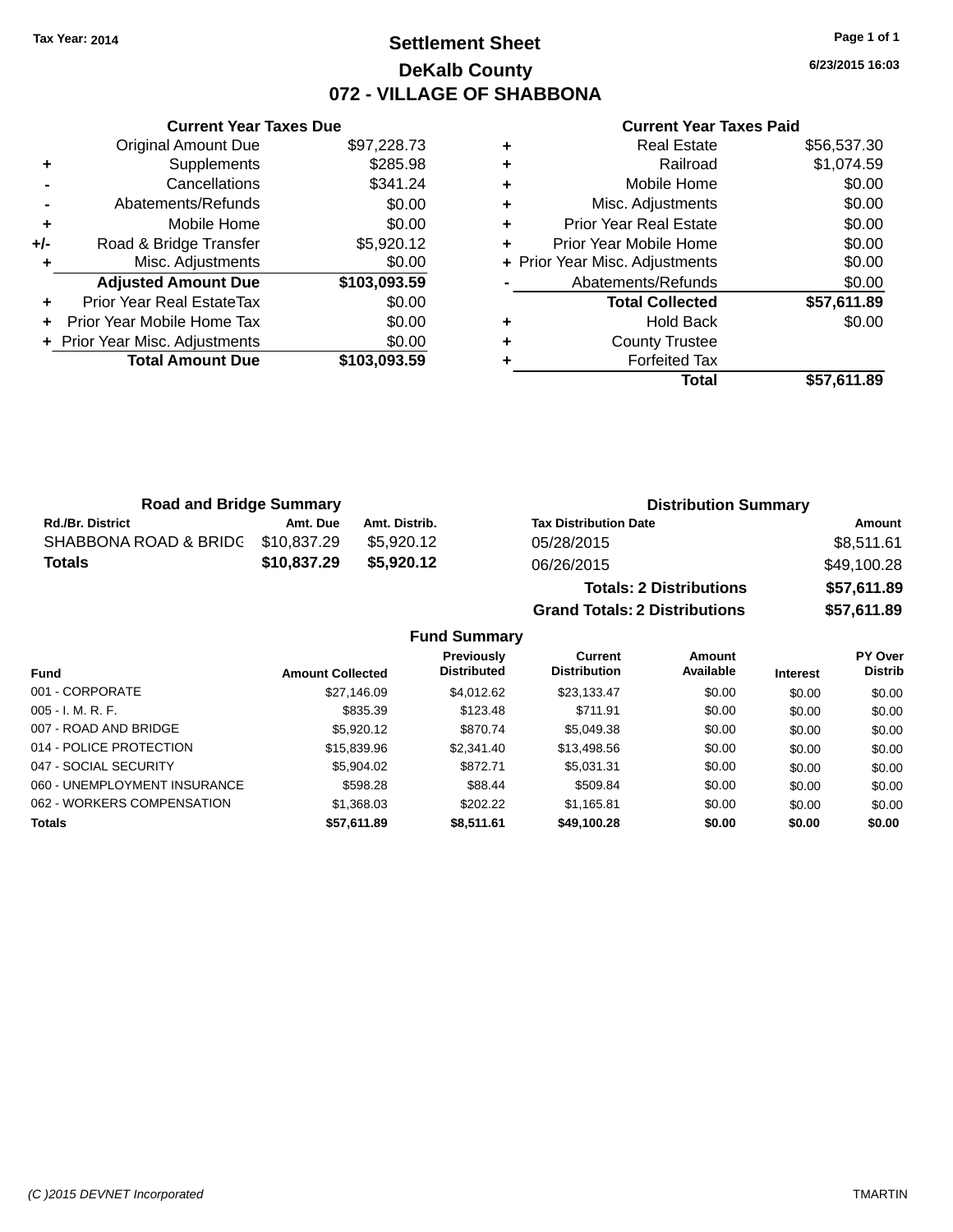## **Settlement Sheet Tax Year: 2014 Page 1 of 1 DeKalb County 073 - FLEWELLIN MEMORIAL LIBRARY**

**6/23/2015 16:03**

|     | <b>Current Year Taxes Due</b>  |             |
|-----|--------------------------------|-------------|
|     | <b>Original Amount Due</b>     | \$26,117.23 |
| ٠   | Supplements                    | \$67.59     |
|     | Cancellations                  | \$80.92     |
|     | Abatements/Refunds             | \$0.00      |
| ٠   | Mobile Home                    | \$0.00      |
| +/- | Road & Bridge Transfer         | \$0.00      |
| ٠   | Misc. Adjustments              | \$0.00      |
|     | <b>Adjusted Amount Due</b>     | \$26,103.90 |
| ÷   | Prior Year Real EstateTax      | \$0.00      |
| ÷   | Prior Year Mobile Home Tax     | \$0.00      |
|     | + Prior Year Misc. Adjustments | \$0.00      |
|     | <b>Total Amount Due</b>        | \$26.103.90 |

| ٠ | <b>Real Estate</b>             | \$13,625.48 |
|---|--------------------------------|-------------|
| ٠ | Railroad                       | \$259.70    |
| ٠ | Mobile Home                    | \$0.00      |
| ٠ | Misc. Adjustments              | \$0.00      |
| ٠ | <b>Prior Year Real Estate</b>  | \$0.00      |
| ٠ | Prior Year Mobile Home         | \$0.00      |
|   | + Prior Year Misc. Adjustments | \$0.00      |
|   | Abatements/Refunds             | \$0.00      |
|   | <b>Total Collected</b>         | \$13,885.18 |
| ٠ | Hold Back                      | \$0.00      |
|   | <b>County Trustee</b>          |             |
| ٠ | <b>Forfeited Tax</b>           |             |
|   | Total                          | \$13,885.18 |
|   |                                |             |

|                 |                         |                                  | <b>Distribution Summary</b>           |                                |                 |                                  |
|-----------------|-------------------------|----------------------------------|---------------------------------------|--------------------------------|-----------------|----------------------------------|
|                 |                         |                                  | <b>Tax Distribution Date</b>          |                                |                 | Amount                           |
|                 |                         |                                  | 05/28/2015                            |                                |                 | \$2,052.45                       |
|                 |                         |                                  | 06/26/2015                            |                                |                 | \$11,832.73                      |
|                 |                         |                                  |                                       | <b>Totals: 2 Distributions</b> |                 | \$13,885.18                      |
|                 |                         |                                  | <b>Grand Totals: 2 Distributions</b>  |                                |                 | \$13,885.18                      |
|                 |                         | <b>Fund Summary</b>              |                                       |                                |                 |                                  |
| <b>Fund</b>     | <b>Amount Collected</b> | Previously<br><b>Distributed</b> | <b>Current</b><br><b>Distribution</b> | <b>Amount</b><br>Available     | <b>Interest</b> | <b>PY Over</b><br><b>Distrib</b> |
| 001 - CORPORATE | \$13,885.18             | \$2.052.45                       | \$11,832.73                           | \$0.00                         | \$0.00          | \$0.00                           |
| <b>Totals</b>   | \$13,885.18             | \$2,052.45                       | \$11,832.73                           | \$0.00                         | \$0.00          | \$0.00                           |
|                 |                         |                                  |                                       |                                |                 |                                  |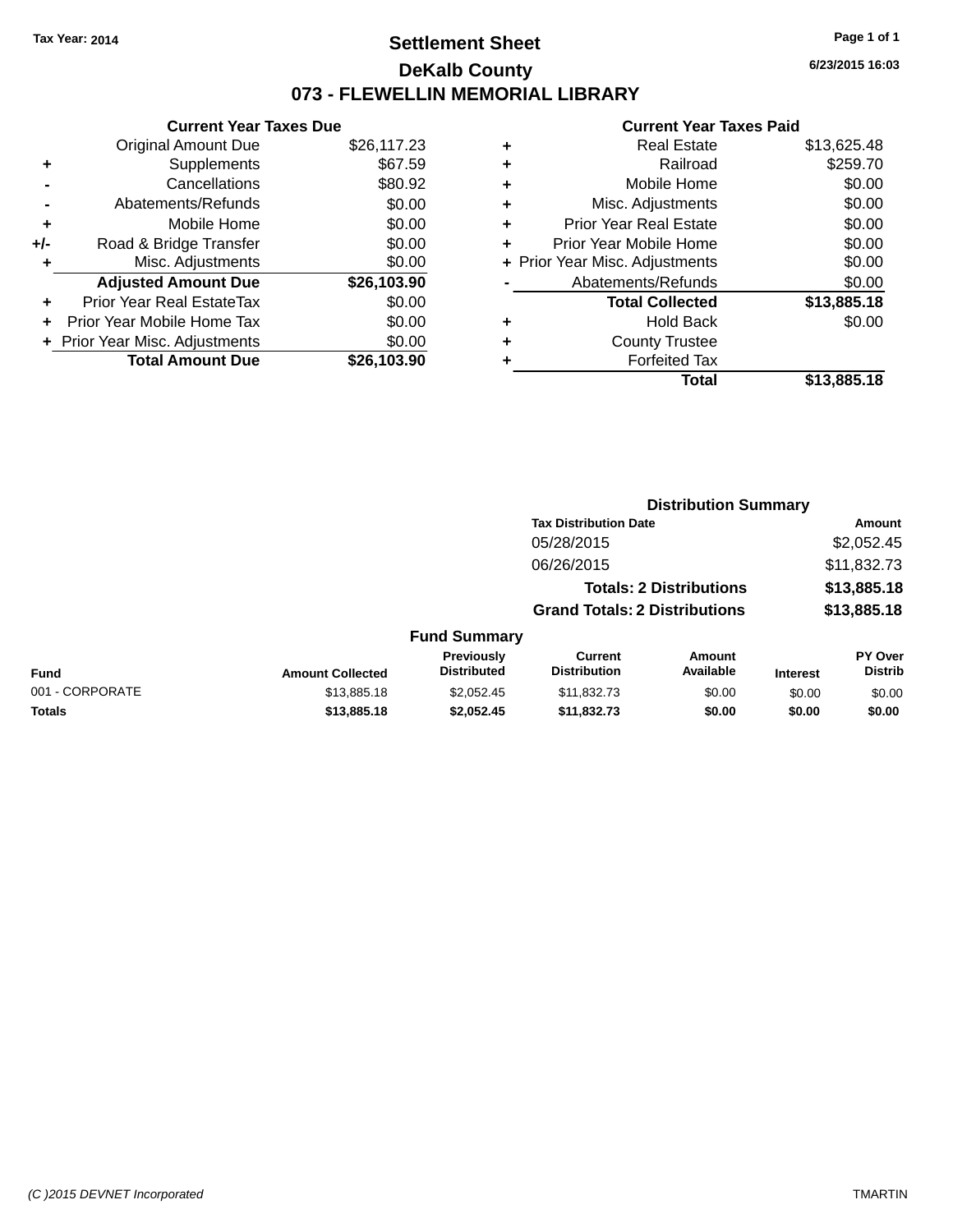## **Settlement Sheet Tax Year: 2014 Page 1 of 1 DeKalb County 074 - VILLAGE OF SOMONAUK**

**6/23/2015 16:03**

#### **Current Year Taxes Paid**

|     | <b>Current Year Taxes Due</b>    |              |
|-----|----------------------------------|--------------|
|     | <b>Original Amount Due</b>       | \$391,716.20 |
| ٠   | Supplements                      | \$3,226.13   |
|     | Cancellations                    | \$3,701.40   |
|     | Abatements/Refunds               | \$0.00       |
| ٠   | Mobile Home                      | \$0.00       |
| +/- | Road & Bridge Transfer           | \$30,013.97  |
| ٠   | Misc. Adjustments                | \$0.00       |
|     | <b>Adjusted Amount Due</b>       | \$421,254.90 |
| ٠   | <b>Prior Year Real EstateTax</b> | \$0.00       |
| ÷   | Prior Year Mobile Home Tax       | \$0.00       |
|     | + Prior Year Misc. Adjustments   | \$0.00       |
|     | <b>Total Amount Due</b>          | \$421.254.90 |
|     |                                  |              |

| <b>Real Estate</b>            | \$246,537.46                   |
|-------------------------------|--------------------------------|
| Railroad                      | \$2,187.82                     |
| Mobile Home                   | \$0.00                         |
| Misc. Adjustments             | \$0.00                         |
| <b>Prior Year Real Estate</b> | \$0.00                         |
| Prior Year Mobile Home        | \$0.00                         |
|                               | \$0.00                         |
| Abatements/Refunds            | \$0.00                         |
| <b>Total Collected</b>        | \$248,725.28                   |
| <b>Hold Back</b>              | \$0.00                         |
| <b>County Trustee</b>         |                                |
| <b>Forfeited Tax</b>          |                                |
| Total                         | \$248,725.28                   |
|                               | + Prior Year Misc. Adjustments |

| <b>Road and Bridge Summary</b> |                         |               | <b>Distribution Summary</b>                                                                                                                                                                                                    |                |  |
|--------------------------------|-------------------------|---------------|--------------------------------------------------------------------------------------------------------------------------------------------------------------------------------------------------------------------------------|----------------|--|
| <b>Rd./Br. District</b>        | Amt. Due                | Amt. Distrib. | <b>Tax Distribution Date</b>                                                                                                                                                                                                   | Amount         |  |
| SOMONAUK ROAD & BRIDI          | \$53,381.84             | \$30.013.97   | 05/28/2015                                                                                                                                                                                                                     | \$49,739.00    |  |
| <b>Totals</b>                  | \$53,381.84 \$30,013.97 |               | 06/26/2015                                                                                                                                                                                                                     | \$198,986.28   |  |
|                                |                         |               | The second contract of the second contract of the second contract of the second contract of the second contract of the second contract of the second contract of the second contract of the second contract of the second cont | $A = 10 = 205$ |  |

**Totals: 2 Distributions \$248,725.28 Grand Totals: 2 Distributions \$248,725.28**

| <b>Fund</b>                             | <b>Amount Collected</b> | <b>Previously</b><br><b>Distributed</b> | Current<br><b>Distribution</b> | Amount<br>Available | <b>Interest</b> | <b>PY Over</b><br><b>Distrib</b> |
|-----------------------------------------|-------------------------|-----------------------------------------|--------------------------------|---------------------|-----------------|----------------------------------|
| 001 - CORPORATE                         | \$61,039.04             | \$12.113.31                             | \$48,925.73                    | \$0.00              | \$0.00          | \$0.00                           |
| 003 - BONDS AND INTEREST                | \$79.727.27             | \$15,822,04                             | \$63.905.23                    | \$0.00              | \$0.00          | \$0.00                           |
| 007 - ROAD AND BRIDGE                   | \$30,013.97             | \$6,335,30                              | \$23,678.67                    | \$0.00              | \$0.00          | \$0.00                           |
| 014 - POLICE PROTECTION                 | \$14,478,47             | \$2,873.28                              | \$11,605.19                    | \$0.00              | \$0.00          | \$0.00                           |
| 025 - GARBAGE DISPOSAL                  | \$9.652.82              | \$1.915.62                              | \$7.737.20                     | \$0.00              | \$0.00          | \$0.00                           |
| 027 - AUDIT                             | \$10,619.09             | \$2,107.38                              | \$8.511.71                     | \$0.00              | \$0.00          | \$0.00                           |
| 035 - TORT JUDGEMENTS/LIABILITY<br>INS. | \$23.648.17             | \$4,693.03                              | \$18.955.14                    | \$0.00              | \$0.00          | \$0.00                           |
| 047 - SOCIAL SECURITY                   | \$19.546.45             | \$3.879.04                              | \$15.667.41                    | \$0.00              | \$0.00          | \$0.00                           |
| <b>Totals</b>                           | \$248,725.28            | \$49,739.00                             | \$198,986,28                   | \$0.00              | \$0.00          | \$0.00                           |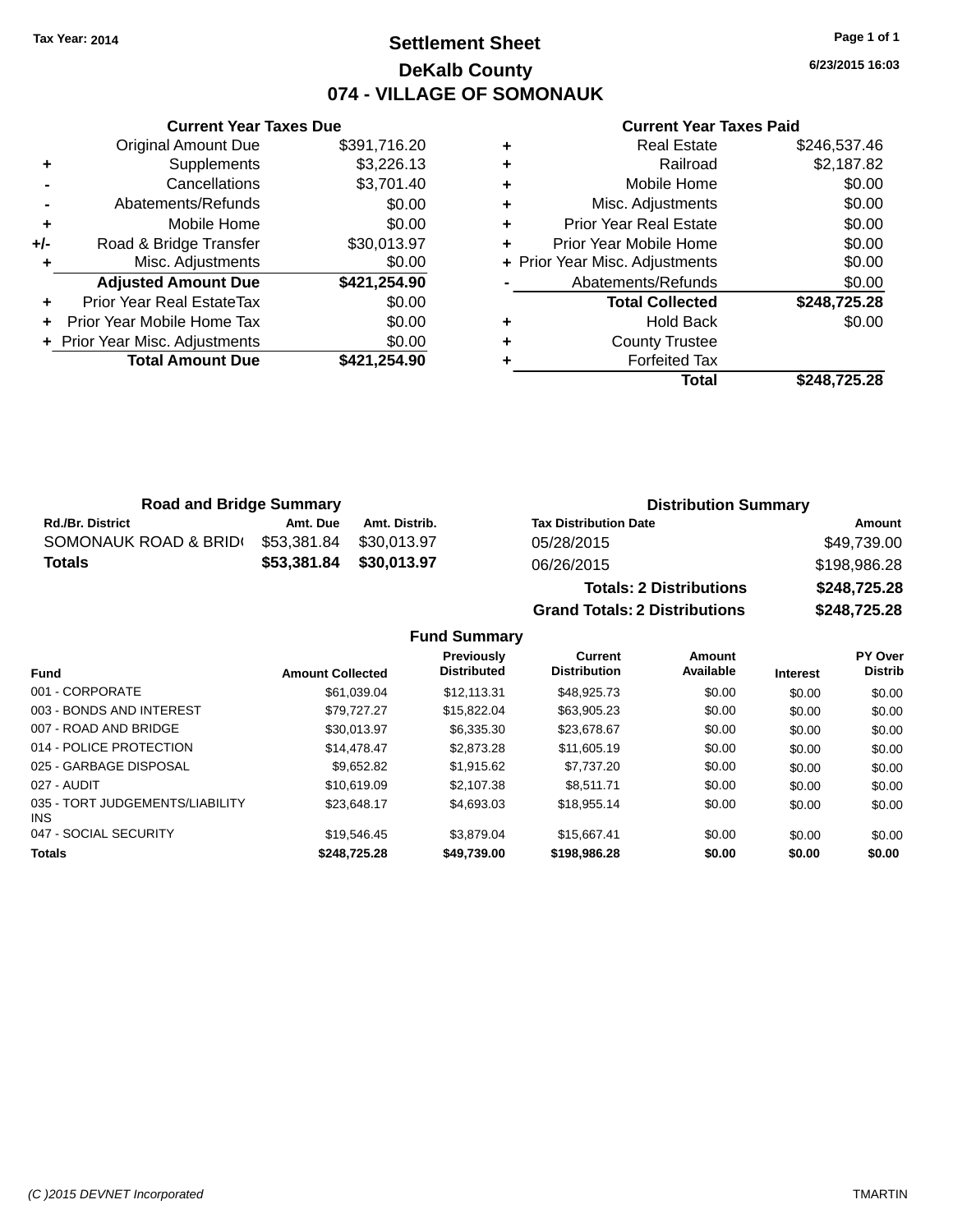## **Settlement Sheet Tax Year: 2014 Page 1 of 1 DeKalb County 075 - SOMONAUK LIBRARY**

**6/23/2015 16:03**

#### **Current Year Taxes Paid**

|     | <b>Current Year Taxes Due</b>  |              |
|-----|--------------------------------|--------------|
|     | <b>Original Amount Due</b>     | \$136,333.00 |
| ٠   | Supplements                    | \$763.77     |
|     | Cancellations                  | \$876.30     |
|     | Abatements/Refunds             | \$0.00       |
| ٠   | Mobile Home                    | \$0.00       |
| +/- | Road & Bridge Transfer         | \$0.00       |
|     | Misc. Adjustments              | \$0.00       |
|     | <b>Adjusted Amount Due</b>     | \$136,220.47 |
| ٠   | Prior Year Real EstateTax      | \$0.00       |
| ÷   | Prior Year Mobile Home Tax     | \$0.00       |
|     | + Prior Year Misc. Adjustments | \$0.00       |
|     | <b>Total Amount Due</b>        | \$136,220.47 |
|     |                                |              |

|   | <b>Real Estate</b>             | \$75,302.64 |
|---|--------------------------------|-------------|
| ٠ | Railroad                       | \$730.46    |
| ٠ | Mobile Home                    | \$0.00      |
| ٠ | Misc. Adjustments              | \$0.00      |
| ٠ | <b>Prior Year Real Estate</b>  | \$0.00      |
| ٠ | Prior Year Mobile Home         | \$0.00      |
|   | + Prior Year Misc. Adjustments | \$0.00      |
|   | Abatements/Refunds             | \$0.00      |
|   | <b>Total Collected</b>         | \$76,033.10 |
| ٠ | <b>Hold Back</b>               | \$0.00      |
| ٠ | <b>County Trustee</b>          |             |
| ٠ | <b>Forfeited Tax</b>           |             |
|   | Total                          | \$76,033.10 |
|   |                                |             |

## **Distribution Summary Tax Distribution Date Amount** 05/28/2015 \$15,493.20 06/26/2015 \$60,539.90 **Totals: 2 Distributions \$76,033.10 Grand Totals: 2 Distributions \$76,033.10**

| <b>Fund</b>                                   | <b>Amount Collected</b> | <b>Previously</b><br><b>Distributed</b> | Current<br><b>Distribution</b> | Amount<br>Available | <b>Interest</b> | <b>PY Over</b><br><b>Distrib</b> |
|-----------------------------------------------|-------------------------|-----------------------------------------|--------------------------------|---------------------|-----------------|----------------------------------|
| 001 - CORPORATE                               | \$28,196.26             | \$5.745.51                              | \$22,450.75                    | \$0.00              | \$0.00          | \$0.00                           |
| 003 - BONDS AND INTEREST                      | \$31,240.40             | \$6,365.83                              | \$24,874.57                    | \$0.00              | \$0.00          | \$0.00                           |
| 004 - OPERATIONS & MAINTENANCE                | \$3.719.62              | \$757.95                                | \$2,961.67                     | \$0.00              | \$0.00          | \$0.00                           |
| $005 - I. M. R. F.$                           | \$4,648.59              | \$947.24                                | \$3,701.35                     | \$0.00              | \$0.00          | \$0.00                           |
| 027 - AUDIT                                   | \$946.01                | \$192.77                                | \$753.24                       | \$0.00              | \$0.00          | \$0.00                           |
| 035 - TORT JUDGEMENTS/LIABILITY<br><b>INS</b> | \$4,132.10              | \$842.00                                | \$3,290.10                     | \$0.00              | \$0.00          | \$0.00                           |
| 047 - SOCIAL SECURITY                         | \$3,150.12              | \$641.90                                | \$2,508.22                     | \$0.00              | \$0.00          | \$0.00                           |
| <b>Totals</b>                                 | \$76,033.10             | \$15,493.20                             | \$60,539.90                    | \$0.00              | \$0.00          | \$0.00                           |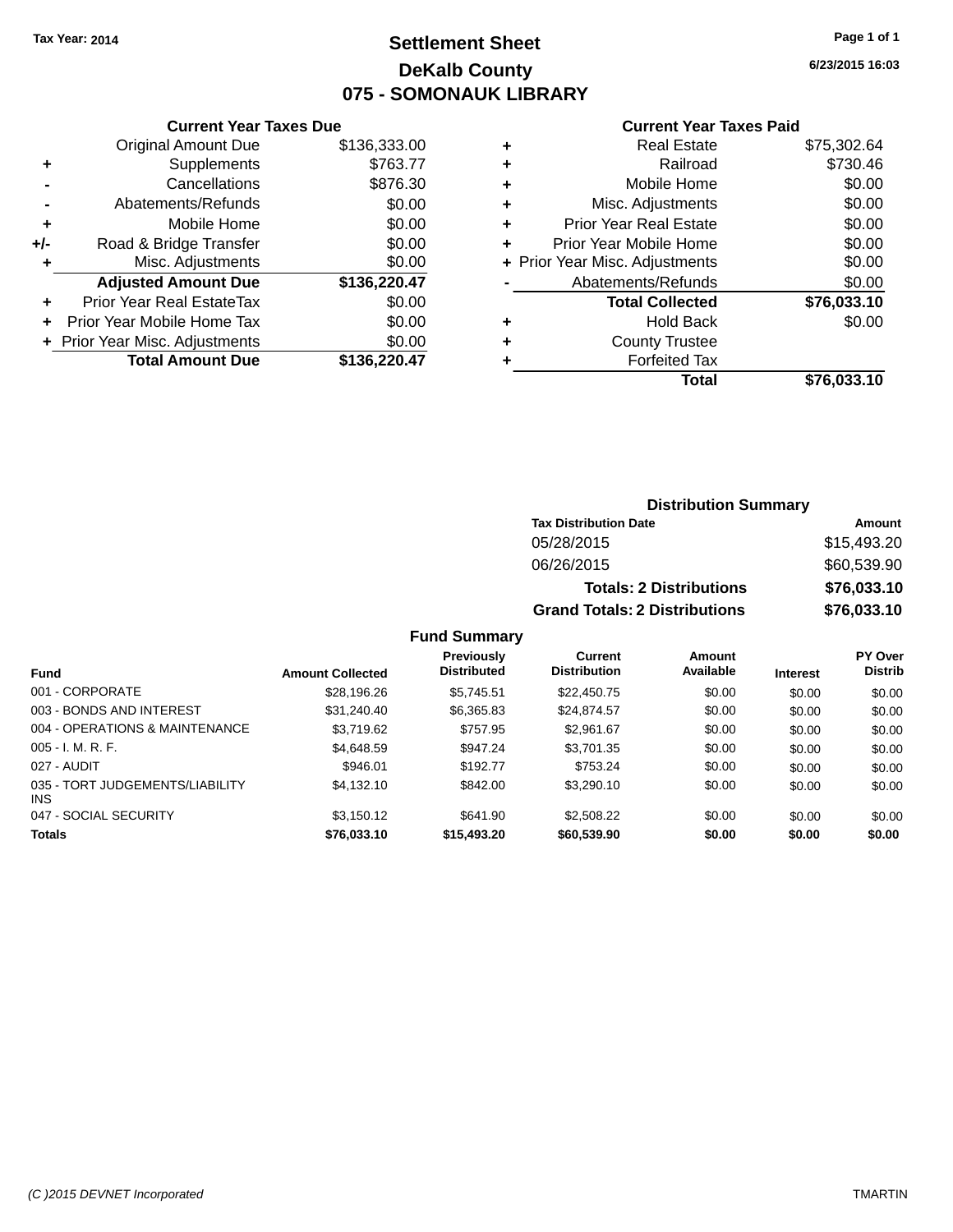# **Settlement Sheet Tax Year: 2014 Page 1 of 1 DeKalb County 076 - CITY OF SYCAMORE**

**6/23/2015 16:03**

| <b>Current Year Taxes Paid</b> |  |  |
|--------------------------------|--|--|
|                                |  |  |

|       | <b>Current Year Taxes Due</b>  |                |
|-------|--------------------------------|----------------|
|       | <b>Original Amount Due</b>     | \$2,653,309.13 |
| ٠     | Supplements                    | \$11,524.10    |
|       | Cancellations                  | \$13,101.56    |
|       | Abatements/Refunds             | \$0.08         |
| ٠     | Mobile Home                    | \$0.00         |
| $+/-$ | Road & Bridge Transfer         | \$22,417.53    |
| ٠     | Misc. Adjustments              | \$478.82       |
|       | <b>Adjusted Amount Due</b>     | \$2,674,627.94 |
| ٠     | Prior Year Real EstateTax      | \$646.62       |
|       | Prior Year Mobile Home Tax     | \$0.00         |
|       | + Prior Year Misc. Adjustments | \$0.00         |
|       | <b>Total Amount Due</b>        | \$2,675,274.56 |
|       |                                |                |

|   | <b>Real Estate</b>             | \$1,390,278.14 |
|---|--------------------------------|----------------|
| ٠ | Railroad                       | \$0.19         |
| ٠ | Mobile Home                    | \$0.00         |
| ٠ | Misc. Adjustments              | \$478.82       |
| ٠ | <b>Prior Year Real Estate</b>  | \$646.62       |
| ٠ | Prior Year Mobile Home         | \$0.00         |
|   | + Prior Year Misc. Adjustments | \$0.00         |
|   | Abatements/Refunds             | \$0.08         |
|   | <b>Total Collected</b>         | \$1,391,403.69 |
| ٠ | <b>Hold Back</b>               | \$0.00         |
|   | <b>County Trustee</b>          |                |
| ٠ | <b>Forfeited Tax</b>           |                |
|   | Total                          | \$1,391,403.69 |
|   |                                |                |

| <b>Road and Bridge Summary</b>   |             |               | <b>Distribution Summary</b>          |                |  |
|----------------------------------|-------------|---------------|--------------------------------------|----------------|--|
| <b>Rd./Br. District</b>          | Amt. Due    | Amt. Distrib. | <b>Tax Distribution Date</b>         | Amount         |  |
| <b>CORTLAND ROAD &amp; BRIDG</b> | \$25.902.47 | \$13,456.61   | 05/28/2015                           | \$242,971.79   |  |
| <b>DEKALB ROAD &amp; BRIDGE</b>  | \$9,907.21  | \$5.082.47    | 06/26/2015                           | \$1,148,431.90 |  |
| <b>SYCAMORE ROAD &amp; BRID(</b> | \$7.427.64  | \$3,878.45    | <b>Totals: 2 Distributions</b>       | \$1,391,403.69 |  |
| Totals                           | \$43,237.32 | \$22,417.53   | <b>Grand Totals: 2 Distributions</b> | \$1,391,403.69 |  |

### **Fund Summary**

| <b>Fund</b>                  | <b>Amount Collected</b> | <b>Previously</b><br><b>Distributed</b> | Current<br><b>Distribution</b> | Amount<br>Available | <b>Interest</b> | <b>PY Over</b><br><b>Distrib</b> |
|------------------------------|-------------------------|-----------------------------------------|--------------------------------|---------------------|-----------------|----------------------------------|
| 001 - CORPORATE              | \$646.154.64            | \$112,972.07                            | \$533.182.57                   | \$0.00              | \$0.00          | \$0.00                           |
| 003 - BONDS AND INTEREST     | \$80.785.23             | \$14.124.27                             | \$66,660.96                    | \$0.00              | \$0.00          | \$0.00                           |
| $005 - I. M. R. F.$          | \$81,290.40             | \$14,212.60                             | \$67,077.80                    | \$0.00              | \$0.00          | \$0.00                           |
| 007 - ROAD AND BRIDGE        | \$22,417.53             | \$3.621.71                              | \$18,795.82                    | \$0.00              | \$0.00          | \$0.00                           |
| 013 - FIREFIGHTER'S PENSION  | \$273.853.36            | \$47.879.83                             | \$225.973.53                   | \$0.00              | \$0.00          | \$0.00                           |
| 015 - POLICE PENSION         | \$183.852.09            | \$32.144.23                             | \$151,707.86                   | \$0.00              | \$0.00          | \$0.00                           |
| 047 - SOCIAL SECURITY        | \$46,271.73             | \$8,090.03                              | \$38,181.70                    | \$0.00              | \$0.00          | \$0.00                           |
| 048 - SCHOOL CROSSING GUARDS | \$10.331.73             | \$1,806.37                              | \$8,525,36                     | \$0.00              | \$0.00          | \$0.00                           |
| 143 - MEDICARE               | \$46,446.98             | \$8,120.68                              | \$38,326,30                    | \$0.00              | \$0.00          | \$0.00                           |
| <b>Totals</b>                | \$1,391,403.69          | \$242.971.79                            | \$1,148,431.90                 | \$0.00              | \$0.00          | \$0.00                           |

### **Miscellaneous Adjustment Detail**

| Year Source             | <b>Account Type</b> | <b>Amount Adiustment Description</b>                      |
|-------------------------|---------------------|-----------------------------------------------------------|
| 2014 RE - Real Estate   | Back Tax Collected  | \$478.82 SYCAMORE MEADOWS REDEMPTION 06-22-331-006 by TBA |
| <b>Totals 1 entries</b> |                     | \$478.82                                                  |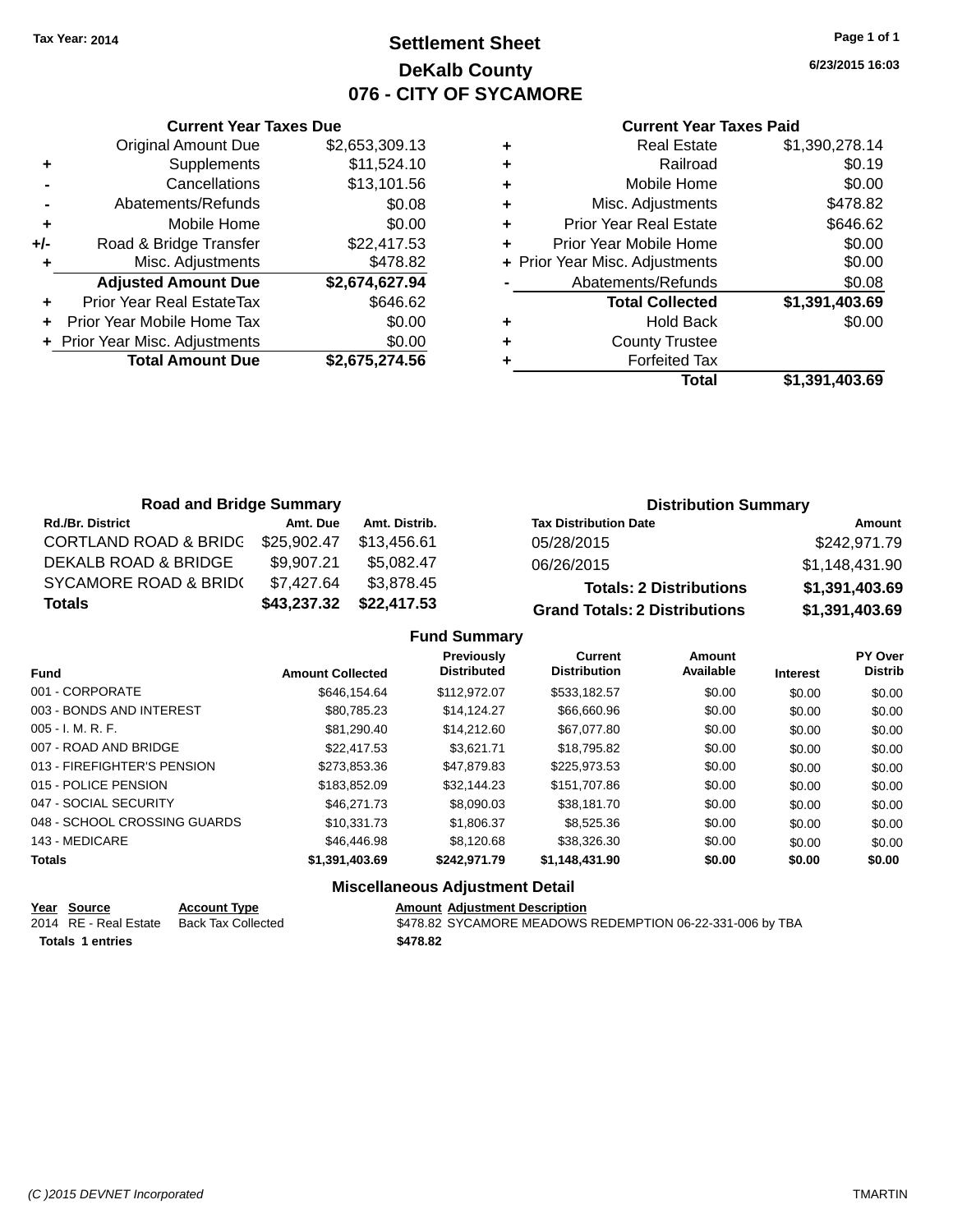# **Settlement Sheet Tax Year: 2014 Page 1 of 1 DeKalb County 077 - SYCAMORE LIBRARY**

**6/23/2015 16:03**

#### **Current Year Taxes Paid**

|       | <b>Current Year Taxes Due</b>  |              |  |  |  |  |  |
|-------|--------------------------------|--------------|--|--|--|--|--|
|       | <b>Original Amount Due</b>     | \$971,721.45 |  |  |  |  |  |
| ٠     | Supplements                    | \$4,046.28   |  |  |  |  |  |
|       | Cancellations                  | \$4,613.04   |  |  |  |  |  |
|       | Abatements/Refunds             | \$0.00       |  |  |  |  |  |
| ٠     | Mobile Home                    | \$0.00       |  |  |  |  |  |
| $+/-$ | Road & Bridge Transfer         | \$0.00       |  |  |  |  |  |
| ÷     | Misc. Adjustments              | \$175.36     |  |  |  |  |  |
|       | <b>Adjusted Amount Due</b>     | \$971,330.05 |  |  |  |  |  |
| ٠     | Prior Year Real EstateTax      | \$215.05     |  |  |  |  |  |
|       | Prior Year Mobile Home Tax     | \$0.00       |  |  |  |  |  |
|       | + Prior Year Misc. Adjustments | \$0.00       |  |  |  |  |  |
|       | <b>Total Amount Due</b>        | \$971.545.10 |  |  |  |  |  |
|       |                                |              |  |  |  |  |  |

|   | <b>Real Estate</b>             | \$500,959.97 |
|---|--------------------------------|--------------|
| ÷ | Railroad                       | \$0.07       |
| ٠ | Mobile Home                    | \$0.00       |
| ٠ | Misc. Adjustments              | \$175.36     |
| ٠ | <b>Prior Year Real Estate</b>  | \$215.05     |
| ٠ | Prior Year Mobile Home         | \$0.00       |
|   | + Prior Year Misc. Adjustments | \$0.00       |
|   | Abatements/Refunds             | \$0.00       |
|   | <b>Total Collected</b>         | \$501,350.45 |
| ٠ | <b>Hold Back</b>               | \$0.00       |
| ٠ | <b>County Trustee</b>          |              |
| ٠ | <b>Forfeited Tax</b>           |              |
|   | Total                          | \$501,350.45 |
|   |                                |              |

|     |                     | <b>Distribution Summary</b>          |                                |                 |                |
|-----|---------------------|--------------------------------------|--------------------------------|-----------------|----------------|
|     |                     | <b>Tax Distribution Date</b>         |                                |                 | <b>Amount</b>  |
|     |                     | 05/28/2015                           |                                |                 | \$87,643.86    |
|     |                     | 06/26/2015                           |                                |                 | \$413,706.59   |
|     |                     |                                      | <b>Totals: 2 Distributions</b> |                 | \$501,350.45   |
|     |                     | <b>Grand Totals: 2 Distributions</b> |                                |                 | \$501,350.45   |
|     | <b>Fund Summary</b> |                                      |                                |                 |                |
|     | <b>Previously</b>   | <b>Current</b>                       | <b>Amount</b>                  |                 | <b>PY Over</b> |
| ted | <b>Distributed</b>  | <b>Distribution</b>                  | Available                      | <b>Interest</b> | <b>Distrib</b> |
|     |                     |                                      |                                |                 |                |

| <b>Fund</b>                              | <b>Amount Collected</b> | <b>Previousiv</b><br><b>Distributed</b> | ∪urrent<br><b>Distribution</b> | Amount<br>Available | <b>Interest</b> | <b>PT OVER</b><br><b>Distrib</b> |
|------------------------------------------|-------------------------|-----------------------------------------|--------------------------------|---------------------|-----------------|----------------------------------|
| $005 - I. M. R. F.$                      | \$0.00                  | \$0.00                                  | \$0.00                         | \$0.00              | \$0.00          | \$0.00                           |
| 016 - LIBRARY (township, municipalities) | \$501,350.45            | \$87,643.86                             | \$413,706.59                   | \$0.00              | \$0.00          | \$0.00                           |
| 027 - AUDIT                              | \$0.00                  | \$0.00                                  | \$0.00                         | \$0.00              | \$0.00          | \$0.00                           |
| 047 - SOCIAL SECURITY                    | \$0.00                  | \$0.00                                  | \$0.00                         | \$0.00              | \$0.00          | \$0.00                           |
| <b>Totals</b>                            | \$501.350.45            | \$87,643.86                             | \$413,706.59                   | \$0.00              | \$0.00          | \$0.00                           |

### **Miscellaneous Adjustment Detail**

**<u>Year Source</u> Account Type<br>
2014 RE - Real Estate Back Tax Collected Totals \$175.36 1 entries**

Amount Adjustment Description<br>\$175.36 SYCAMORE MEADOWS REDEMPTION 06-22-331-006 by TBA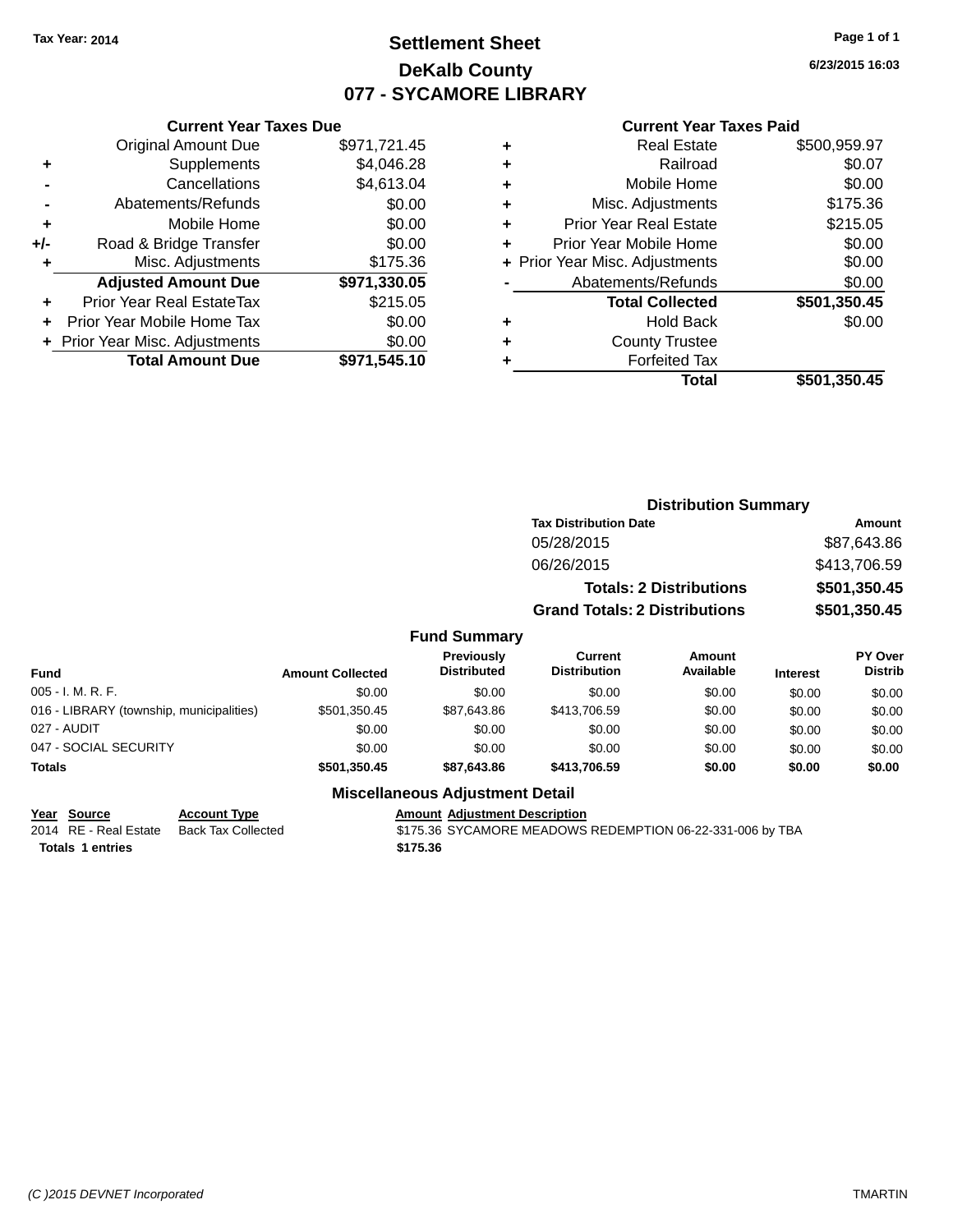# **Settlement Sheet Tax Year: 2014 Page 1 of 1 DeKalb County 078 - VILLAGE OF WATERMAN**

**6/23/2015 16:03**

#### **Current Year Taxes Paid**

| <b>Current Year Taxes Due</b> |                                |              |  |  |  |  |
|-------------------------------|--------------------------------|--------------|--|--|--|--|
|                               | <b>Original Amount Due</b>     | \$176,718.15 |  |  |  |  |
| ٠                             | Supplements                    | \$478.47     |  |  |  |  |
|                               | Cancellations                  | \$565.73     |  |  |  |  |
|                               | Abatements/Refunds             | \$0.00       |  |  |  |  |
| ÷                             | Mobile Home                    | \$0.00       |  |  |  |  |
| +/-                           | Road & Bridge Transfer         | \$17,247.46  |  |  |  |  |
|                               | Misc. Adjustments              | \$0.00       |  |  |  |  |
|                               | <b>Adjusted Amount Due</b>     | \$193,878.35 |  |  |  |  |
| ٠                             | Prior Year Real EstateTax      | \$0.00       |  |  |  |  |
|                               | Prior Year Mobile Home Tax     | \$0.00       |  |  |  |  |
|                               | + Prior Year Misc. Adjustments | \$0.00       |  |  |  |  |
|                               | <b>Total Amount Due</b>        | \$193.878.35 |  |  |  |  |
|                               |                                |              |  |  |  |  |

| <b>Real Estate</b>             | \$109,501.88 |
|--------------------------------|--------------|
| Railroad                       | \$789.91     |
| Mobile Home                    | \$0.00       |
| Misc. Adjustments              | \$0.00       |
| <b>Prior Year Real Estate</b>  | \$0.00       |
| Prior Year Mobile Home         | \$0.00       |
| + Prior Year Misc. Adjustments | \$0.00       |
| Abatements/Refunds             | \$0.00       |
| <b>Total Collected</b>         | \$110,291.79 |
| <b>Hold Back</b>               | \$0.00       |
| <b>County Trustee</b>          |              |
| <b>Forfeited Tax</b>           |              |
| Total                          | \$110,291.79 |
|                                |              |

| <b>Road and Bridge Summary</b>   |          |                         | <b>Distribution Summary</b>    |              |
|----------------------------------|----------|-------------------------|--------------------------------|--------------|
| <b>Rd./Br. District</b>          | Amt. Due | Amt. Distrib.           | <b>Tax Distribution Date</b>   | Amount       |
| <b>CLINTON ROAD &amp; BRIDGE</b> |          | \$32,293.48 \$17,247.46 | 05/28/2015                     | \$20,600.16  |
| Totals                           |          | \$32,293.48 \$17,247.46 | 06/26/2015                     | \$89,691.63  |
|                                  |          |                         | <b>Totals: 2 Distributions</b> | \$110,291.79 |

**Grand Totals: 2 Distributions \$110,291.79**

|                                               |                         | Previously         | Current             | Amount    |                 | <b>PY Over</b> |
|-----------------------------------------------|-------------------------|--------------------|---------------------|-----------|-----------------|----------------|
| <b>Fund</b>                                   | <b>Amount Collected</b> | <b>Distributed</b> | <b>Distribution</b> | Available | <b>Interest</b> | <b>Distrib</b> |
| 001 - CORPORATE                               | \$51,600.89             | \$9.623.83         | \$41,977.06         | \$0.00    | \$0.00          | \$0.00         |
| 007 - ROAD AND BRIDGE                         | \$17,247,46             | \$3.246.91         | \$14,000.55         | \$0.00    | \$0.00          | \$0.00         |
| 014 - POLICE PROTECTION                       | \$15,305.42             | \$2,854.54         | \$12,450.88         | \$0.00    | \$0.00          | \$0.00         |
| 027 - AUDIT                                   | \$7,797.58              | \$1,454.29         | \$6,343.29          | \$0.00    | \$0.00          | \$0.00         |
| 035 - TORT JUDGEMENTS/LIABILITY<br><b>INS</b> | \$16,592.13             | \$3,094.52         | \$13,497.61         | \$0.00    | \$0.00          | \$0.00         |
| 047 - SOCIAL SECURITY                         | \$1,520.72              | \$283.62           | \$1,237.10          | \$0.00    | \$0.00          | \$0.00         |
| 073 - CHLORINATION OF SEWAGE                  | \$227.59                | \$42.45            | \$185.14            | \$0.00    | \$0.00          | \$0.00         |
| <b>Totals</b>                                 | \$110.291.79            | \$20,600.16        | \$89,691,63         | \$0.00    | \$0.00          | \$0.00         |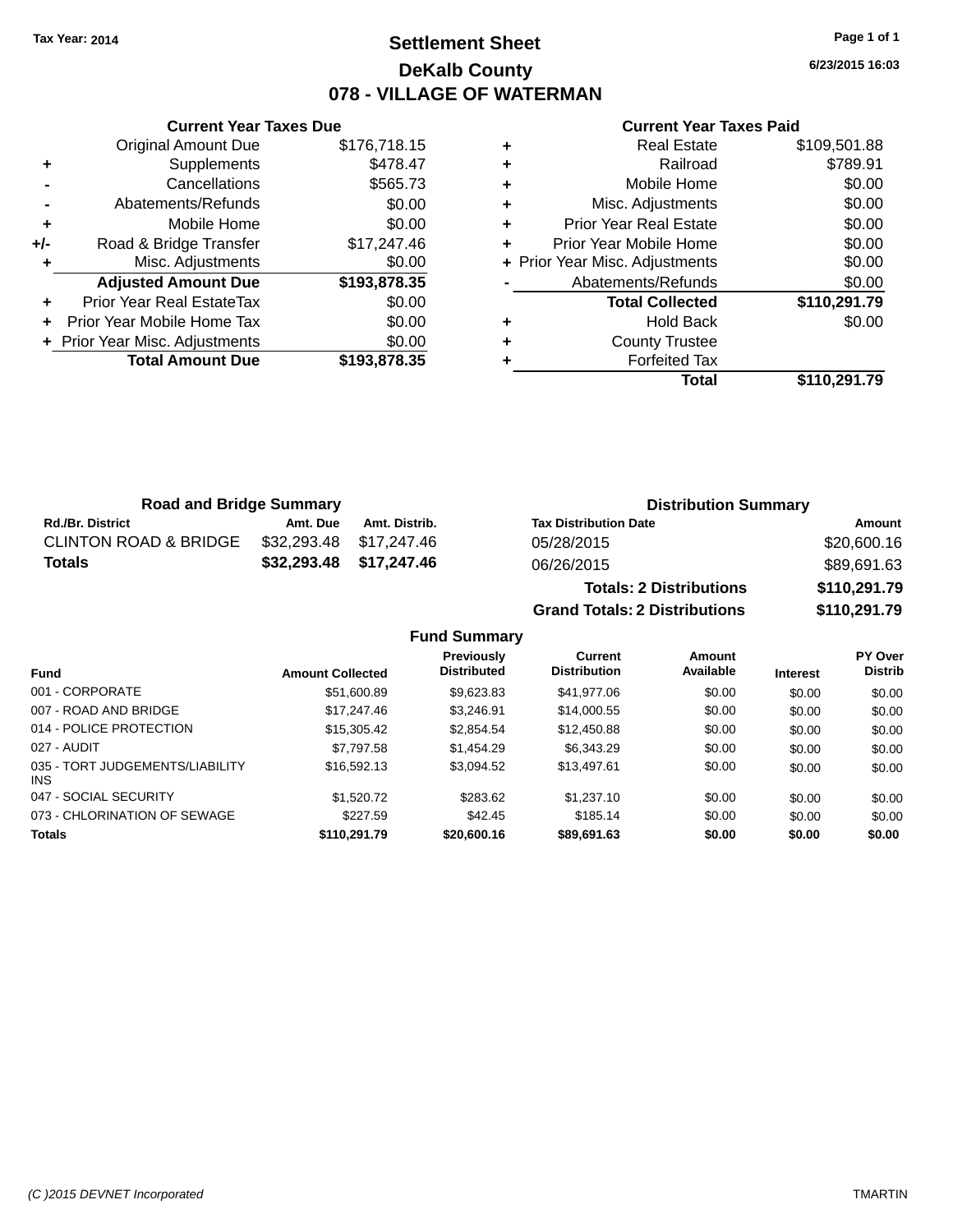# **Settlement Sheet Tax Year: 2014 Page 1 of 1 DeKalb County 079 - HINCKLEY SPEC SERV #1**

**6/23/2015 16:03**

#### **Current Year Taxes Paid**

|     | <b>Current Year Taxes Due</b>  |          |  |  |  |  |  |
|-----|--------------------------------|----------|--|--|--|--|--|
|     | <b>Original Amount Due</b>     | \$440.00 |  |  |  |  |  |
| ٠   | Supplements                    | \$0.00   |  |  |  |  |  |
|     | Cancellations                  | \$0.00   |  |  |  |  |  |
|     | Abatements/Refunds             | \$0.00   |  |  |  |  |  |
| ٠   | Mobile Home                    | \$0.00   |  |  |  |  |  |
| +/- | Road & Bridge Transfer         | \$0.00   |  |  |  |  |  |
|     | Misc. Adjustments              | \$0.00   |  |  |  |  |  |
|     | <b>Adjusted Amount Due</b>     | \$440.00 |  |  |  |  |  |
| ٠   | Prior Year Real EstateTax      | \$0.00   |  |  |  |  |  |
|     | Prior Year Mobile Home Tax     | \$0.00   |  |  |  |  |  |
|     | + Prior Year Misc. Adjustments | \$0.00   |  |  |  |  |  |
|     | <b>Total Amount Due</b>        | 140.00   |  |  |  |  |  |

|   | Real Estate                    | \$220.00 |
|---|--------------------------------|----------|
| ٠ | Railroad                       | \$0.00   |
| ٠ | Mobile Home                    | \$0.00   |
| ٠ | Misc. Adjustments              | \$0.00   |
| ٠ | <b>Prior Year Real Estate</b>  | \$0.00   |
|   | Prior Year Mobile Home         | \$0.00   |
|   | + Prior Year Misc. Adjustments | \$0.00   |
|   | Abatements/Refunds             | \$0.00   |
|   | <b>Total Collected</b>         | \$220.00 |
| ٠ | <b>Hold Back</b>               | \$0.00   |
|   | <b>County Trustee</b>          |          |
|   | <b>Forfeited Tax</b>           |          |
|   | Total                          | \$220.00 |
|   |                                |          |

|                            |                         |                                  | <b>Distribution Summary</b>           |                                |                 |                                  |  |
|----------------------------|-------------------------|----------------------------------|---------------------------------------|--------------------------------|-----------------|----------------------------------|--|
|                            |                         |                                  | <b>Tax Distribution Date</b>          |                                |                 | Amount                           |  |
|                            |                         |                                  | 05/28/2015                            |                                |                 | \$27.46                          |  |
|                            |                         |                                  | 06/26/2015                            |                                |                 | \$192.54                         |  |
|                            |                         |                                  |                                       | <b>Totals: 2 Distributions</b> |                 | \$220.00                         |  |
|                            |                         |                                  | <b>Grand Totals: 2 Distributions</b>  |                                |                 | \$220.00                         |  |
|                            |                         | <b>Fund Summary</b>              |                                       |                                |                 |                                  |  |
| Fund                       | <b>Amount Collected</b> | Previously<br><b>Distributed</b> | <b>Current</b><br><b>Distribution</b> | Amount<br>Available            | <b>Interest</b> | <b>PY Over</b><br><b>Distrib</b> |  |
| 023 - SPECIAL SERVICE AREA | \$220.00                | \$27.46                          | \$192.54                              | \$0.00                         | \$0.00          | \$0.00                           |  |
| <b>Totals</b>              | \$220.00                | \$27.46                          | \$192.54                              | \$0.00                         | \$0.00          | \$0.00                           |  |
|                            |                         |                                  |                                       |                                |                 |                                  |  |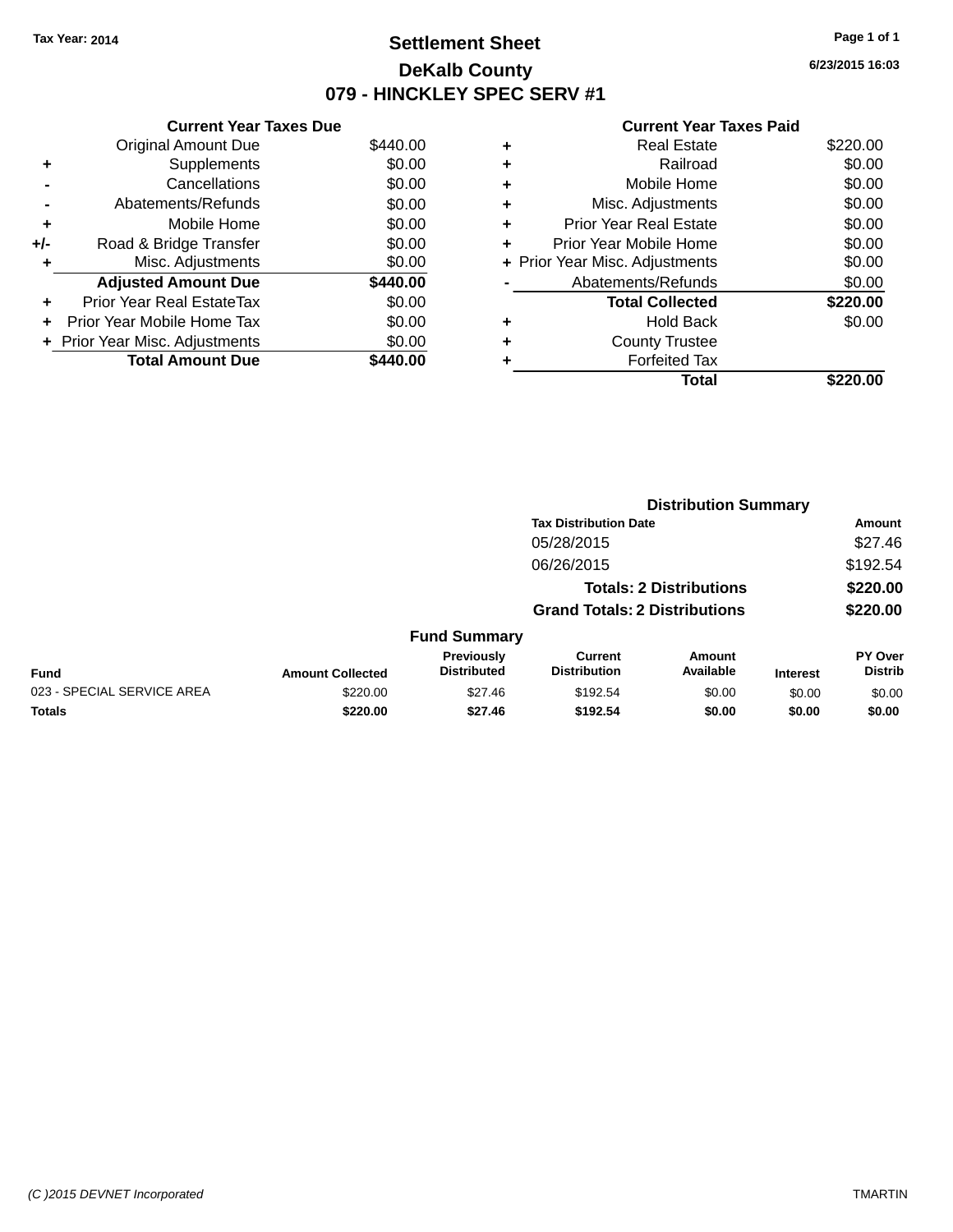# **Settlement Sheet Tax Year: 2014 Page 1 of 1 DeKalb County 080 - HINCKLEY SPEC SERV #2**

**6/23/2015 16:03**

#### **Current Year Taxes Paid**

|     | <b>Current Year Taxes Due</b>     |          |
|-----|-----------------------------------|----------|
|     | <b>Original Amount Due</b>        | \$440.13 |
| ٠   | Supplements                       | \$0.00   |
|     | Cancellations                     | \$0.00   |
|     | Abatements/Refunds                | \$0.00   |
| ٠   | Mobile Home                       | \$0.00   |
| +/- | Road & Bridge Transfer            | \$0.00   |
| ٠   | Misc. Adjustments                 | \$0.00   |
|     | <b>Adjusted Amount Due</b>        | \$440.13 |
| ÷   | <b>Prior Year Real EstateTax</b>  | \$0.00   |
| ÷   | <b>Prior Year Mobile Home Tax</b> | \$0.00   |
|     | + Prior Year Misc. Adjustments    | \$0.00   |
|     | <b>Total Amount Due</b>           | \$440.13 |

| ٠ | <b>Real Estate</b>             | \$231.77 |
|---|--------------------------------|----------|
| ٠ | Railroad                       | \$0.00   |
| ٠ | Mobile Home                    | \$0.00   |
| ٠ | Misc. Adjustments              | \$0.00   |
| ÷ | <b>Prior Year Real Estate</b>  | \$0.00   |
| ٠ | Prior Year Mobile Home         | \$0.00   |
|   | + Prior Year Misc. Adjustments | \$0.00   |
|   | Abatements/Refunds             | \$0.00   |
|   | <b>Total Collected</b>         | \$231.77 |
| ٠ | <b>Hold Back</b>               | \$0.00   |
|   | <b>County Trustee</b>          |          |
| ٠ | <b>Forfeited Tax</b>           |          |
|   | <b>Total</b>                   | \$231.77 |
|   |                                |          |

|                            |                         |                                  | <b>Distribution Summary</b>           |                                |                 |                                  |  |
|----------------------------|-------------------------|----------------------------------|---------------------------------------|--------------------------------|-----------------|----------------------------------|--|
|                            |                         |                                  | <b>Tax Distribution Date</b>          |                                |                 | Amount                           |  |
|                            |                         |                                  | 05/28/2015                            |                                |                 | \$13.60                          |  |
|                            |                         |                                  | 06/26/2015                            |                                |                 | \$218.17                         |  |
|                            |                         |                                  |                                       | <b>Totals: 2 Distributions</b> |                 | \$231.77                         |  |
|                            |                         |                                  | <b>Grand Totals: 2 Distributions</b>  |                                |                 | \$231.77                         |  |
|                            |                         | <b>Fund Summary</b>              |                                       |                                |                 |                                  |  |
| <b>Fund</b>                | <b>Amount Collected</b> | Previously<br><b>Distributed</b> | <b>Current</b><br><b>Distribution</b> | Amount<br>Available            | <b>Interest</b> | <b>PY Over</b><br><b>Distrib</b> |  |
| 023 - SPECIAL SERVICE AREA | \$231.77                | \$13.60                          | \$218.17                              | \$0.00                         | \$0.00          | \$0.00                           |  |
| Totals                     | \$231.77                | \$13.60                          | \$218.17                              | \$0.00                         | \$0.00          | \$0.00                           |  |
|                            |                         |                                  |                                       |                                |                 |                                  |  |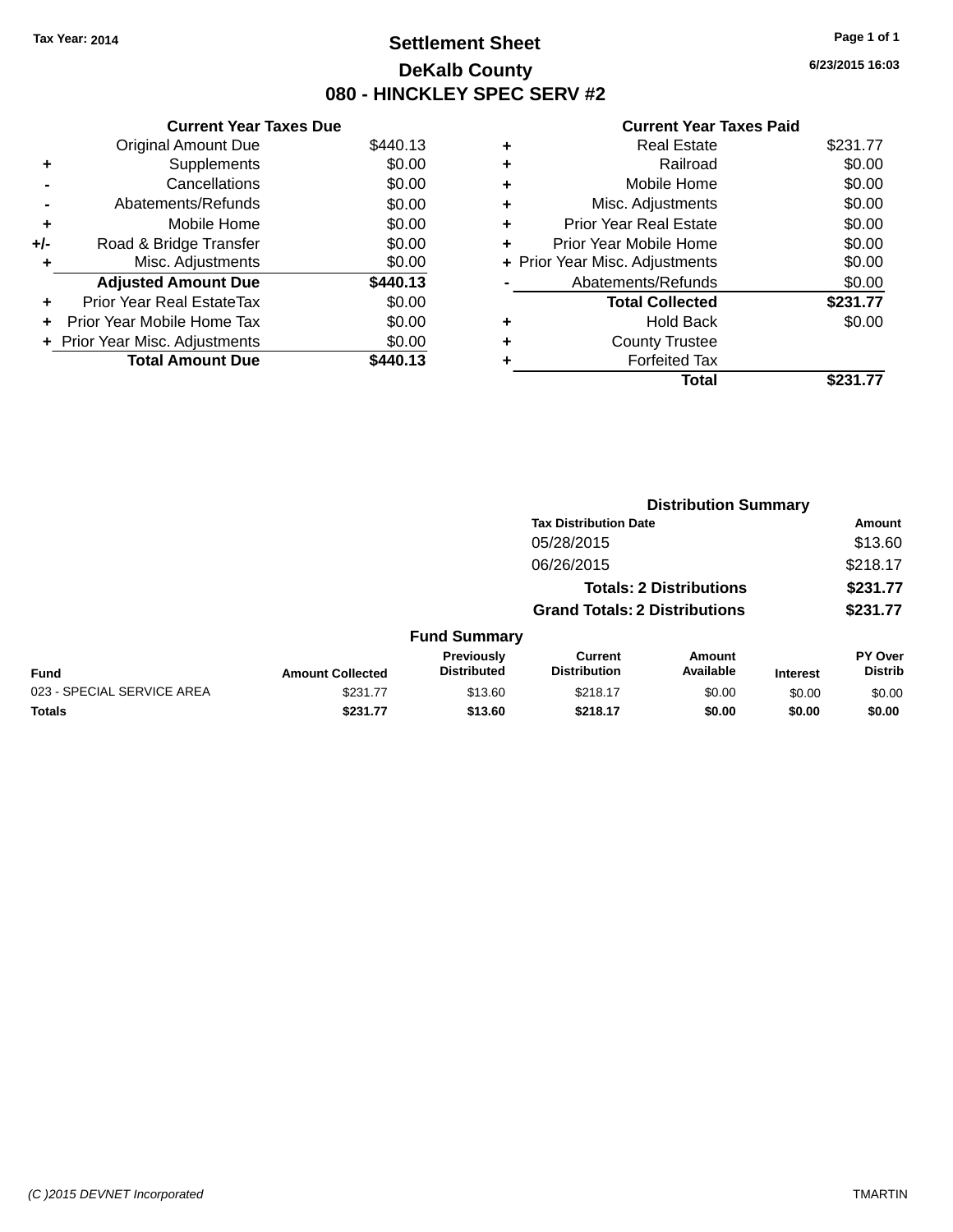# **Settlement Sheet Tax Year: 2014 Page 1 of 1 DeKalb County 083 - TOWN OF CORTLAND SBA #1**

**6/23/2015 16:03**

|     | <b>Current Year Taxes Due</b>  |        |
|-----|--------------------------------|--------|
|     | Original Amount Due            | \$0.00 |
| ٠   | Supplements                    | \$0.00 |
|     | Cancellations                  | \$0.00 |
|     | Abatements/Refunds             | \$0.00 |
| ÷   | Mobile Home                    | \$0.00 |
| +/- | Road & Bridge Transfer         | \$0.00 |
|     | Misc. Adjustments              | \$0.00 |
|     | <b>Adjusted Amount Due</b>     | \$0.00 |
|     | Prior Year Real EstateTax      | \$0.00 |
|     | Prior Year Mobile Home Tax     | \$0.00 |
|     | + Prior Year Misc. Adjustments | \$0.00 |
|     | <b>Total Amount Due</b>        | \$0.00 |
|     |                                |        |

#### **Current Year Taxes Paid**

|   | Real Estate                    | \$0.00 |
|---|--------------------------------|--------|
| ٠ | Railroad                       | \$0.00 |
| ٠ | Mobile Home                    | \$0.00 |
| ٠ | Misc. Adjustments              | \$0.00 |
| ٠ | <b>Prior Year Real Estate</b>  | \$0.00 |
| ٠ | Prior Year Mobile Home         | \$0.00 |
|   | + Prior Year Misc. Adjustments | \$0.00 |
|   | Abatements/Refunds             | \$0.00 |
|   | <b>Total Collected</b>         | \$0.00 |
| ٠ | Hold Back                      | \$0.00 |
| ٠ | <b>County Trustee</b>          |        |
|   | <b>Forfeited Tax</b>           |        |
|   | Total                          |        |

| <b>Fund Summary</b>      |                         |                                  |                                |                     |                 |                                  |
|--------------------------|-------------------------|----------------------------------|--------------------------------|---------------------|-----------------|----------------------------------|
| <b>Fund</b>              | <b>Amount Collected</b> | Previously<br><b>Distributed</b> | Current<br><b>Distribution</b> | Amount<br>Available | <b>Interest</b> | <b>PY Over</b><br><b>Distrib</b> |
| 003 - BONDS AND INTEREST | \$0.00                  | \$0.00                           | \$0.00                         | \$0.00              | \$0.00          | \$0.00                           |
| Totals                   | \$0.00                  | \$0.00                           | \$0.00                         | \$0.00              | \$0.00          | \$0.00                           |
|                          | .                       | - -                              |                                |                     |                 |                                  |

**Year Source Account Type Amount Adjustment Description**<br>2014 RE - Real Estate RE Abatement \$0.00 PTAB INTEREST REFUN

#### **Abatement Detail**

\$0.00 PTAB INTEREST REFUND 09-20-255-020 by TBA

**Totals 1 entries** \$0.00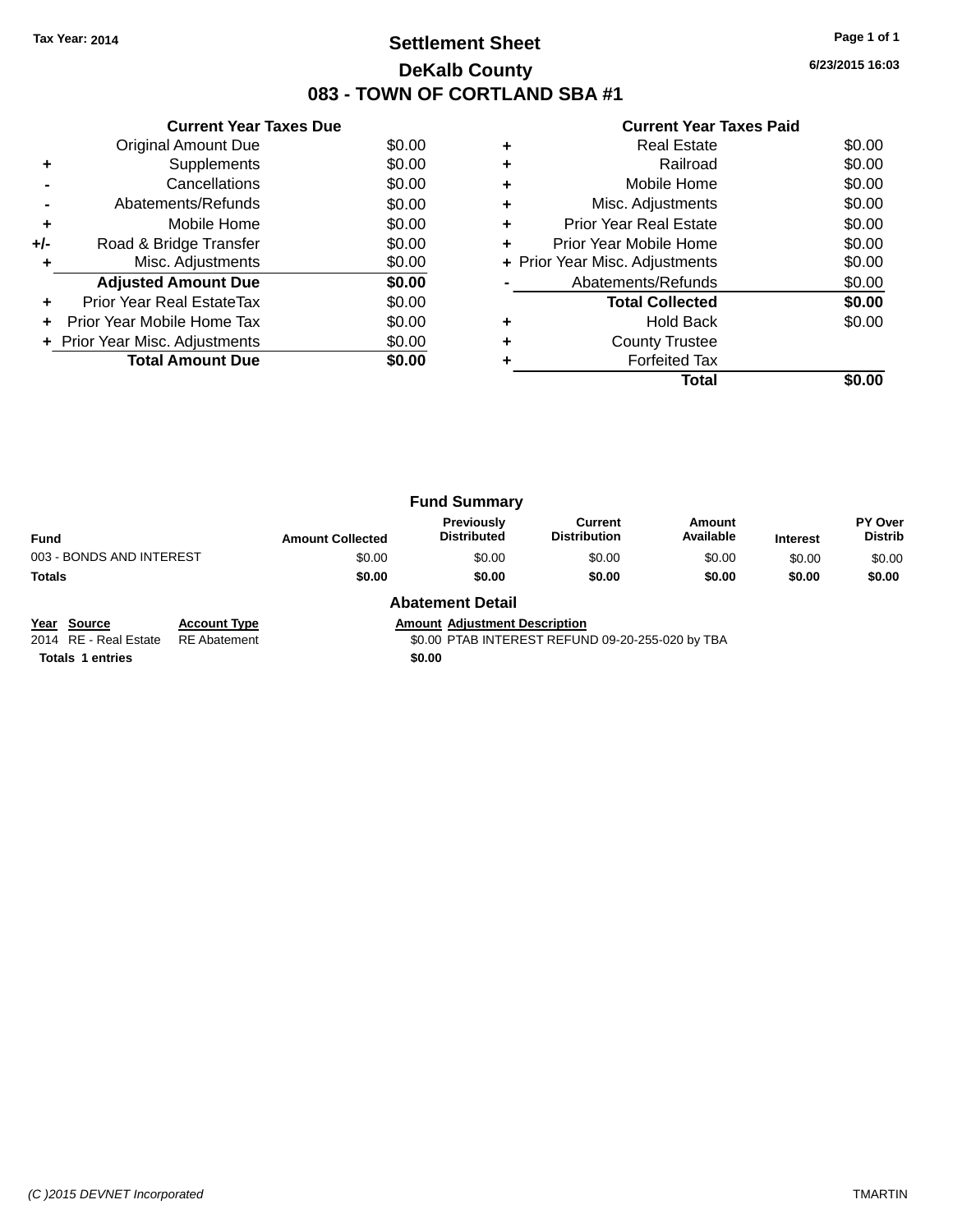# **Settlement Sheet Tax Year: 2014 Page 1 of 1 DeKalb County 085 - BURLINGTON FIRE**

**6/23/2015 16:03**

#### **Current Year Taxes Paid**

|       | <b>Current Year Taxes Due</b>    |             |
|-------|----------------------------------|-------------|
|       | <b>Original Amount Due</b>       | \$10,311.72 |
| ٠     | Supplements                      | \$0.00      |
|       | Cancellations                    | \$0.00      |
|       | Abatements/Refunds               | \$0.00      |
| ٠     | Mobile Home                      | \$0.00      |
| $+/-$ | Road & Bridge Transfer           | \$0.00      |
|       | Misc. Adjustments                | \$0.00      |
|       | <b>Adjusted Amount Due</b>       | \$10,311.72 |
| ÷     | <b>Prior Year Real EstateTax</b> | \$0.00      |
| ÷     | Prior Year Mobile Home Tax       | \$0.00      |
|       | + Prior Year Misc. Adjustments   | \$0.00      |
|       | <b>Total Amount Due</b>          | \$10,311.72 |

| ٠ | <b>Real Estate</b>             | \$5,380.97 |
|---|--------------------------------|------------|
| ٠ | Railroad                       | \$602.08   |
| ٠ | Mobile Home                    | \$0.00     |
| ٠ | Misc. Adjustments              | \$0.00     |
| ٠ | <b>Prior Year Real Estate</b>  | \$0.00     |
| ÷ | Prior Year Mobile Home         | \$0.00     |
|   | + Prior Year Misc. Adjustments | \$0.00     |
|   | Abatements/Refunds             | \$0.00     |
|   | <b>Total Collected</b>         | \$5,983.05 |
| ٠ | Hold Back                      | \$0.00     |
| ٠ | <b>County Trustee</b>          |            |
| ٠ | <b>Forfeited Tax</b>           |            |
|   | Total                          | \$5,983.05 |
|   |                                |            |

|                     |                                      | <b>Distribution Summary</b>    |                 |                |
|---------------------|--------------------------------------|--------------------------------|-----------------|----------------|
|                     | <b>Tax Distribution Date</b>         |                                |                 | Amount         |
|                     | 05/28/2015                           |                                |                 | \$1,356.59     |
|                     | 06/26/2015                           |                                |                 | \$4,626.46     |
|                     |                                      | <b>Totals: 2 Distributions</b> |                 | \$5,983.05     |
|                     | <b>Grand Totals: 2 Distributions</b> |                                |                 | \$5,983.05     |
| <b>Fund Summary</b> |                                      |                                |                 |                |
| <b>Previously</b>   | <b>Current</b>                       | <b>Amount</b>                  |                 | <b>PY Over</b> |
| <b>Distributed</b>  | <b>Distribution</b>                  | Available                      | <b>Interest</b> | <b>Distrib</b> |

| <b>Fund</b>           | <b>Amount Collected</b> | <b>Previously</b><br><b>Distributed</b> | Current<br><b>Distribution</b> | Amount<br>Available | <b>Interest</b> | <b>PY Over</b><br><b>Distrib</b> |
|-----------------------|-------------------------|-----------------------------------------|--------------------------------|---------------------|-----------------|----------------------------------|
| 001 - CORPORATE       | \$2,869.23              | \$650.57                                | \$2,218.66                     | \$0.00              | \$0.00          | \$0.00                           |
| 047 - SOCIAL SECURITY | \$173.23                | \$39.28                                 | \$133.95                       | \$0.00              | \$0.00          | \$0.00                           |
| 064 - AMBULANCE       | \$2,869.22              | \$650.56                                | \$2,218.66                     | \$0.00              | \$0.00          | \$0.00                           |
| 143 - MEDICARE        | \$71.37                 | \$16.18                                 | \$55.19                        | \$0.00              | \$0.00          | \$0.00                           |
| <b>Totals</b>         | \$5,983.05              | \$1,356.59                              | \$4,626,46                     | \$0.00              | \$0.00          | \$0.00                           |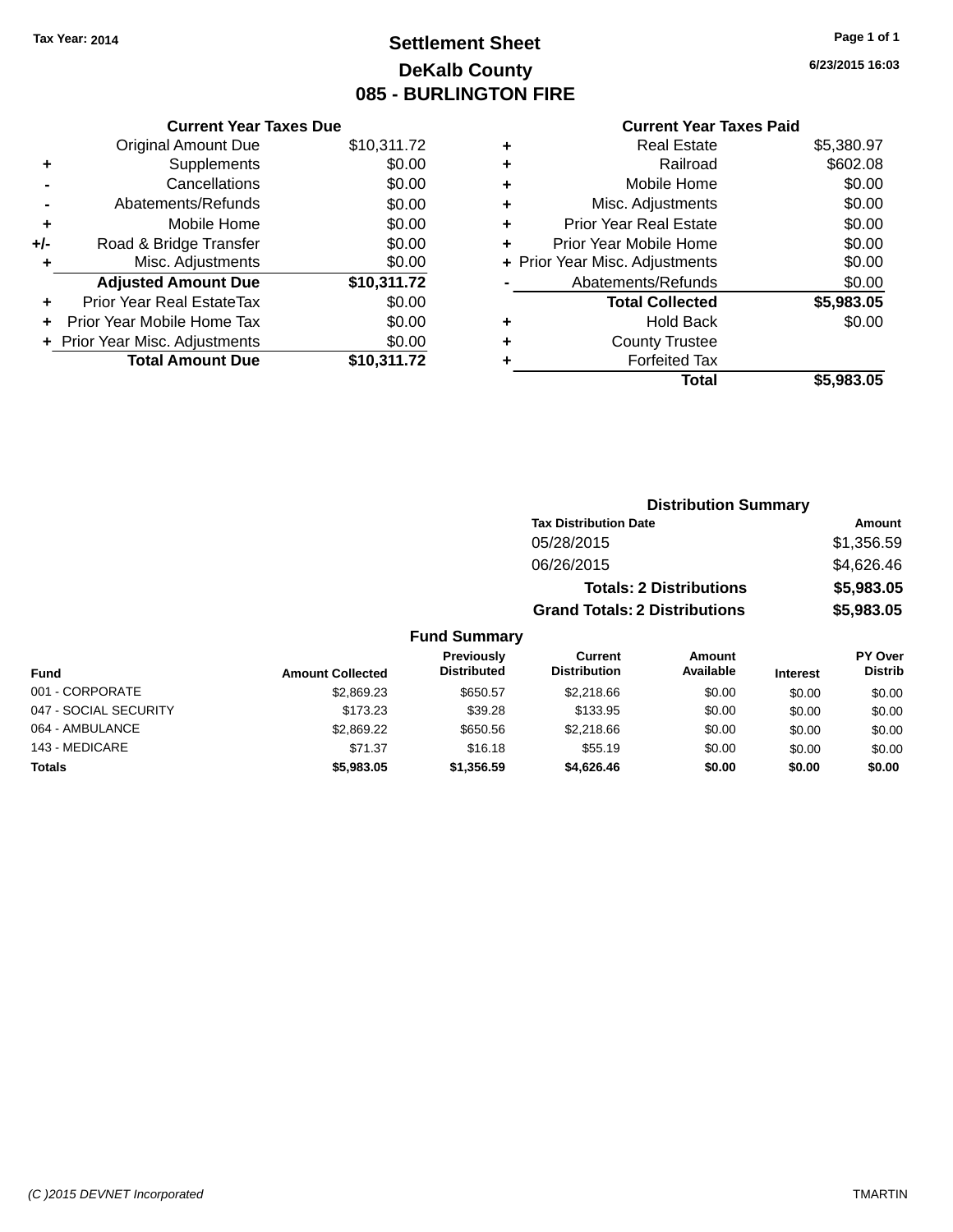# **Settlement Sheet Tax Year: 2014 Page 1 of 1 DeKalb County 086 - CORTLAND FIRE**

**6/23/2015 16:03**

#### **Current Year Taxes Paid**

|       | <b>Current Year Taxes Due</b>  |              |
|-------|--------------------------------|--------------|
|       | <b>Original Amount Due</b>     | \$470,048.32 |
| ٠     | Supplements                    | \$2,770.32   |
|       | Cancellations                  | \$3,196.77   |
|       | Abatements/Refunds             | \$3.70       |
| ٠     | Mobile Home                    | \$0.00       |
| $+/-$ | Road & Bridge Transfer         | \$0.00       |
| ٠     | Misc. Adjustments              | \$0.00       |
|       | <b>Adjusted Amount Due</b>     | \$469,618.17 |
| ٠     | Prior Year Real EstateTax      | \$632.56     |
|       | Prior Year Mobile Home Tax     | \$0.00       |
|       | + Prior Year Misc. Adjustments | \$96.81      |
|       | <b>Total Amount Due</b>        | \$470,347.54 |
|       |                                |              |

| <b>Real Estate</b>             | \$242,278.40 |
|--------------------------------|--------------|
| Railroad                       | \$1,974.78   |
| Mobile Home                    | \$0.00       |
| Misc. Adjustments              | \$0.00       |
| <b>Prior Year Real Estate</b>  | \$632.56     |
| Prior Year Mobile Home         | \$0.00       |
| + Prior Year Misc. Adjustments | \$96.81      |
| Abatements/Refunds             | \$3.70       |
| <b>Total Collected</b>         | \$244,978.85 |
| <b>Hold Back</b>               | \$0.00       |
| <b>County Trustee</b>          |              |
| <b>Forfeited Tax</b>           |              |
| Total                          | \$244,978.85 |
|                                |              |

|                                                                                                          |                                                                               |                                                 | <b>Distribution Summary</b>                                                                      |                                |                 |                                  |
|----------------------------------------------------------------------------------------------------------|-------------------------------------------------------------------------------|-------------------------------------------------|--------------------------------------------------------------------------------------------------|--------------------------------|-----------------|----------------------------------|
|                                                                                                          |                                                                               |                                                 | <b>Tax Distribution Date</b>                                                                     |                                | Amount          |                                  |
|                                                                                                          |                                                                               |                                                 | 05/28/2015                                                                                       |                                |                 | \$31,522.17                      |
|                                                                                                          |                                                                               |                                                 | 06/26/2015                                                                                       |                                |                 | \$213,456.68                     |
|                                                                                                          |                                                                               |                                                 |                                                                                                  | <b>Totals: 2 Distributions</b> |                 | \$244,978.85                     |
|                                                                                                          |                                                                               |                                                 | <b>Grand Totals: 2 Distributions</b>                                                             |                                |                 | \$244,978.85                     |
|                                                                                                          |                                                                               | <b>Fund Summary</b>                             |                                                                                                  |                                |                 |                                  |
| <b>Fund</b>                                                                                              | <b>Amount Collected</b>                                                       | <b>Previously</b><br><b>Distributed</b>         | <b>Current</b><br><b>Distribution</b>                                                            | <b>Amount</b><br>Available     | <b>Interest</b> | <b>PY Over</b><br><b>Distrib</b> |
| 001 - CORPORATE                                                                                          | \$118,015.63                                                                  | \$15,185.43                                     | \$102,830.20                                                                                     | \$0.00                         | \$0.00          | \$0.00                           |
| 064 - AMBULANCE                                                                                          | \$126,963.22                                                                  | \$16,336.74                                     | \$110,626.48                                                                                     | \$0.00                         | \$0.00          | \$0.00                           |
| <b>Totals</b>                                                                                            | \$244,978.85                                                                  | \$31,522.17                                     | \$213,456.68                                                                                     | \$0.00                         | \$0.00          | \$0.00                           |
|                                                                                                          |                                                                               | <b>Miscellaneous Adjustment Detail</b>          |                                                                                                  |                                |                 |                                  |
| <b>Source</b><br>Year<br>RE - Real Estate<br>2013<br>RE - Real Estate<br>2013<br><b>Totals 2 entries</b> | <b>Account Type</b><br><b>Back Tax Collected</b><br><b>Back Tax Collected</b> | <b>Amount Adjustment Description</b><br>\$96.81 | \$50.10 STALEY REDEMPTION 09-29-251-051 by TBA<br>\$46.71 STALEY REDEMPTION 09-29-251-050 by TBA |                                |                 |                                  |
|                                                                                                          |                                                                               | <b>Abatement Detail</b>                         |                                                                                                  |                                |                 |                                  |

**Totals 1 entries** \$3.70

**Year Source Account Type Account Adjustment Description** 

2014 RE - Real Estate RE Abatement \$3.70 PTAB INTEREST REFUND 09-20-255-020 by TBA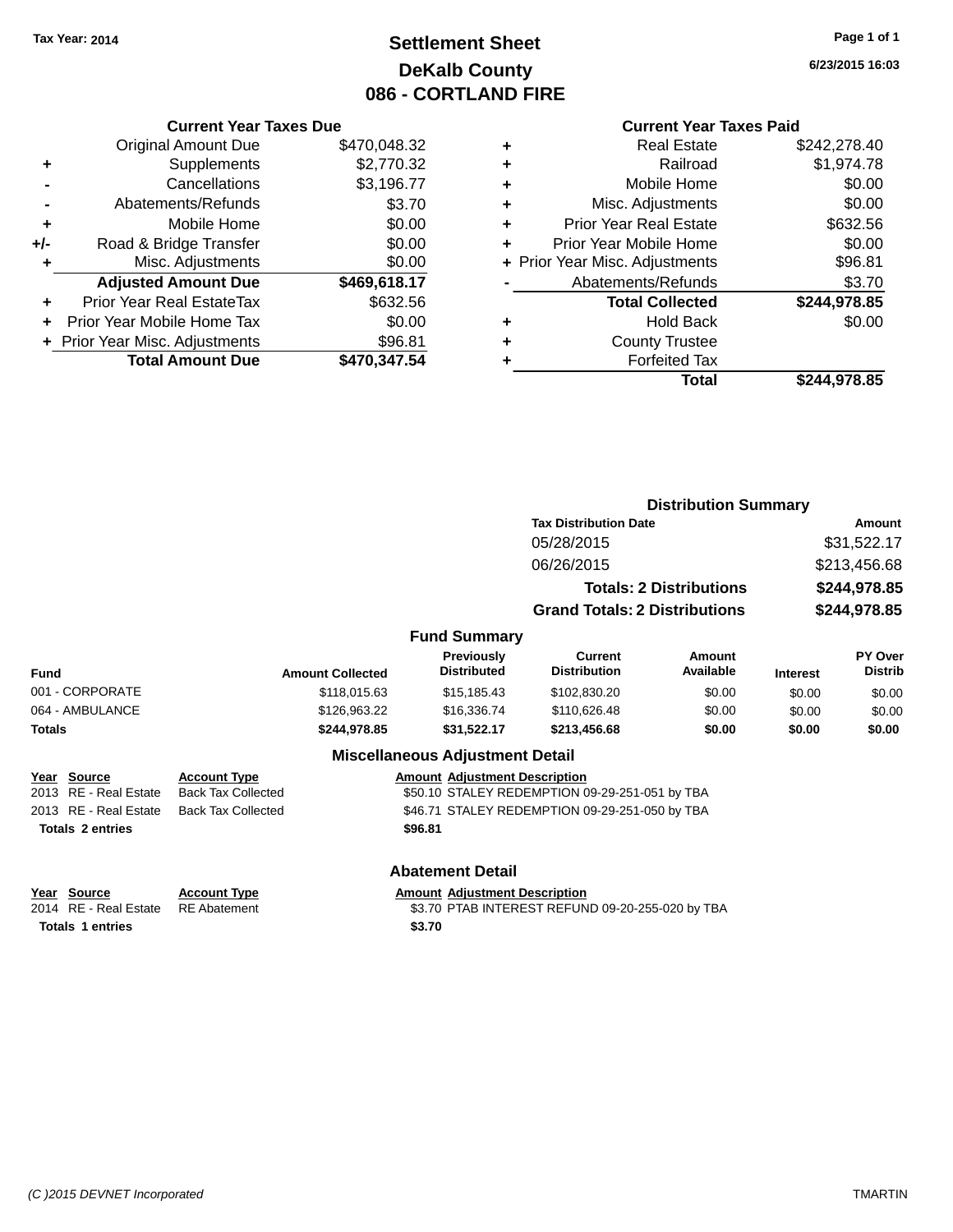# **Settlement Sheet Tax Year: 2014 Page 1 of 1 DeKalb County 087 - DE KALB FIRE**

**6/23/2015 16:03**

|     | <b>Current Year Taxes Due</b>  |              |
|-----|--------------------------------|--------------|
|     | <b>Original Amount Due</b>     | \$132,981.49 |
| ٠   | Supplements                    | \$314.00     |
|     | Cancellations                  | \$342.55     |
|     | Abatements/Refunds             | \$0.00       |
| ٠   | Mobile Home                    | \$0.00       |
| +/- | Road & Bridge Transfer         | \$0.00       |
| ٠   | Misc. Adjustments              | \$0.00       |
|     | <b>Adjusted Amount Due</b>     | \$132,952.94 |
| ٠   | Prior Year Real EstateTax      | \$0.00       |
| ÷   | Prior Year Mobile Home Tax     | \$0.00       |
|     | + Prior Year Misc. Adjustments | \$0.00       |
|     | <b>Total Amount Due</b>        | \$132,952.94 |
|     |                                |              |

### **Current Year Taxes Paid +** Real Estate \$71,510.51 **+** Railroad \$1,758.65 **+** Mobile Home \$0.00 **+** Misc. Adjustments \$0.00 **+** Prior Year Real Estate \$0.00 **+** Prior Year Mobile Home \$0.00 **+ Prior Year Misc. Adjustments**  $$0.00$ **-** Abatements/Refunds \$0.00 **Total Collected \$73,269.16 +** Hold Back \$0.00 **+** County Trustee **+** Forfeited Tax **Total \$73,269.16**

|                         |                                  |                                       |                     |                                                                                                        | Amount                           |
|-------------------------|----------------------------------|---------------------------------------|---------------------|--------------------------------------------------------------------------------------------------------|----------------------------------|
|                         |                                  | 05/28/2015                            |                     |                                                                                                        | \$11,988.14                      |
|                         |                                  | 06/26/2015                            |                     |                                                                                                        | \$61,281.02                      |
|                         |                                  |                                       |                     |                                                                                                        | \$73,269.16                      |
|                         |                                  |                                       |                     |                                                                                                        | \$73,269.16                      |
|                         |                                  |                                       |                     |                                                                                                        |                                  |
| <b>Amount Collected</b> | Previously<br><b>Distributed</b> | <b>Current</b><br><b>Distribution</b> | Amount<br>Available | <b>Interest</b>                                                                                        | <b>PY Over</b><br><b>Distrib</b> |
| \$73,269.16             | \$11,988.14                      | \$61,281.02                           | \$0.00              | \$0.00                                                                                                 | \$0.00                           |
| \$73,269.16             | \$11,988.14                      | \$61,281.02                           | \$0.00              | \$0.00                                                                                                 | \$0.00                           |
|                         |                                  |                                       | <b>Fund Summary</b> | <b>Tax Distribution Date</b><br><b>Totals: 2 Distributions</b><br><b>Grand Totals: 2 Distributions</b> | <b>Distribution Summary</b>      |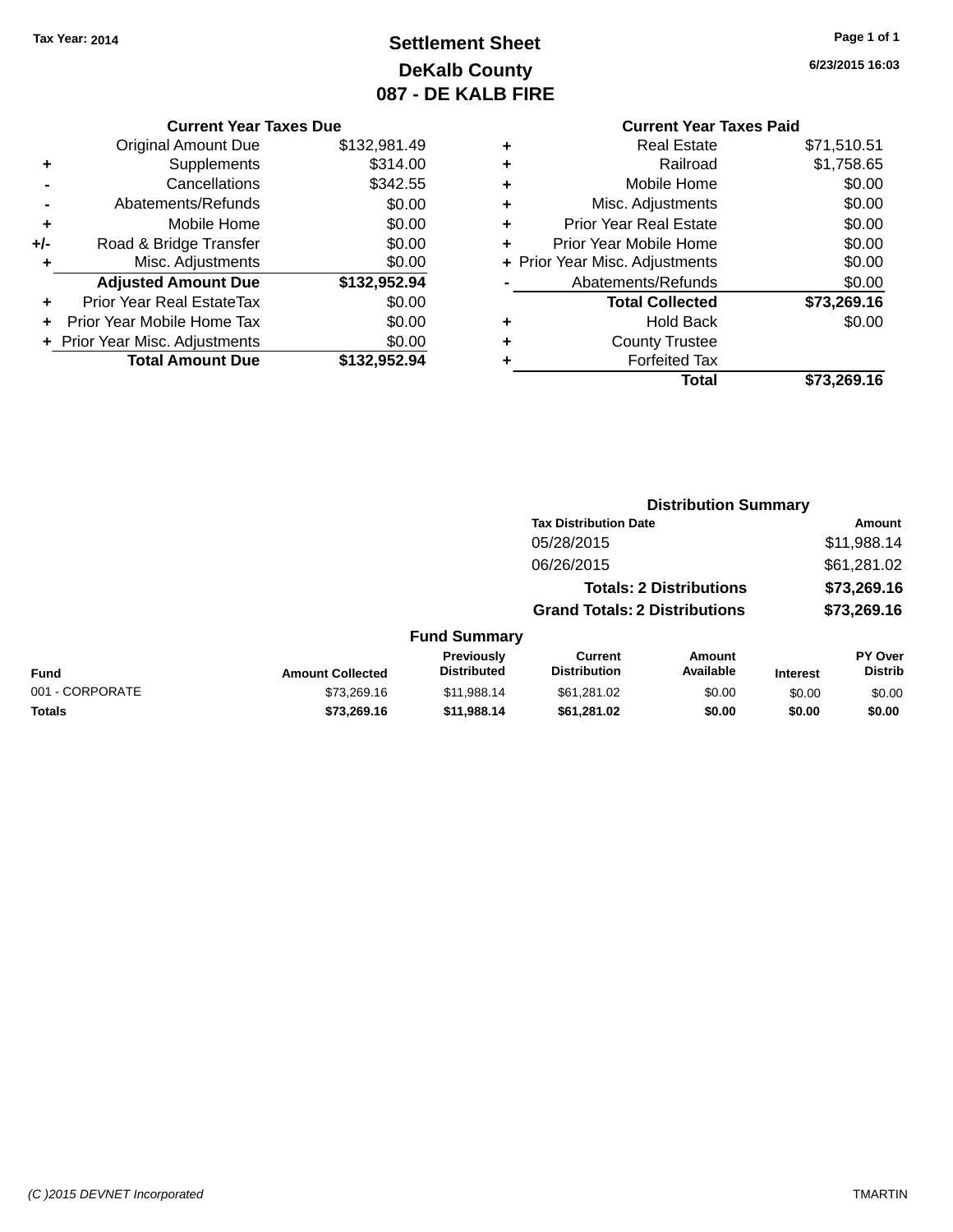# **Settlement Sheet Tax Year: 2014 Page 1 of 1 DeKalb County 088 - EARLVILLE FIRE**

**6/23/2015 16:03**

# **Current Year Taxes Paid**

|     | <b>Current Year Taxes Due</b>  |            |
|-----|--------------------------------|------------|
|     | <b>Original Amount Due</b>     | \$3,091.37 |
| ٠   | Supplements                    | \$0.00     |
|     | Cancellations                  | \$0.00     |
|     | Abatements/Refunds             | \$0.00     |
| ٠   | Mobile Home                    | \$0.00     |
| +/- | Road & Bridge Transfer         | \$0.00     |
| ٠   | Misc. Adjustments              | \$0.00     |
|     | <b>Adjusted Amount Due</b>     | \$3,091.37 |
| ٠   | Prior Year Real EstateTax      | \$0.00     |
| ÷   | Prior Year Mobile Home Tax     | \$0.00     |
|     | + Prior Year Misc. Adjustments | \$0.00     |
|     | <b>Total Amount Due</b>        | \$3,091.37 |
|     |                                |            |

| ٠ | Real Estate                    | \$1,673.88 |
|---|--------------------------------|------------|
| ٠ | Railroad                       | \$124.61   |
| ٠ | Mobile Home                    | \$0.00     |
| ٠ | Misc. Adjustments              | \$0.00     |
| ٠ | <b>Prior Year Real Estate</b>  | \$0.00     |
| ٠ | Prior Year Mobile Home         | \$0.00     |
|   | + Prior Year Misc. Adjustments | \$0.00     |
|   | Abatements/Refunds             | \$0.00     |
|   | <b>Total Collected</b>         | \$1,798.49 |
| ٠ | Hold Back                      | \$0.00     |
| ٠ | <b>County Trustee</b>          |            |
| ٠ | <b>Forfeited Tax</b>           |            |
|   | Total                          | \$1,798.49 |
|   |                                |            |

|                 |                         |                                  |                                       | <b>Distribution Summary</b>    |                 |                           |
|-----------------|-------------------------|----------------------------------|---------------------------------------|--------------------------------|-----------------|---------------------------|
|                 |                         |                                  | <b>Tax Distribution Date</b>          |                                |                 | <b>Amount</b>             |
|                 |                         |                                  | 05/28/2015                            |                                |                 | \$503.00                  |
|                 |                         |                                  | 06/26/2015                            |                                |                 | \$1,295.49                |
|                 |                         |                                  |                                       | <b>Totals: 2 Distributions</b> |                 | \$1,798.49                |
|                 |                         |                                  | <b>Grand Totals: 2 Distributions</b>  |                                |                 | \$1,798.49                |
|                 |                         | <b>Fund Summary</b>              |                                       |                                |                 |                           |
| <b>Fund</b>     | <b>Amount Collected</b> | Previously<br><b>Distributed</b> | <b>Current</b><br><b>Distribution</b> | Amount<br>Available            | <b>Interest</b> | PY Over<br><b>Distrib</b> |
| 001 - CORPORATE | \$831.08                | \$232.44                         | \$598.64                              | \$0.00                         | \$0.00          | \$0.00                    |
| 064 - AMBULANCE | \$967.41                | \$270.56                         | \$696.85                              | \$0.00                         | \$0.00          | \$0.00                    |
| <b>Totals</b>   | \$1,798.49              | \$503.00                         | \$1,295.49                            | \$0.00                         | \$0.00          | \$0.00                    |
|                 |                         |                                  |                                       |                                |                 |                           |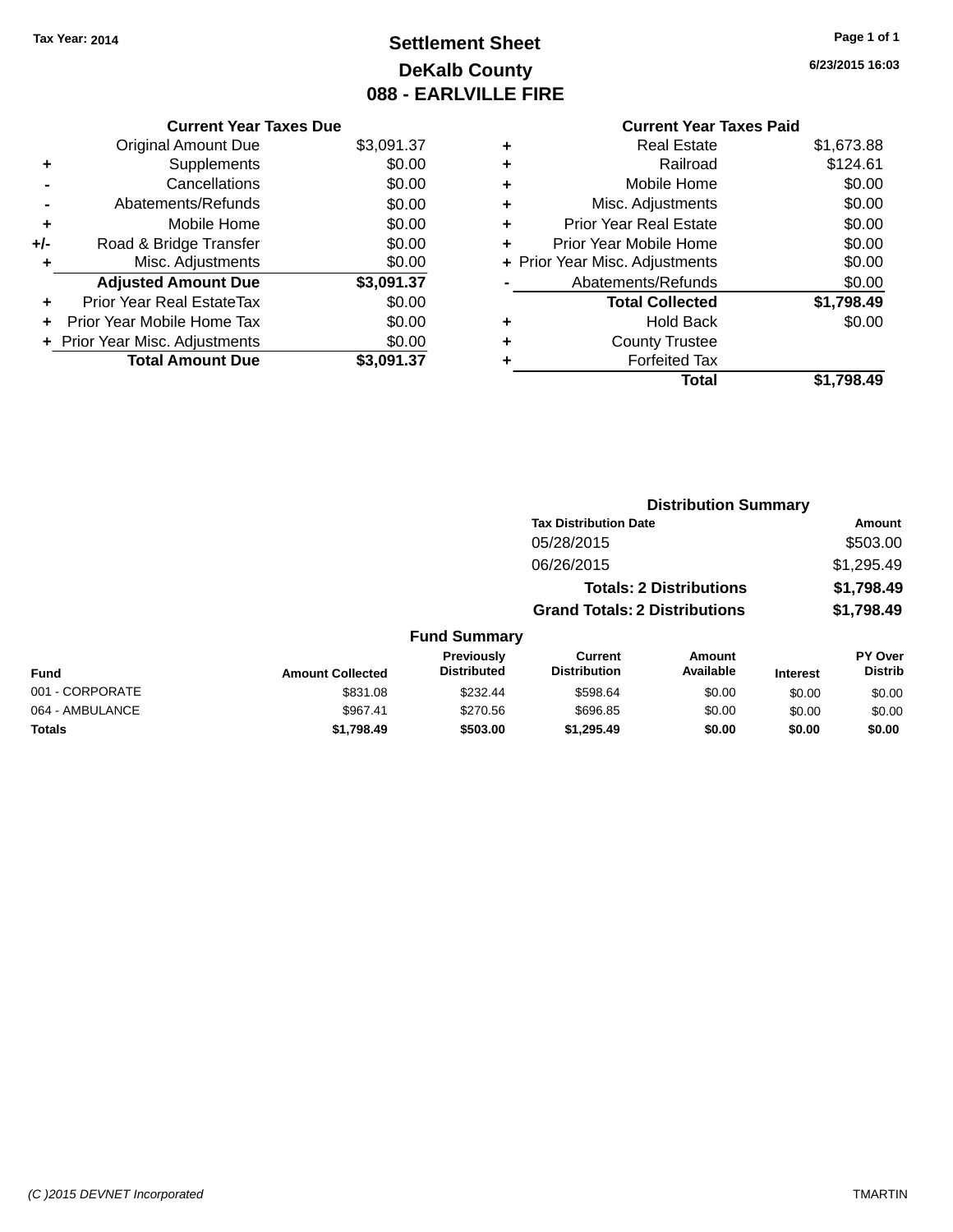# **Settlement Sheet Tax Year: 2014 Page 1 of 1 DeKalb County 089 - GENOA-KINGSTON FIRE**

**6/23/2015 16:03**

#### **Current Year Taxes Paid**

|     | <b>Current Year Taxes Due</b>    |              |   |              |
|-----|----------------------------------|--------------|---|--------------|
|     | <b>Original Amount Due</b>       | \$938,005.36 | ٠ |              |
|     | <b>Supplements</b>               | \$5,325.44   | ٠ |              |
|     | Cancellations                    | \$7,220.74   | ٠ |              |
|     | Abatements/Refunds               | \$4.60       | ٠ |              |
|     | Mobile Home                      | \$0.00       |   | Prio         |
| +/- | Road & Bridge Transfer           | \$0.00       |   | Prior        |
|     | Misc. Adjustments                | \$0.00       |   | + Prior Year |
|     | <b>Adjusted Amount Due</b>       | \$936,105.46 |   | Ab           |
|     | <b>Prior Year Real EstateTax</b> | \$369.68     |   |              |
|     | Prior Year Mobile Home Tax       | \$0.00       |   |              |
|     | + Prior Year Misc. Adjustments   | \$109.66     | ٠ |              |
|     | <b>Total Amount Due</b>          | \$936,584.80 |   |              |
|     |                                  |              |   |              |

|   | Total                          | \$500,511.13 |
|---|--------------------------------|--------------|
|   | <b>Forfeited Tax</b>           |              |
| ٠ | <b>County Trustee</b>          |              |
|   | <b>Hold Back</b>               | \$0.00       |
|   | <b>Total Collected</b>         | \$500,511.13 |
|   | Abatements/Refunds             | \$4.60       |
|   | + Prior Year Misc. Adjustments | \$109.66     |
| ٠ | Prior Year Mobile Home         | \$0.00       |
| ٠ | <b>Prior Year Real Estate</b>  | \$369.68     |
| ٠ | Misc. Adjustments              | \$0.00       |
| ٠ | Mobile Home                    | \$0.00       |
| ÷ | Railroad                       | \$7,514.24   |
|   | <b>Real Estate</b>             | \$492,522.15 |

|                                     |                         |                                  |                                       | <b>Distribution Summary</b>    |                 |                                  |
|-------------------------------------|-------------------------|----------------------------------|---------------------------------------|--------------------------------|-----------------|----------------------------------|
|                                     |                         |                                  | <b>Tax Distribution Date</b>          |                                |                 | <b>Amount</b>                    |
|                                     |                         |                                  | 05/28/2015                            |                                |                 | \$84,096.31                      |
|                                     |                         |                                  | 06/26/2015                            |                                |                 | \$416,414.82                     |
|                                     |                         |                                  |                                       | <b>Totals: 2 Distributions</b> |                 | \$500,511.13                     |
|                                     |                         |                                  | <b>Grand Totals: 2 Distributions</b>  |                                |                 | \$500,511.13                     |
|                                     |                         | <b>Fund Summary</b>              |                                       |                                |                 |                                  |
| Fund                                | <b>Amount Collected</b> | Previously<br><b>Distributed</b> | <b>Current</b><br><b>Distribution</b> | <b>Amount</b><br>Available     | <b>Interest</b> | <b>PY Over</b><br><b>Distrib</b> |
| 001 - CORPORATE                     | \$131,364.63            | \$22,071.99                      | \$109,292.64                          | \$0.00                         | \$0.00          | \$0.00                           |
| 035 - TORT II IDGEMENTS/I IARII ITV | 40325006                | 41734083                         | <b>CR5 010 13</b>                     | en nn                          | 0000            | 0000                             |

| 064 - AMBULANCE<br>Totals              | \$265.886.54<br>\$500.511.13 | \$44,674.49<br>\$84,096,31 | \$221.212.05<br>\$416,414.82 | \$0.00<br>\$0.00 | \$0.00<br>\$0.00 | \$0.00<br>\$0.00 |
|----------------------------------------|------------------------------|----------------------------|------------------------------|------------------|------------------|------------------|
| 035 - TORT JUDGEMENTS/LIABILITY<br>INS | \$103.259.96                 | \$17.349.83                | \$85.910.13                  | \$0.00           | \$0.00           | \$0.00           |
|                                        |                              |                            |                              |                  |                  |                  |

#### **Miscellaneous Adjustment Detail**

| <u>Year Source</u>      | <b>Account Type</b> | <b>Amount Adjustment Description</b>                     |
|-------------------------|---------------------|----------------------------------------------------------|
| 2013 RE - Real Estate   | Back Tax Collected  | \$50.91 MARSH REDEMPTION 03-31-231-008 by TBA            |
| 2013 RE - Real Estate   | Back Tax Collected  | \$58.75 ABCXYZ LIVING TR REDEMPTION 03-31-235-006 by TBA |
| <b>Totals 2 entries</b> |                     | \$109.66                                                 |
|                         |                     |                                                          |

### **Abatement Detail**

| Year Source                        | <b>Account Type</b> | <b>Amount Adiustment Description</b>             |
|------------------------------------|---------------------|--------------------------------------------------|
| 2014 RE - Real Estate RE Abatement |                     | \$4.60 PTAB INTEREST REFUND 03-19-461-008 by TBA |
| <b>Totals 1 entries</b>            |                     | \$4.60                                           |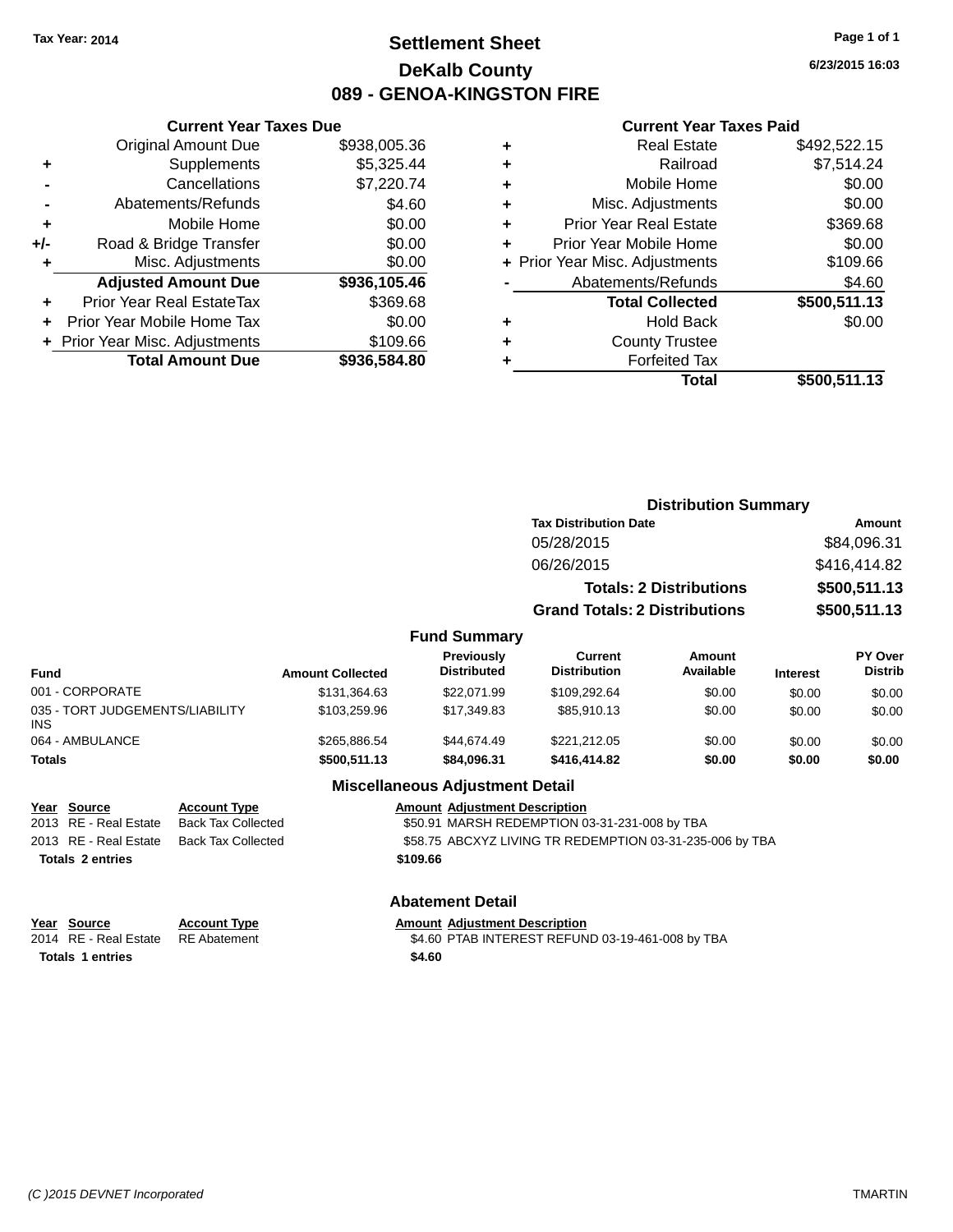# **Settlement Sheet Tax Year: 2014 Page 1 of 1 DeKalb County 090 - HAMPSHIRE FIRE**

**6/23/2015 16:03**

# **Current Year Taxes Paid**

|       | <b>Current Year Taxes Due</b>  |             |  |  |  |
|-------|--------------------------------|-------------|--|--|--|
|       | <b>Original Amount Due</b>     | \$27,271.98 |  |  |  |
| ٠     | Supplements                    | \$0.00      |  |  |  |
|       | Cancellations                  | \$0.00      |  |  |  |
|       | Abatements/Refunds             | \$0.00      |  |  |  |
| ÷     | Mobile Home                    | \$0.00      |  |  |  |
| $+/-$ | Road & Bridge Transfer         | \$0.00      |  |  |  |
| ÷     | Misc. Adjustments              | \$0.00      |  |  |  |
|       | <b>Adjusted Amount Due</b>     | \$27,271.98 |  |  |  |
| ÷     | Prior Year Real EstateTax      | \$0.00      |  |  |  |
|       | Prior Year Mobile Home Tax     | \$0.00      |  |  |  |
|       | + Prior Year Misc. Adjustments | \$0.00      |  |  |  |
|       | <b>Total Amount Due</b>        | \$27.271.98 |  |  |  |
|       |                                |             |  |  |  |

| ٠ | <b>Real Estate</b>             | \$16,206.30 |
|---|--------------------------------|-------------|
| ٠ | Railroad                       | \$288.19    |
| ٠ | Mobile Home                    | \$0.00      |
| ٠ | Misc. Adjustments              | \$0.00      |
| ٠ | <b>Prior Year Real Estate</b>  | \$0.00      |
| ٠ | Prior Year Mobile Home         | \$0.00      |
|   | + Prior Year Misc. Adjustments | \$0.00      |
|   | Abatements/Refunds             | \$0.00      |
|   | <b>Total Collected</b>         | \$16,494.49 |
| ٠ | <b>Hold Back</b>               | \$0.00      |
|   | <b>County Trustee</b>          |             |
| ٠ | <b>Forfeited Tax</b>           |             |
|   | Total                          | \$16.494.49 |
|   |                                |             |

|                     | <b>Distribution Summary</b>          |             |
|---------------------|--------------------------------------|-------------|
|                     | <b>Tax Distribution Date</b>         | Amount      |
|                     | 05/28/2015                           | \$5,212.94  |
|                     | 06/26/2015                           | \$11,281.55 |
|                     | <b>Totals: 2 Distributions</b>       | \$16,494.49 |
|                     | <b>Grand Totals: 2 Distributions</b> | \$16,494.49 |
| <b>Fund Summary</b> |                                      |             |

| Fund                        | <b>Amount Collected</b> | <b>Previously</b><br><b>Distributed</b> | Current<br><b>Distribution</b> | Amount<br>Available | <b>Interest</b> | <b>PY Over</b><br><b>Distrib</b> |
|-----------------------------|-------------------------|-----------------------------------------|--------------------------------|---------------------|-----------------|----------------------------------|
| 001 - CORPORATE             | \$8,086,33              | \$2,555.61                              | \$5,530.72                     | \$0.00              | \$0.00          | \$0.00                           |
| 013 - FIREFIGHTER'S PENSION | \$321.85                | \$101.72                                | \$220.13                       | \$0.00              | \$0.00          | \$0.00                           |
| 064 - AMBULANCE             | \$8.086.31              | \$2,555.61                              | \$5,530.70                     | \$0.00              | \$0.00          | \$0.00                           |
| <b>Totals</b>               | \$16,494.49             | \$5.212.94                              | \$11.281.55                    | \$0.00              | \$0.00          | \$0.00                           |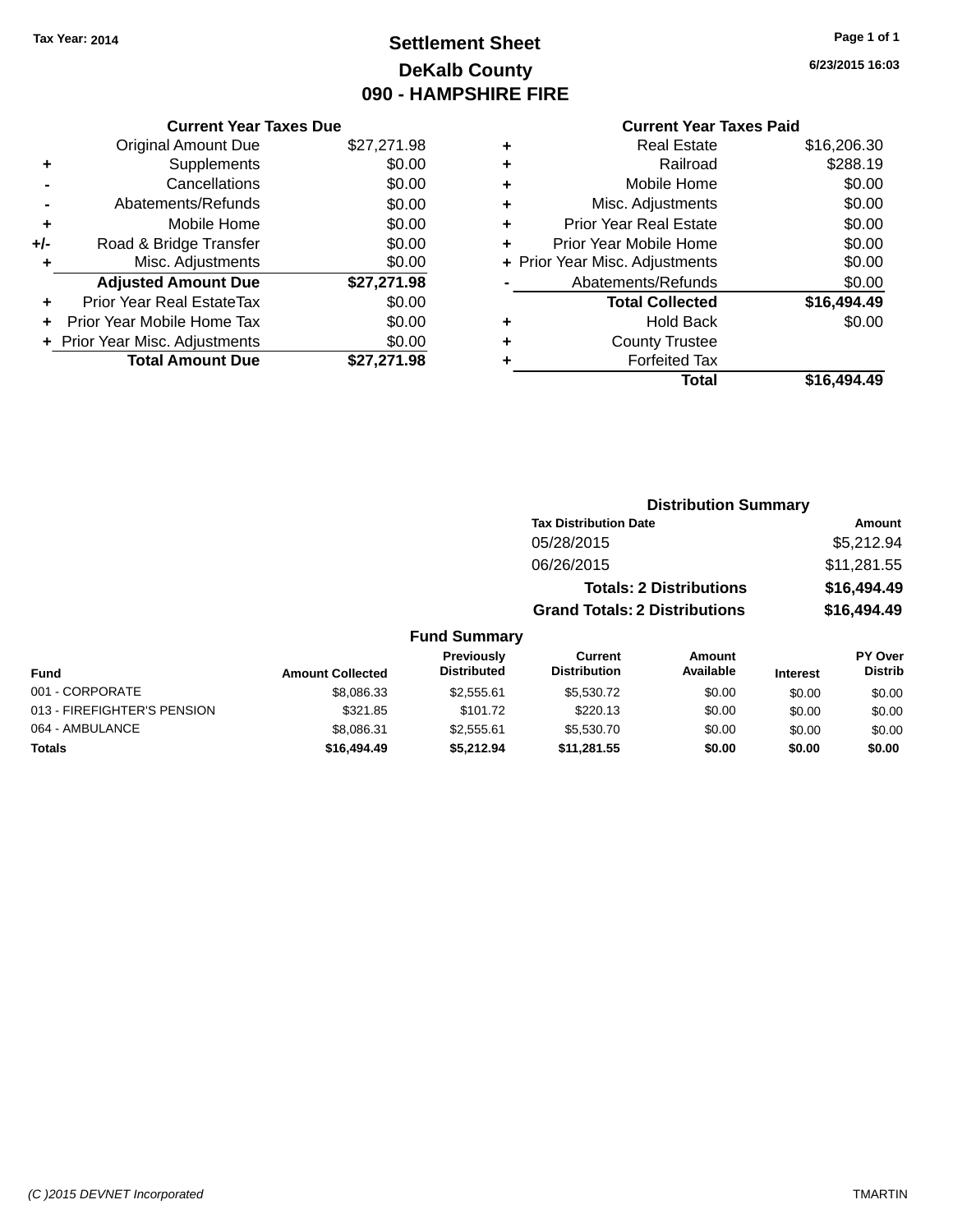# **Settlement Sheet Tax Year: 2014 Page 1 of 1 DeKalb County 091 - HINCKLEY FIRE**

**6/23/2015 16:03**

| <b>Current Year Taxes Due</b> |  |  |
|-------------------------------|--|--|
|                               |  |  |

|     | <b>Original Amount Due</b>       | \$393,415.45 |
|-----|----------------------------------|--------------|
| ٠   | Supplements                      | \$1,062.49   |
|     | Cancellations                    | \$1,186.01   |
|     | Abatements/Refunds               | \$0.00       |
| ٠   | Mobile Home                      | \$0.00       |
| +/- | Road & Bridge Transfer           | \$0.00       |
| ٠   | Misc. Adjustments                | \$0.00       |
|     | <b>Adjusted Amount Due</b>       | \$393,291.93 |
| ÷   | <b>Prior Year Real EstateTax</b> | \$0.00       |
|     | Prior Year Mobile Home Tax       | \$0.00       |
|     | + Prior Year Misc. Adjustments   | \$0.00       |
|     | <b>Total Amount Due</b>          | \$393,291.93 |

### **Current Year Taxes Paid**

|   | <b>Real Estate</b>             | \$207,572.75 |
|---|--------------------------------|--------------|
| ٠ | Railroad                       | \$2,289.88   |
| ٠ | Mobile Home                    | \$0.00       |
| ٠ | Misc. Adjustments              | \$0.00       |
| ٠ | <b>Prior Year Real Estate</b>  | \$0.00       |
| ٠ | Prior Year Mobile Home         | \$0.00       |
|   | + Prior Year Misc. Adjustments | \$0.00       |
|   | Abatements/Refunds             | \$0.00       |
|   | <b>Total Collected</b>         | \$209,862.63 |
| ٠ | Hold Back                      | \$0.00       |
| ٠ | <b>County Trustee</b>          |              |
|   | <b>Forfeited Tax</b>           |              |
|   | Total                          | \$209,862.63 |
|   |                                |              |

### **Distribution Summary Tax Distribution Date Amount** 05/28/2015 \$41,922.62 06/26/2015 \$167,940.01 **Totals: 2 Distributions \$209,862.63 Grand Totals: 2 Distributions \$209,862.63**

| <b>Fund</b>                 | <b>Amount Collected</b> | <b>Previously</b><br><b>Distributed</b> | Current<br><b>Distribution</b> | Amount<br>Available | <b>Interest</b> | <b>PY Over</b><br><b>Distrib</b> |
|-----------------------------|-------------------------|-----------------------------------------|--------------------------------|---------------------|-----------------|----------------------------------|
| 001 - CORPORATE             | \$127,056.29            | \$25,381,04                             | \$101.675.25                   | \$0.00              | \$0.00          | \$0.00                           |
| 013 - FIREFIGHTER'S PENSION | \$4.724.22              | \$943.72                                | \$3,780.50                     | \$0.00              | \$0.00          | \$0.00                           |
| 064 - AMBULANCE             | \$78.082.12             | \$15,597.86                             | \$62,484.26                    | \$0.00              | \$0.00          | \$0.00                           |
| <b>Totals</b>               | \$209,862.63            | \$41,922.62                             | \$167.940.01                   | \$0.00              | \$0.00          | \$0.00                           |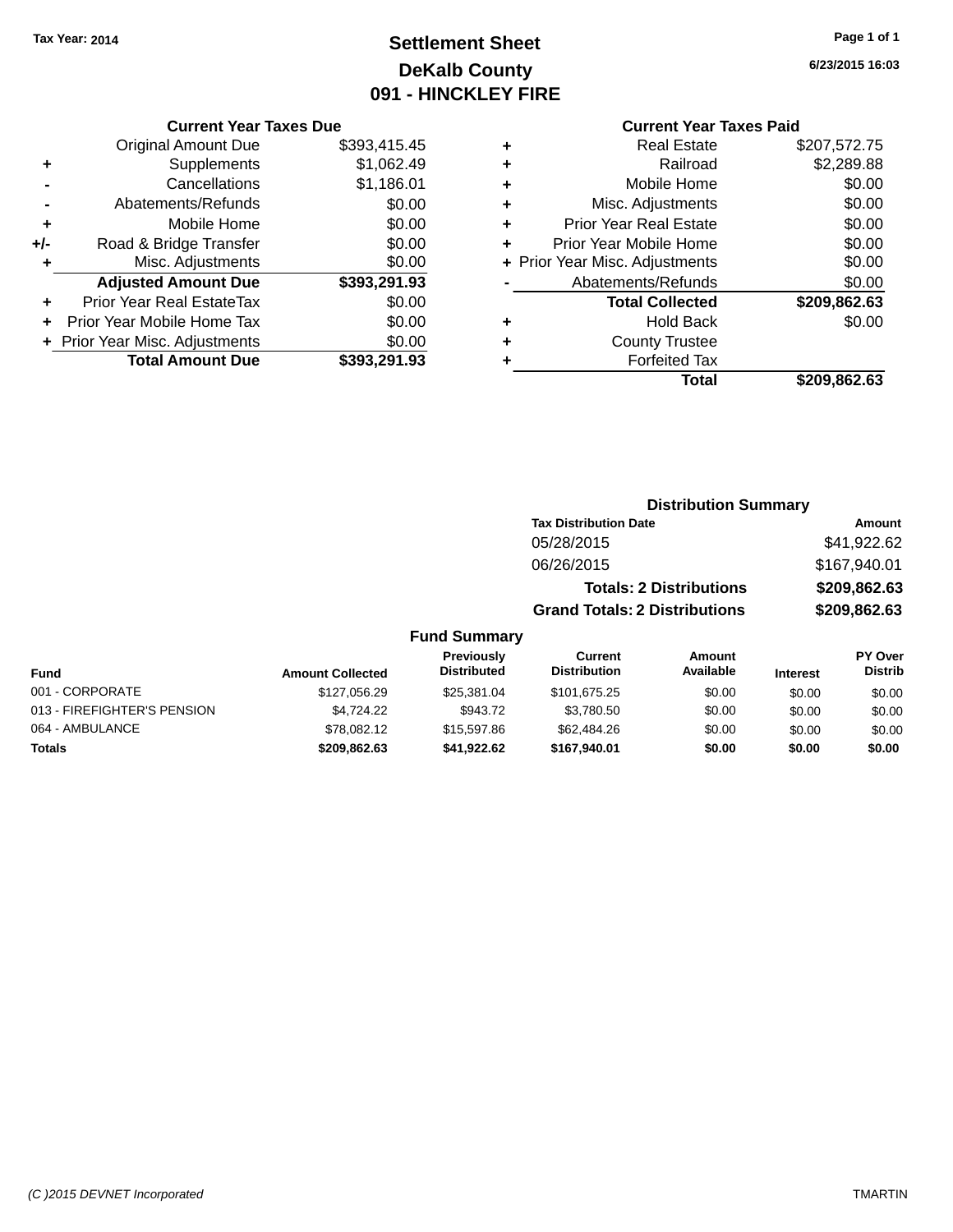# **Settlement Sheet Tax Year: 2014 Page 1 of 1 DeKalb County 092 - KIRKLAND FIRE**

**6/23/2015 16:03**

#### **Current Year Taxes Due**

|     | <b>Original Amount Due</b>       | \$334,628.09 |
|-----|----------------------------------|--------------|
| ٠   | Supplements                      | \$2,760.08   |
|     | Cancellations                    | \$3,084.94   |
|     | Abatements/Refunds               | \$0.00       |
| ٠   | Mobile Home                      | \$0.00       |
| +/- | Road & Bridge Transfer           | \$0.00       |
| ٠   | Misc. Adjustments                | \$0.00       |
|     | <b>Adjusted Amount Due</b>       | \$334,303.23 |
| ÷   | <b>Prior Year Real EstateTax</b> | \$41.69      |
|     | Prior Year Mobile Home Tax       | \$0.00       |
|     | + Prior Year Misc. Adjustments   | \$0.00       |
|     | <b>Total Amount Due</b>          | \$334.344.92 |

### **Current Year Taxes Paid**

| ٠ | <b>Real Estate</b>             | \$180,908.31 |
|---|--------------------------------|--------------|
| ٠ | Railroad                       | \$2,895.45   |
| ÷ | Mobile Home                    | \$0.00       |
| ٠ | Misc. Adjustments              | \$0.00       |
| ٠ | <b>Prior Year Real Estate</b>  | \$41.69      |
| ٠ | Prior Year Mobile Home         | \$0.00       |
|   | + Prior Year Misc. Adjustments | \$0.00       |
|   | Abatements/Refunds             | \$0.00       |
|   | <b>Total Collected</b>         | \$183,845.45 |
| ٠ | <b>Hold Back</b>               | \$0.00       |
| ٠ | <b>County Trustee</b>          |              |
| ٠ | <b>Forfeited Tax</b>           |              |
|   | Total                          | \$183,845.45 |
|   |                                |              |

### **Distribution Summary Tax Distribution Date Amount** 05/28/2015 \$41,098.36 06/26/2015 \$142,747.09 **Totals: 2 Distributions \$183,845.45 Grand Totals: 2 Distributions \$183,845.45**

| <b>Fund</b>                                         | <b>Amount Collected</b> | Previously<br><b>Distributed</b> | Current<br><b>Distribution</b> | Amount<br>Available | <b>Interest</b> | <b>PY Over</b><br><b>Distrib</b> |
|-----------------------------------------------------|-------------------------|----------------------------------|--------------------------------|---------------------|-----------------|----------------------------------|
| 001 - CORPORATE                                     | \$104,476.06            | \$23,355.46                      | \$81,120.60                    | \$0.00              | \$0.00          | \$0.00                           |
| 027 - AUDIT                                         | \$1,206.58              | \$269.73                         | \$936.85                       | \$0.00              | \$0.00          | \$0.00                           |
| 035 - TORT JUDGMENTS, LIABILITY<br><b>INSURANCE</b> | \$6.536.27              | \$1.461.17                       | \$5,075.10                     | \$0.00              | \$0.00          | \$0.00                           |
| 062 - WORKERS COMPENSATION                          | \$4.084.68              | \$913.12                         | \$3.171.56                     | \$0.00              | \$0.00          | \$0.00                           |
| 064 - AMBULANCE                                     | \$67.541.86             | \$15,098.88                      | \$52,442.98                    | \$0.00              | \$0.00          | \$0.00                           |
| <b>Totals</b>                                       | \$183,845,45            | \$41,098.36                      | \$142,747.09                   | \$0.00              | \$0.00          | \$0.00                           |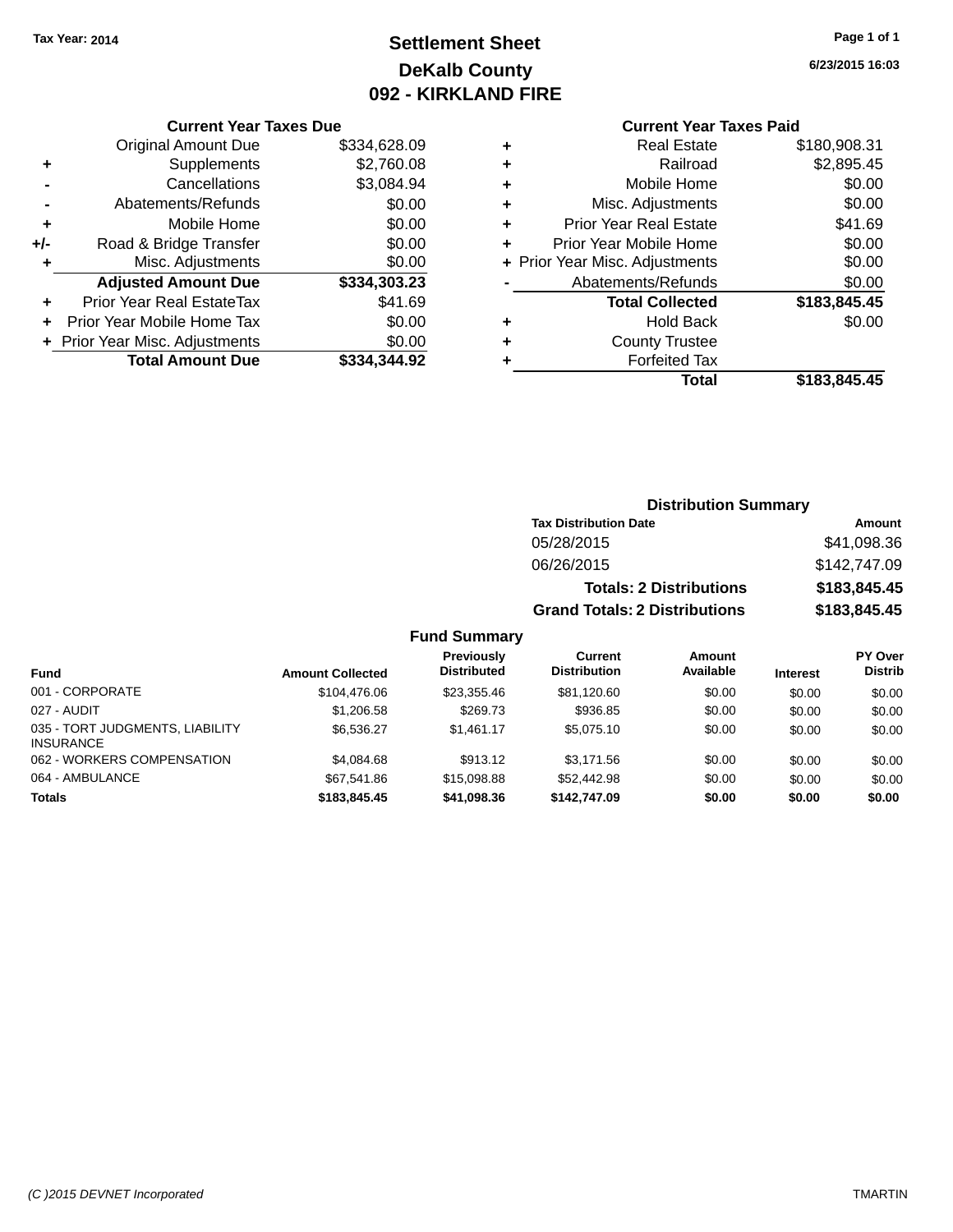# **Settlement Sheet Tax Year: 2014 Page 1 of 1 DeKalb County 093 - LEE FIRE**

**6/23/2015 16:03**

|       | <b>Current Year Taxes Due</b>  |             |
|-------|--------------------------------|-------------|
|       | <b>Original Amount Due</b>     | \$40,996.02 |
| ٠     | Supplements                    | \$31.85     |
|       | Cancellations                  | \$59.83     |
|       | Abatements/Refunds             | \$0.00      |
| ÷     | Mobile Home                    | \$0.00      |
| $+/-$ | Road & Bridge Transfer         | \$0.00      |
|       | Misc. Adjustments              | \$0.00      |
|       | <b>Adjusted Amount Due</b>     | \$40,968.04 |
|       | Prior Year Real EstateTax      | \$0.00      |
|       | Prior Year Mobile Home Tax     | \$0.00      |
|       | + Prior Year Misc. Adjustments | \$0.00      |
|       | <b>Total Amount Due</b>        | \$40,968,04 |
|       |                                |             |

|   | <b>Current Year Taxes Paid</b> |             |
|---|--------------------------------|-------------|
| ٠ | <b>Real Estate</b>             | \$20,938.42 |
|   | Railroad                       | \$452.95    |
| ٠ | Mobile Home                    | \$0.00      |
|   | Misc. Adjustments              | \$0.00      |
| ٠ | <b>Prior Year Real Estate</b>  | \$0.00      |
| ÷ | Prior Year Mobile Home         | \$0.00      |
|   | + Prior Year Misc. Adjustments | \$0.00      |
|   | Abatements/Refunds             | \$0.00      |
|   | <b>Total Collected</b>         | \$21,391.37 |
|   | Hold Back                      | \$0.00      |
|   | <b>County Trustee</b>          |             |
|   | <b>Forfeited Tax</b>           |             |
|   | Total                          | \$21,391.37 |
|   |                                |             |

|               |                                  |                                      | <b>Distribution Summary</b>    |                 |                                  |
|---------------|----------------------------------|--------------------------------------|--------------------------------|-----------------|----------------------------------|
|               |                                  | <b>Tax Distribution Date</b>         |                                |                 | Amount                           |
|               |                                  | 05/28/2015                           |                                |                 | \$2,966.89                       |
|               |                                  | 06/26/2015                           |                                |                 | \$18,424.48                      |
|               |                                  |                                      | <b>Totals: 2 Distributions</b> |                 | \$21,391.37                      |
|               |                                  | <b>Grand Totals: 2 Distributions</b> |                                |                 | \$21,391.37                      |
|               | <b>Fund Summary</b>              |                                      |                                |                 |                                  |
| nt Collected  | Previously<br><b>Distributed</b> | Current<br><b>Distribution</b>       | Amount<br>Available            | <b>Interest</b> | <b>PY Over</b><br><b>Distrib</b> |
| $Q$ 12 707 51 | 0.100205                         | <b>C<sub>11</sub></b> 002 50         | en on                          | 0000            | 0000                             |

| <b>Fund</b>                                   | <b>Amount Collected</b> | .<br><b>Distributed</b> | ------<br><b>Distribution</b> | ________<br>Available | <b>Interest</b> | .<br><b>Distrib</b> |
|-----------------------------------------------|-------------------------|-------------------------|-------------------------------|-----------------------|-----------------|---------------------|
| 001 - CORPORATE                               | \$13,727.54             | \$1,903.95              | \$11,823.59                   | \$0.00                | \$0.00          | \$0.00              |
| 035 - TORT JUDGEMENTS/LIABILITY<br><b>INS</b> | \$1.586.36              | \$220.02                | \$1,366,34                    | \$0.00                | \$0.00          | \$0.00              |
| 064 - AMBULANCE                               | \$6.077.47              | \$842.92                | \$5.234.55                    | \$0.00                | \$0.00          | \$0.00              |
| <b>Totals</b>                                 | \$21,391.37             | \$2,966.89              | \$18,424,48                   | \$0.00                | \$0.00          | \$0.00              |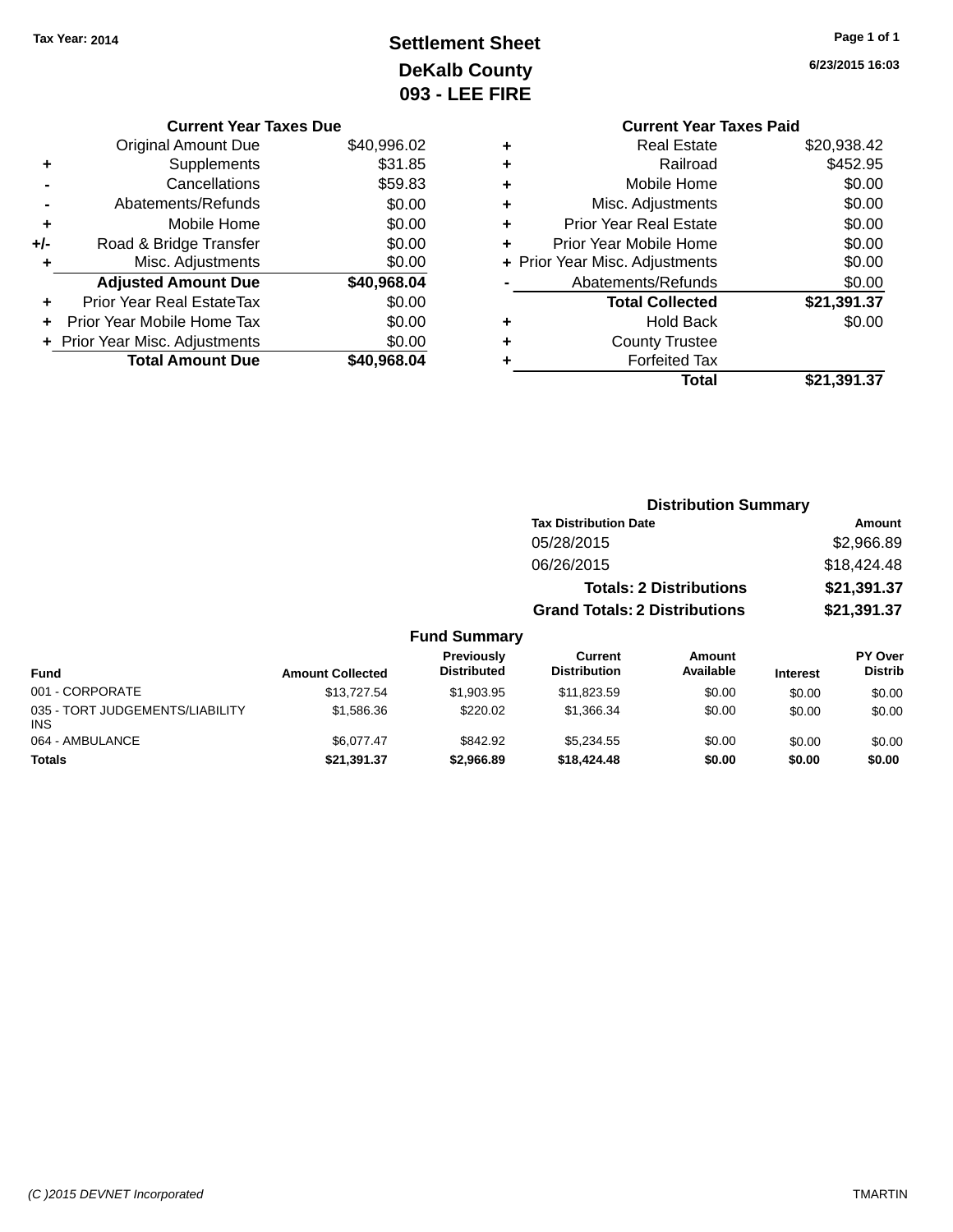# **Settlement Sheet Tax Year: 2014 Page 1 of 1 DeKalb County 094 - LELAND FIRE**

**6/23/2015 16:03**

### **Current Year Taxes Due**

|       | <b>Original Amount Due</b>       | \$29,449.78 |
|-------|----------------------------------|-------------|
| ÷     | Supplements                      | \$49.83     |
|       | Cancellations                    | \$60.59     |
|       | Abatements/Refunds               | \$0.00      |
| ٠     | Mobile Home                      | \$0.00      |
| $+/-$ | Road & Bridge Transfer           | \$0.00      |
|       | Misc. Adjustments                | \$0.00      |
|       | <b>Adjusted Amount Due</b>       | \$29,439.02 |
|       | <b>Prior Year Real EstateTax</b> | \$0.00      |
|       | Prior Year Mobile Home Tax       | \$0.00      |
|       | + Prior Year Misc. Adjustments   | \$0.00      |
|       | <b>Total Amount Due</b>          | \$29.439.02 |

|   | <b>Current Year Taxes Paid</b> |             |
|---|--------------------------------|-------------|
| ٠ | <b>Real Estate</b>             | \$18,646.71 |
| ٠ | Railroad                       | \$0.00      |
| ٠ | Mobile Home                    | \$0.00      |
| ٠ | Misc. Adjustments              | \$0.00      |
| ٠ | <b>Prior Year Real Estate</b>  | \$0.00      |
| ÷ | Prior Year Mobile Home         | \$0.00      |
|   | + Prior Year Misc. Adjustments | \$0.00      |
|   | Abatements/Refunds             | \$0.00      |
|   | <b>Total Collected</b>         | \$18,646.71 |
| ٠ | <b>Hold Back</b>               | \$0.00      |
| ٠ | <b>County Trustee</b>          |             |
|   | <b>Forfeited Tax</b>           |             |
|   | Total                          | \$18,646.71 |
|   |                                |             |

|                 |                         |                                         | <b>Distribution Summary</b>           |                                |                 |                           |
|-----------------|-------------------------|-----------------------------------------|---------------------------------------|--------------------------------|-----------------|---------------------------|
|                 |                         |                                         | <b>Tax Distribution Date</b>          |                                |                 | <b>Amount</b>             |
|                 |                         |                                         | 05/28/2015                            |                                |                 | \$3,953.41                |
|                 |                         |                                         | 06/26/2015                            |                                |                 | \$14,693.30               |
|                 |                         |                                         |                                       | <b>Totals: 2 Distributions</b> |                 | \$18,646.71               |
|                 |                         |                                         | <b>Grand Totals: 2 Distributions</b>  |                                |                 | \$18,646.71               |
|                 |                         | <b>Fund Summary</b>                     |                                       |                                |                 |                           |
| <b>Fund</b>     | <b>Amount Collected</b> | <b>Previously</b><br><b>Distributed</b> | <b>Current</b><br><b>Distribution</b> | Amount<br>Available            | <b>Interest</b> | PY Over<br><b>Distrib</b> |
| 001 - CORPORATE | \$18,646.71             | \$3,953.41                              | \$14,693.30                           | \$0.00                         | \$0.00          | \$0.00                    |
| <b>Totals</b>   | \$18,646.71             | \$3,953.41                              | \$14,693.30                           | \$0.00                         | \$0.00          | \$0.00                    |
|                 |                         |                                         |                                       |                                |                 |                           |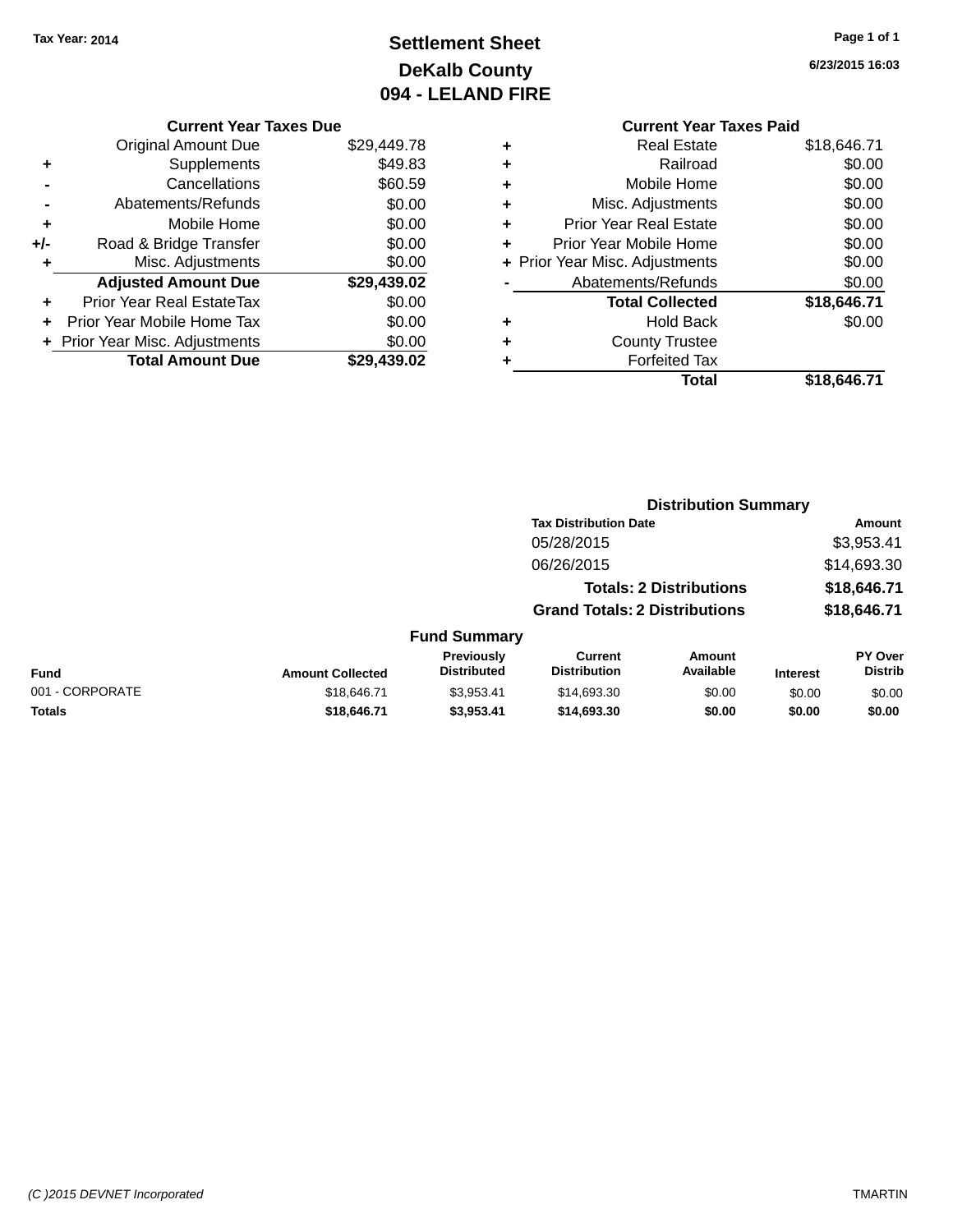# **Settlement Sheet Tax Year: 2014 Page 1 of 1 DeKalb County 095 - MALTA FIRE**

**6/23/2015 16:03**

|   | <b>Current Year Taxes Paid</b> |             |
|---|--------------------------------|-------------|
| ٠ | <b>Real Estate</b>             | \$49,034.29 |
| ٠ | Railroad                       | \$1,293.09  |
| ٠ | Mobile Home                    | \$0.00      |
| ٠ | Misc. Adjustments              | \$0.00      |
| ٠ | <b>Prior Year Real Estate</b>  | \$0.00      |
| ÷ | Prior Year Mobile Home         | \$0.00      |
|   | + Prior Year Misc. Adjustments | \$0.00      |
|   | Abatements/Refunds             | \$0.00      |
|   | <b>Total Collected</b>         | \$50,327.38 |
| ٠ | Hold Back                      | \$0.00      |
|   | <b>County Trustee</b>          |             |
| ٠ | <b>Forfeited Tax</b>           |             |
|   | Total                          | \$50.327.38 |
|   |                                |             |

|     | <b>Current Year Taxes Due</b>  |             |
|-----|--------------------------------|-------------|
|     | <b>Original Amount Due</b>     | \$90,921.92 |
| ٠   | Supplements                    | \$922.39    |
|     | Cancellations                  | \$1,082.11  |
|     | Abatements/Refunds             | \$0.00      |
| ٠   | Mobile Home                    | \$0.00      |
| +/- | Road & Bridge Transfer         | \$0.00      |
| ٠   | Misc. Adjustments              | \$0.00      |
|     | <b>Adjusted Amount Due</b>     | \$90,762.20 |
|     | Prior Year Real EstateTax      | \$0.00      |
|     | Prior Year Mobile Home Tax     | \$0.00      |
|     | + Prior Year Misc. Adjustments | \$0.00      |
|     | <b>Total Amount Due</b>        | \$90.762.20 |

|                 |                         |                                  | <b>Distribution Summary</b>           |                            |                 |                           |  |  |
|-----------------|-------------------------|----------------------------------|---------------------------------------|----------------------------|-----------------|---------------------------|--|--|
|                 |                         |                                  | <b>Tax Distribution Date</b>          |                            |                 | Amount                    |  |  |
|                 |                         |                                  | 05/28/2015                            |                            |                 | \$8,778.76                |  |  |
|                 |                         |                                  | 06/26/2015                            |                            |                 | \$41,548.62               |  |  |
|                 |                         |                                  | <b>Totals: 2 Distributions</b>        |                            | \$50,327.38     |                           |  |  |
|                 |                         |                                  | <b>Grand Totals: 2 Distributions</b>  |                            |                 | \$50,327.38               |  |  |
|                 |                         | <b>Fund Summary</b>              |                                       |                            |                 |                           |  |  |
| Fund            | <b>Amount Collected</b> | Previously<br><b>Distributed</b> | <b>Current</b><br><b>Distribution</b> | <b>Amount</b><br>Available | <b>Interest</b> | PY Over<br><b>Distrib</b> |  |  |
| 001 - CORPORATE | \$50.327.38             | \$8,778,76                       | \$41,548.62                           | \$0.00                     | \$0.00          | \$0.00                    |  |  |
| <b>Totals</b>   | \$50,327.38             | \$8,778.76                       | \$41,548.62                           | \$0.00                     | \$0.00          | \$0.00                    |  |  |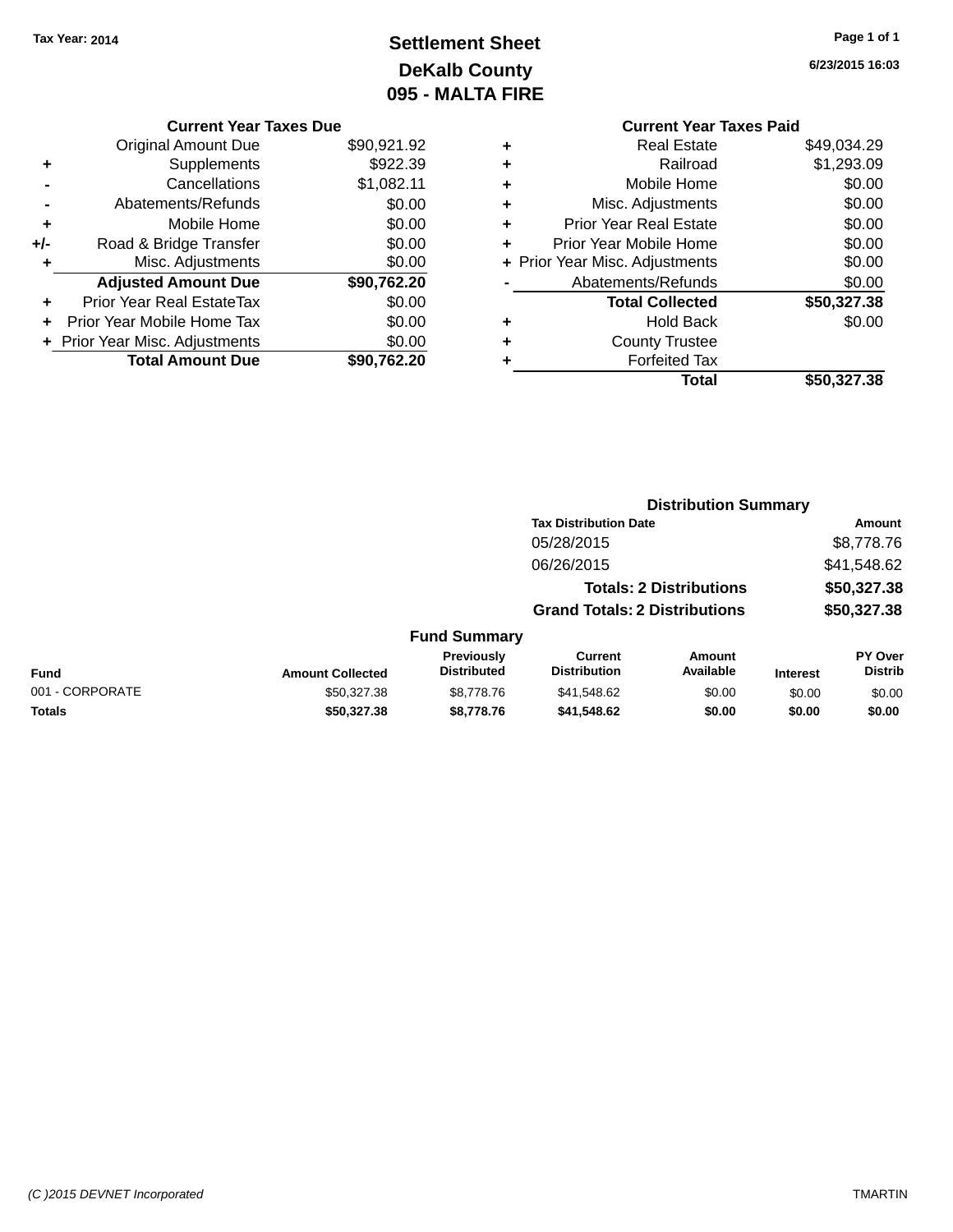# **Settlement Sheet Tax Year: 2014 Page 1 of 1 DeKalb County 096 - MAPLE PARK FIRE**

**6/23/2015 16:03**

#### **Current Year Taxes Paid**

| <b>Current Year Taxes Due</b>  |              |
|--------------------------------|--------------|
| <b>Original Amount Due</b>     | \$170,964.47 |
| Supplements                    | \$384.82     |
| Cancellations                  | \$425.91     |
| Abatements/Refunds             | \$0.00       |
| Mobile Home                    | \$0.00       |
| Road & Bridge Transfer         | \$0.00       |
| Misc. Adjustments              | \$0.00       |
| <b>Adjusted Amount Due</b>     | \$170,923.38 |
| Prior Year Real EstateTax      | \$0.00       |
| Prior Year Mobile Home Tax     | \$0.00       |
| + Prior Year Misc. Adjustments | \$0.00       |
| <b>Total Amount Due</b>        | \$170,923,38 |
|                                |              |

| ٠ | <b>Real Estate</b>             | \$86,997.84 |
|---|--------------------------------|-------------|
| ٠ | Railroad                       | \$2,714.39  |
| ٠ | Mobile Home                    | \$0.00      |
| ٠ | Misc. Adjustments              | \$0.00      |
| ٠ | <b>Prior Year Real Estate</b>  | \$0.00      |
| ٠ | Prior Year Mobile Home         | \$0.00      |
|   | + Prior Year Misc. Adjustments | \$0.00      |
|   | Abatements/Refunds             | \$0.00      |
|   | <b>Total Collected</b>         | \$89,712.23 |
| ٠ | Hold Back                      | \$0.00      |
| ٠ | <b>County Trustee</b>          |             |
|   | <b>Forfeited Tax</b>           |             |
|   | Total                          | \$89.712.23 |
|   |                                |             |

### **Distribution Summary Tax Distribution Date Amount** 05/28/2015 \$15,117.05 06/26/2015 \$74,595.18 **Totals: 2 Distributions \$89,712.23 Grand Totals: 2 Distributions \$89,712.23**

| <b>Fund</b>                             | <b>Amount Collected</b> | Previously<br><b>Distributed</b> | Current<br><b>Distribution</b> | Amount<br>Available | <b>Interest</b> | <b>PY Over</b><br><b>Distrib</b> |
|-----------------------------------------|-------------------------|----------------------------------|--------------------------------|---------------------|-----------------|----------------------------------|
| 001 - CORPORATE                         | \$44.288.69             | \$7.462.91                       | \$36,825.78                    | \$0.00              | \$0.00          | \$0.00                           |
| 013 - FIREFIGHTER'S PENSION             | \$1.229.15              | \$207.12                         | \$1,022,03                     | \$0.00              | \$0.00          | \$0.00                           |
| 027 - AUDIT                             | \$205.70                | \$34.66                          | \$171.04                       | \$0.00              | \$0.00          | \$0.00                           |
| 035 - TORT JUDGEMENTS/LIABILITY<br>INS. | \$9.011.60              | \$1.518.51                       | \$7,493.09                     | \$0.00              | \$0.00          | \$0.00                           |
| 064 - AMBULANCE                         | \$34.977.09             | \$5.893.85                       | \$29.083.24                    | \$0.00              | \$0.00          | \$0.00                           |
| <b>Totals</b>                           | \$89.712.23             | \$15,117.05                      | \$74.595.18                    | \$0.00              | \$0.00          | \$0.00                           |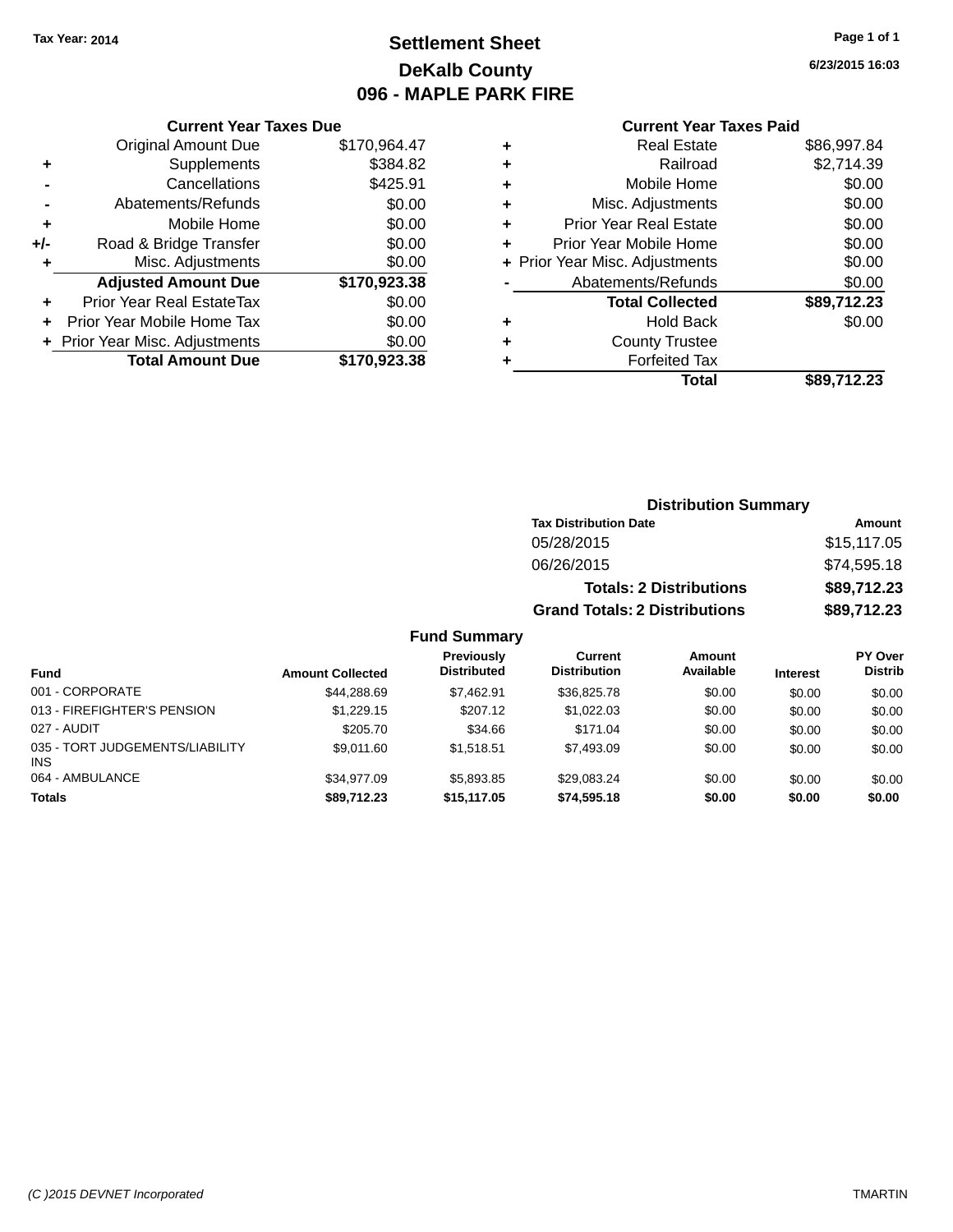# **Settlement Sheet Tax Year: 2014 Page 1 of 1 DeKalb County 097 - PAW PAW FIRE**

**6/23/2015 16:03**

|     | <b>Current Year Taxes Due</b>  |             |
|-----|--------------------------------|-------------|
|     | <b>Original Amount Due</b>     | \$34,860.65 |
| ٠   | Supplements                    | \$0.00      |
|     | Cancellations                  | \$0.00      |
|     | Abatements/Refunds             | \$0.00      |
| ٠   | Mobile Home                    | \$0.00      |
| +/- | Road & Bridge Transfer         | \$0.00      |
|     | Misc. Adjustments              | \$0.00      |
|     | <b>Adjusted Amount Due</b>     | \$34,860.65 |
| ÷   | Prior Year Real EstateTax      | \$0.00      |
| ٠   | Prior Year Mobile Home Tax     | \$0.00      |
|     | + Prior Year Misc. Adjustments | \$0.00      |
|     | <b>Total Amount Due</b>        | \$34,860.65 |
|     |                                |             |

|   | <b>Current Year Taxes Paid</b> |             |
|---|--------------------------------|-------------|
| ٠ | Real Estate                    | \$17,812.06 |
| ٠ | Railroad                       | \$922.64    |
| ٠ | Mobile Home                    | \$0.00      |
| ٠ | Misc. Adjustments              | \$0.00      |
| ٠ | <b>Prior Year Real Estate</b>  | \$0.00      |
| ÷ | Prior Year Mobile Home         | \$0.00      |
|   | + Prior Year Misc. Adjustments | \$0.00      |
|   | Abatements/Refunds             | \$0.00      |
|   | <b>Total Collected</b>         | \$18,734.70 |
| ٠ | <b>Hold Back</b>               | \$0.00      |
| ٠ | <b>County Trustee</b>          |             |
|   | <b>Forfeited Tax</b>           |             |
|   | <b>Total</b>                   | \$18,734.70 |

|                                               |                         |                                  | <b>Distribution Summary</b>          |                                |                 |                                  |
|-----------------------------------------------|-------------------------|----------------------------------|--------------------------------------|--------------------------------|-----------------|----------------------------------|
|                                               |                         |                                  | <b>Tax Distribution Date</b>         |                                |                 | <b>Amount</b>                    |
|                                               |                         |                                  | 05/28/2015                           |                                |                 | \$2,491.16                       |
|                                               |                         |                                  | 06/26/2015                           |                                |                 | \$16,243.54                      |
|                                               |                         |                                  |                                      | <b>Totals: 2 Distributions</b> |                 | \$18,734.70                      |
|                                               |                         |                                  | <b>Grand Totals: 2 Distributions</b> |                                |                 | \$18,734.70                      |
|                                               |                         | <b>Fund Summary</b>              |                                      |                                |                 |                                  |
| <b>Fund</b>                                   | <b>Amount Collected</b> | Previously<br><b>Distributed</b> | Current<br><b>Distribution</b>       | <b>Amount</b><br>Available     | <b>Interest</b> | <b>PY Over</b><br><b>Distrib</b> |
| 001 - CORPORATE                               | \$16,937.78             | \$2,252.22                       | \$14,685.56                          | \$0.00                         | \$0.00          | \$0.00                           |
| 035 - TORT JUDGEMENTS/LIABILITY<br><b>INS</b> | \$1,796.92              | \$238.94                         | \$1,557.98                           | \$0.00                         | \$0.00          | \$0.00                           |
| <b>Totals</b>                                 | \$18,734.70             | \$2,491.16                       | \$16,243.54                          | \$0.00                         | \$0.00          | \$0.00                           |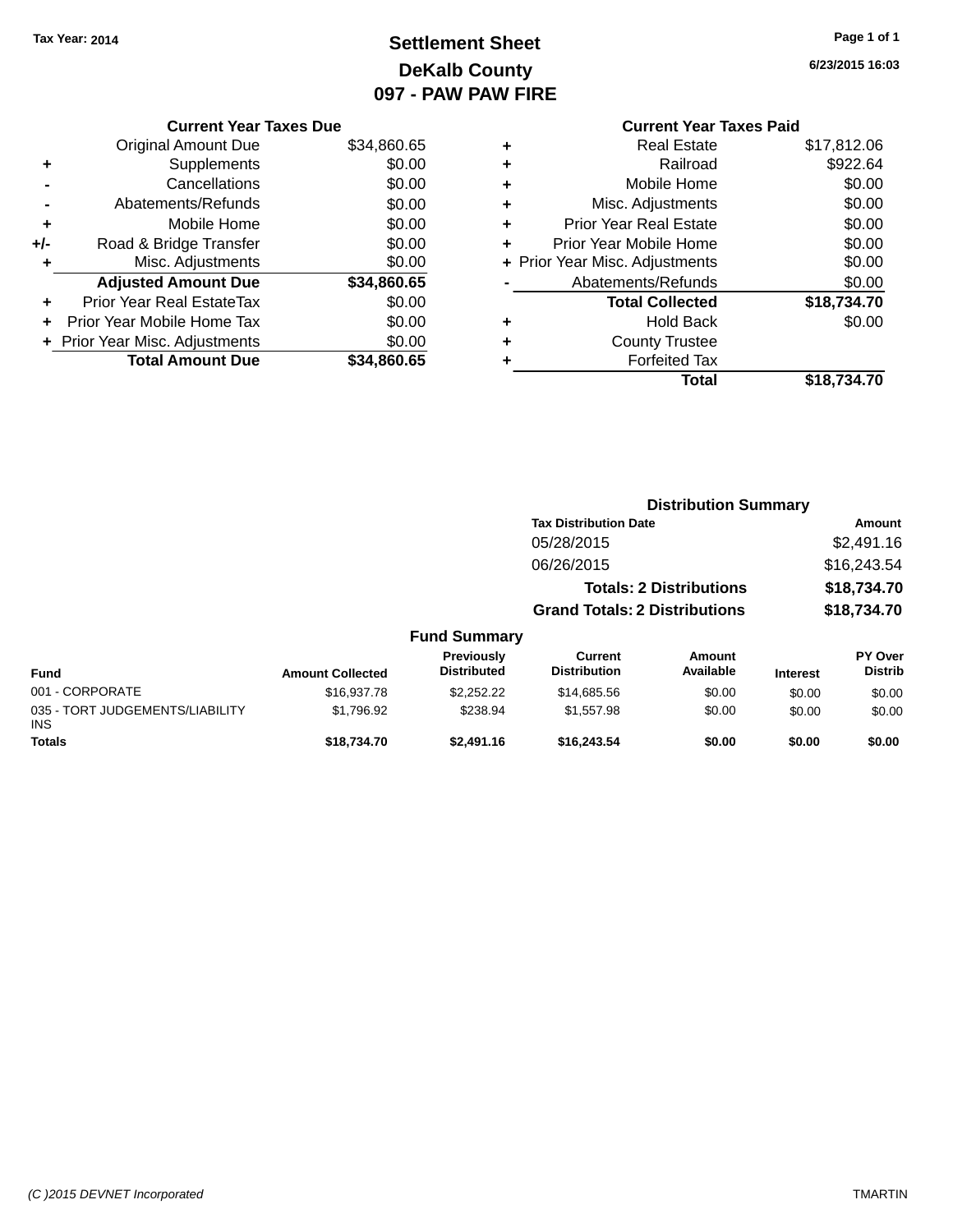# **Settlement Sheet Tax Year: 2014 Page 1 of 1 DeKalb County 098 - SANDWICH FIRE**

**6/23/2015 16:03**

### **Current Year Taxes Due**

|       | <b>Original Amount Due</b>     | \$561,158.74 |
|-------|--------------------------------|--------------|
| ٠     | Supplements                    | \$4,080.76   |
|       | Cancellations                  | \$4,831.74   |
|       | Abatements/Refunds             | \$0.00       |
| ٠     | Mobile Home                    | \$0.00       |
| $+/-$ | Road & Bridge Transfer         | \$0.00       |
|       | Misc. Adjustments              | \$0.00       |
|       | <b>Adjusted Amount Due</b>     | \$560,407.76 |
|       | Prior Year Real EstateTax      | (\$64.72)    |
|       | Prior Year Mobile Home Tax     | \$0.00       |
|       | + Prior Year Misc. Adjustments | \$8.56       |
|       | <b>Total Amount Due</b>        | \$560,351.60 |
|       |                                |              |

### **Current Year Taxes Paid**

| ٠ | <b>Real Estate</b>             | \$298,356.21 |
|---|--------------------------------|--------------|
| ٠ | Railroad                       | \$1,125.37   |
| ٠ | Mobile Home                    | \$0.00       |
| ٠ | Misc. Adjustments              | \$0.00       |
| ٠ | <b>Prior Year Real Estate</b>  | (\$64.72)    |
| ٠ | Prior Year Mobile Home         | \$0.00       |
|   | + Prior Year Misc. Adjustments | \$8.56       |
|   | Abatements/Refunds             | \$0.00       |
|   | <b>Total Collected</b>         | \$299,425.42 |
| ٠ | <b>Hold Back</b>               | \$0.00       |
| ٠ | <b>County Trustee</b>          |              |
| ٠ | <b>Forfeited Tax</b>           |              |
|   | Total                          | \$299,425.42 |
|   |                                |              |

|                                         |              |                         |                                        |                                       | <b>Distribution Summary</b>    |                 |                           |
|-----------------------------------------|--------------|-------------------------|----------------------------------------|---------------------------------------|--------------------------------|-----------------|---------------------------|
|                                         |              |                         |                                        | <b>Tax Distribution Date</b>          |                                |                 | Amount                    |
|                                         |              |                         |                                        | 05/28/2015                            |                                |                 | \$62,250.05               |
|                                         |              |                         |                                        | 06/26/2015                            |                                |                 | \$237,175.37              |
|                                         |              |                         |                                        |                                       | <b>Totals: 2 Distributions</b> | \$299,425.42    |                           |
|                                         |              |                         |                                        | <b>Grand Totals: 2 Distributions</b>  |                                |                 | \$299,425.42              |
|                                         |              |                         | <b>Fund Summary</b>                    |                                       |                                |                 |                           |
| <b>Fund</b>                             |              | <b>Amount Collected</b> | Previously<br><b>Distributed</b>       | <b>Current</b><br><b>Distribution</b> | <b>Amount</b><br>Available     | <b>Interest</b> | PY Over<br><b>Distrib</b> |
| 001 - CORPORATE                         |              | \$262,309.84            | \$54,533.78                            | \$207,776.06                          | \$0.00                         | \$0.00          | \$0.00                    |
| 027 - AUDIT                             |              | \$2,606.81              | \$541.96                               | \$2,064.85                            | \$0.00                         | \$0.00          | \$0.00                    |
| 035 - TORT JUDGEMENTS/LIABILITY<br>INS. |              | \$34,508.77             | \$7,174.31                             | \$27,334.46                           | \$0.00                         | \$0.00          | \$0.00                    |
| <b>Totals</b>                           |              | \$299,425.42            | \$62,250.05                            | \$237,175.37                          | \$0.00                         | \$0.00          | \$0.00                    |
|                                         |              |                         | <b>Miscellaneous Adjustment Detail</b> |                                       |                                |                 |                           |
| Voor Course                             | Account Tung |                         | Amount, Adjustment Description         |                                       |                                |                 |                           |

| Year Source           | <b>Account Type</b> |        | <b>Amount Adjustment Description</b>     |
|-----------------------|---------------------|--------|------------------------------------------|
| 2013 RE - Real Estate | Back Tax Collected  |        | \$8.56 TRUSTEE SALE 19-25-252-014 by TBA |
| Totals 1 entries      |                     | \$8.56 |                                          |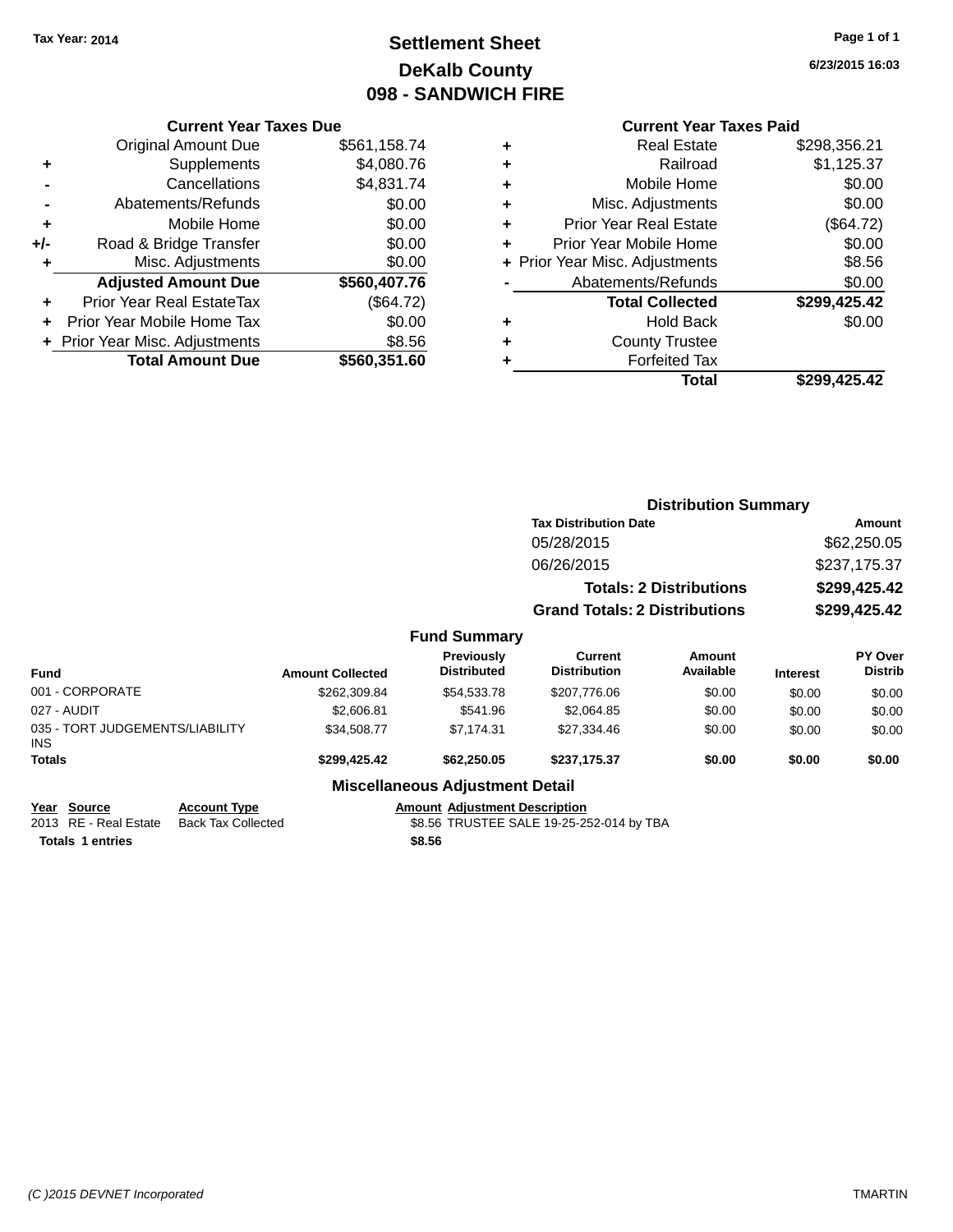# **Settlement Sheet Tax Year: 2014 Page 1 of 1 DeKalb County 099 - SHABBONA FIRE**

**6/23/2015 16:03**

#### **Current Year Taxes Due**

|     | <b>Original Amount Due</b>       | \$184,982.54 |
|-----|----------------------------------|--------------|
| ٠   | Supplements                      | \$666.61     |
|     | Cancellations                    | \$746.72     |
|     | Abatements/Refunds               | \$0.00       |
| ٠   | Mobile Home                      | \$0.00       |
| +/- | Road & Bridge Transfer           | \$0.00       |
| ٠   | Misc. Adjustments                | \$0.00       |
|     | <b>Adjusted Amount Due</b>       | \$184,902.43 |
|     | <b>Prior Year Real EstateTax</b> | \$0.00       |
|     | Prior Year Mobile Home Tax       | \$0.00       |
|     | + Prior Year Misc. Adjustments   | \$0.00       |
|     | <b>Total Amount Due</b>          | \$184.902.43 |

### **Current Year Taxes Paid**

| ٠ | <b>Real Estate</b>             | \$101,388.66 |
|---|--------------------------------|--------------|
| ٠ | Railroad                       | \$2,484.18   |
| ٠ | Mobile Home                    | \$0.00       |
| ٠ | Misc. Adjustments              | \$0.00       |
| ٠ | <b>Prior Year Real Estate</b>  | \$0.00       |
| ٠ | Prior Year Mobile Home         | \$0.00       |
|   | + Prior Year Misc. Adjustments | \$0.00       |
|   | Abatements/Refunds             | \$0.00       |
|   | <b>Total Collected</b>         | \$103,872.84 |
| ٠ | <b>Hold Back</b>               | \$0.00       |
| ٠ | <b>County Trustee</b>          |              |
| ٠ | <b>Forfeited Tax</b>           |              |
|   | Total                          | \$103,872.84 |
|   |                                |              |

### **Distribution Summary Tax Distribution Date Amount** 05/28/2015 \$17,030.96 06/26/2015 \$86,841.88 **Totals: 2 Distributions \$103,872.84 Grand Totals: 2 Distributions \$103,872.84**

| <b>Fund</b>                                   | <b>Amount Collected</b> | <b>Previously</b><br><b>Distributed</b> | Current<br><b>Distribution</b> | Amount<br>Available | <b>Interest</b> | PY Over<br><b>Distrib</b> |
|-----------------------------------------------|-------------------------|-----------------------------------------|--------------------------------|---------------------|-----------------|---------------------------|
| 001 - CORPORATE                               | \$71.010.59             | \$11.642.87                             | \$59.367.72                    | \$0.00              | \$0.00          | \$0.00                    |
| 035 - TORT JUDGEMENTS/LIABILITY<br><b>INS</b> | \$14,310.87             | \$2.346.41                              | \$11.964.46                    | \$0.00              | \$0.00          | \$0.00                    |
| 064 - AMBULANCE                               | \$18,551.38             | \$3.041.68                              | \$15,509.70                    | \$0.00              | \$0.00          | \$0.00                    |
| <b>Totals</b>                                 | \$103,872,84            | \$17,030.96                             | \$86,841,88                    | \$0.00              | \$0.00          | \$0.00                    |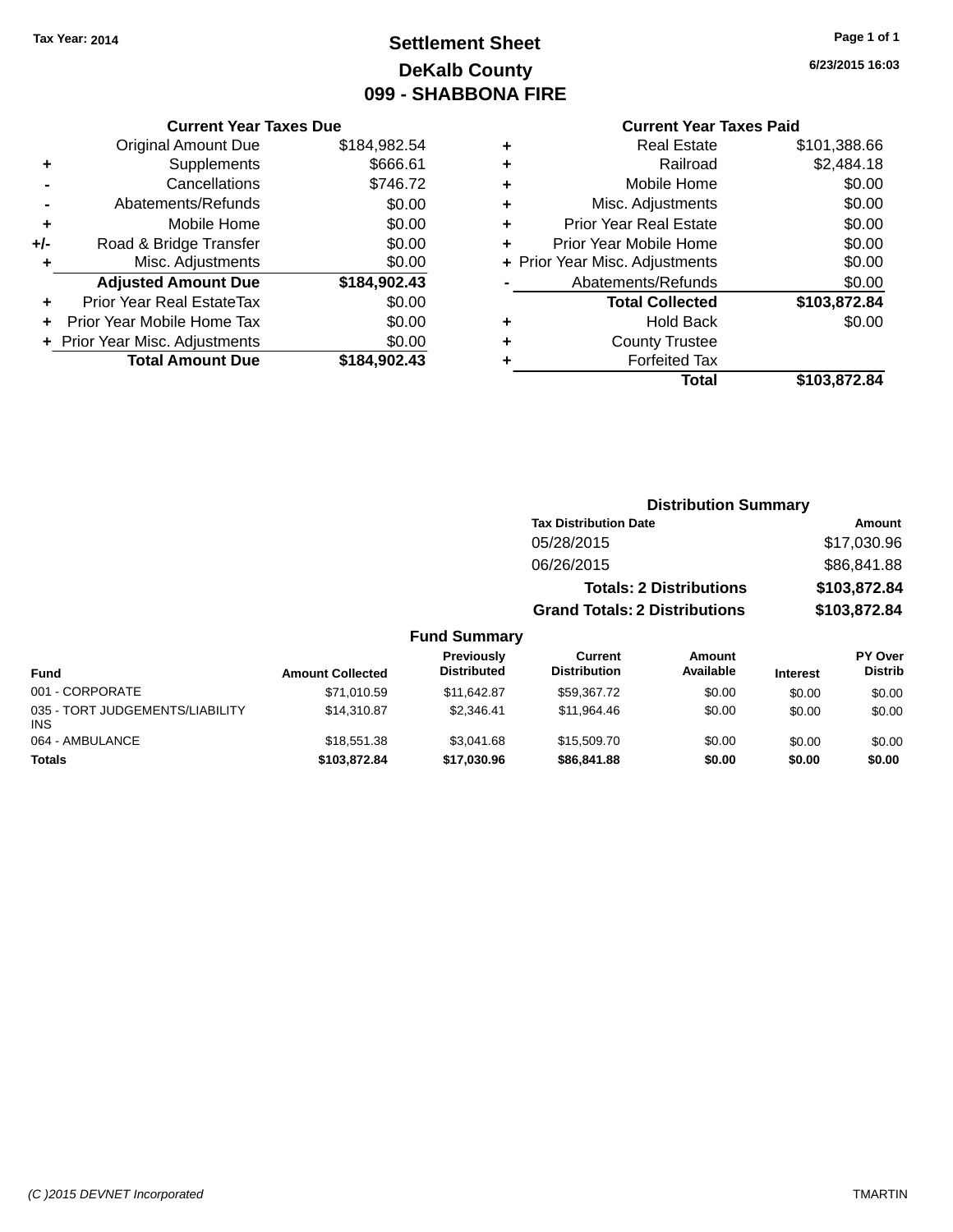# **Settlement Sheet Tax Year: 2014 Page 1 of 1 DeKalb County 100 - SOMONAUK FIRE**

**6/23/2015 16:03**

#### **Current Year Taxes Paid**

|     | <b>Current Year Taxes Due</b>  |              |
|-----|--------------------------------|--------------|
|     | <b>Original Amount Due</b>     | \$238,468.60 |
| ٠   | Supplements                    | \$1,324.55   |
|     | Cancellations                  | \$1,565.26   |
|     | Abatements/Refunds             | \$0.00       |
| ٠   | Mobile Home                    | \$0.00       |
| +/- | Road & Bridge Transfer         | \$0.00       |
| ٠   | Misc. Adjustments              | \$0.00       |
|     | <b>Adjusted Amount Due</b>     | \$238,227.89 |
| ÷   | Prior Year Real EstateTax      | \$0.00       |
|     | Prior Year Mobile Home Tax     | \$0.00       |
|     | + Prior Year Misc. Adjustments | \$0.00       |
|     | <b>Total Amount Due</b>        | \$238.227.89 |

| ٠ | <b>Real Estate</b>             | \$132,218.81 |
|---|--------------------------------|--------------|
| ٠ | Railroad                       | \$2,039.84   |
| ٠ | Mobile Home                    | \$0.00       |
| ٠ | Misc. Adjustments              | \$0.00       |
| ٠ | <b>Prior Year Real Estate</b>  | \$0.00       |
| ٠ | Prior Year Mobile Home         | \$0.00       |
|   | + Prior Year Misc. Adjustments | \$0.00       |
|   | Abatements/Refunds             | \$0.00       |
|   | <b>Total Collected</b>         | \$134,258.65 |
| ٠ | Hold Back                      | \$0.00       |
| ٠ | <b>County Trustee</b>          |              |
| ٠ | <b>Forfeited Tax</b>           |              |
|   | Total                          | \$134.258.65 |
|   |                                |              |

### **Distribution Summary Tax Distribution Date Amount** 05/28/2015 \$27,505.05 06/26/2015 \$106,753.60 **Totals: 2 Distributions \$134,258.65 Grand Totals: 2 Distributions \$134,258.65 Fund Summary**

#### **Fund Interest Amount Collected Distributed PY Over Distrib Amount Available Current Distribution Previously** 001 - CORPORATE \$71,505.76 \$14,649.11 \$56,856.65 \$0.00 \$0.00 \$0.00 064 - AMBULANCE 6 (\$62,752.89 \$12,855.94 \$49,896.95 \$0.00 \$0.00 \$0.00 \$0.00 **Totals \$134,258.65 \$27,505.05 \$106,753.60 \$0.00 \$0.00 \$0.00**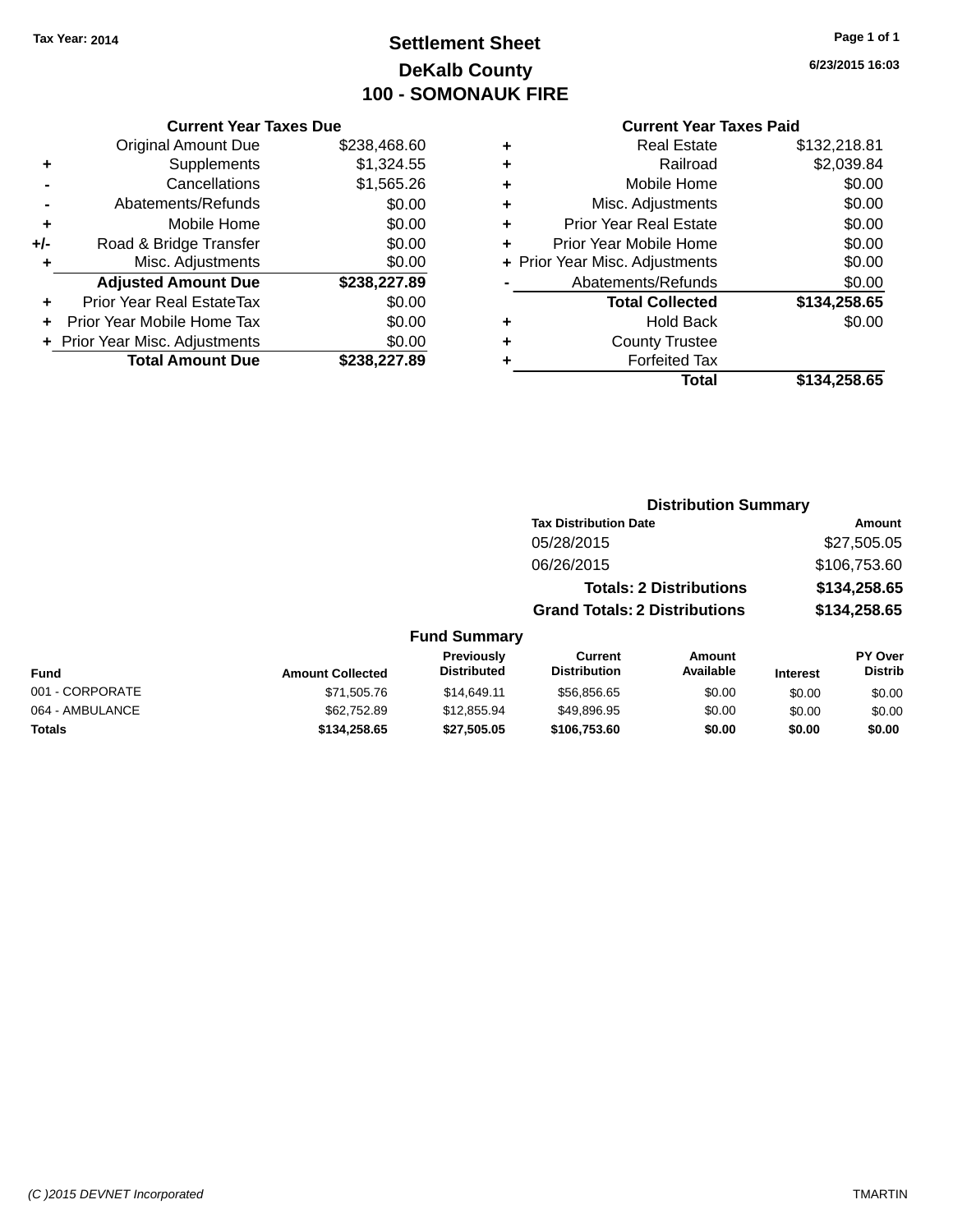# **Settlement Sheet Tax Year: 2014 Page 1 of 1 DeKalb County 101 - SYCAMORE FIRE**

**6/23/2015 16:03**

#### **Current Year Taxes Due**

|     | <b>Original Amount Due</b>     | \$336,118.10 |
|-----|--------------------------------|--------------|
| ٠   | Supplements                    | \$3,452.91   |
|     | Cancellations                  | \$3,860.87   |
|     | Abatements/Refunds             | \$0.00       |
| ٠   | Mobile Home                    | \$0.00       |
| +/- | Road & Bridge Transfer         | \$0.00       |
| ٠   | Misc. Adjustments              | \$0.00       |
|     | <b>Adjusted Amount Due</b>     | \$335,710.14 |
| ÷   | Prior Year Real EstateTax      | (\$24.75)    |
|     | Prior Year Mobile Home Tax     | \$0.00       |
|     | + Prior Year Misc. Adjustments | \$0.00       |
|     | <b>Total Amount Due</b>        | \$335,685.39 |

#### **Current Year Taxes Paid**

|   | Real Estate                    | \$181,942.28 |
|---|--------------------------------|--------------|
| ÷ | Railroad                       | \$0.00       |
| ٠ | Mobile Home                    | \$0.00       |
| ٠ | Misc. Adjustments              | \$0.00       |
| ٠ | <b>Prior Year Real Estate</b>  | (\$24.75)    |
| ٠ | Prior Year Mobile Home         | \$0.00       |
|   | + Prior Year Misc. Adjustments | \$0.00       |
|   | Abatements/Refunds             | \$0.00       |
|   | <b>Total Collected</b>         | \$181,917.53 |
| ٠ | <b>Hold Back</b>               | \$0.00       |
| ٠ | <b>County Trustee</b>          |              |
| ٠ | <b>Forfeited Tax</b>           |              |
|   | Total                          | \$181,917.53 |
|   |                                |              |

### **Distribution Summary Tax Distribution Date Amount** 05/28/2015 \$33,189.08 06/26/2015 \$148,728.45 **Totals: 2 Distributions \$181,917.53 Grand Totals: 2 Distributions \$181,917.53 Fund Summary**

| <b>Fund</b>     | <b>Amount Collected</b> | <b>Previously</b><br><b>Distributed</b> | Current<br><b>Distribution</b> | Amount<br>Available | <b>Interest</b> | <b>PY Over</b><br><b>Distrib</b> |
|-----------------|-------------------------|-----------------------------------------|--------------------------------|---------------------|-----------------|----------------------------------|
| 001 - CORPORATE | \$94,223.83             | \$17.190.22                             | \$77.033.61                    | \$0.00              | \$0.00          | \$0.00                           |
| 064 - AMBULANCE | \$87,693.70             | \$15,998.86                             | \$71.694.84                    | \$0.00              | \$0.00          | \$0.00                           |
| Totals          | \$181.917.53            | \$33,189,08                             | \$148,728.45                   | \$0.00              | \$0.00          | \$0.00                           |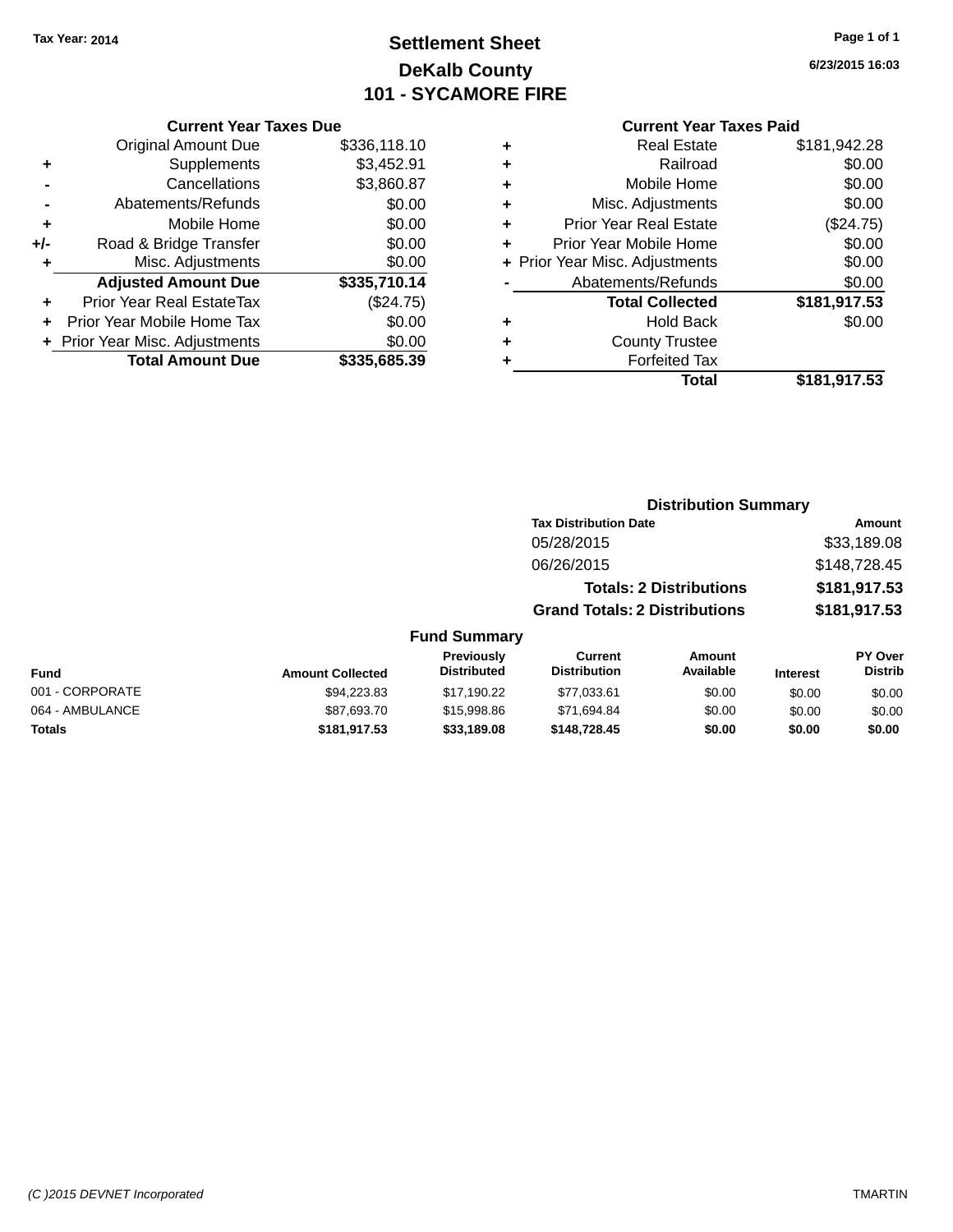# **Settlement Sheet Tax Year: 2014 Page 1 of 1 DeKalb County 102 - WATERMAN FIRE**

**6/23/2015 16:03**

| <b>Current Year Taxes Due</b> |  |  |
|-------------------------------|--|--|
|                               |  |  |

|     | <b>Original Amount Due</b>       | \$147,230.24 |
|-----|----------------------------------|--------------|
| ٠   | Supplements                      | \$569.93     |
|     | Cancellations                    | \$647.43     |
|     | Abatements/Refunds               | \$0.00       |
| ٠   | Mobile Home                      | \$0.00       |
| +/- | Road & Bridge Transfer           | \$0.00       |
| ٠   | Misc. Adjustments                | \$0.00       |
|     | <b>Adjusted Amount Due</b>       | \$147,152.74 |
| ÷   | <b>Prior Year Real EstateTax</b> | \$0.00       |
|     | Prior Year Mobile Home Tax       | \$0.00       |
|     | + Prior Year Misc. Adjustments   | \$0.00       |
|     | <b>Total Amount Due</b>          | \$147,152.74 |

# **Current Year Taxes Paid**

| ٠ | <b>Real Estate</b>             | \$76,406.80 |
|---|--------------------------------|-------------|
| ٠ | Railroad                       | \$1,346.09  |
| ٠ | Mobile Home                    | \$0.00      |
| ٠ | Misc. Adjustments              | \$0.00      |
| ٠ | <b>Prior Year Real Estate</b>  | \$0.00      |
| ٠ | Prior Year Mobile Home         | \$0.00      |
|   | + Prior Year Misc. Adjustments | \$0.00      |
|   | Abatements/Refunds             | \$0.00      |
|   | <b>Total Collected</b>         | \$77,752.89 |
| ٠ | <b>Hold Back</b>               | \$0.00      |
| ٠ | <b>County Trustee</b>          |             |
|   | <b>Forfeited Tax</b>           |             |
|   | Total                          | \$77,752.89 |
|   |                                |             |

|                 |                         | <b>Distribution Summary</b>      |                                      |                                |                 |                                  |
|-----------------|-------------------------|----------------------------------|--------------------------------------|--------------------------------|-----------------|----------------------------------|
|                 |                         |                                  | <b>Tax Distribution Date</b>         |                                |                 | Amount                           |
|                 |                         |                                  | 05/28/2015                           |                                |                 | \$14,342.22                      |
|                 |                         |                                  | 06/26/2015                           |                                |                 | \$63,410.67                      |
|                 |                         |                                  |                                      | <b>Totals: 2 Distributions</b> |                 | \$77,752.89                      |
|                 |                         |                                  | <b>Grand Totals: 2 Distributions</b> |                                |                 | \$77,752.89                      |
|                 |                         | <b>Fund Summary</b>              |                                      |                                |                 |                                  |
| <b>Fund</b>     | <b>Amount Collected</b> | Previously<br><b>Distributed</b> | Current<br><b>Distribution</b>       | Amount<br>Available            | <b>Interest</b> | <b>PY Over</b><br><b>Distrib</b> |
| 001 - CORPORATE | \$77,752.89             | \$14,342.22                      | \$63,410.67                          | \$0.00                         | \$0.00          | \$0.00                           |
| <b>Totals</b>   | \$77.752.89             | \$14,342,22                      | \$63,410.67                          | \$0.00                         | \$0.00          | \$0.00                           |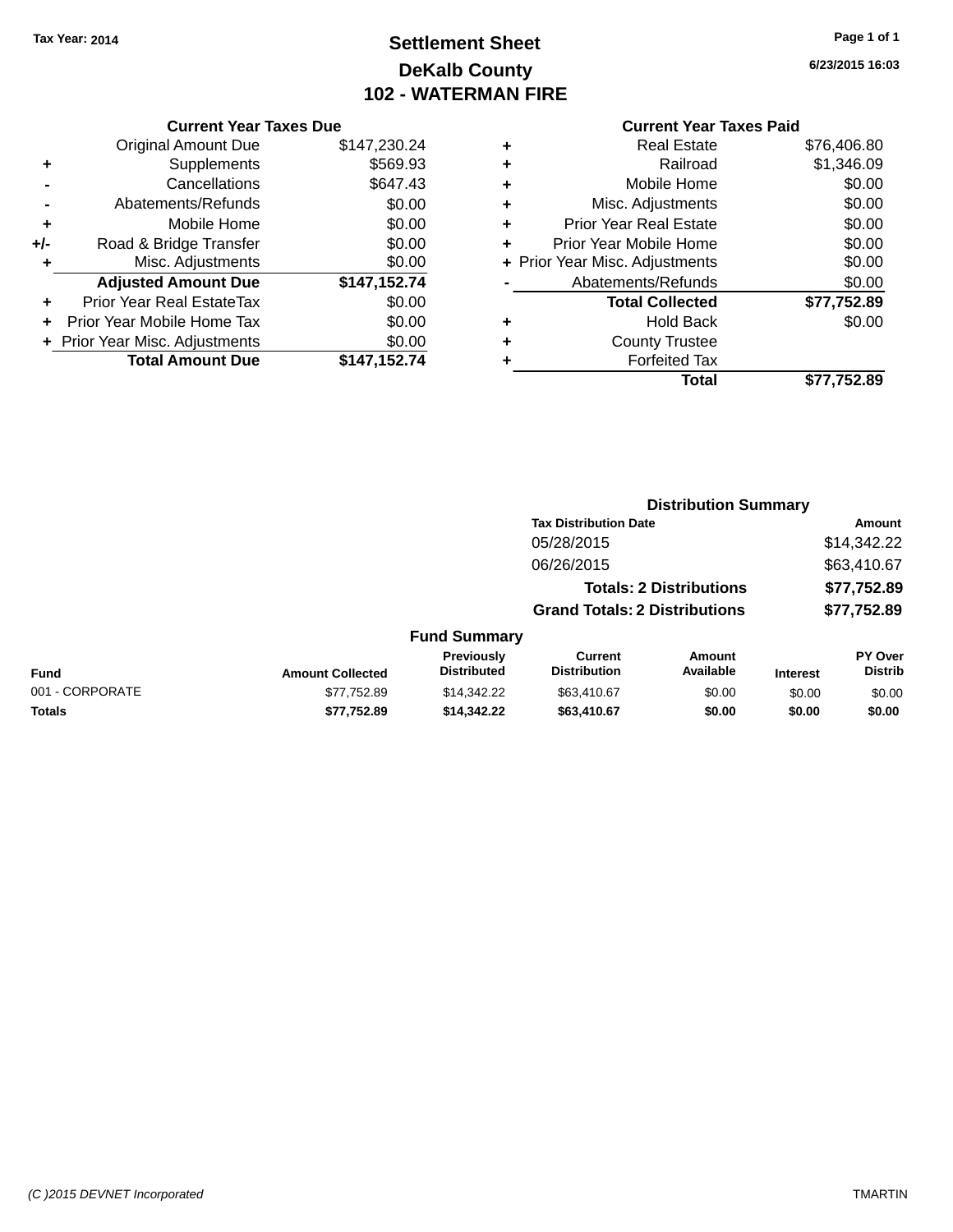# **Settlement Sheet Tax Year: 2014 Page 1 of 1 DeKalb County 103 - EARLVILLE LIBRARY DISTRICT**

**6/23/2015 16:03**

# **Current Year Taxes Paid**

| <b>Current Year Taxes Due</b>  |            |  |  |  |  |
|--------------------------------|------------|--|--|--|--|
| <b>Original Amount Due</b>     | \$4,593.29 |  |  |  |  |
| Supplements                    | \$0.00     |  |  |  |  |
| Cancellations                  | \$0.00     |  |  |  |  |
| Abatements/Refunds             | \$0.00     |  |  |  |  |
| Mobile Home                    | \$0.00     |  |  |  |  |
| Road & Bridge Transfer         | \$0.00     |  |  |  |  |
| Misc. Adjustments              | \$0.00     |  |  |  |  |
| <b>Adjusted Amount Due</b>     | \$4,593.29 |  |  |  |  |
| Prior Year Real EstateTax      | \$0.00     |  |  |  |  |
| Prior Year Mobile Home Tax     | \$0.00     |  |  |  |  |
| + Prior Year Misc. Adjustments | \$0.00     |  |  |  |  |
| <b>Total Amount Due</b>        | \$4.593.29 |  |  |  |  |
|                                |            |  |  |  |  |

| ٠ | <b>Real Estate</b>             | \$2,586.45 |
|---|--------------------------------|------------|
| ٠ | Railroad                       | \$0.00     |
| ٠ | Mobile Home                    | \$0.00     |
| ٠ | Misc. Adjustments              | \$0.00     |
| ٠ | <b>Prior Year Real Estate</b>  | \$0.00     |
| ٠ | Prior Year Mobile Home         | \$0.00     |
|   | + Prior Year Misc. Adjustments | \$0.00     |
|   | Abatements/Refunds             | \$0.00     |
|   | <b>Total Collected</b>         | \$2,586.45 |
| ٠ | <b>Hold Back</b>               | \$0.00     |
| ٠ | <b>County Trustee</b>          |            |
| ٠ | <b>Forfeited Tax</b>           |            |
|   | Total                          | \$2.586.45 |

| <b>Distribution Summary</b>          |            |  |  |
|--------------------------------------|------------|--|--|
| <b>Tax Distribution Date</b>         | Amount     |  |  |
| 05/28/2015                           | \$735.81   |  |  |
| 06/26/2015                           | \$1,850.64 |  |  |
| <b>Totals: 2 Distributions</b>       | \$2,586.45 |  |  |
| <b>Grand Totals: 2 Distributions</b> | \$2,586.45 |  |  |

| <b>Fund</b>                                         | <b>Amount Collected</b> | <b>Previously</b><br><b>Distributed</b> | Current<br><b>Distribution</b> | Amount<br>Available | <b>Interest</b> | <b>PY Over</b><br><b>Distrib</b> |
|-----------------------------------------------------|-------------------------|-----------------------------------------|--------------------------------|---------------------|-----------------|----------------------------------|
| 001 - CORPORATE                                     | \$1,451.75              | \$413.00                                | \$1,038.75                     | \$0.00              | \$0.00          | \$0.00                           |
| 004 - OPERATIONS & MAINTENANCE                      | \$193.57                | \$55.07                                 | \$138.50                       | \$0.00              | \$0.00          | \$0.00                           |
| 027 - AUDIT                                         | \$48.30                 | \$13.74                                 | \$34.56                        | \$0.00              | \$0.00          | \$0.00                           |
| 031 - WORKING CASH                                  | \$0.00                  | \$0.00                                  | \$0.00                         | \$0.00              | \$0.00          | \$0.00                           |
| 035 - TORT JUDGMENTS, LIABILITY<br><b>INSURANCE</b> | \$699.75                | \$199.07                                | \$500.68                       | \$0.00              | \$0.00          | \$0.00                           |
| 047 - SOCIAL SECURITY                               | \$193.08                | \$54.93                                 | \$138.15                       | \$0.00              | \$0.00          | \$0.00                           |
| <b>Totals</b>                                       | \$2,586.45              | \$735.81                                | \$1,850.64                     | \$0.00              | \$0.00          | \$0.00                           |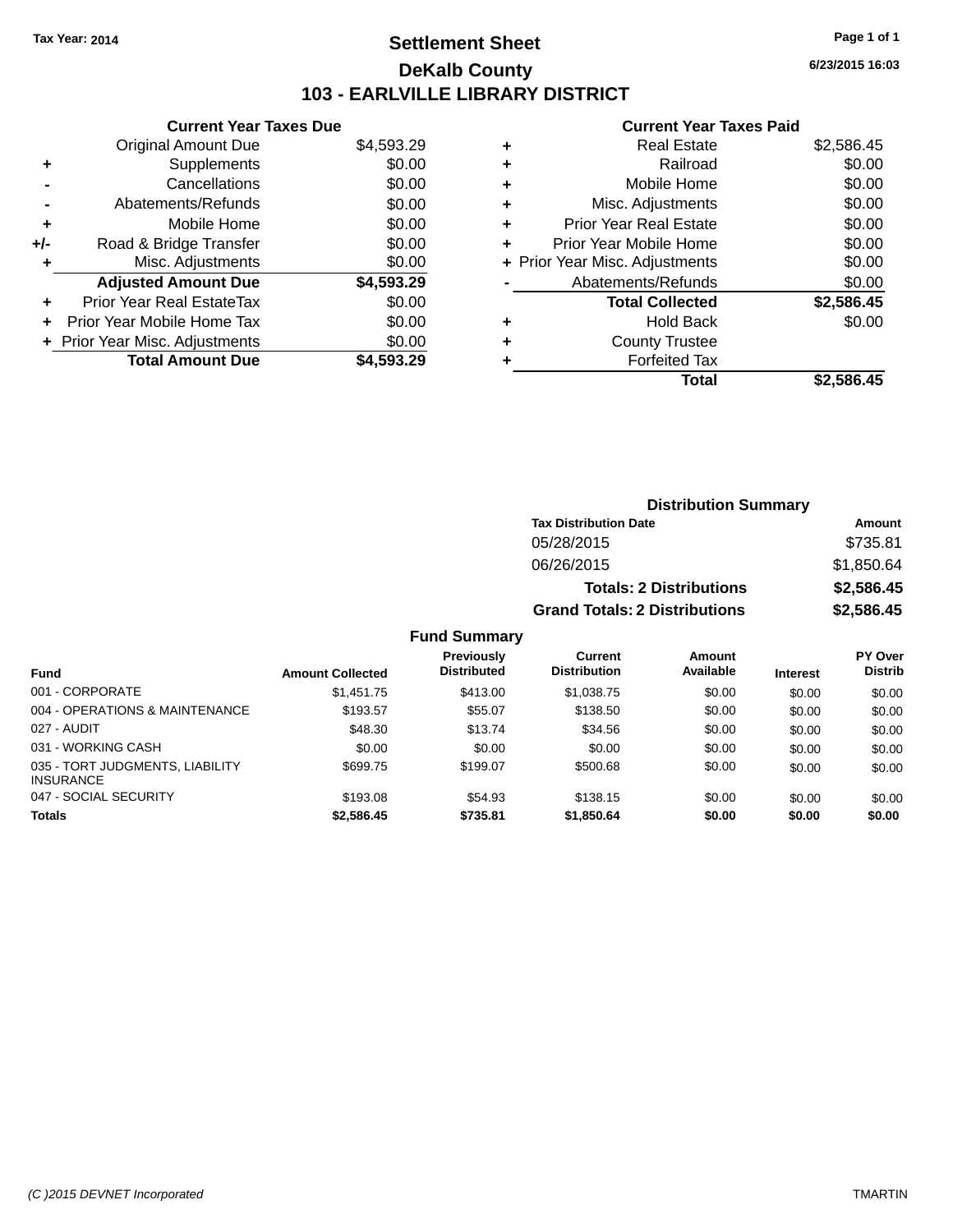# **Settlement Sheet Tax Year: 2014 Page 1 of 2 DeKalb County 110 - DEKALB PARK**

**6/23/2015 16:03**

|  | <b>Current Year Taxes Due</b> |  |  |  |
|--|-------------------------------|--|--|--|
|--|-------------------------------|--|--|--|

|     | <b>Original Amount Due</b>     | \$3,716,420.33 |
|-----|--------------------------------|----------------|
| ٠   | Supplements                    | \$87,922.27    |
|     | Cancellations                  | \$128,045.19   |
|     | Abatements/Refunds             | \$3.35         |
| ٠   | Mobile Home                    | \$0.00         |
| +/- | Road & Bridge Transfer         | \$0.00         |
| ٠   | Misc. Adjustments              | \$25.12        |
|     | <b>Adjusted Amount Due</b>     | \$3,676,319.18 |
| ÷   | Prior Year Real EstateTax      | (\$2,514.35)   |
|     | Prior Year Mobile Home Tax     | \$0.00         |
|     | + Prior Year Misc. Adjustments | \$570.37       |
|     | <b>Total Amount Due</b>        | \$3,674,375.20 |

### **Current Year Taxes Paid**

| ٠ | <b>Real Estate</b>             | \$1,877,383.04 |
|---|--------------------------------|----------------|
| ٠ | Railroad                       | \$6,425.60     |
| ٠ | Mobile Home                    | \$0.00         |
| ÷ | Misc. Adjustments              | \$25.12        |
| ٠ | <b>Prior Year Real Estate</b>  | (\$2,514.35)   |
| ÷ | Prior Year Mobile Home         | \$0.00         |
|   | + Prior Year Misc. Adjustments | \$570.37       |
|   | Abatements/Refunds             | \$3.35         |
|   | <b>Total Collected</b>         | \$1,881,886.43 |
| ٠ | <b>Hold Back</b>               | \$0.00         |
| ٠ | <b>County Trustee</b>          |                |
| ٠ | <b>Forfeited Tax</b>           |                |
|   | Total                          | \$1,881,886.43 |
|   |                                |                |

#### **Distribution Summary Tax Distribution Date Amount**

| Tax Distribution Date                | Amount         |
|--------------------------------------|----------------|
| 05/28/2015                           | \$317,916.90   |
| 06/26/2015                           | \$1,563,969.53 |
| <b>Totals: 2 Distributions</b>       | \$1,881,886.43 |
| <b>Grand Totals: 2 Distributions</b> | \$1,881,886.43 |

### **Fund Summary**

| <b>Fund</b>                             | <b>Amount Collected</b> | Previously<br><b>Distributed</b> | Current<br><b>Distribution</b> | Amount<br>Available | <b>Interest</b> | PY Over<br><b>Distrib</b> |
|-----------------------------------------|-------------------------|----------------------------------|--------------------------------|---------------------|-----------------|---------------------------|
| 001 - CORPORATE                         | \$553,477.92            | \$93.501.94                      | \$459,975.98                   | \$0.00              | \$0.00          | \$0.00                    |
| 003 - BONDS AND INTEREST                | \$622,887.46            | \$105,227.63                     | \$517,659.83                   | \$0.00              | \$0.00          | \$0.00                    |
| $005 - I. M. R. F.$                     | \$126,419,47            | \$21,356,70                      | \$105,062.77                   | \$0.00              | \$0.00          | \$0.00                    |
| 027 - AUDIT                             | \$11,808.84             | \$1,994.93                       | \$9.813.91                     | \$0.00              | \$0.00          | \$0.00                    |
| 035 - TORT JUDGEMENTS/LIABILITY<br>INS. | \$39,463.15             | \$6.666.71                       | \$32.796.44                    | \$0.00              | \$0.00          | \$0.00                    |
| 047 - SOCIAL SECURITY                   | \$76,351.90             | \$12,898.52                      | \$63,453.38                    | \$0.00              | \$0.00          | \$0.00                    |
| 060 - UNEMPLOYMENT INSURANCE            | \$21,254.01             | \$3,590.54                       | \$17,663.47                    | \$0.00              | \$0.00          | \$0.00                    |
| 062 - WORKERS COMPENSATION              | \$22,270.23             | \$3,762.22                       | \$18,508.01                    | \$0.00              | \$0.00          | \$0.00                    |
| 122 - RECREATION                        | \$241,668.09            | \$40,826.26                      | \$200,841.83                   | \$0.00              | \$0.00          | \$0.00                    |
| 123 - AQUARIUM AND MUSEUM               | \$71,818.43             | \$12,132.66                      | \$59,685.77                    | \$0.00              | \$0.00          | \$0.00                    |
| 126 - REC PROGRAMS/HANDICAPPED          | \$94,466.93             | \$15,958.79                      | \$78,508.14                    | \$0.00              | \$0.00          | \$0.00                    |
| <b>Totals</b>                           | \$1,881,886.43          | \$317,916.90                     | \$1,563,969.53                 | \$0.00              | \$0.00          | \$0.00                    |

### **Miscellaneous Adjustment Detail**

| Year Source           | <b>Account Type</b>       | <b>Amount Adjustment Description</b>                         |
|-----------------------|---------------------------|--------------------------------------------------------------|
| 2013 RE - Real Estate | <b>Back Tax Collected</b> | \$2.27 SUMMIT ENCLAVE REDEMPTION 08-13-323-013 by TBA        |
| 2013 RE - Real Estate | <b>Back Tax Collected</b> | \$23.10 SIDDIQUI REDEMPTION 08-15-329-012 by TBA             |
| 2013 RE - Real Estate | <b>Back Tax Collected</b> | \$77.92 RIVERMIST UNIT 5 LLC REDEMPTION 08-02-401-006 by TBA |
| 2013 RE - Real Estate | <b>Back Tax Collected</b> | \$77.92 RIVERMIST UNIT 5 LLC REDEMPTION 08-02-401-007 by TBA |
| 2013 RE - Real Estate | <b>Back Tax Collected</b> | \$77.92 RIVERMIST UNIT 5 LLC REDEMPTION 08-02-401-009 by TBA |
| 2013 RE - Real Estate | <b>Back Tax Collected</b> | \$77.92 RIVERMIST UNIT 5 LLC REDEMPTION 08-02-401-010 by TBA |
| 2013 RE - Real Estate | <b>Back Tax Collected</b> | \$77.92 RIVERMIST UNIT 5 LLC REDEMPTION 08-02-425-010 by TBA |
| 2013 RE - Real Estate | <b>Back Tax Collected</b> | \$77.92 RIVERMIST UNIT 5 LLC REDEMPTION 08-02-425-012 by TBA |
| 2013 RE - Real Estate | <b>Back Tax Collected</b> | \$22.13 ORIX WILKINSON 2009 TAX 08-12-377-001 by TBA         |
| 2013 RE - Real Estate | <b>Back Tax Collected</b> | \$22.27 ORIX WILKINSON 2010 TAX 08-12-377-001 by TBA         |
| 2013 RE - Real Estate | <b>Back Tax Collected</b> | \$23.21 ORIX WILKINSON 2011 TAX 08-12-377-001 by TBA         |
| 2013 RE - Real Estate | <b>Back Tax Collected</b> | \$9.87 TRUSTEE SALE 08-14-207-024 by TBA                     |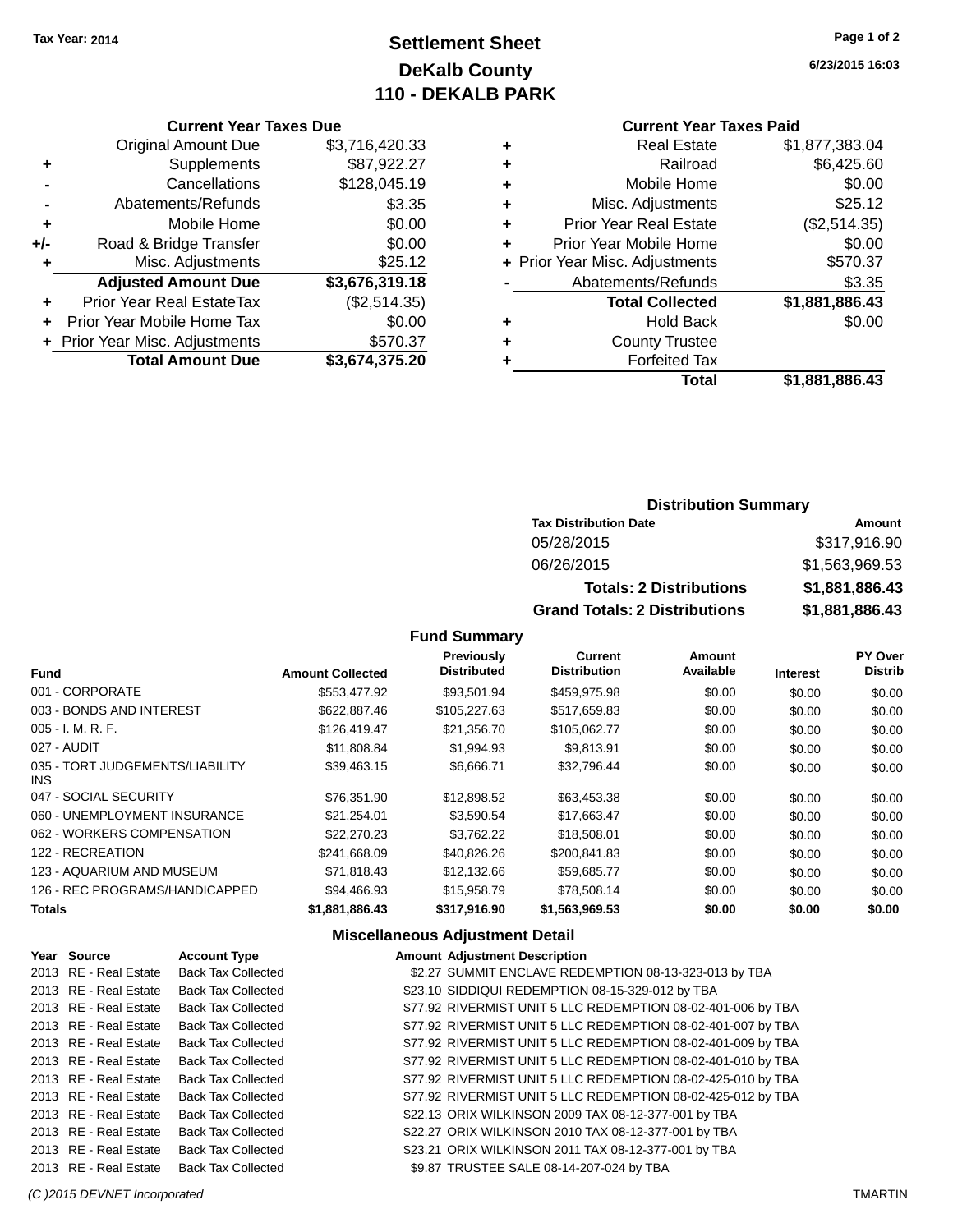# **Settlement Sheet Tax Year: 2014 Page 2 of 2**

**DeKalb County**

#### **Miscellaneous Adjustment Detail**

| Year Source         |
|---------------------|
| 2014 DE Dool Ectoto |

**Totals \$595.49 14 entries**

**Year Source Account Type Account Type Amount Adjustment Description**<br>2014 RE - Real Estate Back Tax Collected \$12.56 TRUSTEE SALE 08-27-27 \$12.56 TRUSTEE SALE 08-27-279-029 by TBA 2014 RE - Real Estate Back Tax Collected \$12.56 TRUSTEE SALE 08-27-279-027 by TBA

#### **Abatement Detail**

\$3.35 PTAB INTEREST REFUND 08-28-201-009 by TBA

**Year Source Account Type Amount Adjustment Description**<br>2014 RE - Real Estate RE Abatement \$3.35 PTAB INTEREST REFUN

**Totals 1 entries** \$3.35

*(C )2015 DEVNET Incorporated* TMARTIN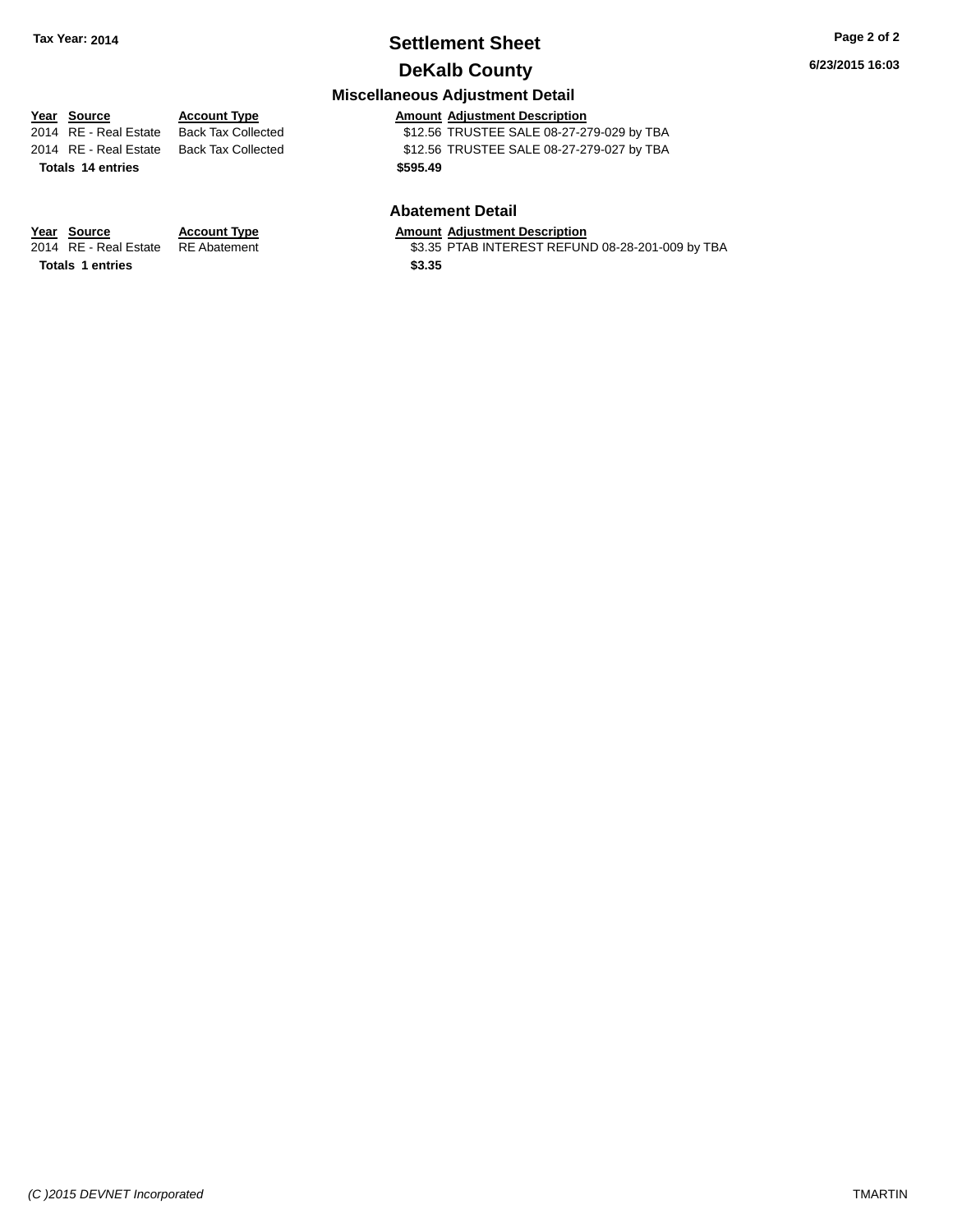# **Settlement Sheet Tax Year: 2014 Page 1 of 1 DeKalb County 111 - FRANKLIN TWP PARK**

**6/23/2015 16:03**

#### **Current Year Taxes Paid**

| <b>Current Year Taxes Due</b> |                                           |             |  |  |  |  |
|-------------------------------|-------------------------------------------|-------------|--|--|--|--|
|                               | <b>Original Amount Due</b><br>\$40,347.47 |             |  |  |  |  |
| ٠                             | Supplements                               | \$365.84    |  |  |  |  |
|                               | Cancellations                             | \$414.09    |  |  |  |  |
|                               | Abatements/Refunds                        | \$0.00      |  |  |  |  |
| ٠                             | Mobile Home                               | \$0.00      |  |  |  |  |
| +/-                           | Road & Bridge Transfer                    | \$0.00      |  |  |  |  |
| ٠                             | Misc. Adjustments                         | \$0.00      |  |  |  |  |
|                               | <b>Adjusted Amount Due</b>                | \$40,299.22 |  |  |  |  |
| ÷                             | Prior Year Real EstateTax                 | \$7.61      |  |  |  |  |
|                               | Prior Year Mobile Home Tax                | \$0.00      |  |  |  |  |
|                               | + Prior Year Misc. Adjustments            | \$0.00      |  |  |  |  |
|                               | <b>Total Amount Due</b>                   | \$40.306.83 |  |  |  |  |
|                               |                                           |             |  |  |  |  |

| ٠ | <b>Real Estate</b>             | \$21,302.65 |
|---|--------------------------------|-------------|
| ٠ | Railroad                       | \$277.98    |
| ٠ | Mobile Home                    | \$0.00      |
| ٠ | Misc. Adjustments              | \$0.00      |
| ٠ | <b>Prior Year Real Estate</b>  | \$7.61      |
|   | Prior Year Mobile Home         | \$0.00      |
|   | + Prior Year Misc. Adjustments | \$0.00      |
|   | Abatements/Refunds             | \$0.00      |
|   | <b>Total Collected</b>         | \$21,588.24 |
| ٠ | Hold Back                      | \$0.00      |
| ٠ | <b>County Trustee</b>          |             |
| ٠ | <b>Forfeited Tax</b>           |             |
|   | Total                          | \$21,588.24 |
|   |                                |             |

|                                 |                         |                                  | <b>Distribution Summary</b>           |                                |                 |                           |  |
|---------------------------------|-------------------------|----------------------------------|---------------------------------------|--------------------------------|-----------------|---------------------------|--|
|                                 |                         |                                  | <b>Tax Distribution Date</b>          |                                | Amount          |                           |  |
|                                 |                         |                                  | 05/28/2015                            |                                |                 | \$4,593.94                |  |
|                                 |                         |                                  | 06/26/2015                            |                                |                 | \$16,994.30               |  |
|                                 |                         |                                  |                                       | <b>Totals: 2 Distributions</b> |                 | \$21,588.24               |  |
|                                 |                         |                                  | <b>Grand Totals: 2 Distributions</b>  |                                |                 | \$21,588.24               |  |
|                                 |                         | <b>Fund Summary</b>              |                                       |                                |                 |                           |  |
| <b>Fund</b>                     | <b>Amount Collected</b> | Previously<br><b>Distributed</b> | <b>Current</b><br><b>Distribution</b> | Amount<br>Available            | <b>Interest</b> | PY Over<br><b>Distrib</b> |  |
| 001 - CORPORATE                 | \$20,285.71             | \$4,316,76                       | \$15,968.95                           | \$0.00                         | \$0.00          | \$0.00                    |  |
| 035 - TORT JUDGEMENTS/LIABILITY | \$1,302.53              | \$277.18                         | \$1,025.35                            | \$0.00                         | \$0.00          | \$0.00                    |  |

**Totals \$21,588.24 \$4,593.94 \$16,994.30 \$0.00 \$0.00 \$0.00**

INS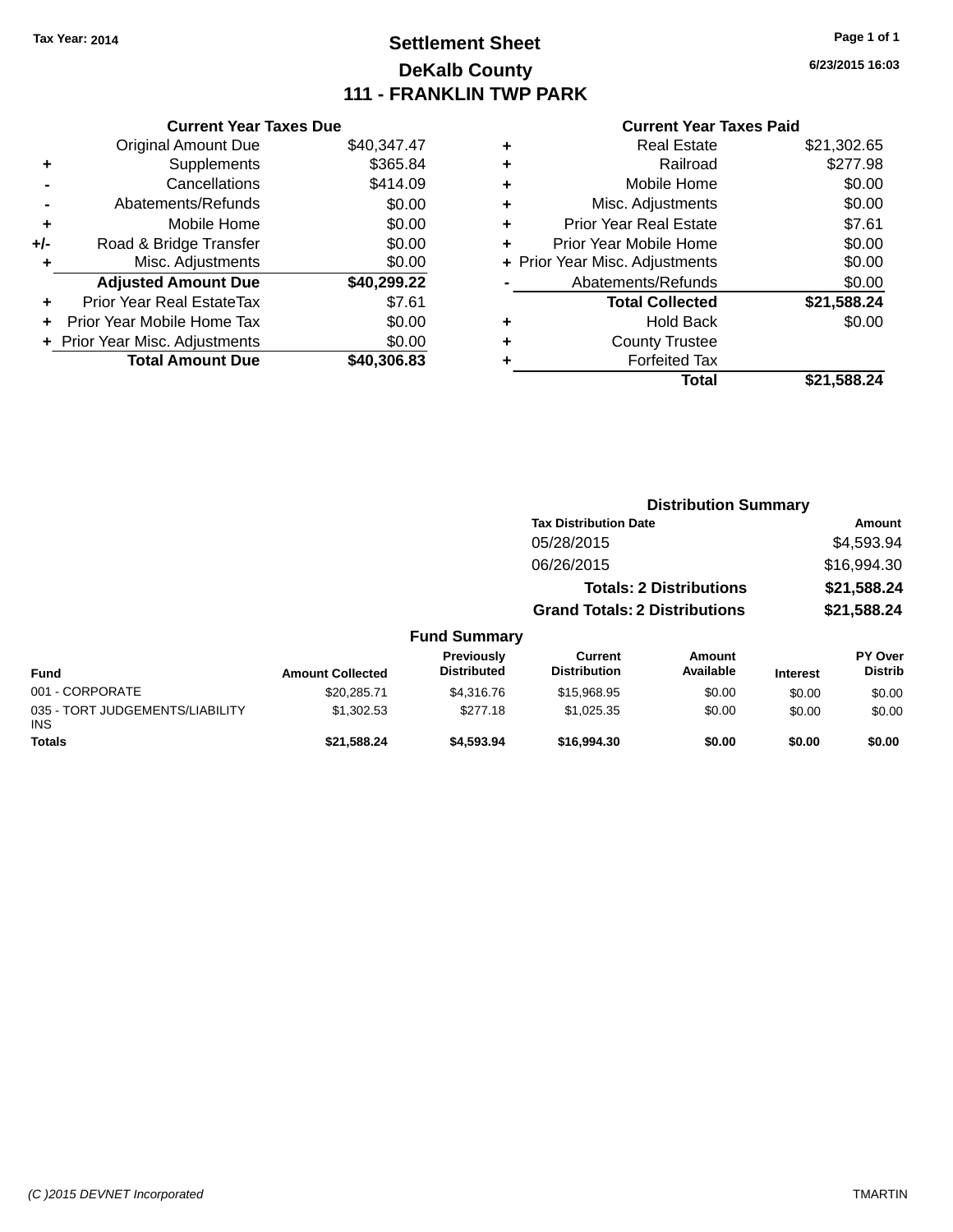# **Settlement Sheet Tax Year: 2014 Page 1 of 1 DeKalb County 112 - GENOA TWP PARK**

**6/23/2015 16:03**

#### **Current Year Taxes Paid**

|     | <b>Original Amount Due</b>       | \$602,885.32 |
|-----|----------------------------------|--------------|
|     | Supplements                      | \$4,518.51   |
|     | Cancellations                    | \$5,533.21   |
|     | Abatements/Refunds               | \$5.43       |
| ÷   | Mobile Home                      | \$0.00       |
| +/- | Road & Bridge Transfer           | \$0.00       |
|     | Misc. Adjustments                | \$0.00       |
|     | <b>Adjusted Amount Due</b>       | \$601,865.19 |
|     | <b>Prior Year Real EstateTax</b> | \$443.23     |
|     | Prior Year Mobile Home Tax       | \$0.00       |
|     | + Prior Year Misc. Adjustments   | \$130.32     |
|     | <b>Total Amount Due</b>          | \$602,438.74 |
|     |                                  |              |

**Current Year Taxes Due**

| <b>Real Estate</b>             | \$317,874.70 |
|--------------------------------|--------------|
| Railroad                       | \$3,850.59   |
| Mobile Home                    | \$0.00       |
| Misc. Adjustments              | \$0.00       |
| <b>Prior Year Real Estate</b>  | \$443.23     |
| Prior Year Mobile Home         | \$0.00       |
| + Prior Year Misc. Adjustments | \$130.32     |
| Abatements/Refunds             | \$5.43       |
| <b>Total Collected</b>         | \$322,293.41 |
| Hold Back                      | \$0.00       |
| <b>County Trustee</b>          |              |
| <b>Forfeited Tax</b>           |              |
| Total                          | \$322.293.41 |
|                                |              |

### **Distribution Summary Tax Distribution Date Amount** 05/28/2015 \$63,956.63 06/26/2015 \$258,336.78 **Totals: 2 Distributions \$322,293.41 Grand Totals: 2 Distributions \$322,293.41**

#### **Fund Summary**

| Fund                                          | <b>Amount Collected</b> | Previously<br><b>Distributed</b> | Current<br><b>Distribution</b> | Amount<br>Available | <b>Interest</b> | PY Over<br><b>Distrib</b> |
|-----------------------------------------------|-------------------------|----------------------------------|--------------------------------|---------------------|-----------------|---------------------------|
| 001 - CORPORATE                               | \$90,537.67             | \$17,966.47                      | \$72,571.20                    | \$0.00              | \$0.00          | \$0.00                    |
| 003 - BONDS AND INTEREST                      | \$143,908.86            | \$28,557.61                      | \$115,351.25                   | \$0.00              | \$0.00          | \$0.00                    |
| $005 - I. M. R. F.$                           | \$426.40                | \$84.62                          | \$341.78                       | \$0.00              | \$0.00          | \$0.00                    |
| 027 - AUDIT                                   | \$426.40                | \$84.62                          | \$341.78                       | \$0.00              | \$0.00          | \$0.00                    |
| 035 - TORT JUDGEMENTS/LIABILITY<br><b>INS</b> | \$0.00                  | \$0.00                           | \$0.00                         | \$0.00              | \$0.00          | \$0.00                    |
| 047 - SOCIAL SECURITY                         | \$426.40                | \$84.62                          | \$341.78                       | \$0.00              | \$0.00          | \$0.00                    |
| 062 - WORKERS COMPENSATION                    | \$426.40                | \$84.62                          | \$341.78                       | \$0.00              | \$0.00          | \$0.00                    |
| 122 - RECREATION                              | \$65,408.15             | \$12,979.74                      | \$52,428.41                    | \$0.00              | \$0.00          | \$0.00                    |
| 126 - REC PROGRAMS/HANDICAPPED                | \$20,306.73             | \$4.029.71                       | \$16,277.02                    | \$0.00              | \$0.00          | \$0.00                    |
| 143 - MEDICARE                                | \$426.40                | \$84.62                          | \$341.78                       | \$0.00              | \$0.00          | \$0.00                    |
| <b>Totals</b>                                 | \$322,293.41            | \$63,956.63                      | \$258,336.78                   | \$0.00              | \$0.00          | \$0.00                    |

#### **Miscellaneous Adjustment Detail**

|                         | Year Source           | <b>Account Type</b>       | <b>Amount Adjustment Description</b>                     |
|-------------------------|-----------------------|---------------------------|----------------------------------------------------------|
|                         | 2013 RE - Real Estate | <b>Back Tax Collected</b> | \$60.50 MARSH REDEMPTION 03-31-231-008 by TBA            |
|                         | 2013 RE - Real Estate | Back Tax Collected        | \$69.82 ABCXYZ LIVING TR REDEMPTION 03-31-235-006 by TBA |
| <b>Totals 2 entries</b> |                       |                           | \$130.32                                                 |
|                         |                       |                           | Ahotamant Datail                                         |

### **Abatement Detail**

# **Year Source Account Type Amount Adjustment Description**<br>2014 RE - Real Estate RE Abatement **Amount Adjustment Description**

2014 RE - Real Estate RE Abatement **1988 STAB INTEREST REFUND 03-19-461-008 by TBA Totals \$5.43 1 entries**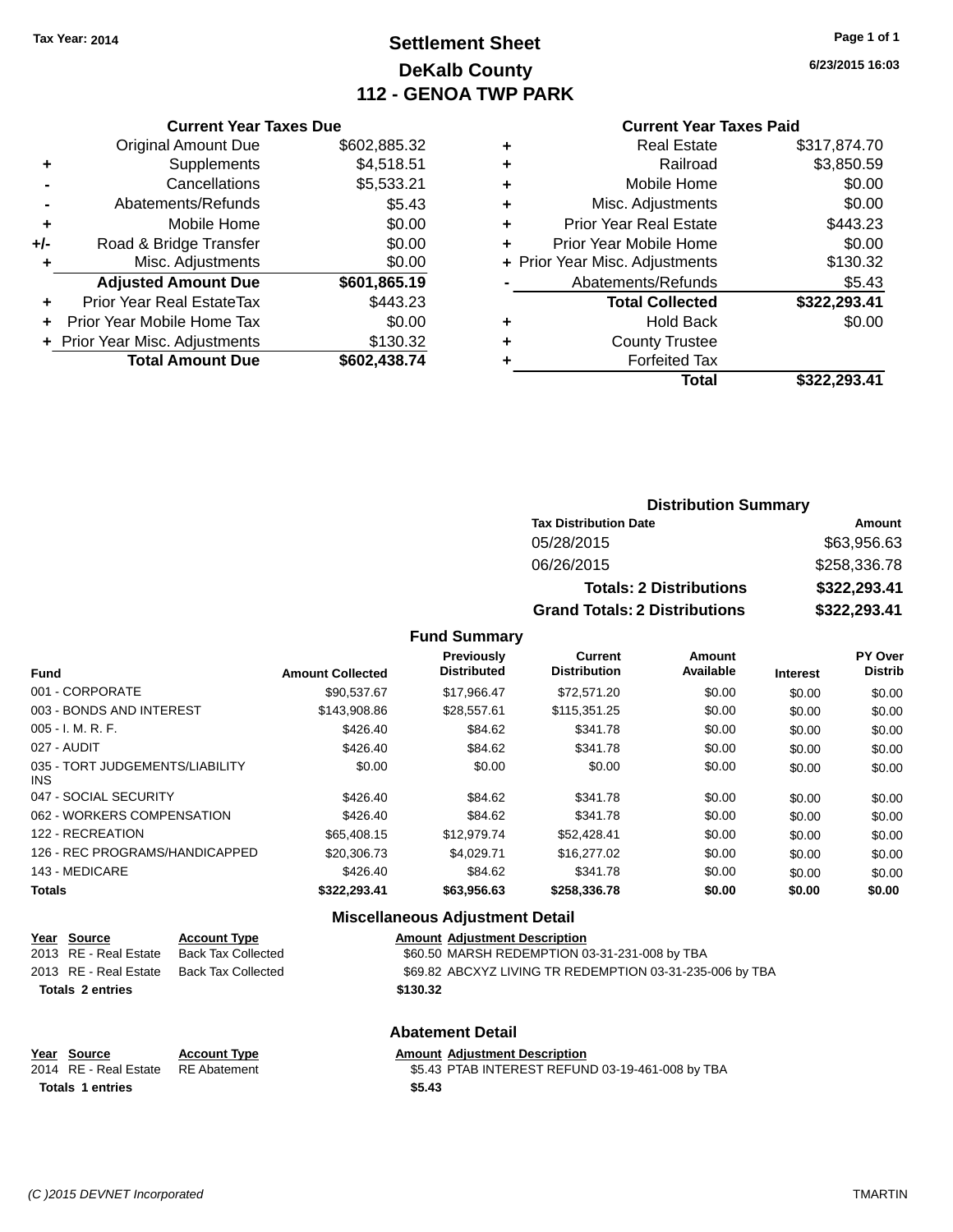# **Settlement Sheet Tax Year: 2014 Page 1 of 1 DeKalb County 113 - KINGSTON TWP PARK**

**6/23/2015 16:03**

#### **Current Year Taxes Paid**

|     | <b>Current Year Taxes Due</b>  |             |
|-----|--------------------------------|-------------|
|     | <b>Original Amount Due</b>     | \$51,102.12 |
| ٠   | Supplements                    | \$196.18    |
|     | Cancellations                  | \$211.54    |
|     | Abatements/Refunds             | \$0.00      |
| ٠   | Mobile Home                    | \$0.00      |
| +/- | Road & Bridge Transfer         | \$0.00      |
| ٠   | Misc. Adjustments              | \$0.00      |
|     | <b>Adjusted Amount Due</b>     | \$51,086.76 |
| ÷   | Prior Year Real EstateTax      | \$0.00      |
|     | Prior Year Mobile Home Tax     | \$0.00      |
|     | + Prior Year Misc. Adjustments | \$0.00      |
|     | <b>Total Amount Due</b>        | \$51,086.76 |
|     |                                |             |

| ٠ | <b>Real Estate</b>             | \$26,911.25 |
|---|--------------------------------|-------------|
| ٠ | Railroad                       | \$707.72    |
| ٠ | Mobile Home                    | \$0.00      |
| ٠ | Misc. Adjustments              | \$0.00      |
| ٠ | <b>Prior Year Real Estate</b>  | \$0.00      |
| ٠ | Prior Year Mobile Home         | \$0.00      |
|   | + Prior Year Misc. Adjustments | \$0.00      |
|   | Abatements/Refunds             | \$0.00      |
|   | <b>Total Collected</b>         | \$27,618.97 |
| ٠ | <b>Hold Back</b>               | \$0.00      |
| ٠ | <b>County Trustee</b>          |             |
| ٠ | <b>Forfeited Tax</b>           |             |
|   | Total                          | \$27,618.97 |
|   |                                |             |

|                     | <b>Distribution Summary</b>          |             |
|---------------------|--------------------------------------|-------------|
|                     | <b>Tax Distribution Date</b>         | Amount      |
|                     | 05/28/2015                           | \$4,503.15  |
|                     | 06/26/2015                           | \$23,115.82 |
|                     | <b>Totals: 2 Distributions</b>       | \$27,618.97 |
|                     | <b>Grand Totals: 2 Distributions</b> | \$27,618.97 |
| <b>Fund Summary</b> |                                      |             |

#### **Fund Interest Amount Collected Distributed PY Over Distrib Amount Available Current Distribution Previously** 001 - CORPORATE \$21,846.21 \$3,561.93 \$18,284.28 \$0.00 \$0.00 \$0.00 035 - TORT JUDGEMENTS/LIABILITY INS \$2,892.07 \$471.54 \$2,420.53 \$0.00 \$0.00 \$0.00 122 - RECREATION 62,880.69 \$2,880.69 \$469.68 \$2,411.01 \$0.00 \$0.00 \$0.00 \$0.00 **Totals \$27,618.97 \$4,503.15 \$23,115.82 \$0.00 \$0.00 \$0.00**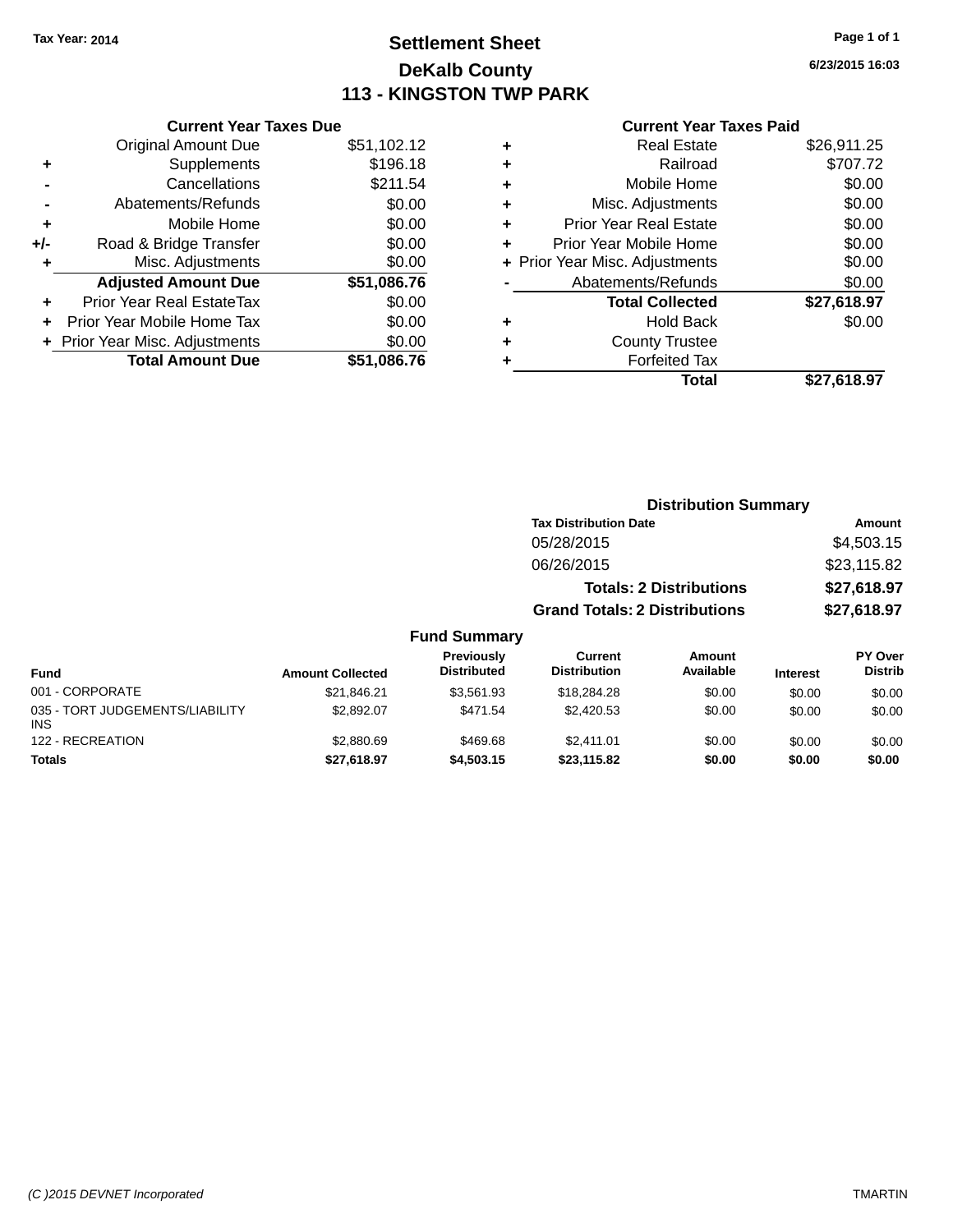# **Settlement Sheet Tax Year: 2014 Page 1 of 1 DeKalb County 114 - SANDWICH PARK**

**6/23/2015 16:03**

#### **Current Year Taxes Paid**

|     | <b>Current Year Taxes Due</b>  |              |
|-----|--------------------------------|--------------|
|     | <b>Original Amount Due</b>     | \$471,878.65 |
| ٠   | Supplements                    | \$3,421.11   |
|     | Cancellations                  | \$3,905.19   |
|     | Abatements/Refunds             | \$0.00       |
| ٠   | Mobile Home                    | \$0.00       |
| +/- | Road & Bridge Transfer         | \$0.00       |
| ٠   | Misc. Adjustments              | \$0.00       |
|     | <b>Adjusted Amount Due</b>     | \$471,394.57 |
| ٠   | Prior Year Real EstateTax      | (\$61.65)    |
| ÷   | Prior Year Mobile Home Tax     | \$0.00       |
|     | + Prior Year Misc. Adjustments | \$8.27       |
|     | <b>Total Amount Due</b>        | \$471,341.19 |

| ٠ | <b>Real Estate</b>             | \$248,742.11 |
|---|--------------------------------|--------------|
| ٠ | Railroad                       | \$578.71     |
| ٠ | Mobile Home                    | \$0.00       |
| ٠ | Misc. Adjustments              | \$0.00       |
| ٠ | <b>Prior Year Real Estate</b>  | (\$61.65)    |
| ٠ | Prior Year Mobile Home         | \$0.00       |
|   | + Prior Year Misc. Adjustments | \$8.27       |
|   | Abatements/Refunds             | \$0.00       |
|   | <b>Total Collected</b>         | \$249,267.44 |
| ٠ | Hold Back                      | \$0.00       |
| ٠ | <b>County Trustee</b>          |              |
|   | <b>Forfeited Tax</b>           |              |
|   | Total                          | \$249.267.44 |
|   |                                |              |

### **Distribution Summary Tax Distribution Date Amount** 05/28/2015 \$49,739.40 06/26/2015 \$199,528.04 **Totals: 2 Distributions \$249,267.44 Grand Totals: 2 Distributions \$249,267.44**

#### **Fund Summary**

| <b>Fund</b>                             | <b>Amount Collected</b> | Previously<br><b>Distributed</b> | Current<br><b>Distribution</b> | Amount<br>Available | <b>Interest</b> | PY Over<br><b>Distrib</b> |
|-----------------------------------------|-------------------------|----------------------------------|--------------------------------|---------------------|-----------------|---------------------------|
| 001 - CORPORATE                         | \$81.547.87             | \$16,272.28                      | \$65,275.59                    | \$0.00              | \$0.00          | \$0.00                    |
| 003 - BONDS AND INTEREST                | \$52,277.60             | \$10.431.58                      | \$41.846.02                    | \$0.00              | \$0.00          | \$0.00                    |
| $005 - I. M. R. F.$                     | \$16,318.03             | \$3,256.13                       | \$13,061.90                    | \$0.00              | \$0.00          | \$0.00                    |
| 027 - AUDIT                             | \$2.946.60              | \$587.98                         | \$2,358.62                     | \$0.00              | \$0.00          | \$0.00                    |
| 035 - TORT JUDGEMENTS/LIABILITY<br>INS. | \$16,318.03             | \$3,256.13                       | \$13.061.90                    | \$0.00              | \$0.00          | \$0.00                    |
| 047 - SOCIAL SECURITY                   | \$11.658.51             | \$2.326.37                       | \$9.332.14                     | \$0.00              | \$0.00          | \$0.00                    |
| 060 - UNEMPLOYMENT INSURANCE            | \$6.998.67              | \$1,396.52                       | \$5,602.15                     | \$0.00              | \$0.00          | \$0.00                    |
| 122 - RECREATION                        | \$58.869.23             | \$11.746.90                      | \$47.122.33                    | \$0.00              | \$0.00          | \$0.00                    |
| 125 - PAVING & LIGHTING, STREETS        | \$2,332.90              | \$465.51                         | \$1,867.39                     | \$0.00              | \$0.00          | \$0.00                    |
| <b>Totals</b>                           | \$249,267.44            | \$49,739.40                      | \$199,528.04                   | \$0.00              | \$0.00          | \$0.00                    |

#### **Miscellaneous Adjustment Detail**

| Year Source           | <b>Account Type</b>       | <b>Amount Adiustment Description</b>     |
|-----------------------|---------------------------|------------------------------------------|
| 2013 RE - Real Estate | <b>Back Tax Collected</b> | \$8.27 TRUSTEE SALE 19-25-252-014 by TBA |
| Totals 1 entries      |                           | \$8.27                                   |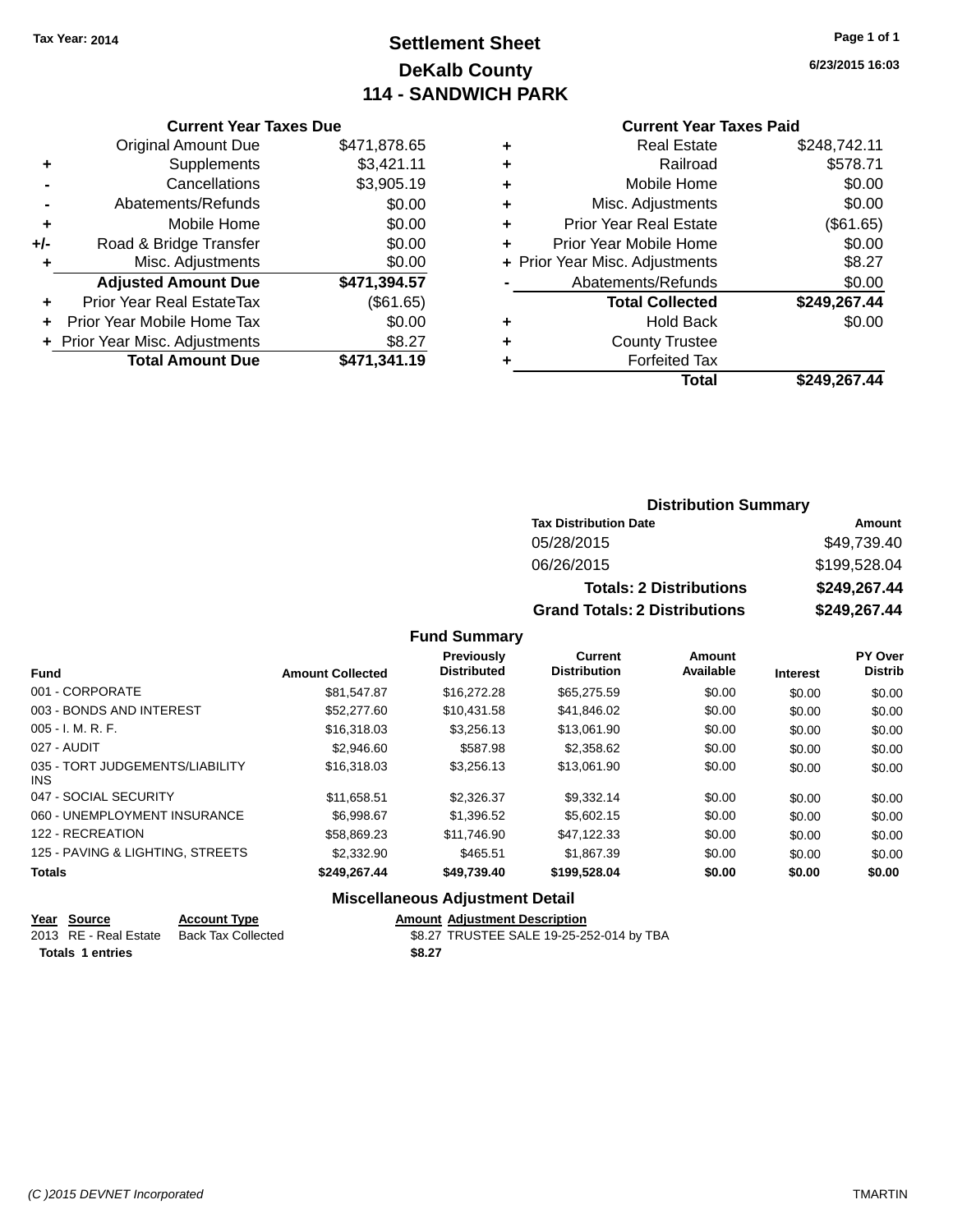# **Settlement Sheet Tax Year: 2014 Page 1 of 1 DeKalb County 115 - SYCAMORE PARK**

**6/23/2015 16:03**

|     | <b>Current Year Taxes Due</b>  |                |
|-----|--------------------------------|----------------|
|     | <b>Original Amount Due</b>     | \$2,917,748.64 |
| ٠   | Supplements                    | \$13,469.99    |
|     | Cancellations                  | \$15,286.77    |
|     | Abatements/Refunds             | \$0.00         |
| ٠   | Mobile Home                    | \$0.00         |
| +/- | Road & Bridge Transfer         | \$0.00         |
| ٠   | Misc. Adjustments              | \$492.12       |
|     | <b>Adjusted Amount Due</b>     | \$2,916,423.98 |
| ٠   | Prior Year Real EstateTax      | \$481.28       |
| ÷   | Prior Year Mobile Home Tax     | \$0.00         |
|     | + Prior Year Misc. Adjustments | \$0.00         |
|     | <b>Total Amount Due</b>        | \$2,916,905.26 |

| ٠ | <b>Real Estate</b>             | \$1,508,101.84 |
|---|--------------------------------|----------------|
| ٠ | Railroad                       | \$0.20         |
| ٠ | Mobile Home                    | \$0.00         |
| ٠ | Misc. Adjustments              | \$492.12       |
| ٠ | <b>Prior Year Real Estate</b>  | \$481.28       |
| ٠ | Prior Year Mobile Home         | \$0.00         |
|   | + Prior Year Misc. Adjustments | \$0.00         |
|   | Abatements/Refunds             | \$0.00         |
|   | <b>Total Collected</b>         | \$1,509,075.44 |
| ٠ | <b>Hold Back</b>               | \$0.00         |
| ٠ | <b>County Trustee</b>          |                |
| ٠ | <b>Forfeited Tax</b>           |                |
|   | <b>Total</b>                   | \$1,509,075.44 |
|   |                                |                |

| <b>Distribution Summary</b>            |                |  |  |
|----------------------------------------|----------------|--|--|
| <b>Tax Distribution Date</b><br>Amount |                |  |  |
| 05/28/2015                             | \$262,234.36   |  |  |
| 06/26/2015                             | \$1,246,841.08 |  |  |
| <b>Totals: 2 Distributions</b>         | \$1,509,075.44 |  |  |
| <b>Grand Totals: 2 Distributions</b>   | \$1,509,075.44 |  |  |

#### **Fund Summary**

| <b>Fund</b>                                    | <b>Amount Collected</b> | <b>Previously</b><br><b>Distributed</b> | Current<br><b>Distribution</b> | Amount<br>Available | <b>Interest</b> | PY Over<br><b>Distrib</b> |
|------------------------------------------------|-------------------------|-----------------------------------------|--------------------------------|---------------------|-----------------|---------------------------|
| 001 - CORPORATE                                | \$574,311.84            | \$99,799.07                             | \$474,512.77                   | \$0.00              | \$0.00          | \$0.00                    |
| 003 - BONDS AND INTEREST                       | \$303,197.41            | \$52,687.08                             | \$250,510.33                   | \$0.00              | \$0.00          | \$0.00                    |
| $005 - I. M. R. F.$                            | \$46,023.78             | \$7,997.62                              | \$38,026.16                    | \$0.00              | \$0.00          | \$0.00                    |
| 014 - POLICE PROTECTION                        | \$37.72                 | \$6.55                                  | \$31.17                        | \$0.00              | \$0.00          | \$0.00                    |
| 027 - AUDIT                                    | \$7,231.50              | \$1,256.63                              | \$5,974.87                     | \$0.00              | \$0.00          | \$0.00                    |
| 035 - TORT JUDGEMENTS/LIABILITY<br><b>INS</b>  | \$28.440.04             | \$4.942.07                              | \$23,497.97                    | \$0.00              | \$0.00          | \$0.00                    |
| 039 - PLAYGROUND AND RECREATION<br><b>COMM</b> | \$168,172.87            | \$29,223.66                             | \$138,949.21                   | \$0.00              | \$0.00          | \$0.00                    |
| 047 - SOCIAL SECURITY                          | \$40,847.66             | \$7,098.15                              | \$33,749.51                    | \$0.00              | \$0.00          | \$0.00                    |
| 122 - RECREATION                               | \$258,595.17            | \$44,936.48                             | \$213,658.69                   | \$0.00              | \$0.00          | \$0.00                    |
| 125 - PAVING & LIGHTING, STREETS               | \$7,474.46              | \$1,298.85                              | \$6,175.61                     | \$0.00              | \$0.00          | \$0.00                    |
| 126 - REC PROGRAMS/HANDICAPPED                 | \$74.742.99             | \$12,988.20                             | \$61,754.79                    | \$0.00              | \$0.00          | \$0.00                    |
| <b>Totals</b>                                  | \$1,509,075.44          | \$262,234.36                            | \$1,246,841.08                 | \$0.00              | \$0.00          | \$0.00                    |
|                                                |                         |                                         |                                |                     |                 |                           |

#### **Miscellaneous Adjustment Detail**

| Year Source             | <b>Account Type</b> | <b>Amount Adiustment Description</b>                      |
|-------------------------|---------------------|-----------------------------------------------------------|
| 2014 RE - Real Estate   | Back Tax Collected  | \$492.12 SYCAMORE MEADOWS REDEMPTION 06-22-331-006 by TBA |
| <b>Totals 1 entries</b> |                     | \$492.12                                                  |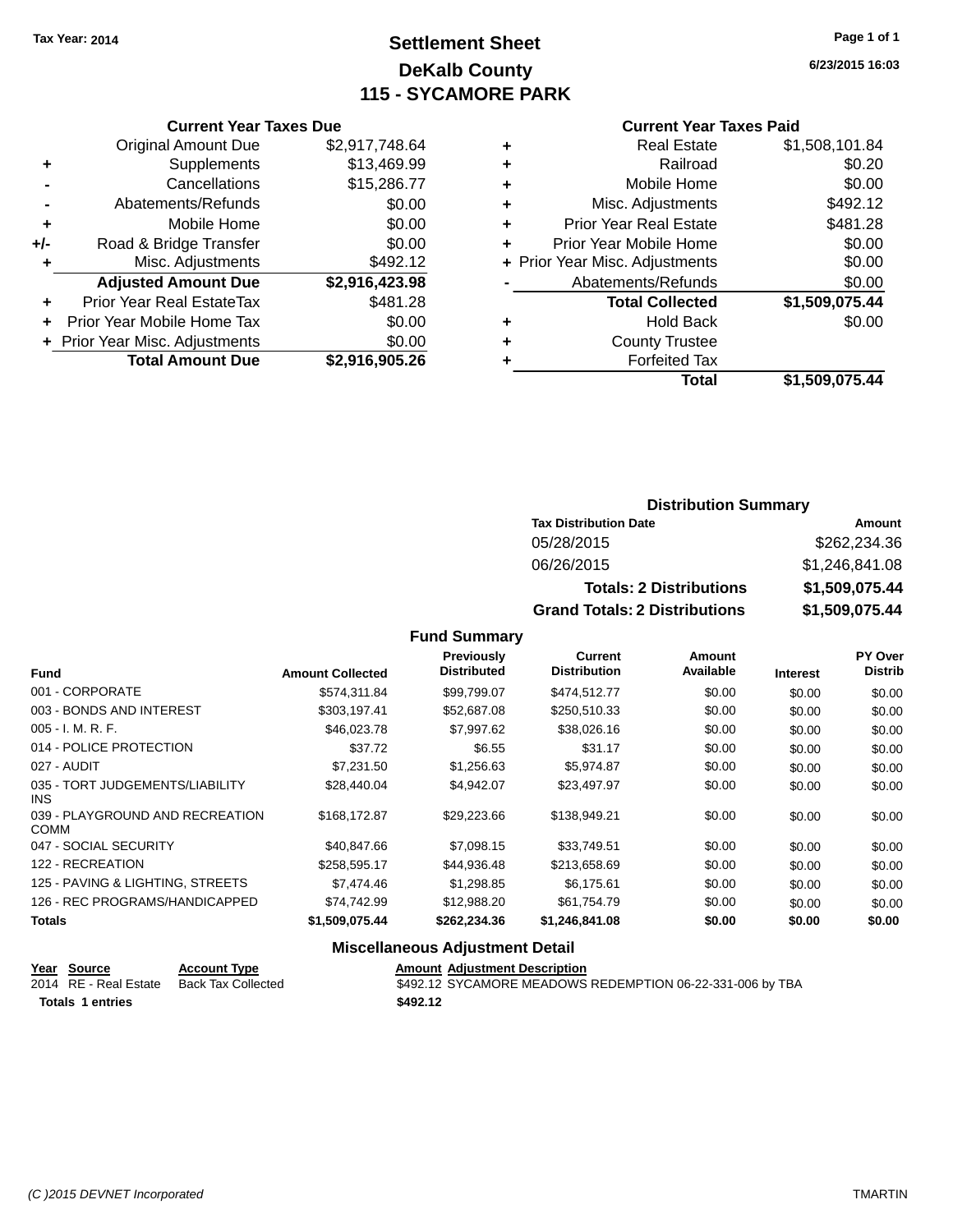# **Settlement Sheet Tax Year: 2014 Page 1 of 1 DeKalb County 120 - SCHOOL DISTRICT 1**

**6/23/2015 16:03**

#### **Current Year Taxes Paid**

|     | <b>Current Year Taxes Due</b>  |              |
|-----|--------------------------------|--------------|
|     | <b>Original Amount Due</b>     | \$525,574.76 |
| ٠   | Supplements                    | \$1,341.96   |
|     | Cancellations                  | \$1,631.86   |
|     | Abatements/Refunds             | \$0.00       |
| ٠   | Mobile Home                    | \$0.00       |
| +/- | Road & Bridge Transfer         | \$0.00       |
| ٠   | Misc. Adjustments              | \$0.00       |
|     | <b>Adjusted Amount Due</b>     | \$525,284.86 |
| ٠   | Prior Year Real EstateTax      | \$0.00       |
|     | Prior Year Mobile Home Tax     | \$0.00       |
|     | + Prior Year Misc. Adjustments | \$0.00       |
|     | <b>Total Amount Due</b>        | \$525.284.86 |
|     |                                |              |

| ٠ | <b>Real Estate</b>             | \$340,568.37 |
|---|--------------------------------|--------------|
| ٠ | Railroad                       | \$0.00       |
| ٠ | Mobile Home                    | \$0.00       |
| ٠ | Misc. Adjustments              | \$0.00       |
| ٠ | <b>Prior Year Real Estate</b>  | \$0.00       |
| ٠ | Prior Year Mobile Home         | \$0.00       |
|   | + Prior Year Misc. Adjustments | \$0.00       |
|   | Abatements/Refunds             | \$0.00       |
|   | <b>Total Collected</b>         | \$340,568.37 |
| ٠ | Hold Back                      | \$0.00       |
| ٠ | <b>County Trustee</b>          |              |
|   | <b>Forfeited Tax</b>           |              |
|   | Total                          | \$340,568.37 |
|   |                                |              |

### **Distribution Summary Tax Distribution Date Amount** 05/28/2015 \$71,774.62 06/26/2015 \$268,793.75 **Totals: 2 Distributions \$340,568.37 Grand Totals: 2 Distributions \$340,568.37**

|                                         |                         | Previously         | Current             | Amount    |                 | <b>PY Over</b> |
|-----------------------------------------|-------------------------|--------------------|---------------------|-----------|-----------------|----------------|
| <b>Fund</b>                             | <b>Amount Collected</b> | <b>Distributed</b> | <b>Distribution</b> | Available | <b>Interest</b> | <b>Distrib</b> |
| 002 - EDUCATION                         | \$234.962.56            | \$49,518.26        | \$185,444,30        | \$0.00    | \$0.00          | \$0.00         |
| 003 - BONDS AND INTEREST                | \$29,336.21             | \$6,182.59         | \$23,153.62         | \$0.00    | \$0.00          | \$0.00         |
| 004 - OPERATIONS & MAINTENANCE          | \$29,370.27             | \$6,189.77         | \$23,180.50         | \$0.00    | \$0.00          | \$0.00         |
| $005 - I. M. R. F.$                     | \$6,469.10              | \$1,363.36         | \$5,105.74          | \$0.00    | \$0.00          | \$0.00         |
| 030 - TRANSPORTATION SYSTEM             | \$11,748.25             | \$2,475.94         | \$9,272.31          | \$0.00    | \$0.00          | \$0.00         |
| 031 - WORKING CASH                      | \$2,937.06              | \$618.98           | \$2,318.08          | \$0.00    | \$0.00          | \$0.00         |
| 032 - FIRE PREV/SFTY/ENERGY             | \$2,937.06              | \$618.98           | \$2,318,08          | \$0.00    | \$0.00          | \$0.00         |
| 033 - SPECIAL EDUCATION                 | \$2,349.58              | \$495.17           | \$1,854.41          | \$0.00    | \$0.00          | \$0.00         |
| 035 - TORT JUDGEMENTS/LIABILITY<br>INS. | \$7.763.25              | \$1,636.10         | \$6,127.15          | \$0.00    | \$0.00          | \$0.00         |
| 047 - SOCIAL SECURITY                   | \$9,186.49              | \$1,936.05         | \$7,250.44          | \$0.00    | \$0.00          | \$0.00         |
| 057 - LEASE/PURCHASE/RENTAL             | \$2,937.06              | \$618.98           | \$2,318.08          | \$0.00    | \$0.00          | \$0.00         |
| 109 - PRIOR YEAR ADJUSTMENT             | \$571.48                | \$120.44           | \$451.04            | \$0.00    | \$0.00          | \$0.00         |
| <b>Totals</b>                           | \$340,568.37            | \$71,774.62        | \$268.793.75        | \$0.00    | \$0.00          | \$0.00         |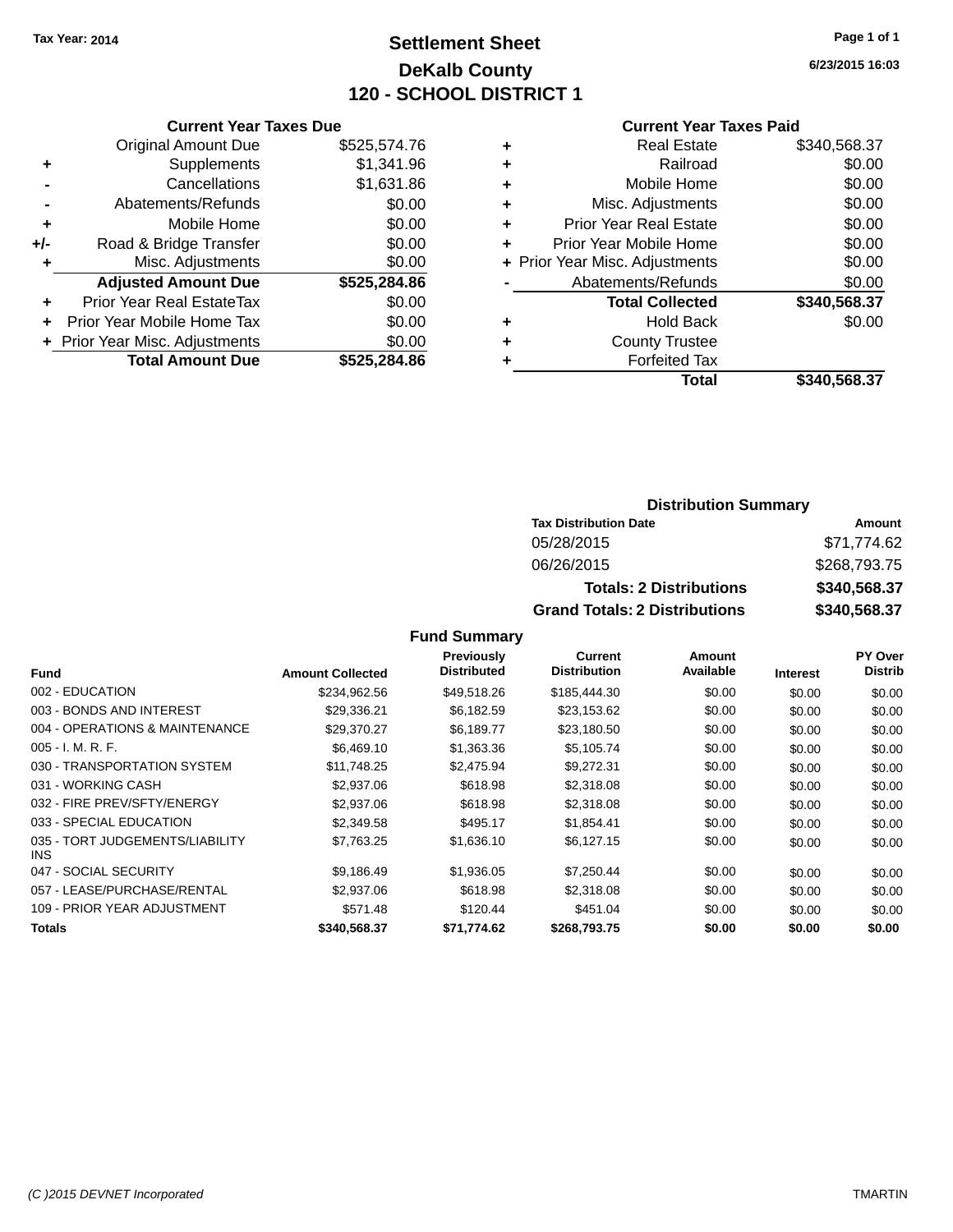# **Settlement Sheet Tax Year: 2014 Page 1 of 1 DeKalb County 121 - SCHOOL DISTRICT 9**

**6/23/2015 16:03**

#### **Current Year Taxes Paid**

|       | <b>Current Year Taxes Due</b>  |              |
|-------|--------------------------------|--------------|
|       | <b>Original Amount Due</b>     | \$117,476.30 |
| ٠     | Supplements                    | \$0.00       |
|       | Cancellations                  | \$0.00       |
|       | Abatements/Refunds             | \$0.00       |
| ٠     | Mobile Home                    | \$0.00       |
| $+/-$ | Road & Bridge Transfer         | \$0.00       |
| ٠     | Misc. Adjustments              | \$0.00       |
|       | <b>Adjusted Amount Due</b>     | \$117,476.30 |
| ٠     | Prior Year Real EstateTax      | \$0.00       |
| ÷     | Prior Year Mobile Home Tax     | \$0.00       |
|       | + Prior Year Misc. Adjustments | \$0.00       |
|       | <b>Total Amount Due</b>        | \$117,476.30 |
|       |                                |              |

|   | <b>Real Estate</b>             | \$61,834.51 |
|---|--------------------------------|-------------|
| ٠ | Railroad                       | \$3,831.58  |
| ٠ | Mobile Home                    | \$0.00      |
| ٠ | Misc. Adjustments              | \$0.00      |
| ٠ | <b>Prior Year Real Estate</b>  | \$0.00      |
| ÷ | Prior Year Mobile Home         | \$0.00      |
|   | + Prior Year Misc. Adjustments | \$0.00      |
|   | Abatements/Refunds             | \$0.00      |
|   | <b>Total Collected</b>         | \$65,666.09 |
| ٠ | Hold Back                      | \$0.00      |
| ٠ | <b>County Trustee</b>          |             |
| ٠ | <b>Forfeited Tax</b>           |             |
|   | Total                          | \$65,666.09 |
|   |                                |             |

### **Distribution Summary Tax Distribution Date Amount** 05/28/2015 \$17,591.08 06/26/2015 \$48,075.01 **Totals: 2 Distributions \$65,666.09 Grand Totals: 2 Distributions \$65,666.09**

|                                               |                         | <b>Previously</b>  | Current             | Amount    |                 | PY Over        |
|-----------------------------------------------|-------------------------|--------------------|---------------------|-----------|-----------------|----------------|
| Fund                                          | <b>Amount Collected</b> | <b>Distributed</b> | <b>Distribution</b> | Available | <b>Interest</b> | <b>Distrib</b> |
| 002 - EDUCATION                               | \$41.111.92             | \$11.013.33        | \$30.098.59         | \$0.00    | \$0.00          | \$0.00         |
| 003 - BONDS AND INTEREST                      | \$8,314.18              | \$2,227.26         | \$6,086.92          | \$0.00    | \$0.00          | \$0.00         |
| 004 - OPERATIONS & MAINTENANCE                | \$7,246.00              | \$1,941.11         | \$5,304.89          | \$0.00    | \$0.00          | \$0.00         |
| 005 - I. M. R. F.                             | \$900.94                | \$241.35           | \$659.59            | \$0.00    | \$0.00          | \$0.00         |
| 030 - TRANSPORTATION SYSTEM                   | \$2,055.61              | \$550.67           | \$1,504.94          | \$0.00    | \$0.00          | \$0.00         |
| 031 - WORKING CASH                            | \$513.91                | \$137.67           | \$376.24            | \$0.00    | \$0.00          | \$0.00         |
| 032 - FIRE PREV/SFTY/ENERGY                   | \$513.91                | \$137.67           | \$376.24            | \$0.00    | \$0.00          | \$0.00         |
| 033 - SPECIAL EDUCATION                       | \$411.14                | \$110.14           | \$301.00            | \$0.00    | \$0.00          | \$0.00         |
| 035 - TORT JUDGEMENTS/LIABILITY<br><b>INS</b> | \$2,581.34              | \$691.51           | \$1,889.83          | \$0.00    | \$0.00          | \$0.00         |
| 047 - SOCIAL SECURITY                         | \$1,503.23              | \$402.70           | \$1,100.53          | \$0.00    | \$0.00          | \$0.00         |
| 057 - LEASE/PURCHASE/RENTAL                   | \$513.91                | \$137.67           | \$376.24            | \$0.00    | \$0.00          | \$0.00         |
| Totals                                        | \$65,666.09             | \$17,591.08        | \$48,075.01         | \$0.00    | \$0.00          | \$0.00         |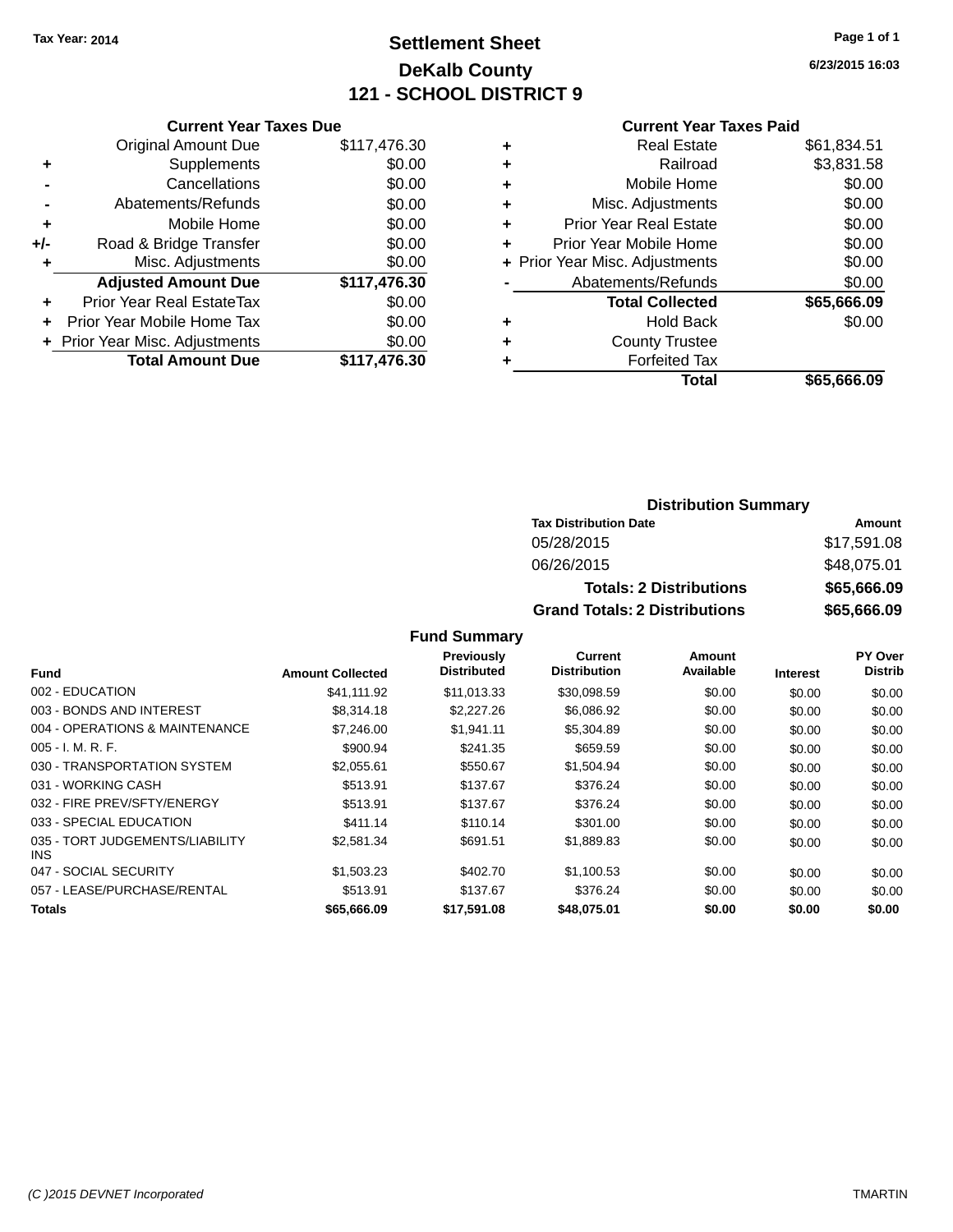# **Settlement Sheet Tax Year: 2014 Page 1 of 1 DeKalb County 122 - SCHOOL DISTRICT 100**

**6/23/2015 16:03**

| <b>Current Year Taxes Paid</b> |  |  |
|--------------------------------|--|--|
|                                |  |  |

|       | <b>Current Year Taxes Due</b>  |             |
|-------|--------------------------------|-------------|
|       | <b>Original Amount Due</b>     | \$15,195.29 |
| ٠     | Supplements                    | \$0.00      |
|       | Cancellations                  | \$0.00      |
|       | Abatements/Refunds             | \$0.00      |
| ÷     | Mobile Home                    | \$0.00      |
| $+/-$ | Road & Bridge Transfer         | \$0.00      |
|       | Misc. Adjustments              | \$0.00      |
|       | <b>Adjusted Amount Due</b>     | \$15,195.29 |
| ÷     | Prior Year Real EstateTax      | \$0.00      |
|       | Prior Year Mobile Home Tax     | \$0.00      |
|       | + Prior Year Misc. Adjustments | \$0.00      |
|       | <b>Total Amount Due</b>        | \$15.195.29 |
|       |                                |             |

| ٠ | <b>Real Estate</b>             | \$9,453.29 |
|---|--------------------------------|------------|
| ٠ | Railroad                       | \$0.00     |
| ٠ | Mobile Home                    | \$0.00     |
| ٠ | Misc. Adjustments              | \$0.00     |
| ٠ | <b>Prior Year Real Estate</b>  | \$0.00     |
| ٠ | Prior Year Mobile Home         | \$0.00     |
|   | + Prior Year Misc. Adjustments | \$0.00     |
|   | Abatements/Refunds             | \$0.00     |
|   | <b>Total Collected</b>         | \$9,453.29 |
| ٠ | Hold Back                      | \$0.00     |
| ٠ | <b>County Trustee</b>          |            |
| ٠ | <b>Forfeited Tax</b>           |            |
|   | <b>Total</b>                   | \$9,453.29 |
|   |                                |            |

| <b>Distribution Summary</b>          |            |
|--------------------------------------|------------|
| <b>Tax Distribution Date</b>         | Amount     |
| 06/26/2015                           | \$9.453.29 |
| <b>Totals: 1 Distributions</b>       | \$9,453.29 |
| <b>Grand Totals: 1 Distributions</b> | \$9,453.29 |

|                                         |                         | <b>Previously</b>  | Current             | Amount    |                 | PY Over        |
|-----------------------------------------|-------------------------|--------------------|---------------------|-----------|-----------------|----------------|
| <b>Fund</b>                             | <b>Amount Collected</b> | <b>Distributed</b> | <b>Distribution</b> | Available | <b>Interest</b> | <b>Distrib</b> |
| 002 - EDUCATION                         | \$5,370.49              | \$0.00             | \$5,370.49          | \$0.00    | \$0.00          | \$0.00         |
| 003 - BONDS AND INTEREST                | \$1,396,74              | \$0.00             | \$1,396.74          | \$0.00    | \$0.00          | \$0.00         |
| 004 - OPERATIONS & MAINTENANCE          | \$1.054.20              | \$0.00             | \$1.054.20          | \$0.00    | \$0.00          | \$0.00         |
| $005 - I. M. R. F.$                     | \$100.71                | \$0.00             | \$100.71            | \$0.00    | \$0.00          | \$0.00         |
| 030 - TRANSPORTATION SYSTEM             | \$460.34                | \$0.00             | \$460.34            | \$0.00    | \$0.00          | \$0.00         |
| 031 - WORKING CASH                      | \$1.45                  | \$0.00             | \$1.45              | \$0.00    | \$0.00          | \$0.00         |
| 032 - FIRE PREV/SFTY/ENERGY             | \$115.09                | \$0.00             | \$115.09            | \$0.00    | \$0.00          | \$0.00         |
| 033 - SPECIAL EDUCATION                 | \$556.25                | \$0.00             | \$556.25            | \$0.00    | \$0.00          | \$0.00         |
| 035 - TORT JUDGEMENTS/LIABILITY<br>INS. | \$201.40                | \$0.00             | \$201.40            | \$0.00    | \$0.00          | \$0.00         |
| 047 - SOCIAL SECURITY                   | \$196.62                | \$0.00             | \$196.62            | \$0.00    | \$0.00          | \$0.00         |
| <b>Totals</b>                           | \$9,453.29              | \$0.00             | \$9,453.29          | \$0.00    | \$0.00          | \$0.00         |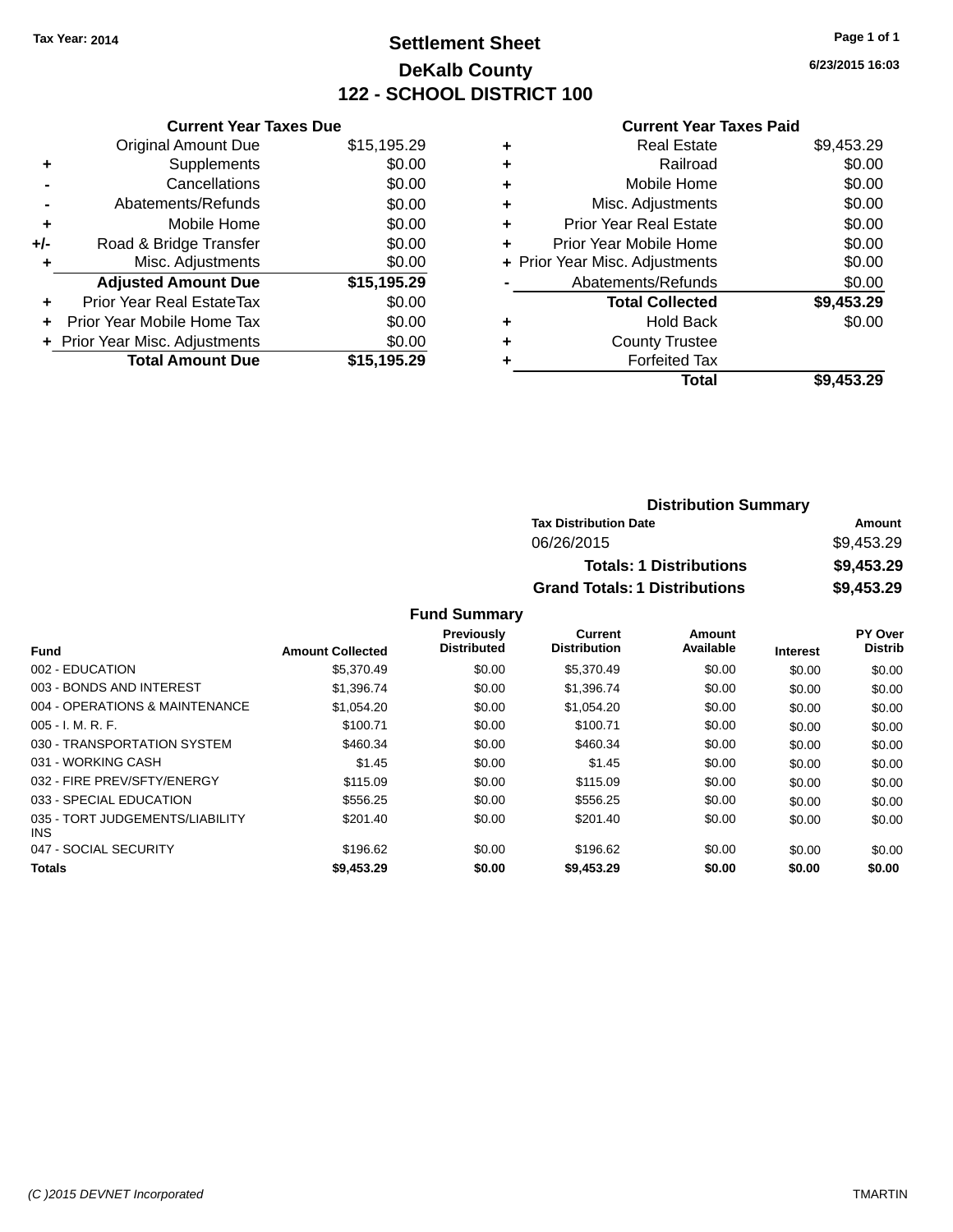# **Settlement Sheet Tax Year: 2014 Page 1 of 1 DeKalb County 123 - SCHOOL DISTRICT 161**

**6/23/2015 16:03**

#### **Current Year Taxes Paid**

|     | <b>Current Year Taxes Due</b> |             |  |  |  |  |
|-----|-------------------------------|-------------|--|--|--|--|
|     | <b>Original Amount Due</b>    | \$71,939.66 |  |  |  |  |
| ٠   | Supplements                   | \$3,274.88  |  |  |  |  |
|     | Cancellations                 | \$3,438.99  |  |  |  |  |
|     | Abatements/Refunds            | \$0.00      |  |  |  |  |
| ٠   | Mobile Home                   | \$0.00      |  |  |  |  |
| +/- | Road & Bridge Transfer        | \$0.00      |  |  |  |  |
| ٠   | Misc. Adjustments             | \$0.00      |  |  |  |  |
|     | <b>Adjusted Amount Due</b>    | \$71,775.55 |  |  |  |  |
| ÷   | Prior Year Real EstateTax     | \$0.00      |  |  |  |  |
| ÷   | Prior Year Mobile Home Tax    | \$0.00      |  |  |  |  |
|     | Prior Year Misc. Adjustments  | \$0.00      |  |  |  |  |
|     | <b>Total Amount Due</b>       | \$71.775.55 |  |  |  |  |

| ٠ | Real Estate                    | \$44,270.99 |
|---|--------------------------------|-------------|
| ٠ | Railroad                       | \$0.00      |
| ٠ | Mobile Home                    | \$0.00      |
| ٠ | Misc. Adjustments              | \$0.00      |
| ٠ | <b>Prior Year Real Estate</b>  | \$0.00      |
| ٠ | Prior Year Mobile Home         | \$0.00      |
|   | + Prior Year Misc. Adjustments | \$0.00      |
|   | Abatements/Refunds             | \$0.00      |
|   | <b>Total Collected</b>         | \$44,270.99 |
| ٠ | Hold Back                      | \$0.00      |
| ٠ | <b>County Trustee</b>          |             |
| ٠ | <b>Forfeited Tax</b>           |             |
|   | Total                          | \$44,270.99 |
|   |                                |             |

### **Distribution Summary Tax Distribution Date Amount** 05/28/2015 \$20,132.82 06/26/2015 \$24,138.17 **Totals: 2 Distributions \$44,270.99 Grand Totals: 2 Distributions \$44,270.99**

|                                         |                         | Previously<br><b>Distributed</b> | <b>Current</b><br><b>Distribution</b> | Amount<br>Available |                 | <b>PY Over</b><br><b>Distrib</b> |
|-----------------------------------------|-------------------------|----------------------------------|---------------------------------------|---------------------|-----------------|----------------------------------|
| <b>Fund</b>                             | <b>Amount Collected</b> |                                  |                                       |                     | <b>Interest</b> |                                  |
| 002 - EDUCATION                         | \$32,099.82             | \$14,597.82                      | \$17,502.00                           | \$0.00              | \$0.00          | \$0.00                           |
| 003 - BONDS AND INTEREST                | \$4,328,73              | \$1,968.55                       | \$2,360.18                            | \$0.00              | \$0.00          | \$0.00                           |
| 004 - OPERATIONS & MAINTENANCE          | \$3,371.82              | \$1,533.38                       | \$1,838.44                            | \$0.00              | \$0.00          | \$0.00                           |
| $005 - I. M. R. F.$                     | \$73.89                 | \$33.60                          | \$40.29                               | \$0.00              | \$0.00          | \$0.00                           |
| 030 - TRANSPORTATION SYSTEM             | \$1,618.46              | \$736.02                         | \$882.44                              | \$0.00              | \$0.00          | \$0.00                           |
| 031 - WORKING CASH                      | \$674.38                | \$306.68                         | \$367.70                              | \$0.00              | \$0.00          | \$0.00                           |
| 033 - SPECIAL EDUCATION                 | \$269.74                | \$122.67                         | \$147.07                              | \$0.00              | \$0.00          | \$0.00                           |
| 035 - TORT JUDGEMENTS/LIABILITY<br>INS. | \$1,085.88              | \$493.82                         | \$592.06                              | \$0.00              | \$0.00          | \$0.00                           |
| 047 - SOCIAL SECURITY                   | \$73.89                 | \$33.60                          | \$40.29                               | \$0.00              | \$0.00          | \$0.00                           |
| 057 - LEASE/PURCHASE/RENTAL             | \$674.38                | \$306.68                         | \$367.70                              | \$0.00              | \$0.00          | \$0.00                           |
| <b>Totals</b>                           | \$44,270.99             | \$20,132.82                      | \$24,138.17                           | \$0.00              | \$0.00          | \$0.00                           |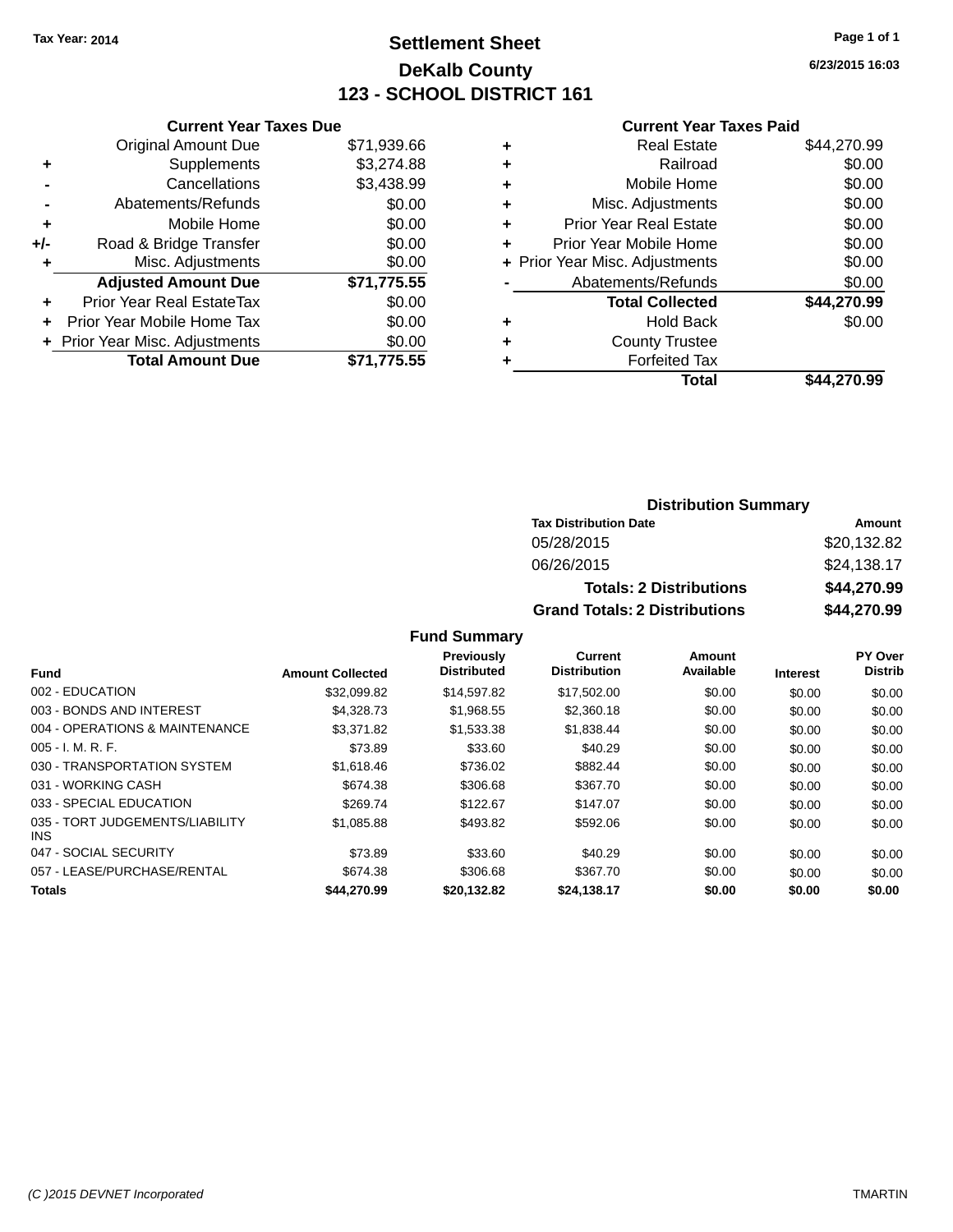## **Settlement Sheet Tax Year: 2014 Page 1 of 1 DeKalb County 124 - SCHOOL DISTRICT 212**

**6/23/2015 16:03**

#### **Current Year Taxes Paid**

|     | <b>Current Year Taxes Due</b> |              |  |  |  |  |
|-----|-------------------------------|--------------|--|--|--|--|
|     | <b>Original Amount Due</b>    | \$265,858.05 |  |  |  |  |
| ٠   | Supplements                   | \$2,948.61   |  |  |  |  |
|     | Cancellations                 | \$3,120.83   |  |  |  |  |
|     | Abatements/Refunds            | \$0.00       |  |  |  |  |
| ٠   | Mobile Home                   | \$0.00       |  |  |  |  |
| +/- | Road & Bridge Transfer        | \$0.00       |  |  |  |  |
| ٠   | Misc. Adjustments             | \$0.00       |  |  |  |  |
|     | <b>Adjusted Amount Due</b>    | \$265,685.83 |  |  |  |  |
| ٠   | Prior Year Real EstateTax     | \$0.00       |  |  |  |  |
| ÷   | Prior Year Mobile Home Tax    | \$0.00       |  |  |  |  |
|     | Prior Year Misc. Adjustments  | \$0.00       |  |  |  |  |
|     | <b>Total Amount Due</b>       | \$265,685.83 |  |  |  |  |
|     |                               |              |  |  |  |  |

|   | <b>Real Estate</b>             | \$155,915.18 |
|---|--------------------------------|--------------|
| ٠ | Railroad                       | \$0.00       |
| ٠ | Mobile Home                    | \$0.00       |
| ٠ | Misc. Adjustments              | \$0.00       |
| ٠ | <b>Prior Year Real Estate</b>  | \$0.00       |
| ٠ | Prior Year Mobile Home         | \$0.00       |
|   | + Prior Year Misc. Adjustments | \$0.00       |
|   | Abatements/Refunds             | \$0.00       |
|   | <b>Total Collected</b>         | \$155,915.18 |
| ٠ | Hold Back                      | \$0.00       |
| ٠ | <b>County Trustee</b>          |              |
| ٠ | <b>Forfeited Tax</b>           |              |
|   | Total                          | \$155,915.18 |
|   |                                |              |

### **Distribution Summary Tax Distribution Date Amount** 05/28/2015 \$55,550.19 06/26/2015 \$100,364.99 **Totals: 2 Distributions \$155,915.18 Grand Totals: 2 Distributions \$155,915.18**

|                                               |                         | Previously         | <b>Current</b>      | Amount    |                 | PY Over        |
|-----------------------------------------------|-------------------------|--------------------|---------------------|-----------|-----------------|----------------|
| <b>Fund</b>                                   | <b>Amount Collected</b> | <b>Distributed</b> | <b>Distribution</b> | Available | <b>Interest</b> | <b>Distrib</b> |
| 002 - EDUCATION                               | \$79,928.83             | \$28,477.41        | \$51,451.42         | \$0.00    | \$0.00          | \$0.00         |
| 003 - BONDS AND INTEREST                      | \$23,884.49             | \$8,509.68         | \$15,374.81         | \$0.00    | \$0.00          | \$0.00         |
| 004 - OPERATIONS & MAINTENANCE                | \$15,370.91             | \$5,476.42         | \$9,894.49          | \$0.00    | \$0.00          | \$0.00         |
| $005 - I. M. R. F.$                           | \$2,788.86              | \$993.63           | \$1,795.23          | \$0.00    | \$0.00          | \$0.00         |
| 030 - TRANSPORTATION SYSTEM                   | \$7,378.06              | \$2,628.69         | \$4,749.37          | \$0.00    | \$0.00          | \$0.00         |
| 031 - WORKING CASH                            | \$0.00                  | \$0.00             | \$0.00              | \$0.00    | \$0.00          | \$0.00         |
| 032 - FIRE PREV/SFTY/ENERGY                   | \$0.00                  | \$0.00             | \$0.00              | \$0.00    | \$0.00          | \$0.00         |
| 033 - SPECIAL EDUCATION                       | \$1,229.69              | \$438.12           | \$791.57            | \$0.00    | \$0.00          | \$0.00         |
| 035 - TORT JUDGEMENTS/LIABILITY<br><b>INS</b> | \$18.864.49             | \$6.721.13         | \$12,143.36         | \$0.00    | \$0.00          | \$0.00         |
| 047 - SOCIAL SECURITY                         | \$3.395.68              | \$1,209.83         | \$2,185.85          | \$0.00    | \$0.00          | \$0.00         |
| 057 - LEASE/PURCHASE/RENTAL                   | \$3.074.17              | \$1,095.28         | \$1,978.89          | \$0.00    | \$0.00          | \$0.00         |
| <b>Totals</b>                                 | \$155,915.18            | \$55.550.19        | \$100.364.99        | \$0.00    | \$0.00          | \$0.00         |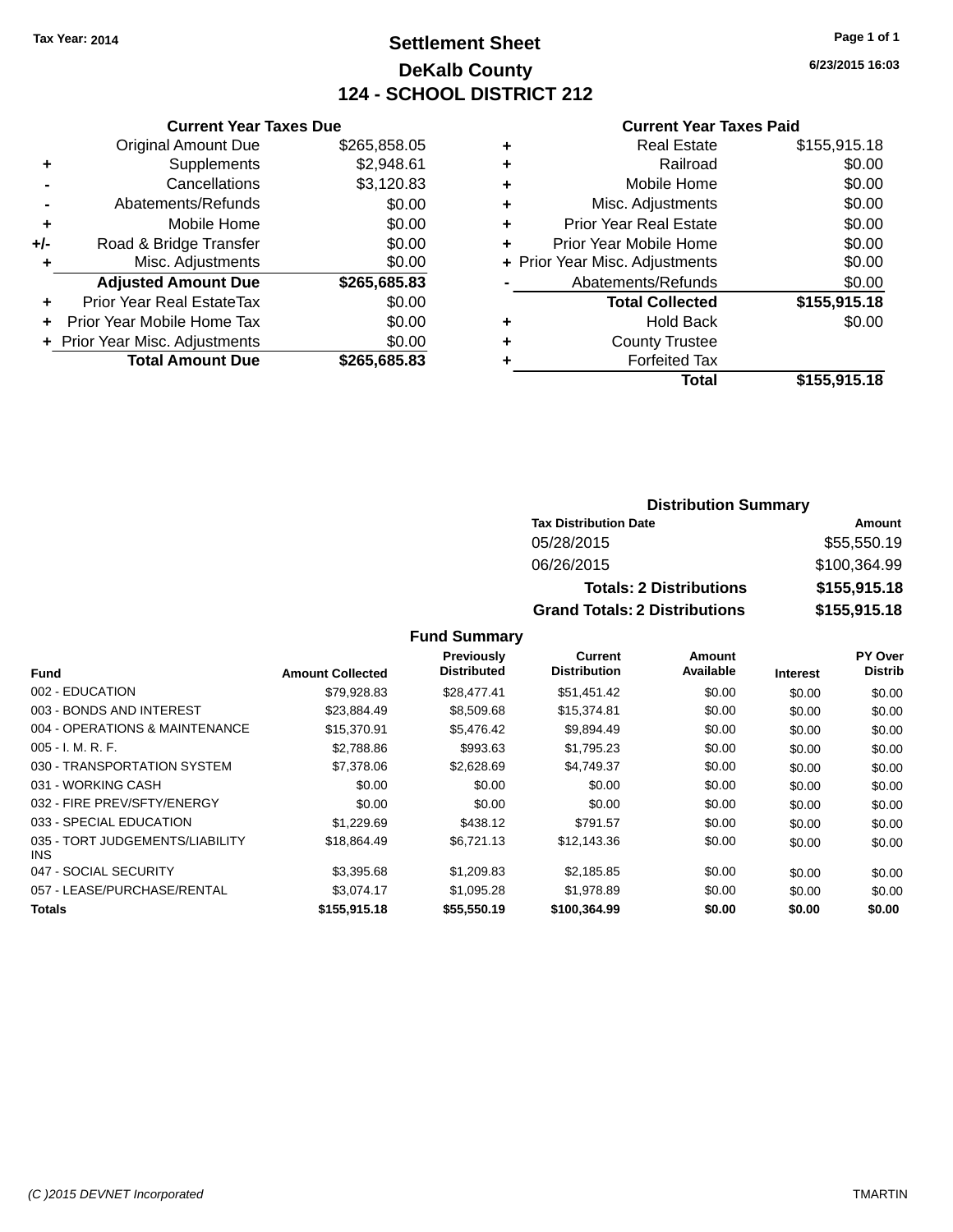## **Settlement Sheet Tax Year: 2014 Page 1 of 1 DeKalb County 125 - SCHOOL DISTRICT 220**

**6/23/2015 16:03**

#### **Current Year Taxes Paid**

|     | <b>Current Year Taxes Due</b>  |            |
|-----|--------------------------------|------------|
|     | <b>Original Amount Due</b>     | \$3,985.32 |
| ٠   | Supplements                    | \$0.00     |
|     | Cancellations                  | \$0.00     |
|     | Abatements/Refunds             | \$0.00     |
| ٠   | Mobile Home                    | \$0.00     |
| +/- | Road & Bridge Transfer         | \$0.00     |
| ٠   | Misc. Adjustments              | \$0.00     |
|     | <b>Adjusted Amount Due</b>     | \$3,985.32 |
| ٠   | Prior Year Real EstateTax      | \$0.00     |
| ÷   | Prior Year Mobile Home Tax     | \$0.00     |
|     | + Prior Year Misc. Adjustments | \$0.00     |
|     | <b>Total Amount Due</b>        | \$3.985.32 |

|   | <b>Real Estate</b>             | \$1,992.66 |
|---|--------------------------------|------------|
| ٠ | Railroad                       | \$0.00     |
| ٠ | Mobile Home                    | \$0.00     |
| ٠ | Misc. Adjustments              | \$0.00     |
| ٠ | <b>Prior Year Real Estate</b>  | \$0.00     |
| ٠ | Prior Year Mobile Home         | \$0.00     |
|   | + Prior Year Misc. Adjustments | \$0.00     |
|   | Abatements/Refunds             | \$0.00     |
|   | <b>Total Collected</b>         | \$1,992.66 |
| ٠ | <b>Hold Back</b>               | \$0.00     |
| ٠ | <b>County Trustee</b>          |            |
| ٠ | <b>Forfeited Tax</b>           |            |
|   | Total                          | \$1,992.66 |
|   |                                |            |

| <b>Distribution Summary</b>          |            |
|--------------------------------------|------------|
| <b>Tax Distribution Date</b>         | Amount     |
| 06/26/2015                           | \$1,992.66 |
| <b>Totals: 1 Distributions</b>       | \$1,992.66 |
| <b>Grand Totals: 1 Distributions</b> | \$1,992.66 |

| <b>Fund</b>                             | <b>Amount Collected</b> | Previously<br><b>Distributed</b> | Current<br><b>Distribution</b> | Amount<br>Available | Interest | PY Over<br><b>Distrib</b> |
|-----------------------------------------|-------------------------|----------------------------------|--------------------------------|---------------------|----------|---------------------------|
| 002 - EDUCATION                         | \$1,183.15              | \$0.00                           | \$1,183.15                     | \$0.00              | \$0.00   | \$0.00                    |
|                                         |                         |                                  |                                |                     |          |                           |
| 003 - BONDS AND INTEREST                | \$292.99                | \$0.00                           | \$292.99                       | \$0.00              | \$0.00   | \$0.00                    |
| 004 - OPERATIONS & MAINTENANCE          | \$191.56                | \$0.00                           | \$191.56                       | \$0.00              | \$0.00   | \$0.00                    |
| $005 - I. M. R. F.$                     | \$31.50                 | \$0.00                           | \$31.50                        | \$0.00              | \$0.00   | \$0.00                    |
| 030 - TRANSPORTATION SYSTEM             | \$99.93                 | \$0.00                           | \$99.93                        | \$0.00              | \$0.00   | \$0.00                    |
| 031 - WORKING CASH                      | \$10.65                 | \$0.00                           | \$10.65                        | \$0.00              | \$0.00   | \$0.00                    |
| 032 - FIRE PREV/SFTY/ENERGY             | \$11.71                 | \$0.00                           | \$11.71                        | \$0.00              | \$0.00   | \$0.00                    |
| 033 - SPECIAL EDUCATION                 | \$10.54                 | \$0.00                           | \$10.54                        | \$0.00              | \$0.00   | \$0.00                    |
| 035 - TORT JUDGEMENTS/LIABILITY<br>INS. | \$104.96                | \$0.00                           | \$104.96                       | \$0.00              | \$0.00   | \$0.00                    |
| 047 - SOCIAL SECURITY                   | \$31.50                 | \$0.00                           | \$31.50                        | \$0.00              | \$0.00   | \$0.00                    |
| 057 - LEASE/PURCHASE/RENTAL             | \$24.17                 | \$0.00                           | \$24.17                        | \$0.00              | \$0.00   | \$0.00                    |
| Totals                                  | \$1,992.66              | \$0.00                           | \$1,992.66                     | \$0.00              | \$0.00   | \$0.00                    |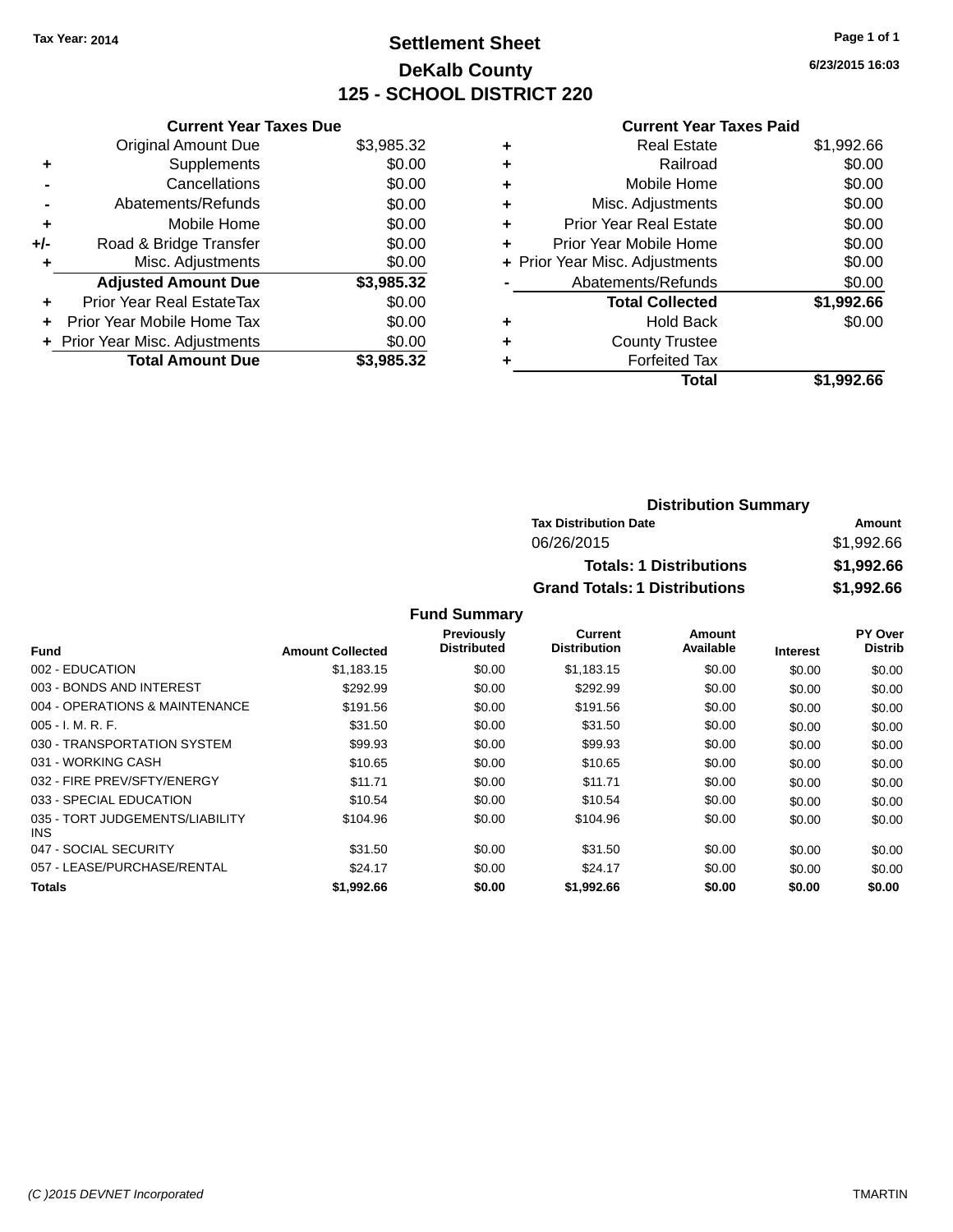## **Settlement Sheet Tax Year: 2014 Page 1 of 1 DeKalb County 126 - SCHOOL DISTRICT 269**

**6/23/2015 16:03**

#### **Current Year Taxes Paid**

|       | <b>Current Year Taxes Due</b>  |              |
|-------|--------------------------------|--------------|
|       | <b>Original Amount Due</b>     | \$271,102.20 |
| ٠     | Supplements                    | \$547.08     |
|       | Cancellations                  | \$606.47     |
|       | Abatements/Refunds             | \$0.00       |
| ٠     | Mobile Home                    | \$0.00       |
| $+/-$ | Road & Bridge Transfer         | \$0.00       |
|       | Misc. Adjustments              | \$0.00       |
|       | <b>Adjusted Amount Due</b>     | \$271,042.81 |
| ٠     | Prior Year Real EstateTax      | \$0.00       |
|       | Prior Year Mobile Home Tax     | \$0.00       |
|       | + Prior Year Misc. Adjustments | \$0.00       |
|       | <b>Total Amount Due</b>        | \$271.042.81 |
|       |                                |              |

|   | <b>Real Estate</b>             | \$157,213.13 |
|---|--------------------------------|--------------|
| ٠ | Railroad                       | \$0.00       |
| ٠ | Mobile Home                    | \$0.00       |
| ٠ | Misc. Adjustments              | \$0.00       |
| ٠ | <b>Prior Year Real Estate</b>  | \$0.00       |
| ÷ | Prior Year Mobile Home         | \$0.00       |
|   | + Prior Year Misc. Adjustments | \$0.00       |
|   | Abatements/Refunds             | \$0.00       |
|   | <b>Total Collected</b>         | \$157,213.13 |
| ٠ | <b>Hold Back</b>               | \$0.00       |
|   | <b>County Trustee</b>          |              |
| ٠ | <b>Forfeited Tax</b>           |              |
|   | Total                          | \$157,213.13 |
|   |                                |              |

## **Distribution Summary Tax Distribution Date Amount** 05/28/2015 \$52,277.93 06/26/2015 \$104,935.20 **Totals: 2 Distributions \$157,213.13 Grand Totals: 2 Distributions \$157,213.13**

#### **Fund Summary**

| <b>Fund</b>                             | <b>Amount Collected</b> | Previously<br><b>Distributed</b> | Current<br><b>Distribution</b> | Amount<br>Available | <b>Interest</b> | <b>PY Over</b><br><b>Distrib</b> |
|-----------------------------------------|-------------------------|----------------------------------|--------------------------------|---------------------|-----------------|----------------------------------|
| 002 - EDUCATION                         | \$99,605.05             | \$33.121.57                      | \$66,483,48                    | \$0.00              | \$0.00          | \$0.00                           |
| 004 - OPERATIONS & MAINTENANCE          | \$26,087.01             | \$8.674.69                       | \$17,412.32                    | \$0.00              | \$0.00          | \$0.00                           |
| $005 - I. M. R. F.$                     | \$1,290.08              | \$428.99                         | \$861.09                       | \$0.00              | \$0.00          | \$0.00                           |
| 030 - TRANSPORTATION SYSTEM             | \$5.691.74              | \$1.892.67                       | \$3.799.07                     | \$0.00              | \$0.00          | \$0.00                           |
| 031 - WORKING CASH                      | \$2,371.55              | \$788.61                         | \$1.582.94                     | \$0.00              | \$0.00          | \$0.00                           |
| 033 - SPECIAL EDUCATION                 | \$948.63                | \$315.45                         | \$633.18                       | \$0.00              | \$0.00          | \$0.00                           |
| 035 - TORT JUDGEMENTS/LIABILITY<br>INS. | \$18.665.45             | \$6,206.80                       | \$12,458.65                    | \$0.00              | \$0.00          | \$0.00                           |
| 047 - SOCIAL SECURITY                   | \$2,553.62              | \$849.15                         | \$1.704.47                     | \$0.00              | \$0.00          | \$0.00                           |
| <b>Totals</b>                           | \$157,213.13            | \$52,277.93                      | \$104,935.20                   | \$0.00              | \$0.00          | \$0.00                           |

*(C )2015 DEVNET Incorporated* TMARTIN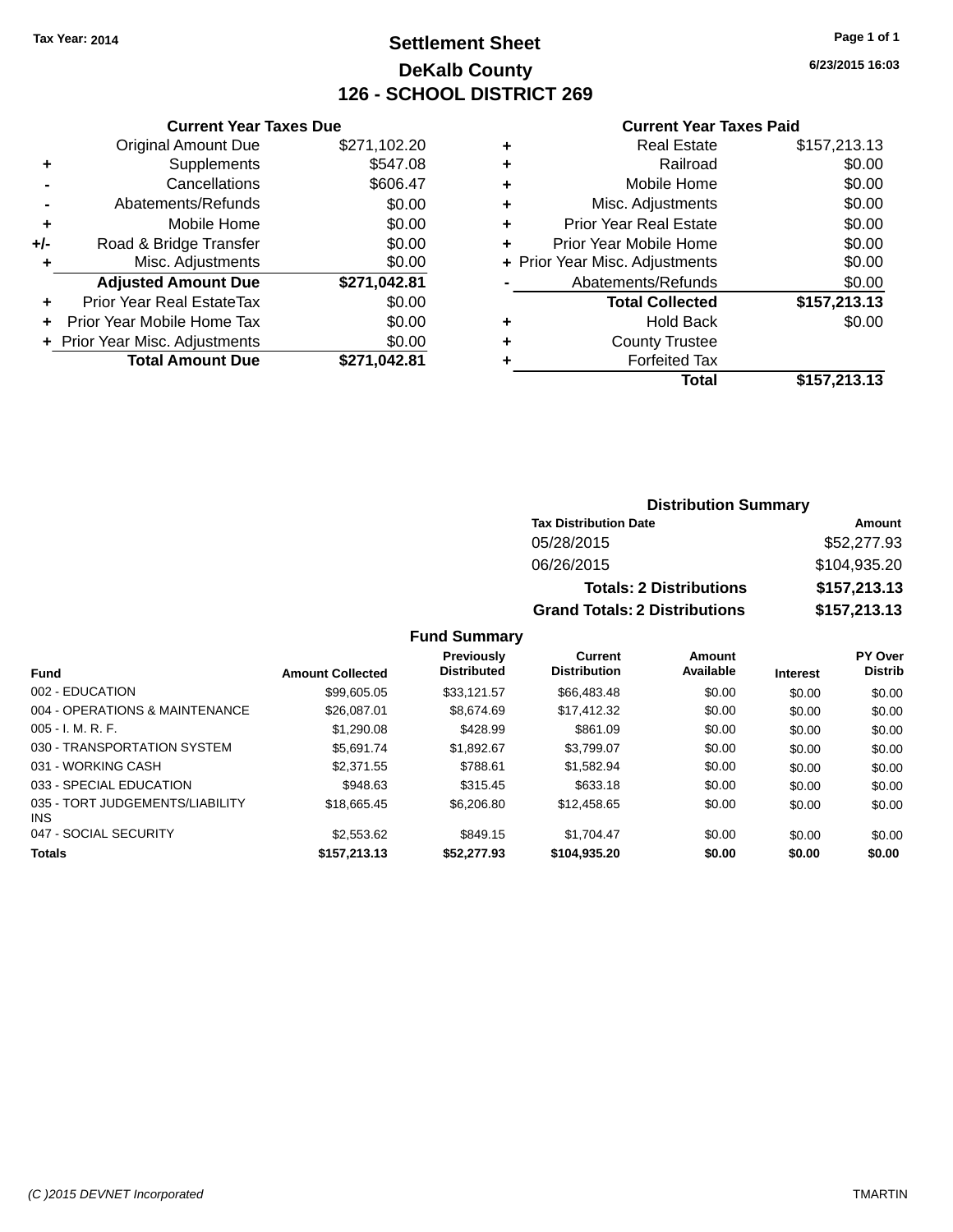## **Settlement Sheet Tax Year: 2014 Page 1 of 1 DeKalb County 127 - SCHOOL DISTRICT 271**

**6/23/2015 16:03**

#### **Current Year Taxes Paid**

|     | <b>Current Year Taxes Due</b>  |             |
|-----|--------------------------------|-------------|
|     | <b>Original Amount Due</b>     | \$62,960.17 |
| ٠   | Supplements                    | \$0.00      |
|     | Cancellations                  | \$0.00      |
|     | Abatements/Refunds             | \$0.00      |
| ٠   | Mobile Home                    | \$0.00      |
| +/- | Road & Bridge Transfer         | \$0.00      |
| ٠   | Misc. Adjustments              | \$0.00      |
|     | <b>Adjusted Amount Due</b>     | \$62,960.17 |
| ÷   | Prior Year Real EstateTax      | \$0.00      |
|     | Prior Year Mobile Home Tax     | \$0.00      |
|     | + Prior Year Misc. Adjustments | \$0.00      |
|     | <b>Total Amount Due</b>        | \$62.960.17 |

| ٠ | <b>Real Estate</b>             | \$33,619.66 |
|---|--------------------------------|-------------|
| ٠ | Railroad                       | \$0.00      |
| ٠ | Mobile Home                    | \$0.00      |
| ٠ | Misc. Adjustments              | \$0.00      |
| ٠ | <b>Prior Year Real Estate</b>  | \$0.00      |
| ÷ | Prior Year Mobile Home         | \$0.00      |
|   | + Prior Year Misc. Adjustments | \$0.00      |
|   | Abatements/Refunds             | \$0.00      |
|   | <b>Total Collected</b>         | \$33,619.66 |
| ٠ | <b>Hold Back</b>               | \$0.00      |
| ٠ | <b>County Trustee</b>          |             |
| ٠ | <b>Forfeited Tax</b>           |             |
|   | Total                          | \$33,619.66 |
|   |                                |             |

## **Distribution Summary Tax Distribution Date Amount** 05/28/2015 \$7,909.98 06/26/2015 \$25,709.68 **Totals: 2 Distributions \$33,619.66 Grand Totals: 2 Distributions \$33,619.66**

|                                               |                         | Previously         | Current             | Amount    |                 | PY Over        |
|-----------------------------------------------|-------------------------|--------------------|---------------------|-----------|-----------------|----------------|
| <b>Fund</b>                                   | <b>Amount Collected</b> | <b>Distributed</b> | <b>Distribution</b> | Available | <b>Interest</b> | <b>Distrib</b> |
| 002 - EDUCATION                               | \$19,311.54             | \$4.543.59         | \$14.767.95         | \$0.00    | \$0.00          | \$0.00         |
| 003 - BONDS AND INTEREST                      | \$6,867.49              | \$1,615.77         | \$5,251.72          | \$0.00    | \$0.00          | \$0.00         |
| 004 - OPERATIONS & MAINTENANCE                | \$3,170.07              | \$745.85           | \$2,424.22          | \$0.00    | \$0.00          | \$0.00         |
| $005 - I. M. R. F.$                           | \$584.28                | \$137.47           | \$446.81            | \$0.00    | \$0.00          | \$0.00         |
| 030 - TRANSPORTATION SYSTEM                   | \$1.081.61              | \$254.48           | \$827.13            | \$0.00    | \$0.00          | \$0.00         |
| 031 - WORKING CASH                            | \$248.68                | \$58.51            | \$190.17            | \$0.00    | \$0.00          | \$0.00         |
| 032 - FIRE PREV/SFTY/ENERGY                   | \$68.44                 | \$16.10            | \$52.34             | \$0.00    | \$0.00          | \$0.00         |
| 033 - SPECIAL EDUCATION                       | \$149.24                | \$35.11            | \$114.13            | \$0.00    | \$0.00          | \$0.00         |
| 035 - TORT JUDGEMENTS/LIABILITY<br><b>INS</b> | \$1,429.64              | \$336.36           | \$1,093.28          | \$0.00    | \$0.00          | \$0.00         |
| 047 - SOCIAL SECURITY                         | \$522.18                | \$122.86           | \$399.32            | \$0.00    | \$0.00          | \$0.00         |
| 057 - LEASE/PURCHASE/RENTAL                   | \$186.49                | \$43.88            | \$142.61            | \$0.00    | \$0.00          | \$0.00         |
| <b>Totals</b>                                 | \$33,619.66             | \$7,909.98         | \$25,709.68         | \$0.00    | \$0.00          | \$0.00         |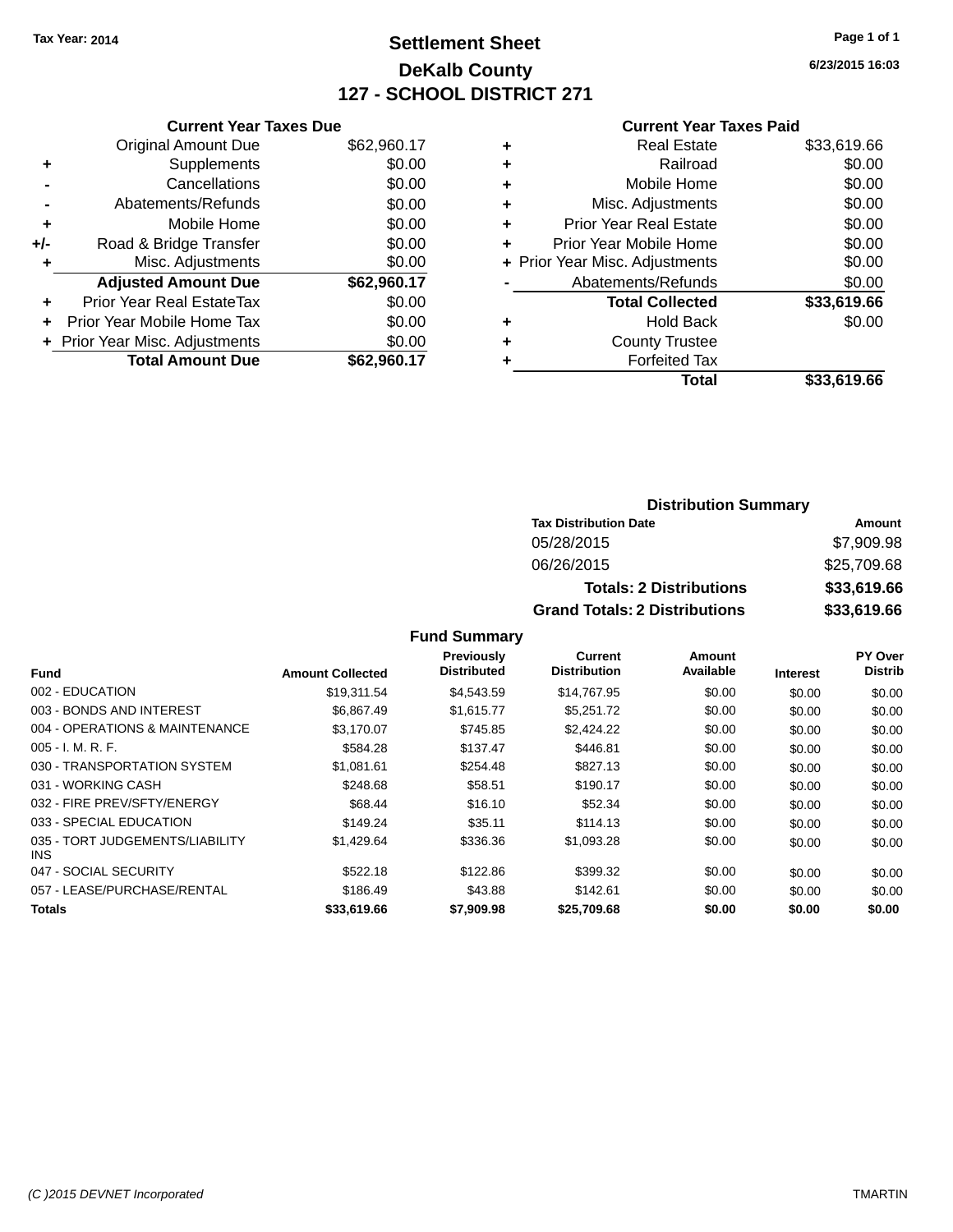## **Settlement Sheet Tax Year: 2014 Page 1 of 1 DeKalb County 128 - SCHOOL DISTRICT 300**

**6/23/2015 16:03**

| <b>Original Amount Due</b>     | \$10,436.52                   |
|--------------------------------|-------------------------------|
| Supplements                    | \$0.00                        |
| Cancellations                  | \$0.00                        |
| Abatements/Refunds             | \$0.00                        |
| Mobile Home                    | \$0.00                        |
| Road & Bridge Transfer         | \$0.00                        |
| Misc. Adjustments              | \$0.00                        |
| <b>Adjusted Amount Due</b>     | \$10,436.52                   |
| Prior Year Real EstateTax      | \$0.00                        |
| Prior Year Mobile Home Tax     | \$0.00                        |
|                                |                               |
| + Prior Year Misc. Adjustments | \$0.00                        |
|                                | <b>Current Year Taxes Due</b> |

#### **Current Year Taxes Paid**

| <b>Real Estate</b>             | \$8,948.86 |
|--------------------------------|------------|
| Railroad                       | \$0.00     |
| Mobile Home                    | \$0.00     |
| Misc. Adjustments              | \$0.00     |
| <b>Prior Year Real Estate</b>  | \$0.00     |
| Prior Year Mobile Home         | \$0.00     |
| + Prior Year Misc. Adjustments | \$0.00     |
| Abatements/Refunds             | \$0.00     |
| <b>Total Collected</b>         | \$8,948.86 |
| <b>Hold Back</b>               | \$0.00     |
| <b>County Trustee</b>          |            |
| <b>Forfeited Tax</b>           |            |
| Total                          | \$8.948.86 |
|                                |            |

### **Distribution Summary Tax Distribution Date Amount** 05/28/2015 \$7,461.20 06/26/2015 \$1,487.66 **Totals: 2 Distributions \$8,948.86 Grand Totals: 2 Distributions \$8,948.86**

| Fund                                          | <b>Amount Collected</b> | Previously<br><b>Distributed</b> | Current<br><b>Distribution</b> | Amount<br>Available | <b>Interest</b> | PY Over<br><b>Distrib</b> |
|-----------------------------------------------|-------------------------|----------------------------------|--------------------------------|---------------------|-----------------|---------------------------|
|                                               |                         |                                  |                                |                     |                 |                           |
| 002 - EDUCATION                               | \$5.146.76              | \$4,291.16                       | \$855.60                       | \$0.00              | \$0.00          | \$0.00                    |
| 003 - BONDS AND INTEREST                      | \$1,319.76              | \$1,100.36                       | \$219.40                       | \$0.00              | \$0.00          | \$0.00                    |
| 004 - OPERATIONS & MAINTENANCE                | \$733.15                | \$611.27                         | \$121.88                       | \$0.00              | \$0.00          | \$0.00                    |
| $005 - I. M. R. F.$                           | \$147.92                | \$123.33                         | \$24.59                        | \$0.00              | \$0.00          | \$0.00                    |
| 030 - TRANSPORTATION SYSTEM                   | \$300.37                | \$250.44                         | \$49.93                        | \$0.00              | \$0.00          | \$0.00                    |
| 031 - WORKING CASH                            | \$0.67                  | \$0.56                           | \$0.11                         | \$0.00              | \$0.00          | \$0.00                    |
| 033 - SPECIAL EDUCATION                       | \$1.066.39              | \$889.11                         | \$177.28                       | \$0.00              | \$0.00          | \$0.00                    |
| 035 - TORT JUDGEMENTS/LIABILITY<br><b>INS</b> | \$86.64                 | \$72.24                          | \$14.40                        | \$0.00              | \$0.00          | \$0.00                    |
| 047 - SOCIAL SECURITY                         | \$147.20                | \$122.73                         | \$24.47                        | \$0.00              | \$0.00          | \$0.00                    |
| <b>Totals</b>                                 | \$8,948.86              | \$7,461.20                       | \$1,487.66                     | \$0.00              | \$0.00          | \$0.00                    |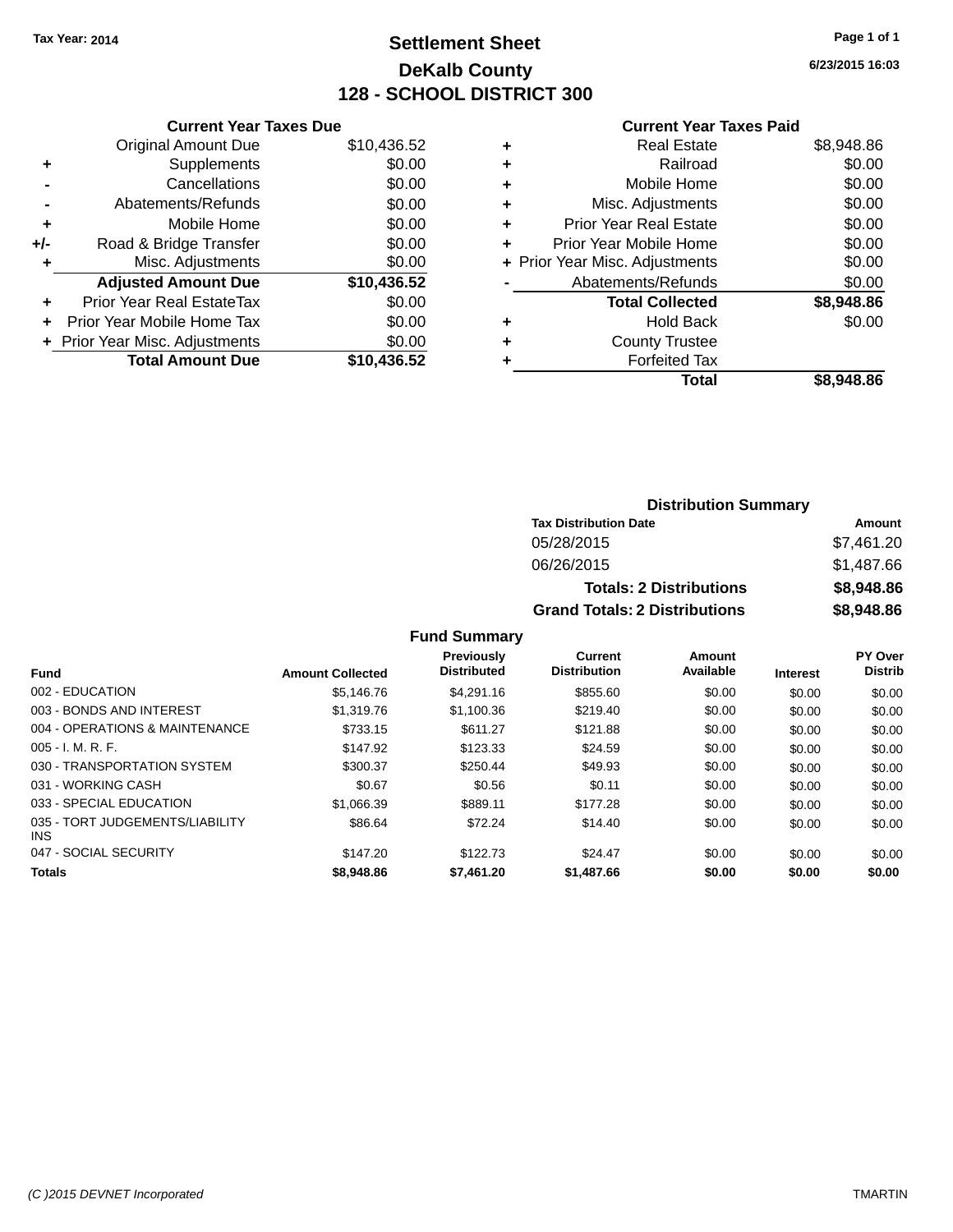## **Settlement Sheet Tax Year: 2014 Page 1 of 1 DeKalb County 129 - SCHOOL DISTRICT 301**

**6/23/2015 16:03**

#### **Current Year Taxes Paid**

|     | <b>Current Year Taxes Due</b>    |            |
|-----|----------------------------------|------------|
|     | <b>Original Amount Due</b>       | \$9,688.55 |
| ٠   | Supplements                      | \$0.00     |
|     | Cancellations                    | \$0.00     |
|     | Abatements/Refunds               | \$0.00     |
| ٠   | Mobile Home                      | \$0.00     |
| +/- | Road & Bridge Transfer           | \$0.00     |
| ٠   | Misc. Adjustments                | \$0.00     |
|     | <b>Adjusted Amount Due</b>       | \$9,688.55 |
| ÷   | <b>Prior Year Real EstateTax</b> | \$0.00     |
| ÷   | Prior Year Mobile Home Tax       | \$0.00     |
|     | + Prior Year Misc. Adjustments   | \$0.00     |
|     | <b>Total Amount Due</b>          | \$9,688.55 |

| ٠ | <b>Real Estate</b>             | \$4,844.27 |
|---|--------------------------------|------------|
| ٠ | Railroad                       | \$0.00     |
| ٠ | Mobile Home                    | \$0.00     |
| ٠ | Misc. Adjustments              | \$0.00     |
| ٠ | <b>Prior Year Real Estate</b>  | \$0.00     |
| ٠ | Prior Year Mobile Home         | \$0.00     |
|   | + Prior Year Misc. Adjustments | \$0.00     |
|   | Abatements/Refunds             | \$0.00     |
|   | <b>Total Collected</b>         | \$4,844.27 |
| ٠ | <b>Hold Back</b>               | \$0.00     |
| ٠ | <b>County Trustee</b>          |            |
| ٠ | <b>Forfeited Tax</b>           |            |
|   | Total                          | \$4.844.27 |
|   |                                |            |

| <b>Distribution Summary</b>          |            |
|--------------------------------------|------------|
| <b>Tax Distribution Date</b>         | Amount     |
| 06/26/2015                           | \$4.844.27 |
| <b>Totals: 1 Distributions</b>       | \$4,844.27 |
| <b>Grand Totals: 1 Distributions</b> | \$4,844.27 |

|                                                     |                         | <b>Previously</b><br><b>Distributed</b> | Current<br><b>Distribution</b> | Amount<br>Available |                 | <b>PY Over</b><br><b>Distrib</b> |
|-----------------------------------------------------|-------------------------|-----------------------------------------|--------------------------------|---------------------|-----------------|----------------------------------|
| <b>Fund</b>                                         | <b>Amount Collected</b> |                                         |                                |                     | <b>Interest</b> |                                  |
| 002 - EDUCATION                                     | \$2.454.42              | \$0.00                                  | \$2,454.42                     | \$0.00              | \$0.00          | \$0.00                           |
| 003 - BONDS AND INTEREST                            | \$770.59                | \$0.00                                  | \$770.59                       | \$0.00              | \$0.00          | \$0.00                           |
| 004 - OPERATIONS & MAINTENANCE                      | \$459.56                | \$0.00                                  | \$459.56                       | \$0.00              | \$0.00          | \$0.00                           |
| $005 - I. M. R. F.$                                 | \$65.79                 | \$0.00                                  | \$65.79                        | \$0.00              | \$0.00          | \$0.00                           |
| 030 - TRANSPORTATION SYSTEM                         | \$483.01                | \$0.00                                  | \$483.01                       | \$0.00              | \$0.00          | \$0.00                           |
| 031 - WORKING CASH                                  | \$30.45                 | \$0.00                                  | \$30.45                        | \$0.00              | \$0.00          | \$0.00                           |
| 033 - SPECIAL EDUCATION                             | \$400.67                | \$0.00                                  | \$400.67                       | \$0.00              | \$0.00          | \$0.00                           |
| 035 - TORT JUDGMENTS, LIABILITY<br><b>INSURANCE</b> | \$91.33                 | \$0.00                                  | \$91.33                        | \$0.00              | \$0.00          | \$0.00                           |
| 047 - SOCIAL SECURITY                               | \$88.45                 | \$0.00                                  | \$88.45                        | \$0.00              | \$0.00          | \$0.00                           |
| <b>Totals</b>                                       | \$4,844.27              | \$0.00                                  | \$4,844.27                     | \$0.00              | \$0.00          | \$0.00                           |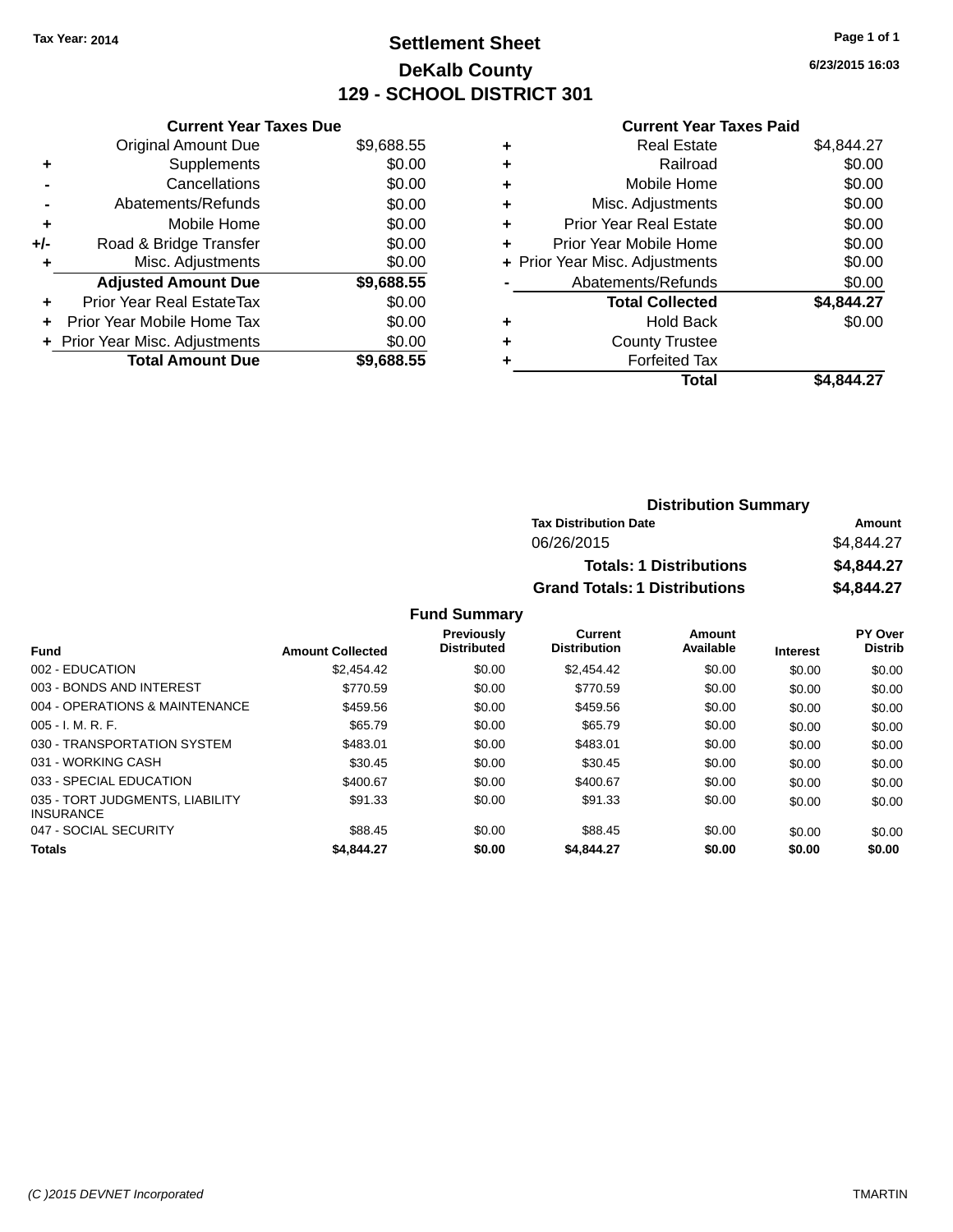## **Settlement Sheet Tax Year: 2014 Page 1 of 1 DeKalb County 130 - SCHOOL DISTRICT 302**

**6/23/2015 16:03**

#### **Current Year Taxes Paid**

|       | <b>Current Year Taxes Due</b>  |                |
|-------|--------------------------------|----------------|
|       | <b>Original Amount Due</b>     | \$1,850,387.94 |
| ٠     | Supplements                    | \$4,264.98     |
|       | Cancellations                  | \$4,720.23     |
|       | Abatements/Refunds             | \$0.00         |
| ٠     | Mobile Home                    | \$0.00         |
| $+/-$ | Road & Bridge Transfer         | \$0.00         |
| ٠     | Misc. Adjustments              | \$0.00         |
|       | <b>Adjusted Amount Due</b>     | \$1,849,932.69 |
| ٠     | Prior Year Real EstateTax      | \$0.00         |
|       | Prior Year Mobile Home Tax     | \$0.00         |
|       | + Prior Year Misc. Adjustments | \$0.00         |
|       | <b>Total Amount Due</b>        | \$1,849,932.69 |
|       |                                |                |

|   | <b>Real Estate</b>             | \$951,502.71 |
|---|--------------------------------|--------------|
| ٠ | Railroad                       | \$27,977.10  |
| ٠ | Mobile Home                    | \$0.00       |
| ٠ | Misc. Adjustments              | \$0.00       |
| ٠ | <b>Prior Year Real Estate</b>  | \$0.00       |
| ٠ | Prior Year Mobile Home         | \$0.00       |
|   | + Prior Year Misc. Adjustments | \$0.00       |
|   | Abatements/Refunds             | \$0.00       |
|   | <b>Total Collected</b>         | \$979,479.81 |
| ٠ | Hold Back                      | \$0.00       |
| ٠ | <b>County Trustee</b>          |              |
| ٠ | <b>Forfeited Tax</b>           |              |
|   | Total                          | \$979,479.81 |
|   |                                |              |

### **Distribution Summary Tax Distribution Date Amount** 05/28/2015 \$160,693.62 06/26/2015 \$818,786.19 **Totals: 2 Distributions \$979,479.81 Grand Totals: 2 Distributions \$979,479.81**

| <b>Fund</b>                    | <b>Amount Collected</b> | <b>Previously</b><br><b>Distributed</b> | Current<br><b>Distribution</b> | Amount<br>Available | <b>Interest</b> | <b>PY Over</b><br><b>Distrib</b> |
|--------------------------------|-------------------------|-----------------------------------------|--------------------------------|---------------------|-----------------|----------------------------------|
| 002 - EDUCATION                | \$516,349.43            | \$84,712,37                             | \$431,637,06                   | \$0.00              | \$0.00          | \$0.00                           |
| 003 - BONDS AND INTEREST       | \$193,930.14            | \$31.816.21                             | \$162,113.93                   | \$0.00              | \$0.00          | \$0.00                           |
| 004 - OPERATIONS & MAINTENANCE | \$89,551.88             | \$14,691.90                             | \$74,859.98                    | \$0.00              | \$0.00          | \$0.00                           |
| $005 - I. M. R. F.$            | \$12,126.94             | \$1,989.55                              | \$10,137.39                    | \$0.00              | \$0.00          | \$0.00                           |
| 030 - TRANSPORTATION SYSTEM    | \$69,492.13             | \$11,400.89                             | \$58,091.24                    | \$0.00              | \$0.00          | \$0.00                           |
| 031 - WORKING CASH             | \$1,864.93              | \$305.96                                | \$1,558.97                     | \$0.00              | \$0.00          | \$0.00                           |
| 033 - SPECIAL EDUCATION        | \$80,305.60             | \$13.174.95                             | \$67.130.65                    | \$0.00              | \$0.00          | \$0.00                           |
| 047 - SOCIAL SECURITY          | \$15,858,76             | \$2,601.79                              | \$13,256.97                    | \$0.00              | \$0.00          | \$0.00                           |
| <b>Totals</b>                  | \$979,479.81            | \$160,693,62                            | \$818,786.19                   | \$0.00              | \$0.00          | \$0.00                           |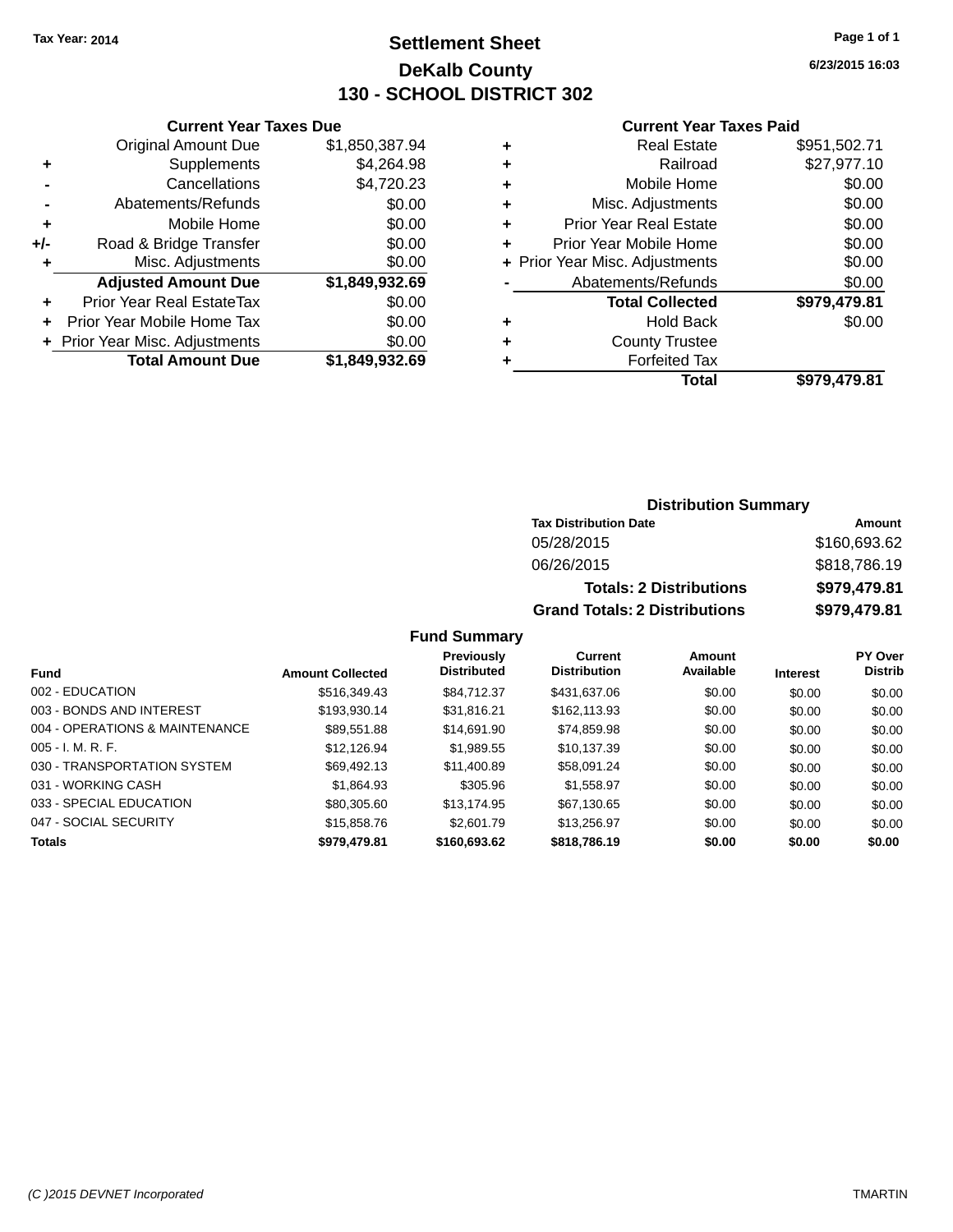## **Settlement Sheet Tax Year: 2014 Page 1 of 1 DeKalb County 131 - SCHOOL DISTRICT 424**

**6/23/2015 16:03**

#### **Current Year Taxes Paid**

|     | <b>Total Amount Due</b>          | \$10,507,093.30 |
|-----|----------------------------------|-----------------|
|     | + Prior Year Misc. Adjustments   | \$1,297.64      |
| ÷   | Prior Year Mobile Home Tax       | \$0.00          |
| ٠   | <b>Prior Year Real EstateTax</b> | \$4,352.11      |
|     | <b>Adjusted Amount Due</b>       | \$10,501,443.55 |
| ٠   | Misc. Adjustments                | \$0.00          |
| +/- | Road & Bridge Transfer           | \$0.00          |
| ÷   | Mobile Home                      | \$0.00          |
|     | Abatements/Refunds               | \$54.58         |
|     | Cancellations                    | \$73,624.24     |
| ٠   | Supplements                      | \$55,270.02     |
|     | <b>Original Amount Due</b>       | \$10,519,852.35 |
|     |                                  |                 |

**Current Year Taxes Due**

| ٠ | <b>Real Estate</b>             | \$5,547,532.13 |
|---|--------------------------------|----------------|
| ٠ | Railroad                       | \$93,880.79    |
| ٠ | Mobile Home                    | \$0.00         |
| ٠ | Misc. Adjustments              | \$0.00         |
| ٠ | <b>Prior Year Real Estate</b>  | \$4,352.11     |
| ÷ | Prior Year Mobile Home         | \$0.00         |
|   | + Prior Year Misc. Adjustments | \$1,297.64     |
|   | Abatements/Refunds             | \$54.58        |
|   | <b>Total Collected</b>         | \$5,647,008.09 |
| ٠ | <b>Hold Back</b>               | \$0.00         |
| ٠ | <b>County Trustee</b>          |                |
| ٠ | <b>Forfeited Tax</b>           |                |
|   | Total                          | \$5,647,008.09 |
|   |                                |                |

#### **Distribution Summary Tax Distribution Date Amount** 05/28/2015 \$978,982.42 06/26/2015 \$4,668,025.67 **Totals: 2 Distributions \$5,647,008.09 Grand Totals: 2 Distributions \$5,647,008.09**

#### **Fund Summary**

| <b>Fund</b>                             | <b>Amount Collected</b> | Previously<br><b>Distributed</b> | <b>Current</b><br><b>Distribution</b> | Amount<br>Available | <b>Interest</b> | PY Over<br><b>Distrib</b> |
|-----------------------------------------|-------------------------|----------------------------------|---------------------------------------|---------------------|-----------------|---------------------------|
| 002 - EDUCATION                         | \$3,068,561.60          | \$531,975.13                     | \$2,536,586.47                        | \$0.00              | \$0.00          | \$0.00                    |
| 003 - BONDS AND INTEREST                | \$1,192,761.05          | \$206,780.67                     | \$985,980.38                          | \$0.00              | \$0.00          | \$0.00                    |
| 004 - OPERATIONS & MAINTENANCE          | \$637.140.63            | \$110,456.63                     | \$526,684.00                          | \$0.00              | \$0.00          | \$0.00                    |
| $005 - I. M. R. F.$                     | \$128,921.19            | \$22,350.16                      | \$106,571.03                          | \$0.00              | \$0.00          | \$0.00                    |
| 030 - TRANSPORTATION SYSTEM             | \$211,644.22            | \$36,691.28                      | \$174,952.94                          | \$0.00              | \$0.00          | \$0.00                    |
| 031 - WORKING CASH                      | \$11.446.49             | \$1,984.40                       | \$9,462.09                            | \$0.00              | \$0.00          | \$0.00                    |
| 032 - FIRE PREV/SFTY/ENERGY             | \$24,451.55             | \$4,239.00                       | \$20,212.55                           | \$0.00              | \$0.00          | \$0.00                    |
| 033 - SPECIAL EDUCATION                 | \$46,825,00             | \$8,117,73                       | \$38,707.27                           | \$0.00              | \$0.00          | \$0.00                    |
| 035 - TORT JUDGEMENTS/LIABILITY<br>INS. | \$139,396.40            | \$24,166.18                      | \$115,230.22                          | \$0.00              | \$0.00          | \$0.00                    |
| 047 - SOCIAL SECURITY                   | \$162,441.83            | \$28,161.41                      | \$134,280.42                          | \$0.00              | \$0.00          | \$0.00                    |
| 057 - LEASE/PURCHASE/RENTAL             | \$23,418.13             | \$4.059.83                       | \$19,358.30                           | \$0.00              | \$0.00          | \$0.00                    |
| <b>Totals</b>                           | \$5,647,008.09          | \$978,982.42                     | \$4,668,025.67                        | \$0.00              | \$0.00          | \$0.00                    |

#### **Miscellaneous Adjustment Detail**

| Year Source             | <b>Account Type</b> | <b>Amount Adjustment Description</b>                      |
|-------------------------|---------------------|-----------------------------------------------------------|
| 2013 RE - Real Estate   | Back Tax Collected  | \$602.43 MARSH REDEMPTION 03-31-231-008 by TBA            |
| 2013 RE - Real Estate   | Back Tax Collected  | \$695.21 ABCXYZ LIVING TR REDEMPTION 03-31-235-006 by TBA |
| <b>Totals 2 entries</b> |                     | \$1,297.64                                                |
|                         |                     |                                                           |

#### **Abatement Detail Year** Source **Account Type Account Adjustment Description** 2014 RE - Real Estate RE Abatement \$54.58 PTAB INTEREST REFUND 03-19-461-008 by TBA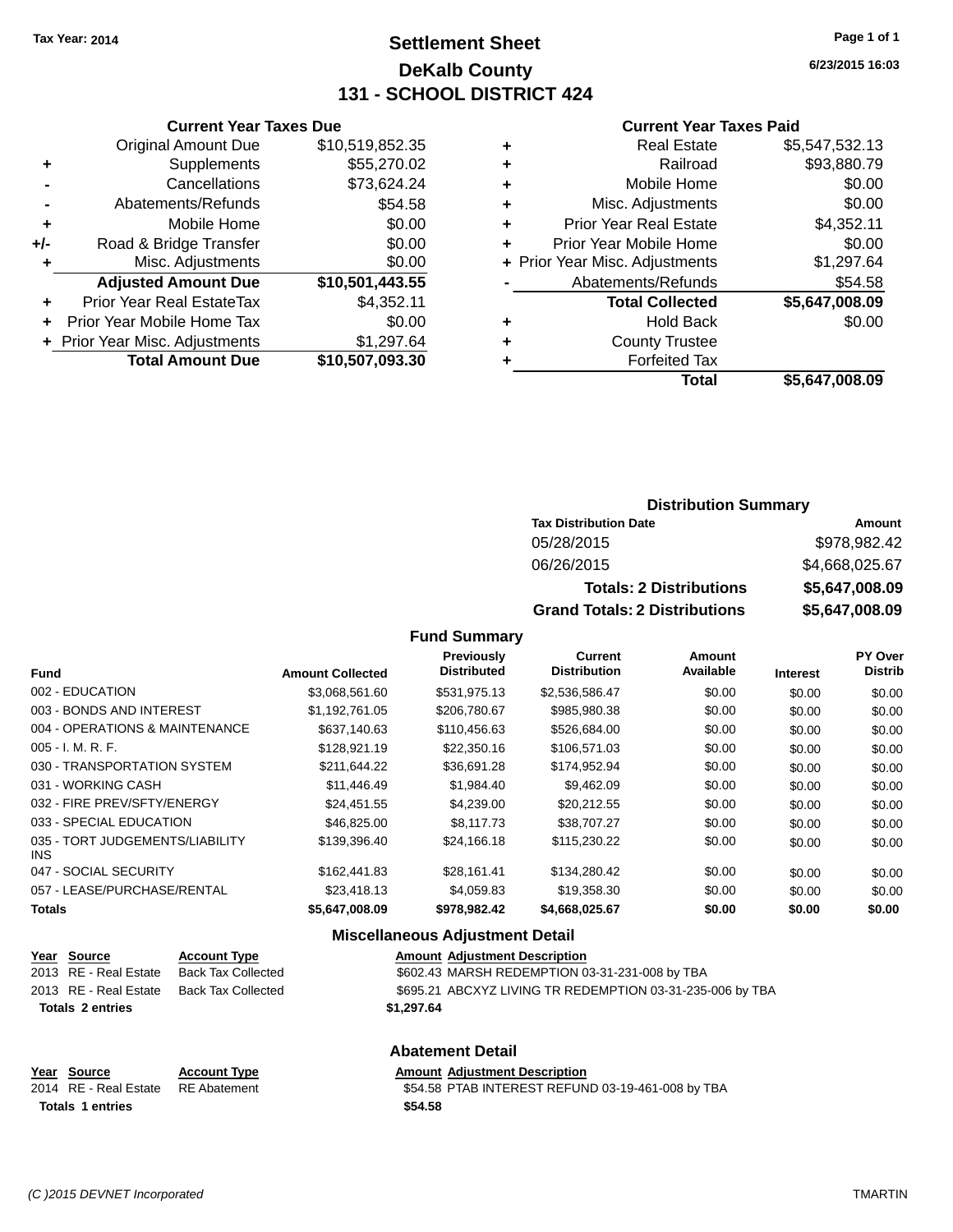## **Settlement Sheet Tax Year: 2014 Page 1 of 1 DeKalb County 132 - SCHOOL DISTRICT 425**

**6/23/2015 16:03**

#### **Current Year Taxes Paid**

|       | <b>Current Year Taxes Due</b>  |                |  |
|-------|--------------------------------|----------------|--|
|       | <b>Original Amount Due</b>     | \$7,474,217.66 |  |
| ٠     | Supplements                    | \$18,163.23    |  |
|       | Cancellations                  | \$23,335.79    |  |
|       | Abatements/Refunds             | \$0.00         |  |
| ٠     | Mobile Home                    | \$0.00         |  |
| $+/-$ | Road & Bridge Transfer         | \$0.00         |  |
| ۰     | Misc. Adjustments              | \$0.00         |  |
|       | <b>Adjusted Amount Due</b>     | \$7,469,045.10 |  |
| ÷     | Prior Year Real EstateTax      | \$0.00         |  |
|       | Prior Year Mobile Home Tax     | \$0.00         |  |
|       | + Prior Year Misc. Adjustments | \$0.00         |  |
|       | <b>Total Amount Due</b>        | \$7,469,045.10 |  |

| ٠ | <b>Real Estate</b>             | \$3,971,493.15 |
|---|--------------------------------|----------------|
| ٠ | Railroad                       | \$89,216.22    |
| ٠ | Mobile Home                    | \$0.00         |
| ٠ | Misc. Adjustments              | \$0.00         |
| ٠ | <b>Prior Year Real Estate</b>  | \$0.00         |
| ÷ | Prior Year Mobile Home         | \$0.00         |
|   | + Prior Year Misc. Adjustments | \$0.00         |
|   | Abatements/Refunds             | \$0.00         |
|   | <b>Total Collected</b>         | \$4,060,709.37 |
| ٠ | <b>Hold Back</b>               | \$0.00         |
| ٠ | <b>County Trustee</b>          |                |
| ٠ | <b>Forfeited Tax</b>           |                |
|   | Total                          | \$4,060,709.37 |
|   |                                |                |

## **Distribution Summary Tax Distribution Date Amount** 05/28/2015 \$637,561.04 06/26/2015 \$3,423,148.33

**Totals: 2 Distributions \$4,060,709.37 Grand Totals: 2 Distributions \$4,060,709.37**

| <b>Fund</b>                             | <b>Amount Collected</b> | Previously<br><b>Distributed</b> | Current<br><b>Distribution</b> | <b>Amount</b><br>Available |                 | PY Over<br><b>Distrib</b> |
|-----------------------------------------|-------------------------|----------------------------------|--------------------------------|----------------------------|-----------------|---------------------------|
|                                         |                         |                                  |                                |                            | <b>Interest</b> |                           |
| 002 - EDUCATION                         | \$2.713.471.57          | \$426,034.86                     | \$2,287,436.71                 | \$0.00                     | \$0.00          | \$0.00                    |
| 003 - BONDS AND INTEREST                | \$122.016.19            | \$19.157.43                      | \$102,858.76                   | \$0.00                     | \$0.00          | \$0.00                    |
| 004 - OPERATIONS & MAINTENANCE          | \$358.438.82            | \$56,277.51                      | \$302.161.31                   | \$0.00                     | \$0.00          | \$0.00                    |
| $005 - I. M. R. F.$                     | \$78.867.11             | \$12,382.71                      | \$66,484,40                    | \$0.00                     | \$0.00          | \$0.00                    |
| 030 - TRANSPORTATION SYSTEM             | \$191.174.13            | \$30.015.74                      | \$161,158.39                   | \$0.00                     | \$0.00          | \$0.00                    |
| 031 - WORKING CASH                      | \$52.79                 | \$8.29                           | \$44.50                        | \$0.00                     | \$0.00          | \$0.00                    |
| 032 - FIRE PREV/SFTY/ENERGY             | \$31.068.49             | \$4,877.98                       | \$26,190.51                    | \$0.00                     | \$0.00          | \$0.00                    |
| 033 - SPECIAL EDUCATION                 | \$398,343.41            | \$62,542.83                      | \$335,800.58                   | \$0.00                     | \$0.00          | \$0.00                    |
| 035 - TORT JUDGEMENTS/LIABILITY<br>INS. | \$85,071.86             | \$13,356.90                      | \$71.714.96                    | \$0.00                     | \$0.00          | \$0.00                    |
| 047 - SOCIAL SECURITY                   | \$82,205,00             | \$12,906.79                      | \$69.298.21                    | \$0.00                     | \$0.00          | \$0.00                    |
| <b>Totals</b>                           | \$4,060,709,37          | \$637.561.04                     | \$3,423,148,33                 | \$0.00                     | \$0.00          | \$0.00                    |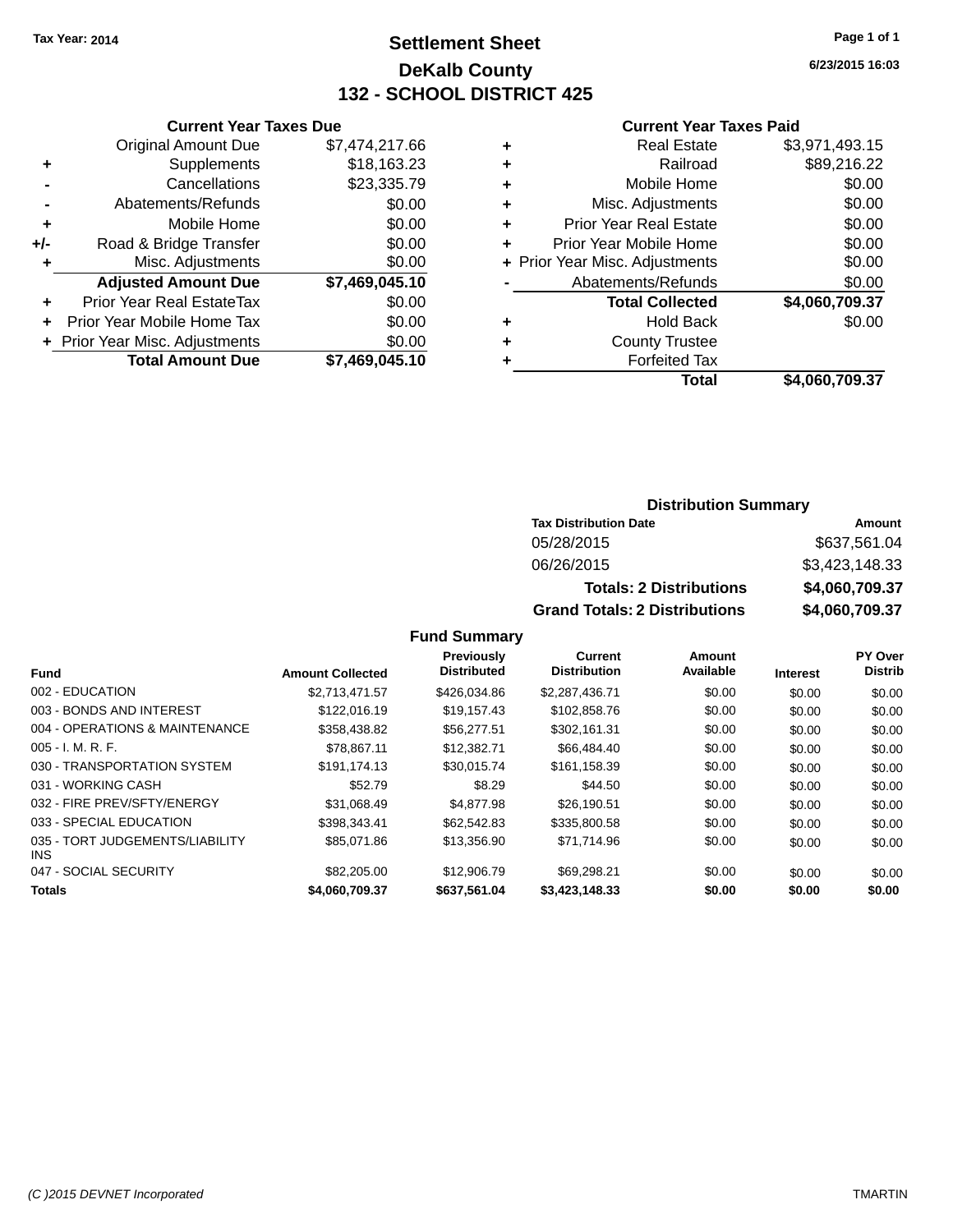## **Settlement Sheet Tax Year: 2014 Page 1 of 1 DeKalb County 133 - SCHOOL DISTRICT 426**

**6/23/2015 16:03**

#### **Current Year Taxes Paid**

|     | <b>Total Amount Due</b>          | \$3,473,012.43 |
|-----|----------------------------------|----------------|
|     | + Prior Year Misc. Adjustments   | \$0.00         |
| ٠   | Prior Year Mobile Home Tax       | \$0.00         |
|     | <b>Prior Year Real EstateTax</b> | \$472.04       |
|     | <b>Adjusted Amount Due</b>       | \$3,472,540.39 |
| ٠   | Misc. Adjustments                | \$0.00         |
| +/- | Road & Bridge Transfer           | \$0.00         |
| ٠   | Mobile Home                      | \$0.00         |
|     | Abatements/Refunds               | \$0.00         |
|     | Cancellations                    | \$34,334.85    |
| ٠   | Supplements                      | \$30,711.31    |
|     | <b>Original Amount Due</b>       | \$3,476,163.93 |
|     |                                  |                |

**Current Year Taxes Due**

| ٠ | <b>Real Estate</b>             | \$1,853,437.62 |
|---|--------------------------------|----------------|
| ٠ | Railroad                       | \$28,830.45    |
| ٠ | Mobile Home                    | \$0.00         |
| ٠ | Misc. Adjustments              | \$0.00         |
| ٠ | <b>Prior Year Real Estate</b>  | \$472.04       |
| ٠ | Prior Year Mobile Home         | \$0.00         |
|   | + Prior Year Misc. Adjustments | \$0.00         |
|   | Abatements/Refunds             | \$0.00         |
|   | <b>Total Collected</b>         | \$1,882,740.11 |
| ٠ | <b>Hold Back</b>               | \$0.00         |
| ٠ | <b>County Trustee</b>          |                |
| ٠ | <b>Forfeited Tax</b>           |                |
|   | Total                          | \$1,882,740.11 |
|   |                                |                |

#### **Distribution Summary Tax Distribution Date Amount** 05/28/2015 \$410,141.66 06/26/2015 \$1,472,598.45 **Totals: 2 Distributions \$1,882,740.11**

**Grand Totals: 2 Distributions \$1,882,740.11**

|                                         |                         | <b>Previously</b>  | Current             | Amount    |                 | <b>PY Over</b> |
|-----------------------------------------|-------------------------|--------------------|---------------------|-----------|-----------------|----------------|
| <b>Fund</b>                             | <b>Amount Collected</b> | <b>Distributed</b> | <b>Distribution</b> | Available | <b>Interest</b> | <b>Distrib</b> |
| 002 - EDUCATION                         | \$1.106.734.85          | \$241.094.40       | \$865,640.45        | \$0.00    | \$0.00          | \$0.00         |
| 003 - BONDS AND INTEREST                | \$298,553.62            | \$65,037.80        | \$233,515.82        | \$0.00    | \$0.00          | \$0.00         |
| 004 - OPERATIONS & MAINTENANCE          | \$221.975.06            | \$48,355,70        | \$173,619.36        | \$0.00    | \$0.00          | \$0.00         |
| $005 - I. M. R. F.$                     | \$50,357.66             | \$10,970.06        | \$39,387.60         | \$0.00    | \$0.00          | \$0.00         |
| 030 - TRANSPORTATION SYSTEM             | \$62,350.71             | \$13,582.66        | \$48,768.05         | \$0.00    | \$0.00          | \$0.00         |
| 031 - WORKING CASH                      | \$15.587.21             | \$3,395.56         | \$12,191.65         | \$0.00    | \$0.00          | \$0.00         |
| 032 - FIRE PREV/SFTY/ENERGY             | \$15.587.21             | \$3,395.56         | \$12.191.65         | \$0.00    | \$0.00          | \$0.00         |
| 033 - SPECIAL EDUCATION                 | \$12,469.39             | \$2.716.37         | \$9.753.02          | \$0.00    | \$0.00          | \$0.00         |
| 035 - TORT JUDGEMENTS/LIABILITY<br>INS. | \$24,129.20             | \$5,256.38         | \$18,872.82         | \$0.00    | \$0.00          | \$0.00         |
| 047 - SOCIAL SECURITY                   | \$62,930.59             | \$13,708.98        | \$49.221.61         | \$0.00    | \$0.00          | \$0.00         |
| 057 - LEASE/PURCHASE/RENTAL             | \$12.064.61             | \$2,628.19         | \$9,436.42          | \$0.00    | \$0.00          | \$0.00         |
| <b>Totals</b>                           | \$1.882.740.11          | \$410,141.66       | \$1,472,598,45      | \$0.00    | \$0.00          | \$0.00         |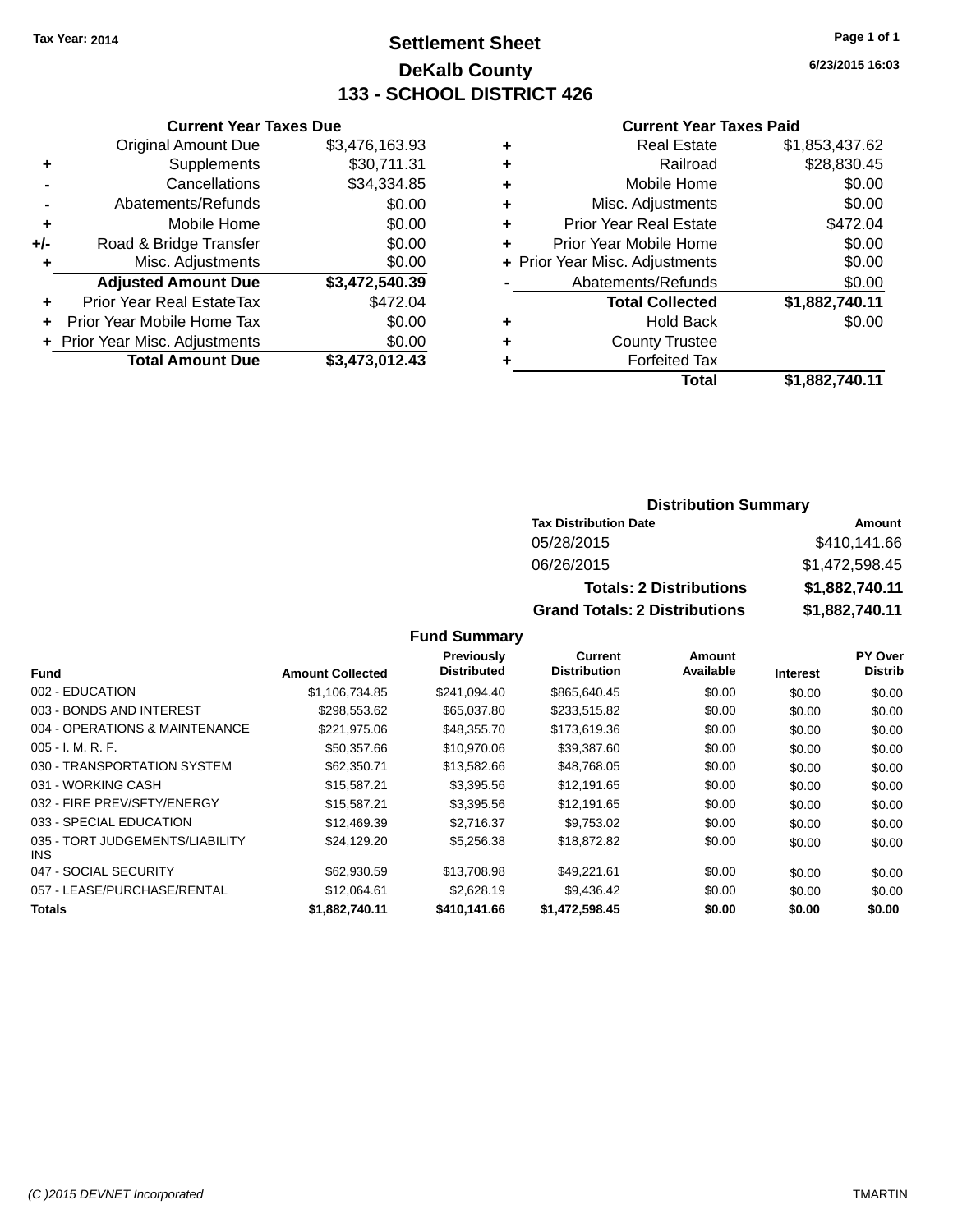## **Settlement Sheet Tax Year: 2014 Page 1 of 1 DeKalb County 134 - SCHOOL DISTRICT 427**

**6/23/2015 16:03**

#### **Current Year Taxes Paid**

|     | <b>Current Year Taxes Due</b> |                 |  |  |
|-----|-------------------------------|-----------------|--|--|
|     | <b>Original Amount Due</b>    | \$29,760,131.93 |  |  |
| ٠   | Supplements                   | \$165,300.18    |  |  |
|     | Cancellations                 | \$190,589.88    |  |  |
|     | Abatements/Refunds            | \$0.00          |  |  |
| ٠   | Mobile Home                   | \$0.00          |  |  |
| +/- | Road & Bridge Transfer        | \$0.00          |  |  |
| ٠   | Misc. Adjustments             | \$4,253.04      |  |  |
|     | <b>Adjusted Amount Due</b>    | \$29,739,095.27 |  |  |
| ٠   | Prior Year Real EstateTax     | \$5,071.59      |  |  |
| ÷   | Prior Year Mobile Home Tax    | \$0.00          |  |  |
|     | Prior Year Misc. Adjustments  | \$0.00          |  |  |
|     | <b>Total Amount Due</b>       | \$29,744,166.86 |  |  |
|     |                               |                 |  |  |

| ٠ | <b>Real Estate</b>             | \$15,516,608.87 |
|---|--------------------------------|-----------------|
| ٠ | Railroad                       | \$9,184.92      |
| ٠ | Mobile Home                    | \$0.00          |
| ٠ | Misc. Adjustments              | \$4,253.04      |
| ٠ | <b>Prior Year Real Estate</b>  | \$5,071.59      |
| ٠ | Prior Year Mobile Home         | \$0.00          |
|   | + Prior Year Misc. Adjustments | \$0.00          |
|   | Abatements/Refunds             | \$0.00          |
|   | <b>Total Collected</b>         | \$15,535,118.42 |
| ٠ | <b>Hold Back</b>               | \$0.00          |
| ٠ | <b>County Trustee</b>          |                 |
| ٠ | <b>Forfeited Tax</b>           |                 |
|   | Total                          | \$15,535,118.42 |
|   |                                |                 |

## **Distribution Summary**

| <b>Tax Distribution Date</b>         | Amount          |
|--------------------------------------|-----------------|
| 05/28/2015                           | \$2,736,889.73  |
| 06/26/2015                           | \$12,798,228.69 |
| <b>Totals: 2 Distributions</b>       | \$15,535,118.42 |
| <b>Grand Totals: 2 Distributions</b> | \$15,535,118.42 |

### **Fund Summary**

| <b>Fund</b>                    | <b>Amount Collected</b> | Previously<br><b>Distributed</b> | <b>Current</b><br><b>Distribution</b> | Amount<br>Available | <b>Interest</b> | <b>PY Over</b><br><b>Distrib</b> |
|--------------------------------|-------------------------|----------------------------------|---------------------------------------|---------------------|-----------------|----------------------------------|
| 002 - EDUCATION                | \$8,142,623.61          | \$1,434,521.62                   | \$6,708,101.99                        | \$0.00              | \$0.00          | \$0.00                           |
| 003 - BONDS AND INTEREST       | \$2,341,359.82          | \$412,487.59                     | \$1,928,872.23                        | \$0.00              | \$0.00          | \$0.00                           |
| 004 - OPERATIONS & MAINTENANCE | \$1,483,992.20          | \$261.441.40                     | \$1,222,550.80                        | \$0.00              | \$0.00          | \$0.00                           |
| $005 - I. M. R. F.$            | \$321,561.42            | \$56,650.88                      | \$264,910.54                          | \$0.00              | \$0.00          | \$0.00                           |
| 030 - TRANSPORTATION SYSTEM    | \$838,974.06            | \$147,805,73                     | \$691.168.33                          | \$0.00              | \$0.00          | \$0.00                           |
| 031 - WORKING CASH             | \$103,650.30            | \$18,260.52                      | \$85,389.78                           | \$0.00              | \$0.00          | \$0.00                           |
| 032 - FIRE PREV/SFTY/ENERGY    | \$148,438.05            | \$26,150.98                      | \$122,287.07                          | \$0.00              | \$0.00          | \$0.00                           |
| 033 - SPECIAL EDUCATION        | \$1.628.577.54          | \$286.913.63                     | \$1.341.663.91                        | \$0.00              | \$0.00          | \$0.00                           |
| 047 - SOCIAL SECURITY          | \$420,504.58            | \$74,082.12                      | \$346,422,46                          | \$0.00              | \$0.00          | \$0.00                           |
| 057 - LEASE/PURCHASE/RENTAL    | \$105,436.84            | \$18,575,26                      | \$86.861.58                           | \$0.00              | \$0.00          | \$0.00                           |
| <b>Totals</b>                  | \$15,535,118.42         | \$2,736,889.73                   | \$12,798,228.69                       | \$0.00              | \$0.00          | \$0.00                           |

#### **Miscellaneous Adjustment Detail**

| Year Source             | <b>Account Type</b> |            | <b>Amount Adjustment Description</b>                        |
|-------------------------|---------------------|------------|-------------------------------------------------------------|
| 2014 RE - Real Estate   | Back Tax Collected  |            | \$4,253.04 SYCAMORE MEADOWS REDEMPTION 06-22-331-006 by TBA |
| <b>Totals 1 entries</b> |                     | \$4,253.04 |                                                             |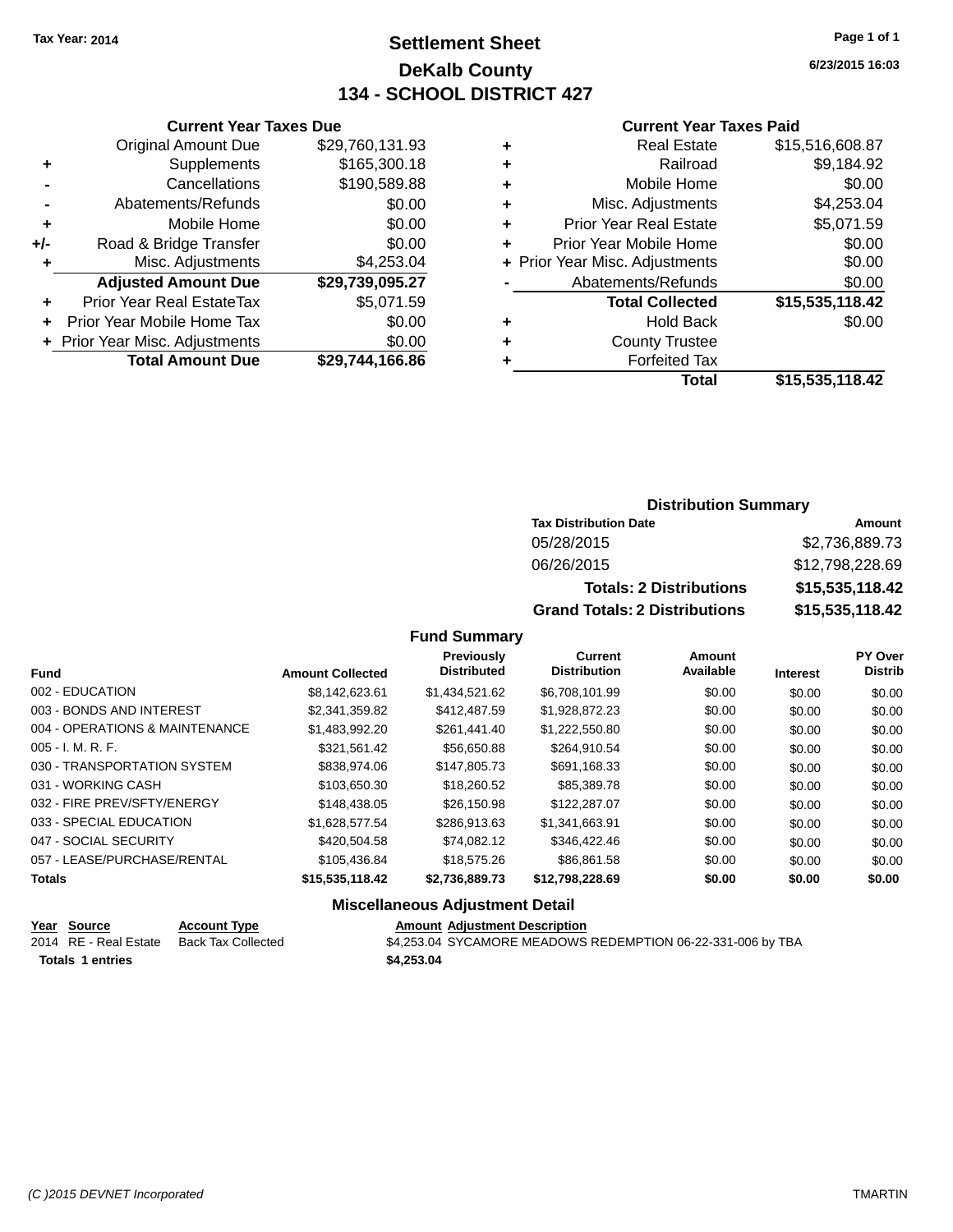**Current Year Taxes Due** Original Amount Due \$50,664,312.64

**Adjusted Amount Due \$50,239,326.99**

**Total Amount Due \$50,227,759.24**

**+** Supplements \$988,556.39 **-** Cancellations \$1,413,725.63 **-** Abatements/Refunds \$77.11 **+** Mobile Home \$0.00 **+/-** Road & Bridge Transfer \$0.00 **+** Misc. Adjustments \$260.70

**+** Prior Year Real EstateTax (\$18,612.88) **+** Prior Year Mobile Home Tax \$0.00 **+** Prior Year Misc. Adjustments \$7,045.13

## **Settlement Sheet Tax Year: 2014 Page 1 of 2 DeKalb County 135 - SCHOOL DISTRICT 428**

**6/23/2015 16:03**

#### **Current Year Taxes Paid**

| ٠ | <b>Real Estate</b>             | \$25,771,097.28 |
|---|--------------------------------|-----------------|
| ٠ | Railroad                       | \$190,875.53    |
| ٠ | Mobile Home                    | \$0.00          |
| ٠ | Misc. Adjustments              | \$260.70        |
| ٠ | <b>Prior Year Real Estate</b>  | (\$18,612.88)   |
| ÷ | Prior Year Mobile Home         | \$0.00          |
|   | + Prior Year Misc. Adjustments | \$7,045.13      |
|   | Abatements/Refunds             | \$77.11         |
|   | <b>Total Collected</b>         | \$25,950,588.65 |
| ٠ | <b>Hold Back</b>               | \$0.00          |
| ÷ | <b>County Trustee</b>          |                 |
| ٠ | <b>Forfeited Tax</b>           |                 |
|   | Total                          | \$25,950,588.65 |

| <b>Distribution Summary</b>  |                |
|------------------------------|----------------|
| <b>Tax Distribution Date</b> | Amount         |
| 05/28/2015                   | \$4 231 175 99 |

| 06/26/2015                           | \$21,719,412.66 |
|--------------------------------------|-----------------|
| <b>Totals: 2 Distributions</b>       | \$25,950,588.65 |
| <b>Grand Totals: 2 Distributions</b> | \$25,950,588.65 |

#### **Fund Summary**

|                                               |                         | Previously         | <b>Current</b>      | Amount    |                 | PY Over        |
|-----------------------------------------------|-------------------------|--------------------|---------------------|-----------|-----------------|----------------|
| <b>Fund</b>                                   | <b>Amount Collected</b> | <b>Distributed</b> | <b>Distribution</b> | Available | <b>Interest</b> | <b>Distrib</b> |
| 002 - EDUCATION                               | \$12,549,626.80         | \$2,046,184.00     | \$10,503,442.80     | \$0.00    | \$0.00          | \$0.00         |
| 003 - BONDS AND INTEREST                      | \$2,444,026,46          | \$398,492.16       | \$2,045,534.30      | \$0.00    | \$0.00          | \$0.00         |
| 004 - OPERATIONS & MAINTENANCE                | \$2,353,043.69          | \$383,657.66       | \$1,969,386.03      | \$0.00    | \$0.00          | \$0.00         |
| $005 - I. M. R. F.$                           | \$627.614.99            | \$102,331.00       | \$525,283.99        | \$0.00    | \$0.00          | \$0.00         |
| 030 - TRANSPORTATION SYSTEM                   | \$3,977,784.08          | \$648,567.35       | \$3,329,216.73      | \$0.00    | \$0.00          | \$0.00         |
| 031 - WORKING CASH                            | \$156,871,31            | \$25,577,46        | \$131,293.85        | \$0.00    | \$0.00          | \$0.00         |
| 032 - FIRE PREV/SFTY/ENERGY                   | \$313,742.62            | \$51.154.92        | \$262,587.70        | \$0.00    | \$0.00          | \$0.00         |
| 033 - SPECIAL EDUCATION                       | \$2.509.914.97          | \$409.235.10       | \$2,100,679.87      | \$0.00    | \$0.00          | \$0.00         |
| 035 - TORT JUDGEMENTS/LIABILITY<br><b>INS</b> | \$344.234.55            | \$56.126.54        | \$288.108.01        | \$0.00    | \$0.00          | \$0.00         |
| 047 - SOCIAL SECURITY                         | \$673,729.18            | \$109,849.80       | \$563.879.38        | \$0.00    | \$0.00          | \$0.00         |
| <b>Totals</b>                                 | \$25,950,588.65         | \$4,231,175.99     | \$21,719,412.66     | \$0.00    | \$0.00          | \$0.00         |

#### **Miscellaneous Adjustment Detail**

| Year Source           | <b>Account Type</b>       | <b>Amount Adjustment Description</b>                          |
|-----------------------|---------------------------|---------------------------------------------------------------|
| 2013 RE - Real Estate | <b>Back Tax Collected</b> | \$23.66 SUMMIT ENCLAVE REDEMPTION 08-13-323-013 by TBA        |
| 2013 RE - Real Estate | <b>Back Tax Collected</b> | \$240.28 SIDDIQUI REDEMPTION 08-15-329-012 by TBA             |
| 2013 RE - Real Estate | <b>Back Tax Collected</b> | \$810.55 RIVERMIST UNIT 5 LLC REDEMPTION 08-02-401-006 by TBA |
| 2013 RE - Real Estate | <b>Back Tax Collected</b> | \$810.55 RIVERMIST UNIT 5 LLC REDEMPTION 08-02-401-007 by TBA |
| 2013 RE - Real Estate | <b>Back Tax Collected</b> | \$810.55 RIVERMIST UNIT 5 LLC REDEMPTION 08-02-401-009 by TBA |
| 2013 RE - Real Estate | <b>Back Tax Collected</b> | \$810.55 RIVERMIST UNIT 5 LLC REDEMPTION 08-02-401-010 by TBA |
| 2013 RE - Real Estate | <b>Back Tax Collected</b> | \$810.55 RIVERMIST UNIT 5 LLC REDEMPTION 08-02-425-010 by TBA |
| 2013 RE - Real Estate | Back Tax Collected        | \$810.55 RIVERMIST UNIT 5 LLC REDEMPTION 08-02-425-012 by TBA |
| 2013 RE - Real Estate | <b>Back Tax Collected</b> | \$575.43 STALEY REDEMPTION 09-29-251-051 by TBA               |
| 2013 RE - Real Estate | <b>Back Tax Collected</b> | \$536.48 STALEY REDEMPTION 09-29-251-050 by TBA               |
| 2013 RE - Real Estate | <b>Back Tax Collected</b> | \$230.24 ORIX WILKINSON 2009 TAX 08-12-377-001 by TBA         |
| 2013 RE - Real Estate | <b>Back Tax Collected</b> | \$231.68 ORIX WILKINSON 2010 TAX 08-12-377-001 by TBA         |
| 2013 RE - Real Estate | <b>Back Tax Collected</b> | \$241.42 ORIX WILKINSON 2011 TAX 08-12-377-001 by TBA         |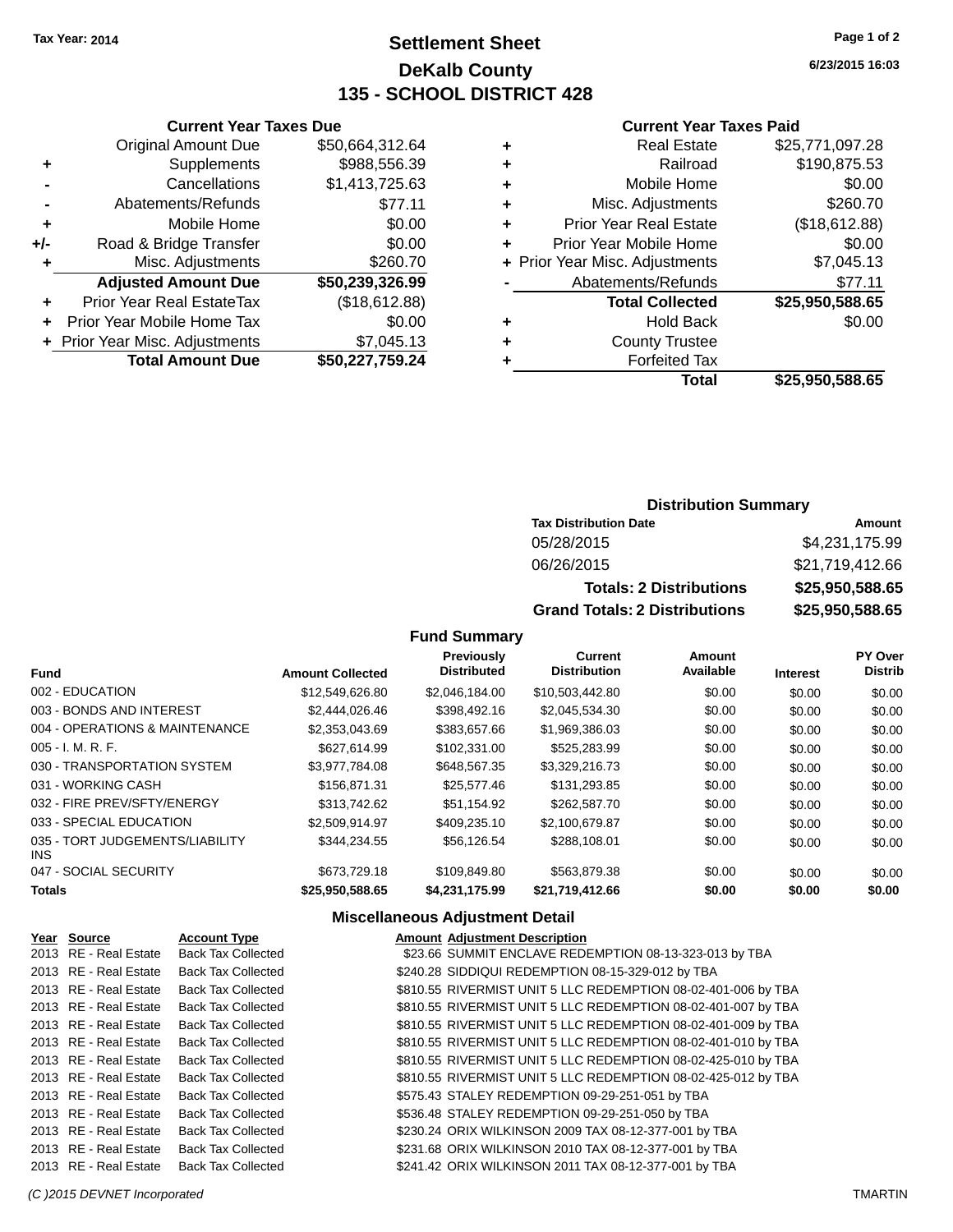# **Settlement Sheet Tax Year: 2014 Page 2 of 2**

**6/23/2015 16:03**

## **DeKalb County Miscellaneous Adjustment Detail**

#### **Year** Source **Account Type Account Adjustment Description** 2013 RE - Real Estate Back Tax Collected \$102.64 TRUSTEE SALE 08-14-207-024 by TBA 2014 RE - Real Estate Back Tax Collected \$130.35 TRUSTEE SALE 08-27-279-029 by TBA 2014 RE - Real Estate Back Tax Collected \$130.35 TRUSTEE SALE 08-27-279-027 by TBA

#### **Abatement Detail**

# **Year Source Account Type Amount Adjustment Description**<br>2014 RE - Real Estate RE Abatement **Amount 1988** S34.75 PTAB INTEREST REFUN

\$34.75 PTAB INTEREST REFUND 08-28-201-009 by TBA 2014 RE - Real Estate RE Abatement \$42.36 PTAB INTEREST REFUND 09-20-255-020 by TBA **Totals \$77.11 2 entries**

# **Totals \$7,305.83 16 entries**

*(C )2015 DEVNET Incorporated* TMARTIN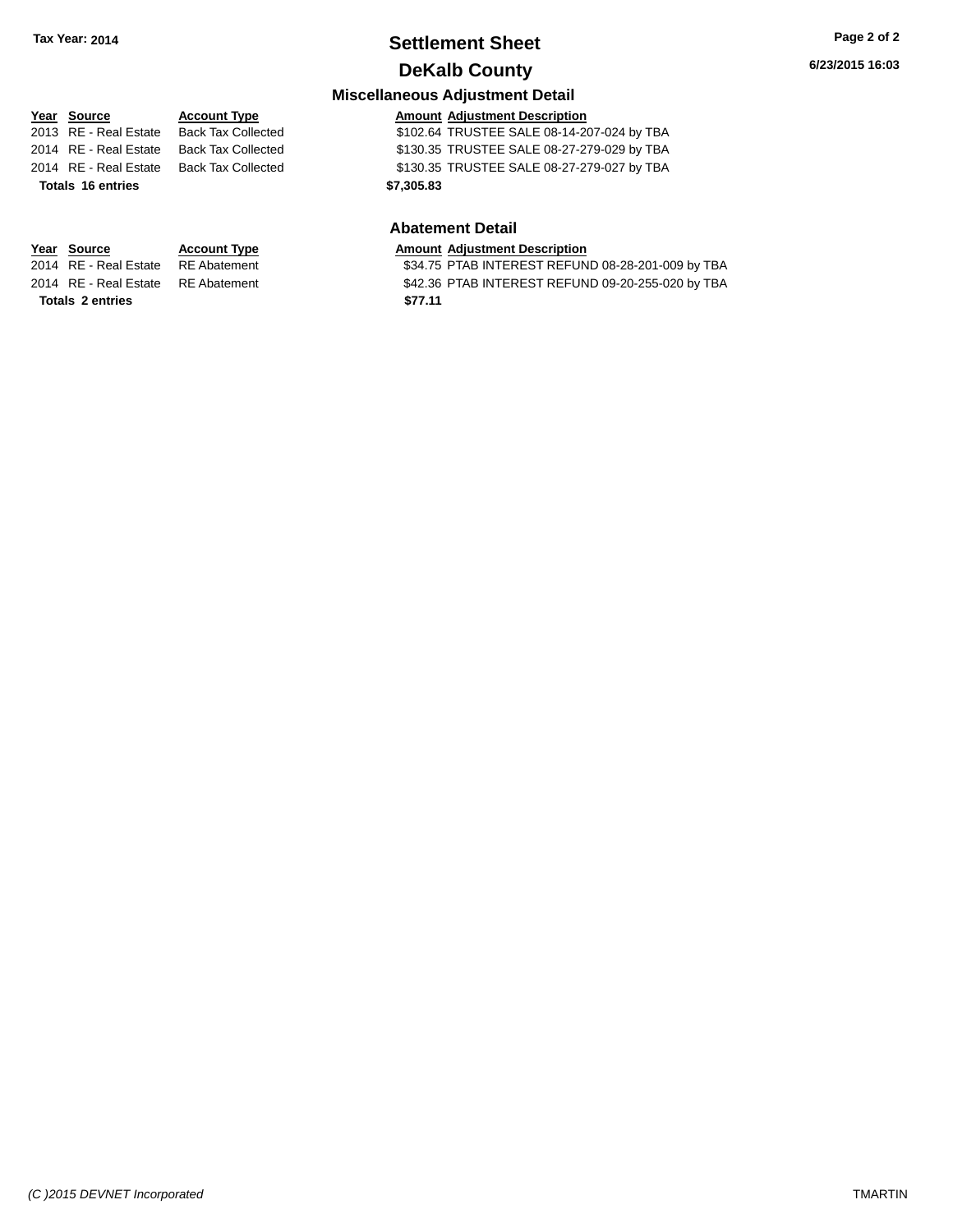## **Settlement Sheet Tax Year: 2014 Page 1 of 1 DeKalb County 136 - SCHOOL DISTRICT 429**

**6/23/2015 16:03**

#### **Current Year Taxes Paid**

| <b>Current Year Taxes Due</b> |                |
|-------------------------------|----------------|
| <b>Original Amount Due</b>    | \$5,139,910.38 |
| Supplements                   | \$13,603.65    |
| Cancellations                 | \$15,185.19    |
| Abatements/Refunds            | \$0.00         |
| Mobile Home                   | \$0.00         |
| Road & Bridge Transfer        | \$0.00         |
| Misc. Adjustments             | \$0.00         |
| <b>Adjusted Amount Due</b>    | \$5,138,328.84 |
| Prior Year Real EstateTax     | \$0.00         |
| Prior Year Mobile Home Tax    | \$0.00         |
| Prior Year Misc. Adjustments  | \$0.00         |
| <b>Total Amount Due</b>       | \$5.138.328.84 |
|                               |                |

|   | <b>Real Estate</b>             | \$2,727,705.31 |
|---|--------------------------------|----------------|
| ٠ | Railroad                       | \$29,318.75    |
| ٠ | Mobile Home                    | \$0.00         |
| ٠ | Misc. Adjustments              | \$0.00         |
| ٠ | <b>Prior Year Real Estate</b>  | \$0.00         |
|   | Prior Year Mobile Home         | \$0.00         |
|   | + Prior Year Misc. Adjustments | \$0.00         |
|   | Abatements/Refunds             | \$0.00         |
|   | <b>Total Collected</b>         | \$2,757,024.06 |
| ٠ | <b>Hold Back</b>               | \$0.00         |
| ٠ | <b>County Trustee</b>          |                |
| ٠ | <b>Forfeited Tax</b>           |                |
|   | Total                          | \$2,757,024.06 |
|   |                                |                |

#### **Distribution Summary Tax Distribution Date Amount** 05/28/2015 \$568,334.41 06/26/2015 \$2,188,689.65 **Totals: 2 Distributions \$2,757,024.06 Grand Totals: 2 Distributions \$2,757,024.06**

|                                               |                         | Previously<br><b>Distributed</b> | Current<br><b>Distribution</b> | Amount<br>Available |                 | PY Over<br><b>Distrib</b> |
|-----------------------------------------------|-------------------------|----------------------------------|--------------------------------|---------------------|-----------------|---------------------------|
| <b>Fund</b>                                   | <b>Amount Collected</b> |                                  |                                |                     | <b>Interest</b> |                           |
| 002 - EDUCATION                               | \$1,506,289.05          | \$310,507.23                     | \$1,195,781.82                 | \$0.00              | \$0.00          | \$0.00                    |
| 003 - BONDS AND INTEREST                      | \$502.939.09            | \$103.676.13                     | \$399,262.96                   | \$0.00              | \$0.00          | \$0.00                    |
| 004 - OPERATIONS & MAINTENANCE                | \$290.976.31            | \$59.982.01                      | \$230.994.30                   | \$0.00              | \$0.00          | \$0.00                    |
| $005 - I. M. R. F.$                           | \$48.498.82             | \$9.997.57                       | \$38,501.25                    | \$0.00              | \$0.00          | \$0.00                    |
| 030 - TRANSPORTATION SYSTEM                   | \$120,506.77            | \$24.841.33                      | \$95.665.44                    | \$0.00              | \$0.00          | \$0.00                    |
| 032 - FIRE PREV/SFTY/ENERGY                   | \$355.66                | \$73.32                          | \$282.34                       | \$0.00              | \$0.00          | \$0.00                    |
| 033 - SPECIAL EDUCATION                       | \$186,636,75            | \$38,473,40                      | \$148.163.35                   | \$0.00              | \$0.00          | \$0.00                    |
| 035 - TORT JUDGEMENTS/LIABILITY<br><b>INS</b> | \$47.032.08             | \$9,695.22                       | \$37,336.86                    | \$0.00              | \$0.00          | \$0.00                    |
| 047 - SOCIAL SECURITY                         | \$53.789.53             | \$11.088.20                      | \$42,701.33                    | \$0.00              | \$0.00          | \$0.00                    |
| <b>Totals</b>                                 | \$2,757,024.06          | \$568,334,41                     | \$2.188.689.65                 | \$0.00              | \$0.00          | \$0.00                    |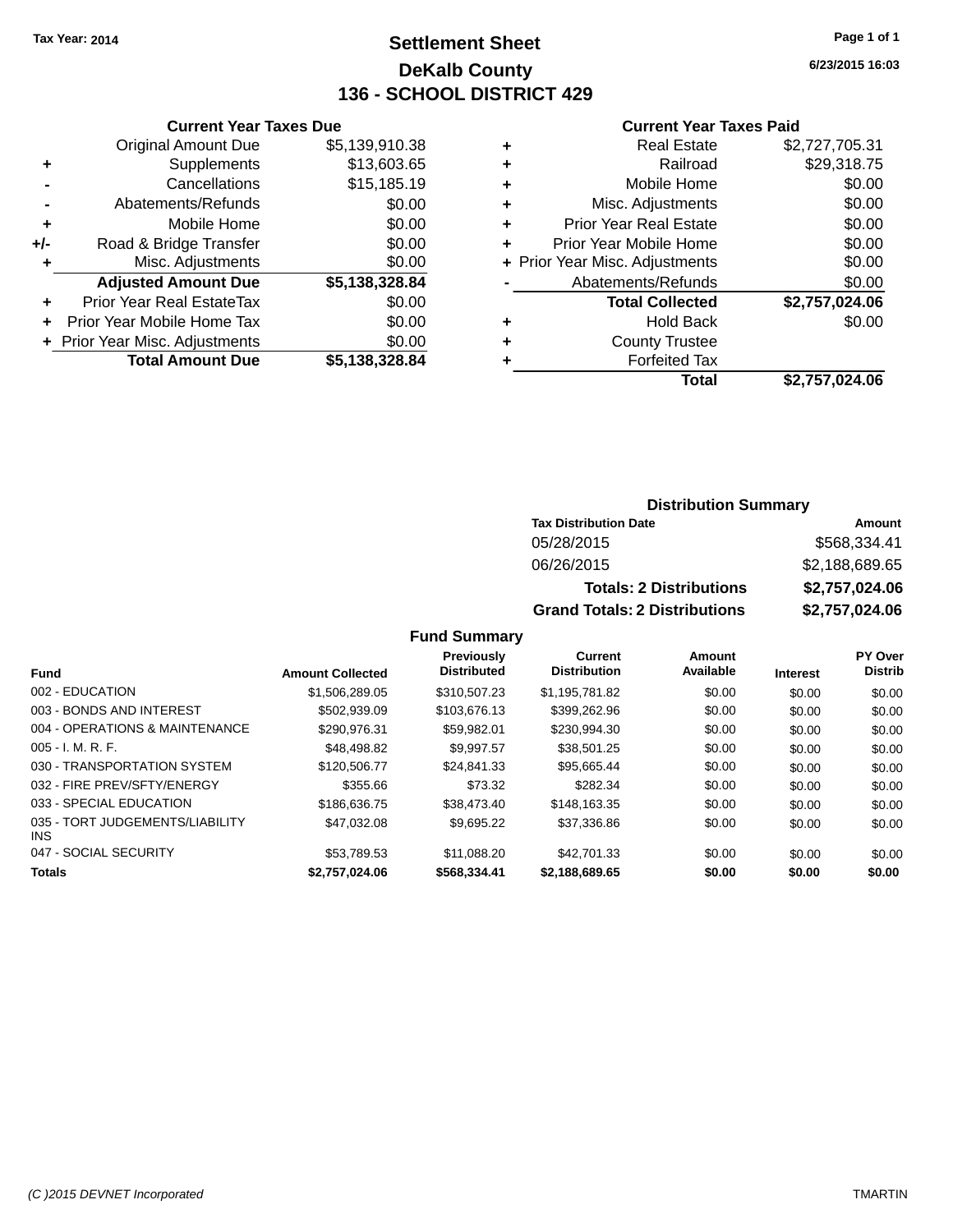## **Settlement Sheet Tax Year: 2014 Page 1 of 1 DeKalb County 137 - SCHOOL DISTRICT 430**

**6/23/2015 16:03**

#### **Current Year Taxes Paid**

|     | <b>Current Year Taxes Due</b> |                |  |
|-----|-------------------------------|----------------|--|
|     | <b>Original Amount Due</b>    | \$7,734,293.77 |  |
| ٠   | Supplements                   | \$54,412.86    |  |
|     | Cancellations                 | \$64,426.40    |  |
|     | Abatements/Refunds            | \$0.00         |  |
| ٠   | Mobile Home                   | \$0.00         |  |
| +/- | Road & Bridge Transfer        | \$0.00         |  |
| ٠   | Misc. Adjustments             | \$0.00         |  |
|     | <b>Adjusted Amount Due</b>    | \$7,724,280.23 |  |
| ٠   | Prior Year Real EstateTax     | (\$893.93)     |  |
| ÷   | Prior Year Mobile Home Tax    | \$0.00         |  |
|     | Prior Year Misc. Adjustments  | \$111.26       |  |
|     | <b>Total Amount Due</b>       | \$7,723,497.56 |  |

| \$18,813.35    |
|----------------|
|                |
| \$0.00         |
| \$0.00         |
| (\$893.93)     |
| \$0.00         |
| \$111.26       |
| \$0.00         |
| \$4,130,155.16 |
| \$0.00         |
|                |
|                |
| \$4,130,155.16 |
|                |

# **Distribution Summary**

| <b>Tax Distribution Date</b>         | Amount         |  |  |
|--------------------------------------|----------------|--|--|
| 05/28/2015                           | \$865,349.75   |  |  |
| 06/26/2015                           | \$3,264,805.41 |  |  |
| <b>Totals: 2 Distributions</b>       | \$4,130,155.16 |  |  |
| <b>Grand Totals: 2 Distributions</b> | \$4,130,155.16 |  |  |

### **Fund Summary**

|                                                     |                         | <b>Previously</b><br><b>Distributed</b> | Current<br><b>Distribution</b> | Amount<br>Available |                 | <b>PY Over</b><br><b>Distrib</b> |
|-----------------------------------------------------|-------------------------|-----------------------------------------|--------------------------------|---------------------|-----------------|----------------------------------|
| <b>Fund</b>                                         | <b>Amount Collected</b> |                                         |                                |                     | <b>Interest</b> |                                  |
| 002 - EDUCATION                                     | \$2,915,331.93          | \$610,820.05                            | \$2,304,511.88                 | \$0.00              | \$0.00          | \$0.00                           |
| 003 - BONDS AND INTEREST                            | \$303.392.95            | \$63,566.87                             | \$239,826.08                   | \$0.00              | \$0.00          | \$0.00                           |
| 004 - OPERATIONS & MAINTENANCE                      | \$510,739.10            | \$107,010.00                            | \$403,729.10                   | \$0.00              | \$0.00          | \$0.00                           |
| $005 - I. M. R. F.$                                 | \$62,753.59             | \$13,148.13                             | \$49,605.46                    | \$0.00              | \$0.00          | \$0.00                           |
| 030 - TRANSPORTATION SYSTEM                         | \$211,596.12            | \$44,333.60                             | \$167,262.52                   | \$0.00              | \$0.00          | \$0.00                           |
| 031 - WORKING CASH                                  | \$66.10                 | \$13.87                                 | \$52.23                        | \$0.00              | \$0.00          | \$0.00                           |
| 032 - FIRE PREV/SFTY/ENERGY                         | \$21,893.94             | \$4,587.21                              | \$17,306.73                    | \$0.00              | \$0.00          | \$0.00                           |
| 033 - SPECIAL EDUCATION                             | \$38,046.98             | \$7.971.59                              | \$30.075.39                    | \$0.00              | \$0.00          | \$0.00                           |
| 035 - TORT JUDGMENTS, LIABILITY<br><b>INSURANCE</b> | \$66.10                 | \$13.87                                 | \$52.23                        | \$0.00              | \$0.00          | \$0.00                           |
| 047 - SOCIAL SECURITY                               | \$65,669.47             | \$13,759.07                             | \$51,910.40                    | \$0.00              | \$0.00          | \$0.00                           |
| 057 - LEASE/PURCHASE/RENTAL                         | \$66.10                 | \$13.87                                 | \$52.23                        | \$0.00              | \$0.00          | \$0.00                           |
| 109 - PRIOR YEAR ADJUSTMENT                         | \$532.78                | \$111.62                                | \$421.16                       | \$0.00              | \$0.00          | \$0.00                           |
| <b>Totals</b>                                       | \$4,130,155.16          | \$865,349.75                            | \$3,264,805.41                 | \$0.00              | \$0.00          | \$0.00                           |

### **Miscellaneous Adjustment Detail**

| Year Source           | <b>Account Type</b> | <b>Amount Adiustment Description</b>       |
|-----------------------|---------------------|--------------------------------------------|
| 2013 RE - Real Estate | Back Tax Collected  | \$111.26 TRUSTEE SALE 19-25-252-014 by TBA |
| Totals 1 entries      |                     | \$111.26                                   |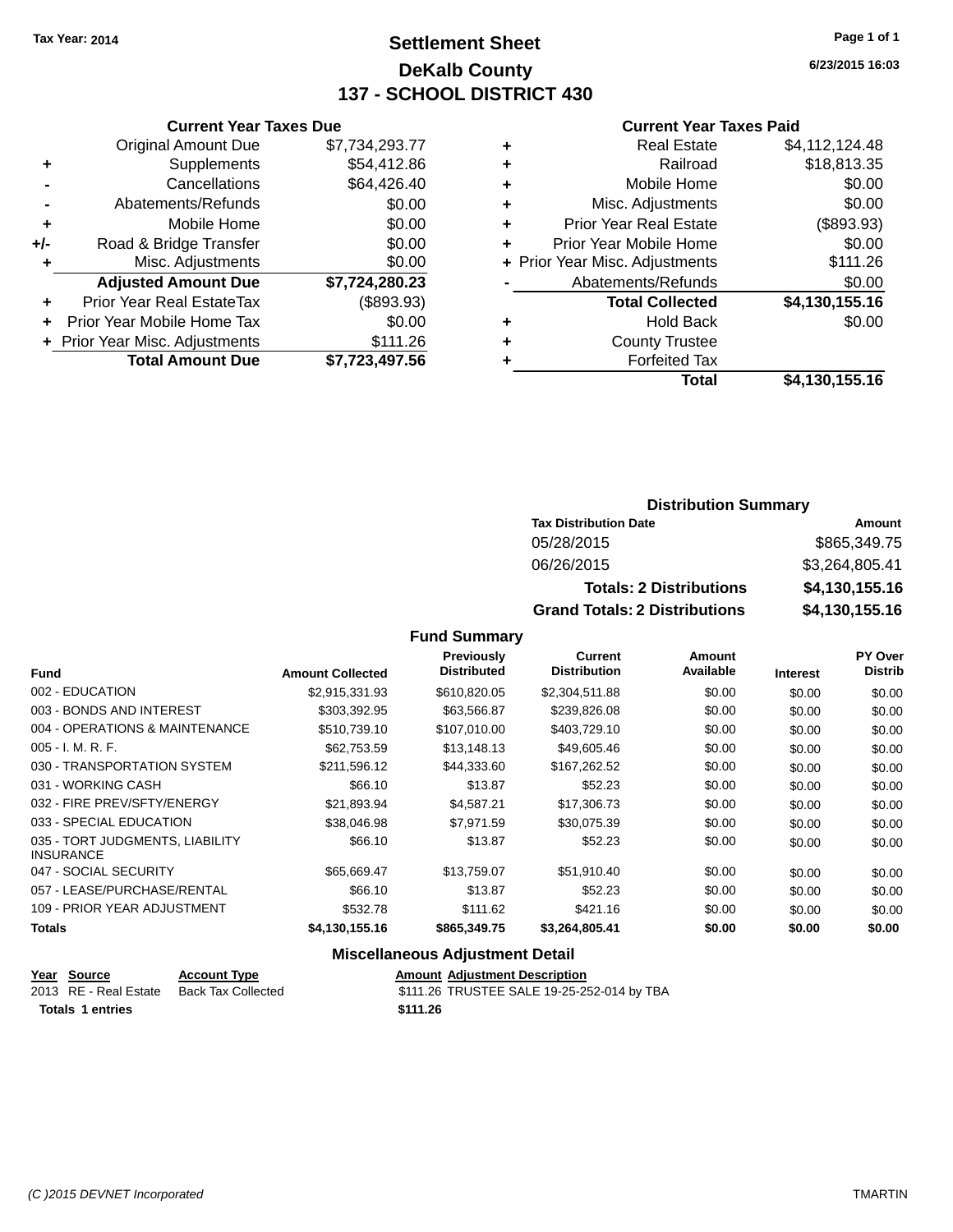## **Settlement Sheet Tax Year: 2014 Page 1 of 1 DeKalb County 139 - SCHOOL DISTRICT 432**

**6/23/2015 16:03**

#### **Current Year Taxes Paid**

| <b>Current Year Taxes Due</b>  |                |
|--------------------------------|----------------|
| <b>Original Amount Due</b>     | \$2,461,018.93 |
| Supplements                    | \$15,234.54    |
| Cancellations                  | \$18,002.82    |
| Abatements/Refunds             | \$0.00         |
| Mobile Home                    | \$0.00         |
| Road & Bridge Transfer         | \$0.00         |
| Misc. Adjustments              | \$0.00         |
| <b>Adjusted Amount Due</b>     | \$2,458,250.65 |
| Prior Year Real EstateTax      | \$0.00         |
| Prior Year Mobile Home Tax     | \$0.00         |
| + Prior Year Misc. Adjustments | \$0.00         |
| <b>Total Amount Due</b>        | \$2,458,250.65 |
|                                |                |

| ٠ | <b>Real Estate</b>             | \$1,383,475.29 |
|---|--------------------------------|----------------|
| ٠ | Railroad                       | \$19,327.67    |
| ٠ | Mobile Home                    | \$0.00         |
| ٠ | Misc. Adjustments              | \$0.00         |
| ٠ | <b>Prior Year Real Estate</b>  | \$0.00         |
| ÷ | Prior Year Mobile Home         | \$0.00         |
|   | + Prior Year Misc. Adjustments | \$0.00         |
|   | Abatements/Refunds             | \$0.00         |
|   | <b>Total Collected</b>         | \$1,402,802.96 |
| ٠ | <b>Hold Back</b>               | \$0.00         |
| ٠ | <b>County Trustee</b>          |                |
|   | <b>Forfeited Tax</b>           |                |
|   | <b>Total</b>                   | \$1,402,802.96 |
|   |                                |                |

## **Distribution Summary**

| <b>Tax Distribution Date</b>         | Amount         |
|--------------------------------------|----------------|
| 05/28/2015                           | \$298.165.79   |
| 06/26/2015                           | \$1,104,637.17 |
| <b>Totals: 2 Distributions</b>       | \$1,402,802.96 |
| <b>Grand Totals: 2 Distributions</b> | \$1,402,802.96 |

|                                         |                         | Previously         | Current             | Amount    |                 | <b>PY Over</b> |
|-----------------------------------------|-------------------------|--------------------|---------------------|-----------|-----------------|----------------|
| <b>Fund</b>                             | <b>Amount Collected</b> | <b>Distributed</b> | <b>Distribution</b> | Available | <b>Interest</b> | <b>Distrib</b> |
| 002 - EDUCATION                         | \$908,392.06            | \$193,078.75       | \$715.313.31        | \$0.00    | \$0.00          | \$0.00         |
| 003 - BONDS AND INTEREST                | \$176,632.53            | \$37,543.25        | \$139,089.28        | \$0.00    | \$0.00          | \$0.00         |
| 004 - OPERATIONS & MAINTENANCE          | \$85,510.66             | \$18,175.29        | \$67,335.37         | \$0.00    | \$0.00          | \$0.00         |
| $005 - I. M. R. F.$                     | \$17,930.63             | \$3.811.15         | \$14,119,48         | \$0.00    | \$0.00          | \$0.00         |
| 030 - TRANSPORTATION SYSTEM             | \$45,320.35             | \$9,632.84         | \$35,687.51         | \$0.00    | \$0.00          | \$0.00         |
| 031 - WORKING CASH                      | \$11,330.45             | \$2,408.29         | \$8,922.16          | \$0.00    | \$0.00          | \$0.00         |
| 032 - FIRE PREV/SFTY/ENERGY             | \$11.330.45             | \$2,408.29         | \$8,922.16          | \$0.00    | \$0.00          | \$0.00         |
| 033 - SPECIAL EDUCATION                 | \$9,063.51              | \$1,926.45         | \$7,137.06          | \$0.00    | \$0.00          | \$0.00         |
| 035 - TORT JUDGEMENTS/LIABILITY<br>INS. | \$99,606.02             | \$21.171.26        | \$78,434.76         | \$0.00    | \$0.00          | \$0.00         |
| 047 - SOCIAL SECURITY                   | \$25,897.13             | \$5,504.43         | \$20,392.70         | \$0.00    | \$0.00          | \$0.00         |
| 057 - LEASE/PURCHASE/RENTAL             | \$11,330.45             | \$2,408.29         | \$8,922.16          | \$0.00    | \$0.00          | \$0.00         |
| 109 - PRIOR YEAR ADJUSTMENT             | \$458.72                | \$97.50            | \$361.22            | \$0.00    | \$0.00          | \$0.00         |
| <b>Totals</b>                           | \$1,402,802.96          | \$298,165.79       | \$1,104,637.17      | \$0.00    | \$0.00          | \$0.00         |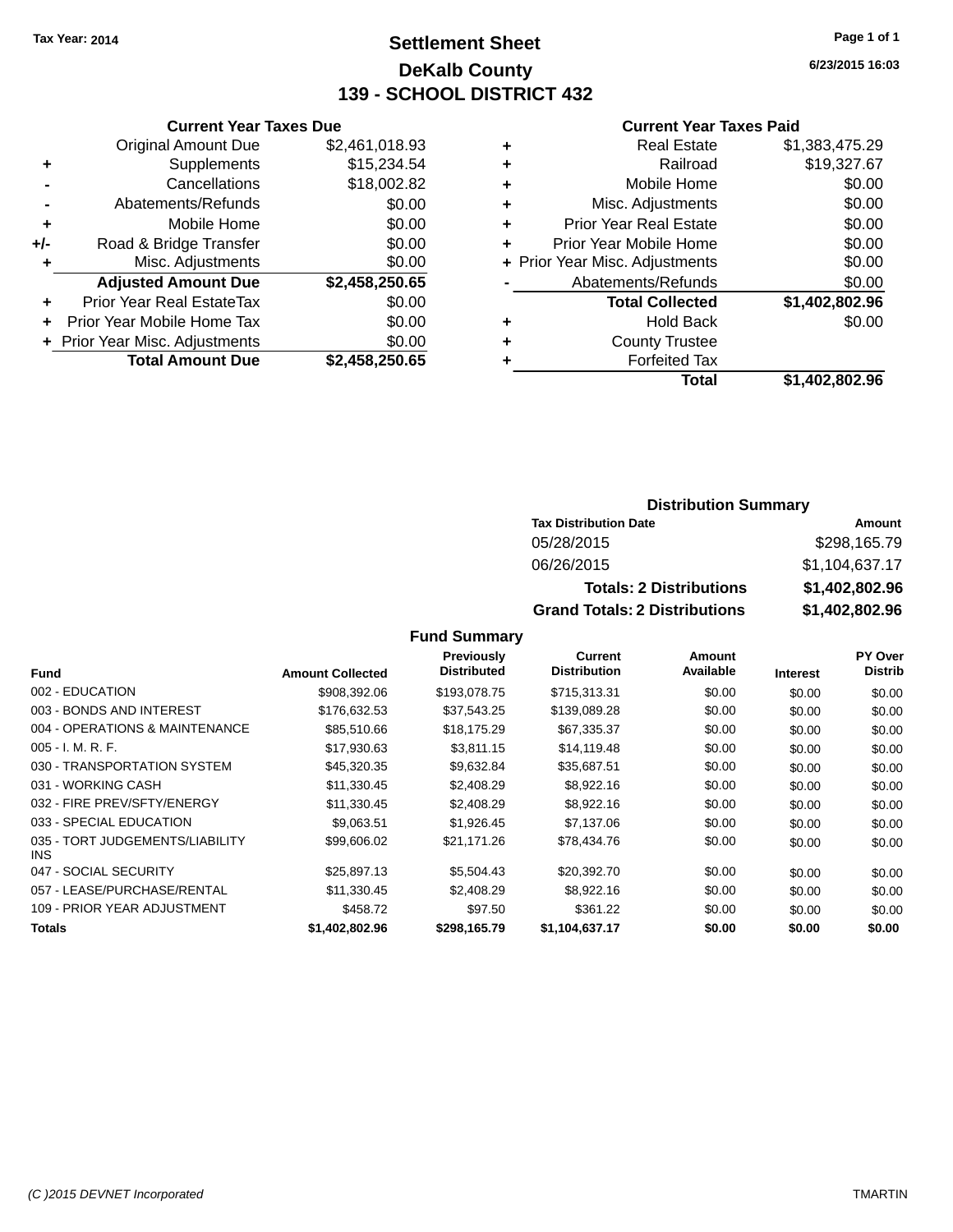## **Settlement Sheet Tax Year: 2014 Page 1 of 1 DeKalb County 141 - CC 509 ELGIN**

|  | uyv | $\cdot$ . |  |
|--|-----|-----------|--|
|  |     |           |  |
|  |     |           |  |

**6/23/2015 16:03**

|     | <b>Current Year Taxes Due</b>  |             |
|-----|--------------------------------|-------------|
|     | <b>Original Amount Due</b>     | \$10,410.12 |
| ٠   | Supplements                    | \$0.00      |
|     | Cancellations                  | \$0.00      |
|     | Abatements/Refunds             | \$0.00      |
| ٠   | Mobile Home                    | \$0.00      |
| +/- | Road & Bridge Transfer         | \$0.00      |
|     | Misc. Adjustments              | \$0.00      |
|     | <b>Adjusted Amount Due</b>     | \$10,410.12 |
| ٠   | Prior Year Real EstateTax      | \$0.00      |
|     | Prior Year Mobile Home Tax     | \$0.00      |
|     | + Prior Year Misc. Adjustments | \$0.00      |
|     | <b>Total Amount Due</b>        | \$10,410.12 |
|     |                                |             |

## **Current Year Taxes Paid +** Real Estate \$7,283.45 **+** Railroad \$0.00 **+** Mobile Home \$0.00 **+** Misc. Adjustments \$0.00 **+** Prior Year Real Estate \$0.00 **+** Prior Year Mobile Home \$0.00<br> **+** Prior Year Misc. Adjustments \$0.00 **+ Prior Year Misc. Adjustments**

|                | Total                  | \$7,283.45 |
|----------------|------------------------|------------|
| ٠              | <b>Forfeited Tax</b>   |            |
| ٠              | <b>County Trustee</b>  |            |
| ٠              | Hold Back              | \$0.00     |
|                | <b>Total Collected</b> | \$7,283.45 |
| $\blacksquare$ | Abatements/Refunds     | \$0.00     |

#### **Distribution Summary Tax Distribution Date Amount** 05/28/2015 \$4,156.78 06/26/2015 \$3,126.67 **Totals: 2 Distributions \$7,283.45 Grand Totals: 2 Distributions \$7,283.45**

| <b>Fund</b>                                  | <b>Amount Collected</b> | <b>Previously</b><br><b>Distributed</b> | Current<br><b>Distribution</b> | Amount<br>Available | <b>Interest</b> | <b>PY Over</b><br><b>Distrib</b> |
|----------------------------------------------|-------------------------|-----------------------------------------|--------------------------------|---------------------|-----------------|----------------------------------|
| 003 - BONDS AND INTEREST                     | \$1,751.85              | \$999.81                                | \$752.04                       | \$0.00              | \$0.00          | \$0.00                           |
| 027 - AUDIT                                  | \$14.12                 | \$8.06                                  | \$6.06                         | \$0.00              | \$0.00          | \$0.00                           |
| 035 - TORT JUDGEMENTS/LIABILITY<br>INS.      | \$190.59                | \$108.77                                | \$81.82                        | \$0.00              | \$0.00          | \$0.00                           |
| 047 - SOCIAL SECURITY                        | \$87.38                 | \$49.87                                 | \$37.51                        | \$0.00              | \$0.00          | \$0.00                           |
| 136 - OPERATIONS & MAINTENANCE<br>(colleges) | \$1,092.23              | \$623.35                                | \$468.88                       | \$0.00              | \$0.00          | \$0.00                           |
| 159 - EDUCATIONAL PURPOSES<br>(colleges)     | \$4.147.28              | \$2,366.92                              | \$1,780.36                     | \$0.00              | \$0.00          | \$0.00                           |
| <b>Totals</b>                                | \$7,283.45              | \$4,156.78                              | \$3,126.67                     | \$0.00              | \$0.00          | \$0.00                           |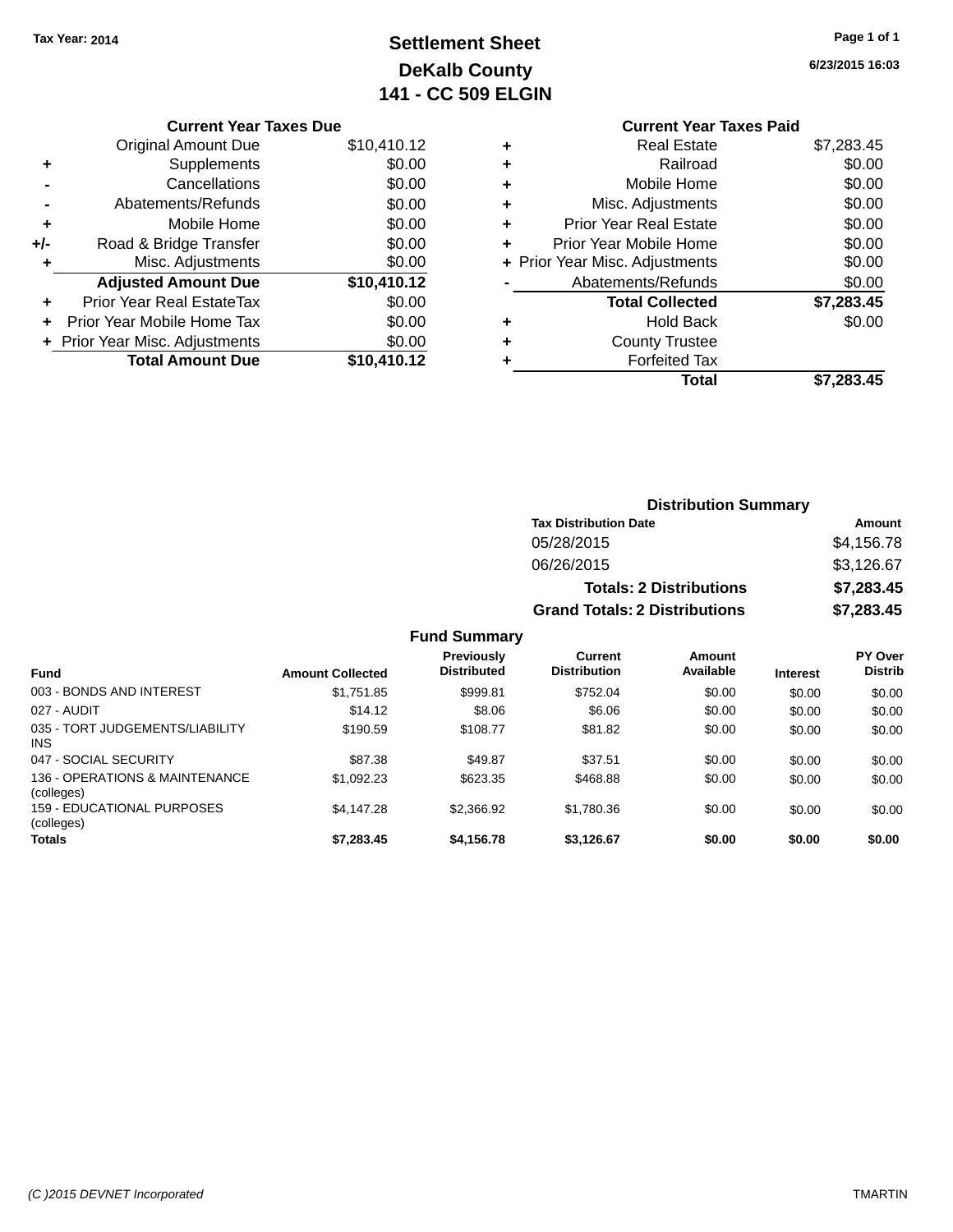## **Settlement Sheet Tax Year: 2014 Page 1 of 1 DeKalb County 142 - CC 511 ROCK VALLEY**

**6/23/2015 16:03**

|   | <b>Current Year Taxes Paid</b> |          |
|---|--------------------------------|----------|
| ÷ | <b>Real Estate</b>             | \$691.16 |
| ٠ | Railroad                       | \$0.00   |
| ÷ | Mobile Home                    | \$0.00   |
| ٠ | Misc. Adjustments              | \$0.00   |
| ÷ | <b>Prior Year Real Estate</b>  | \$0.00   |
|   | Prior Year Mobile Home         | \$0.00   |
|   | + Prior Year Misc. Adjustments | \$0.00   |
|   | Abatements/Refunds             | \$0.00   |
|   | <b>Total Collected</b>         | \$691.16 |
| ٠ | <b>Hold Back</b>               | \$0.00   |
| ÷ | <b>County Trustee</b>          |          |
|   | <b>Forfeited Tax</b>           |          |
|   | Total                          | \$691.16 |
|   |                                |          |

| <b>Current Year Taxes Due</b>  |            |
|--------------------------------|------------|
| <b>Original Amount Due</b>     | \$1,110.97 |
| Supplements                    | \$0.00     |
| Cancellations                  | \$0.00     |
| Abatements/Refunds             | \$0.00     |
| Mobile Home                    | \$0.00     |
| Road & Bridge Transfer         | \$0.00     |
| Misc. Adjustments              | \$0.00     |
| <b>Adjusted Amount Due</b>     | \$1,110.97 |
| Prior Year Real EstateTax      | \$0.00     |
| Prior Year Mobile Home Tax     | \$0.00     |
| + Prior Year Misc. Adjustments | \$0.00     |
| <b>Total Amount Due</b>        | \$1.110.97 |
|                                |            |

| <b>Distribution Summary</b> |  |  |  |  |
|-----------------------------|--|--|--|--|
| Amount                      |  |  |  |  |
| \$691.16                    |  |  |  |  |
| \$691.16                    |  |  |  |  |
| \$691.16                    |  |  |  |  |
|                             |  |  |  |  |

| <b>Fund</b>                                   | <b>Amount Collected</b> | Previously<br><b>Distributed</b> | <b>Current</b><br><b>Distribution</b> | Amount<br>Available | <b>Interest</b> | PY Over<br><b>Distrib</b> |
|-----------------------------------------------|-------------------------|----------------------------------|---------------------------------------|---------------------|-----------------|---------------------------|
| 003 - BONDS AND INTEREST                      | \$208.94                | \$0.00                           | \$208.94                              | \$0.00              | \$0.00          | \$0.00                    |
| 027 - AUDIT                                   | \$1.61                  | \$0.00                           | \$1.61                                | \$0.00              | \$0.00          | \$0.00                    |
| 035 - TORT JUDGEMENTS/LIABILITY<br><b>INS</b> | \$83.72                 | \$0.00                           | \$83.72                               | \$0.00              | \$0.00          | \$0.00                    |
| 047 - SOCIAL SECURITY                         | \$15.14                 | \$0.00                           | \$15.14                               | \$0.00              | \$0.00          | \$0.00                    |
| 136 - OPERATIONS & MAINTENANCE<br>(colleges)  | \$56.56                 | \$0.00                           | \$56.56                               | \$0.00              | \$0.00          | \$0.00                    |
| 141 - HLTH, SFTY/HANDICAP<br>ACCESS/ENERGY    | \$0.00                  | \$0.00                           | \$0.00                                | \$0.00              | \$0.00          | \$0.00                    |
| 159 - EDUCATIONAL PURPOSES<br>(colleges)      | \$325.19                | \$0.00                           | \$325.19                              | \$0.00              | \$0.00          | \$0.00                    |
| <b>Totals</b>                                 | \$691.16                | \$0.00                           | \$691.16                              | \$0.00              | \$0.00          | \$0.00                    |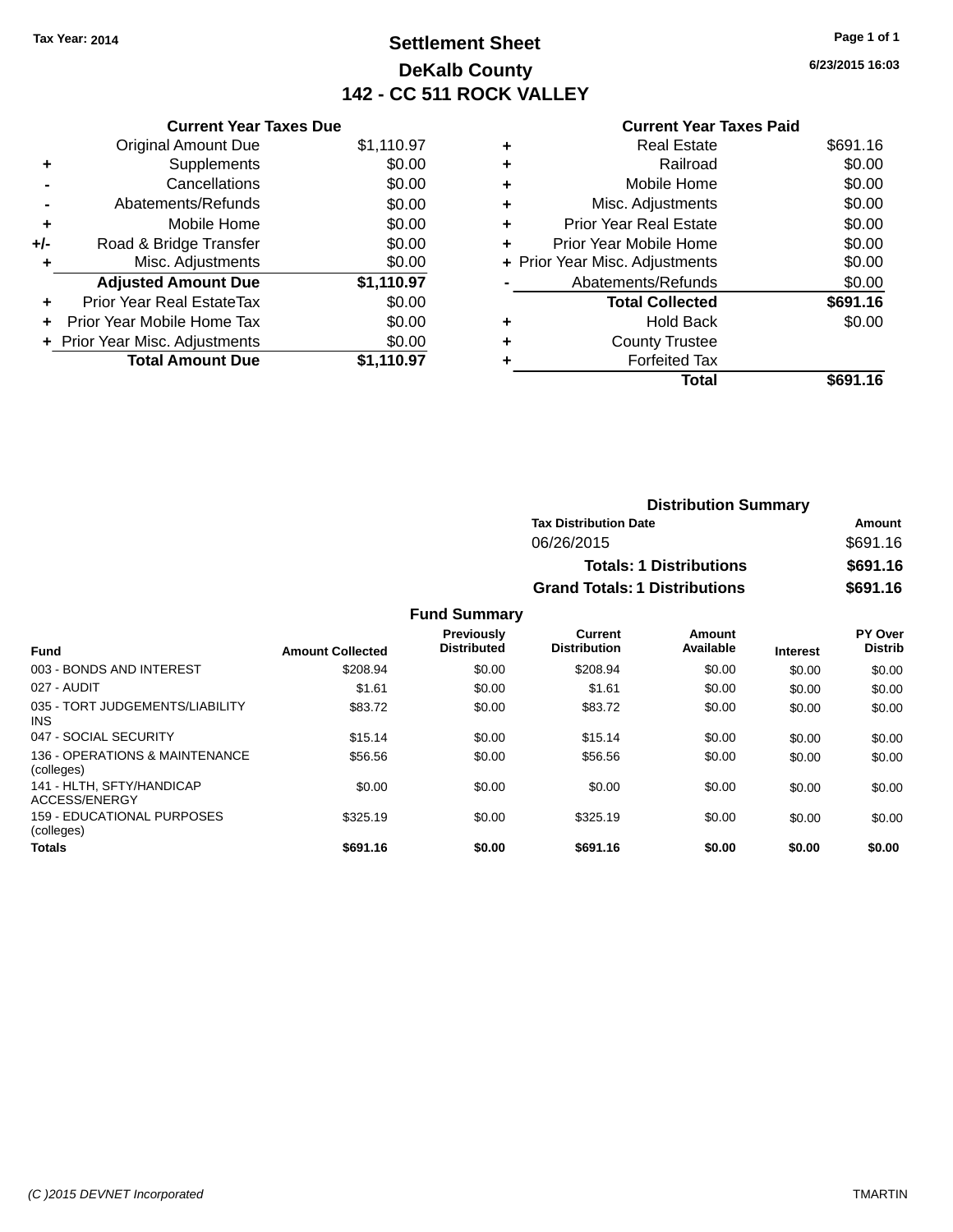## **Settlement Sheet Tax Year: 2014 Page 1 of 1 DeKalb County 143 - CC 513 ILLINOIS VALLEY**

**6/23/2015 16:03**

#### **Current Year Taxes Paid**

| <b>Current Year Taxes Due</b> |                                |
|-------------------------------|--------------------------------|
| <b>Original Amount Due</b>    | \$6,826.09                     |
| Supplements                   | \$0.00                         |
| Cancellations                 | \$0.00                         |
| Abatements/Refunds            | \$0.00                         |
| Mobile Home                   | \$0.00                         |
| Road & Bridge Transfer        | \$0.00                         |
| Misc. Adjustments             | \$0.00                         |
| <b>Adjusted Amount Due</b>    | \$6,826.09                     |
| Prior Year Real EstateTax     | \$0.00                         |
| Prior Year Mobile Home Tax    | \$0.00                         |
|                               | \$0.00                         |
| <b>Total Amount Due</b>       | \$6.826.09                     |
|                               | + Prior Year Misc. Adjustments |

|   | <b>Real Estate</b>             | \$3,592.99 |
|---|--------------------------------|------------|
| ٠ | Railroad                       | \$222.64   |
| ٠ | Mobile Home                    | \$0.00     |
| ٠ | Misc. Adjustments              | \$0.00     |
| ٠ | <b>Prior Year Real Estate</b>  | \$0.00     |
| ÷ | Prior Year Mobile Home         | \$0.00     |
|   | + Prior Year Misc. Adjustments | \$0.00     |
|   | Abatements/Refunds             | \$0.00     |
|   | <b>Total Collected</b>         | \$3,815.63 |
| ٠ | <b>Hold Back</b>               | \$0.00     |
| ٠ | <b>County Trustee</b>          |            |
| ٠ | <b>Forfeited Tax</b>           |            |
|   | Total                          | \$3,815.63 |
|   |                                |            |

| <b>Distribution Summary</b>          |            |  |  |  |
|--------------------------------------|------------|--|--|--|
| <b>Tax Distribution Date</b>         | Amount     |  |  |  |
| 05/28/2015                           | \$1,022.16 |  |  |  |
| 06/26/2015                           | \$2,793.47 |  |  |  |
| <b>Totals: 2 Distributions</b>       | \$3,815.63 |  |  |  |
| <b>Grand Totals: 2 Distributions</b> | \$3,815.63 |  |  |  |

| <b>Fund</b>                                      | <b>Amount Collected</b> | <b>Previously</b><br><b>Distributed</b> | <b>Current</b><br><b>Distribution</b> | Amount<br>Available | <b>Interest</b> | <b>PY Over</b><br><b>Distrib</b> |
|--------------------------------------------------|-------------------------|-----------------------------------------|---------------------------------------|---------------------|-----------------|----------------------------------|
| 003 - BONDS AND INTEREST                         | \$440.31                | \$117.96                                | \$322.35                              | \$0.00              | \$0.00          | \$0.00                           |
| 027 - AUDIT                                      | \$12.96                 | \$3.47                                  | \$9.49                                | \$0.00              | \$0.00          | \$0.00                           |
| 047 - SOCIAL SECURITY                            | \$92.91                 | \$24.89                                 | \$68.02                               | \$0.00              | \$0.00          | \$0.00                           |
| 136 - OPERATIONS & MAINTENANCE<br>(colleges)     | \$411.12                | \$110.13                                | \$300.99                              | \$0.00              | \$0.00          | \$0.00                           |
| 141 - HLTH, SFTY/HANDICAP<br>ACCESS/ENERGY       | \$513.91                | \$137.67                                | \$376.24                              | \$0.00              | \$0.00          | \$0.00                           |
| 149 - STATEWIDE AVERAGE<br><b>ADDITIONAL TAX</b> | \$1,008.27              | \$270.10                                | \$738.17                              | \$0.00              | \$0.00          | \$0.00                           |
| <b>159 - EDUCATIONAL PURPOSES</b><br>(colleges)  | \$1,336.15              | \$357.94                                | \$978.21                              | \$0.00              | \$0.00          | \$0.00                           |
| <b>Totals</b>                                    | \$3,815.63              | \$1,022.16                              | \$2,793.47                            | \$0.00              | \$0.00          | \$0.00                           |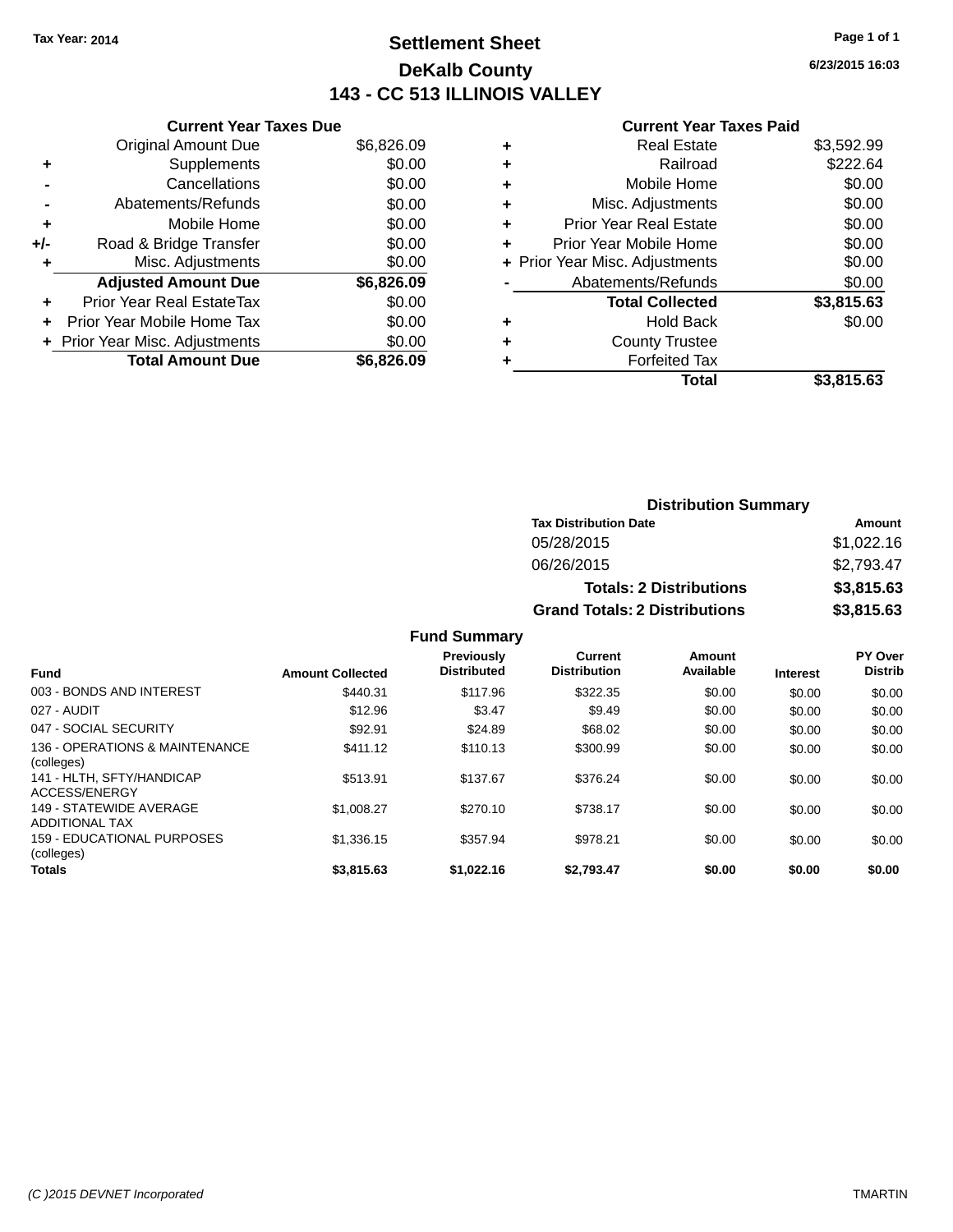## **Settlement Sheet Tax Year: 2014 Page 1 of 1 DeKalb County 144 - CC 516 WAUBONSEE**

**6/23/2015 16:03**

#### **Current Year Taxes Paid**

|     | <b>Current Year Taxes Due</b>  |                |  |  |  |  |
|-----|--------------------------------|----------------|--|--|--|--|
|     | <b>Original Amount Due</b>     | \$1,703,264.46 |  |  |  |  |
| ٠   | Supplements                    | \$8,884.80     |  |  |  |  |
|     | Cancellations                  | \$10,414.67    |  |  |  |  |
|     | Abatements/Refunds             | \$0.00         |  |  |  |  |
| ٠   | Mobile Home                    | \$0.00         |  |  |  |  |
| +/- | Road & Bridge Transfer         | \$0.00         |  |  |  |  |
| ٠   | Misc. Adjustments              | \$0.00         |  |  |  |  |
|     | <b>Adjusted Amount Due</b>     | \$1,701,734.59 |  |  |  |  |
|     | Prior Year Real EstateTax      | (\$92.96)      |  |  |  |  |
| ÷   | Prior Year Mobile Home Tax     | \$0.00         |  |  |  |  |
|     | + Prior Year Misc. Adjustments | \$12.03        |  |  |  |  |
|     | <b>Total Amount Due</b>        | \$1,701,653.66 |  |  |  |  |

| ٠ | <b>Real Estate</b>             | \$916,189.28 |
|---|--------------------------------|--------------|
| ٠ | Railroad                       | \$8,622.92   |
| ٠ | Mobile Home                    | \$0.00       |
| ٠ | Misc. Adjustments              | \$0.00       |
| ٠ | <b>Prior Year Real Estate</b>  | (\$92.96)    |
| ٠ | Prior Year Mobile Home         | \$0.00       |
|   | + Prior Year Misc. Adjustments | \$12.03      |
|   | Abatements/Refunds             | \$0.00       |
|   | <b>Total Collected</b>         | \$924,731.27 |
| ٠ | <b>Hold Back</b>               | \$0.00       |
| ٠ | <b>County Trustee</b>          |              |
| ٠ | <b>Forfeited Tax</b>           |              |
|   | Total                          | \$924,731.27 |
|   |                                |              |

| <b>Distribution Summary</b>          |              |  |  |  |
|--------------------------------------|--------------|--|--|--|
| <b>Tax Distribution Date</b>         | Amount       |  |  |  |
| 05/28/2015                           | \$189,886.95 |  |  |  |
| 06/26/2015                           | \$734,844.32 |  |  |  |
| <b>Totals: 2 Distributions</b>       | \$924,731.27 |  |  |  |
| <b>Grand Totals: 2 Distributions</b> | \$924,731.27 |  |  |  |

### **Fund Summary**

| <b>Fund</b>                                   | <b>Amount Collected</b> | <b>Previously</b><br><b>Distributed</b> | Current<br><b>Distribution</b> | Amount<br>Available | <b>Interest</b> | PY Over<br><b>Distrib</b> |
|-----------------------------------------------|-------------------------|-----------------------------------------|--------------------------------|---------------------|-----------------|---------------------------|
| 003 - BONDS AND INTEREST                      | \$140.233.67            | \$28,795.98                             | \$111,437.69                   | \$0.00              | \$0.00          | \$0.00                    |
| 027 - AUDIT                                   | \$1.530.42              | \$314.26                                | \$1,216.16                     | \$0.00              | \$0.00          | \$0.00                    |
| 035 - TORT JUDGEMENTS/LIABILITY<br><b>INS</b> | \$21.113.47             | \$4.335.51                              | \$16,777.96                    | \$0.00              | \$0.00          | \$0.00                    |
| 136 - OPERATIONS & MAINTENANCE<br>(colleges)  | \$135,211,43            | \$27.764.70                             | \$107.446.73                   | \$0.00              | \$0.00          | \$0.00                    |
| 159 - EDUCATIONAL PURPOSES<br>(colleges)      | \$626,642.28            | \$128,676.50                            | \$497.965.78                   | \$0.00              | \$0.00          | \$0.00                    |
| <b>Totals</b>                                 | \$924.731.27            | \$189,886,95                            | \$734,844,32                   | \$0.00              | \$0.00          | \$0.00                    |
|                                               | ---<br>.                | .                                       |                                |                     |                 |                           |

#### **Miscellaneous Adjustment Detail**

| Year Source             | <b>Account Type</b> |         | <b>Amount Adiustment Description</b>      |
|-------------------------|---------------------|---------|-------------------------------------------|
| 2013 RE - Real Estate   | Back Tax Collected  |         | \$12.03 TRUSTEE SALE 19-25-252-014 by TBA |
| <b>Totals 1 entries</b> |                     | \$12.03 |                                           |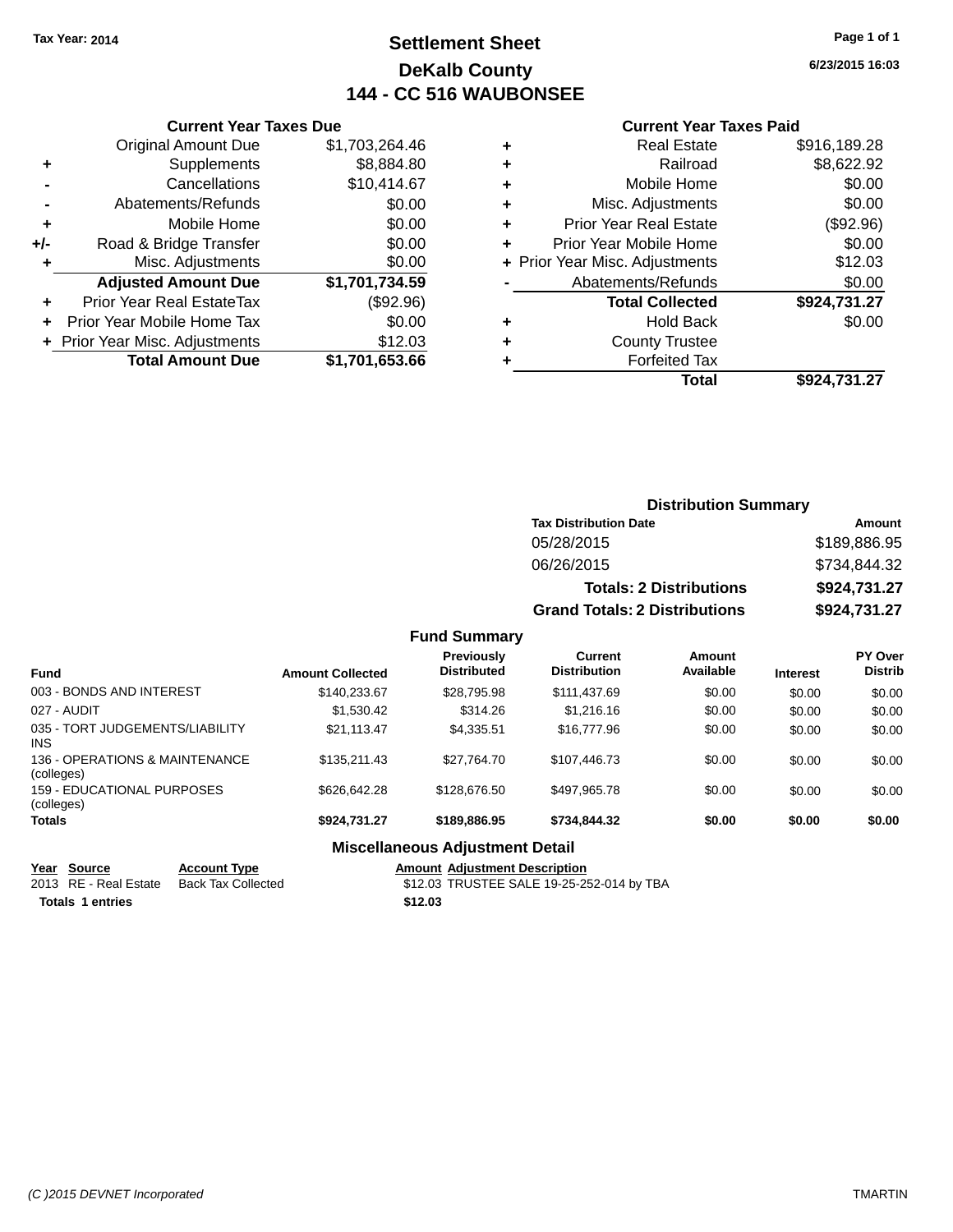## **Settlement Sheet Tax Year: 2014 Page 1 of 2 DeKalb County 145 - CC 523 KISHWAUKEE**

**6/23/2015 16:03**

| <b>Current Year Taxes Paid</b> |  |  |  |
|--------------------------------|--|--|--|
|--------------------------------|--|--|--|

|     | <b>Current Year Taxes Due</b>              |                 |  |  |  |
|-----|--------------------------------------------|-----------------|--|--|--|
|     | <b>Original Amount Due</b>                 | \$10,031,144.05 |  |  |  |
| ٠   | Supplements                                | \$114,971.70    |  |  |  |
|     | Cancellations                              | \$157,361.44    |  |  |  |
|     | Abatements/Refunds                         | \$12.74         |  |  |  |
| ٠   | Mobile Home                                | \$0.00          |  |  |  |
| +/- | Road & Bridge Transfer                     | \$0.00          |  |  |  |
| ٠   | Misc. Adjustments                          | \$456.52        |  |  |  |
|     | <b>Adjusted Amount Due</b>                 | \$9,989,198.09  |  |  |  |
| ٠   | Prior Year Real EstateTax                  | (\$756.20)      |  |  |  |
| ÷   | Prior Year Mobile Home Tax                 | \$0.00          |  |  |  |
|     | \$807.67<br>+ Prior Year Misc. Adjustments |                 |  |  |  |
|     | <b>Total Amount Due</b>                    | \$9,989,249.56  |  |  |  |

|   | <b>Real Estate</b>             | \$5,200,958.03 |
|---|--------------------------------|----------------|
| ٠ | Railroad                       | \$42,766.24    |
| ٠ | Mobile Home                    | \$0.00         |
| ٠ | Misc. Adjustments              | \$456.52       |
| ٠ | <b>Prior Year Real Estate</b>  | (\$756.20)     |
|   | Prior Year Mobile Home         | \$0.00         |
|   | + Prior Year Misc. Adjustments | \$807.67       |
|   | Abatements/Refunds             | \$12.74        |
|   | <b>Total Collected</b>         | \$5,244,219.52 |
|   | <b>Hold Back</b>               | \$0.00         |
|   | <b>County Trustee</b>          |                |
|   | <b>Forfeited Tax</b>           |                |
|   | <b>Total</b>                   | \$5,244,219.52 |
|   |                                |                |

| <b>Distribution Summary</b>          |                |  |  |  |
|--------------------------------------|----------------|--|--|--|
| <b>Tax Distribution Date</b>         | Amount         |  |  |  |
| 05/28/2015                           | \$899,873.96   |  |  |  |
| 06/26/2015                           | \$4,344,345.56 |  |  |  |
| <b>Totals: 2 Distributions</b>       | \$5,244,219.52 |  |  |  |
| <b>Grand Totals: 2 Distributions</b> | \$5,244,219.52 |  |  |  |

| <b>Fund</b>                                  | <b>Amount Collected</b> | <b>Previously</b><br><b>Distributed</b> | Current<br><b>Distribution</b> | Amount<br>Available | <b>Interest</b> | PY Over<br><b>Distrib</b> |
|----------------------------------------------|-------------------------|-----------------------------------------|--------------------------------|---------------------|-----------------|---------------------------|
| 003 - BONDS AND INTEREST                     | \$1,727,702.87          | \$296.462.57                            | \$1,431,240.30                 | \$0.00              | \$0.00          | \$0.00                    |
| 027 - AUDIT                                  | \$30,332.59             | \$5,204.89                              | \$25,127.70                    | \$0.00              | \$0.00          | \$0.00                    |
| 035 - TORT JUDGEMENTS/LIABILITY<br>INS.      | \$501.494.22            | \$86.053.14                             | \$415,441,08                   | \$0.00              | \$0.00          | \$0.00                    |
| 047 - SOCIAL SECURITY                        | \$96,000.69             | \$16,473.10                             | \$79.527.59                    | \$0.00              | \$0.00          | \$0.00                    |
| 136 - OPERATIONS & MAINTENANCE<br>(colleges) | \$552,148.15            | \$94.745.03                             | \$457.403.12                   | \$0.00              | \$0.00          | \$0.00                    |
| 141 - HLTH/SFTY/HANDICAP<br>ACCESS/ENERGY    | \$311.999.60            | \$53.537.10                             | \$258.462.50                   | \$0.00              | \$0.00          | \$0.00                    |
| 159 - EDUCATIONAL PURPOSES<br>(colleges)     | \$2.024.541.40          | \$347.398.13                            | \$1.677.143.27                 | \$0.00              | \$0.00          | \$0.00                    |
| Totals                                       | \$5,244,219.52          | \$899,873,96                            | \$4,344,345.56                 | \$0.00              | \$0.00          | \$0.00                    |
|                                              |                         | Miscellaneous Adiustment Detail         |                                |                     |                 |                           |

|  |                       |                           | <b>MISCONDICOUS AUJUSTINGIIL DOLUI</b> I                     |
|--|-----------------------|---------------------------|--------------------------------------------------------------|
|  | Year Source           | <b>Account Type</b>       | <b>Amount Adjustment Description</b>                         |
|  | 2013 RE - Real Estate | <b>Back Tax Collected</b> | \$2.21 SUMMIT ENCLAVE REDEMPTION 08-13-323-013 by TBA        |
|  | 2013 RE - Real Estate | <b>Back Tax Collected</b> | \$69.95 MARSH REDEMPTION 03-31-231-008 by TBA                |
|  | 2013 RE - Real Estate | <b>Back Tax Collected</b> | \$80.72 ABCXYZ LIVING TR REDEMPTION 03-31-235-006 by TBA     |
|  | 2013 RE - Real Estate | <b>Back Tax Collected</b> | \$22.41 SIDDIQUI REDEMPTION 08-15-329-012 by TBA             |
|  | 2013 RE - Real Estate | <b>Back Tax Collected</b> | \$75.59 RIVERMIST UNIT 5 LLC REDEMPTION 08-02-401-006 by TBA |
|  | 2013 RE - Real Estate | <b>Back Tax Collected</b> | \$75.59 RIVERMIST UNIT 5 LLC REDEMPTION 08-02-401-007 by TBA |
|  | 2013 RE - Real Estate | <b>Back Tax Collected</b> | \$75.59 RIVERMIST UNIT 5 LLC REDEMPTION 08-02-401-009 by TBA |
|  | 2013 RE - Real Estate | <b>Back Tax Collected</b> | \$75.59 RIVERMIST UNIT 5 LLC REDEMPTION 08-02-401-010 by TBA |
|  | 2013 RE - Real Estate | <b>Back Tax Collected</b> | \$75.59 RIVERMIST UNIT 5 LLC REDEMPTION 08-02-425-010 by TBA |
|  | 2013 RE - Real Estate | <b>Back Tax Collected</b> | \$75.59 RIVERMIST UNIT 5 LLC REDEMPTION 08-02-425-012 by TBA |
|  | 2013 RE - Real Estate | <b>Back Tax Collected</b> | \$53.66 STALEY REDEMPTION 09-29-251-051 by TBA               |
|  | 2013 RE - Real Estate | <b>Back Tax Collected</b> | \$50.03 STALEY REDEMPTION 09-29-251-050 by TBA               |
|  | 2013 RE - Real Estate | <b>Back Tax Collected</b> | \$21.47 ORIX WILKINSON 2009 TAX 08-12-377-001 by TBA         |
|  | 2013 RE - Real Estate | <b>Back Tax Collected</b> | \$21.60 ORIX WILKINSON 2010 TAX 08-12-377-001 by TBA         |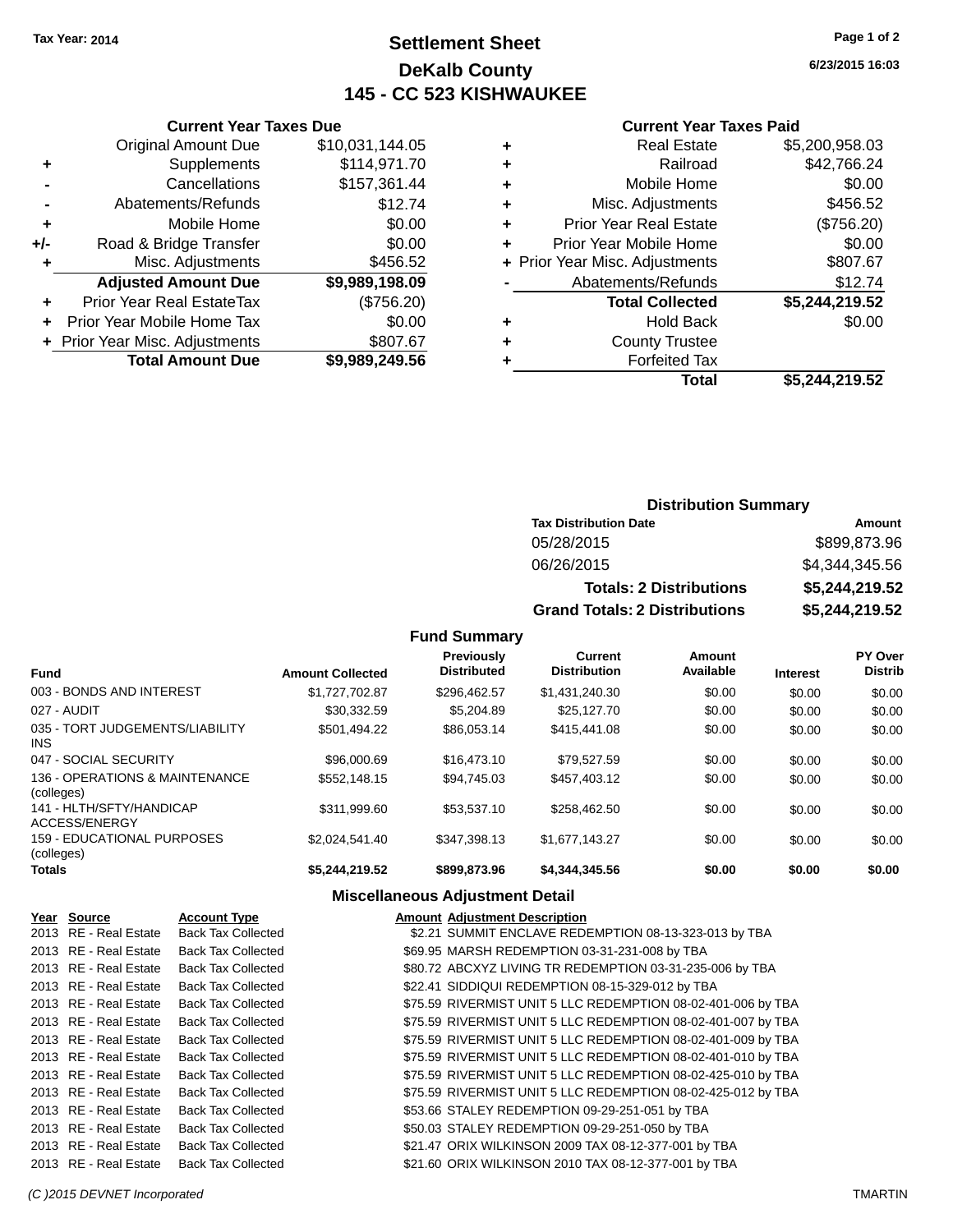## **Settlement Sheet Tax Year: 2014 Page 2 of 2 DeKalb County**

#### **6/23/2015 16:03**

#### **Miscellaneous Adjustment Detail**

| Year Source           | <b>Account Type</b>       |            | <b>Amount Adjustment Description</b>                      |
|-----------------------|---------------------------|------------|-----------------------------------------------------------|
| 2013 RE - Real Estate | <b>Back Tax Collected</b> |            | \$22.51 ORIX WILKINSON 2011 TAX 08-12-377-001 by TBA      |
| 2013 RE - Real Estate | <b>Back Tax Collected</b> |            | \$9.57 TRUSTEE SALE 08-14-207-024 by TBA                  |
| 2014 RE - Real Estate | <b>Back Tax Collected</b> |            | \$11.23 TRUSTEE SALE 08-27-279-029 by TBA                 |
| 2014 RE - Real Estate | <b>Back Tax Collected</b> |            | \$434.06 SYCAMORE MEADOWS REDEMPTION 06-22-331-006 by TBA |
| 2014 RE - Real Estate | <b>Back Tax Collected</b> |            | \$11.23 TRUSTEE SALE 08-27-279-027 by TBA                 |
| Totals 19 entries     |                           | \$1.264.19 |                                                           |
|                       |                           |            |                                                           |
|                       |                           |            |                                                           |

#### **Abatement Detail**

|  | Year Source | <b>Account Type</b> |  | <b>Amount Adiustment Description</b> |
|--|-------------|---------------------|--|--------------------------------------|
|--|-------------|---------------------|--|--------------------------------------|

- 2014 RE Real Estate RE Abatement **12.99 PTAB INTEREST REFUND 08-28-201-009 by TBA**
- 2014 RE Real Estate RE Abatement \$3.65 PTAB INTEREST REFUND 09-20-255-020 by TBA
- 2014 RE Real Estate RE Abatement \$6.10 PTAB INTEREST REFUND 03-19-461-008 by TBA

**Totals \$12.74 3 entries**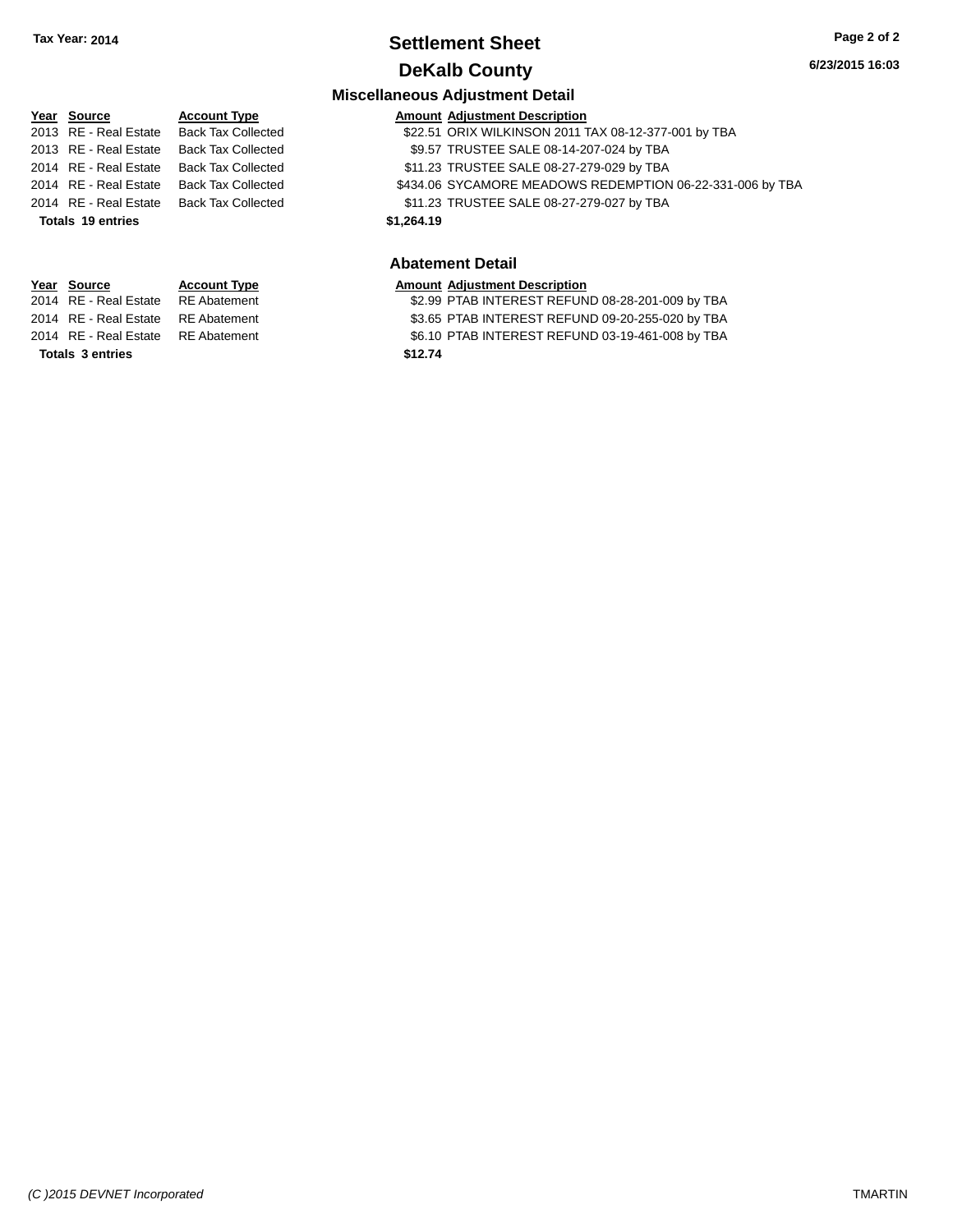## **Settlement Sheet Tax Year: 2014 Page 1 of 2 DeKalb County 150 - DE KALB SANITARY**

**6/23/2015 16:03**

|       | <b>Current Year Taxes Due</b>              |              |  |  |  |  |
|-------|--------------------------------------------|--------------|--|--|--|--|
|       | <b>Original Amount Due</b>                 | \$678,535.88 |  |  |  |  |
| ٠     | \$17,724.43<br>Supplements                 |              |  |  |  |  |
|       | Cancellations                              | \$23,951.47  |  |  |  |  |
|       | Abatements/Refunds                         | \$0.62       |  |  |  |  |
| ٠     | \$0.00<br>Mobile Home                      |              |  |  |  |  |
| $+/-$ | \$0.00<br>Road & Bridge Transfer           |              |  |  |  |  |
| ٠     | Misc. Adjustments<br>\$4.68                |              |  |  |  |  |
|       | <b>Adjusted Amount Due</b>                 | \$672,312.90 |  |  |  |  |
| ÷     | <b>Prior Year Real EstateTax</b>           | (\$463.81)   |  |  |  |  |
|       | Prior Year Mobile Home Tax                 | \$0.00       |  |  |  |  |
|       | \$105.70<br>+ Prior Year Misc. Adjustments |              |  |  |  |  |
|       | <b>Total Amount Due</b>                    | \$671,954.79 |  |  |  |  |
|       |                                            |              |  |  |  |  |

#### **Current Year Taxes Paid**

| ٠ | <b>Real Estate</b>             | \$343,271.22 |
|---|--------------------------------|--------------|
| ٠ | Railroad                       | \$1,019.08   |
| ٠ | Mobile Home                    | \$0.00       |
| ٠ | Misc. Adjustments              | \$4.68       |
| ٠ | <b>Prior Year Real Estate</b>  | (\$463.81)   |
| ÷ | Prior Year Mobile Home         | \$0.00       |
|   | + Prior Year Misc. Adjustments | \$105.70     |
|   | Abatements/Refunds             | \$0.62       |
|   | <b>Total Collected</b>         | \$343,936.25 |
| ٠ | <b>Hold Back</b>               | \$0.00       |
| ٠ | <b>County Trustee</b>          |              |
| ٠ | <b>Forfeited Tax</b>           |              |
|   | Total                          | \$343,936.25 |
|   |                                |              |

## **Distribution Summary Tax Distribution Date Amount** 05/28/2015 \$57,628.01 06/26/2015 \$286,308.24 **Totals: 2 Distributions \$343,936.25 Grand Totals: 2 Distributions \$343,936.25**

#### **Fund Summary**

| <b>Fund</b>           | <b>Amount Collected</b> | Previously<br><b>Distributed</b> | Current<br><b>Distribution</b> | Amount<br>Available | <b>Interest</b> | PY Over<br><b>Distrib</b> |
|-----------------------|-------------------------|----------------------------------|--------------------------------|---------------------|-----------------|---------------------------|
| 001 - CORPORATE       | \$115,092.78            | \$19,284.31                      | \$95.808.47                    | \$0.00              | \$0.00          | \$0.00                    |
| $005 - I. M. R. F.$   | \$71,227.13             | \$11.934.41                      | \$59,292.72                    | \$0.00              | \$0.00          | \$0.00                    |
| 027 - AUDIT           | \$10,115,84             | \$1.694.95                       | \$8,420.89                     | \$0.00              | \$0.00          | \$0.00                    |
| 045 - PUBLIC BENEFIT  | \$102.801.17            | \$17,224.78                      | \$85,576.39                    | \$0.00              | \$0.00          | \$0.00                    |
| 047 - SOCIAL SECURITY | \$44,699.33             | \$7.489.56                       | \$37,209.77                    | \$0.00              | \$0.00          | \$0.00                    |
| <b>Totals</b>         | \$343.936.25            | \$57.628.01                      | \$286,308.24                   | \$0.00              | \$0.00          | \$0.00                    |

#### **Miscellaneous Adjustment Detail**

| Year Source           | <b>Account Type</b>       | <b>Amount Adjustment Description</b>                         |
|-----------------------|---------------------------|--------------------------------------------------------------|
| 2013 RE - Real Estate | <b>Back Tax Collected</b> | \$0.42 SUMMIT ENCLAVE REDEMPTION 08-13-323-013 by TBA        |
| 2013 RE - Real Estate | <b>Back Tax Collected</b> | \$4.28 SIDDIQUI REDEMPTION 08-15-329-012 by TBA              |
| 2013 RE - Real Estate | <b>Back Tax Collected</b> | \$14.44 RIVERMIST UNIT 5 LLC REDEMPTION 08-02-401-006 by TBA |
| 2013 RE - Real Estate | <b>Back Tax Collected</b> | \$14.44 RIVERMIST UNIT 5 LLC REDEMPTION 08-02-401-007 by TBA |
| 2013 RE - Real Estate | <b>Back Tax Collected</b> | \$14.44 RIVERMIST UNIT 5 LLC REDEMPTION 08-02-401-009 by TBA |
| 2013 RE - Real Estate | <b>Back Tax Collected</b> | \$14.44 RIVERMIST UNIT 5 LLC REDEMPTION 08-02-401-010 by TBA |
| 2013 RE - Real Estate | <b>Back Tax Collected</b> | \$14.44 RIVERMIST UNIT 5 LLC REDEMPTION 08-02-425-010 by TBA |
| 2013 RE - Real Estate | <b>Back Tax Collected</b> | \$14.44 RIVERMIST UNIT 5 LLC REDEMPTION 08-02-425-012 by TBA |
| 2013 RE - Real Estate | <b>Back Tax Collected</b> | \$4.10 ORIX WILKINSON 2009 TAX 08-12-377-001 by TBA          |
| 2013 RE - Real Estate | <b>Back Tax Collected</b> | \$4.13 ORIX WILKINSON 2010 TAX 08-12-377-001 by TBA          |
| 2013 RE - Real Estate | <b>Back Tax Collected</b> | \$4.30 ORIX WILKINSON 2011 TAX 08-12-377-001 by TBA          |
| 2013 RE - Real Estate | <b>Back Tax Collected</b> | \$1.83 TRUSTEE SALE 08-14-207-024 by TBA                     |
| 2014 RE - Real Estate | <b>Back Tax Collected</b> | \$2.34 TRUSTEE SALE 08-27-279-029 by TBA                     |
| 2014 RE - Real Estate | <b>Back Tax Collected</b> | \$2.34 TRUSTEE SALE 08-27-279-027 by TBA                     |
| Totals 14 entries     |                           | \$110.38                                                     |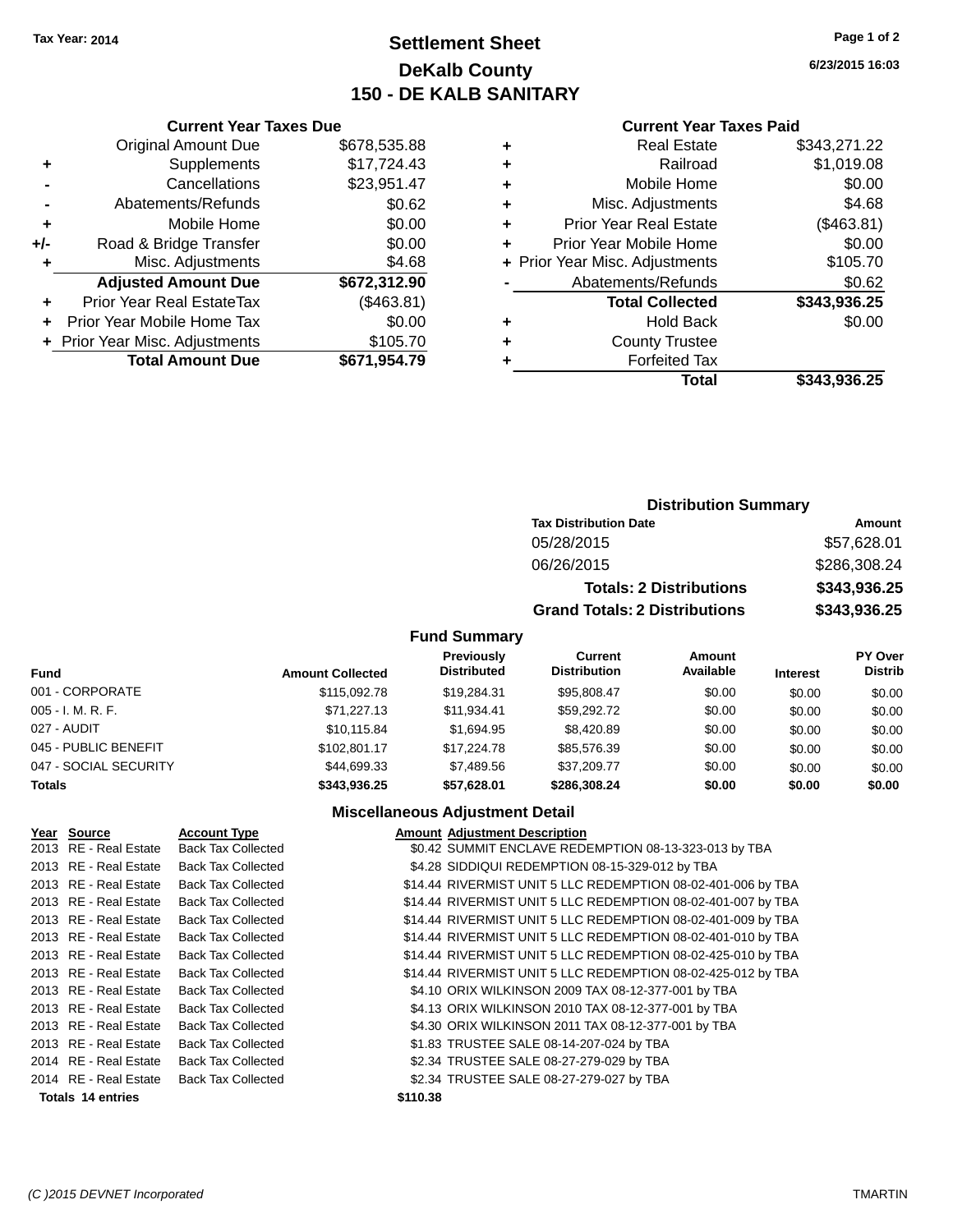# **Settlement Sheet Tax Year: 2014 Page 2 of 2 DeKalb County**

**6/23/2015 16:03**

**Abatement Detail**

**Totals 1 entries** \$0.62

**Year Source Account Type Account Type Amount Adjustment Description**<br>2014 RE - Real Estate RE Abatement **Account 1998 AMOUNTEREST REFUN** \$0.62 PTAB INTEREST REFUND 08-28-201-009 by TBA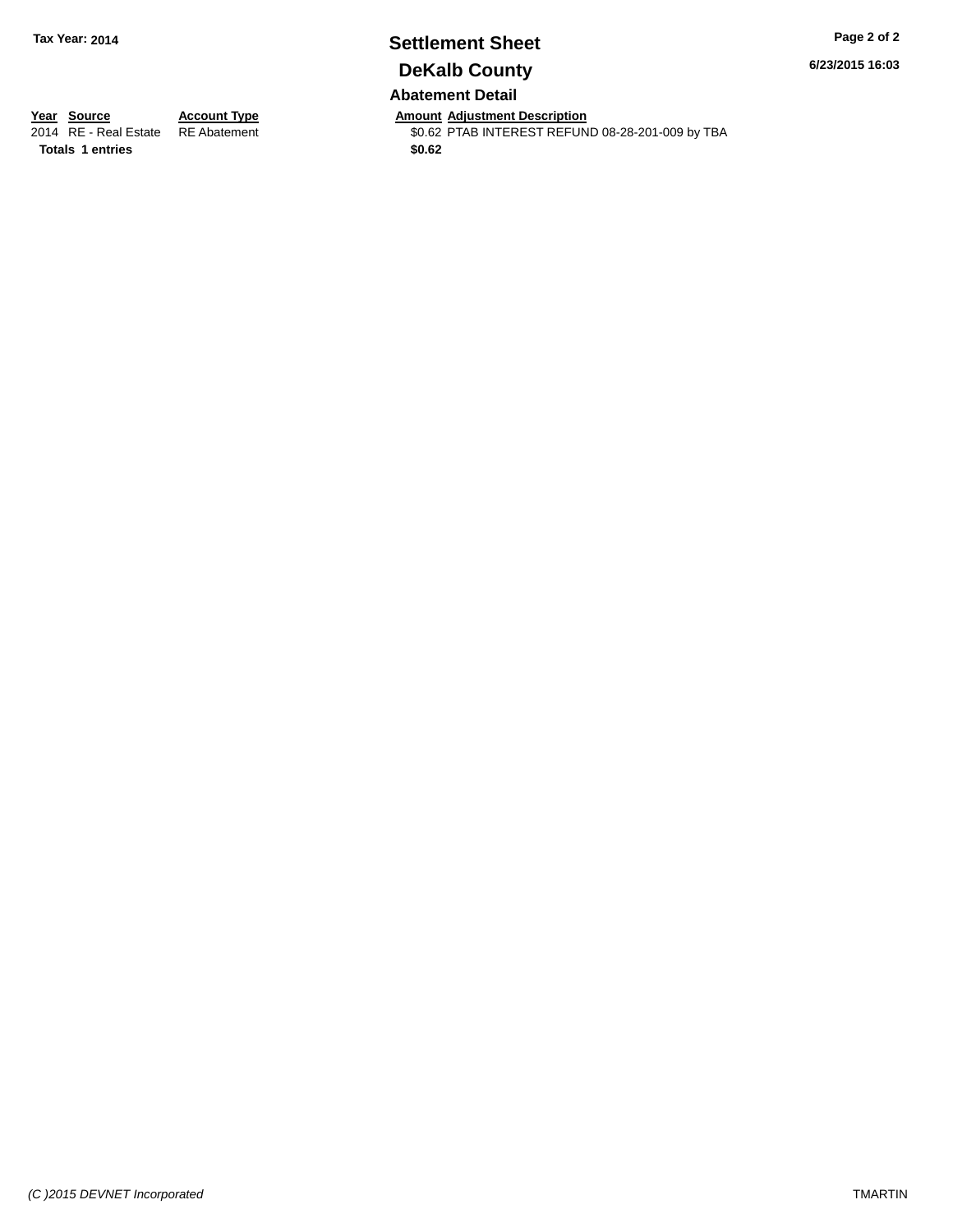## **Settlement Sheet Tax Year: 2014 Page 1 of 1 DeKalb County 151 - FAIRDALE STREET LIGHT**

**6/23/2015 16:03**

| <b>Current Year Taxes Due</b>  |            |  |  |  |
|--------------------------------|------------|--|--|--|
| <b>Original Amount Due</b>     | \$3,670.70 |  |  |  |
| Supplements                    | \$104.68   |  |  |  |
| Cancellations                  | \$110.83   |  |  |  |
| Abatements/Refunds             | \$0.00     |  |  |  |
| Mobile Home                    | \$0.00     |  |  |  |
| Road & Bridge Transfer         | \$0.00     |  |  |  |
| Misc. Adjustments              | \$0.00     |  |  |  |
| <b>Adjusted Amount Due</b>     | \$3,664.55 |  |  |  |
| Prior Year Real EstateTax      | \$22.96    |  |  |  |
| Prior Year Mobile Home Tax     | \$0.00     |  |  |  |
| + Prior Year Misc. Adjustments | \$0.00     |  |  |  |
| <b>Total Amount Due</b>        | \$3.687.51 |  |  |  |
|                                |            |  |  |  |

|   | <b>Real Estate</b>             | \$1,751.51 |
|---|--------------------------------|------------|
| ٠ | Railroad                       | \$0.00     |
| ٠ | Mobile Home                    | \$0.00     |
| ٠ | Misc. Adjustments              | \$0.00     |
| ٠ | <b>Prior Year Real Estate</b>  | \$22.96    |
| ٠ | Prior Year Mobile Home         | \$0.00     |
|   | + Prior Year Misc. Adjustments | \$0.00     |
|   | Abatements/Refunds             | \$0.00     |
|   | <b>Total Collected</b>         | \$1,774.47 |
| ٠ | Hold Back                      | \$0.00     |
| ٠ | <b>County Trustee</b>          |            |
| ٠ | <b>Forfeited Tax</b>           |            |
|   | Total                          | \$1,774.47 |
|   |                                |            |

|                 |                         |                                  |                                       | <b>Distribution Summary</b>    |                 |                           |
|-----------------|-------------------------|----------------------------------|---------------------------------------|--------------------------------|-----------------|---------------------------|
|                 |                         |                                  | <b>Tax Distribution Date</b>          |                                |                 | Amount                    |
|                 |                         |                                  | 05/28/2015                            |                                |                 | \$607.69                  |
|                 |                         |                                  | 06/26/2015                            |                                |                 | \$1,166.78                |
|                 |                         |                                  |                                       | <b>Totals: 2 Distributions</b> |                 | \$1,774.47                |
|                 |                         |                                  | <b>Grand Totals: 2 Distributions</b>  |                                |                 | \$1,774.47                |
|                 |                         | <b>Fund Summary</b>              |                                       |                                |                 |                           |
| <b>Fund</b>     | <b>Amount Collected</b> | Previously<br><b>Distributed</b> | <b>Current</b><br><b>Distribution</b> | Amount<br>Available            | <b>Interest</b> | PY Over<br><b>Distrib</b> |
| 001 - CORPORATE | \$1.774.47              | \$607.69                         | \$1,166.78                            | \$0.00                         | \$0.00          | \$0.00                    |
| <b>Totals</b>   | \$1,774.47              | \$607.69                         | \$1,166.78                            | \$0.00                         | \$0.00          | \$0.00                    |
|                 |                         |                                  |                                       |                                |                 |                           |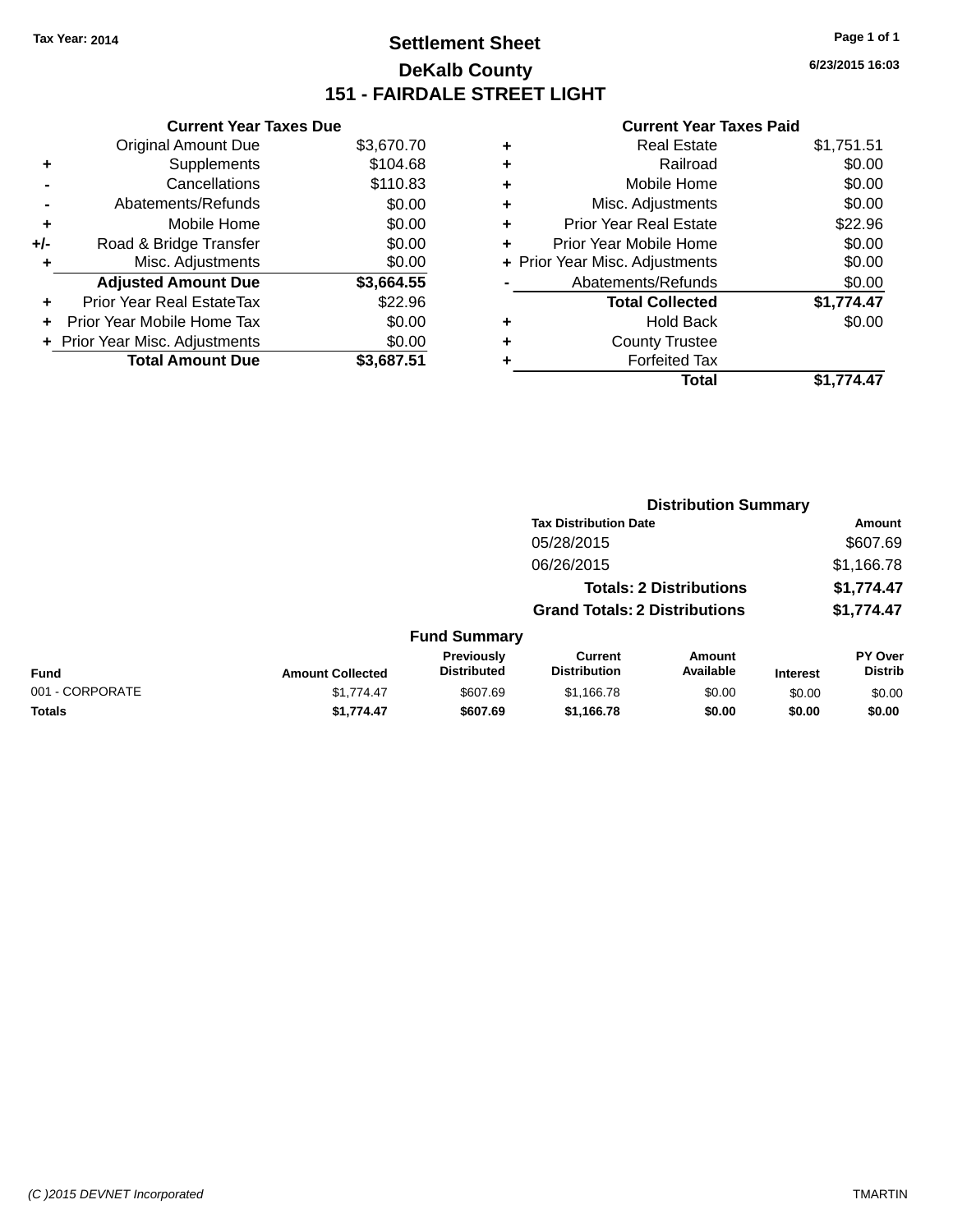## **Settlement Sheet Tax Year: 2014 Page 1 of 1 DeKalb County 152 - AFTON-PIERCE MULTI TWP**

**6/23/2015 16:03**

| \$24,868.99 |
|-------------|
|             |
| \$150.20    |
| \$164.43    |
| \$0.00      |
| \$0.00      |
| \$0.00      |
| \$0.00      |
| \$24,854.76 |
| \$0.00      |
| \$0.00      |
| \$0.00      |
| \$24.854.76 |
|             |

| ٠ | <b>Real Estate</b>             | \$13,591.38 |
|---|--------------------------------|-------------|
| ٠ | Railroad                       | \$168.19    |
| ٠ | Mobile Home                    | \$0.00      |
| ٠ | Misc. Adjustments              | \$0.00      |
| ٠ | <b>Prior Year Real Estate</b>  | \$0.00      |
|   | Prior Year Mobile Home         | \$0.00      |
|   | + Prior Year Misc. Adjustments | \$0.00      |
|   | Abatements/Refunds             | \$0.00      |
|   | <b>Total Collected</b>         | \$13,759.57 |
| ٠ | <b>Hold Back</b>               | \$0.00      |
|   | <b>County Trustee</b>          |             |
| ٠ | <b>Forfeited Tax</b>           |             |
|   | Total                          | \$13,759.57 |
|   |                                |             |

|                                         |                         |                                  | <b>Distribution Summary</b>           |                                |                 |                           |
|-----------------------------------------|-------------------------|----------------------------------|---------------------------------------|--------------------------------|-----------------|---------------------------|
|                                         |                         |                                  | <b>Tax Distribution Date</b>          |                                |                 | Amount                    |
|                                         |                         |                                  | 05/28/2015                            |                                |                 | \$2,517.61                |
|                                         |                         |                                  | 06/26/2015                            |                                |                 | \$11,241.96               |
|                                         |                         |                                  |                                       | <b>Totals: 2 Distributions</b> |                 | \$13,759.57               |
|                                         |                         |                                  | <b>Grand Totals: 2 Distributions</b>  |                                |                 | \$13,759.57               |
|                                         |                         | <b>Fund Summary</b>              |                                       |                                |                 |                           |
| <b>Fund</b>                             | <b>Amount Collected</b> | Previously<br><b>Distributed</b> | <b>Current</b><br><b>Distribution</b> | Amount<br>Available            | <b>Interest</b> | PY Over<br><b>Distrib</b> |
| 147 - ASSESSING PURPOSES<br>(multi-twp) | \$13,759.57             | \$2.517.61                       | \$11.241.96                           | \$0.00                         | \$0.00          | \$0.00                    |
| <b>Totals</b>                           | \$13,759.57             | \$2,517.61                       | \$11,241.96                           | \$0.00                         | \$0.00          | \$0.00                    |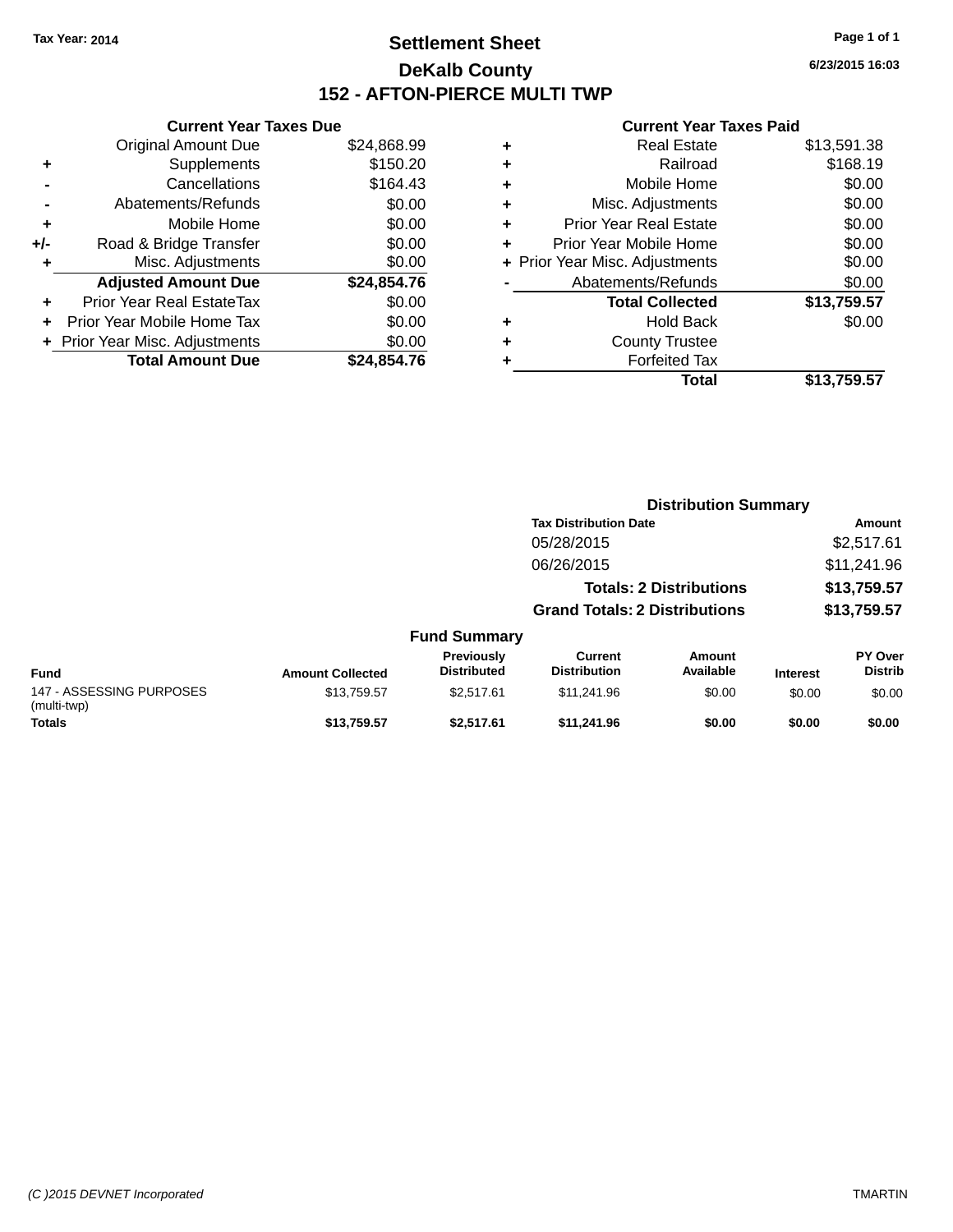## **Settlement Sheet Tax Year: 2014 Page 1 of 1 DeKalb County 153 - MILAN-MALTA MULTI-TWP**

**6/23/2015 16:03**

|       | <b>Current Year Taxes Due</b>  |             |  |  |  |
|-------|--------------------------------|-------------|--|--|--|
|       | <b>Original Amount Due</b>     | \$13,213.89 |  |  |  |
| ٠     | Supplements                    | \$76.23     |  |  |  |
|       | Cancellations                  | \$94.96     |  |  |  |
|       | Abatements/Refunds             | \$0.00      |  |  |  |
| ٠     | Mobile Home                    | \$0.00      |  |  |  |
| $+/-$ | Road & Bridge Transfer         | \$0.00      |  |  |  |
| ٠     | Misc. Adjustments              | \$0.00      |  |  |  |
|       | <b>Adjusted Amount Due</b>     | \$13,195.16 |  |  |  |
| ٠     | Prior Year Real EstateTax      | \$0.00      |  |  |  |
|       | Prior Year Mobile Home Tax     | \$0.00      |  |  |  |
|       | + Prior Year Misc. Adjustments | \$0.00      |  |  |  |
|       | <b>Total Amount Due</b>        | \$13,195.16 |  |  |  |
|       |                                |             |  |  |  |

| ٠ | <b>Real Estate</b>             | \$7,223.50 |
|---|--------------------------------|------------|
| ٠ | Railroad                       | \$151.59   |
| ٠ | Mobile Home                    | \$0.00     |
| ٠ | Misc. Adjustments              | \$0.00     |
| ٠ | <b>Prior Year Real Estate</b>  | \$0.00     |
| ÷ | Prior Year Mobile Home         | \$0.00     |
|   | + Prior Year Misc. Adjustments | \$0.00     |
|   | Abatements/Refunds             | \$0.00     |
|   | <b>Total Collected</b>         | \$7,375.09 |
| ٠ | <b>Hold Back</b>               | \$0.00     |
| ٠ | <b>County Trustee</b>          |            |
| ٠ | <b>Forfeited Tax</b>           |            |
|   | Total                          | \$7,375.09 |
|   |                                |            |

|                                         |                         |                                  | <b>Distribution Summary</b>           |                                |                 |                           |
|-----------------------------------------|-------------------------|----------------------------------|---------------------------------------|--------------------------------|-----------------|---------------------------|
|                                         |                         |                                  | <b>Tax Distribution Date</b>          |                                |                 | Amount                    |
|                                         |                         |                                  | 05/28/2015                            |                                |                 | \$1,190.53                |
|                                         |                         |                                  | 06/26/2015                            |                                |                 | \$6,184.56                |
|                                         |                         |                                  |                                       | <b>Totals: 2 Distributions</b> |                 | \$7,375.09                |
|                                         |                         |                                  | <b>Grand Totals: 2 Distributions</b>  |                                |                 | \$7,375.09                |
|                                         |                         | <b>Fund Summary</b>              |                                       |                                |                 |                           |
| <b>Fund</b>                             | <b>Amount Collected</b> | Previously<br><b>Distributed</b> | <b>Current</b><br><b>Distribution</b> | <b>Amount</b><br>Available     | <b>Interest</b> | PY Over<br><b>Distrib</b> |
| 147 - ASSESSING PURPOSES<br>(multi-twp) | \$7,375.09              | \$1,190.53                       | \$6,184.56                            | \$0.00                         | \$0.00          | \$0.00                    |
| <b>Totals</b>                           | \$7,375.09              | \$1,190.53                       | \$6,184.56                            | \$0.00                         | \$0.00          | \$0.00                    |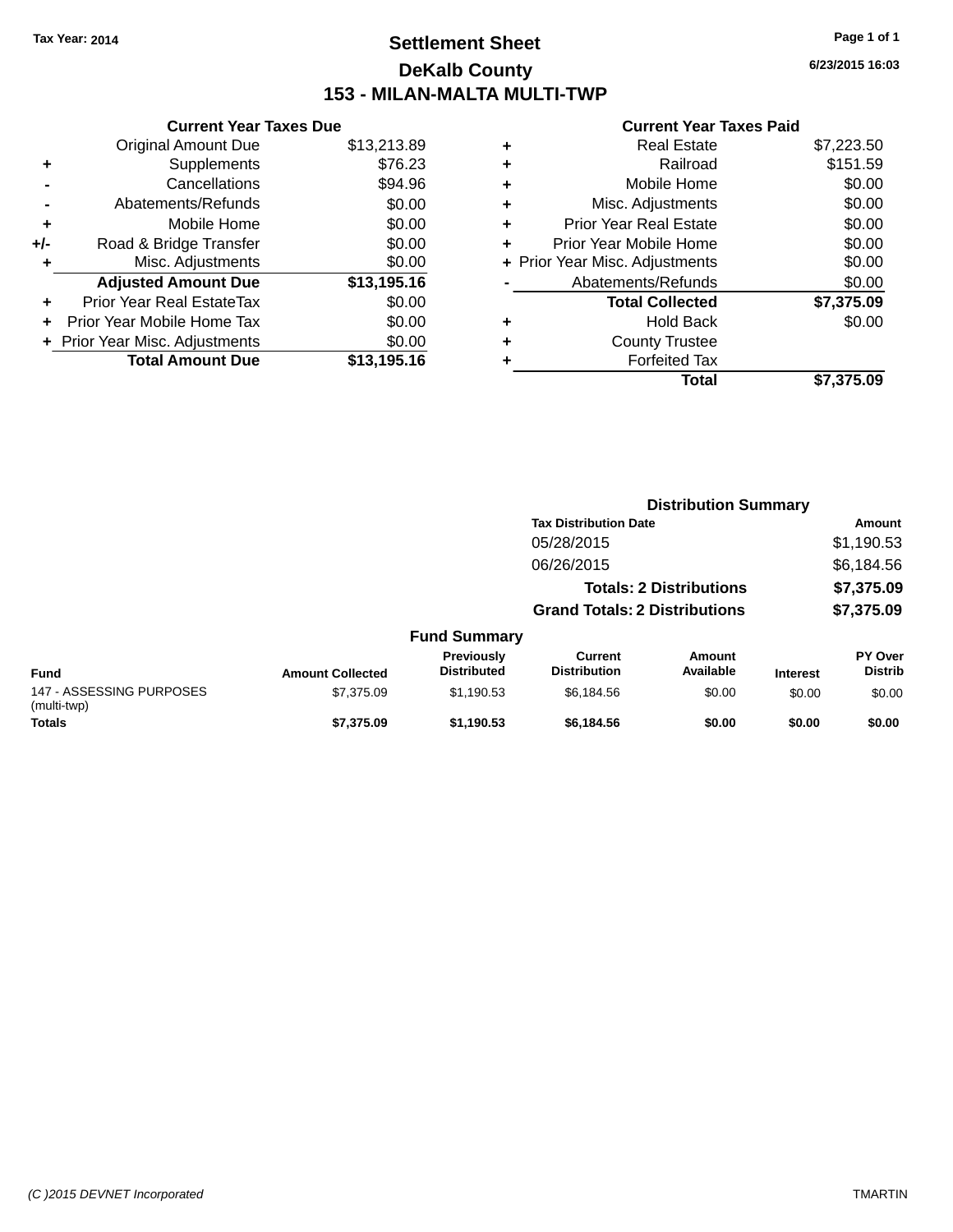## **Settlement Sheet Tax Year: 2014 Page 1 of 1 DeKalb County 154 - PAW PAW-SHABBONA MULT TWP**

|       | <b>Current Year Taxes Due</b>  |             |  |  |  |  |
|-------|--------------------------------|-------------|--|--|--|--|
|       | <b>Original Amount Due</b>     | \$12,826.15 |  |  |  |  |
| ٠     | Supplements                    | \$27.80     |  |  |  |  |
|       | Cancellations                  | \$32.40     |  |  |  |  |
|       | Abatements/Refunds             | \$0.00      |  |  |  |  |
| ٠     | Mobile Home                    | \$0.00      |  |  |  |  |
| $+/-$ | Road & Bridge Transfer         | \$0.00      |  |  |  |  |
| ٠     | Misc. Adjustments              | \$0.00      |  |  |  |  |
|       | <b>Adjusted Amount Due</b>     | \$12,821.55 |  |  |  |  |
| ٠     | Prior Year Real EstateTax      | \$0.00      |  |  |  |  |
| ÷     | Prior Year Mobile Home Tax     | \$0.00      |  |  |  |  |
|       | + Prior Year Misc. Adjustments | \$0.00      |  |  |  |  |
|       | <b>Total Amount Due</b>        | \$12,821.55 |  |  |  |  |

|   | <b>Real Estate</b>             | \$6,810.77 |
|---|--------------------------------|------------|
| ٠ | Railroad                       | \$255.55   |
| ٠ | Mobile Home                    | \$0.00     |
| ٠ | Misc. Adjustments              | \$0.00     |
| ٠ | <b>Prior Year Real Estate</b>  | \$0.00     |
| ٠ | Prior Year Mobile Home         | \$0.00     |
|   | + Prior Year Misc. Adjustments | \$0.00     |
|   | Abatements/Refunds             | \$0.00     |
|   | <b>Total Collected</b>         | \$7,066.32 |
| ٠ | <b>Hold Back</b>               | \$0.00     |
| ٠ | <b>County Trustee</b>          |            |
| ٠ | <b>Forfeited Tax</b>           |            |
|   | Total                          | \$7,066.32 |
|   |                                |            |

|                                         |                         |                                  |                                       | <b>Distribution Summary</b>    |                 |                                  |
|-----------------------------------------|-------------------------|----------------------------------|---------------------------------------|--------------------------------|-----------------|----------------------------------|
|                                         |                         |                                  | <b>Tax Distribution Date</b>          |                                |                 | Amount                           |
|                                         |                         |                                  | 05/28/2015                            |                                |                 | \$1,032.02                       |
|                                         |                         |                                  | 06/26/2015                            |                                |                 | \$6,034.30                       |
|                                         |                         |                                  |                                       | <b>Totals: 2 Distributions</b> |                 | \$7,066.32                       |
|                                         |                         |                                  | <b>Grand Totals: 2 Distributions</b>  |                                |                 | \$7,066.32                       |
|                                         |                         | <b>Fund Summary</b>              |                                       |                                |                 |                                  |
| <b>Fund</b>                             | <b>Amount Collected</b> | Previously<br><b>Distributed</b> | <b>Current</b><br><b>Distribution</b> | <b>Amount</b><br>Available     | <b>Interest</b> | <b>PY Over</b><br><b>Distrib</b> |
| 147 - ASSESSING PURPOSES<br>(multi-twp) | \$7,066.32              | \$1,032.02                       | \$6,034,30                            | \$0.00                         | \$0.00          | \$0.00                           |
| <b>Totals</b>                           | \$7,066.32              | \$1,032.02                       | \$6,034.30                            | \$0.00                         | \$0.00          | \$0.00                           |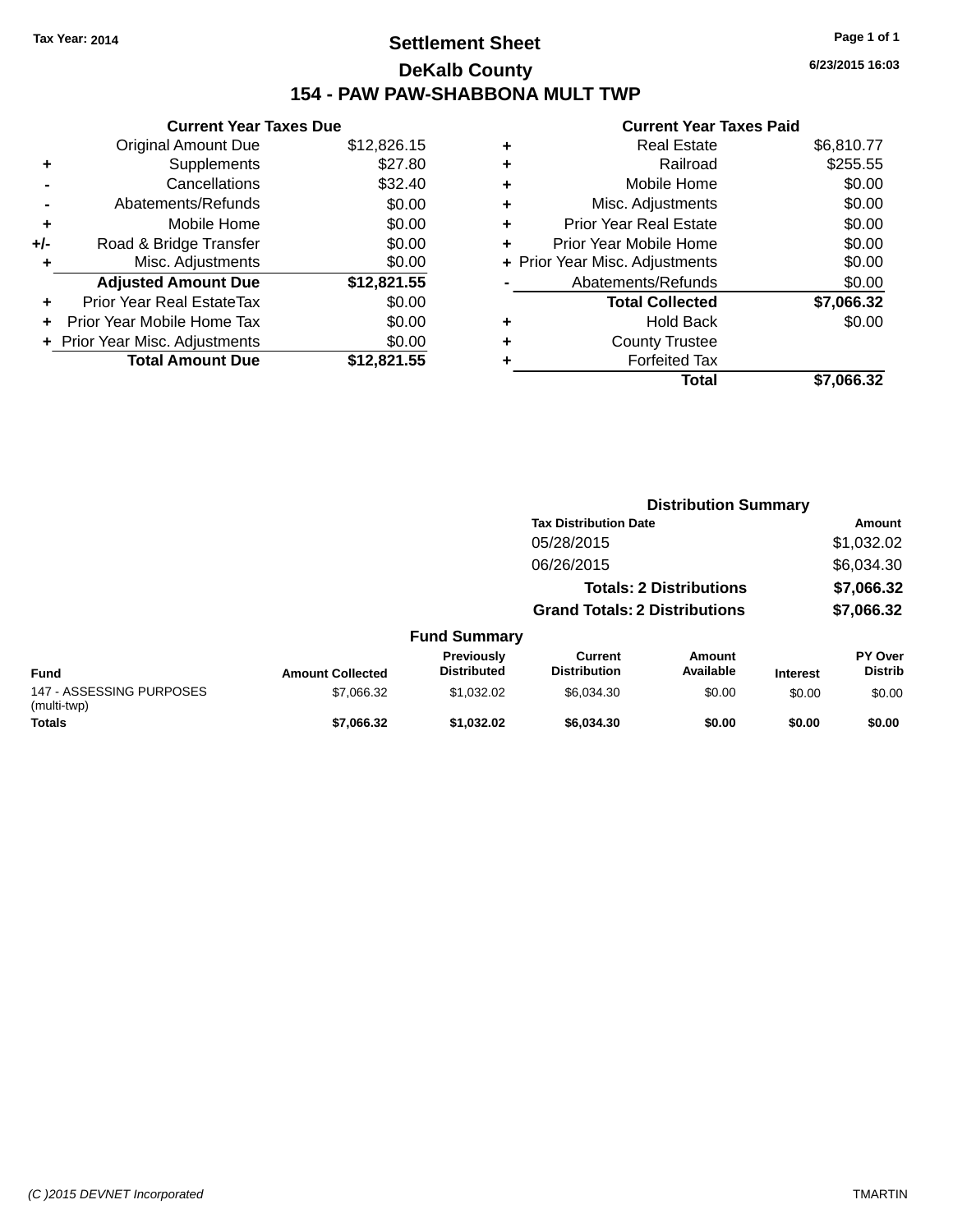## **Settlement Sheet Tax Year: 2014 Page 1 of 1 DeKalb County 155 - SOUTH GROVE-MAYFIELD MULT**

**6/23/2015 16:03**

|     | <b>Current Year Taxes Due</b>  |             |
|-----|--------------------------------|-------------|
|     | <b>Original Amount Due</b>     | \$11,633.40 |
| ٠   | Supplements                    | \$99.44     |
|     | Cancellations                  | \$115.93    |
|     | Abatements/Refunds             | \$0.00      |
| ٠   | Mobile Home                    | \$0.00      |
| +/- | Road & Bridge Transfer         | \$0.00      |
|     | Misc. Adjustments              | \$0.00      |
|     | <b>Adjusted Amount Due</b>     | \$11,616.91 |
| ÷   | Prior Year Real EstateTax      | (\$1.54)    |
|     | Prior Year Mobile Home Tax     | \$0.00      |
|     | + Prior Year Misc. Adjustments | \$0.00      |
|     | <b>Total Amount Due</b>        | \$11,615.37 |
|     |                                |             |

|   | Total                          | \$6,458.32 |
|---|--------------------------------|------------|
| ٠ | <b>Forfeited Tax</b>           |            |
| ٠ | <b>County Trustee</b>          |            |
| ٠ | <b>Hold Back</b>               | \$0.00     |
|   | <b>Total Collected</b>         | \$6,458.32 |
|   | Abatements/Refunds             | \$0.00     |
|   | + Prior Year Misc. Adjustments | \$0.00     |
| ٠ | Prior Year Mobile Home         | \$0.00     |
| ÷ | <b>Prior Year Real Estate</b>  | (\$1.54)   |
| ٠ | Misc. Adjustments              | \$0.00     |
| ÷ | Mobile Home                    | \$0.00     |
| ٠ | Railroad                       | \$0.00     |
| ٠ | <b>Real Estate</b>             | \$6,459.86 |
|   |                                |            |

|                                         |                         |                                  |                                       | <b>Distribution Summary</b>    |                 |                           |
|-----------------------------------------|-------------------------|----------------------------------|---------------------------------------|--------------------------------|-----------------|---------------------------|
|                                         |                         |                                  | <b>Tax Distribution Date</b>          |                                |                 | Amount                    |
|                                         |                         |                                  | 05/28/2015                            |                                |                 | \$1,287.10                |
|                                         |                         |                                  | 06/26/2015                            |                                |                 | \$5,171.22                |
|                                         |                         |                                  |                                       | <b>Totals: 2 Distributions</b> |                 | \$6,458.32                |
|                                         |                         |                                  | <b>Grand Totals: 2 Distributions</b>  |                                |                 | \$6,458.32                |
|                                         |                         | <b>Fund Summary</b>              |                                       |                                |                 |                           |
| <b>Fund</b>                             | <b>Amount Collected</b> | Previously<br><b>Distributed</b> | <b>Current</b><br><b>Distribution</b> | Amount<br>Available            | <b>Interest</b> | PY Over<br><b>Distrib</b> |
| 147 - ASSESSING PURPOSES<br>(multi-twp) | \$6,458.32              | \$1,287.10                       | \$5,171.22                            | \$0.00                         | \$0.00          | \$0.00                    |
| <b>Totals</b>                           | \$6,458.32              | \$1,287.10                       | \$5,171.22                            | \$0.00                         | \$0.00          | \$0.00                    |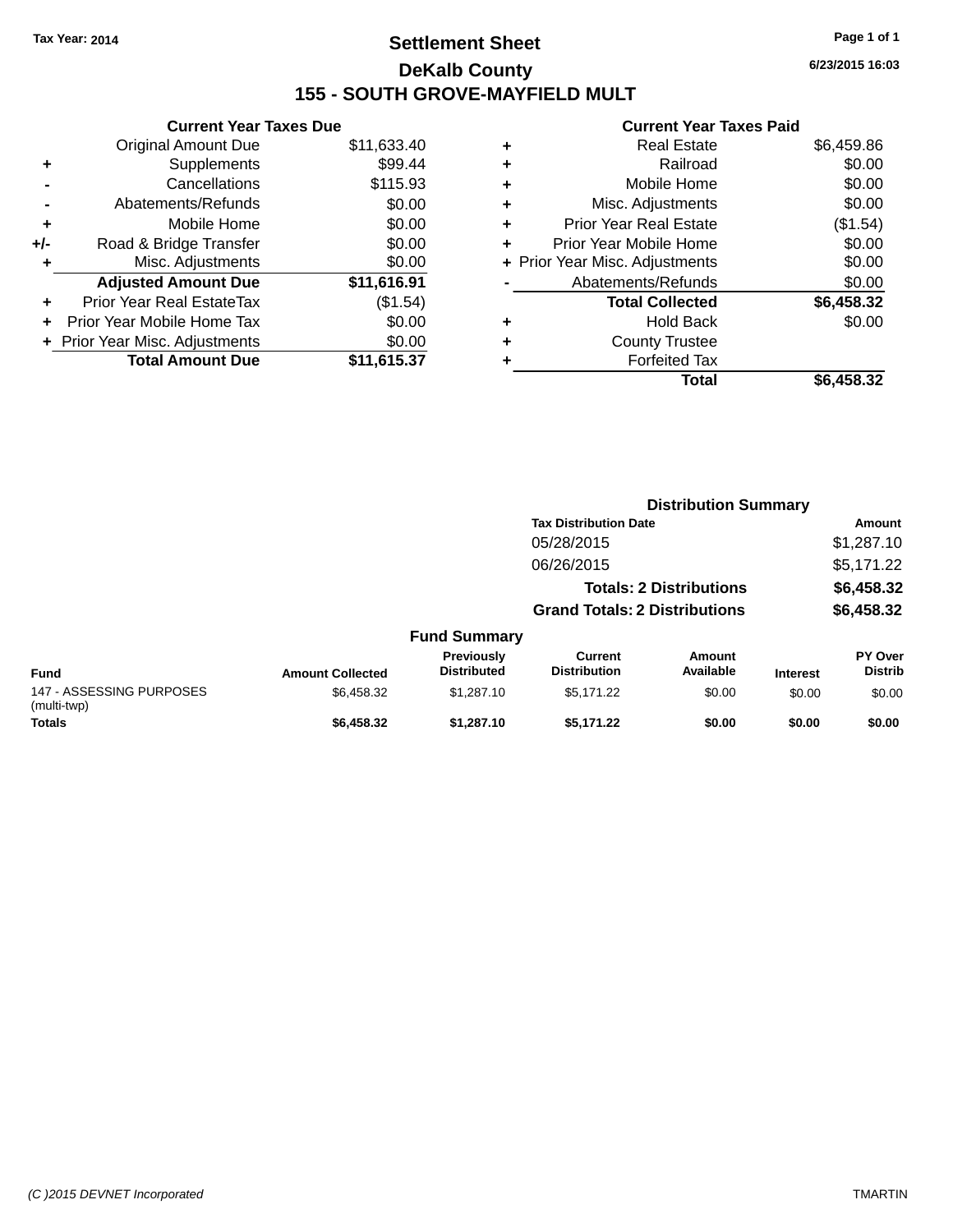## **Settlement Sheet Tax Year: 2014 Page 1 of 1 DeKalb County 156 - VICTOR-SOMONAUK MULTI TWP**

**6/23/2015 16:03**

|     | <b>Current Year Taxes Due</b>  |             |
|-----|--------------------------------|-------------|
|     | Original Amount Due            | \$22,115.15 |
| ٠   | Supplements                    | \$133.45    |
|     | Cancellations                  | \$157.54    |
|     | Abatements/Refunds             | \$0.00      |
| ٠   | Mobile Home                    | \$0.00      |
| +/- | Road & Bridge Transfer         | \$0.00      |
|     | Misc. Adjustments              | \$0.00      |
|     | <b>Adjusted Amount Due</b>     | \$22,091.06 |
| ٠   | Prior Year Real EstateTax      | \$0.00      |
|     | Prior Year Mobile Home Tax     | \$0.00      |
|     | + Prior Year Misc. Adjustments | \$0.00      |
|     | <b>Total Amount Due</b>        | \$22,091.06 |
|     |                                |             |

| ٠ | <b>Real Estate</b>             | \$12,371.05 |
|---|--------------------------------|-------------|
| ٠ | Railroad                       | \$148.32    |
| ٠ | Mobile Home                    | \$0.00      |
| ٠ | Misc. Adjustments              | \$0.00      |
| ٠ | <b>Prior Year Real Estate</b>  | \$0.00      |
| ٠ | Prior Year Mobile Home         | \$0.00      |
|   | + Prior Year Misc. Adjustments | \$0.00      |
|   | Abatements/Refunds             | \$0.00      |
|   | <b>Total Collected</b>         | \$12,519.37 |
| ٠ | <b>Hold Back</b>               | \$0.00      |
| ٠ | <b>County Trustee</b>          |             |
| ٠ | <b>Forfeited Tax</b>           |             |
|   | Total                          | \$12,519.37 |
|   |                                |             |

|                                         |                         |                                  |                                       | <b>Distribution Summary</b>    |                 |                           |
|-----------------------------------------|-------------------------|----------------------------------|---------------------------------------|--------------------------------|-----------------|---------------------------|
|                                         |                         |                                  | <b>Tax Distribution Date</b>          |                                |                 | Amount                    |
|                                         |                         |                                  | 05/28/2015                            |                                |                 | \$2,728.93                |
|                                         |                         |                                  | 06/26/2015                            |                                |                 | \$9,790.44                |
|                                         |                         |                                  |                                       | <b>Totals: 2 Distributions</b> |                 | \$12,519.37               |
|                                         |                         |                                  | <b>Grand Totals: 2 Distributions</b>  |                                |                 | \$12,519.37               |
|                                         |                         | <b>Fund Summary</b>              |                                       |                                |                 |                           |
| <b>Fund</b>                             | <b>Amount Collected</b> | Previously<br><b>Distributed</b> | <b>Current</b><br><b>Distribution</b> | Amount<br>Available            | <b>Interest</b> | PY Over<br><b>Distrib</b> |
| 147 - ASSESSING PURPOSES<br>(multi-twp) | \$12,519.37             | \$2,728.93                       | \$9,790.44                            | \$0.00                         | \$0.00          | \$0.00                    |
| <b>Totals</b>                           | \$12,519.37             | \$2,728.93                       | \$9,790.44                            | \$0.00                         | \$0.00          | \$0.00                    |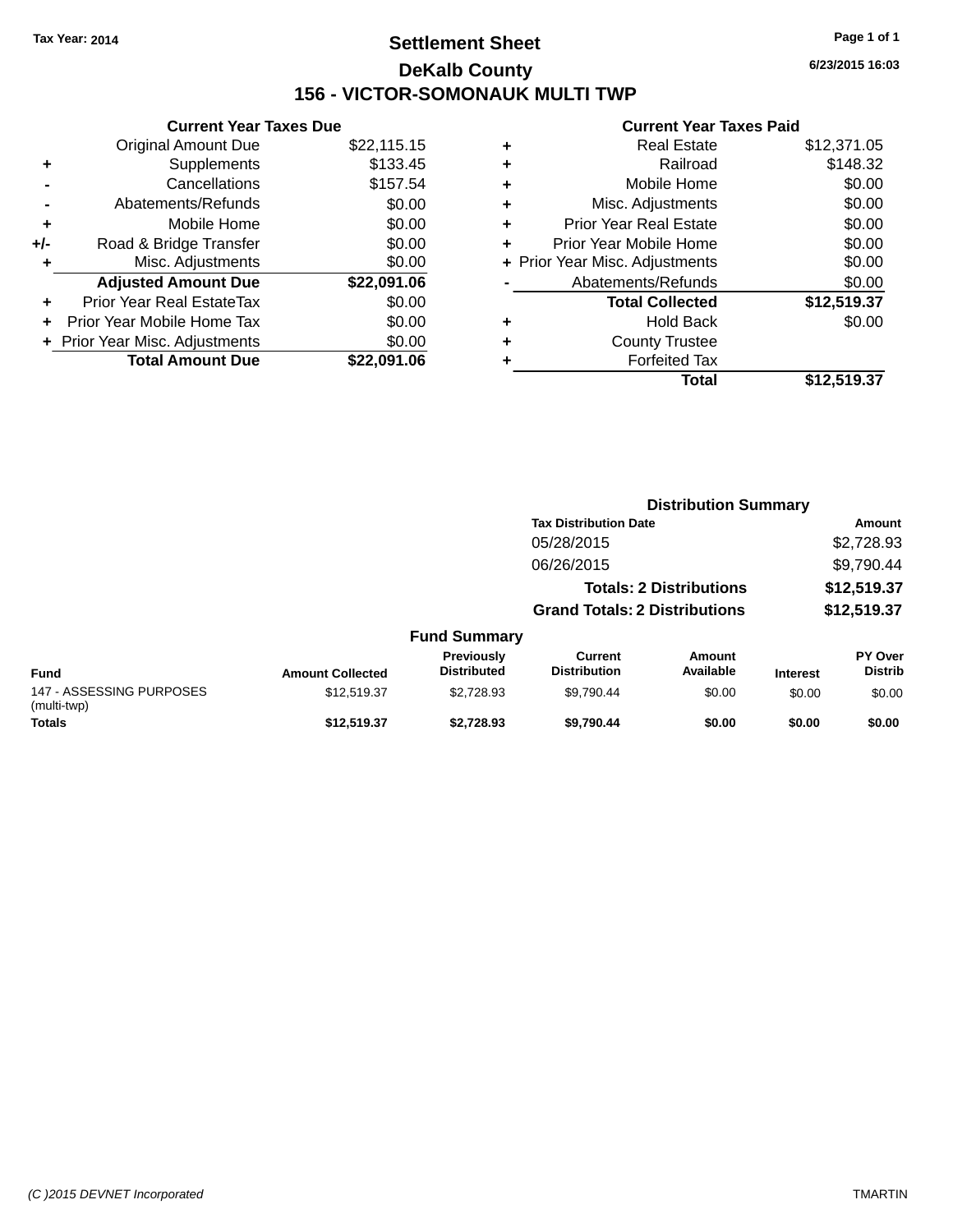## **Settlement Sheet Tax Year: 2014 Page 1 of 1 DeKalb County 157 - GENOA PUBLIC LIBRARY DIST**

**6/23/2015 16:03**

## **Current Year Taxes Paid**

|       | <b>Current Year Taxes Due</b>  |              |
|-------|--------------------------------|--------------|
|       | Original Amount Due            | \$227,763.26 |
| ٠     | Supplements                    | \$1,101.56   |
|       | Cancellations                  | \$1,887.27   |
|       | Abatements/Refunds             | \$2.77       |
| ٠     | Mobile Home                    | \$0.00       |
| $+/-$ | Road & Bridge Transfer         | \$0.00       |
|       | Misc. Adjustments              | \$0.00       |
|       | <b>Adjusted Amount Due</b>     | \$226,974.78 |
| ٠     | Prior Year Real EstateTax      | \$217.26     |
|       | Prior Year Mobile Home Tax     | \$0.00       |
|       | + Prior Year Misc. Adjustments | \$65.65      |
|       | <b>Total Amount Due</b>        | \$227,257.69 |
|       |                                |              |

| ٠ | <b>Real Estate</b>             | \$115,496.96 |
|---|--------------------------------|--------------|
| ٠ | Railroad                       | \$580.95     |
| ٠ | Mobile Home                    | \$0.00       |
| ٠ | Misc. Adjustments              | \$0.00       |
| ٠ | <b>Prior Year Real Estate</b>  | \$217.26     |
| ٠ | Prior Year Mobile Home         | \$0.00       |
|   | + Prior Year Misc. Adjustments | \$65.65      |
|   | Abatements/Refunds             | \$2.77       |
|   | <b>Total Collected</b>         | \$116,358.05 |
| ٠ | <b>Hold Back</b>               | \$0.00       |
| ٠ | <b>County Trustee</b>          |              |
|   | <b>Forfeited Tax</b>           |              |
|   | Total                          | \$116,358.05 |
|   |                                |              |

| <b>Distribution Summary</b>          |              |
|--------------------------------------|--------------|
| <b>Tax Distribution Date</b>         | Amount       |
| 05/28/2015                           | \$16,318.57  |
| 06/26/2015                           | \$100,039.48 |
| <b>Totals: 2 Distributions</b>       | \$116,358.05 |
| <b>Grand Totals: 2 Distributions</b> | \$116,358.05 |

### **Fund Summary**

| Fund                                          | <b>Amount Collected</b> | <b>Previously</b><br><b>Distributed</b> | Current<br><b>Distribution</b> | Amount<br>Available | <b>Interest</b> | <b>PY Over</b><br><b>Distrib</b> |
|-----------------------------------------------|-------------------------|-----------------------------------------|--------------------------------|---------------------|-----------------|----------------------------------|
| 001 - CORPORATE                               | \$109.404.69            | \$15,343.39                             | \$94.061.30                    | \$0.00              | \$0.00          | \$0.00                           |
| 004 - OPERATIONS & MAINTENANCE                | \$5,947.08              | \$834.06                                | \$5,113.02                     | \$0.00              | \$0.00          | \$0.00                           |
| $005 - I. M. R. F.$                           | \$251.57                | \$35.28                                 | \$216.29                       | \$0.00              | \$0.00          | \$0.00                           |
| 027 - AUDIT                                   | \$251.57                | \$35.28                                 | \$216.29                       | \$0.00              | \$0.00          | \$0.00                           |
| 035 - TORT JUDGEMENTS/LIABILITY<br><b>INS</b> | \$251.57                | \$35.28                                 | \$216.29                       | \$0.00              | \$0.00          | \$0.00                           |
| 047 - SOCIAL SECURITY                         | \$251.57                | \$35.28                                 | \$216.29                       | \$0.00              | \$0.00          | \$0.00                           |
| <b>Totals</b>                                 | \$116,358.05            | \$16,318,57                             | \$100,039.48                   | \$0.00              | \$0.00          | \$0.00                           |

#### **Miscellaneous Adjustment Detail**

| <b>Amount Adjustment Description</b>                     |
|----------------------------------------------------------|
| \$30.48 MARSH REDEMPTION 03-31-231-008 by TBA            |
| \$35.17 ABCXYZ LIVING TR REDEMPTION 03-31-235-006 by TBA |
|                                                          |
|                                                          |

#### **Abatement Detail**

| Year Source             | <b>Account Type</b> | <b>Amount Adiustment Description</b>             |
|-------------------------|---------------------|--------------------------------------------------|
| 2014 RE - Real Estate   | RE Abatement        | \$2.77 PTAB INTEREST REFUND 03-19-461-008 by TBA |
| <b>Totals 1 entries</b> |                     | \$2.77                                           |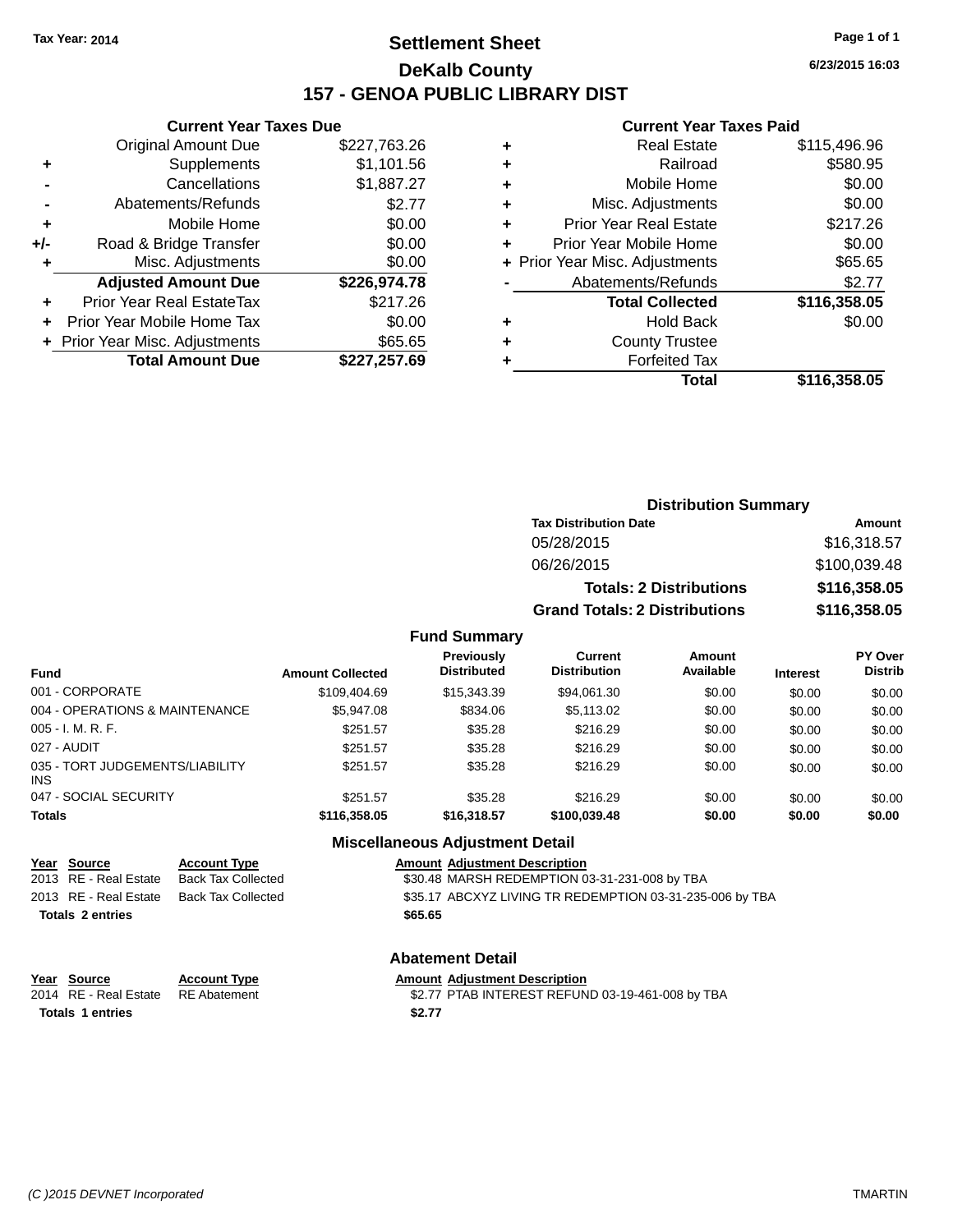## **Settlement Sheet Tax Year: 2014 Page 1 of 1 DeKalb County 158 - DEKALB TIF1**

**6/23/2015 16:03**

#### **Current Year Taxes Due**

|     | <b>Original Amount Due</b>     | \$4,213,770.48 |
|-----|--------------------------------|----------------|
| ٠   | Supplements                    | \$15,019.62    |
|     | Cancellations                  | \$17,306.30    |
|     | Abatements/Refunds             | \$0.00         |
| ÷   | Mobile Home                    | \$0.00         |
| +/- | Road & Bridge Transfer         | \$0.00         |
| ٠   | Misc. Adjustments              | \$0.00         |
|     | <b>Adjusted Amount Due</b>     | \$4,211,483.80 |
|     | Prior Year Real EstateTax      | (\$5,274.70)   |
|     | Prior Year Mobile Home Tax     | \$0.00         |
|     | + Prior Year Misc. Adjustments | \$0.00         |
|     | <b>Total Amount Due</b>        | \$4,206,209.10 |

## **Current Year Taxes Paid**

|   | <b>Total</b>                   | \$2,179,456.72 |
|---|--------------------------------|----------------|
| ٠ | <b>Forfeited Tax</b>           |                |
| ٠ | <b>County Trustee</b>          |                |
| ٠ | <b>Hold Back</b>               | \$0.00         |
|   | <b>Total Collected</b>         | \$2,179,456.72 |
|   | Abatements/Refunds             | \$0.00         |
|   | + Prior Year Misc. Adjustments | \$0.00         |
| ٠ | Prior Year Mobile Home         | \$0.00         |
| ٠ | <b>Prior Year Real Estate</b>  | (\$5,274.70)   |
| ٠ | Misc. Adjustments              | \$0.00         |
| ٠ | Mobile Home                    | \$0.00         |
| ٠ | Railroad                       | \$0.00         |
| ٠ | <b>Real Estate</b>             | \$2,184,731.42 |

#### **Distribution Summary Tax Distribution Date Amount** 05/28/2015 \$624,244.33 06/26/2015 \$1,555,212.39 **Totals: 2 Distributions \$2,179,456.72 Grand Totals: 2 Distributions \$2,179,456.72**

|                 |                         | <b>Previously</b><br><b>Distributed</b> | Current<br><b>Distribution</b> | Amount<br>Available |          | <b>PY Over</b><br><b>Distrib</b> |
|-----------------|-------------------------|-----------------------------------------|--------------------------------|---------------------|----------|----------------------------------|
| Fund            | <b>Amount Collected</b> |                                         |                                |                     | Interest |                                  |
| 001 - CORPORATE | \$2.179.456.72          | \$624.244.33                            | \$1,555,212,39                 | \$0.00              | \$0.00   | \$0.00                           |
| <b>Totals</b>   | \$2.179.456.72          | \$624,244,33                            | \$1,555,212,39                 | \$0.00              | \$0.00   | \$0.00                           |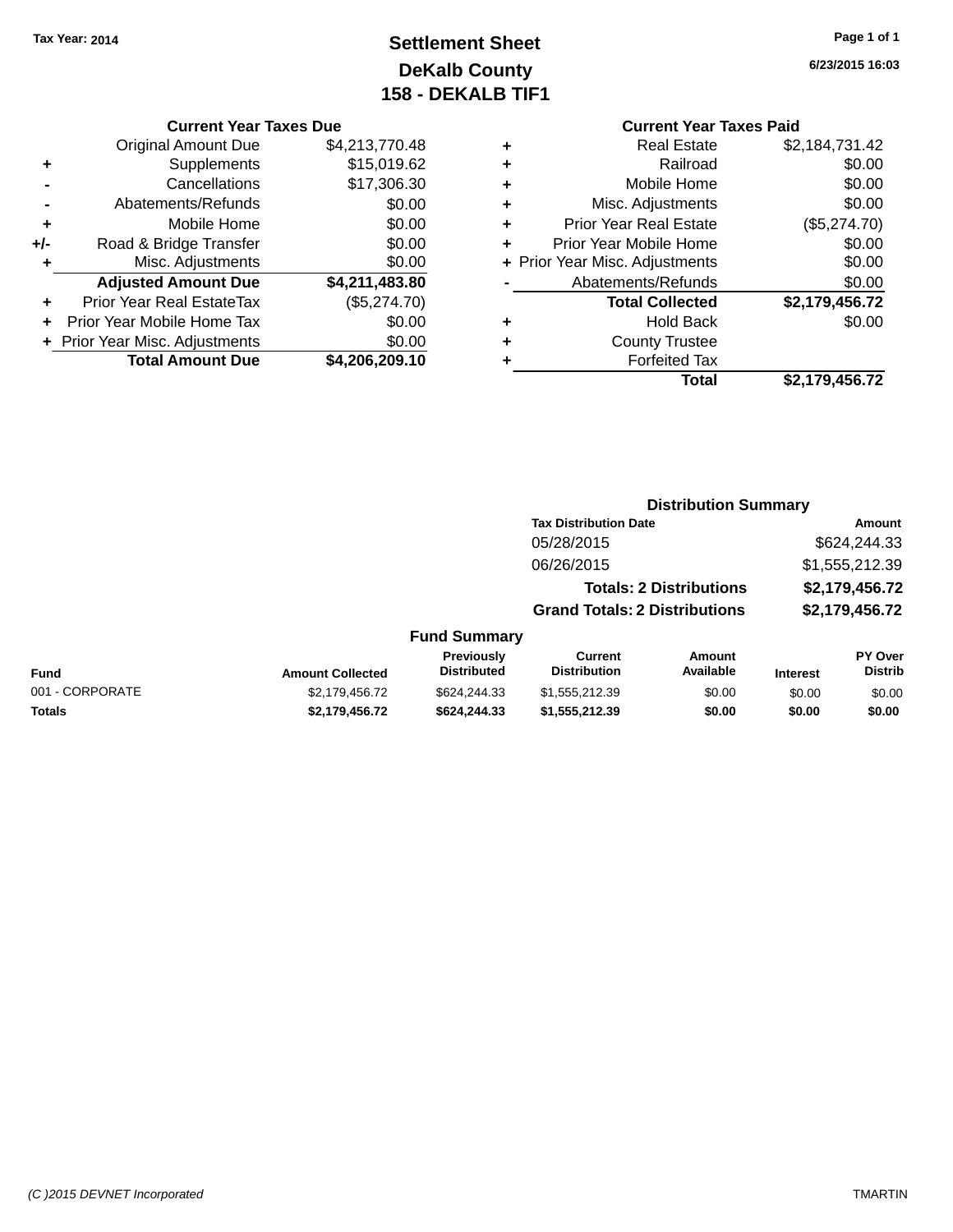## **Settlement Sheet Tax Year: 2014 Page 1 of 1 DeKalb County 159 - DEKALB TIF2**

**6/23/2015 16:03**

#### **Current Year Taxes Due**

| <b>Original Amount Due</b> | \$1,221,218.82                 |
|----------------------------|--------------------------------|
| Supplements                | \$4,378.78                     |
| Cancellations              | \$8,388.94                     |
| Abatements/Refunds         | \$0.00                         |
| Mobile Home                | \$0.00                         |
| Road & Bridge Transfer     | \$0.00                         |
| Misc. Adjustments          | \$0.00                         |
| <b>Adjusted Amount Due</b> | \$1,217,208.66                 |
| Prior Year Real EstateTax  | \$0.00                         |
| Prior Year Mobile Home Tax | \$0.00                         |
|                            | \$0.00                         |
| <b>Total Amount Due</b>    | \$1,217,208.66                 |
|                            | + Prior Year Misc. Adjustments |

## **Current Year Taxes Paid**

|   | Total                          | \$606,764.38 |
|---|--------------------------------|--------------|
|   | <b>Forfeited Tax</b>           |              |
| ٠ | <b>County Trustee</b>          |              |
| ٠ | Hold Back                      | \$0.00       |
|   | <b>Total Collected</b>         | \$606,764.38 |
|   | Abatements/Refunds             | \$0.00       |
|   | + Prior Year Misc. Adjustments | \$0.00       |
| ٠ | Prior Year Mobile Home         | \$0.00       |
| ÷ | <b>Prior Year Real Estate</b>  | \$0.00       |
| ٠ | Misc. Adjustments              | \$0.00       |
| ٠ | Mobile Home                    | \$0.00       |
| ٠ | Railroad                       | \$0.00       |
|   | <b>Real Estate</b>             | \$606,764.38 |

#### **Distribution Summary Tax Distribution Date Amount** 05/28/2015 \$72,167.72 06/26/2015 \$534,596.66 **Totals: 2 Distributions \$606,764.38 Grand Totals: 2 Distributions \$606,764.38 Fund Summary PY Over Distrib Amount Available Current Distribution Previously Amount Collected Distributed**

| Fund            | <b>Amount Collected</b> | <b>Previously</b><br><b>Distributed</b> | Current<br><b>Distribution</b> | Amount<br>Available | <b>Interest</b> | <b>PY Over</b><br><b>Distrib</b> |
|-----------------|-------------------------|-----------------------------------------|--------------------------------|---------------------|-----------------|----------------------------------|
| 001 - CORPORATE | \$606,764,38            | \$72,167.72                             | \$534.596.66                   | \$0.00              | \$0.00          | \$0.00                           |
| Totals          | \$606.764.38            | \$72.167.72                             | \$534,596.66                   | \$0.00              | \$0.00          | \$0.00                           |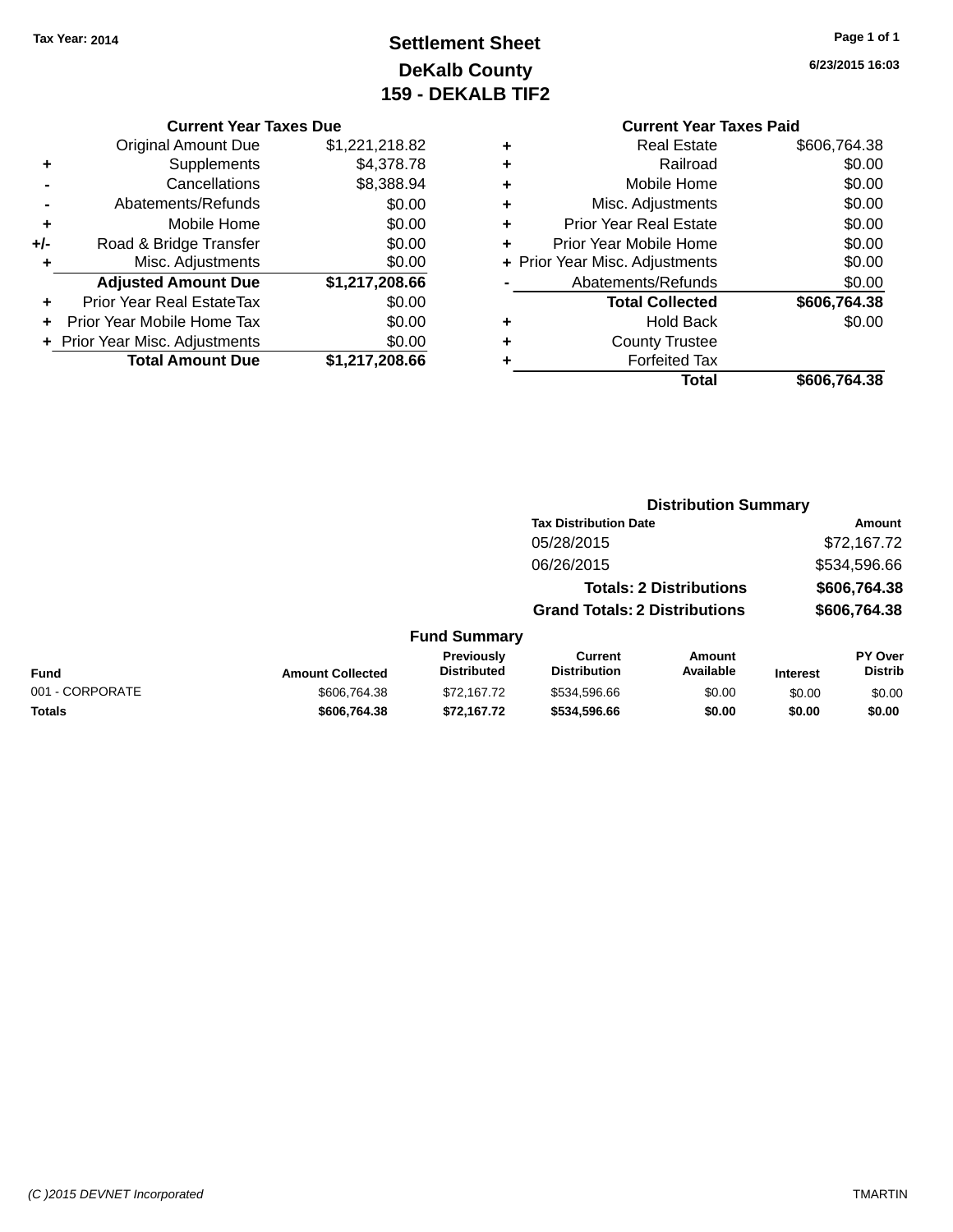## **Settlement Sheet Tax Year: 2014 Page 1 of 1 DeKalb County 160 - DEKALB TIF1 AMENDED**

**6/23/2015 16:03**

|     | <b>Current Year Taxes Due</b>    |                |  |  |  |
|-----|----------------------------------|----------------|--|--|--|
|     | <b>Original Amount Due</b>       | \$2,148,198.26 |  |  |  |
| ÷   | Supplements                      | \$5,469.46     |  |  |  |
|     | Cancellations                    | \$7,690.80     |  |  |  |
|     | Abatements/Refunds               | \$0.00         |  |  |  |
| ٠   | Mobile Home                      | \$0.00         |  |  |  |
| +/- | Road & Bridge Transfer           | \$0.00         |  |  |  |
| ٠   | Misc. Adjustments                | \$0.00         |  |  |  |
|     | <b>Adjusted Amount Due</b>       | \$2,145,976.92 |  |  |  |
| ÷   | <b>Prior Year Real EstateTax</b> | \$0.00         |  |  |  |
| ÷   | Prior Year Mobile Home Tax       | \$0.00         |  |  |  |
|     | + Prior Year Misc. Adjustments   | \$0.00         |  |  |  |
|     | <b>Total Amount Due</b>          | \$2.145.976.92 |  |  |  |

| ٠ | <b>Real Estate</b>             | \$1,191,884.80 |
|---|--------------------------------|----------------|
| ٠ | Railroad                       | \$0.00         |
| ٠ | Mobile Home                    | \$0.00         |
| ٠ | Misc. Adjustments              | \$0.00         |
| ٠ | <b>Prior Year Real Estate</b>  | \$0.00         |
| ٠ | Prior Year Mobile Home         | \$0.00         |
|   | + Prior Year Misc. Adjustments | \$0.00         |
|   | Abatements/Refunds             | \$0.00         |
|   | <b>Total Collected</b>         | \$1,191,884.80 |
| ٠ | <b>Hold Back</b>               | \$0.00         |
| ٠ | <b>County Trustee</b>          |                |
| ٠ | <b>Forfeited Tax</b>           |                |
|   | Total                          | \$1,191,884.80 |
|   |                                |                |

|                                                                    |                                                  |                                                | <b>Distribution Summary</b>                           |                                |                                |                                  |
|--------------------------------------------------------------------|--------------------------------------------------|------------------------------------------------|-------------------------------------------------------|--------------------------------|--------------------------------|----------------------------------|
|                                                                    |                                                  |                                                | <b>Tax Distribution Date</b>                          |                                | Amount                         |                                  |
|                                                                    |                                                  |                                                | 05/28/2015<br>06/26/2015                              |                                | \$155,642.58<br>\$1,036,242.22 |                                  |
|                                                                    |                                                  |                                                |                                                       |                                |                                |                                  |
|                                                                    |                                                  |                                                |                                                       | <b>Totals: 2 Distributions</b> | \$1,191,884.80                 |                                  |
|                                                                    |                                                  |                                                | <b>Grand Totals: 2 Distributions</b>                  |                                | \$1,191,884.80                 |                                  |
|                                                                    |                                                  | <b>Fund Summary</b>                            |                                                       |                                |                                |                                  |
| <b>Fund</b>                                                        | <b>Amount Collected</b>                          | Previously<br><b>Distributed</b>               | <b>Current</b><br><b>Distribution</b>                 | Amount<br>Available            | <b>Interest</b>                | <b>PY Over</b><br><b>Distrib</b> |
| 001 - CORPORATE                                                    | \$1,191,884.80                                   | \$155,642.58                                   | \$1,036,242.22                                        | \$0.00                         | \$0.00                         | \$0.00                           |
| Totals                                                             | \$1,191,884.80                                   | \$155,642.58                                   | \$1,036,242.22                                        | \$0.00                         | \$0.00                         | \$0.00                           |
|                                                                    |                                                  | <b>Miscellaneous Adjustment Detail</b>         |                                                       |                                |                                |                                  |
| Year<br>Source<br>2013 RE - Real Estate<br><b>Totals 1 entries</b> | <b>Account Type</b><br><b>Back Tax Collected</b> | <b>Amount Adjustment Description</b><br>\$0.00 | \$0.00 SUMMIT ENCLAVE REDEMPTION 08-13-323-013 by TBA |                                |                                |                                  |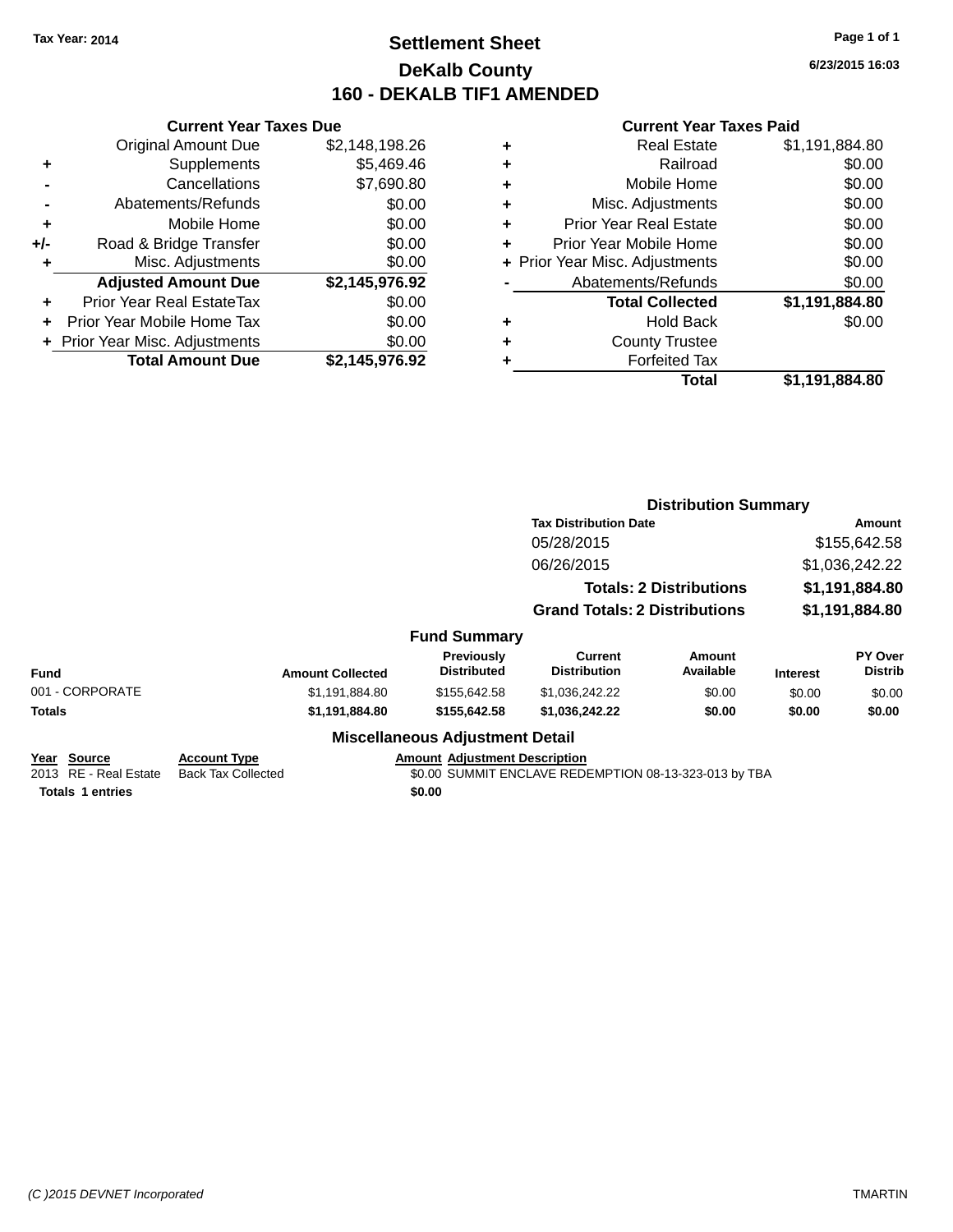# **Settlement Sheet Tax Year: 2014 Page 1 of 1 DeKalb County 163 - MALTA TIF**

**6/23/2015 16:03**

|   | <b>Current Year Taxes Paid</b> |              |
|---|--------------------------------|--------------|
| ٠ | Real Estate                    | \$198,730.39 |
| ٠ | Railroad                       | \$0.00       |
| ٠ | Mobile Home                    | \$0.00       |
| ٠ | Misc. Adjustments              | \$0.00       |
| ٠ | <b>Prior Year Real Estate</b>  | \$0.00       |
| ÷ | Prior Year Mobile Home         | \$0.00       |
|   | + Prior Year Misc. Adjustments | \$0.00       |
|   | Abatements/Refunds             | \$0.00       |
|   | <b>Total Collected</b>         | \$198,730.39 |
| ٠ | Hold Back                      | \$0.00       |
|   | <b>County Trustee</b>          |              |
|   | <b>Forfeited Tax</b>           |              |
|   | Total                          | \$198.730.39 |

**Distribution Summary**

|     | <b>Current Year Taxes Due</b>    |              |  |  |  |
|-----|----------------------------------|--------------|--|--|--|
|     | Original Amount Due              | \$382,949.28 |  |  |  |
| ٠   | Supplements                      | \$0.00       |  |  |  |
|     | Cancellations                    | \$0.00       |  |  |  |
|     | \$0.00<br>Abatements/Refunds     |              |  |  |  |
| ٠   | Mobile Home                      | \$0.00       |  |  |  |
| +/- | Road & Bridge Transfer           | \$0.00       |  |  |  |
| ٠   | Misc. Adjustments                | \$0.00       |  |  |  |
|     | <b>Adjusted Amount Due</b>       | \$382,949.28 |  |  |  |
|     | <b>Prior Year Real EstateTax</b> | \$0.00       |  |  |  |
| ÷   | Prior Year Mobile Home Tax       | \$0.00       |  |  |  |
|     | + Prior Year Misc. Adjustments   | \$0.00       |  |  |  |
|     | <b>Total Amount Due</b>          | \$382,949.28 |  |  |  |

|                 |                         |                                  | <b>Tax Distribution Date</b>          |                                |                 | Amount                    |
|-----------------|-------------------------|----------------------------------|---------------------------------------|--------------------------------|-----------------|---------------------------|
|                 |                         |                                  | 05/28/2015                            |                                |                 | \$11,277.74               |
|                 |                         |                                  | 06/26/2015                            |                                |                 | \$187,452.65              |
|                 |                         |                                  |                                       | <b>Totals: 2 Distributions</b> |                 | \$198,730.39              |
|                 |                         |                                  | <b>Grand Totals: 2 Distributions</b>  |                                | \$198,730.39    |                           |
|                 |                         | <b>Fund Summary</b>              |                                       |                                |                 |                           |
| <b>Fund</b>     | <b>Amount Collected</b> | Previously<br><b>Distributed</b> | <b>Current</b><br><b>Distribution</b> | Amount<br>Available            | <b>Interest</b> | PY Over<br><b>Distrib</b> |
| 001 - CORPORATE | \$198,730.39            | \$11,277,74                      | \$187,452.65                          | \$0.00                         | \$0.00          | \$0.00                    |
| Totals          | \$198,730.39            | \$11,277.74                      | \$187,452.65                          | \$0.00                         | \$0.00          | \$0.00                    |
|                 |                         |                                  |                                       |                                |                 |                           |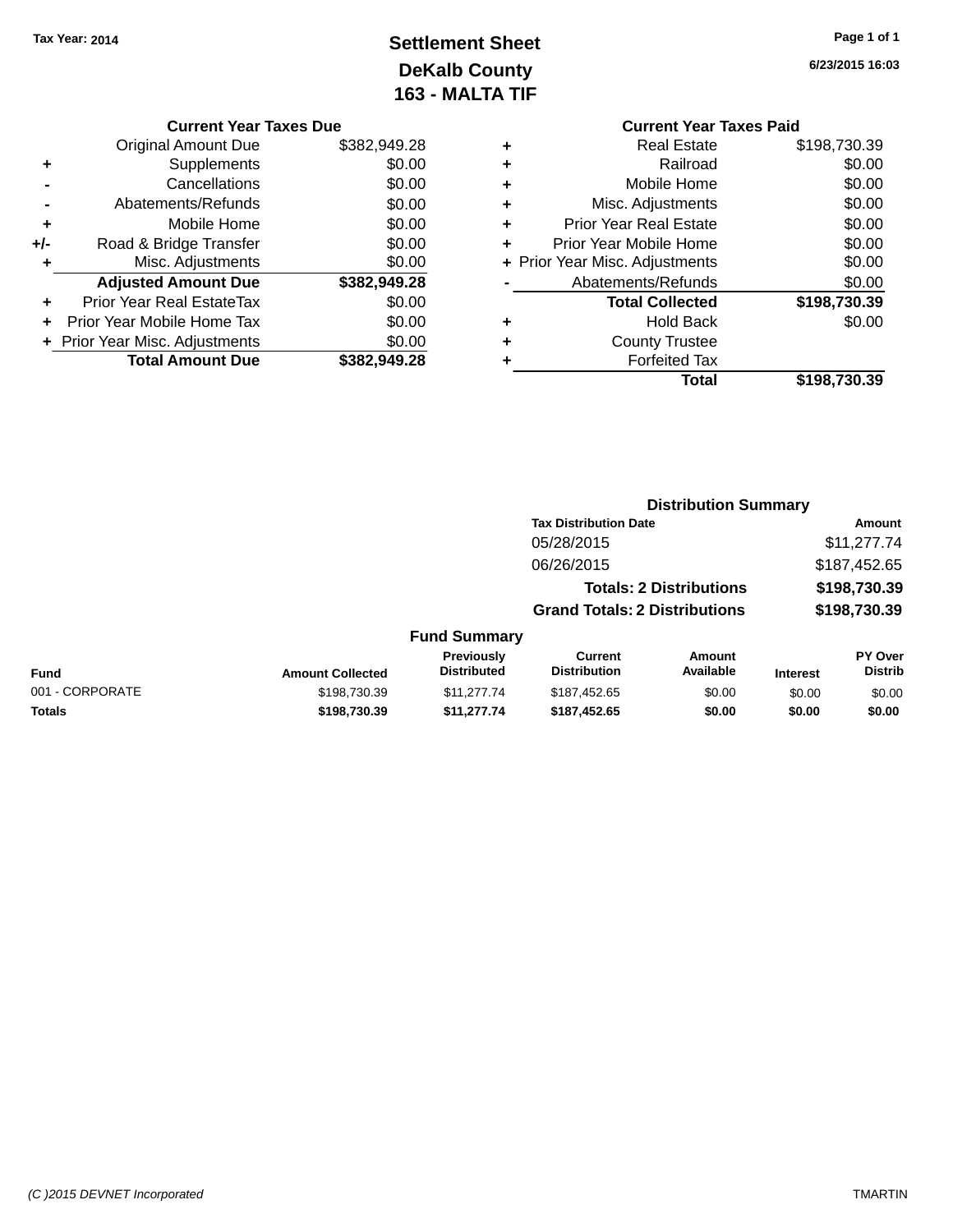# **Settlement Sheet Tax Year: 2014 Page 1 of 1 DeKalb County 164 - DEKALB TIF5**

**6/23/2015 16:03**

|     | <b>Current Year Taxes Due</b>    |          |
|-----|----------------------------------|----------|
|     | <b>Original Amount Due</b>       | \$444.66 |
| ٠   | Supplements                      | \$0.00   |
|     | Cancellations                    | \$0.00   |
|     | Abatements/Refunds               | \$0.00   |
| ٠   | Mobile Home                      | \$0.00   |
| +/- | Road & Bridge Transfer           | \$0.00   |
| ٠   | Misc. Adjustments                | \$0.00   |
|     | <b>Adjusted Amount Due</b>       | \$444.66 |
| ٠   | <b>Prior Year Real EstateTax</b> | \$0.00   |
| ÷   | Prior Year Mobile Home Tax       | \$0.00   |
|     | + Prior Year Misc. Adjustments   | \$0.00   |
|     | <b>Total Amount Due</b>          | \$444.66 |

|   | <b>Current Year Taxes Paid</b> |          |  |  |
|---|--------------------------------|----------|--|--|
| ٠ | Real Estate                    | \$444.66 |  |  |
| ٠ | Railroad                       | \$0.00   |  |  |
| ٠ | Mobile Home                    | \$0.00   |  |  |
| ٠ | Misc. Adjustments              | \$0.00   |  |  |
| ٠ | Prior Year Real Estate         | \$0.00   |  |  |
| ٠ | Prior Year Mobile Home         | \$0.00   |  |  |
|   | + Prior Year Misc. Adjustments | \$0.00   |  |  |
|   | Abatements/Refunds             | \$0.00   |  |  |
|   | <b>Total Collected</b>         | \$444.66 |  |  |
| ٠ | <b>Hold Back</b>               | \$0.00   |  |  |
|   | <b>County Trustee</b>          |          |  |  |
|   | <b>Forfeited Tax</b>           |          |  |  |
|   | Total                          | \$444.66 |  |  |
|   |                                |          |  |  |

|                 |                                            |                                  | <b>Distribution Summary</b>    |                            |                    |                                  |
|-----------------|--------------------------------------------|----------------------------------|--------------------------------|----------------------------|--------------------|----------------------------------|
|                 | <b>Tax Distribution Date</b><br>06/26/2015 |                                  |                                |                            | Amount<br>\$444.66 |                                  |
|                 |                                            |                                  |                                |                            |                    |                                  |
|                 |                                            | <b>Totals: 1 Distributions</b>   |                                |                            |                    | \$444.66                         |
|                 | <b>Grand Totals: 1 Distributions</b>       |                                  |                                | \$444.66                   |                    |                                  |
|                 |                                            | <b>Fund Summary</b>              |                                |                            |                    |                                  |
| <b>Fund</b>     | <b>Amount Collected</b>                    | Previously<br><b>Distributed</b> | Current<br><b>Distribution</b> | <b>Amount</b><br>Available | <b>Interest</b>    | <b>PY Over</b><br><b>Distrib</b> |
| 001 - CORPORATE | \$444.66                                   | \$0.00                           | \$444.66                       | \$0.00                     | \$0.00             | \$0.00                           |
| <b>Totals</b>   | \$444.66                                   | \$0.00                           | \$444.66                       | \$0.00                     | \$0.00             | \$0.00                           |
|                 |                                            |                                  |                                |                            |                    |                                  |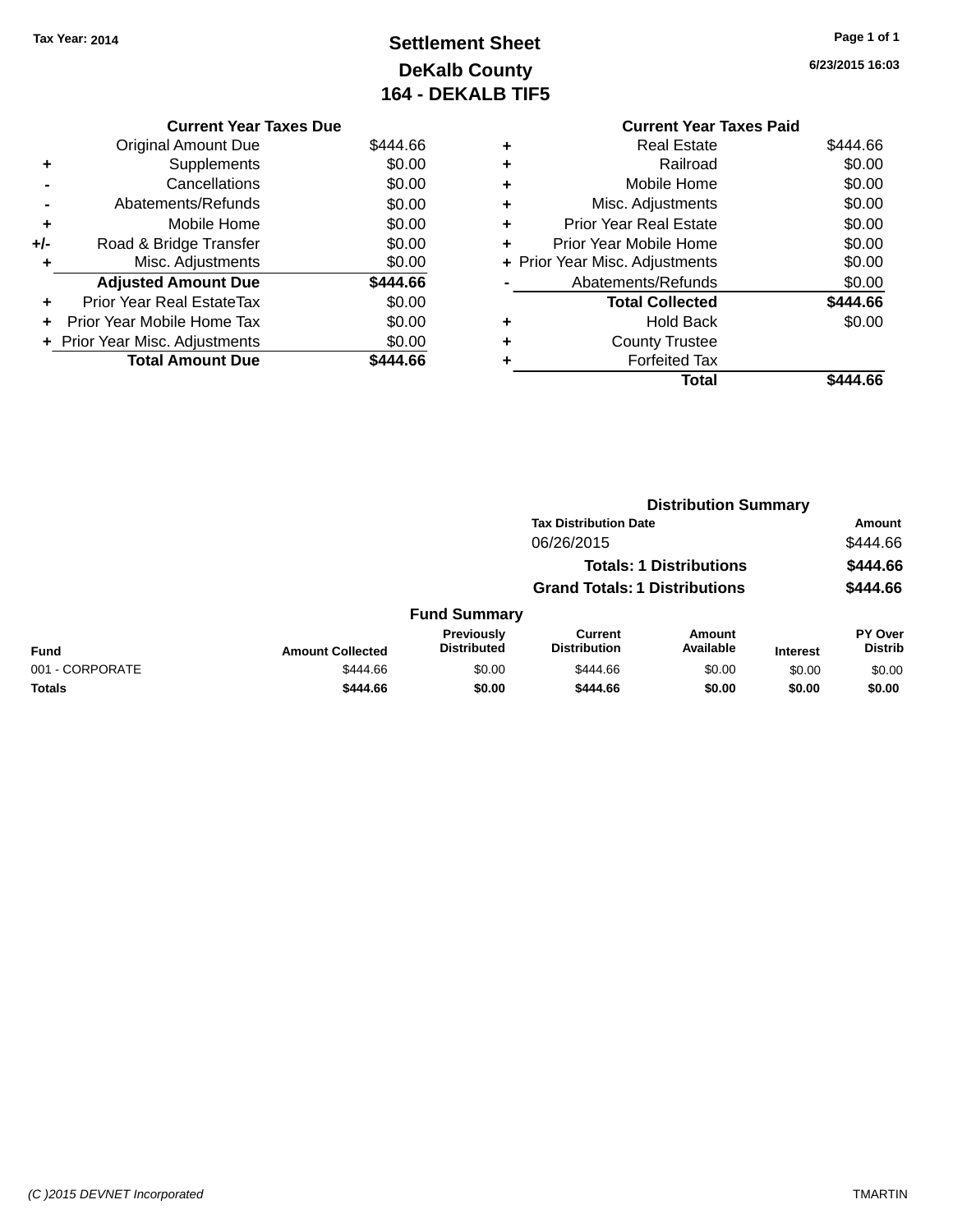### **Settlement Sheet Tax Year: 2014 Page 1 of 1 DeKalb County 170 - KIRKLAND TIF**

**6/23/2015 16:03**

|  | <b>Current Year Taxes Due</b> |  |
|--|-------------------------------|--|
|  |                               |  |

|     | <b>Original Amount Due</b>       | \$199,768.26 |
|-----|----------------------------------|--------------|
| ٠   | Supplements                      | \$741.68     |
|     | Cancellations                    | \$1,498.82   |
|     | Abatements/Refunds               | \$0.00       |
| ٠   | Mobile Home                      | \$0.00       |
| +/- | Road & Bridge Transfer           | \$0.00       |
| ٠   | Misc. Adjustments                | \$0.00       |
|     | <b>Adjusted Amount Due</b>       | \$199,011.12 |
| ÷   | <b>Prior Year Real EstateTax</b> | \$0.00       |
|     | Prior Year Mobile Home Tax       | \$0.00       |
|     | + Prior Year Misc. Adjustments   | \$0.00       |
|     | <b>Total Amount Due</b>          | \$199,011.12 |

|   | <b>Real Estate</b>             | \$111,707.07 |
|---|--------------------------------|--------------|
| ٠ | Railroad                       | \$0.00       |
| ٠ | Mobile Home                    | \$0.00       |
| ٠ | Misc. Adjustments              | \$0.00       |
| ٠ | <b>Prior Year Real Estate</b>  | \$0.00       |
| ٠ | Prior Year Mobile Home         | \$0.00       |
|   | + Prior Year Misc. Adjustments | \$0.00       |
|   | Abatements/Refunds             | \$0.00       |
|   | <b>Total Collected</b>         | \$111,707.07 |
| ٠ | Hold Back                      | \$0.00       |
| ٠ | <b>County Trustee</b>          |              |
|   | <b>Forfeited Tax</b>           |              |
|   | Total                          | \$111,707.07 |
|   |                                |              |

|                 |                         |                                  | <b>Distribution Summary</b>           |                                |                 |                                  |
|-----------------|-------------------------|----------------------------------|---------------------------------------|--------------------------------|-----------------|----------------------------------|
|                 |                         |                                  | <b>Tax Distribution Date</b>          |                                |                 | Amount                           |
|                 |                         |                                  | 05/28/2015                            |                                |                 | \$13,680.43                      |
|                 |                         |                                  | 06/26/2015                            |                                |                 | \$98,026.64                      |
|                 |                         |                                  |                                       | <b>Totals: 2 Distributions</b> |                 | \$111,707.07                     |
|                 |                         |                                  | <b>Grand Totals: 2 Distributions</b>  |                                |                 | \$111,707.07                     |
|                 |                         | <b>Fund Summary</b>              |                                       |                                |                 |                                  |
| <b>Fund</b>     | <b>Amount Collected</b> | Previously<br><b>Distributed</b> | <b>Current</b><br><b>Distribution</b> | Amount<br>Available            | <b>Interest</b> | <b>PY Over</b><br><b>Distrib</b> |
| 001 - CORPORATE | \$111.707.07            | \$13,680.43                      | \$98,026.64                           | \$0.00                         | \$0.00          | \$0.00                           |
| <b>Totals</b>   | \$111.707.07            | \$13,680.43                      | \$98,026.64                           | \$0.00                         | \$0.00          | \$0.00                           |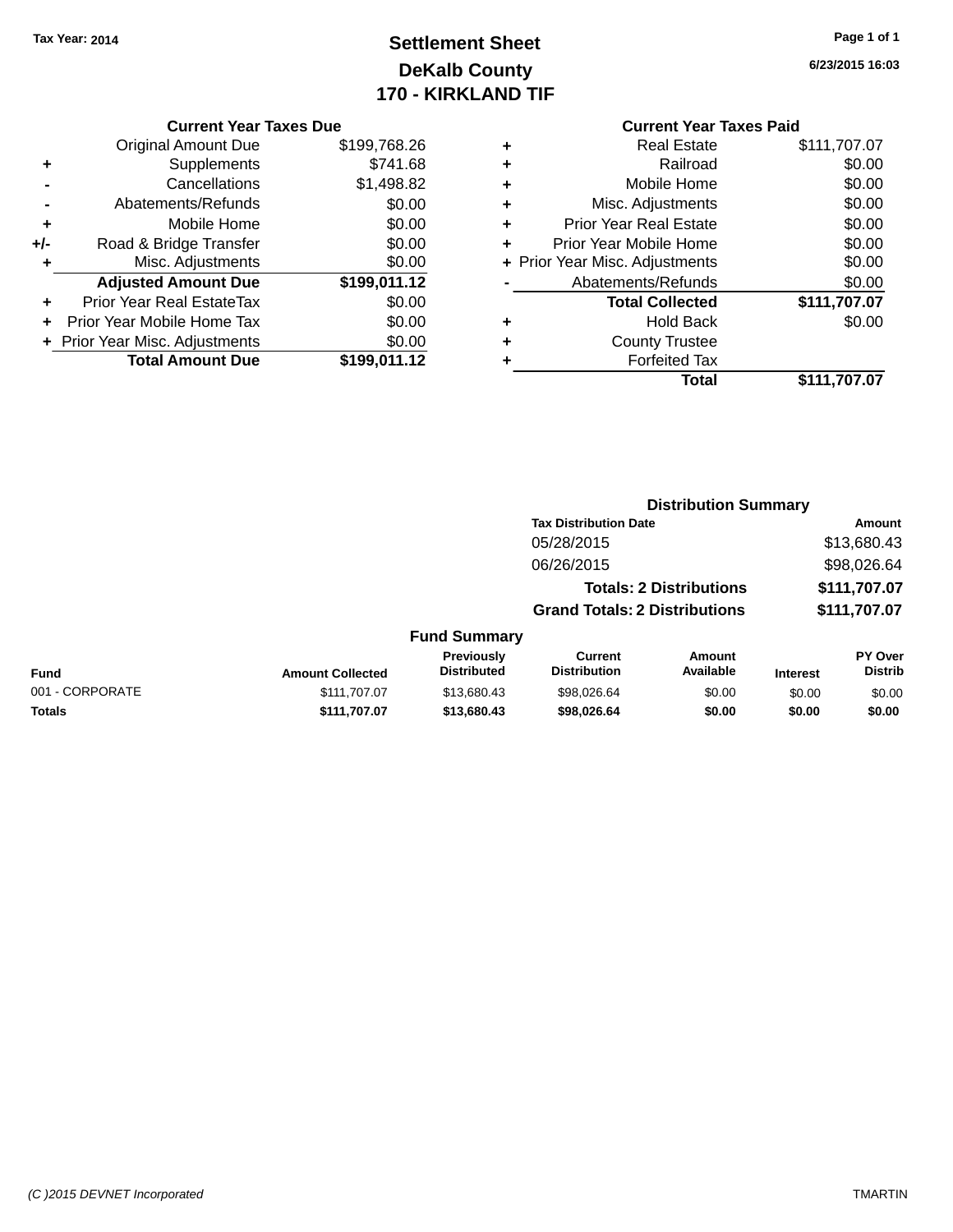### **Settlement Sheet Tax Year: 2014 Page 1 of 1 DeKalb County 171 - WATERMAN TIF**

**6/23/2015 16:03**

|     | <b>Current Year Taxes Due</b>  |             |  |
|-----|--------------------------------|-------------|--|
|     | <b>Original Amount Due</b>     | \$10,550.14 |  |
| ٠   | Supplements                    | \$0.00      |  |
|     | Cancellations                  | \$0.00      |  |
|     | Abatements/Refunds             | \$0.00      |  |
| ٠   | Mobile Home                    | \$0.00      |  |
| +/- | Road & Bridge Transfer         | \$0.00      |  |
| ٠   | Misc. Adjustments              | \$0.00      |  |
|     | <b>Adjusted Amount Due</b>     | \$10,550.14 |  |
| ÷   | Prior Year Real EstateTax      | \$0.00      |  |
| ٠   | Prior Year Mobile Home Tax     | \$0.00      |  |
|     | + Prior Year Misc. Adjustments | \$0.00      |  |
|     | <b>Total Amount Due</b>        | \$10,550.14 |  |
|     |                                |             |  |

| ٠ | <b>Real Estate</b>             | \$9,322.99 |
|---|--------------------------------|------------|
| ٠ | Railroad                       | \$0.00     |
| ٠ | Mobile Home                    | \$0.00     |
| ٠ | Misc. Adjustments              | \$0.00     |
| ٠ | <b>Prior Year Real Estate</b>  | \$0.00     |
| ٠ | Prior Year Mobile Home         | \$0.00     |
|   | + Prior Year Misc. Adjustments | \$0.00     |
|   | Abatements/Refunds             | \$0.00     |
|   | <b>Total Collected</b>         | \$9,322.99 |
| ٠ | <b>Hold Back</b>               | \$0.00     |
| ٠ | <b>County Trustee</b>          |            |
|   | <b>Forfeited Tax</b>           |            |
|   | Total                          | \$9,322.99 |
|   |                                |            |

|                 |                         |                                  |                                       | <b>Distribution Summary</b>    |                 |                           |
|-----------------|-------------------------|----------------------------------|---------------------------------------|--------------------------------|-----------------|---------------------------|
|                 |                         |                                  | <b>Tax Distribution Date</b>          |                                |                 | Amount                    |
|                 |                         |                                  | 05/28/2015                            |                                |                 | \$35.85                   |
|                 |                         |                                  | 06/26/2015                            |                                |                 | \$9,287.14                |
|                 |                         |                                  |                                       | <b>Totals: 2 Distributions</b> |                 | \$9,322.99                |
|                 |                         |                                  | <b>Grand Totals: 2 Distributions</b>  |                                |                 | \$9,322.99                |
|                 |                         | <b>Fund Summary</b>              |                                       |                                |                 |                           |
| <b>Fund</b>     | <b>Amount Collected</b> | Previously<br><b>Distributed</b> | <b>Current</b><br><b>Distribution</b> | Amount<br>Available            | <b>Interest</b> | PY Over<br><b>Distrib</b> |
| 001 - CORPORATE | \$9.322.99              | \$35.85                          | \$9,287.14                            | \$0.00                         | \$0.00          | \$0.00                    |
| <b>Totals</b>   | \$9,322.99              | \$35.85                          | \$9,287.14                            | \$0.00                         | \$0.00          | \$0.00                    |
|                 |                         |                                  |                                       |                                |                 |                           |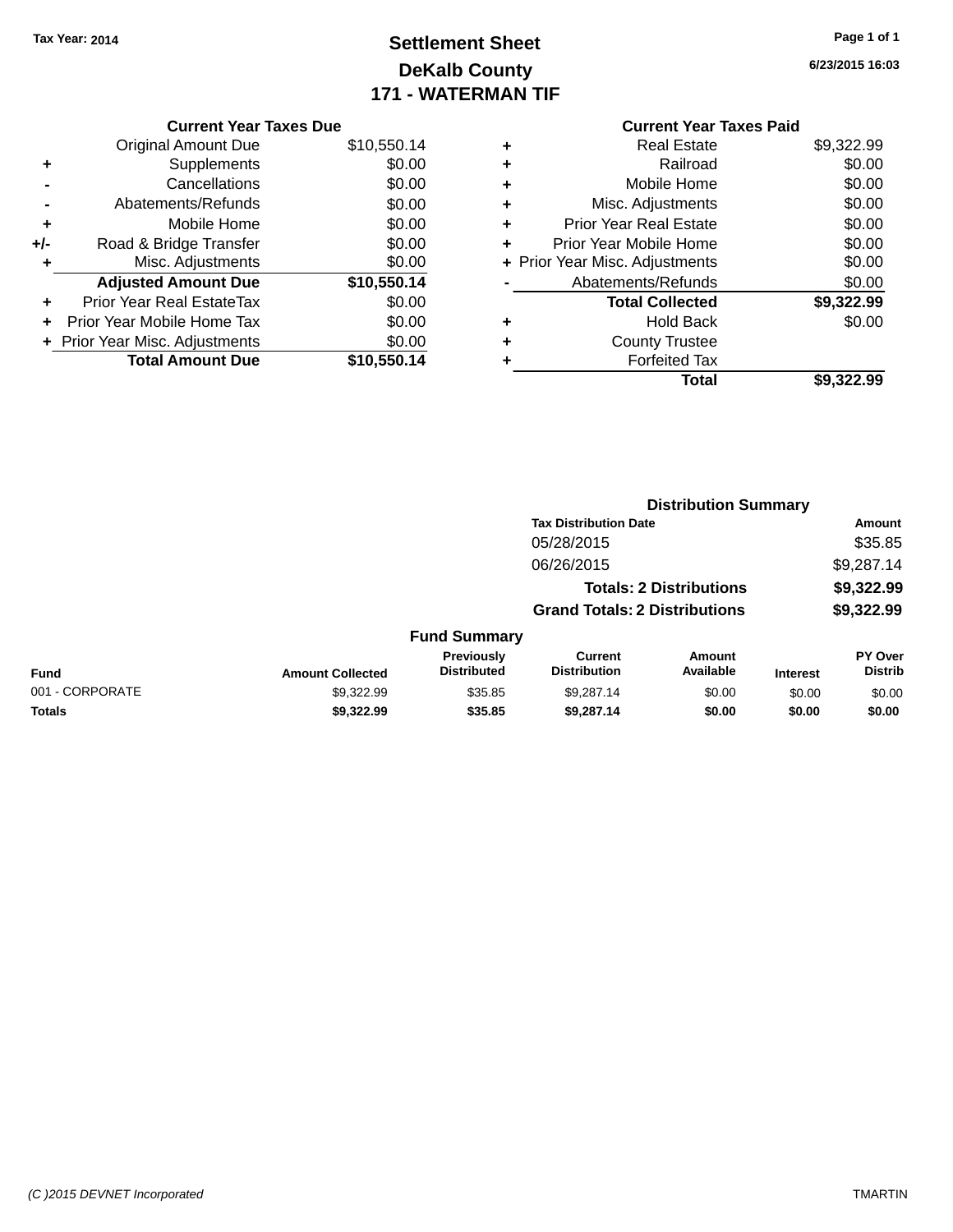### **Settlement Sheet Tax Year: 2014 Page 1 of 1 DeKalb County 172 - MAPLE PARK TIF**

**6/23/2015 16:03**

|       | <b>Current Year Taxes Due</b>  |            |  |  |  |
|-------|--------------------------------|------------|--|--|--|
|       | <b>Original Amount Due</b>     | \$4,855.36 |  |  |  |
| ٠     | Supplements                    | \$0.00     |  |  |  |
|       | \$0.00<br>Cancellations        |            |  |  |  |
|       | Abatements/Refunds             | \$0.00     |  |  |  |
| ٠     | Mobile Home                    | \$0.00     |  |  |  |
| $+/-$ | Road & Bridge Transfer         | \$0.00     |  |  |  |
| ٠     | Misc. Adjustments              | \$0.00     |  |  |  |
|       | <b>Adjusted Amount Due</b>     | \$4,855.36 |  |  |  |
| ٠     | Prior Year Real EstateTax      | \$0.00     |  |  |  |
| ÷     | Prior Year Mobile Home Tax     | \$0.00     |  |  |  |
|       | + Prior Year Misc. Adjustments | \$0.00     |  |  |  |
|       | <b>Total Amount Due</b>        | \$4,855.36 |  |  |  |

| ٠ | <b>Real Estate</b>             | \$2,576.43 |
|---|--------------------------------|------------|
| ٠ | Railroad                       | \$0.00     |
| ٠ | Mobile Home                    | \$0.00     |
| ٠ | Misc. Adjustments              | \$0.00     |
| ٠ | <b>Prior Year Real Estate</b>  | \$0.00     |
| ٠ | Prior Year Mobile Home         | \$0.00     |
|   | + Prior Year Misc. Adjustments | \$0.00     |
|   | Abatements/Refunds             | \$0.00     |
|   | <b>Total Collected</b>         | \$2,576.43 |
| ٠ | <b>Hold Back</b>               | \$0.00     |
| ٠ | <b>County Trustee</b>          |            |
| ٠ | <b>Forfeited Tax</b>           |            |
|   | Total                          | \$2,576.43 |
|   |                                |            |

|                 |                         |                                         |                                       | <b>Distribution Summary</b>    |                 |                                  |
|-----------------|-------------------------|-----------------------------------------|---------------------------------------|--------------------------------|-----------------|----------------------------------|
|                 |                         |                                         | <b>Tax Distribution Date</b>          |                                |                 | Amount                           |
|                 |                         |                                         | 05/28/2015                            |                                |                 | \$1,681.06                       |
|                 |                         |                                         | 06/26/2015                            |                                |                 | \$895.37                         |
|                 |                         |                                         |                                       | <b>Totals: 2 Distributions</b> |                 | \$2,576.43                       |
|                 |                         |                                         | <b>Grand Totals: 2 Distributions</b>  |                                |                 | \$2,576.43                       |
|                 |                         | <b>Fund Summary</b>                     |                                       |                                |                 |                                  |
| <b>Fund</b>     | <b>Amount Collected</b> | <b>Previously</b><br><b>Distributed</b> | <b>Current</b><br><b>Distribution</b> | Amount<br>Available            | <b>Interest</b> | <b>PY Over</b><br><b>Distrib</b> |
| 001 - CORPORATE | \$2,576.43              | \$1,681.06                              | \$895.37                              | \$0.00                         | \$0.00          | \$0.00                           |
| <b>Totals</b>   | \$2,576.43              | \$1,681.06                              | \$895.37                              | \$0.00                         | \$0.00          | \$0.00                           |
|                 |                         |                                         |                                       |                                |                 |                                  |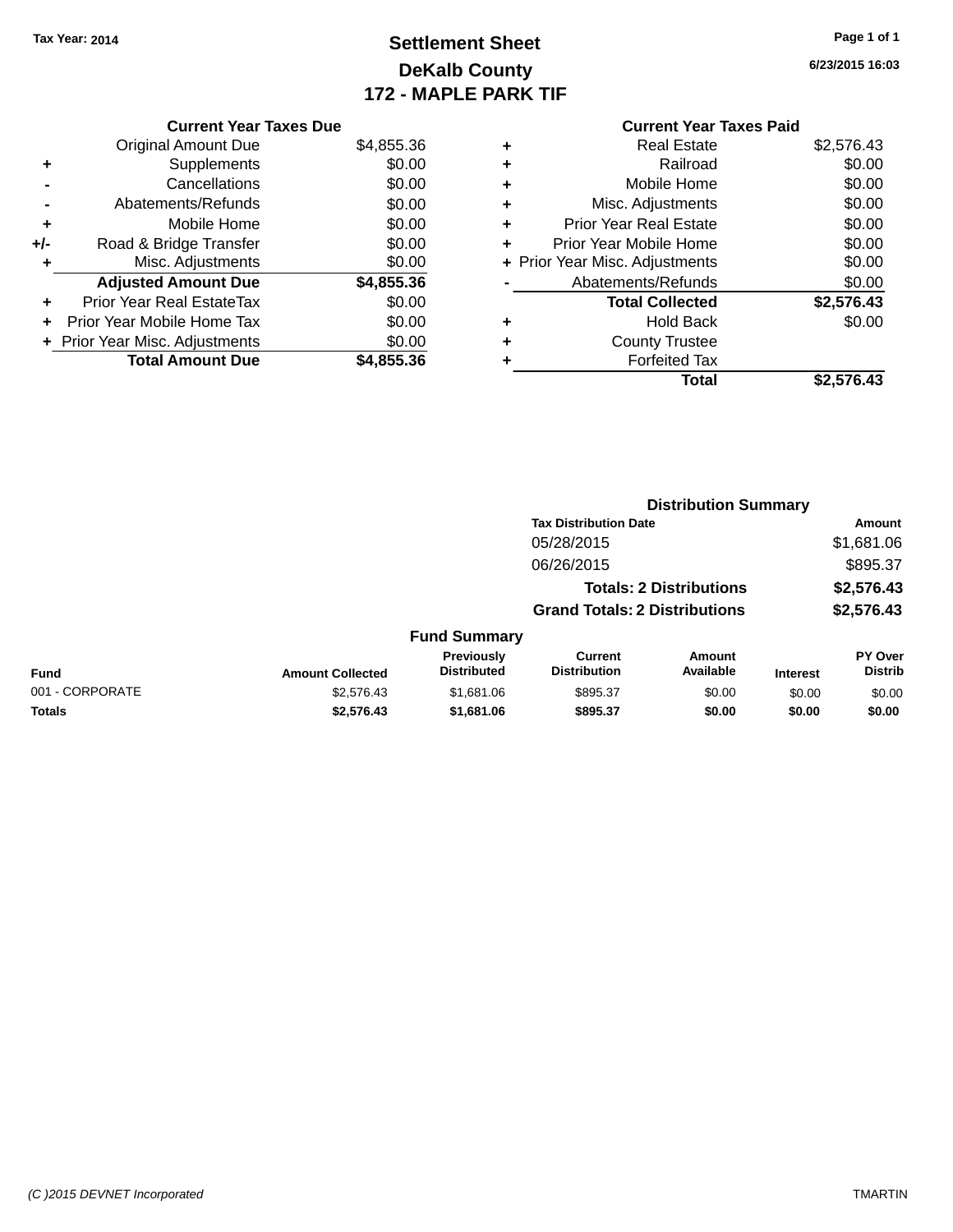### **Settlement Sheet Tax Year: 2014 Page 1 of 1 DeKalb County 180 - SYCAMORE TIF DISTRICT**

**6/23/2015 16:03**

|       | <b>Current Year Taxes Due</b>  |             |  |  |  |  |  |
|-------|--------------------------------|-------------|--|--|--|--|--|
|       | <b>Original Amount Due</b>     | \$54,724.74 |  |  |  |  |  |
| ٠     | Supplements                    | \$0.00      |  |  |  |  |  |
|       | Cancellations                  | \$0.00      |  |  |  |  |  |
|       | Abatements/Refunds             | \$0.00      |  |  |  |  |  |
| ÷     | Mobile Home                    | \$0.00      |  |  |  |  |  |
| $+/-$ | Road & Bridge Transfer         | \$0.00      |  |  |  |  |  |
|       | Misc. Adjustments              | \$0.00      |  |  |  |  |  |
|       | <b>Adjusted Amount Due</b>     | \$54,724.74 |  |  |  |  |  |
| ٠     | Prior Year Real EstateTax      | \$0.00      |  |  |  |  |  |
|       | Prior Year Mobile Home Tax     | \$0.00      |  |  |  |  |  |
|       | + Prior Year Misc. Adjustments | \$0.00      |  |  |  |  |  |
|       | <b>Total Amount Due</b>        | \$54.724.74 |  |  |  |  |  |
|       |                                |             |  |  |  |  |  |

|   | <b>Real Estate</b>             | \$16,616.44 |
|---|--------------------------------|-------------|
| ٠ | Railroad                       | \$0.00      |
| ٠ | Mobile Home                    | \$0.00      |
| ٠ | Misc. Adjustments              | \$0.00      |
| ٠ | <b>Prior Year Real Estate</b>  | \$0.00      |
| ÷ | Prior Year Mobile Home         | \$0.00      |
|   | + Prior Year Misc. Adjustments | \$0.00      |
|   | Abatements/Refunds             | \$0.00      |
|   | <b>Total Collected</b>         | \$16,616.44 |
| ٠ | Hold Back                      | \$0.00      |
| ٠ | <b>County Trustee</b>          |             |
| ٠ | <b>Forfeited Tax</b>           |             |
|   | Total                          | \$16,616.44 |
|   |                                |             |

|                 |                         |                                         |                                       | <b>Distribution Summary</b>    |                 |                           |
|-----------------|-------------------------|-----------------------------------------|---------------------------------------|--------------------------------|-----------------|---------------------------|
|                 |                         |                                         | <b>Tax Distribution Date</b>          |                                |                 | Amount                    |
|                 |                         |                                         | 05/28/2015                            |                                |                 | \$164.38                  |
|                 |                         |                                         | 06/26/2015                            |                                |                 | \$16,452.06               |
|                 |                         |                                         |                                       | <b>Totals: 2 Distributions</b> |                 | \$16,616.44               |
|                 |                         |                                         | <b>Grand Totals: 2 Distributions</b>  |                                |                 | \$16,616.44               |
|                 |                         | <b>Fund Summary</b>                     |                                       |                                |                 |                           |
| <b>Fund</b>     | <b>Amount Collected</b> | <b>Previously</b><br><b>Distributed</b> | <b>Current</b><br><b>Distribution</b> | Amount<br>Available            | <b>Interest</b> | PY Over<br><b>Distrib</b> |
| 001 - CORPORATE | \$16,616.44             | \$164.38                                | \$16,452.06                           | \$0.00                         | \$0.00          | \$0.00                    |
| <b>Totals</b>   | \$16,616.44             | \$164.38                                | \$16,452.06                           | \$0.00                         | \$0.00          | \$0.00                    |
|                 |                         |                                         |                                       |                                |                 |                           |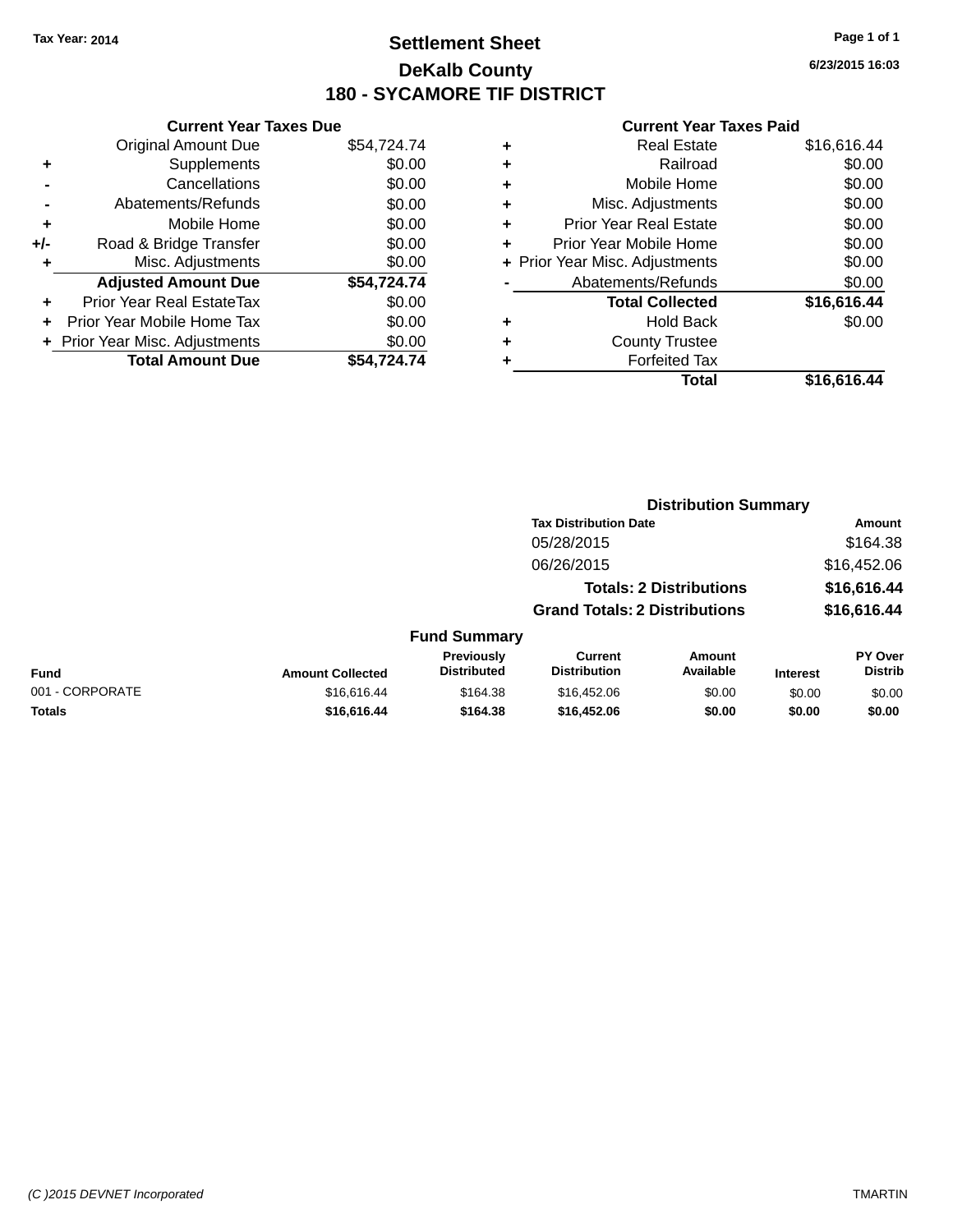### **Settlement Sheet Tax Year: 2014 Page 1 of 1 DeKalb County 190 - CORTLAND TIF**

**6/23/2015 16:03**

|       | <b>Current Year Taxes Due</b>    |             |
|-------|----------------------------------|-------------|
|       | <b>Original Amount Due</b>       | \$37,599.50 |
| ٠     | Supplements                      | \$0.00      |
|       | Cancellations                    | \$0.00      |
|       | Abatements/Refunds               | \$0.00      |
| ٠     | Mobile Home                      | \$0.00      |
| $+/-$ | Road & Bridge Transfer           | \$0.00      |
| ٠     | Misc. Adjustments                | \$0.00      |
|       | <b>Adjusted Amount Due</b>       | \$37,599.50 |
|       | <b>Prior Year Real EstateTax</b> | \$0.00      |
|       | Prior Year Mobile Home Tax       | \$0.00      |
|       | + Prior Year Misc. Adjustments   | \$0.00      |
|       | <b>Total Amount Due</b>          | \$37,599.50 |
|       |                                  |             |

|   | Total                          | \$31,905.52 |
|---|--------------------------------|-------------|
|   | <b>Forfeited Tax</b>           |             |
| ٠ | <b>County Trustee</b>          |             |
| ٠ | <b>Hold Back</b>               | \$0.00      |
|   | <b>Total Collected</b>         | \$31,905.52 |
|   | Abatements/Refunds             | \$0.00      |
|   | + Prior Year Misc. Adjustments | \$0.00      |
| ٠ | Prior Year Mobile Home         | \$0.00      |
| ٠ | <b>Prior Year Real Estate</b>  | \$0.00      |
| ٠ | Misc. Adjustments              | \$0.00      |
| ٠ | Mobile Home                    | \$0.00      |
| ٠ | Railroad                       | \$0.00      |
| ٠ | <b>Real Estate</b>             | \$31,905.52 |

|                         |                           |                                               |                                      | <b>Distribution Summary</b>          |                                |                 |                           |
|-------------------------|---------------------------|-----------------------------------------------|--------------------------------------|--------------------------------------|--------------------------------|-----------------|---------------------------|
|                         |                           |                                               |                                      | <b>Tax Distribution Date</b>         |                                |                 | <b>Amount</b>             |
|                         |                           |                                               |                                      | 05/28/2015                           |                                |                 | \$694.96                  |
|                         |                           |                                               |                                      | 06/26/2015                           |                                |                 | \$31,210.56               |
|                         |                           |                                               |                                      |                                      | <b>Totals: 2 Distributions</b> | \$31,905.52     |                           |
|                         |                           |                                               |                                      | <b>Grand Totals: 2 Distributions</b> |                                |                 | \$31,905.52               |
|                         |                           |                                               | <b>Fund Summary</b>                  |                                      |                                |                 |                           |
| <b>Fund</b>             | <b>Amount Collected</b>   |                                               | Previously<br><b>Distributed</b>     | Current<br><b>Distribution</b>       | <b>Amount</b><br>Available     | <b>Interest</b> | PY Over<br><b>Distrib</b> |
| 001 - CORPORATE         |                           | \$31,905.52                                   | \$694.96                             | \$31,210.56                          | \$0.00                         | \$0.00          | \$0.00                    |
| <b>Totals</b>           |                           | \$31,905.52                                   | \$694.96                             | \$31,210.56                          | \$0.00                         | \$0.00          | \$0.00                    |
|                         |                           | <b>Miscellaneous Adjustment Detail</b>        |                                      |                                      |                                |                 |                           |
| Year Source             | Account Type              |                                               | <b>Amount Adjustment Description</b> |                                      |                                |                 |                           |
| 2013 RE - Real Estate   | <b>Back Tax Collected</b> | \$0.00 STALEY REDEMPTION 09-29-251-051 by TBA |                                      |                                      |                                |                 |                           |
| 2013 RE - Real Estate   | <b>Back Tax Collected</b> | \$0.00 STALEY REDEMPTION 09-29-251-050 by TBA |                                      |                                      |                                |                 |                           |
| <b>Totals 2 entries</b> |                           | \$0.00                                        |                                      |                                      |                                |                 |                           |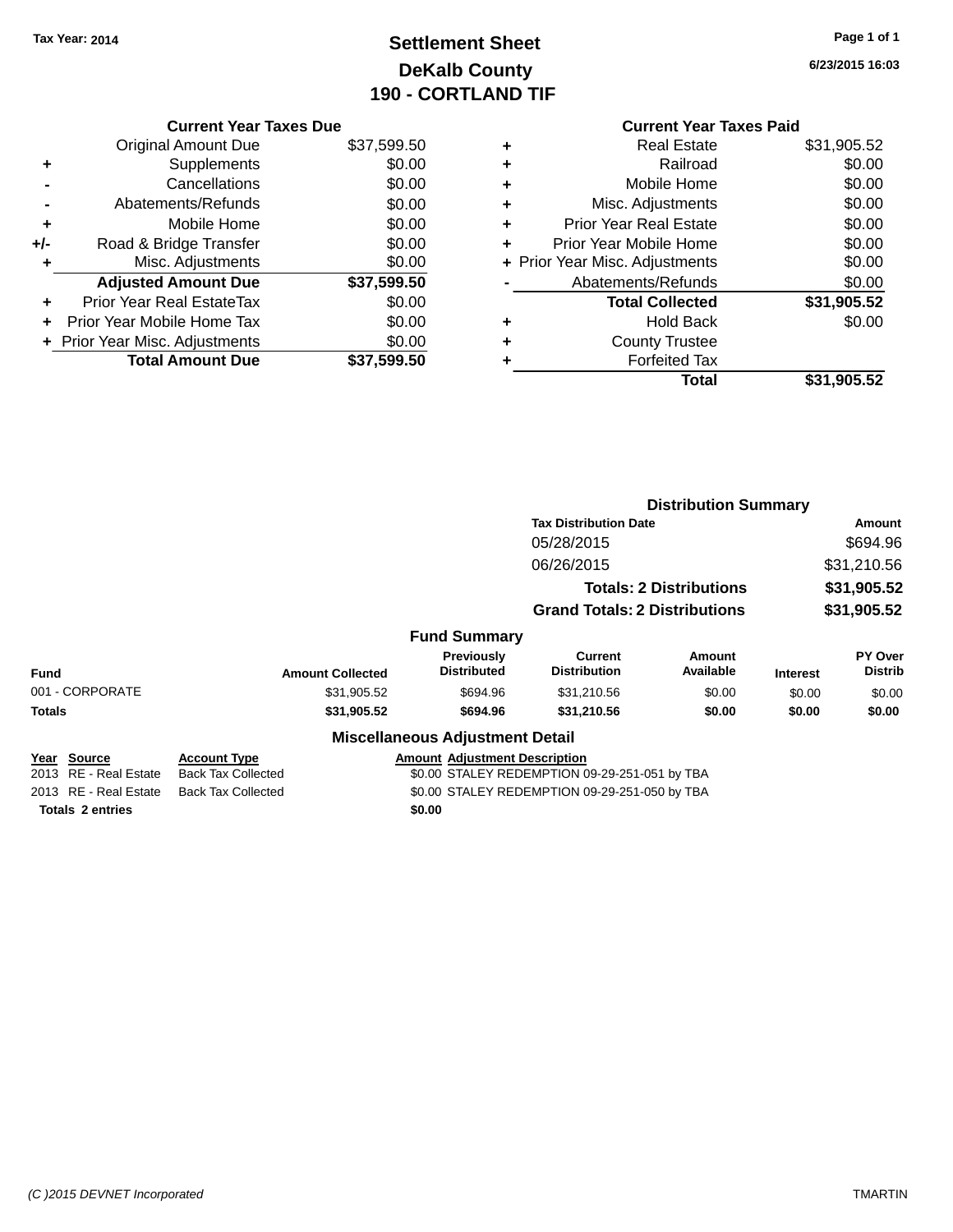### **Settlement Sheet Tax Year: 2014 Page 1 of 1 DeKalb County 201 - DEKALB SSA #6**

|     | <b>Current Year Taxes Due</b>  |             |
|-----|--------------------------------|-------------|
|     | <b>Original Amount Due</b>     | \$10,000.36 |
| ٠   | Supplements                    | \$0.00      |
|     | Cancellations                  | \$0.00      |
|     | Abatements/Refunds             | \$0.00      |
| ٠   | Mobile Home                    | \$0.00      |
| +/- | Road & Bridge Transfer         | \$0.00      |
| ٠   | Misc. Adjustments              | \$0.00      |
|     | <b>Adjusted Amount Due</b>     | \$10,000.36 |
| ÷   | Prior Year Real EstateTax      | \$0.00      |
|     | Prior Year Mobile Home Tax     | \$0.00      |
|     | + Prior Year Misc. Adjustments | \$0.00      |
|     | <b>Total Amount Due</b>        | \$10,000.36 |

**6/23/2015 16:03**

| ٠ | <b>Real Estate</b>             | \$4,248.59 |
|---|--------------------------------|------------|
| ÷ | Railroad                       | \$0.00     |
| ٠ | Mobile Home                    | \$0.00     |
| ٠ | Misc. Adjustments              | \$0.00     |
| ٠ | <b>Prior Year Real Estate</b>  | \$0.00     |
| ٠ | Prior Year Mobile Home         | \$0.00     |
|   | + Prior Year Misc. Adjustments | \$0.00     |
|   | Abatements/Refunds             | \$0.00     |
|   | <b>Total Collected</b>         | \$4,248.59 |
| ٠ | <b>Hold Back</b>               | \$0.00     |
| ٠ | <b>County Trustee</b>          |            |
|   | <b>Forfeited Tax</b>           |            |
|   | Total                          | \$4,248.59 |
|   |                                |            |

|                            |                         | <b>Distribution Summary</b>      |                                       |                                |                 |                                  |  |
|----------------------------|-------------------------|----------------------------------|---------------------------------------|--------------------------------|-----------------|----------------------------------|--|
|                            |                         |                                  | <b>Tax Distribution Date</b>          |                                |                 | Amount                           |  |
|                            |                         |                                  | 05/28/2015                            |                                |                 | \$2,552.86                       |  |
|                            |                         |                                  | 06/26/2015                            |                                |                 | \$1,695.73                       |  |
|                            |                         |                                  |                                       | <b>Totals: 2 Distributions</b> |                 | \$4,248.59                       |  |
|                            |                         |                                  | <b>Grand Totals: 2 Distributions</b>  |                                |                 | \$4,248.59                       |  |
|                            |                         | <b>Fund Summary</b>              |                                       |                                |                 |                                  |  |
| Fund                       | <b>Amount Collected</b> | Previously<br><b>Distributed</b> | <b>Current</b><br><b>Distribution</b> | <b>Amount</b><br>Available     | <b>Interest</b> | <b>PY Over</b><br><b>Distrib</b> |  |
| 023 - SPECIAL SERVICE AREA | \$4,248.59              | \$2,552.86                       | \$1,695.73                            | \$0.00                         | \$0.00          | \$0.00                           |  |
| <b>Totals</b>              | \$4,248.59              | \$2,552.86                       | \$1,695.73                            | \$0.00                         | \$0.00          | \$0.00                           |  |
|                            |                         |                                  |                                       |                                |                 |                                  |  |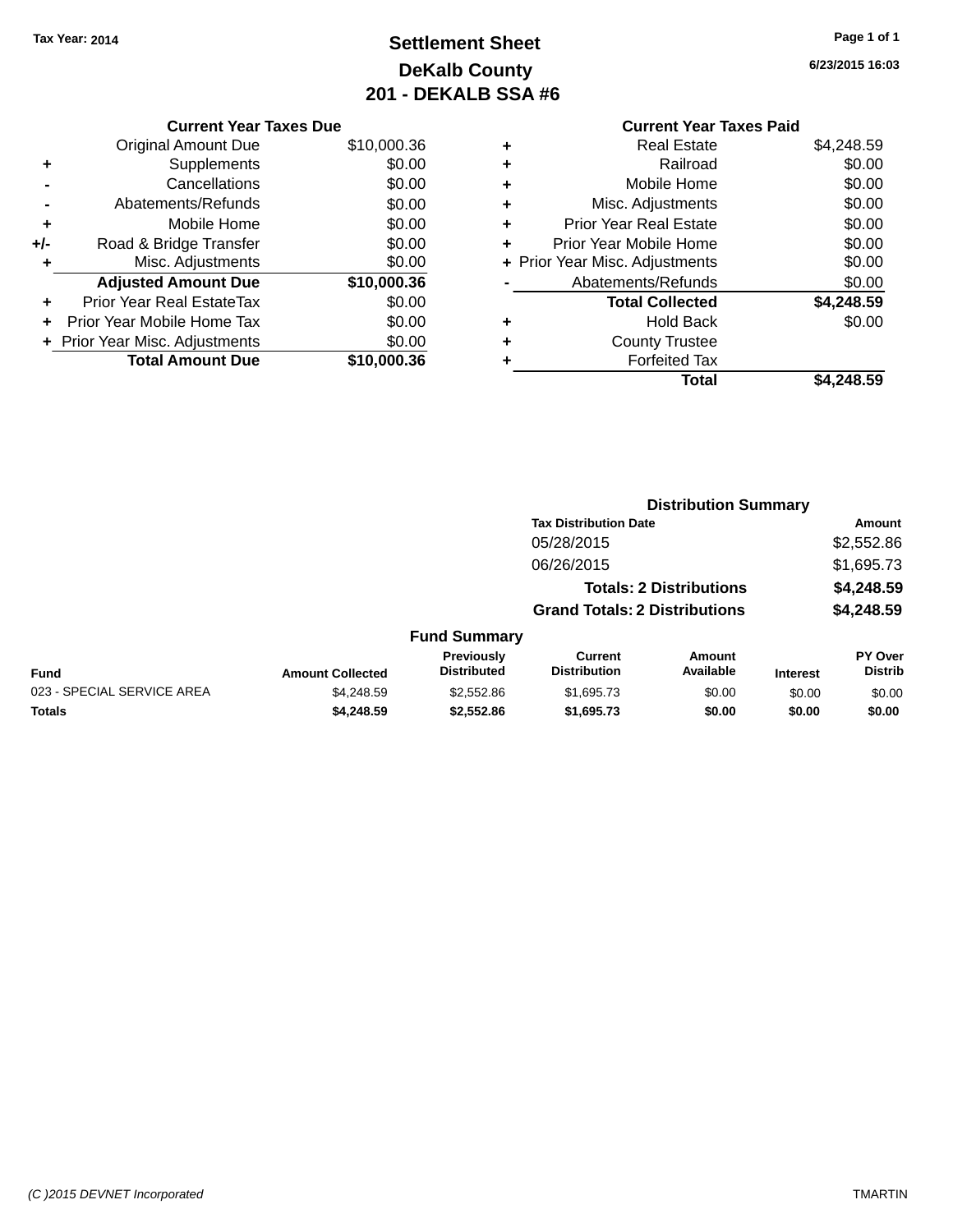### **Settlement Sheet Tax Year: 2014 Page 1 of 1 DeKalb County 204 - GENOA RIVER BEND SSA**

**6/23/2015 16:03**

| \$48,247.71 |
|-------------|
| \$0.00      |
| \$0.00      |
| \$0.00      |
| \$0.00      |
| \$0.00      |
| \$0.00      |
| \$48,247.71 |
| \$0.00      |
| \$0.00      |
| \$0.00      |
| \$48.247.71 |
|             |

| ٠ | <b>Real Estate</b>             | \$24,344.71 |
|---|--------------------------------|-------------|
| ٠ | Railroad                       | \$0.00      |
| ٠ | Mobile Home                    | \$0.00      |
| ٠ | Misc. Adjustments              | \$0.00      |
| ٠ | <b>Prior Year Real Estate</b>  | \$0.00      |
| ÷ | Prior Year Mobile Home         | \$0.00      |
|   | + Prior Year Misc. Adjustments | \$0.00      |
|   | Abatements/Refunds             | \$0.00      |
|   | <b>Total Collected</b>         | \$24,344.71 |
| ٠ | Hold Back                      | \$0.00      |
| ٠ | <b>County Trustee</b>          |             |
| ٠ | <b>Forfeited Tax</b>           |             |
|   | Total                          | \$24,344.71 |
|   |                                |             |

|                            |                         |                                  |                                       | <b>Distribution Summary</b>    |                 |                           |
|----------------------------|-------------------------|----------------------------------|---------------------------------------|--------------------------------|-----------------|---------------------------|
|                            |                         |                                  | <b>Tax Distribution Date</b>          |                                |                 | <b>Amount</b>             |
|                            |                         |                                  | 05/28/2015                            |                                |                 | \$1,942.56                |
|                            |                         |                                  | 06/26/2015                            |                                |                 | \$22,402.15               |
|                            |                         |                                  |                                       | <b>Totals: 2 Distributions</b> |                 | \$24,344.71               |
|                            |                         |                                  | <b>Grand Totals: 2 Distributions</b>  |                                |                 | \$24,344.71               |
|                            |                         | <b>Fund Summary</b>              |                                       |                                |                 |                           |
| <b>Fund</b>                | <b>Amount Collected</b> | Previously<br><b>Distributed</b> | <b>Current</b><br><b>Distribution</b> | Amount<br>Available            | <b>Interest</b> | PY Over<br><b>Distrib</b> |
| 023 - SPECIAL SERVICE AREA | \$24.344.71             | \$1.942.56                       | \$22,402.15                           | \$0.00                         | \$0.00          | \$0.00                    |
| <b>Totals</b>              | \$24,344.71             | \$1,942.56                       | \$22,402.15                           | \$0.00                         | \$0.00          | \$0.00                    |
|                            |                         |                                  |                                       |                                |                 |                           |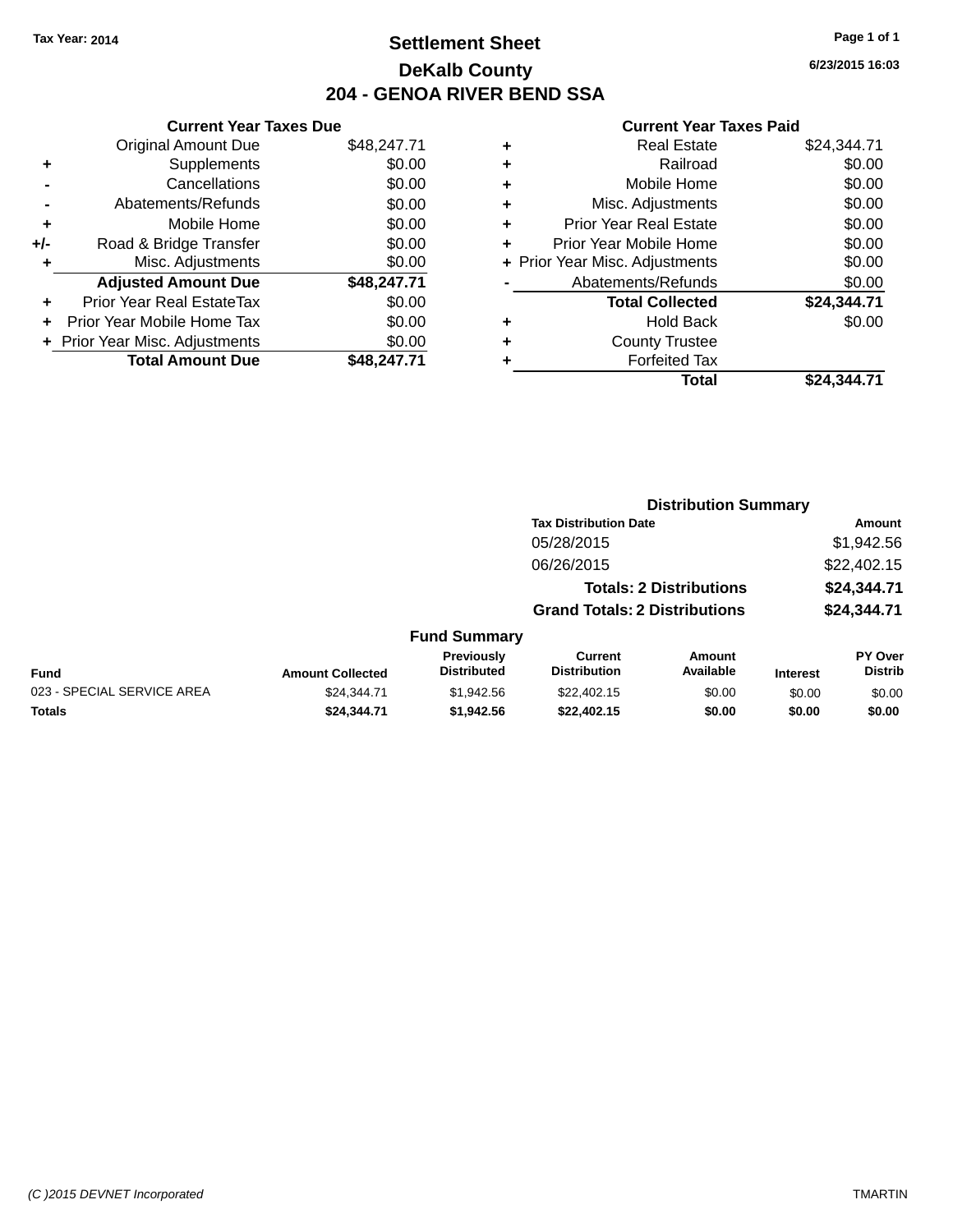### **Settlement Sheet Tax Year: 2014 Page 1 of 1 DeKalb County 207 - DERBY ESTATES SSA**

**6/23/2015 16:03**

|     | <b>Current Year Taxes Due</b>  |            |
|-----|--------------------------------|------------|
|     | <b>Original Amount Due</b>     | \$4,800.24 |
| ٠   | Supplements                    | \$193.49   |
|     | Cancellations                  | \$207.56   |
|     | Abatements/Refunds             | \$0.00     |
| ٠   | Mobile Home                    | \$0.00     |
| +/- | Road & Bridge Transfer         | \$0.00     |
| ٠   | Misc. Adjustments              | \$0.00     |
|     | <b>Adjusted Amount Due</b>     | \$4,786.17 |
|     | Prior Year Real EstateTax      | \$191.47   |
| ÷   | Prior Year Mobile Home Tax     | \$0.00     |
|     | + Prior Year Misc. Adjustments | \$45.79    |
|     | <b>Total Amount Due</b>        | \$5,023.43 |
|     |                                |            |

| ٠ | <b>Real Estate</b>             | \$2,732.39 |
|---|--------------------------------|------------|
| ÷ | Railroad                       | \$0.00     |
| ٠ | Mobile Home                    | \$0.00     |
| ٠ | Misc. Adjustments              | \$0.00     |
| ٠ | <b>Prior Year Real Estate</b>  | \$191.47   |
| ٠ | Prior Year Mobile Home         | \$0.00     |
|   | + Prior Year Misc. Adjustments | \$45.79    |
|   | Abatements/Refunds             | \$0.00     |
|   | <b>Total Collected</b>         | \$2,969.65 |
| ٠ | <b>Hold Back</b>               | \$0.00     |
| ٠ | <b>County Trustee</b>          |            |
|   | <b>Forfeited Tax</b>           |            |
|   | Total                          | \$2,969.65 |
|   |                                |            |

|                                                    |                                                                                       |                         |                                               | <b>Distribution Summary</b>          |                                |                 |                           |
|----------------------------------------------------|---------------------------------------------------------------------------------------|-------------------------|-----------------------------------------------|--------------------------------------|--------------------------------|-----------------|---------------------------|
|                                                    |                                                                                       |                         |                                               | <b>Tax Distribution Date</b>         |                                |                 | Amount                    |
|                                                    |                                                                                       |                         |                                               | 05/28/2015                           |                                |                 | \$1,015.18                |
|                                                    |                                                                                       |                         |                                               | 06/26/2015                           |                                |                 | \$1,954.47                |
|                                                    |                                                                                       |                         |                                               |                                      | <b>Totals: 2 Distributions</b> |                 | \$2,969.65                |
|                                                    |                                                                                       |                         |                                               | <b>Grand Totals: 2 Distributions</b> |                                |                 | \$2,969.65                |
|                                                    |                                                                                       |                         | <b>Fund Summary</b>                           |                                      |                                |                 |                           |
| <b>Fund</b>                                        |                                                                                       | <b>Amount Collected</b> | Previously<br><b>Distributed</b>              | Current<br><b>Distribution</b>       | Amount<br>Available            | <b>Interest</b> | PY Over<br><b>Distrib</b> |
| 023 - SPECIAL SERVICE AREA                         |                                                                                       | \$2,969.65              | \$1,015.18                                    | \$1,954.47                           | \$0.00                         | \$0.00          | \$0.00                    |
| <b>Totals</b>                                      |                                                                                       | \$2,969.65              | \$1,015.18                                    | \$1,954.47                           | \$0.00                         | \$0.00          | \$0.00                    |
|                                                    |                                                                                       |                         | <b>Miscellaneous Adjustment Detail</b>        |                                      |                                |                 |                           |
| Year Source                                        | <b>Account Type</b>                                                                   |                         | <b>Amount Adjustment Description</b>          |                                      |                                |                 |                           |
| 2013 RE - Real Estate<br><b>Back Tax Collected</b> |                                                                                       |                         | \$21.26 MARSH REDEMPTION 03-31-231-008 by TBA |                                      |                                |                 |                           |
| 2013 RE - Real Estate                              | <b>Back Tax Collected</b><br>\$24.53 ABCXYZ LIVING TR REDEMPTION 03-31-235-006 by TBA |                         |                                               |                                      |                                |                 |                           |
| <b>Totals 2 entries</b>                            |                                                                                       |                         | \$45.79                                       |                                      |                                |                 |                           |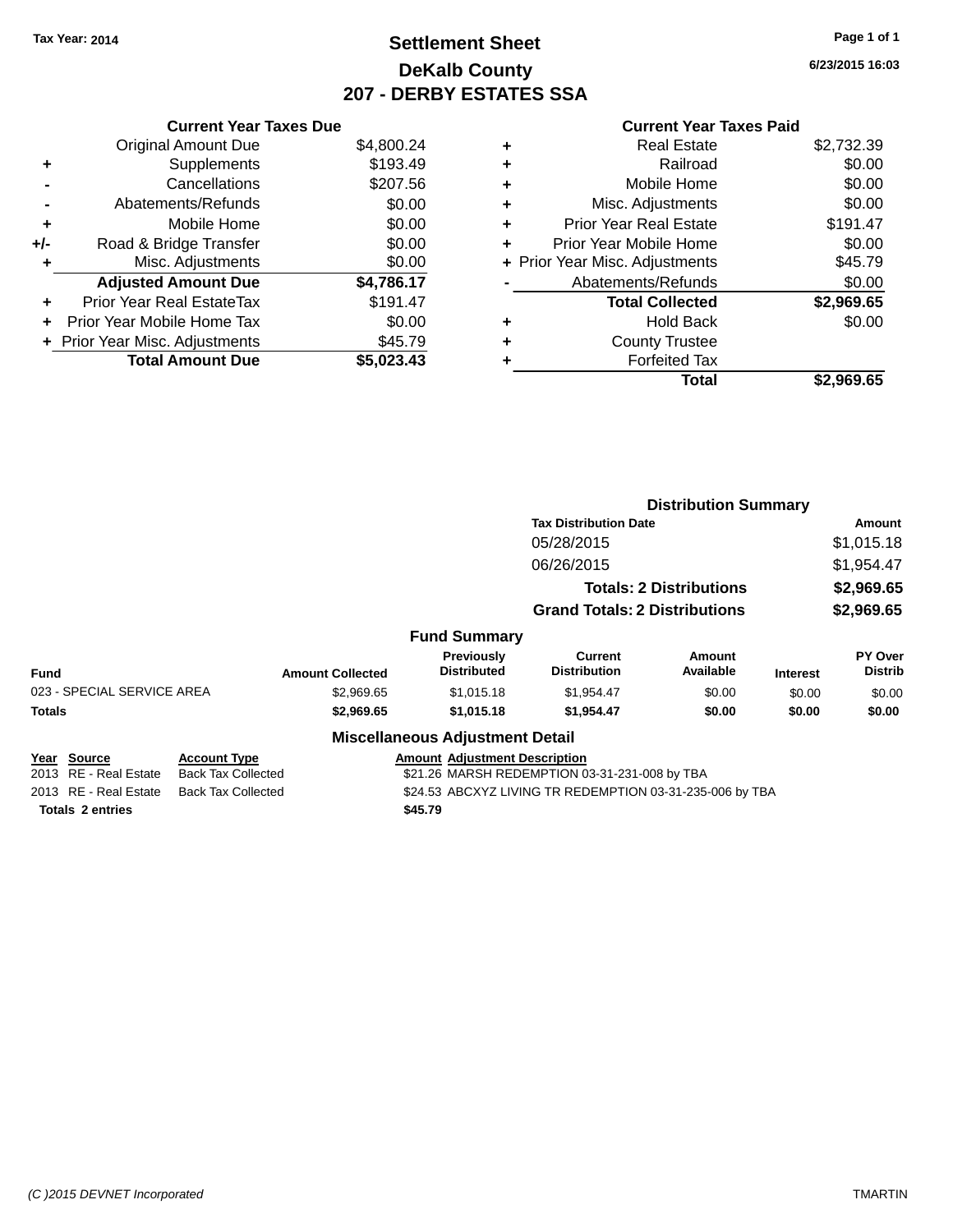### **Settlement Sheet Tax Year: 2014 Page 1 of 1 DeKalb County 209 - DEKALB SSA #14**

**6/23/2015 16:03**

|     | <b>Current Year Taxes Due</b>  |            |
|-----|--------------------------------|------------|
|     | <b>Original Amount Due</b>     | \$2,500.02 |
| ٠   | Supplements                    | \$0.00     |
|     | Cancellations                  | \$0.00     |
|     | Abatements/Refunds             | \$0.00     |
| ٠   | Mobile Home                    | \$0.00     |
| +/- | Road & Bridge Transfer         | \$0.00     |
|     | Misc. Adjustments              | \$0.00     |
|     | <b>Adjusted Amount Due</b>     | \$2,500.02 |
| ÷   | Prior Year Real EstateTax      | \$0.00     |
| ÷   | Prior Year Mobile Home Tax     | \$0.00     |
|     | + Prior Year Misc. Adjustments | \$0.00     |
|     | <b>Total Amount Due</b>        | \$2,500.02 |

| <b>Forfeited Tax</b><br>Total  | \$1,308.45 |
|--------------------------------|------------|
| <b>County Trustee</b>          |            |
| Hold Back                      | \$0.00     |
| <b>Total Collected</b>         | \$1,308.45 |
| Abatements/Refunds             | \$0.00     |
| + Prior Year Misc. Adjustments | \$0.00     |
| Prior Year Mobile Home         | \$0.00     |
| <b>Prior Year Real Estate</b>  | \$0.00     |
| Misc. Adjustments              | \$0.00     |
| Mobile Home                    | \$0.00     |
| Railroad                       | \$0.00     |
| <b>Real Estate</b>             | \$1,308.45 |
|                                |            |

|                            |                         |                                  |                                       | <b>Distribution Summary</b>    |                 |                           |
|----------------------------|-------------------------|----------------------------------|---------------------------------------|--------------------------------|-----------------|---------------------------|
|                            |                         |                                  | <b>Tax Distribution Date</b>          |                                |                 | <b>Amount</b>             |
|                            |                         |                                  | 05/28/2015                            |                                |                 | \$296.88                  |
|                            |                         |                                  | 06/26/2015                            |                                |                 | \$1,011.57                |
|                            |                         |                                  |                                       | <b>Totals: 2 Distributions</b> |                 | \$1,308.45                |
|                            |                         |                                  | <b>Grand Totals: 2 Distributions</b>  |                                |                 | \$1,308.45                |
|                            |                         | <b>Fund Summary</b>              |                                       |                                |                 |                           |
| <b>Fund</b>                | <b>Amount Collected</b> | Previously<br><b>Distributed</b> | <b>Current</b><br><b>Distribution</b> | <b>Amount</b><br>Available     | <b>Interest</b> | PY Over<br><b>Distrib</b> |
| 023 - SPECIAL SERVICE AREA | \$1,308.45              | \$296.88                         | \$1,011.57                            | \$0.00                         | \$0.00          | \$0.00                    |
| <b>Totals</b>              | \$1,308.45              | \$296.88                         | \$1,011.57                            | \$0.00                         | \$0.00          | \$0.00                    |
|                            |                         |                                  |                                       |                                |                 |                           |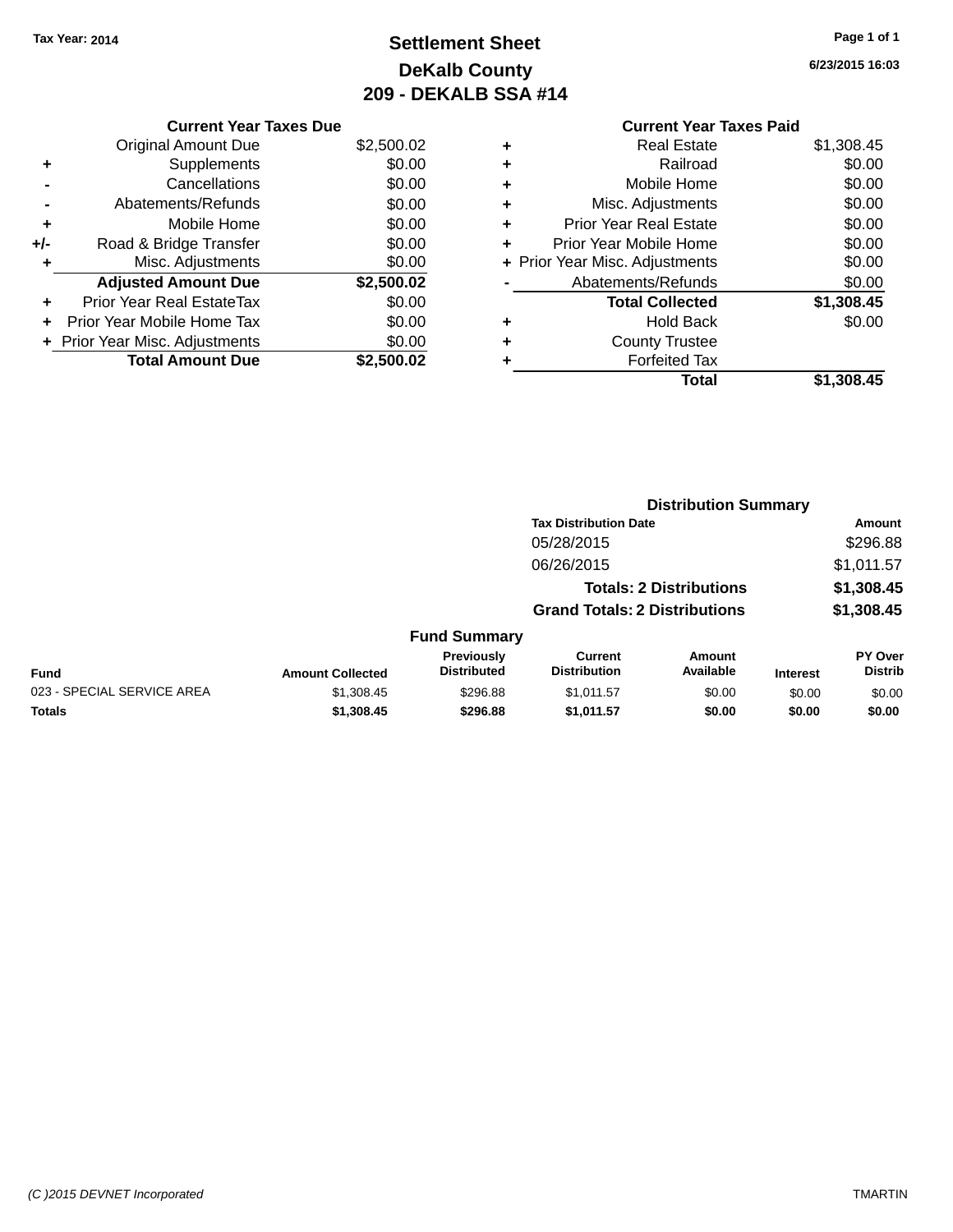### **Settlement Sheet Tax Year: 2014 Page 1 of 1 DeKalb County 213 - GENOA OAK CREEK EST SSA#4**

|       | <b>Current Year Taxes Due</b>  |            |
|-------|--------------------------------|------------|
|       | <b>Original Amount Due</b>     | \$1,359.28 |
| ٠     | Supplements                    | \$0.00     |
|       | Cancellations                  | \$0.00     |
|       | Abatements/Refunds             | \$0.00     |
| ٠     | Mobile Home                    | \$0.00     |
| $+/-$ | Road & Bridge Transfer         | \$0.00     |
| ٠     | Misc. Adjustments              | \$0.00     |
|       | <b>Adjusted Amount Due</b>     | \$1,359.28 |
| ÷     | Prior Year Real EstateTax      | \$0.00     |
|       | Prior Year Mobile Home Tax     | \$0.00     |
|       | + Prior Year Misc. Adjustments | \$0.00     |
|       | <b>Total Amount Due</b>        | \$1,359.28 |

|   | <b>Real Estate</b>             | \$397.71 |
|---|--------------------------------|----------|
| ٠ | Railroad                       | \$0.00   |
| ٠ | Mobile Home                    | \$0.00   |
| ٠ | Misc. Adjustments              | \$0.00   |
| ٠ | <b>Prior Year Real Estate</b>  | \$0.00   |
| ÷ | Prior Year Mobile Home         | \$0.00   |
|   | + Prior Year Misc. Adjustments | \$0.00   |
|   | Abatements/Refunds             | \$0.00   |
|   | <b>Total Collected</b>         | \$397.71 |
| ٠ | <b>Hold Back</b>               | \$0.00   |
| ٠ | <b>County Trustee</b>          |          |
| ٠ | <b>Forfeited Tax</b>           |          |
|   | <b>Total</b>                   | \$397.71 |
|   |                                |          |

|                            |                         |                                  |                                       | <b>Distribution Summary</b>    |                 |                                  |
|----------------------------|-------------------------|----------------------------------|---------------------------------------|--------------------------------|-----------------|----------------------------------|
|                            |                         |                                  | <b>Tax Distribution Date</b>          |                                |                 | Amount                           |
|                            |                         |                                  | 05/28/2015                            |                                |                 | \$150.55                         |
|                            |                         |                                  | 06/26/2015                            |                                |                 | \$247.16                         |
|                            |                         |                                  |                                       | <b>Totals: 2 Distributions</b> |                 | \$397.71                         |
|                            |                         |                                  | <b>Grand Totals: 2 Distributions</b>  |                                |                 | \$397.71                         |
|                            |                         | <b>Fund Summary</b>              |                                       |                                |                 |                                  |
| <b>Fund</b>                | <b>Amount Collected</b> | Previously<br><b>Distributed</b> | <b>Current</b><br><b>Distribution</b> | Amount<br>Available            | <b>Interest</b> | <b>PY Over</b><br><b>Distrib</b> |
| 023 - SPECIAL SERVICE AREA | \$397.71                | \$150.55                         | \$247.16                              | \$0.00                         | \$0.00          | \$0.00                           |
| Totals                     | \$397.71                | \$150.55                         | \$247.16                              | \$0.00                         | \$0.00          | \$0.00                           |
|                            |                         |                                  |                                       |                                |                 |                                  |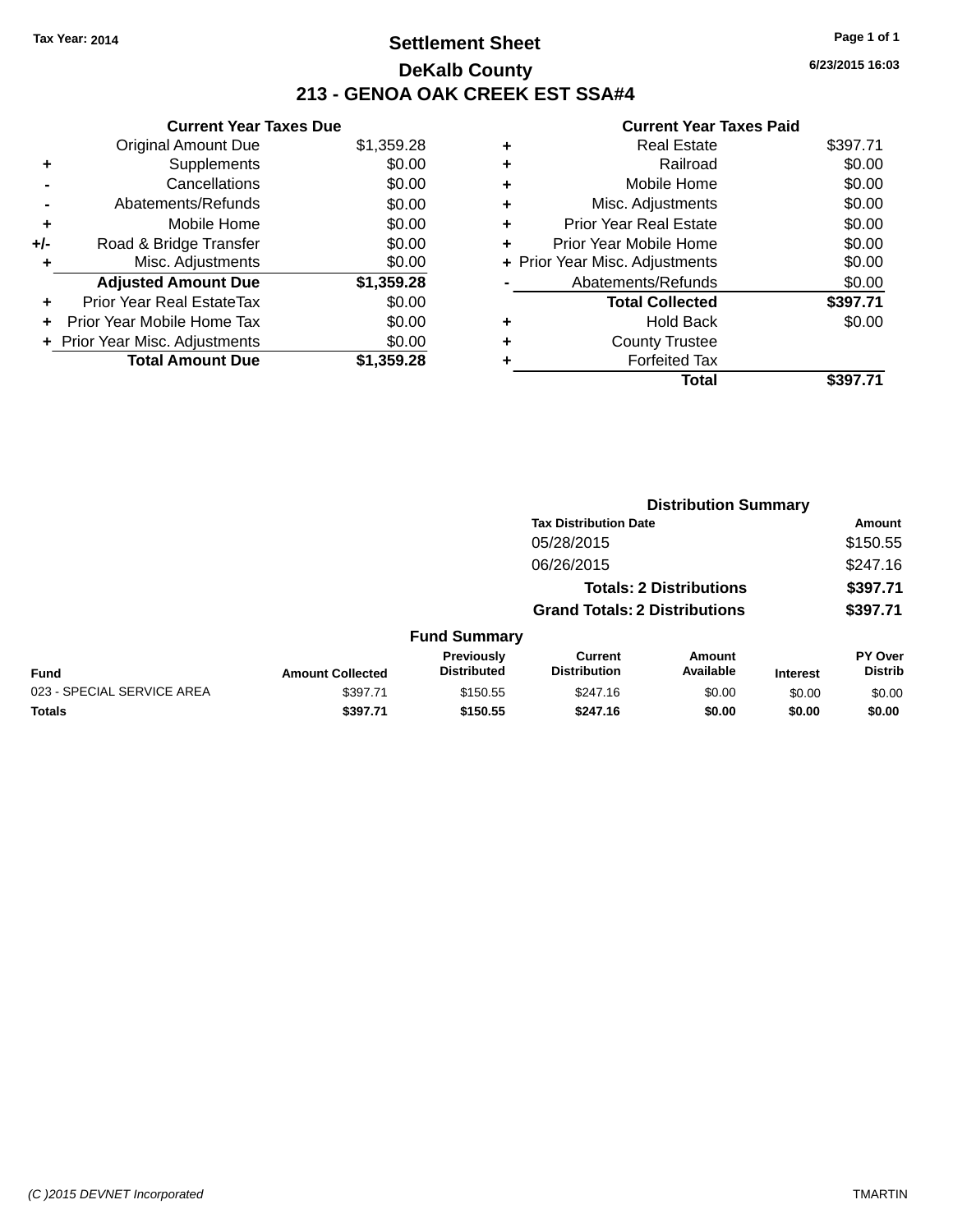### **Settlement Sheet Tax Year: 2014 Page 1 of 1 DeKalb County AF-DK #5 - AFTON DEKALB DRAINAGE #5**

|       | <b>Current Year Taxes Due</b>  |             |
|-------|--------------------------------|-------------|
|       | <b>Original Amount Due</b>     | \$12,061.62 |
|       | Supplements                    | \$0.00      |
|       | Cancellations                  | \$0.00      |
|       | Abatements/Refunds             | \$0.00      |
| ٠     | Mobile Home                    | \$0.00      |
| $+/-$ | Road & Bridge Transfer         | \$0.00      |
| ٠     | Misc. Adjustments              | \$0.00      |
|       | <b>Adjusted Amount Due</b>     | \$12,061.62 |
| ÷     | Prior Year Real EstateTax      | \$0.00      |
|       | Prior Year Mobile Home Tax     | \$0.00      |
|       | + Prior Year Misc. Adjustments | \$0.00      |
|       | <b>Total Amount Due</b>        | \$12,061.62 |
|       |                                |             |

| ٠ | <b>Real Estate</b>             | \$8,545.71 |
|---|--------------------------------|------------|
| ٠ | Railroad                       | \$0.00     |
| ٠ | Mobile Home                    | \$0.00     |
| ٠ | Misc. Adjustments              | \$0.00     |
| ٠ | <b>Prior Year Real Estate</b>  | \$0.00     |
| ٠ | Prior Year Mobile Home         | \$0.00     |
|   | + Prior Year Misc. Adjustments | \$0.00     |
|   | Abatements/Refunds             | \$0.00     |
|   | <b>Total Collected</b>         | \$8,545.71 |
| ٠ | <b>Hold Back</b>               | \$0.00     |
| ٠ | <b>County Trustee</b>          |            |
| ٠ | <b>Forfeited Tax</b>           |            |
|   | Total                          | \$8,545.71 |
|   |                                |            |

|                 |                         |                                  |                                       | <b>Distribution Summary</b>    |                 |                           |
|-----------------|-------------------------|----------------------------------|---------------------------------------|--------------------------------|-----------------|---------------------------|
|                 |                         |                                  | <b>Tax Distribution Date</b>          |                                |                 | Amount                    |
|                 |                         |                                  | 05/28/2015                            |                                |                 | \$2,616.56                |
|                 |                         |                                  | 06/26/2015                            |                                |                 | \$5,929.15                |
|                 |                         |                                  |                                       | <b>Totals: 2 Distributions</b> |                 | \$8,545.71                |
|                 |                         |                                  | <b>Grand Totals: 2 Distributions</b>  |                                |                 | \$8,545.71                |
|                 |                         | <b>Fund Summary</b>              |                                       |                                |                 |                           |
| Fund            | <b>Amount Collected</b> | Previously<br><b>Distributed</b> | <b>Current</b><br><b>Distribution</b> | <b>Amount</b><br>Available     | <b>Interest</b> | PY Over<br><b>Distrib</b> |
| 001 - CORPORATE | \$8,545.71              | \$2,616.56                       | \$5,929.15                            | \$0.00                         | \$0.00          | \$0.00                    |
| <b>Totals</b>   | \$8,545.71              | \$2,616.56                       | \$5,929.15                            | \$0.00                         | \$0.00          | \$0.00                    |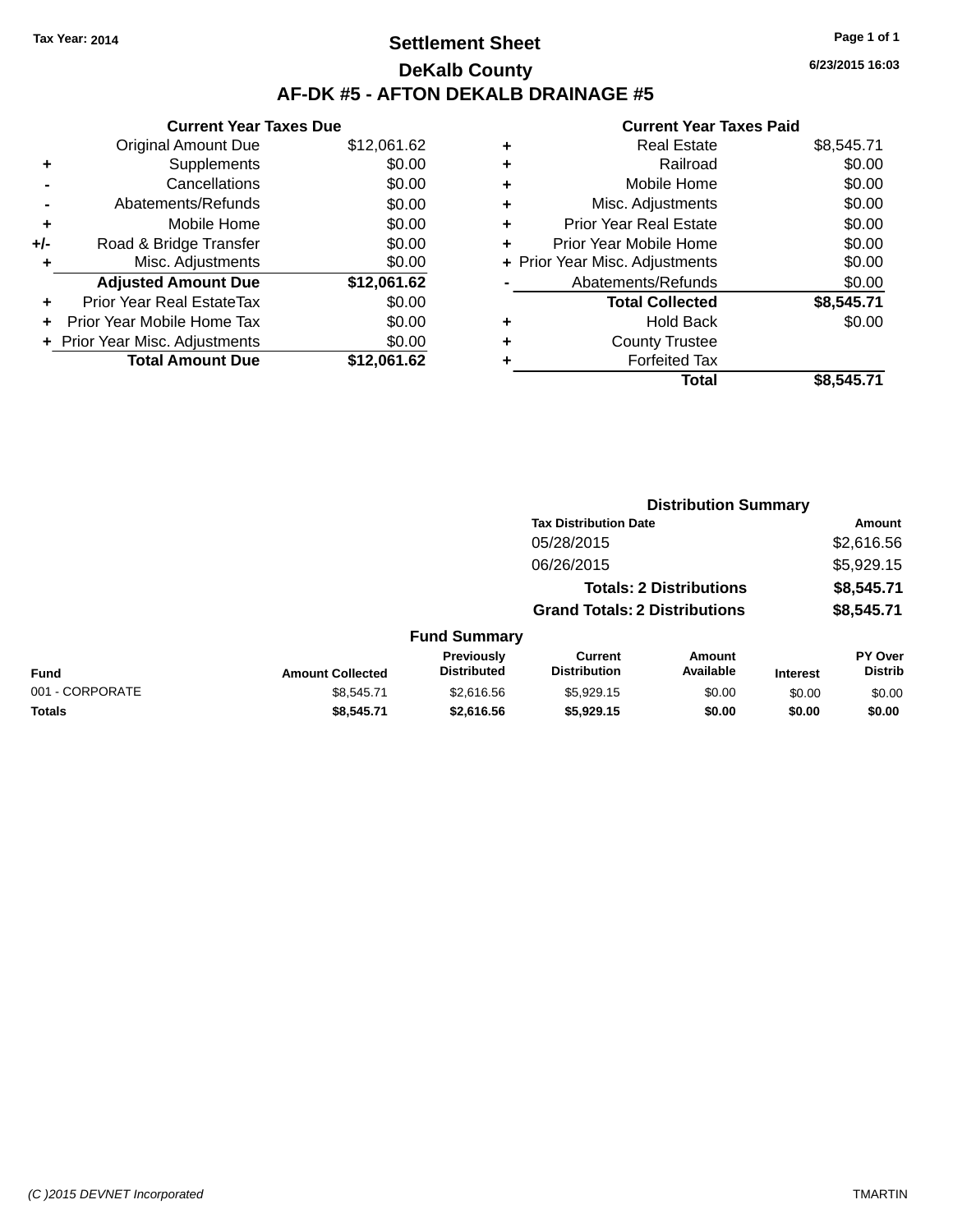### **Settlement Sheet Tax Year: 2014 Page 1 of 1 DeKalb County AF-MI #4 - AF/ MI/ DK DRAINAGE #4**

**6/23/2015 16:03**

|     | <b>Current Year Taxes Due</b>  |            |
|-----|--------------------------------|------------|
|     | <b>Original Amount Due</b>     | \$7,589.26 |
| ٠   | Supplements                    | \$4.80     |
|     | Cancellations                  | \$4.80     |
|     | Abatements/Refunds             | \$0.00     |
| ٠   | Mobile Home                    | \$0.00     |
| +/- | Road & Bridge Transfer         | \$0.00     |
| ٠   | Misc. Adjustments              | \$0.00     |
|     | <b>Adjusted Amount Due</b>     | \$7,589.26 |
| ÷   | Prior Year Real EstateTax      | \$0.00     |
| ÷   | Prior Year Mobile Home Tax     | \$0.00     |
|     | + Prior Year Misc. Adjustments | \$0.00     |
|     | <b>Total Amount Due</b>        | \$7.589.26 |

|   | <b>Real Estate</b>             | \$5,163.98 |
|---|--------------------------------|------------|
| ÷ | Railroad                       | \$0.00     |
| ٠ | Mobile Home                    | \$0.00     |
| ٠ | Misc. Adjustments              | \$0.00     |
| ٠ | <b>Prior Year Real Estate</b>  | \$0.00     |
| ٠ | Prior Year Mobile Home         | \$0.00     |
|   | + Prior Year Misc. Adjustments | \$0.00     |
|   | Abatements/Refunds             | \$0.00     |
|   | <b>Total Collected</b>         | \$5,163.98 |
| ٠ | <b>Hold Back</b>               | \$0.00     |
| ٠ | <b>County Trustee</b>          |            |
| ٠ | <b>Forfeited Tax</b>           |            |
|   | Total                          | \$5,163.98 |
|   |                                |            |

|                 |                         |                                  |                                       | <b>Distribution Summary</b>    |                 |                                  |
|-----------------|-------------------------|----------------------------------|---------------------------------------|--------------------------------|-----------------|----------------------------------|
|                 |                         |                                  | <b>Tax Distribution Date</b>          |                                |                 | Amount                           |
|                 |                         |                                  | 05/28/2015                            |                                |                 | \$1,411.78                       |
|                 |                         |                                  | 06/26/2015                            |                                |                 | \$3,752.20                       |
|                 |                         |                                  |                                       | <b>Totals: 2 Distributions</b> |                 | \$5,163.98                       |
|                 |                         |                                  | <b>Grand Totals: 2 Distributions</b>  |                                |                 | \$5,163.98                       |
|                 |                         | <b>Fund Summary</b>              |                                       |                                |                 |                                  |
| <b>Fund</b>     | <b>Amount Collected</b> | Previously<br><b>Distributed</b> | <b>Current</b><br><b>Distribution</b> | Amount<br>Available            | <b>Interest</b> | <b>PY Over</b><br><b>Distrib</b> |
| 001 - CORPORATE | \$5,163.98              | \$1,411.78                       | \$3,752.20                            | \$0.00                         | \$0.00          | \$0.00                           |
| <b>Totals</b>   | \$5,163.98              | \$1,411.78                       | \$3,752.20                            | \$0.00                         | \$0.00          | \$0.00                           |
|                 |                         |                                  |                                       |                                |                 |                                  |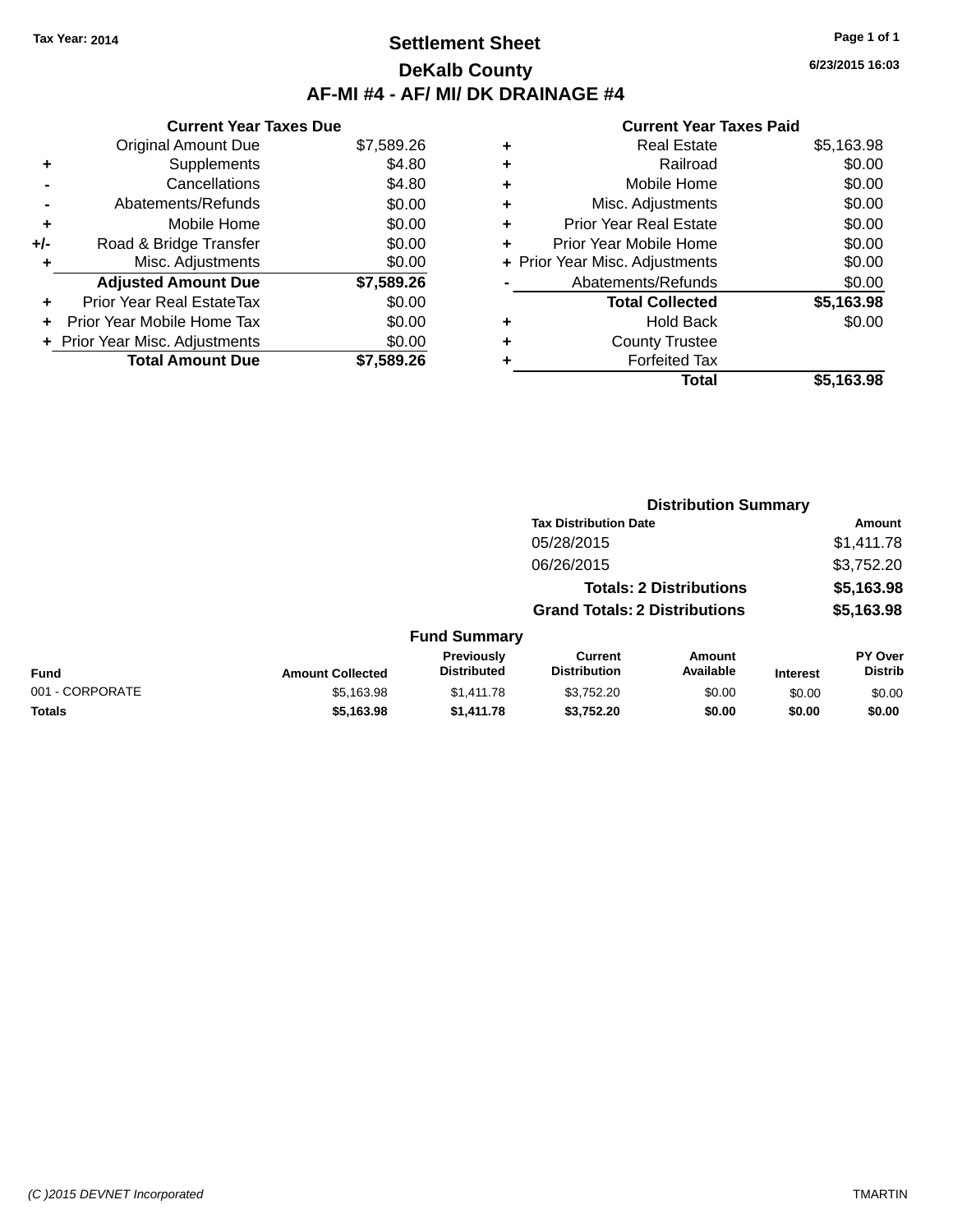### **Settlement Sheet Tax Year: 2014 Page 1 of 1 DeKalb County CL-SH #7 - CLINTON/SHABBONA DRN #7**

**6/23/2015 16:03**

|     | <b>Current Year Taxes Due</b>  |            |
|-----|--------------------------------|------------|
|     | <b>Original Amount Due</b>     | \$2,286.34 |
| ٠   | Supplements                    | \$0.00     |
|     | Cancellations                  | \$0.00     |
|     | Abatements/Refunds             | \$0.00     |
| ٠   | Mobile Home                    | \$0.00     |
| +/- | Road & Bridge Transfer         | \$0.00     |
| ٠   | Misc. Adjustments              | \$0.00     |
|     | <b>Adjusted Amount Due</b>     | \$2,286.34 |
| ÷   | Prior Year Real EstateTax      | \$0.00     |
| ÷   | Prior Year Mobile Home Tax     | \$0.00     |
|     | + Prior Year Misc. Adjustments | \$0.00     |
|     | <b>Total Amount Due</b>        | \$2,286.34 |

| ٠ | <b>Real Estate</b>             | \$1,596.99 |
|---|--------------------------------|------------|
| ٠ | Railroad                       | \$0.00     |
| ٠ | Mobile Home                    | \$0.00     |
| ٠ | Misc. Adjustments              | \$0.00     |
| ٠ | <b>Prior Year Real Estate</b>  | \$0.00     |
| ٠ | Prior Year Mobile Home         | \$0.00     |
|   | + Prior Year Misc. Adjustments | \$0.00     |
|   | Abatements/Refunds             | \$0.00     |
|   | <b>Total Collected</b>         | \$1,596.99 |
| ٠ | Hold Back                      | \$0.00     |
|   | <b>County Trustee</b>          |            |
| ٠ | <b>Forfeited Tax</b>           |            |
|   | Total                          | \$1,596.99 |
|   |                                |            |

|                 |                         | <b>Distribution Summary</b>      |                                       |                                |                 |                                  |
|-----------------|-------------------------|----------------------------------|---------------------------------------|--------------------------------|-----------------|----------------------------------|
|                 |                         |                                  | <b>Tax Distribution Date</b>          |                                |                 | Amount                           |
|                 |                         |                                  | 05/28/2015                            |                                |                 | \$785.83                         |
|                 |                         |                                  | 06/26/2015                            |                                |                 | \$811.16                         |
|                 |                         |                                  |                                       | <b>Totals: 2 Distributions</b> |                 | \$1,596.99                       |
|                 |                         |                                  | <b>Grand Totals: 2 Distributions</b>  |                                |                 | \$1,596.99                       |
|                 |                         | <b>Fund Summary</b>              |                                       |                                |                 |                                  |
| Fund            | <b>Amount Collected</b> | Previously<br><b>Distributed</b> | <b>Current</b><br><b>Distribution</b> | <b>Amount</b><br>Available     | <b>Interest</b> | <b>PY Over</b><br><b>Distrib</b> |
| 001 - CORPORATE | \$1,596.99              | \$785.83                         | \$811.16                              | \$0.00                         | \$0.00          | \$0.00                           |
| Totals          | \$1,596.99              | \$785.83                         | \$811.16                              | \$0.00                         | \$0.00          | \$0.00                           |
|                 |                         |                                  |                                       |                                |                 |                                  |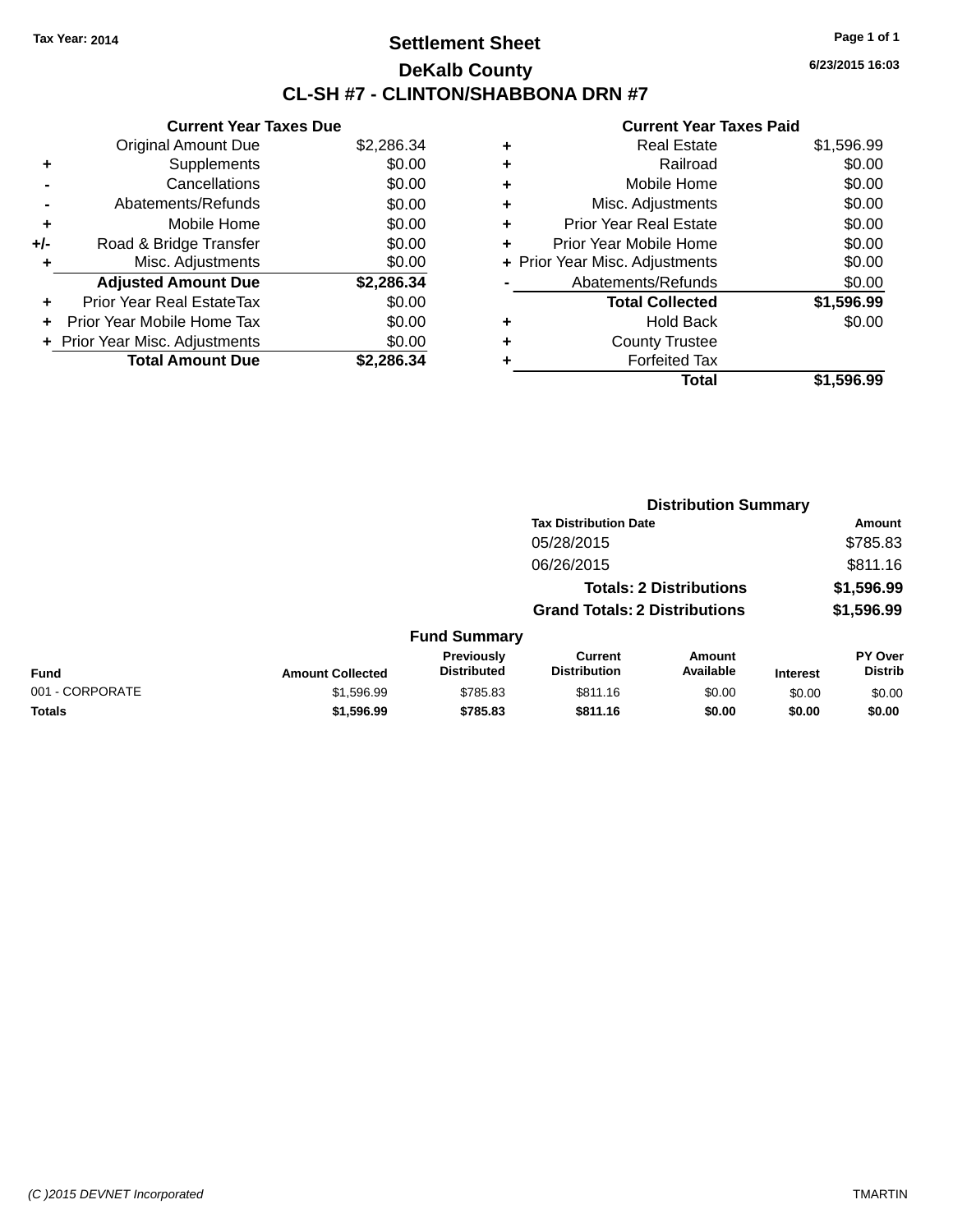### **Settlement Sheet Tax Year: 2014 Page 1 of 1 DeKalb County CO SBA #10 - CORTLAND SBA #10**

**6/23/2015 16:03**

|     | <b>Current Year Taxes Due</b>  |        |
|-----|--------------------------------|--------|
|     | <b>Original Amount Due</b>     | \$0.00 |
| ٠   | Supplements                    | \$0.00 |
|     | Cancellations                  | \$0.00 |
|     | Abatements/Refunds             | \$0.00 |
| ٠   | Mobile Home                    | \$0.00 |
| +/- | Road & Bridge Transfer         | \$0.00 |
| ٠   | Misc. Adjustments              | \$0.00 |
|     | <b>Adjusted Amount Due</b>     | \$0.00 |
| ٠   | Prior Year Real EstateTax      | \$0.00 |
| ÷   | Prior Year Mobile Home Tax     | \$0.00 |
|     | + Prior Year Misc. Adjustments | \$0.00 |
|     | <b>Total Amount Due</b>        | \$0.00 |
|     |                                |        |

|   | <b>Real Estate</b>             | \$0.00 |
|---|--------------------------------|--------|
|   | Railroad                       | \$0.00 |
| ٠ | Mobile Home                    | \$0.00 |
| ٠ | Misc. Adjustments              | \$0.00 |
| ٠ | Prior Year Real Estate         | \$0.00 |
| ٠ | Prior Year Mobile Home         | \$0.00 |
|   | + Prior Year Misc. Adjustments | \$0.00 |
|   | Abatements/Refunds             | \$0.00 |
|   | <b>Total Collected</b>         | \$0.00 |
|   | Hold Back                      | \$0.00 |
|   | <b>County Trustee</b>          |        |
|   | <b>Forfeited Tax</b>           |        |
|   | Total                          |        |

|                            |                         | <b>Fund Summary</b>                     |                                |                     |                 |                           |
|----------------------------|-------------------------|-----------------------------------------|--------------------------------|---------------------|-----------------|---------------------------|
| <b>Fund</b>                | <b>Amount Collected</b> | <b>Previously</b><br><b>Distributed</b> | Current<br><b>Distribution</b> | Amount<br>Available | <b>Interest</b> | PY Over<br><b>Distrib</b> |
| 023 - SPECIAL SERVICE AREA | \$0.00                  | \$0.00                                  | \$0.00                         | \$0.00              | \$0.00          | \$0.00                    |
| <b>Totals</b>              | \$0.00                  | \$0.00                                  | \$0.00                         | \$0.00              | \$0.00          | \$0.00                    |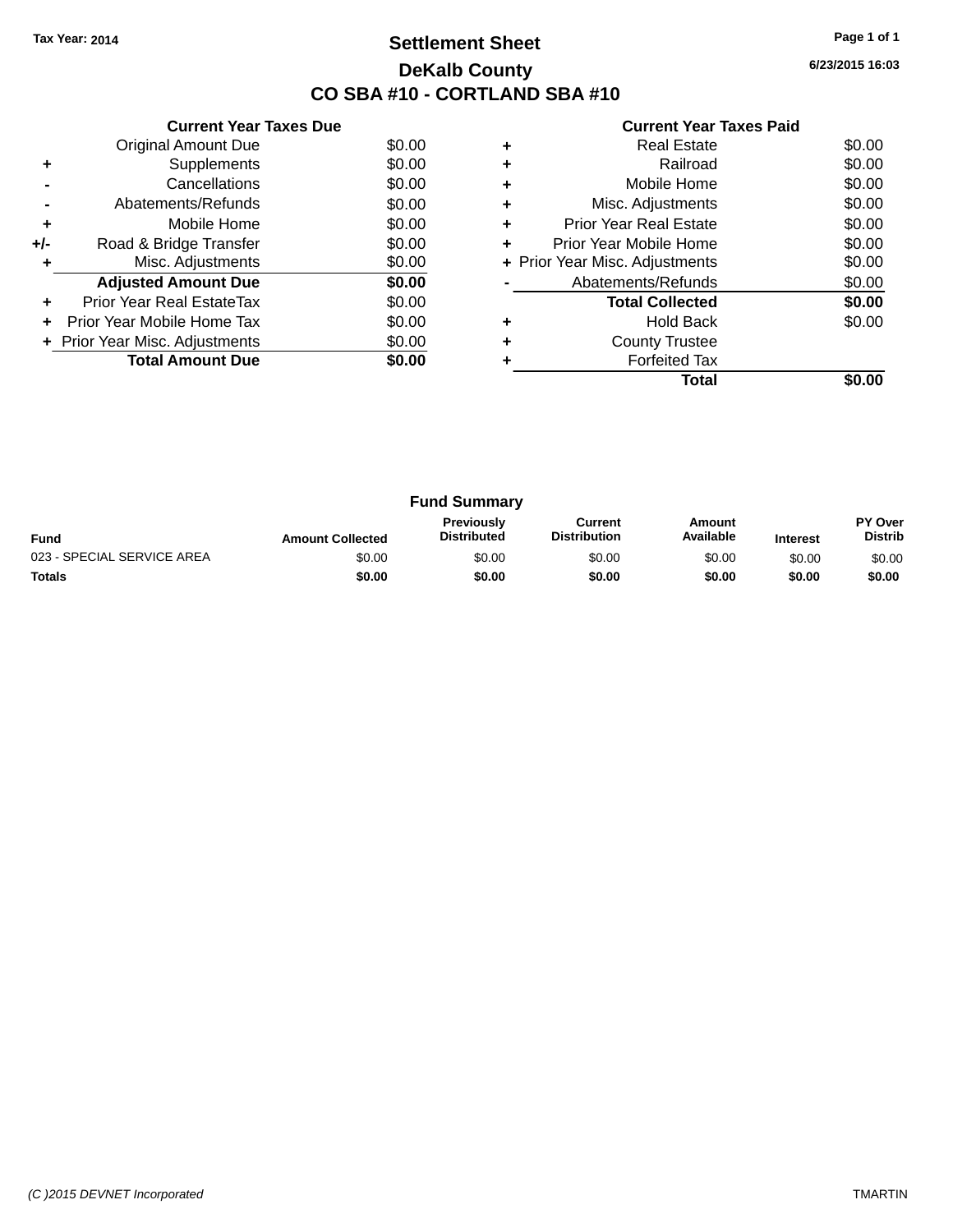### **Settlement Sheet Tax Year: 2014 Page 1 of 1 DeKalb County COON #1 - COON CREEK DRAINAGE #1**

**6/23/2015 16:03**

| \$11,823.50<br>\$10.00 |
|------------------------|
|                        |
|                        |
| \$10.00                |
| \$0.00                 |
| \$0.00                 |
| \$0.00                 |
| \$0.00                 |
| \$11,823.50            |
| \$0.00                 |
| \$0.00                 |
| \$0.00                 |
| \$11,823.50            |
|                        |

|   | <b>Real Estate</b>             | \$7,167.90 |
|---|--------------------------------|------------|
| ٠ | Railroad                       | \$0.00     |
| ٠ | Mobile Home                    | \$0.00     |
| ٠ | Misc. Adjustments              | \$0.00     |
| ٠ | <b>Prior Year Real Estate</b>  | \$0.00     |
|   | Prior Year Mobile Home         | \$0.00     |
|   | + Prior Year Misc. Adjustments | \$0.00     |
|   | Abatements/Refunds             | \$0.00     |
|   | <b>Total Collected</b>         | \$7,167.90 |
| ٠ | <b>Hold Back</b>               | \$0.00     |
| ٠ | <b>County Trustee</b>          |            |
| ٠ | <b>Forfeited Tax</b>           |            |
|   | Total                          | \$7,167.90 |
|   |                                |            |

|                 |                         |                                  |                                       | <b>Distribution Summary</b>    |                 |                           |
|-----------------|-------------------------|----------------------------------|---------------------------------------|--------------------------------|-----------------|---------------------------|
|                 |                         |                                  | <b>Tax Distribution Date</b>          |                                |                 | Amount                    |
|                 |                         |                                  | 05/28/2015                            |                                |                 | \$2,745.40                |
|                 |                         |                                  | 06/26/2015                            |                                |                 | \$4,422.50                |
|                 |                         |                                  |                                       | <b>Totals: 2 Distributions</b> |                 | \$7,167.90                |
|                 |                         |                                  | <b>Grand Totals: 2 Distributions</b>  |                                |                 | \$7,167.90                |
|                 |                         | <b>Fund Summary</b>              |                                       |                                |                 |                           |
| Fund            | <b>Amount Collected</b> | Previously<br><b>Distributed</b> | <b>Current</b><br><b>Distribution</b> | Amount<br>Available            | <b>Interest</b> | PY Over<br><b>Distrib</b> |
| 001 - CORPORATE | \$7,167.90              | \$2.745.40                       | \$4,422.50                            | \$0.00                         | \$0.00          | \$0.00                    |
| <b>Totals</b>   | \$7,167.90              | \$2,745.40                       | \$4,422.50                            | \$0.00                         | \$0.00          | \$0.00                    |
|                 |                         |                                  |                                       |                                |                 |                           |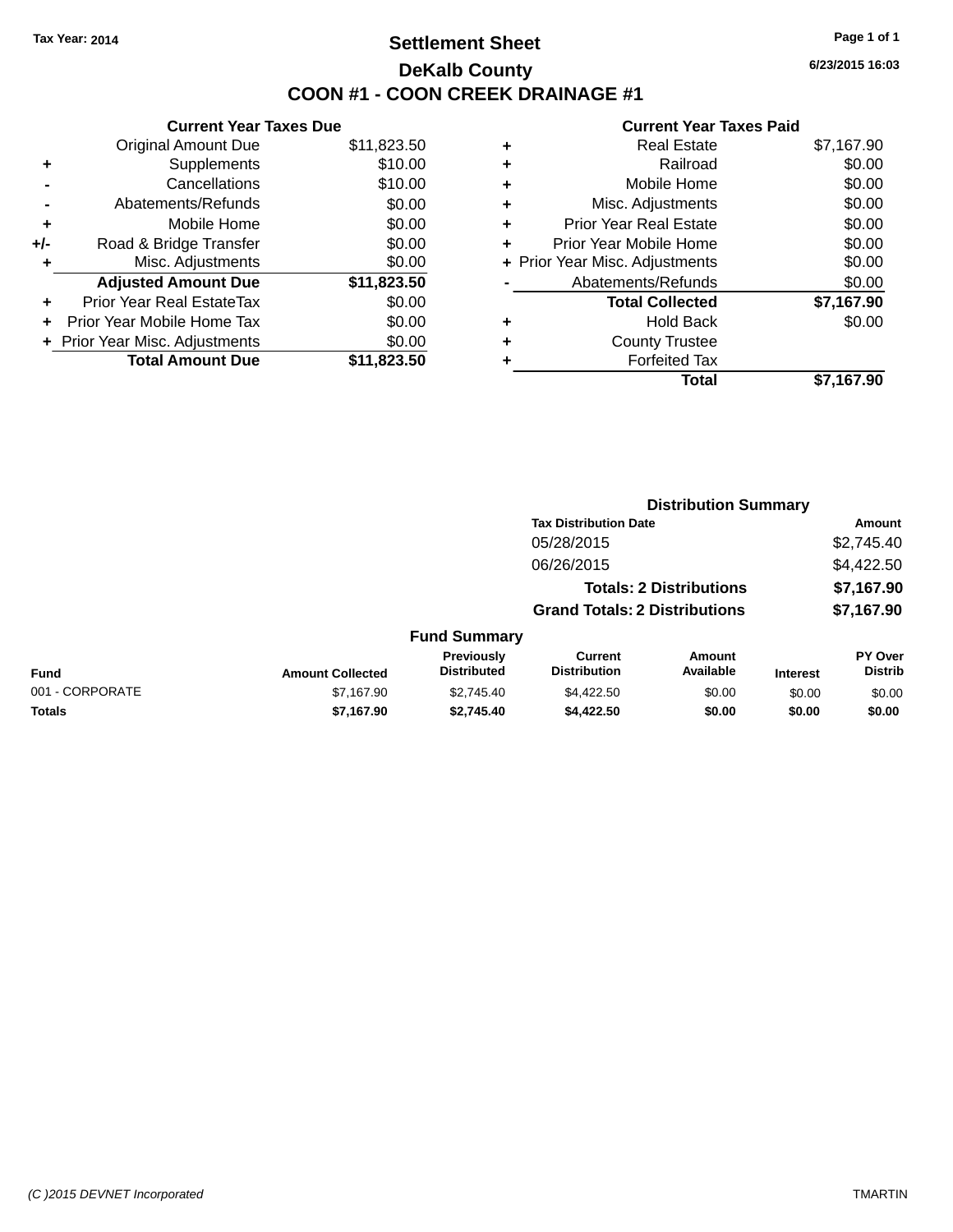### **Settlement Sheet Tax Year: 2014 Page 1 of 1 DeKalb County CO-PI #15 - CORTLAND PIERCE DRAINAGE**

**6/23/2015 16:03**

|     | <b>Current Year Taxes Due</b>  |        |
|-----|--------------------------------|--------|
|     | Original Amount Due            | \$0.00 |
| ٠   | Supplements                    | \$0.00 |
|     | Cancellations                  | \$0.00 |
|     | Abatements/Refunds             | \$0.00 |
| ٠   | Mobile Home                    | \$0.00 |
| +/- | Road & Bridge Transfer         | \$0.00 |
| ٠   | Misc. Adjustments              | \$0.00 |
|     | <b>Adjusted Amount Due</b>     | \$0.00 |
| ٠   | Prior Year Real EstateTax      | \$0.00 |
| ÷   | Prior Year Mobile Home Tax     | \$0.00 |
|     | + Prior Year Misc. Adjustments | \$0.00 |
|     | <b>Total Amount Due</b>        | \$0.00 |
|     |                                |        |

|   | <b>Real Estate</b>             | \$0.00 |
|---|--------------------------------|--------|
|   | Railroad                       | \$0.00 |
| ٠ | Mobile Home                    | \$0.00 |
| ٠ | Misc. Adjustments              | \$0.00 |
| ٠ | Prior Year Real Estate         | \$0.00 |
| ٠ | Prior Year Mobile Home         | \$0.00 |
|   | + Prior Year Misc. Adjustments | \$0.00 |
|   | Abatements/Refunds             | \$0.00 |
|   | <b>Total Collected</b>         | \$0.00 |
|   | Hold Back                      | \$0.00 |
|   | <b>County Trustee</b>          |        |
|   | <b>Forfeited Tax</b>           |        |
|   | Total                          |        |

| <b>Fund Summary</b> |                         |                                         |                                |                     |                 |                           |
|---------------------|-------------------------|-----------------------------------------|--------------------------------|---------------------|-----------------|---------------------------|
| <b>Fund</b>         | <b>Amount Collected</b> | <b>Previously</b><br><b>Distributed</b> | Current<br><b>Distribution</b> | Amount<br>Available | <b>Interest</b> | PY Over<br><b>Distrib</b> |
| 001 - CORPORATE     | \$0.00                  | \$0.00                                  | \$0.00                         | \$0.00              | \$0.00          | \$0.00                    |
| <b>Totals</b>       | \$0.00                  | \$0.00                                  | \$0.00                         | \$0.00              | \$0.00          | \$0.00                    |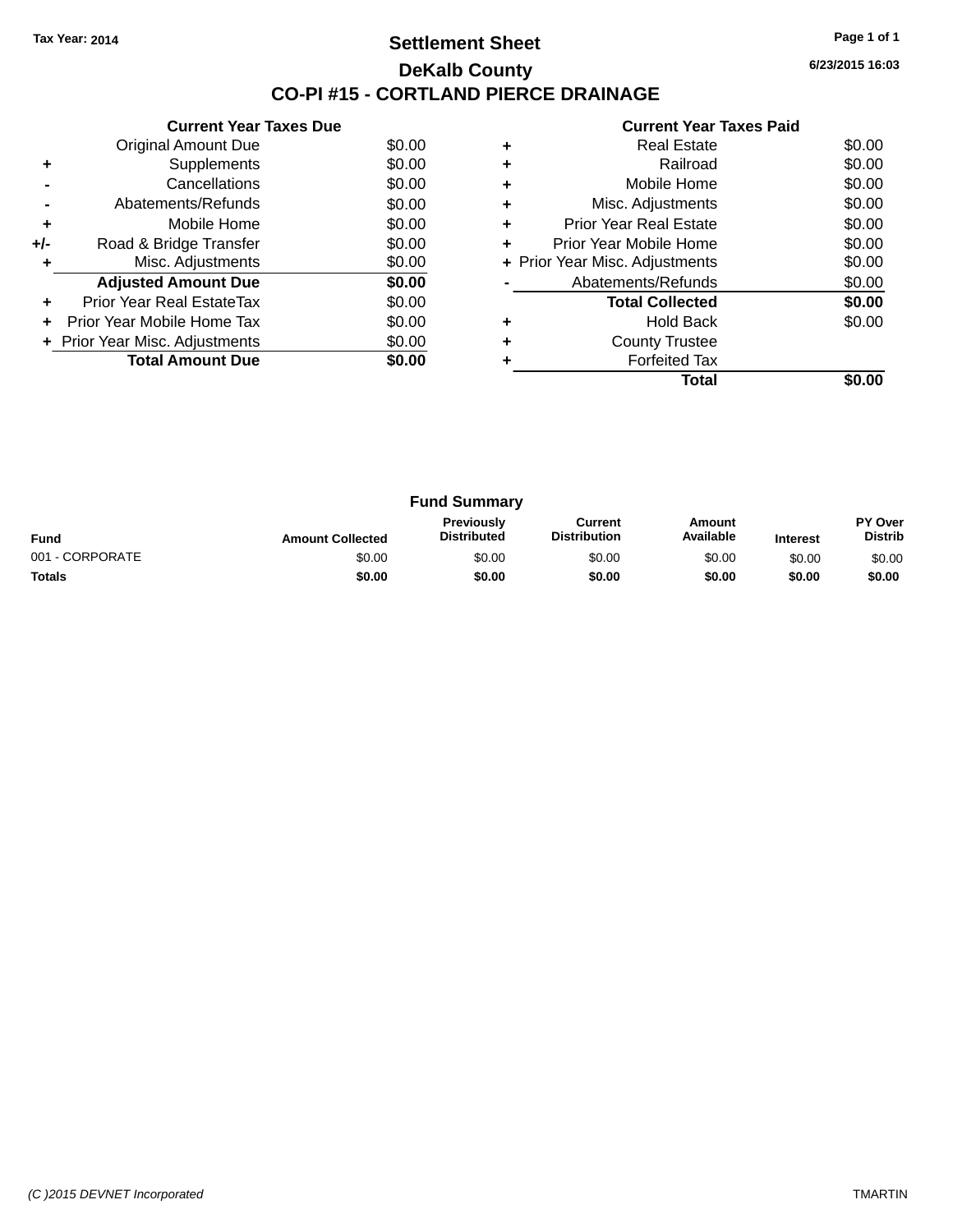### **Settlement Sheet Tax Year: 2014 Page 1 of 1 DeKalb County CO-SBA#5 - CORTLAND SBA #5**

**6/23/2015 16:03**

| <b>Current Year Taxes Paid</b> |  |  |
|--------------------------------|--|--|
|                                |  |  |

|     | <b>Current Year Taxes Due</b>  |                |
|-----|--------------------------------|----------------|
|     | <b>Original Amount Due</b>     | \$1,298,721.02 |
| ٠   | Supplements                    | \$0.00         |
|     | Cancellations                  | \$0.00         |
|     | Abatements/Refunds             | \$0.00         |
| ٠   | Mobile Home                    | \$0.00         |
| +/- | Road & Bridge Transfer         | \$0.00         |
|     | Misc. Adjustments              | \$0.00         |
|     | <b>Adjusted Amount Due</b>     | \$1,298,721.02 |
| ٠   | Prior Year Real EstateTax      | \$0.00         |
| ÷   | Prior Year Mobile Home Tax     | \$0.00         |
|     | + Prior Year Misc. Adjustments | \$0.00         |
|     | <b>Total Amount Due</b>        | \$1,298,721.02 |
|     |                                |                |

|   | Real Estate                    | \$0.00 |
|---|--------------------------------|--------|
| ٠ | Railroad                       | \$0.00 |
| ٠ | Mobile Home                    | \$0.00 |
| ٠ | Misc. Adjustments              | \$0.00 |
| ٠ | <b>Prior Year Real Estate</b>  | \$0.00 |
| ٠ | Prior Year Mobile Home         | \$0.00 |
|   | + Prior Year Misc. Adjustments | \$0.00 |
|   | Abatements/Refunds             | \$0.00 |
|   | <b>Total Collected</b>         | \$0.00 |
|   | Hold Back                      | \$0.00 |
| ٠ | <b>County Trustee</b>          |        |
|   | <b>Forfeited Tax</b>           |        |
|   | Total                          |        |

| <b>Fund Summary</b>        |                         |                                         |                                |                     |                 |                           |
|----------------------------|-------------------------|-----------------------------------------|--------------------------------|---------------------|-----------------|---------------------------|
| <b>Fund</b>                | <b>Amount Collected</b> | <b>Previously</b><br><b>Distributed</b> | Current<br><b>Distribution</b> | Amount<br>Available | <b>Interest</b> | PY Over<br><b>Distrib</b> |
| 023 - SPECIAL SERVICE AREA | \$0.00                  | \$0.00                                  | \$0.00                         | \$0.00              | \$0.00          | \$0.00                    |
| <b>Totals</b>              | \$0.00                  | \$0.00                                  | \$0.00                         | \$0.00              | \$0.00          | \$0.00                    |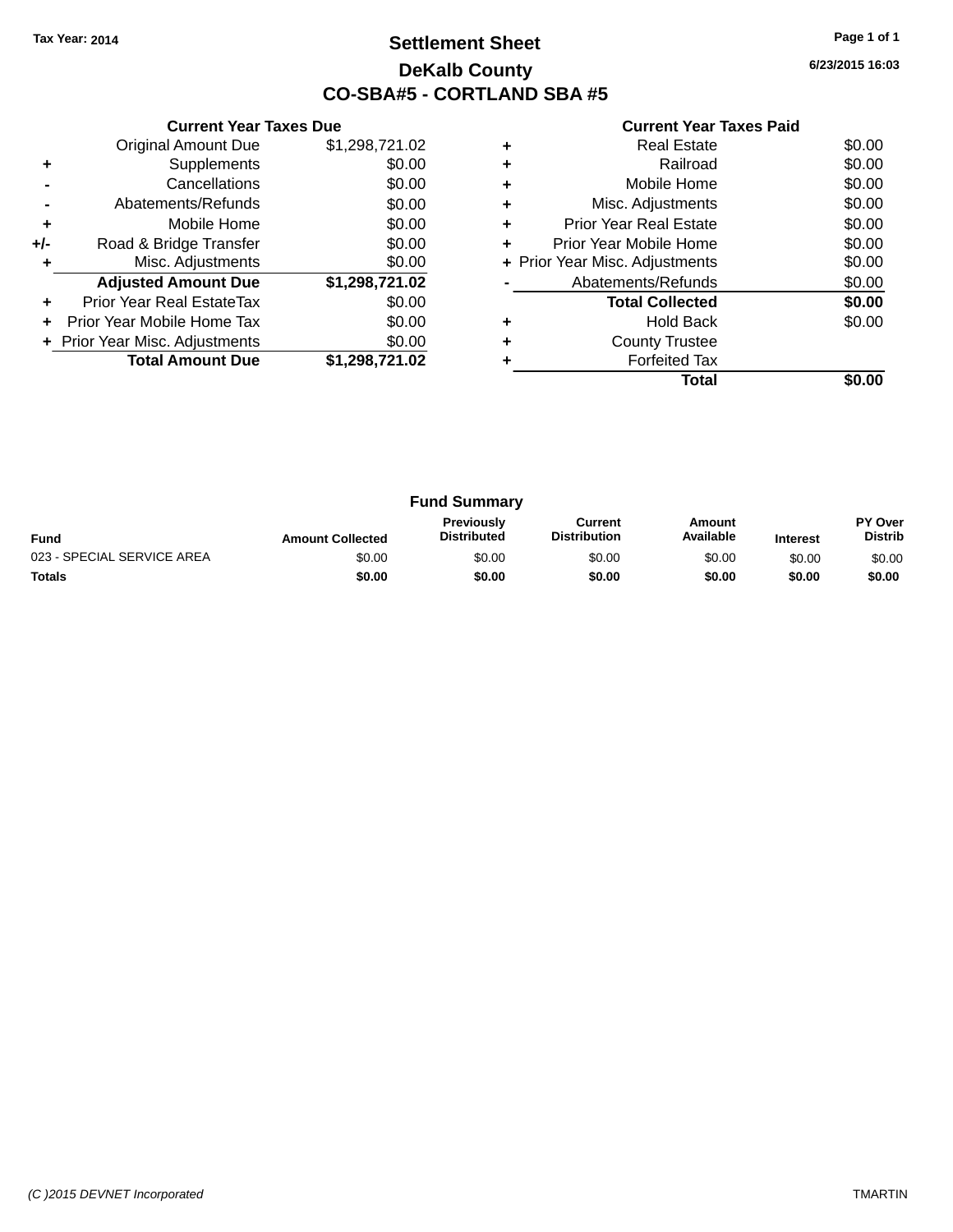### **Settlement Sheet Tax Year: 2014 Page 1 of 1 DeKalb County CO-SBA#6 - CORTLAND SBA #6**

**6/23/2015 16:03**

|     | <b>Current Year Taxes Due</b>  |              |
|-----|--------------------------------|--------------|
|     | <b>Original Amount Due</b>     | \$790,634.04 |
| ٠   | Supplements                    | \$0.00       |
|     | Cancellations                  | \$0.00       |
|     | Abatements/Refunds             | \$0.00       |
| ٠   | Mobile Home                    | \$0.00       |
| +/- | Road & Bridge Transfer         | \$0.00       |
| ٠   | Misc. Adjustments              | \$0.00       |
|     | <b>Adjusted Amount Due</b>     | \$790,634.04 |
| ٠   | Prior Year Real EstateTax      | \$0.00       |
| ÷   | Prior Year Mobile Home Tax     | \$0.00       |
|     | + Prior Year Misc. Adjustments | \$0.00       |
|     | <b>Total Amount Due</b>        | \$790.634.04 |
|     |                                |              |

|   | Real Estate                    | \$0.00 |
|---|--------------------------------|--------|
| ٠ | Railroad                       | \$0.00 |
| ٠ | Mobile Home                    | \$0.00 |
| ٠ | Misc. Adjustments              | \$0.00 |
| ٠ | <b>Prior Year Real Estate</b>  | \$0.00 |
| ٠ | Prior Year Mobile Home         | \$0.00 |
|   | + Prior Year Misc. Adjustments | \$0.00 |
|   | Abatements/Refunds             | \$0.00 |
|   | <b>Total Collected</b>         | \$0.00 |
|   | Hold Back                      | \$0.00 |
| ٠ | <b>County Trustee</b>          |        |
|   | <b>Forfeited Tax</b>           |        |
|   | Total                          |        |

| <b>Fund Summary</b>        |                         |                                         |                                |                     |                 |                           |
|----------------------------|-------------------------|-----------------------------------------|--------------------------------|---------------------|-----------------|---------------------------|
| <b>Fund</b>                | <b>Amount Collected</b> | <b>Previously</b><br><b>Distributed</b> | Current<br><b>Distribution</b> | Amount<br>Available | <b>Interest</b> | PY Over<br><b>Distrib</b> |
| 023 - SPECIAL SERVICE AREA | \$0.00                  | \$0.00                                  | \$0.00                         | \$0.00              | \$0.00          | \$0.00                    |
| <b>Totals</b>              | \$0.00                  | \$0.00                                  | \$0.00                         | \$0.00              | \$0.00          | \$0.00                    |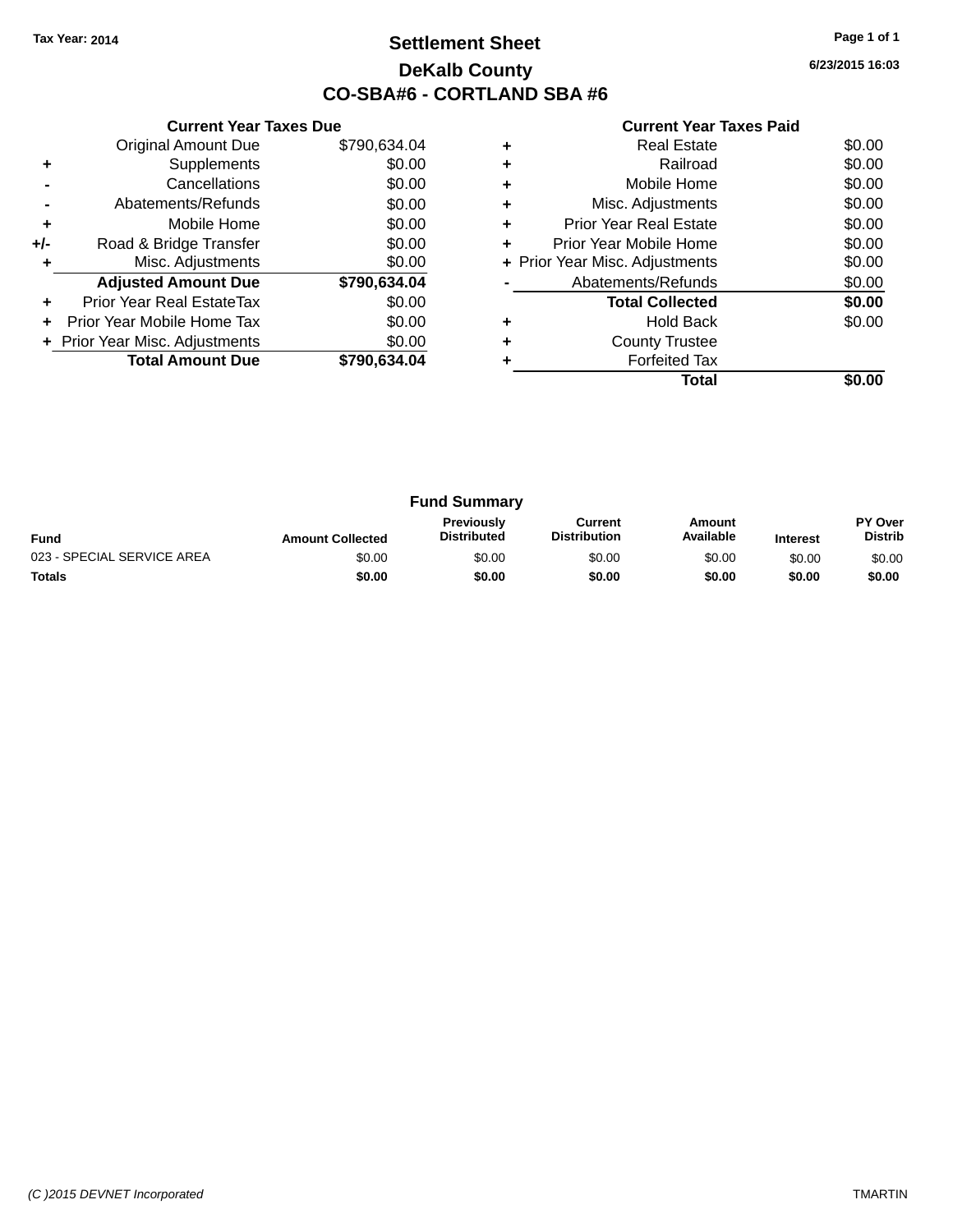### **Settlement Sheet Tax Year: 2014 Page 1 of 1 DeKalb County CO-SBA#9 - CORTLAND SBA #9**

**6/23/2015 16:03**

|       | <b>Current Year Taxes Due</b>  |              |
|-------|--------------------------------|--------------|
|       | <b>Original Amount Due</b>     | \$412,357.00 |
| ٠     | Supplements                    | \$0.00       |
|       | Cancellations                  | \$0.00       |
|       | Abatements/Refunds             | \$0.00       |
| ٠     | Mobile Home                    | \$0.00       |
| $+/-$ | Road & Bridge Transfer         | \$0.00       |
| ۰     | Misc. Adjustments              | \$0.00       |
|       | <b>Adjusted Amount Due</b>     | \$412,357.00 |
| ٠     | Prior Year Real EstateTax      | \$0.00       |
|       | Prior Year Mobile Home Tax     | \$0.00       |
|       | + Prior Year Misc. Adjustments | \$0.00       |
|       | <b>Total Amount Due</b>        | \$412,357.00 |
|       |                                |              |

| ٠ | <b>Real Estate</b>             | \$89,771.50 |
|---|--------------------------------|-------------|
| ٠ | Railroad                       | \$0.00      |
| ٠ | Mobile Home                    | \$0.00      |
| ٠ | Misc. Adjustments              | \$0.00      |
| ٠ | <b>Prior Year Real Estate</b>  | \$0.00      |
| ٠ | Prior Year Mobile Home         | \$0.00      |
|   | + Prior Year Misc. Adjustments | \$0.00      |
|   | Abatements/Refunds             | \$0.00      |
|   | <b>Total Collected</b>         | \$89,771.50 |
| ٠ | <b>Hold Back</b>               | \$0.00      |
| ٠ | <b>County Trustee</b>          |             |
| ٠ | <b>Forfeited Tax</b>           |             |
|   | Total                          | \$89,771.50 |
|   |                                |             |

|                            |                         |                                         |                                       | <b>Distribution Summary</b>    |                 |                                  |
|----------------------------|-------------------------|-----------------------------------------|---------------------------------------|--------------------------------|-----------------|----------------------------------|
|                            |                         |                                         | <b>Tax Distribution Date</b>          |                                |                 | <b>Amount</b>                    |
|                            |                         |                                         | 05/28/2015                            |                                |                 | \$2,959.50                       |
|                            |                         |                                         | 06/26/2015                            |                                |                 | \$86,812.00                      |
|                            |                         |                                         |                                       | <b>Totals: 2 Distributions</b> |                 | \$89,771.50                      |
|                            |                         |                                         | <b>Grand Totals: 2 Distributions</b>  |                                |                 | \$89,771.50                      |
|                            |                         | <b>Fund Summary</b>                     |                                       |                                |                 |                                  |
| <b>Fund</b>                | <b>Amount Collected</b> | <b>Previously</b><br><b>Distributed</b> | <b>Current</b><br><b>Distribution</b> | Amount<br>Available            | <b>Interest</b> | <b>PY Over</b><br><b>Distrib</b> |
| 023 - SPECIAL SERVICE AREA | \$89.771.50             | \$2,959.50                              | \$86,812,00                           | \$0.00                         | \$0.00          | \$0.00                           |
| <b>Totals</b>              | \$89,771.50             | \$2,959.50                              | \$86,812.00                           | \$0.00                         | \$0.00          | \$0.00                           |
|                            |                         |                                         |                                       |                                |                 |                                  |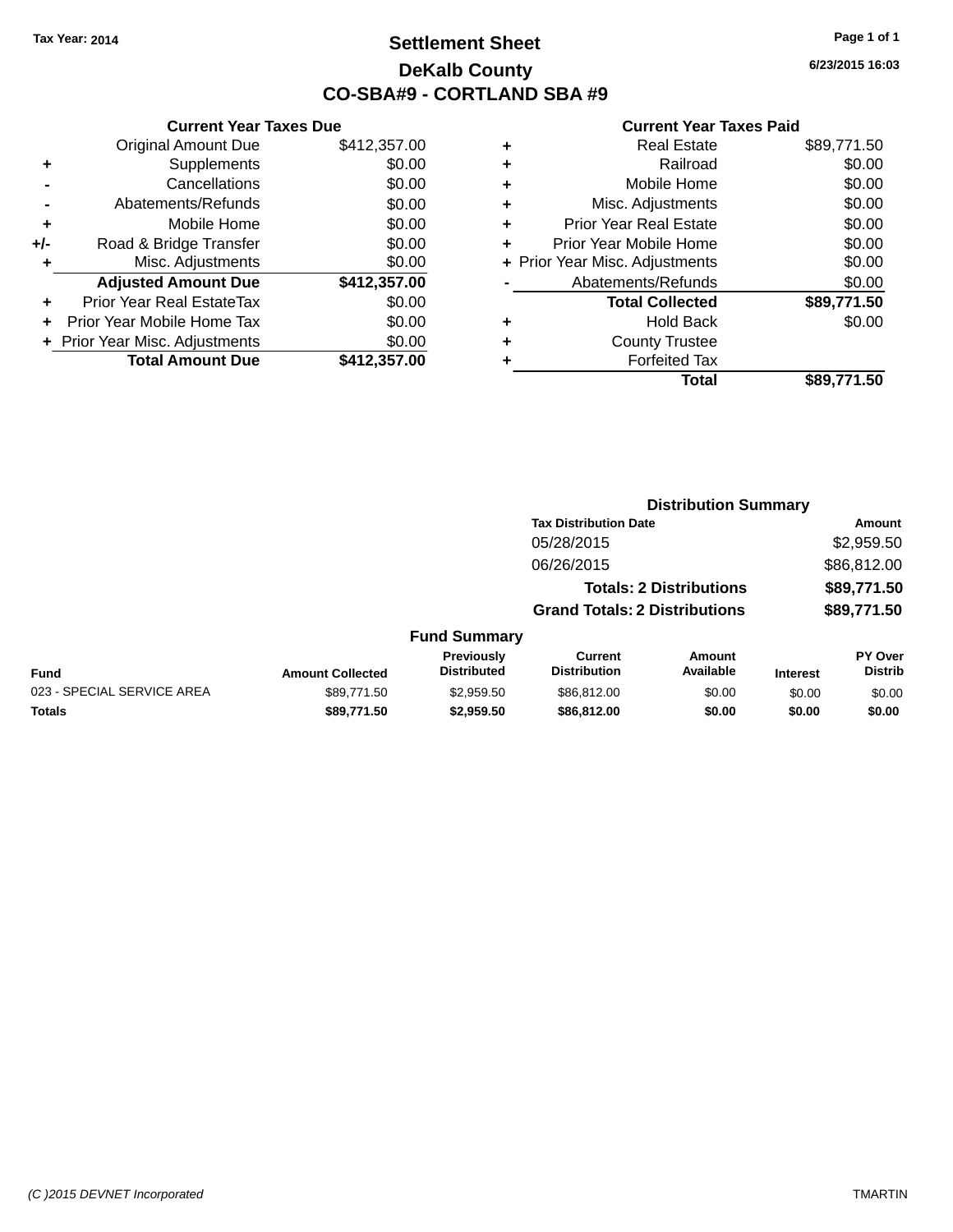### **Settlement Sheet Tax Year: 2014 Page 1 of 1 DeKalb County CO-SSA#1 - CORTLAND SBA #1**

**6/23/2015 16:03**

#### **Current Year Taxes Paid**

**Distribution Summary**

|     | <b>Current Year Taxes Due</b>  |              |
|-----|--------------------------------|--------------|
|     | <b>Original Amount Due</b>     | \$405,000.60 |
| ٠   | Supplements                    | \$3,476.40   |
|     | Cancellations                  | \$3,476.40   |
|     | Abatements/Refunds             | \$0.00       |
| ٠   | Mobile Home                    | \$0.00       |
| +/- | Road & Bridge Transfer         | \$0.00       |
|     | Misc. Adjustments              | \$0.00       |
|     | <b>Adjusted Amount Due</b>     | \$405,000.60 |
| ٠   | Prior Year Real EstateTax      | \$0.00       |
|     | Prior Year Mobile Home Tax     | \$0.00       |
|     | + Prior Year Misc. Adjustments | \$0.00       |
|     | <b>Total Amount Due</b>        | \$405,000.60 |

|                            |                         |                                  | <b>Tax Distribution Date</b>         |                                |                 | Amount                    |
|----------------------------|-------------------------|----------------------------------|--------------------------------------|--------------------------------|-----------------|---------------------------|
|                            |                         |                                  | 05/28/2015                           |                                |                 | \$13,905.60               |
|                            |                         |                                  | 06/26/2015                           |                                |                 | \$190,332.90              |
|                            |                         |                                  |                                      | <b>Totals: 2 Distributions</b> |                 | \$204,238.50              |
|                            |                         |                                  | <b>Grand Totals: 2 Distributions</b> |                                |                 | \$204,238.50              |
|                            |                         | <b>Fund Summary</b>              |                                      |                                |                 |                           |
| Fund                       | <b>Amount Collected</b> | Previously<br><b>Distributed</b> | Current<br><b>Distribution</b>       | Amount<br>Available            | <b>Interest</b> | PY Over<br><b>Distrib</b> |
| 023 - SPECIAL SERVICE AREA | \$204,238.50            | \$13,905.60                      | \$190,332.90                         | \$0.00                         | \$0.00          | \$0.00                    |

**Totals \$204,238.50 \$13,905.60 \$190,332.90 \$0.00 \$0.00 \$0.00**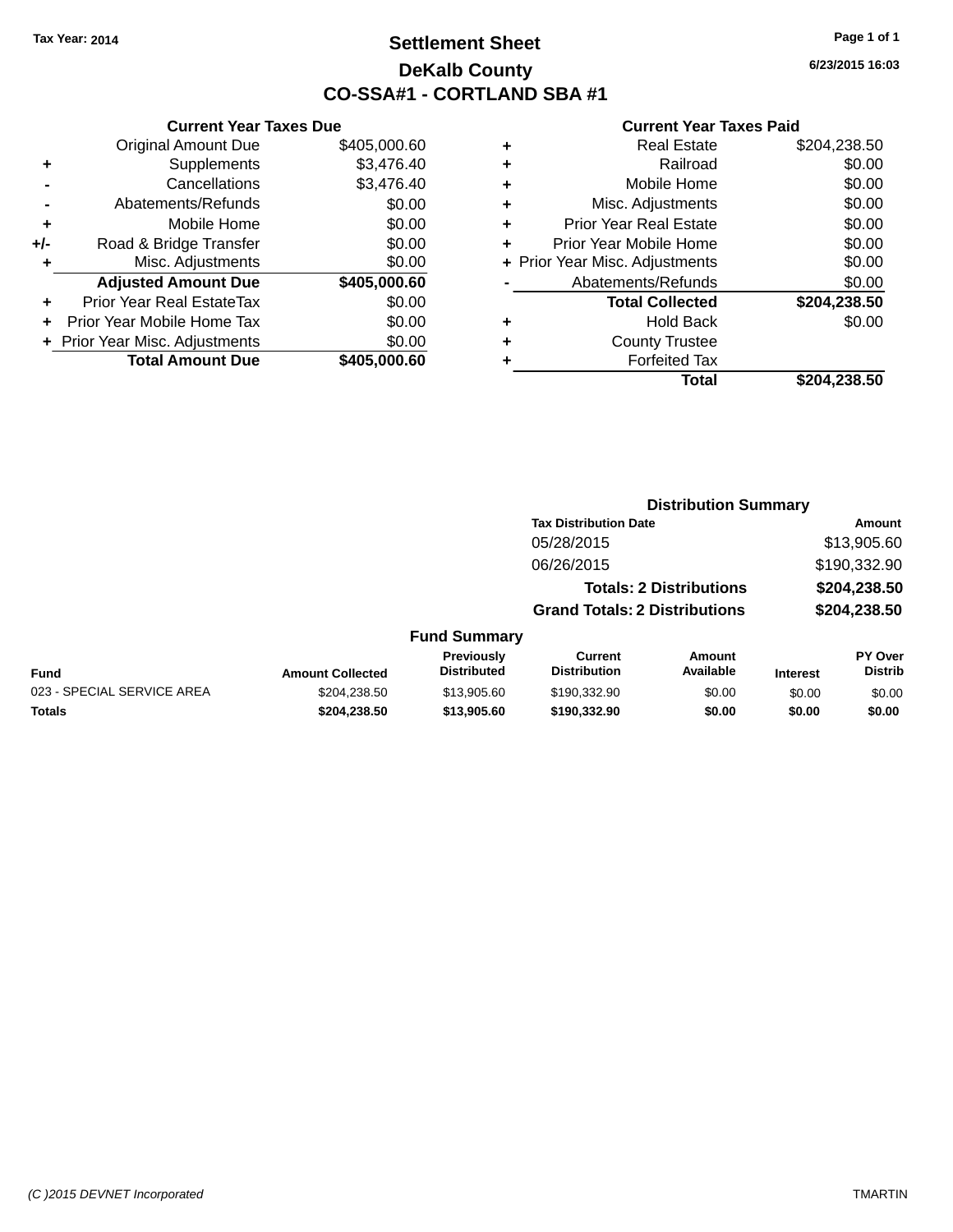### **Settlement Sheet Tax Year: 2014 Page 1 of 1 DeKalb County CO-SSA#4 - CORTLAND SBA #4**

**6/23/2015 16:03**

|     | <b>Current Year Taxes Due</b>    |                |
|-----|----------------------------------|----------------|
|     | <b>Original Amount Due</b>       | \$2,781,370.44 |
| ٠   | Supplements                      | \$0.00         |
|     | Cancellations                    | \$76,231.76    |
|     | Abatements/Refunds               | \$47.96        |
| ٠   | Mobile Home                      | \$0.00         |
| +/- | Road & Bridge Transfer           | \$0.00         |
| ٠   | Misc. Adjustments                | \$0.00         |
|     | <b>Adjusted Amount Due</b>       | \$2,705,090.72 |
| ÷   | <b>Prior Year Real EstateTax</b> | \$0.00         |
| ÷   | Prior Year Mobile Home Tax       | \$0.00         |
|     | + Prior Year Misc. Adjustments   | \$2,180.38     |
|     | <b>Total Amount Due</b>          | \$2,707,271.10 |

|   | <b>Real Estate</b>             | \$2,178.06 |
|---|--------------------------------|------------|
| ٠ | Railroad                       | \$0.00     |
| ٠ | Mobile Home                    | \$0.00     |
| ٠ | Misc. Adjustments              | \$0.00     |
| ٠ | <b>Prior Year Real Estate</b>  | \$0.00     |
| ÷ | Prior Year Mobile Home         | \$0.00     |
|   | + Prior Year Misc. Adjustments | \$2,180.38 |
|   | Abatements/Refunds             | \$47.96    |
|   | <b>Total Collected</b>         | \$4,310.48 |
| ٠ | Hold Back                      | \$0.00     |
| ٠ | <b>County Trustee</b>          |            |
| ٠ | <b>Forfeited Tax</b>           |            |
|   | Total                          | \$4.310.48 |
|   |                                |            |

|               |                                                                                                             |                                                  |                                        |                                         | <b>Distribution Summary</b>                                         |                                |                 |                           |
|---------------|-------------------------------------------------------------------------------------------------------------|--------------------------------------------------|----------------------------------------|-----------------------------------------|---------------------------------------------------------------------|--------------------------------|-----------------|---------------------------|
|               |                                                                                                             |                                                  |                                        |                                         | <b>Tax Distribution Date</b>                                        |                                |                 | Amount                    |
|               |                                                                                                             |                                                  |                                        |                                         | 06/26/2015                                                          |                                | \$1,334.70      |                           |
|               |                                                                                                             |                                                  |                                        |                                         |                                                                     | <b>Totals: 1 Distributions</b> |                 | \$1,334.70                |
|               |                                                                                                             |                                                  |                                        |                                         | <b>Grand Totals: 1 Distributions</b>                                |                                | \$1,334.70      |                           |
|               |                                                                                                             |                                                  |                                        | <b>Fund Summary</b>                     |                                                                     |                                |                 |                           |
| <b>Fund</b>   |                                                                                                             | <b>Amount Collected</b>                          |                                        | <b>Previously</b><br><b>Distributed</b> | Current<br><b>Distribution</b>                                      | Amount<br>Available            | <b>Interest</b> | PY Over<br><b>Distrib</b> |
|               | 023 - SPECIAL SERVICE AREA                                                                                  | \$4,310.48                                       |                                        | \$0.00                                  | \$1,334.70                                                          | \$0.00                         | \$0.00          | \$2,975.78                |
| <b>Totals</b> |                                                                                                             | \$4,310.48                                       |                                        | \$0.00                                  | \$1,334.70                                                          | \$0.00                         | \$0.00          | \$2,975.78                |
|               |                                                                                                             |                                                  | <b>Miscellaneous Adjustment Detail</b> |                                         |                                                                     |                                |                 |                           |
| Year<br>2013  | Source<br>DR - Drainage                                                                                     | <b>Account Type</b><br><b>Back Tax Collected</b> |                                        | <b>Amount Adjustment Description</b>    | \$2,180.38 SILVERTHORNE DEVELOPMENT REDEMPTION 09-17-377-012 by TBA |                                |                 |                           |
|               | <b>Totals 1 entries</b>                                                                                     |                                                  | \$2,180.38                             |                                         |                                                                     |                                |                 |                           |
|               |                                                                                                             |                                                  |                                        | <b>Abatement Detail</b>                 |                                                                     |                                |                 |                           |
| Year<br>2013  | <b>Source</b><br>DR - Drainage                                                                              | <b>Account Type</b><br>Drainage Abatement        |                                        | <b>Amount Adjustment Description</b>    | \$23.52 ACCRUED INTEREST SIE PER COURT ORDER 09-17-300-009 by TBA   |                                |                 |                           |
| 2014          | DR - Drainage<br><b>Drainage Abatement</b><br>\$24.44 ACCRUED INTEREST PER COURT ORDER 09-17-300-009 by TBA |                                                  |                                        |                                         |                                                                     |                                |                 |                           |
|               | <b>Totals 2 entries</b><br>\$47.96                                                                          |                                                  |                                        |                                         |                                                                     |                                |                 |                           |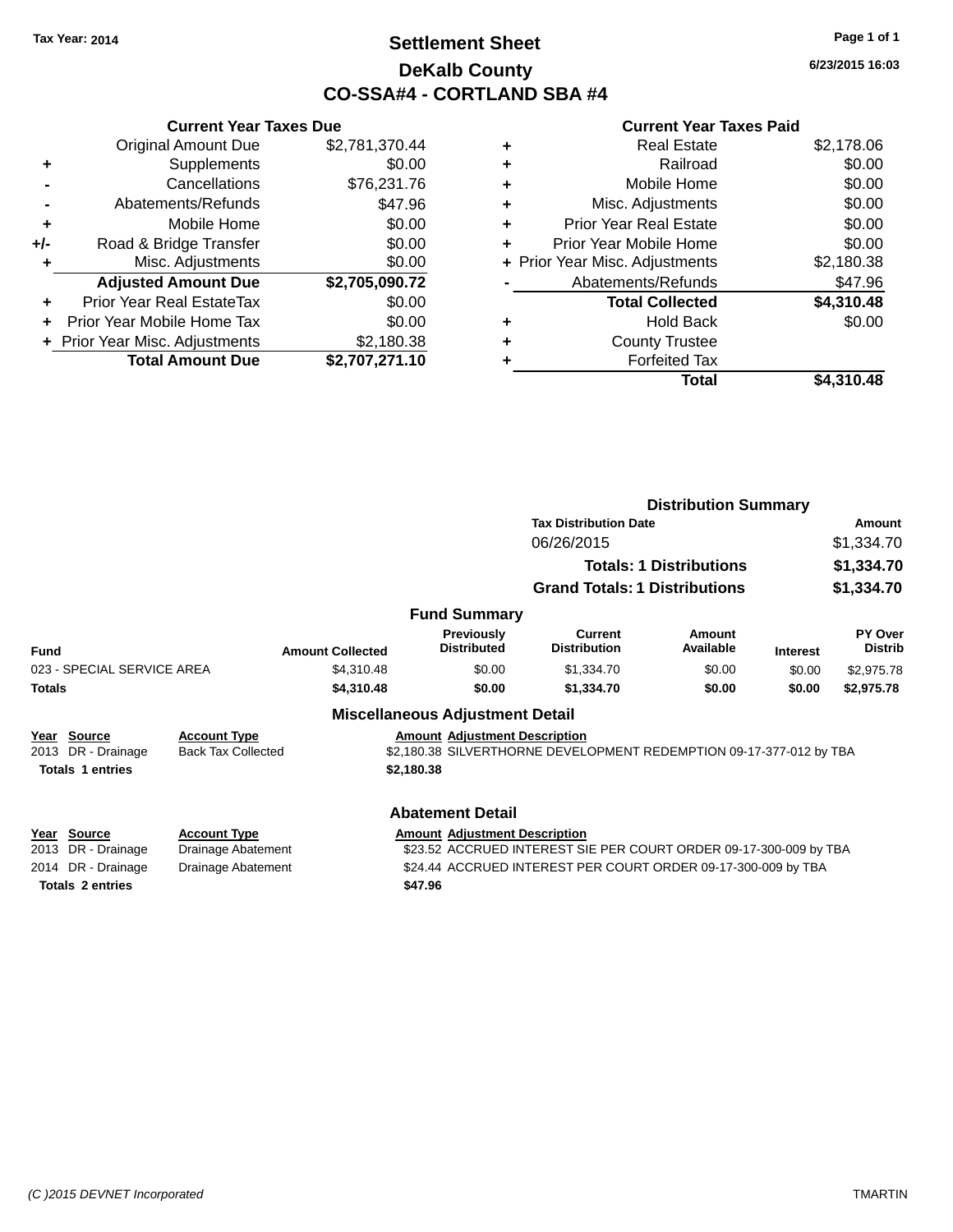### **Settlement Sheet Tax Year: 2014 Page 1 of 1 DeKalb County CO-SSA#7 - CORTLAND SBA #7**

**6/23/2015 16:03**

|     | <b>Current Year Taxes Due</b>  |                |
|-----|--------------------------------|----------------|
|     | <b>Original Amount Due</b>     | \$1,154,367.00 |
| ٠   | Supplements                    | \$0.00         |
|     | Cancellations                  | \$0.00         |
|     | Abatements/Refunds             | \$0.00         |
| ÷   | Mobile Home                    | \$0.00         |
| +/- | Road & Bridge Transfer         | \$0.00         |
| ٠   | Misc. Adjustments              | \$0.00         |
|     | <b>Adjusted Amount Due</b>     | \$1,154,367.00 |
| ٠   | Prior Year Real EstateTax      | \$0.00         |
| ÷   | Prior Year Mobile Home Tax     | \$0.00         |
|     | + Prior Year Misc. Adjustments | \$0.00         |
|     | <b>Total Amount Due</b>        | \$1,154,367.00 |
|     |                                |                |

|   | <b>Real Estate</b>             | \$0.00 |
|---|--------------------------------|--------|
|   | Railroad                       | \$0.00 |
|   | Mobile Home                    | \$0.00 |
|   | Misc. Adjustments              | \$0.00 |
|   | <b>Prior Year Real Estate</b>  | \$0.00 |
| ÷ | Prior Year Mobile Home         | \$0.00 |
|   | + Prior Year Misc. Adjustments | \$0.00 |
|   | Abatements/Refunds             | \$0.00 |
|   | <b>Total Collected</b>         | \$0.00 |
|   | <b>Hold Back</b>               | \$0.00 |
|   | <b>County Trustee</b>          |        |
|   | <b>Forfeited Tax</b>           |        |
|   | Total                          |        |

| <b>Fund Summary</b>        |                         |                                         |                                |                     |                 |                           |
|----------------------------|-------------------------|-----------------------------------------|--------------------------------|---------------------|-----------------|---------------------------|
| <b>Fund</b>                | <b>Amount Collected</b> | <b>Previously</b><br><b>Distributed</b> | Current<br><b>Distribution</b> | Amount<br>Available | <b>Interest</b> | PY Over<br><b>Distrib</b> |
| 023 - SPECIAL SERVICE AREA | \$0.00                  | \$0.00                                  | \$0.00                         | \$0.00              | \$0.00          | \$0.00                    |
| <b>Totals</b>              | \$0.00                  | \$0.00                                  | \$0.00                         | \$0.00              | \$0.00          | \$0.00                    |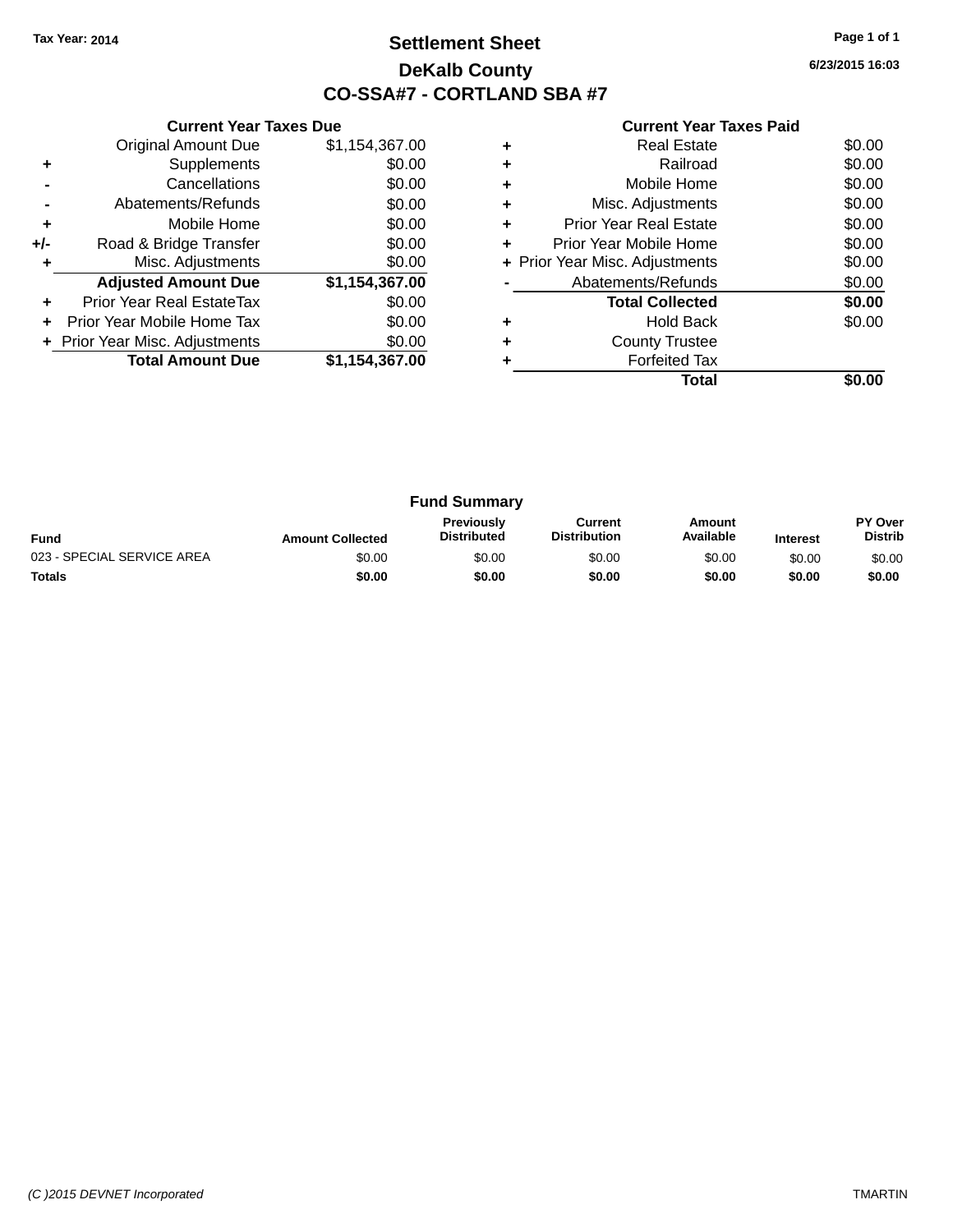### **Settlement Sheet Tax Year: 2014 Page 1 of 1 DeKalb County CO-SSA#8 - CORTLAND SBA #8**

**6/23/2015 16:03**

|     | <b>Current Year Taxes Due</b>  |              |  |  |  |  |  |
|-----|--------------------------------|--------------|--|--|--|--|--|
|     | <b>Original Amount Due</b>     | \$893,002.30 |  |  |  |  |  |
| ٠   | Supplements                    | \$0.00       |  |  |  |  |  |
|     | Cancellations                  | \$100,190.30 |  |  |  |  |  |
|     | Abatements/Refunds             | \$0.00       |  |  |  |  |  |
| ٠   | Mobile Home                    | \$0.00       |  |  |  |  |  |
| +/- | Road & Bridge Transfer         | \$0.00       |  |  |  |  |  |
| ٠   | Misc. Adjustments              | \$0.00       |  |  |  |  |  |
|     | <b>Adjusted Amount Due</b>     | \$792,812.00 |  |  |  |  |  |
|     | Prior Year Real EstateTax      | \$0.00       |  |  |  |  |  |
| ÷   | Prior Year Mobile Home Tax     | \$0.00       |  |  |  |  |  |
|     | + Prior Year Misc. Adjustments | \$0.00       |  |  |  |  |  |
|     | <b>Total Amount Due</b>        | \$792,812.00 |  |  |  |  |  |
|     |                                |              |  |  |  |  |  |

|   | <b>Real Estate</b>             | \$0.00 |
|---|--------------------------------|--------|
| ٠ | Railroad                       | \$0.00 |
| ٠ | Mobile Home                    | \$0.00 |
| ٠ | Misc. Adjustments              | \$0.00 |
|   | <b>Prior Year Real Estate</b>  | \$0.00 |
|   | Prior Year Mobile Home         | \$0.00 |
|   | + Prior Year Misc. Adjustments | \$0.00 |
|   | Abatements/Refunds             | \$0.00 |
|   | <b>Total Collected</b>         | \$0.00 |
| ÷ | <b>Hold Back</b>               | \$0.00 |
| ٠ | <b>County Trustee</b>          |        |
|   | <b>Forfeited Tax</b>           |        |
|   | Total                          |        |

| <b>Fund Summary</b>        |                         |                                         |                                |                     |                 |                                  |
|----------------------------|-------------------------|-----------------------------------------|--------------------------------|---------------------|-----------------|----------------------------------|
| <b>Fund</b>                | <b>Amount Collected</b> | <b>Previously</b><br><b>Distributed</b> | Current<br><b>Distribution</b> | Amount<br>Available | <b>Interest</b> | <b>PY Over</b><br><b>Distrib</b> |
| 023 - SPECIAL SERVICE AREA | \$0.00                  | \$0.00                                  | \$0.00                         | \$0.00              | \$0.00          | \$0.00                           |
| <b>Totals</b>              | \$0.00                  | \$0.00                                  | \$0.00                         | \$0.00              | \$0.00          | \$0.00                           |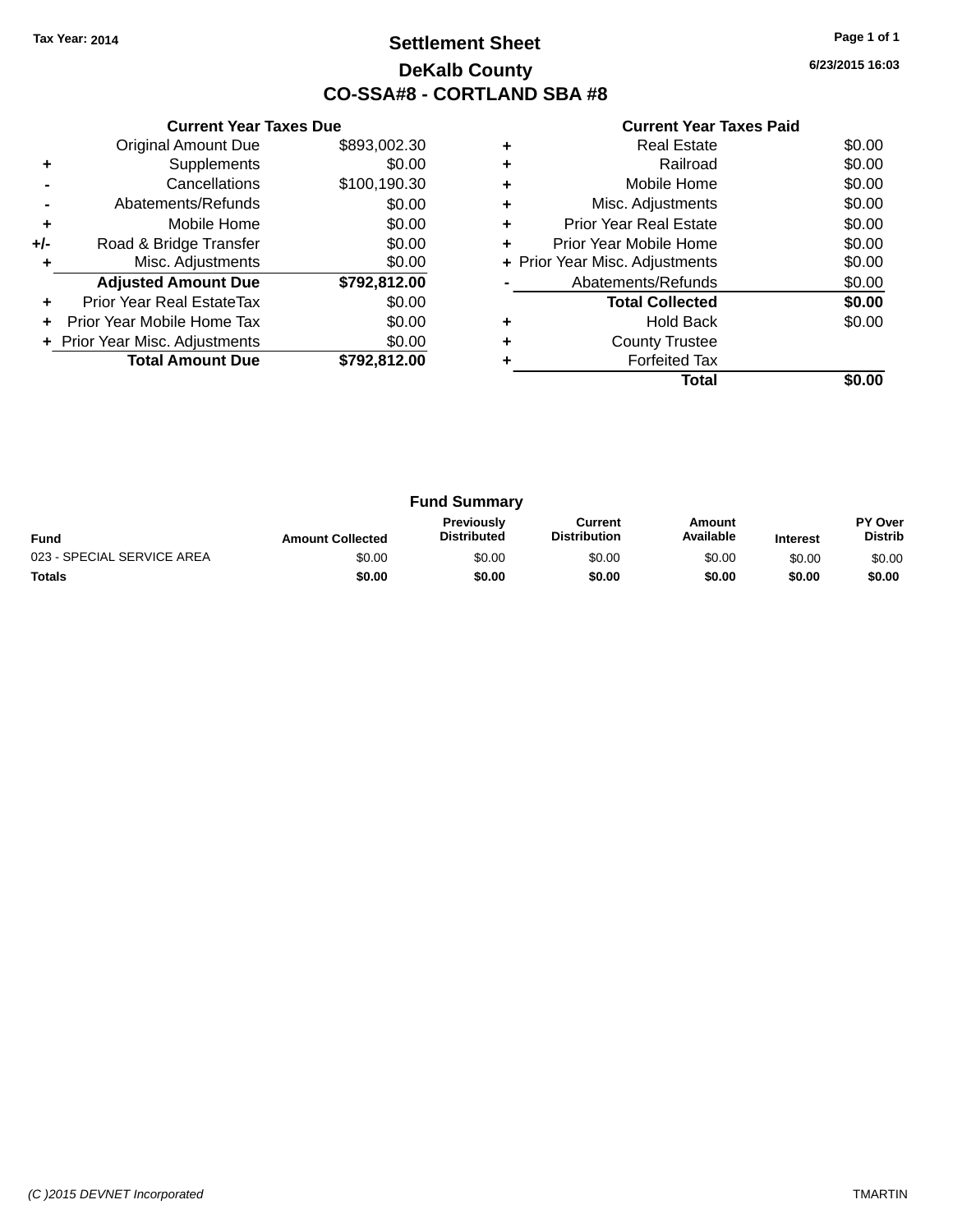### **Settlement Sheet Tax Year: 2014 Page 1 of 1 DeKalb County MA-DK #3 - MALTA DEKALB DRAINAGE #3**

|       | <b>Current Year Taxes Due</b>  |            |
|-------|--------------------------------|------------|
|       | <b>Original Amount Due</b>     | \$2,504.50 |
| ٠     | Supplements                    | \$0.00     |
|       | Cancellations                  | \$0.00     |
|       | Abatements/Refunds             | \$0.00     |
| ٠     | Mobile Home                    | \$0.00     |
| $+/-$ | Road & Bridge Transfer         | \$0.00     |
| ٠     | Misc. Adjustments              | \$0.00     |
|       | <b>Adjusted Amount Due</b>     | \$2,504.50 |
| ÷     | Prior Year Real EstateTax      | \$0.00     |
|       | Prior Year Mobile Home Tax     | \$0.00     |
|       | + Prior Year Misc. Adjustments | \$0.00     |
|       | <b>Total Amount Due</b>        | \$2.504.50 |

|   | Total                          | \$1,255.27 |
|---|--------------------------------|------------|
| ٠ | <b>Forfeited Tax</b>           |            |
| ٠ | <b>County Trustee</b>          |            |
| ٠ | Hold Back                      | \$0.00     |
|   | <b>Total Collected</b>         | \$1,255.27 |
|   | Abatements/Refunds             | \$0.00     |
|   | + Prior Year Misc. Adjustments | \$0.00     |
| ٠ | Prior Year Mobile Home         | \$0.00     |
| ٠ | <b>Prior Year Real Estate</b>  | \$0.00     |
| ٠ | Misc. Adjustments              | \$0.00     |
| ٠ | Mobile Home                    | \$0.00     |
| ٠ | Railroad                       | \$0.00     |
|   | <b>Real Estate</b>             | \$1,255.27 |

| <b>Distribution Summary</b>  |           |
|------------------------------|-----------|
| <b>Toy Dictribution Dota</b> | $A$ mount |

|                 |                         |                                         | lax Distribution Date                 |                                |                 | Amount                           |
|-----------------|-------------------------|-----------------------------------------|---------------------------------------|--------------------------------|-----------------|----------------------------------|
|                 |                         |                                         | 05/28/2015                            |                                |                 | \$257.32                         |
|                 |                         |                                         | 06/26/2015                            |                                |                 | \$997.95                         |
|                 |                         |                                         |                                       | <b>Totals: 2 Distributions</b> |                 | \$1,255.27                       |
|                 |                         |                                         | <b>Grand Totals: 2 Distributions</b>  |                                |                 | \$1,255.27                       |
|                 |                         | <b>Fund Summary</b>                     |                                       |                                |                 |                                  |
| <b>Fund</b>     | <b>Amount Collected</b> | <b>Previously</b><br><b>Distributed</b> | <b>Current</b><br><b>Distribution</b> | <b>Amount</b><br>Available     | <b>Interest</b> | <b>PY Over</b><br><b>Distrib</b> |
| 001 - CORPORATE | \$1,255.27              | \$257.32                                | \$997.95                              | \$0.00                         | \$0.00          | \$0.00                           |
| <b>Totals</b>   | \$1,255.27              | \$257.32                                | \$997.95                              | \$0.00                         | \$0.00          | \$0.00                           |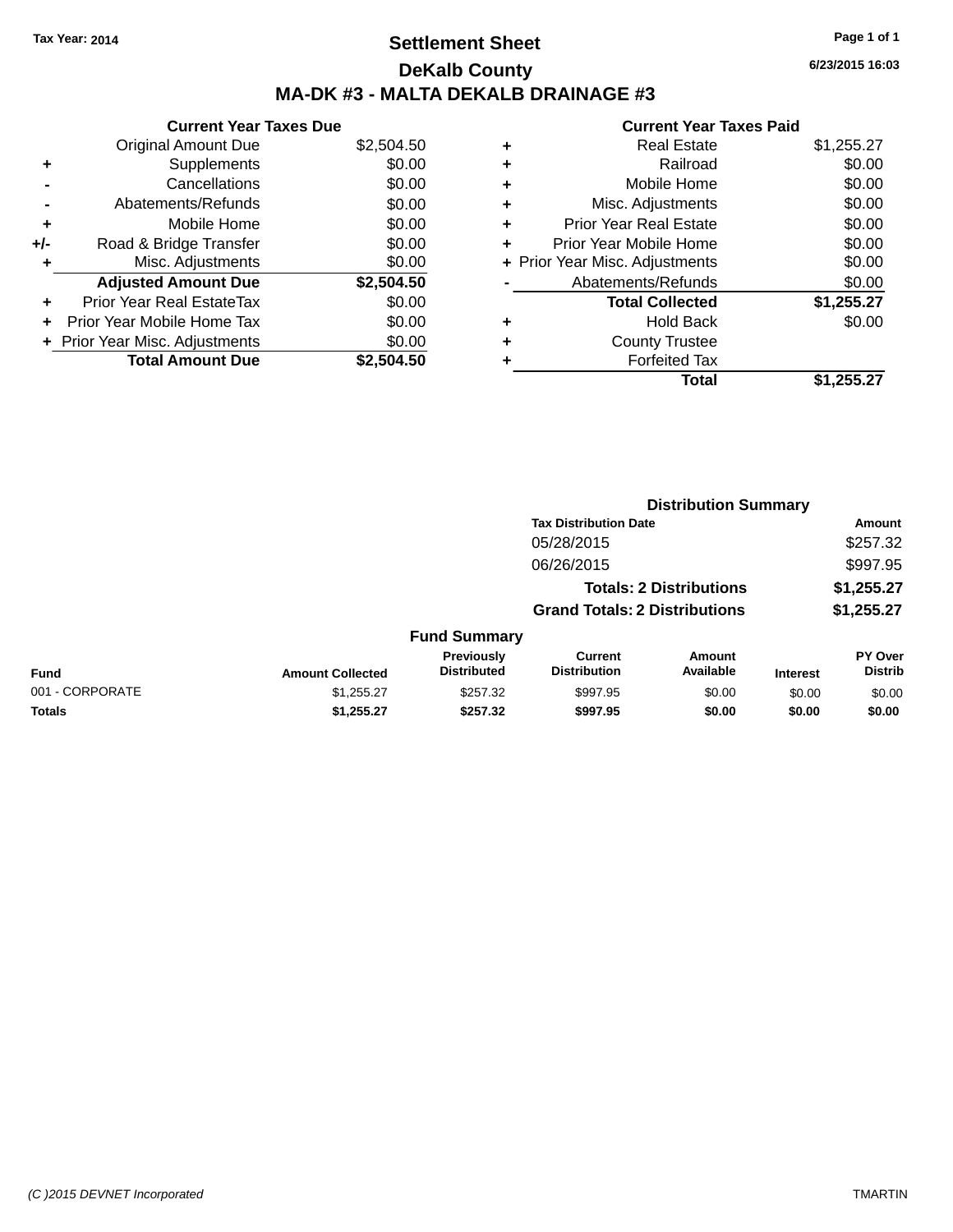### **Settlement Sheet Tax Year: 2014 Page 1 of 1 DeKalb County MAMIAFDK - MA-MI-AF-DK DRAINAGE #11**

|       | <b>Current Year Taxes Due</b>  |             |
|-------|--------------------------------|-------------|
|       | <b>Original Amount Due</b>     | \$11,830.82 |
| ٠     | Supplements                    | \$0.00      |
|       | Cancellations                  | \$0.00      |
|       | Abatements/Refunds             | \$0.00      |
| ÷     | Mobile Home                    | \$0.00      |
| $+/-$ | Road & Bridge Transfer         | \$0.00      |
| ٠     | Misc. Adjustments              | \$0.00      |
|       | <b>Adjusted Amount Due</b>     | \$11,830.82 |
| ÷     | Prior Year Real EstateTax      | \$0.00      |
|       | Prior Year Mobile Home Tax     | \$0.00      |
|       | + Prior Year Misc. Adjustments | \$0.00      |
|       | <b>Total Amount Due</b>        | \$11,830.82 |

| ٠ | <b>Real Estate</b>             | \$7,299.67 |
|---|--------------------------------|------------|
| ٠ | Railroad                       | \$0.00     |
| ٠ | Mobile Home                    | \$0.00     |
| ٠ | Misc. Adjustments              | \$0.00     |
| ٠ | <b>Prior Year Real Estate</b>  | \$0.00     |
| ٠ | Prior Year Mobile Home         | \$0.00     |
|   | + Prior Year Misc. Adjustments | \$0.00     |
|   | Abatements/Refunds             | \$0.00     |
|   | <b>Total Collected</b>         | \$7,299.67 |
| ٠ | Hold Back                      | \$0.00     |
| ٠ | <b>County Trustee</b>          |            |
|   | <b>Forfeited Tax</b>           |            |
|   | Total                          | \$7,299.67 |
|   |                                |            |

| <b>Tax Distribution Date</b><br>05/28/2015<br>06/26/2015<br><b>Totals: 2 Distributions</b><br><b>Grand Totals: 2 Distributions</b><br><b>Fund Summary</b><br>Previously<br><b>Current</b><br>Amount<br><b>Distributed</b><br><b>Distribution</b><br>Available<br><b>Fund</b><br><b>Amount Collected</b><br><b>Interest</b><br>001 - CORPORATE<br>\$728.91<br>\$7,299.67<br>\$6,570.76<br>\$0.00<br>\$0.00<br><b>Totals</b><br>\$7,299.67<br>\$728.91<br>\$6,570.76<br>\$0.00<br>\$0.00 |  | <b>Distribution Summary</b> |  |  |                           |
|----------------------------------------------------------------------------------------------------------------------------------------------------------------------------------------------------------------------------------------------------------------------------------------------------------------------------------------------------------------------------------------------------------------------------------------------------------------------------------------|--|-----------------------------|--|--|---------------------------|
|                                                                                                                                                                                                                                                                                                                                                                                                                                                                                        |  |                             |  |  | Amount                    |
|                                                                                                                                                                                                                                                                                                                                                                                                                                                                                        |  |                             |  |  | \$728.91                  |
|                                                                                                                                                                                                                                                                                                                                                                                                                                                                                        |  |                             |  |  | \$6,570.76                |
|                                                                                                                                                                                                                                                                                                                                                                                                                                                                                        |  |                             |  |  | \$7,299.67                |
|                                                                                                                                                                                                                                                                                                                                                                                                                                                                                        |  |                             |  |  | \$7,299.67                |
|                                                                                                                                                                                                                                                                                                                                                                                                                                                                                        |  |                             |  |  |                           |
|                                                                                                                                                                                                                                                                                                                                                                                                                                                                                        |  |                             |  |  | PY Over<br><b>Distrib</b> |
|                                                                                                                                                                                                                                                                                                                                                                                                                                                                                        |  |                             |  |  | \$0.00                    |
|                                                                                                                                                                                                                                                                                                                                                                                                                                                                                        |  |                             |  |  | \$0.00                    |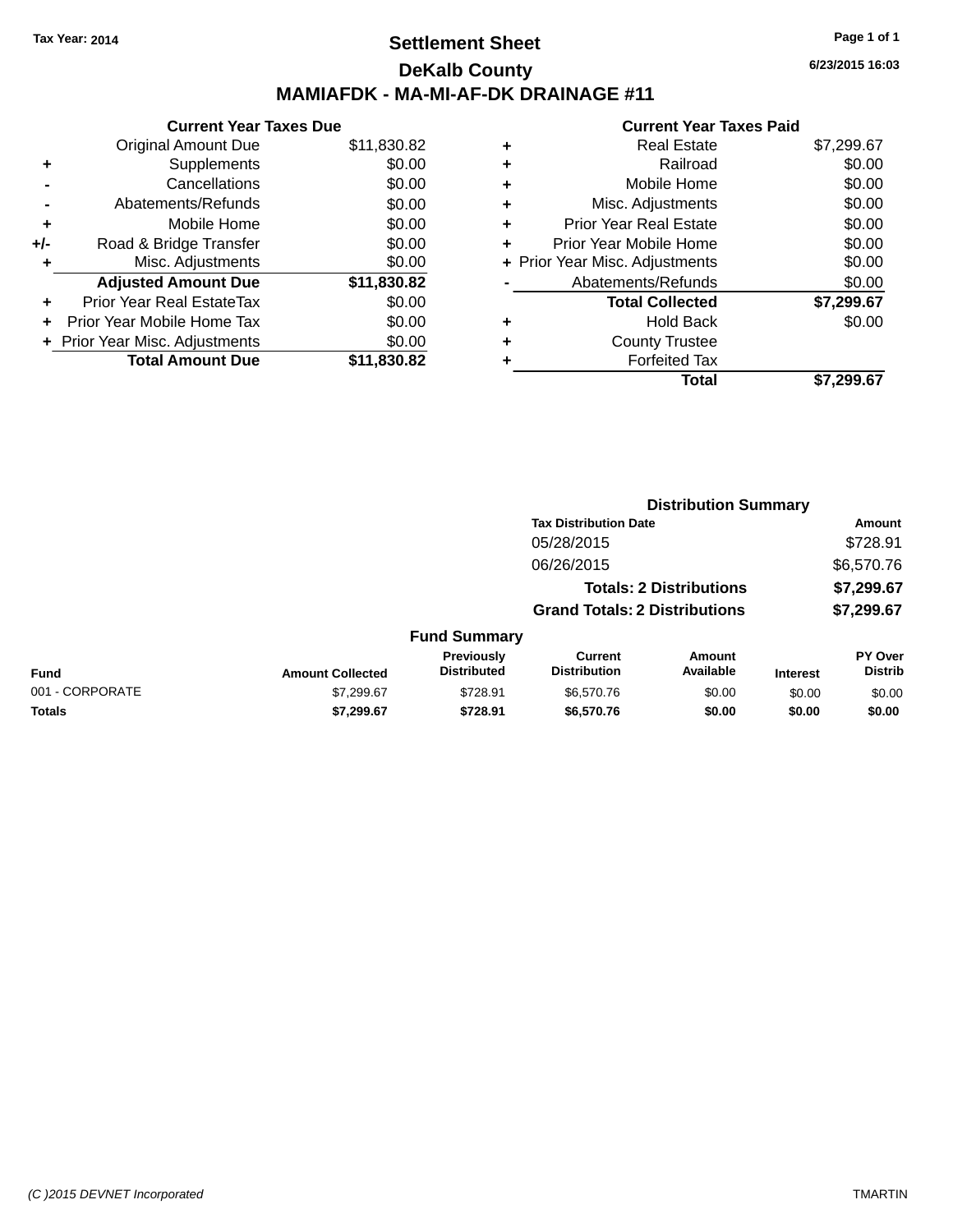### **Settlement Sheet Tax Year: 2014 Page 1 of 1 DeKalb County MY-DK #2 - MAYFIELD DEKALB DRAINAGE**

**Current Year Taxes Due** Original Amount Due \$1,206.46 **+** Supplements \$0.00 **-** Cancellations \$0.00 **-** Abatements/Refunds \$0.00 **+** Mobile Home \$0.00 **+/-** Road & Bridge Transfer \$0.00 **+** Misc. Adjustments \$0.00 **Adjusted Amount Due \$1,206.46 +** Prior Year Real EstateTax \$0.00 **+** Prior Year Mobile Home Tax \$0.00 **+** Prior Year Misc. Adjustments  $$0.00$ **Total Amount Due \$1,206.46**

#### **Current Year Taxes Paid +** Real Estate \$689.75 **+** Railroad \$0.00 **+** Mobile Home \$0.00 **+** Misc. Adjustments \$0.00 **+** Prior Year Real Estate \$0.00 **+** Prior Year Mobile Home \$0.00 **+** Prior Year Misc. Adjustments  $$0.00$ Abatements/Refunds \$0.00 **Total Collected \$689.75 +** Hold Back \$0.00 **+** County Trustee **+** Forfeited Tax **Total \$689.75**

**Distribution Summary**

|                 |                         |                                  | <b>Tax Distribution Date</b>          |                                |                 | Amount                           |
|-----------------|-------------------------|----------------------------------|---------------------------------------|--------------------------------|-----------------|----------------------------------|
|                 |                         |                                  | 05/28/2015                            |                                |                 | \$81.36                          |
|                 |                         |                                  | 06/26/2015                            |                                |                 | \$608.39                         |
|                 |                         |                                  |                                       | <b>Totals: 2 Distributions</b> |                 | \$689.75                         |
|                 |                         |                                  | <b>Grand Totals: 2 Distributions</b>  |                                |                 | \$689.75                         |
|                 |                         | <b>Fund Summary</b>              |                                       |                                |                 |                                  |
| <b>Fund</b>     | <b>Amount Collected</b> | Previously<br><b>Distributed</b> | <b>Current</b><br><b>Distribution</b> | Amount<br>Available            | <b>Interest</b> | <b>PY Over</b><br><b>Distrib</b> |
| 001 - CORPORATE | \$689.75                | \$81.36                          | \$608.39                              | \$0.00                         | \$0.00          | \$0.00                           |
| Totals          | \$689.75                | \$81.36                          | \$608.39                              | \$0.00                         | \$0.00          | \$0.00                           |
|                 |                         |                                  |                                       |                                |                 |                                  |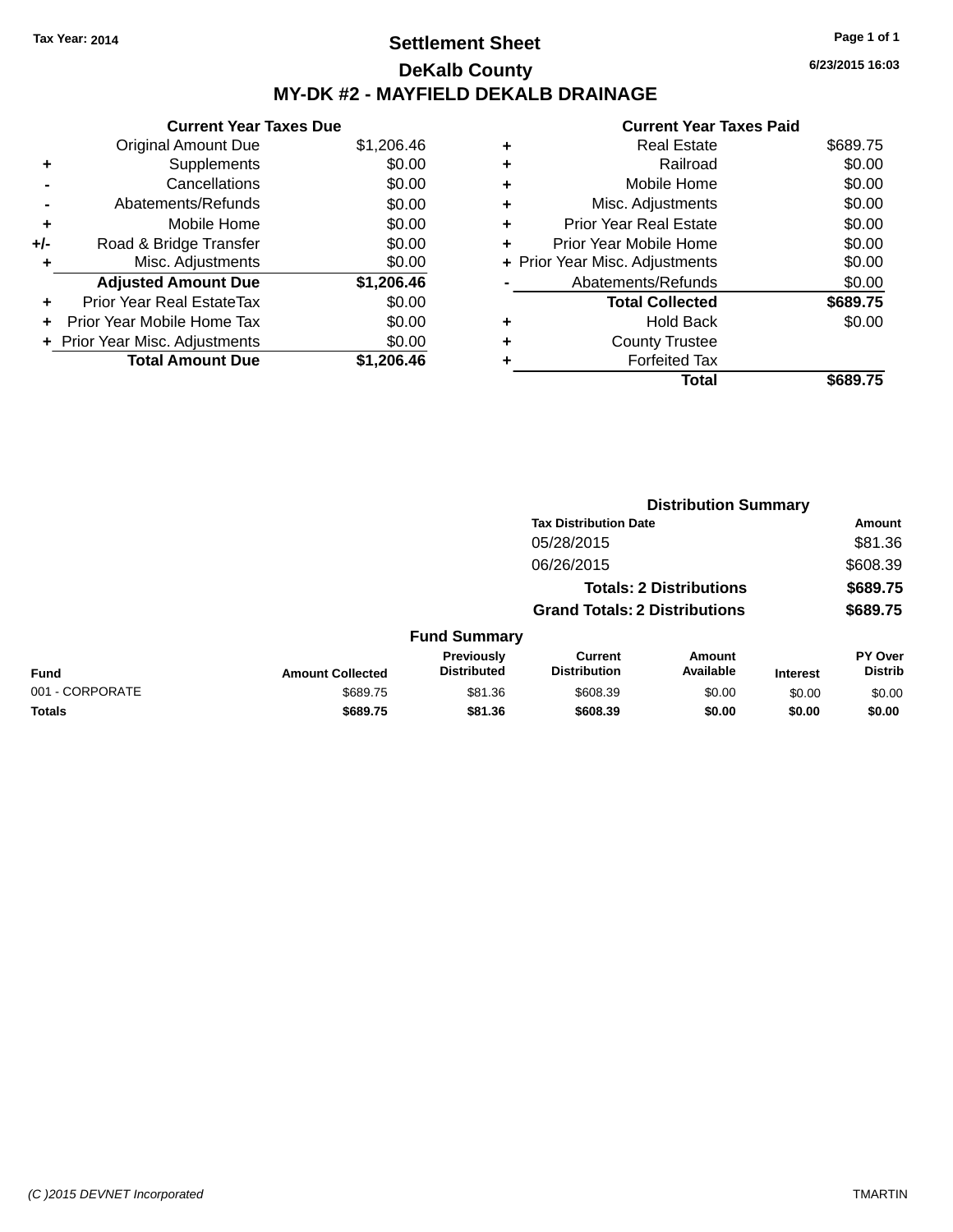### **Settlement Sheet Tax Year: 2014 Page 1 of 1 DeKalb County NO-LR-SA # - NO-LR-SA DRAINAGE #10**

**6/23/2015 16:03**

|     | <b>Current Year Taxes Due</b>    |             |
|-----|----------------------------------|-------------|
|     | <b>Original Amount Due</b>       | \$50,477.34 |
| ٠   | Supplements                      | \$332.28    |
|     | Cancellations                    | \$361.98    |
|     | Abatements/Refunds               | \$0.00      |
| ٠   | Mobile Home                      | \$0.00      |
| +/- | Road & Bridge Transfer           | \$0.00      |
| ٠   | Misc. Adjustments                | \$0.00      |
|     | <b>Adjusted Amount Due</b>       | \$50,447.64 |
| ÷   | <b>Prior Year Real EstateTax</b> | \$0.00      |
|     | Prior Year Mobile Home Tax       | \$0.00      |
|     | + Prior Year Misc. Adjustments   | \$0.00      |
|     | <b>Total Amount Due</b>          | \$50.447.64 |

| ٠ | <b>Real Estate</b>             | \$29,132.60 |
|---|--------------------------------|-------------|
| ٠ | Railroad                       | \$0.00      |
| ٠ | Mobile Home                    | \$0.00      |
| ٠ | Misc. Adjustments              | \$0.00      |
| ٠ | <b>Prior Year Real Estate</b>  | \$0.00      |
| ٠ | Prior Year Mobile Home         | \$0.00      |
|   | + Prior Year Misc. Adjustments | \$0.00      |
|   | Abatements/Refunds             | \$0.00      |
|   | <b>Total Collected</b>         | \$29,132.60 |
| ٠ | Hold Back                      | \$0.00      |
| ٠ | <b>County Trustee</b>          |             |
| ٠ | <b>Forfeited Tax</b>           |             |
|   | Total                          | \$29,132.60 |
|   |                                |             |

|                 |                         |                                  | <b>Distribution Summary</b>           |                                |                 |                                  |
|-----------------|-------------------------|----------------------------------|---------------------------------------|--------------------------------|-----------------|----------------------------------|
|                 |                         |                                  | <b>Tax Distribution Date</b>          |                                |                 | <b>Amount</b>                    |
|                 |                         |                                  | 05/28/2015                            |                                |                 | \$7,002.22                       |
|                 |                         |                                  | 06/26/2015                            |                                |                 | \$22,130.38                      |
|                 |                         |                                  |                                       | <b>Totals: 2 Distributions</b> |                 | \$29,132.60                      |
|                 |                         |                                  | <b>Grand Totals: 2 Distributions</b>  |                                |                 | \$29,132.60                      |
|                 |                         | <b>Fund Summary</b>              |                                       |                                |                 |                                  |
| <b>Fund</b>     | <b>Amount Collected</b> | Previously<br><b>Distributed</b> | <b>Current</b><br><b>Distribution</b> | Amount<br>Available            | <b>Interest</b> | <b>PY Over</b><br><b>Distrib</b> |
| 001 - CORPORATE | \$29,132.60             | \$7,002.22                       | \$22,130.38                           | \$0.00                         | \$0.00          | \$0.00                           |
| <b>Totals</b>   | \$29,132.60             | \$7,002.22                       | \$22,130.38                           | \$0.00                         | \$0.00          | \$0.00                           |
|                 |                         |                                  |                                       |                                |                 |                                  |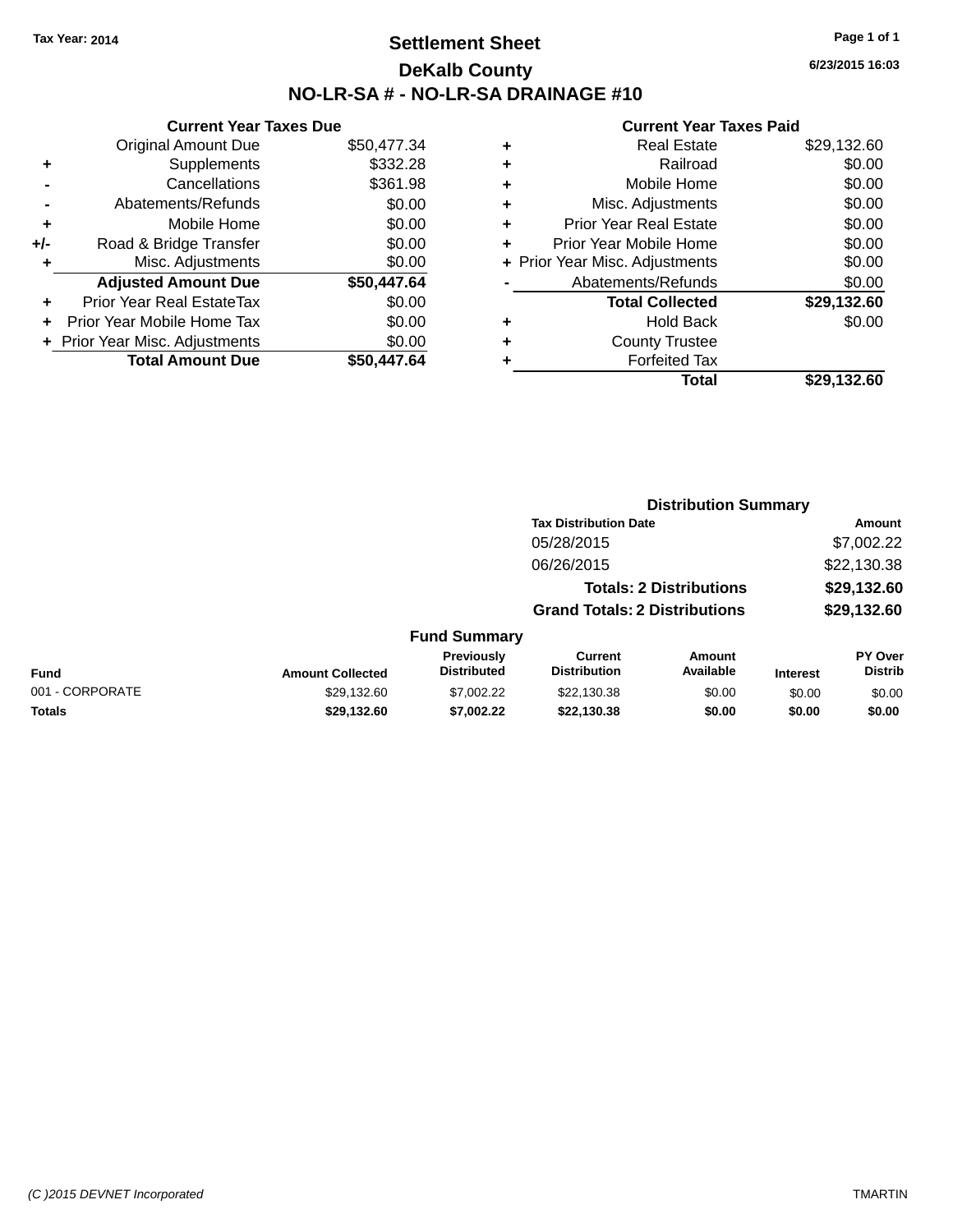### **Settlement Sheet Tax Year: 2014 Page 1 of 1 DeKalb County NORMAL #13 - NORMAL DRAINAGE DISTRICT**

**6/23/2015 16:03**

|     | <b>Current Year Taxes Due</b>  |        |
|-----|--------------------------------|--------|
|     | <b>Original Amount Due</b>     | \$0.00 |
|     | Supplements                    | \$0.00 |
|     | Cancellations                  | \$0.00 |
|     | Abatements/Refunds             | \$0.00 |
| ٠   | Mobile Home                    | \$0.00 |
| +/- | Road & Bridge Transfer         | \$0.00 |
|     | Misc. Adjustments              | \$0.00 |
|     | <b>Adjusted Amount Due</b>     | \$0.00 |
|     | Prior Year Real EstateTax      | \$0.00 |
|     | Prior Year Mobile Home Tax     | \$0.00 |
|     | + Prior Year Misc. Adjustments | \$0.00 |
|     | <b>Total Amount Due</b>        | \$0.00 |
|     |                                |        |

|   | Real Estate                    | \$0.00 |
|---|--------------------------------|--------|
| ٠ | Railroad                       | \$0.00 |
|   | Mobile Home                    | \$0.00 |
| ٠ | Misc. Adjustments              | \$0.00 |
| ٠ | <b>Prior Year Real Estate</b>  | \$0.00 |
| ٠ | Prior Year Mobile Home         | \$0.00 |
|   | + Prior Year Misc. Adjustments | \$0.00 |
|   | Abatements/Refunds             | \$0.00 |
|   | <b>Total Collected</b>         | \$0.00 |
|   | Hold Back                      | \$0.00 |
| ٠ | <b>County Trustee</b>          |        |
|   | <b>Forfeited Tax</b>           |        |
|   | Total                          |        |
|   |                                |        |

| <b>Fund Summary</b> |                         |                                         |                                |                     |                 |                           |
|---------------------|-------------------------|-----------------------------------------|--------------------------------|---------------------|-----------------|---------------------------|
| <b>Fund</b>         | <b>Amount Collected</b> | <b>Previously</b><br><b>Distributed</b> | Current<br><b>Distribution</b> | Amount<br>Available | <b>Interest</b> | PY Over<br><b>Distrib</b> |
| 001 - CORPORATE     | \$0.00                  | \$0.00                                  | \$0.00                         | \$0.00              | \$0.00          | \$0.00                    |
| <b>Totals</b>       | \$0.00                  | \$0.00                                  | \$0.00                         | \$0.00              | \$0.00          | \$0.00                    |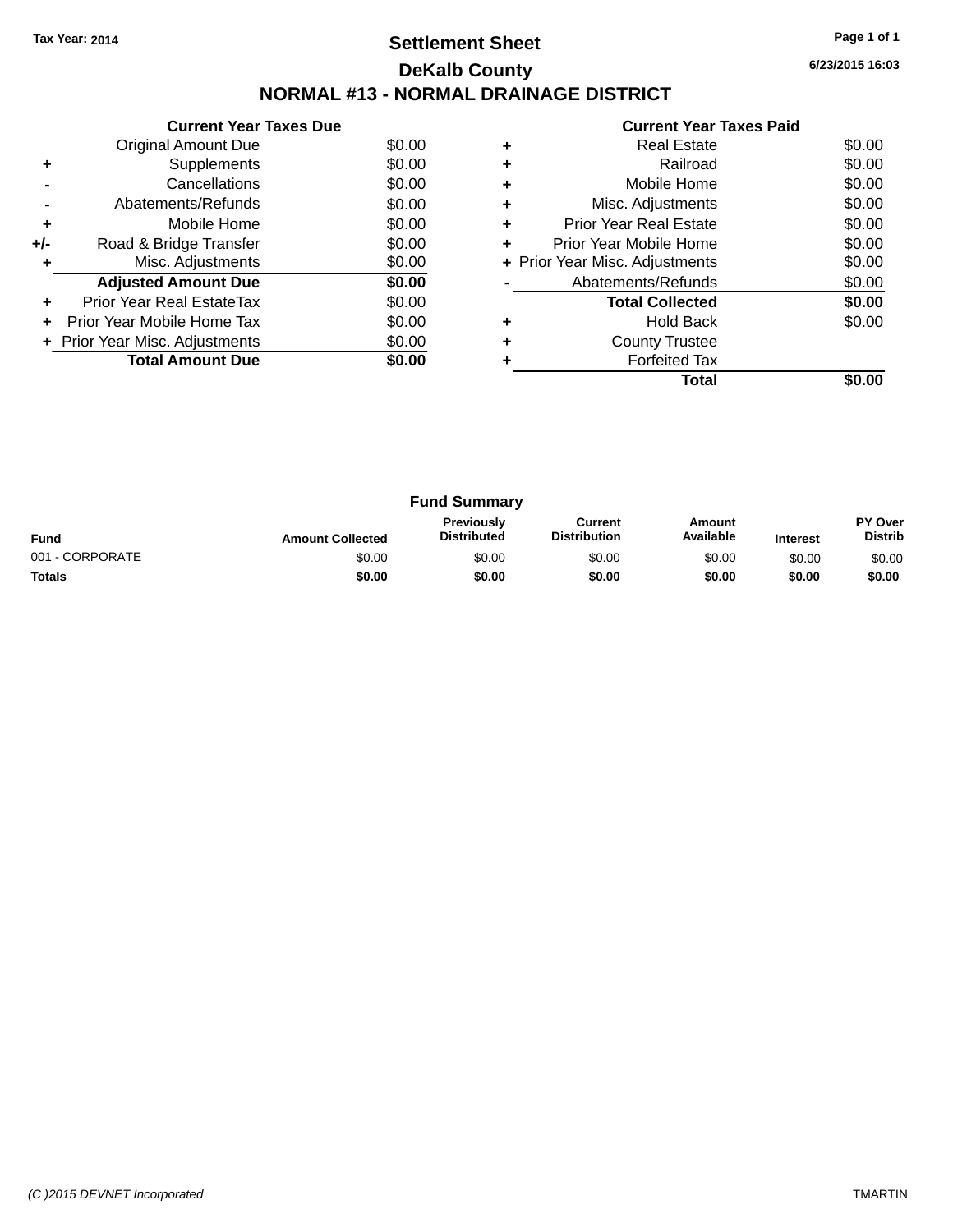### **Settlement Sheet Tax Year: 2014 Page 1 of 1 DeKalb County SH-MI #6 - SHABBONA/MILAN DRAINAGE**

**6/23/2015 16:03**

| <b>Current Year Taxes Due</b> |                                |
|-------------------------------|--------------------------------|
| <b>Original Amount Due</b>    | \$10,913.38                    |
| Supplements                   | \$0.00                         |
| Cancellations                 | \$0.00                         |
| Abatements/Refunds            | \$0.00                         |
| Mobile Home                   | \$0.00                         |
| Road & Bridge Transfer        | \$0.00                         |
| Misc. Adjustments             | \$0.00                         |
| <b>Adjusted Amount Due</b>    | \$10,913.38                    |
| Prior Year Real EstateTax     | \$0.00                         |
| Prior Year Mobile Home Tax    | \$0.00                         |
|                               | \$0.00                         |
| <b>Total Amount Due</b>       | \$10,913.38                    |
|                               | + Prior Year Misc. Adjustments |

| ٠ | <b>Real Estate</b>             | \$7,041.14 |
|---|--------------------------------|------------|
| ٠ | Railroad                       | \$0.00     |
| ٠ | Mobile Home                    | \$0.00     |
| ٠ | Misc. Adjustments              | \$0.00     |
| ٠ | <b>Prior Year Real Estate</b>  | \$0.00     |
| ٠ | Prior Year Mobile Home         | \$0.00     |
|   | + Prior Year Misc. Adjustments | \$0.00     |
|   | Abatements/Refunds             | \$0.00     |
|   | <b>Total Collected</b>         | \$7,041.14 |
| ٠ | Hold Back                      | \$0.00     |
| ٠ | <b>County Trustee</b>          |            |
| ٠ | <b>Forfeited Tax</b>           |            |
|   | Total                          | \$7.041.14 |
|   |                                |            |

|                 |                         |                                  |                                       | <b>Distribution Summary</b>    |                 |                           |
|-----------------|-------------------------|----------------------------------|---------------------------------------|--------------------------------|-----------------|---------------------------|
|                 |                         |                                  | <b>Tax Distribution Date</b>          |                                |                 | Amount                    |
|                 |                         |                                  | 05/28/2015                            |                                |                 | \$2,255.74                |
|                 |                         |                                  | 06/26/2015                            |                                |                 | \$4,785.40                |
|                 |                         |                                  |                                       | <b>Totals: 2 Distributions</b> |                 | \$7,041.14                |
|                 |                         |                                  | <b>Grand Totals: 2 Distributions</b>  |                                |                 | \$7,041.14                |
|                 |                         | <b>Fund Summary</b>              |                                       |                                |                 |                           |
| <b>Fund</b>     | <b>Amount Collected</b> | Previously<br><b>Distributed</b> | <b>Current</b><br><b>Distribution</b> | Amount<br>Available            | <b>Interest</b> | PY Over<br><b>Distrib</b> |
| 001 - CORPORATE | \$7.041.14              | \$2.255.74                       | \$4,785.40                            | \$0.00                         | \$0.00          | \$0.00                    |
| <b>Totals</b>   | \$7,041.14              | \$2,255.74                       | \$4,785.40                            | \$0.00                         | \$0.00          | \$0.00                    |
|                 |                         |                                  |                                       |                                |                 |                           |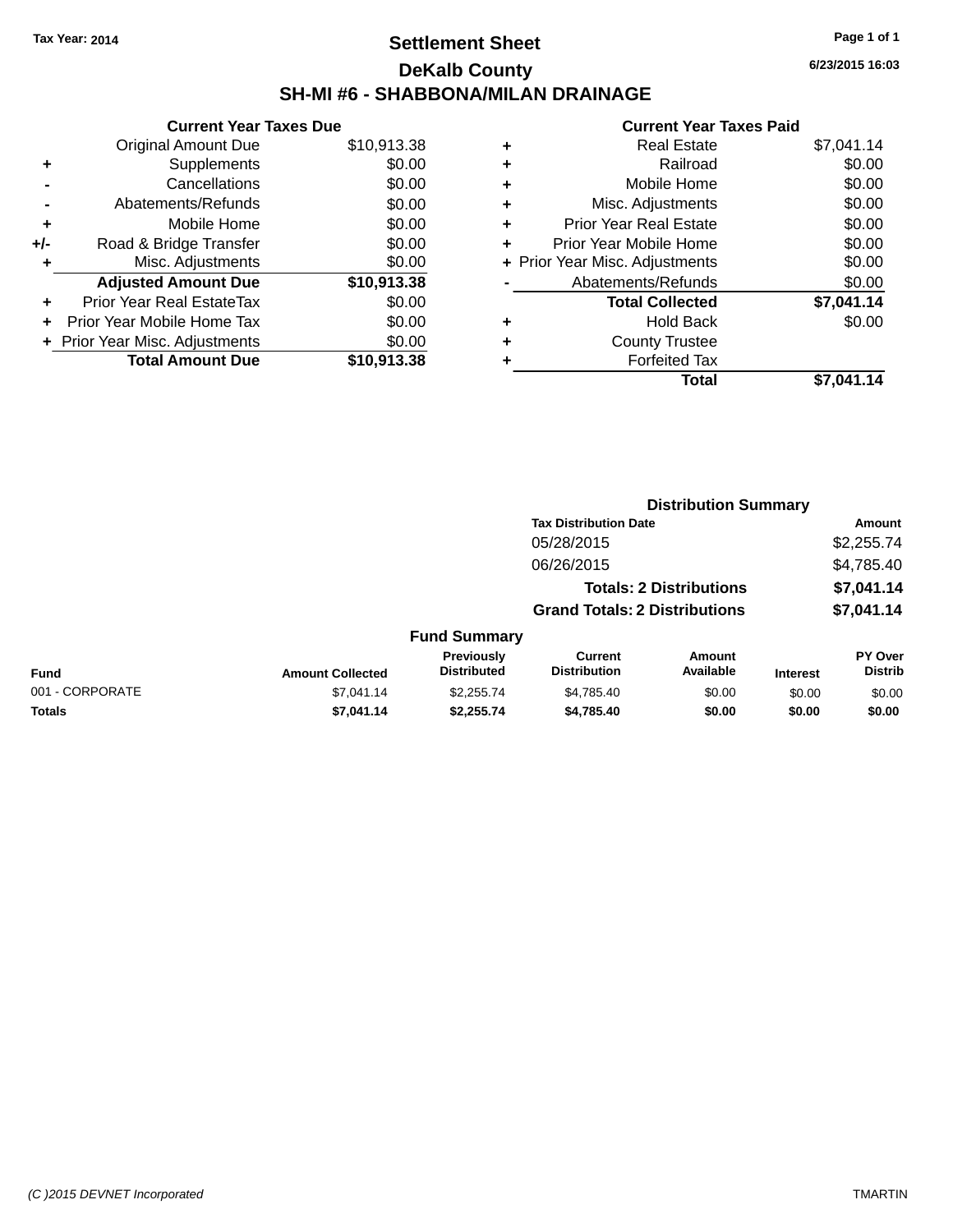### **Settlement Sheet Tax Year: 2014 Page 1 of 1 DeKalb County SQ GR #12 - SQUAW GROVE DRAINAGE**

**6/23/2015 16:03**

|     | <b>Current Year Taxes Due</b>     |            |
|-----|-----------------------------------|------------|
|     | <b>Original Amount Due</b>        | \$7,028.28 |
| ٠   | Supplements                       | \$0.00     |
|     | Cancellations                     | \$0.00     |
|     | Abatements/Refunds                | \$0.00     |
| ٠   | Mobile Home                       | \$0.00     |
| +/- | Road & Bridge Transfer            | \$0.00     |
| ٠   | Misc. Adjustments                 | \$0.00     |
|     | <b>Adjusted Amount Due</b>        | \$7,028.28 |
| ÷   | Prior Year Real EstateTax         | \$0.00     |
|     | <b>Prior Year Mobile Home Tax</b> | \$0.00     |
|     | + Prior Year Misc. Adjustments    | \$0.00     |
|     | <b>Total Amount Due</b>           | \$7,028.28 |

| ٠ | <b>Real Estate</b>             | \$3,640.14 |
|---|--------------------------------|------------|
| ٠ | Railroad                       | \$0.00     |
| ٠ | Mobile Home                    | \$0.00     |
| ٠ | Misc. Adjustments              | \$0.00     |
| ٠ | <b>Prior Year Real Estate</b>  | \$0.00     |
| ٠ | Prior Year Mobile Home         | \$0.00     |
|   | + Prior Year Misc. Adjustments | \$0.00     |
|   | Abatements/Refunds             | \$0.00     |
|   | <b>Total Collected</b>         | \$3,640.14 |
| ٠ | <b>Hold Back</b>               | \$0.00     |
| ٠ | <b>County Trustee</b>          |            |
|   | <b>Forfeited Tax</b>           |            |
|   | Total                          | \$3.640.14 |
|   |                                |            |

|                         |                                         |                                       | <b>Distribution Summary</b> |                                                                                                        |                           |
|-------------------------|-----------------------------------------|---------------------------------------|-----------------------------|--------------------------------------------------------------------------------------------------------|---------------------------|
|                         |                                         |                                       |                             |                                                                                                        | Amount                    |
|                         |                                         | 05/28/2015                            |                             |                                                                                                        | \$1,320.48                |
|                         |                                         | 06/26/2015                            |                             |                                                                                                        | \$2,319.66                |
|                         |                                         |                                       |                             |                                                                                                        | \$3,640.14                |
|                         |                                         |                                       |                             |                                                                                                        | \$3,640.14                |
|                         |                                         |                                       |                             |                                                                                                        |                           |
| <b>Amount Collected</b> | <b>Previously</b><br><b>Distributed</b> | <b>Current</b><br><b>Distribution</b> | Amount<br>Available         | <b>Interest</b>                                                                                        | PY Over<br><b>Distrib</b> |
| \$3.640.14              | \$1,320.48                              | \$2,319.66                            | \$0.00                      | \$0.00                                                                                                 | \$0.00                    |
| \$3,640.14              | \$1,320.48                              | \$2,319.66                            | \$0.00                      | \$0.00                                                                                                 | \$0.00                    |
|                         |                                         |                                       | <b>Fund Summary</b>         | <b>Tax Distribution Date</b><br><b>Totals: 2 Distributions</b><br><b>Grand Totals: 2 Distributions</b> |                           |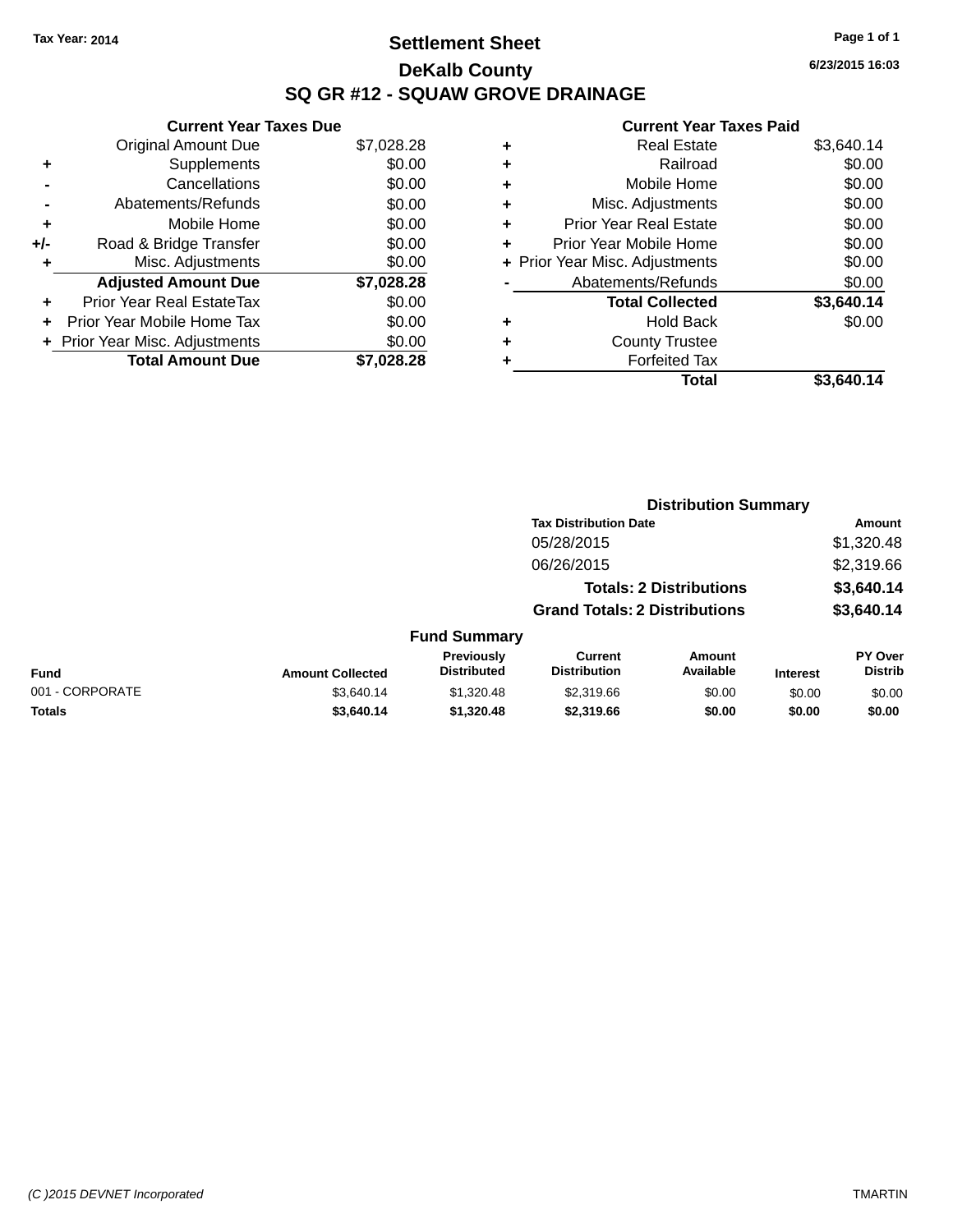### **Settlement Sheet Tax Year: 2014 Page 1 of 1 DeKalb County VG-CO #16 - VIRGIL CORTLAND DRAIN #16**

**6/23/2015 16:03**

|       | <b>Current Year Taxes Due</b>  |            |  |  |  |  |
|-------|--------------------------------|------------|--|--|--|--|
|       | <b>Original Amount Due</b>     | \$4,457.06 |  |  |  |  |
|       | Supplements                    | \$5.00     |  |  |  |  |
|       | Cancellations                  | \$8.34     |  |  |  |  |
|       | Abatements/Refunds             | \$0.00     |  |  |  |  |
| ٠     | Mobile Home                    | \$0.00     |  |  |  |  |
| $+/-$ | Road & Bridge Transfer         | \$0.00     |  |  |  |  |
| ٠     | Misc. Adjustments              | \$0.00     |  |  |  |  |
|       | <b>Adjusted Amount Due</b>     | \$4,453.72 |  |  |  |  |
| ÷     | Prior Year Real EstateTax      | \$0.00     |  |  |  |  |
| ÷     | Prior Year Mobile Home Tax     | \$0.00     |  |  |  |  |
|       | + Prior Year Misc. Adjustments | \$0.00     |  |  |  |  |
|       | <b>Total Amount Due</b>        | \$4.453.72 |  |  |  |  |
|       |                                |            |  |  |  |  |

| ٠ | Railroad                       | \$0.00     |
|---|--------------------------------|------------|
| ٠ | Mobile Home                    | \$0.00     |
| ٠ | Misc. Adjustments              | \$0.00     |
| ÷ | <b>Prior Year Real Estate</b>  | \$0.00     |
| ٠ | Prior Year Mobile Home         | \$0.00     |
|   | + Prior Year Misc. Adjustments | \$0.00     |
|   | Abatements/Refunds             | \$0.00     |
|   | <b>Total Collected</b>         | \$2,625.51 |
| ٠ | <b>Hold Back</b>               | \$0.00     |
| ٠ | <b>County Trustee</b>          |            |
| ٠ | <b>Forfeited Tax</b>           |            |
|   | <b>Total</b>                   | \$2,625.51 |
|   |                                |            |

|                 |                         |                                  |                                       | <b>Distribution Summary</b>    |                 |                           |
|-----------------|-------------------------|----------------------------------|---------------------------------------|--------------------------------|-----------------|---------------------------|
|                 |                         |                                  | <b>Tax Distribution Date</b>          |                                |                 | Amount                    |
|                 |                         |                                  | 05/28/2015                            |                                |                 | \$492.25                  |
|                 |                         |                                  | 06/26/2015                            |                                |                 | \$2,133.26                |
|                 |                         |                                  |                                       | <b>Totals: 2 Distributions</b> |                 | \$2,625.51                |
|                 |                         |                                  | <b>Grand Totals: 2 Distributions</b>  |                                |                 | \$2,625.51                |
|                 |                         | <b>Fund Summary</b>              |                                       |                                |                 |                           |
| <b>Fund</b>     | <b>Amount Collected</b> | Previously<br><b>Distributed</b> | <b>Current</b><br><b>Distribution</b> | Amount<br>Available            | <b>Interest</b> | PY Over<br><b>Distrib</b> |
| 001 - CORPORATE | \$2,625.51              | \$492.25                         | \$2,133.26                            | \$0.00                         | \$0.00          | \$0.00                    |
| <b>Totals</b>   | \$2,625.51              | \$492.25                         | \$2,133.26                            | \$0.00                         | \$0.00          | \$0.00                    |
|                 |                         |                                  |                                       |                                |                 |                           |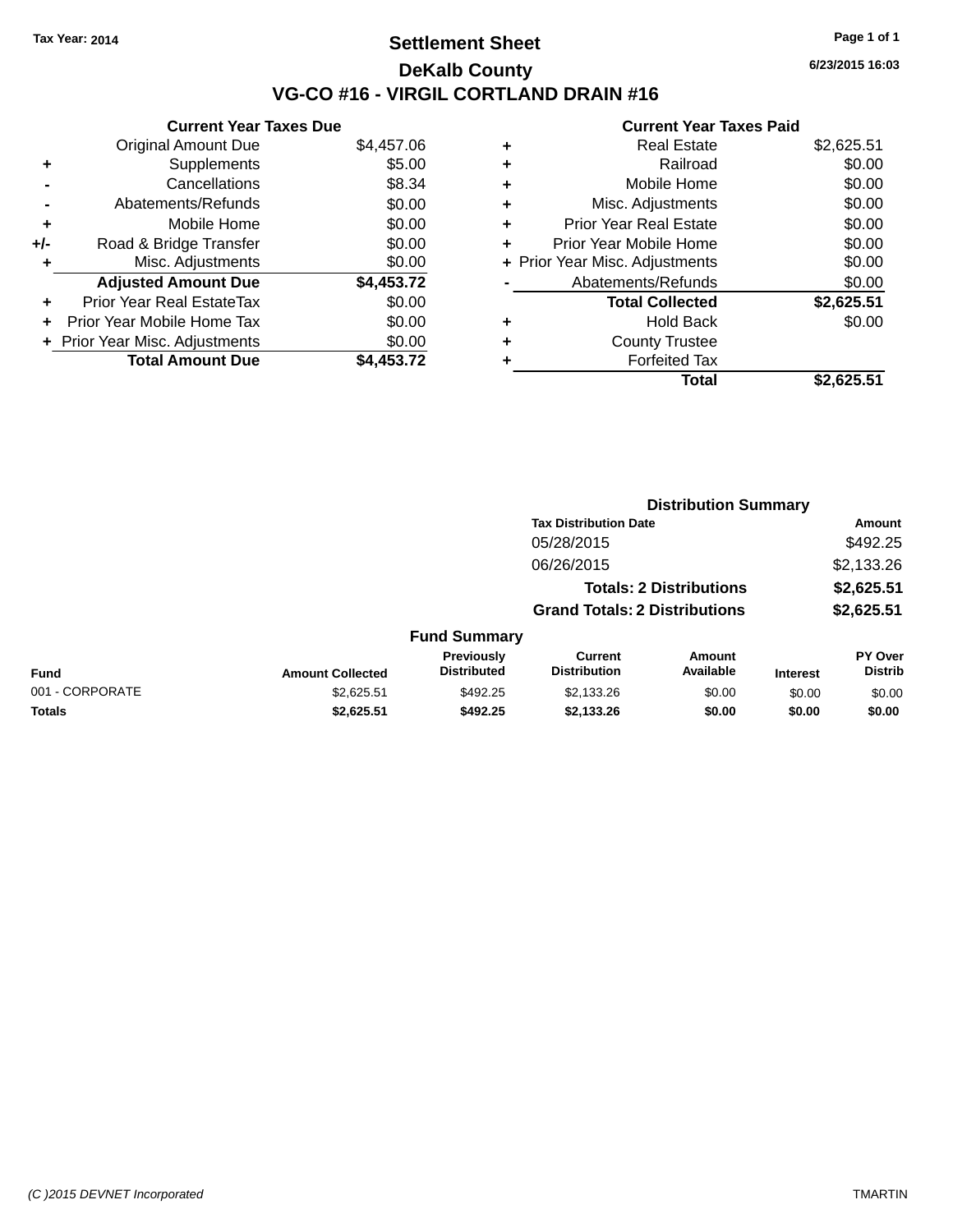### **Settlement Sheet Tax Year: 2014 Page 1 of 1 DeKalb County VI-AD #9 - VICTOR/ADAMS DRAINAGE #9**

**Current Year Taxes Due** Original Amount Due \$1,126.16 **+** Supplements \$0.00 **-** Cancellations \$0.00 **-** Abatements/Refunds \$0.00 **+** Mobile Home \$0.00 **+/-** Road & Bridge Transfer \$0.00 **+** Misc. Adjustments \$0.00 **Adjusted Amount Due \$1,126.16 +** Prior Year Real EstateTax \$0.00 **+** Prior Year Mobile Home Tax \$0.00 **+ Prior Year Misc. Adjustments**  $$0.00$ **Total Amount Due \$1,126.16**

|   | <b>Current Year Taxes Paid</b> |          |
|---|--------------------------------|----------|
| ٠ | <b>Real Estate</b>             | \$649.32 |
|   | Railroad                       | \$0.00   |
| ٠ | Mobile Home                    | \$0.00   |
| ٠ | Misc. Adjustments              | \$0.00   |
|   | Prior Year Real Estate         | \$0.00   |
| ٠ | Prior Year Mobile Home         | \$0.00   |
|   | + Prior Year Misc. Adjustments | \$0.00   |
|   | Abatements/Refunds             | \$0.00   |
|   | <b>Total Collected</b>         | \$649.32 |
| ٠ | Hold Back                      | \$0.00   |
|   | <b>County Trustee</b>          |          |
|   | <b>Forfeited Tax</b>           |          |
|   | Total                          | \$649.32 |

|                 |                         |                                  |                                       | <b>Distribution Summary</b>    |                 |                                  |
|-----------------|-------------------------|----------------------------------|---------------------------------------|--------------------------------|-----------------|----------------------------------|
|                 |                         |                                  | <b>Tax Distribution Date</b>          |                                |                 | Amount                           |
|                 |                         |                                  | 06/26/2015                            |                                |                 | \$649.32                         |
|                 |                         |                                  |                                       | <b>Totals: 1 Distributions</b> |                 | \$649.32                         |
|                 |                         |                                  | <b>Grand Totals: 1 Distributions</b>  |                                |                 | \$649.32                         |
|                 |                         | <b>Fund Summary</b>              |                                       |                                |                 |                                  |
| <b>Fund</b>     | <b>Amount Collected</b> | Previously<br><b>Distributed</b> | <b>Current</b><br><b>Distribution</b> | <b>Amount</b><br>Available     | <b>Interest</b> | <b>PY Over</b><br><b>Distrib</b> |
| 001 - CORPORATE | \$649.32                | \$0.00                           | \$649.32                              | \$0.00                         | \$0.00          | \$0.00                           |
| <b>Totals</b>   | \$649.32                | \$0.00                           | \$649.32                              | \$0.00                         | \$0.00          | \$0.00                           |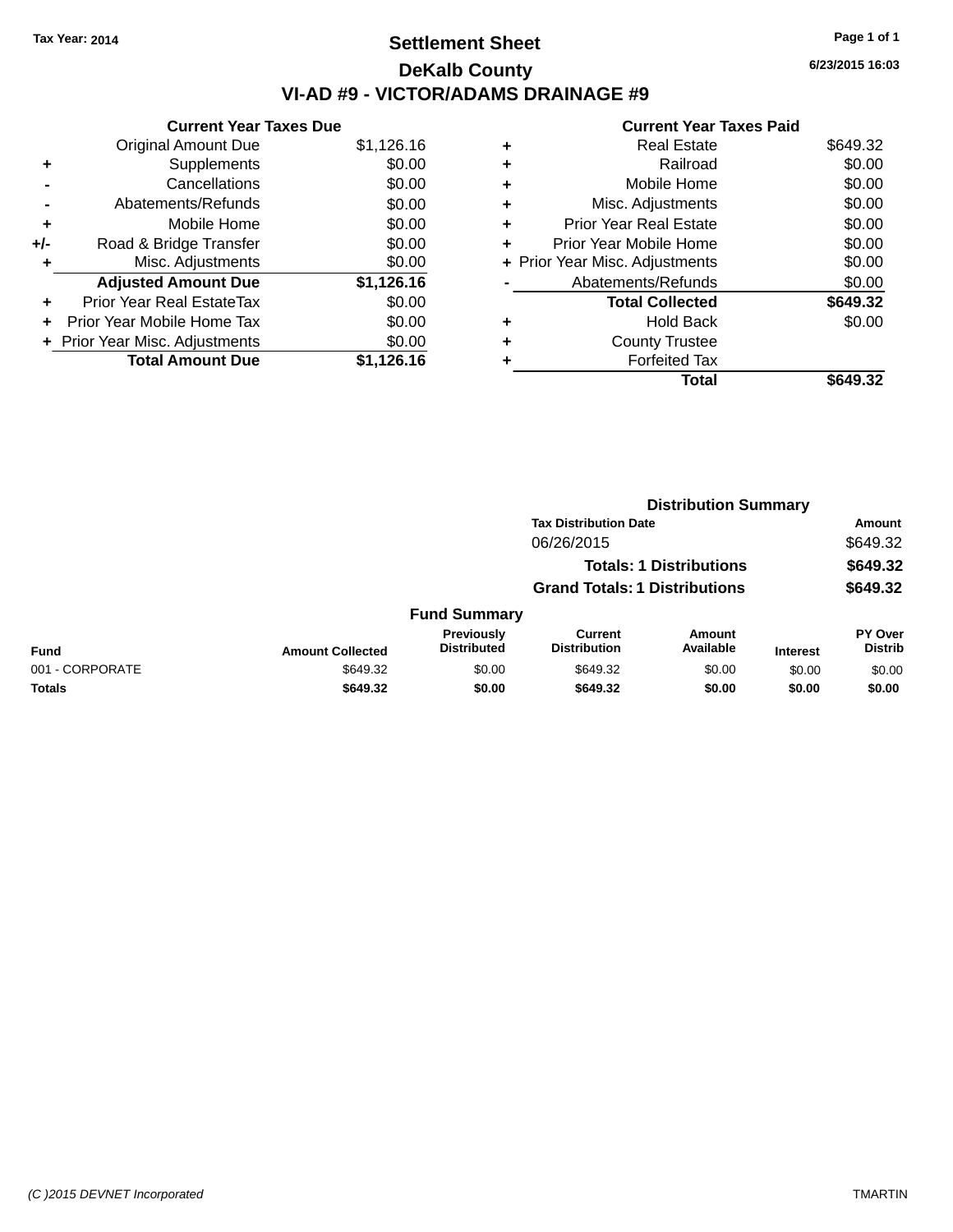### **Settlement Sheet Tax Year: 2014 Page 1 of 1 DeKalb County VI-CL #14 - VICTOR-CLINTON DRAINAGE**

|     | <b>Current Year Taxes Due</b>  |            |  |  |  |
|-----|--------------------------------|------------|--|--|--|
|     | <b>Original Amount Due</b>     | \$5,232.00 |  |  |  |
| ٠   | Supplements                    | \$0.00     |  |  |  |
|     | Cancellations                  | \$0.00     |  |  |  |
|     | Abatements/Refunds             | \$0.00     |  |  |  |
| ٠   | Mobile Home                    | \$0.00     |  |  |  |
| +/- | Road & Bridge Transfer         | \$0.00     |  |  |  |
| ٠   | Misc. Adjustments              | \$0.00     |  |  |  |
|     | <b>Adjusted Amount Due</b>     | \$5,232.00 |  |  |  |
| ٠   | Prior Year Real EstateTax      | \$0.00     |  |  |  |
|     | Prior Year Mobile Home Tax     | \$0.00     |  |  |  |
|     | + Prior Year Misc. Adjustments | \$0.00     |  |  |  |
|     | <b>Total Amount Due</b>        | \$5,232.00 |  |  |  |

#### **Current Year Taxes Paid**

|   | <b>Real Estate</b>             | \$3,151.54 |
|---|--------------------------------|------------|
| ÷ | Railroad                       | \$0.00     |
| ÷ | Mobile Home                    | \$0.00     |
| ٠ | Misc. Adjustments              | \$0.00     |
| ٠ | <b>Prior Year Real Estate</b>  | \$0.00     |
|   | Prior Year Mobile Home         | \$0.00     |
|   | + Prior Year Misc. Adjustments | \$0.00     |
|   | Abatements/Refunds             | \$0.00     |
|   | <b>Total Collected</b>         | \$3,151.54 |
| ٠ | <b>Hold Back</b>               | \$0.00     |
|   | <b>County Trustee</b>          |            |
|   | <b>Forfeited Tax</b>           |            |
|   | Total                          | \$3,151.54 |
|   |                                |            |

|                  |                                         | <b>Distribution Summary</b>          |                                |          |                                  |
|------------------|-----------------------------------------|--------------------------------------|--------------------------------|----------|----------------------------------|
|                  |                                         | <b>Tax Distribution Date</b>         |                                |          | Amount                           |
|                  |                                         | 05/28/2015                           |                                |          | \$1,745.35                       |
|                  |                                         | 06/26/2015                           |                                |          | \$1,406.19                       |
|                  |                                         |                                      | <b>Totals: 2 Distributions</b> |          | \$3,151.54                       |
|                  |                                         | <b>Grand Totals: 2 Distributions</b> |                                |          | \$3,151.54                       |
|                  | <b>Fund Summary</b>                     |                                      |                                |          |                                  |
| Amount Collected | <b>Previously</b><br><b>Distributed</b> | Current<br><b>Distribution</b>       | Amount<br><b>Available</b>     | Interest | <b>PY Over</b><br><b>Distrib</b> |

| Fund            | <b>Amount Collected</b> | <b>Previousiv</b><br><b>Distributed</b> | ∪urrent<br><b>Distribution</b> | Amount<br>Available | <b>Interest</b> | <b>PT OVER</b><br>Distrib |
|-----------------|-------------------------|-----------------------------------------|--------------------------------|---------------------|-----------------|---------------------------|
| 001 - CORPORATE | \$3.151.54              | \$1.745.35                              | \$1,406.19                     | \$0.00              | \$0.00          | \$0.00                    |
| <b>Totals</b>   | \$3.151.54              | \$1.745.35                              | \$1,406.19                     | \$0.00              | \$0.00          | \$0.00                    |

**6/23/2015 16:03**